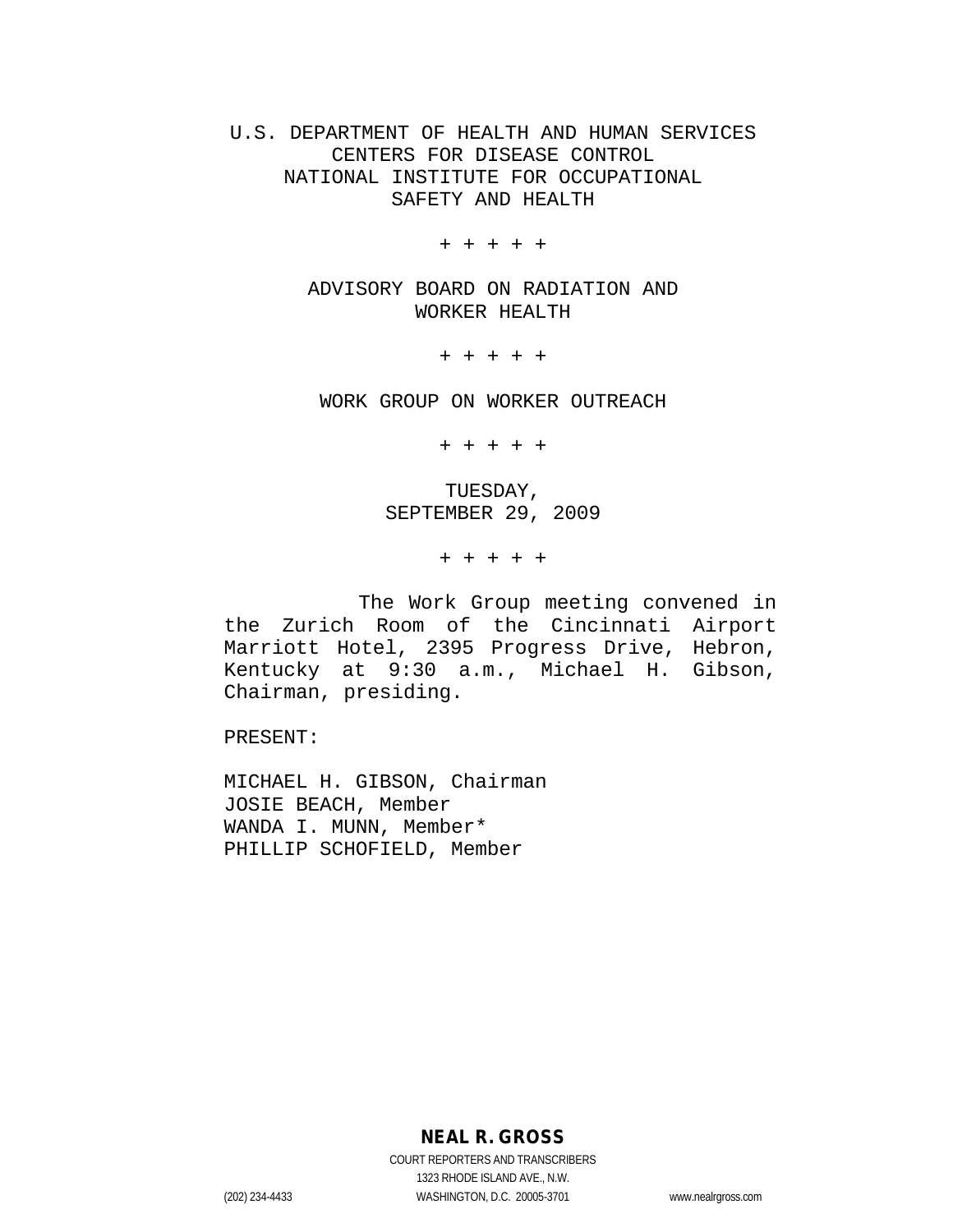ALSO PRESENT:

TED KATZ, Designated Federal Official NANCY ADAMS, NIOSH Contractor\* TERRIE BARRIE, ANWAG\* ANTOINETTE BONSIGNORE, Linde Petitioner\* LAURIE BREYER, NIOSH OCAS\* LARRY ELLIOTT, NIOSH OCAS MARY ELLIOTT, NIOSH Contractor DONNA HAND, Public\* EMILY HOWELL, HHS J.J. JOHNSON, NIOSH OCAS MARK LEWIS, ATL VERNON MCDOUGALL, ATL ROBERT MCGOLERICK, HHS NANCY MAHR, Public\* ARJUN MAKHIJANI, SC&A JOHN MAURO, SC&A\* KATHRYN ROBERTSON-DEMERS, SC&A

## **NEAL R. GROSS**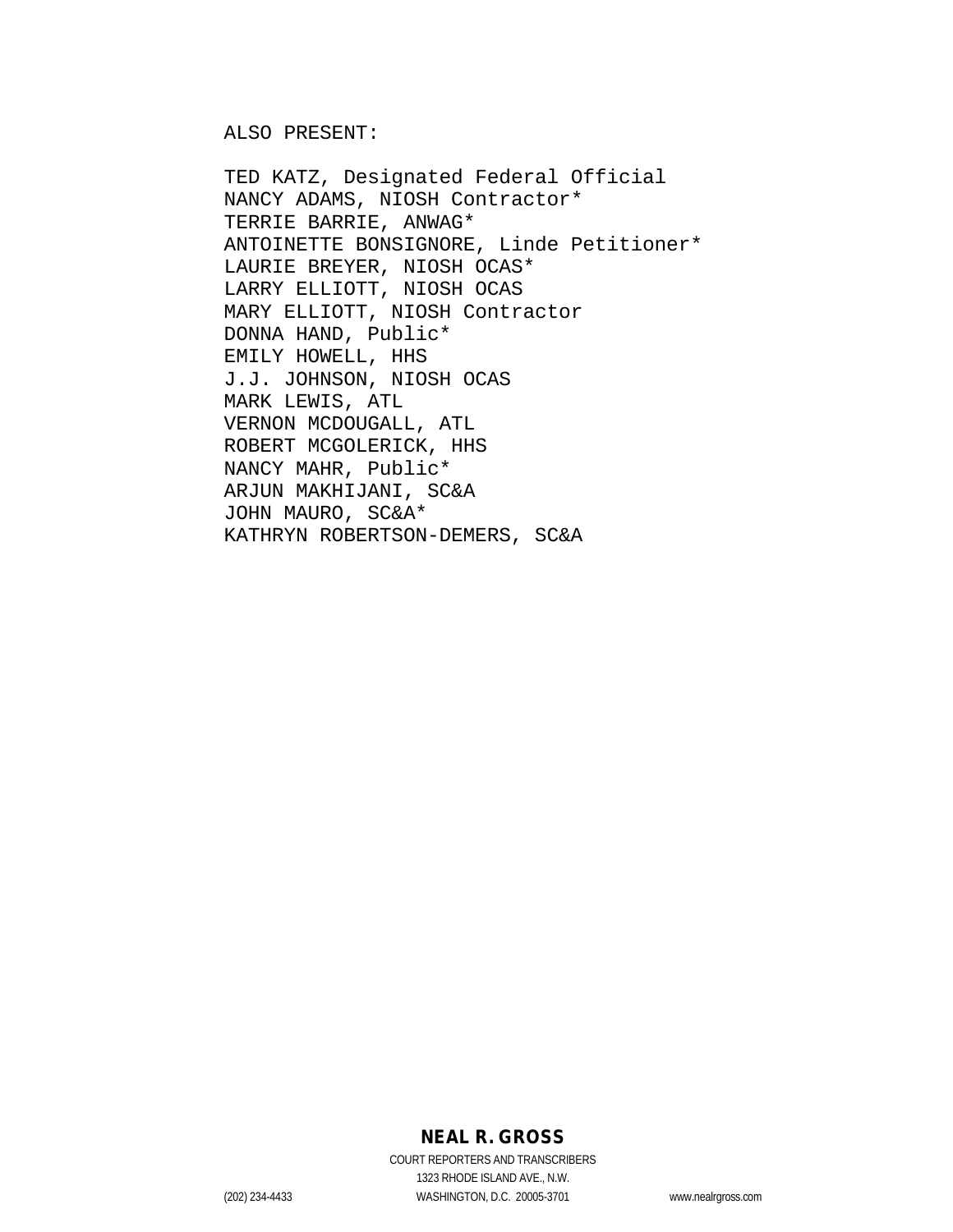### $I-N-D-E-X$

| Welcome and Introductions 4                             |     |
|---------------------------------------------------------|-----|
| Discussion of Draft Implementation Plan 6               |     |
| Worker/Advocates/Claimants Concerns<br>and Comments     |     |
| Terry Barrie, ANWAG  169                                |     |
| Donna Hand                                              | 170 |
| Antoinette Bonsignore  174                              |     |
| Nancy Mahr  201                                         |     |
| Further Discussion of Draft<br>Implementation Plan  175 |     |

Adjourn

# **NEAL R. GROSS**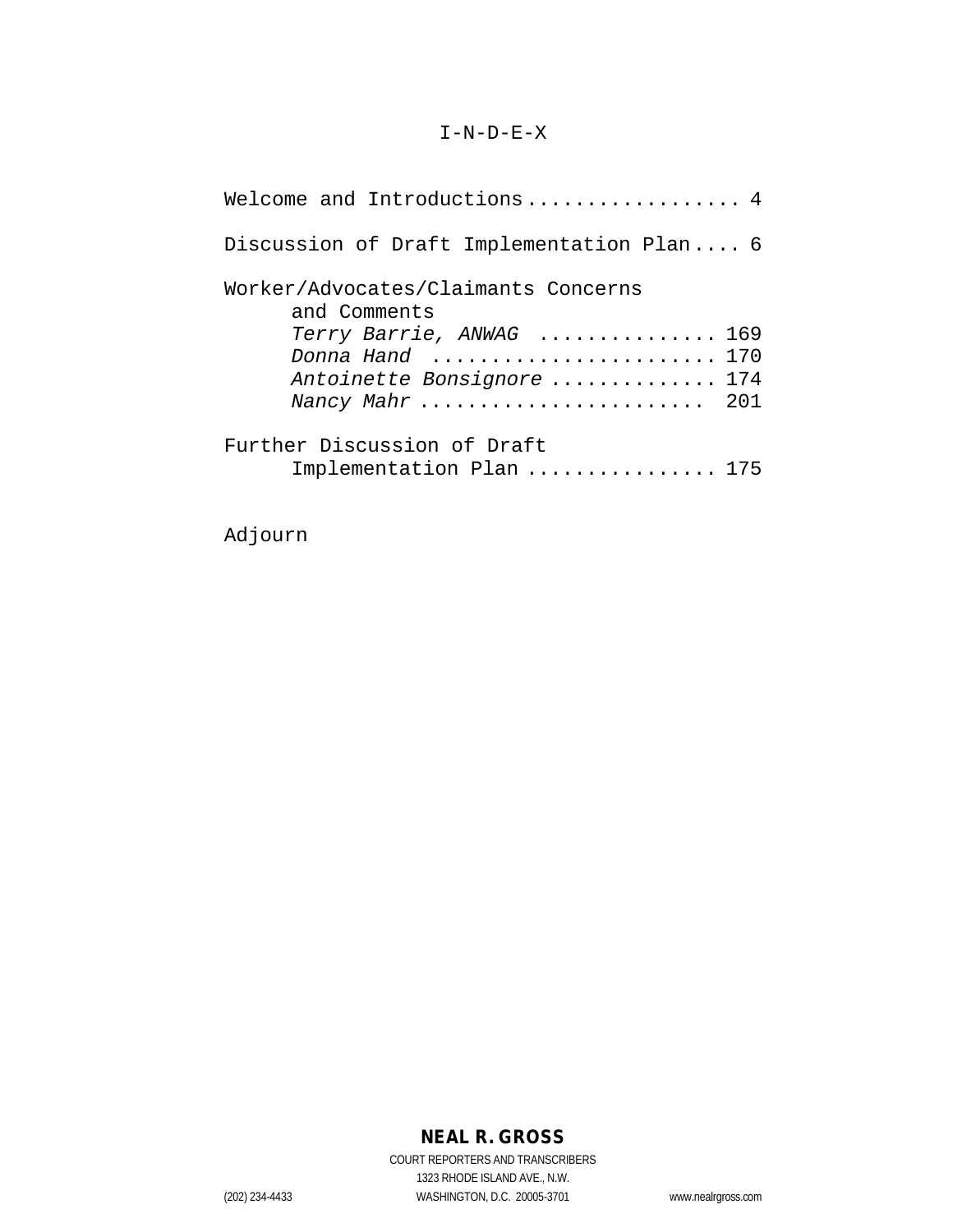| $\mathbf 1$ | $P-R-O-C-E-E-D-I-N-G-S$                        |
|-------------|------------------------------------------------|
| 2           | $9:34$ a.m.                                    |
| 3           | MR. KATZ: Okay, this is an                     |
| 4           | official good morning to everyone. Again, the  |
| 5           | Advisory Board on Radiation and Worker Health, |
| 6           | Worker Outreach Work Group, and we're going to |
| 7           | do roll call and then get right to business    |
| 8           | beginning with board members in the room.      |
| 9           | CHAIRMAN GIBSON: Mike Gibson,                  |
| 10          | Chair of the Work Group.                       |
| 11          | MEMBER SCHOFIELD: Phil Schofield,              |
| 12          | board member.                                  |
| 13          | MEMBER BEACH: Josie Beach, board               |
| 14          | member.                                        |
| 15          | MR. KATZ: And on the line?                     |
| 16          | MEMBER MUNN: Wanda Munn, board                 |
| 17          | member.                                        |
| 18          | MR. KATZ: Okay. And then going                 |
| 19          | through the room, first NIOSH OCAS team?       |
| 20          | MR. ELLIOTT:<br>Larry Elliott,                 |
| 21          | director of the Office of Compensation         |
| 22          | Analysis and Support.                          |

# **NEAL R. GROSS**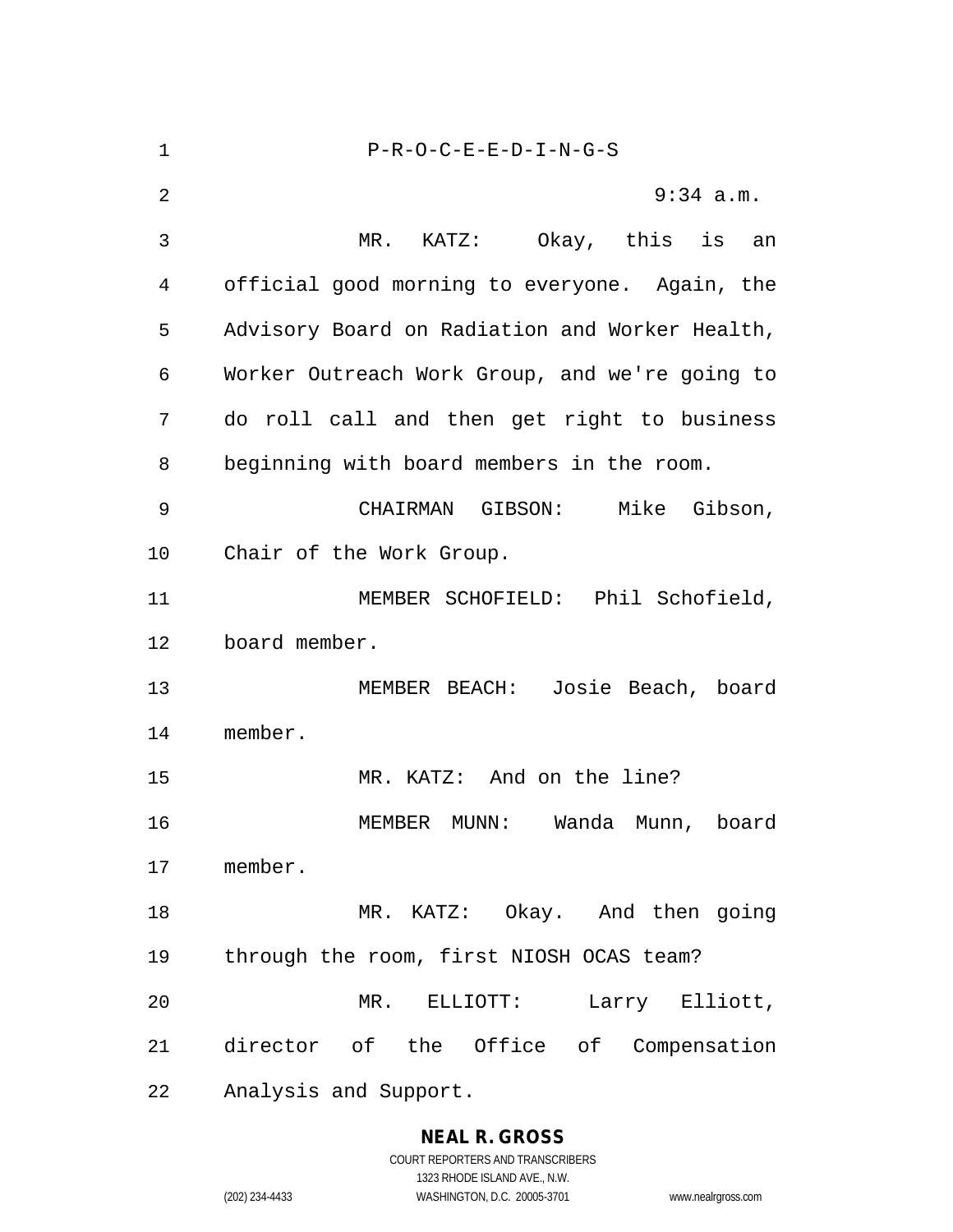1 MR. KATZ: And contractors. MR. LEWIS: I'm Mark Lewis, Advanced Technical Laboratories, contractor for NIOSH. 5 MR. MCDOUGALL: Vern McDougall, ATL, contractor for NIOSH. MR. JOHNSON: J.J. Johnson, OCAS. 8 MR. KATZ: And -- MS. ELLIOTT: Mary Elliott, contractor for NIOSH. MR. KATZ: On the line, OCAS or ORAU or ATL or other contractors? MS. BREYER: This is Laurie Breyer and I'm with OCAS. MS. ADAMS: This is Nancy Adams, contractor with NIOSH. MR. KATZ: Okay. How about ombudsmen? Do we have Denise with us yet? Brock? Okay. I think she hopes to join us. Then SC&A team in the room. MS. ROBERTSON-DEMERS: I'm Kathy Robertson-DeMers, SC&A.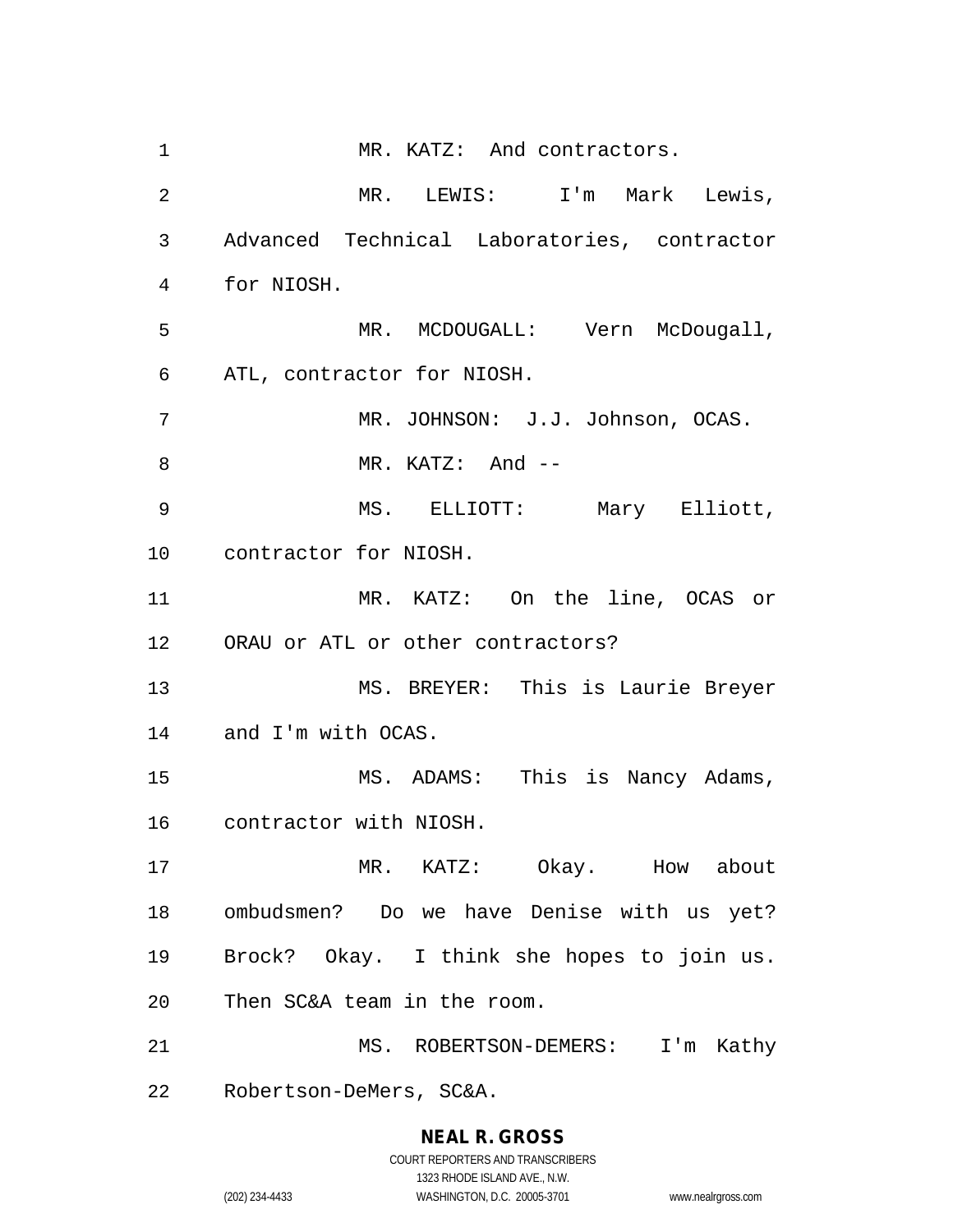DR. MAKHIJANI: I'm Arjun Makhijani from SC&A.

 MR. KATZ: And on the line, SC&A? DR. MAURO: John Mauro, SC&A. MR. KATZ: Welcome, John. Okay. Then other federal employees in the room. MS. HOWELL: Emily Howell, HHS. 8 MR. MCGOLERICK: Robert McGolerick, HHS. MR. KATZ: And on the line, other federal employees? Okay. And then members of the public who want to identify themselves on the line. Any folks from the public? (No response.) MR. KATZ: Okay. Mike. Oh I 16 just, and I think everyone on the line knows this, but please mute your phone except when you're addressing the group, \*6 if you don't have a mute button, and then \*6 again to come back on. Thank you. CHAIRMAN GIBSON: Okay. We've got

a pretty full agenda. Hopefully if we can

## **NEAL R. GROSS**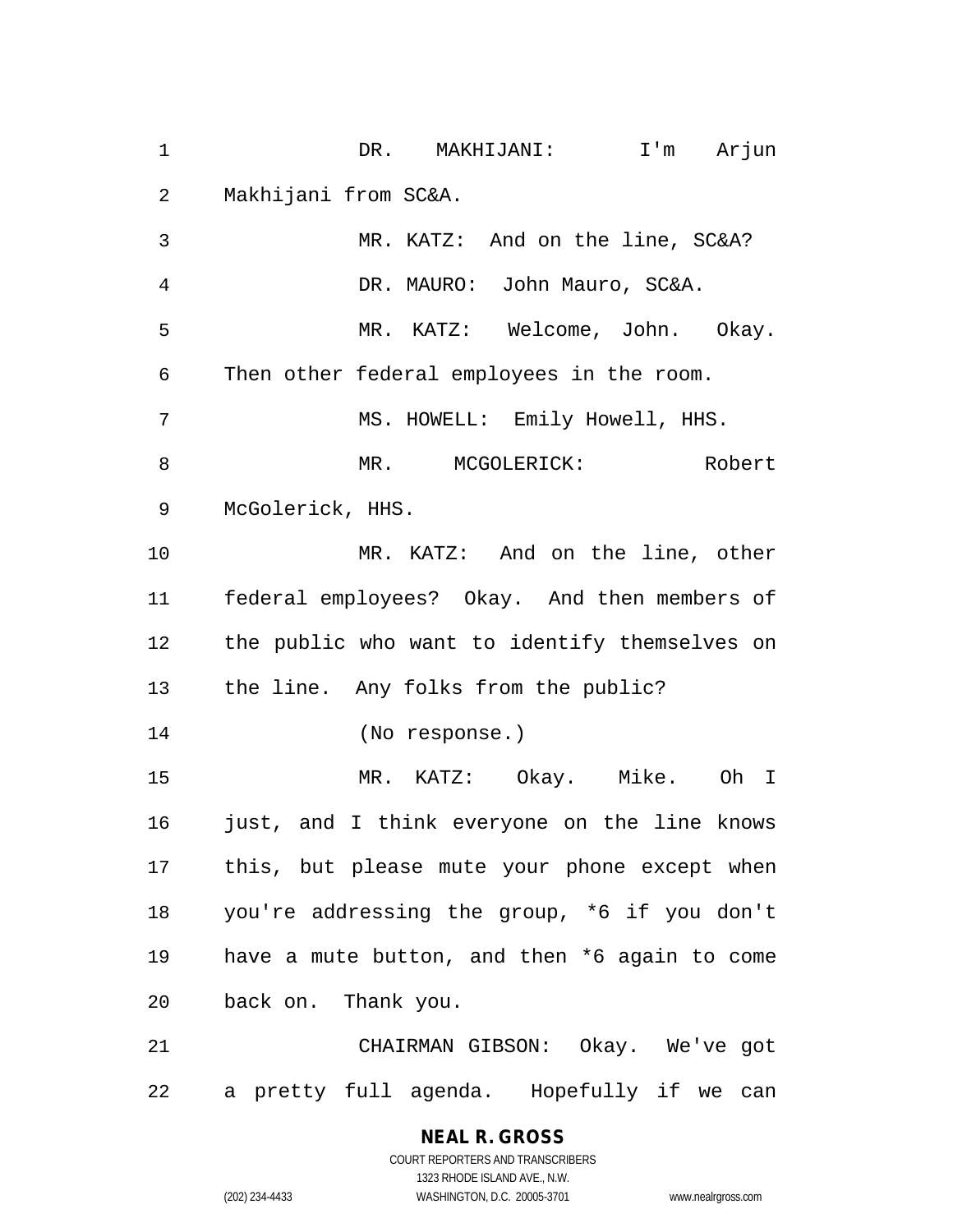stay on task here we can possibly shorten the day a little bit, but I think it's important that we get our draft plan finalized as much as possible and then discussion of the potential evaluation and communication specialists I think are probably the two most important things today. So with that we'll move right into the draft implementation plan. Does everyone have that, or have it available to them?

11 MEMBER MUNN: Mike?

CHAIRMAN GIBSON: Yes, Wanda?

 MEMBER MUNN: I sent you very late -- my apologies -- a request to take a look at the wording in our mission statement to see if we could un-garble the syntax on that. You would have only received that message just in the last few minutes, again, my apologies for that. But as we address the implementation plan, either before it or at some time during that time it would be helpful perhaps for us to take a look at the proposal, clarifying

#### **NEAL R. GROSS**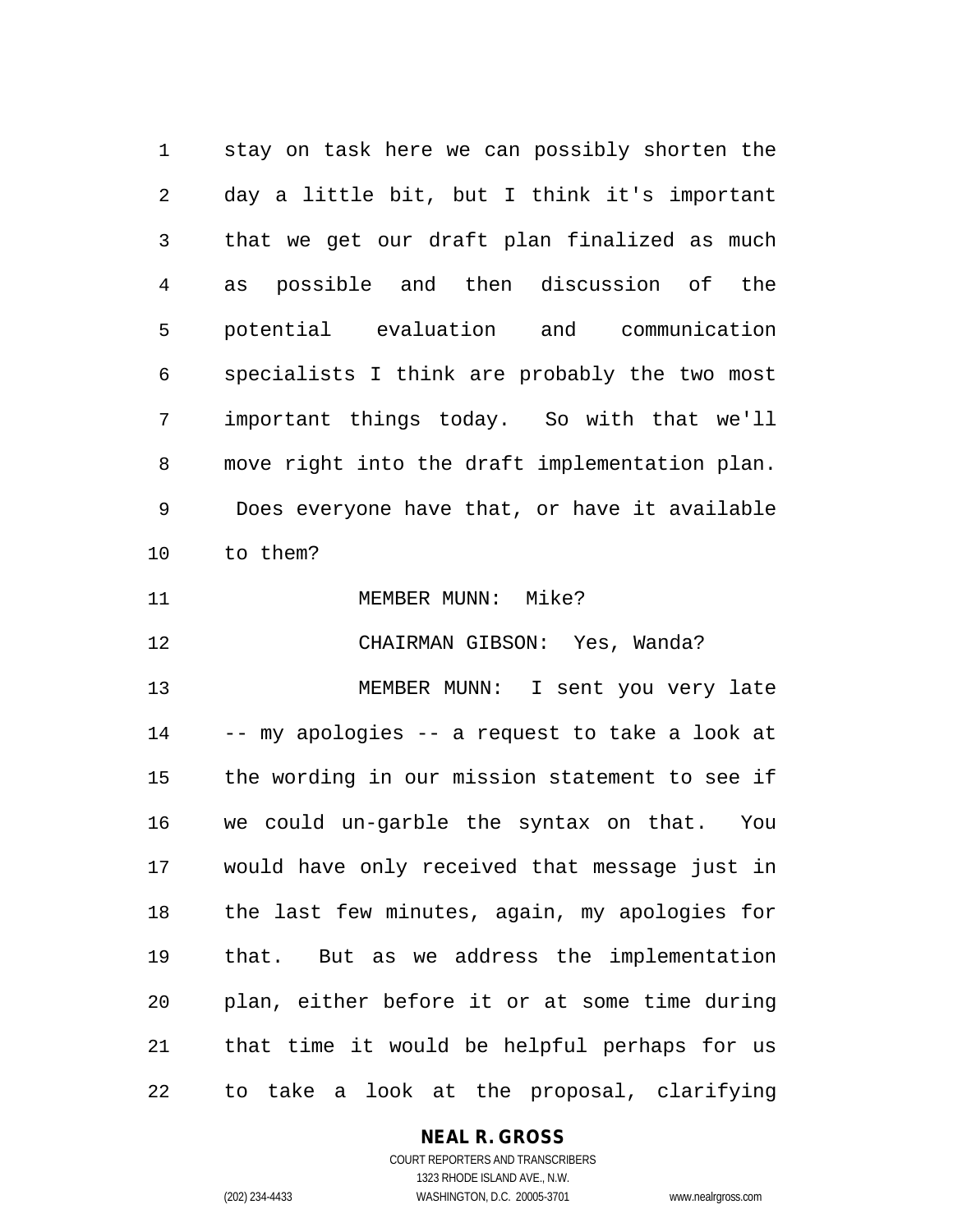that wording. It's just breaking it up into two sentences and making a couple of gerunds out of nouns, other nouns that we've used in the past which I think makes it read a little better. But you might incorporate that into your agenda at some point.

 CHAIRMAN GIBSON: Yes, I just pulled that up and I agree with Wanda, I think, to start out with the mission statement. Wanda has proposed that we, like she said, just break up the mission statement into a couple of sentences and it reads like this. "The mission of the Advisory Board on Radiation and Worker Health's Worker Outreach Work Group is to evaluate the effectiveness of NIOSH activities in obtaining and making use of information from current and former workers and their representatives," period. "The mission also includes monitoring and evaluating the effectiveness of NIOSH and other sources of assistance to assure this information is available to as many potential

#### **NEAL R. GROSS**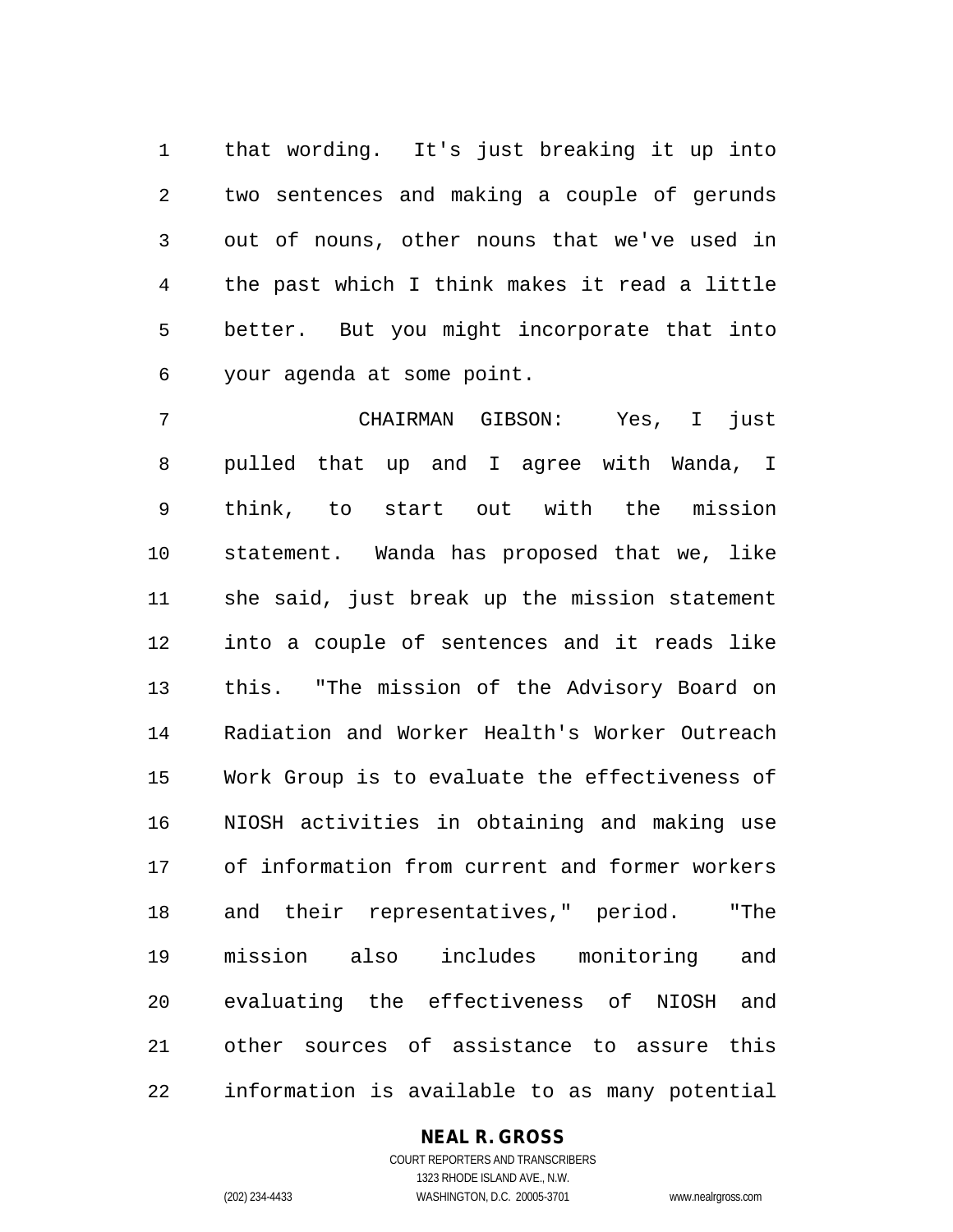EEOICPA claimants as possible." I think it does a good job of breaking it up and making it a little more easy to understand.

 MEMBER BEACH: So the two changes were adding a period after "representatives" and making "obtain" "obtaining?" Is that the only two changes?

 MEMBER MUNN: No. The second sentence then, "obtaining" and also "making use of information" in the first sentence.

 DR. MAKHIJANI: How would the second sentence start?

 MEMBER MUNN: "The mission also includes monitoring and evaluating --

 CHAIRMAN GIBSON: Arjun, I can forward it to you if you want me to.

17 MEMBER MUNN:  $--$  "the effectiveness of NIOSH and other sources of assistance to assure this information is available to as many potential EEOICPA claimants as possible." I believe it says the same thing, but with a little less redundancy.

#### **NEAL R. GROSS**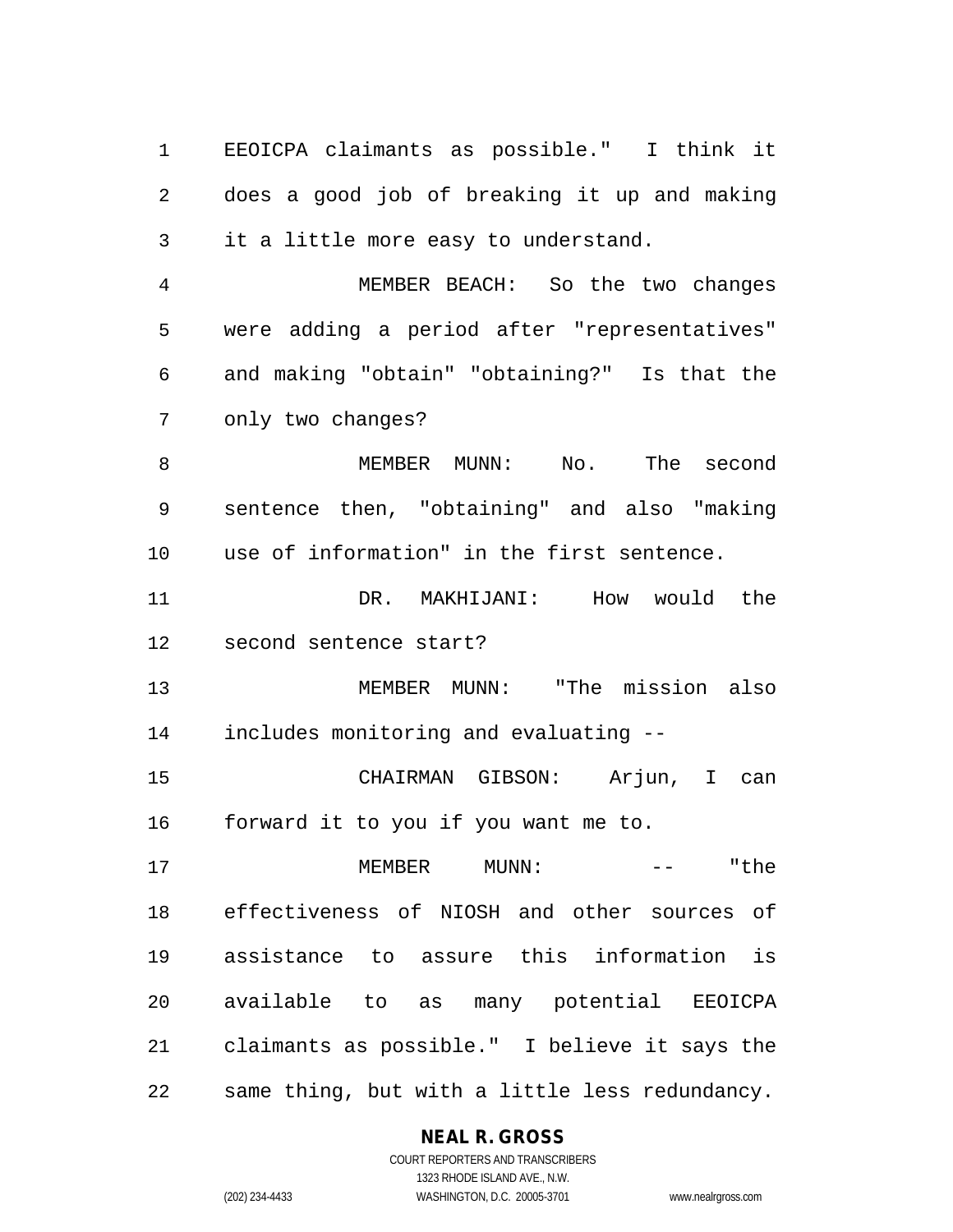CHAIRMAN GIBSON: Arjun, I sent you a copy of it.

 DR. MAKHIJANI: Oh, thank you. MR. KATZ: You scratched, "for potential EEOICPA claimants," right? MEMBER MUNN: No, I changed it. I moved it so that instead of saying "assistance for" I moved "potential EEOICPA claimants" down to after "available to as many." MR. KATZ: Oh okay, good. MEMBER MUNN: And then scratched "of these current and former workers." MR. KATZ: Got it. MEMBER MUNN: We said "current and former workers" in the first sentence. 16 MR. KATZ: Yes. That sounds nice, easier on the ear and eye. MEMBER BEACH: I think that cleans it up nicely. Thank you, Wanda. MEMBER MUNN: You're most welcome. CHAIRMAN GIBSON: Okay, then we'll do that, incorporate that on the next round of

#### **NEAL R. GROSS**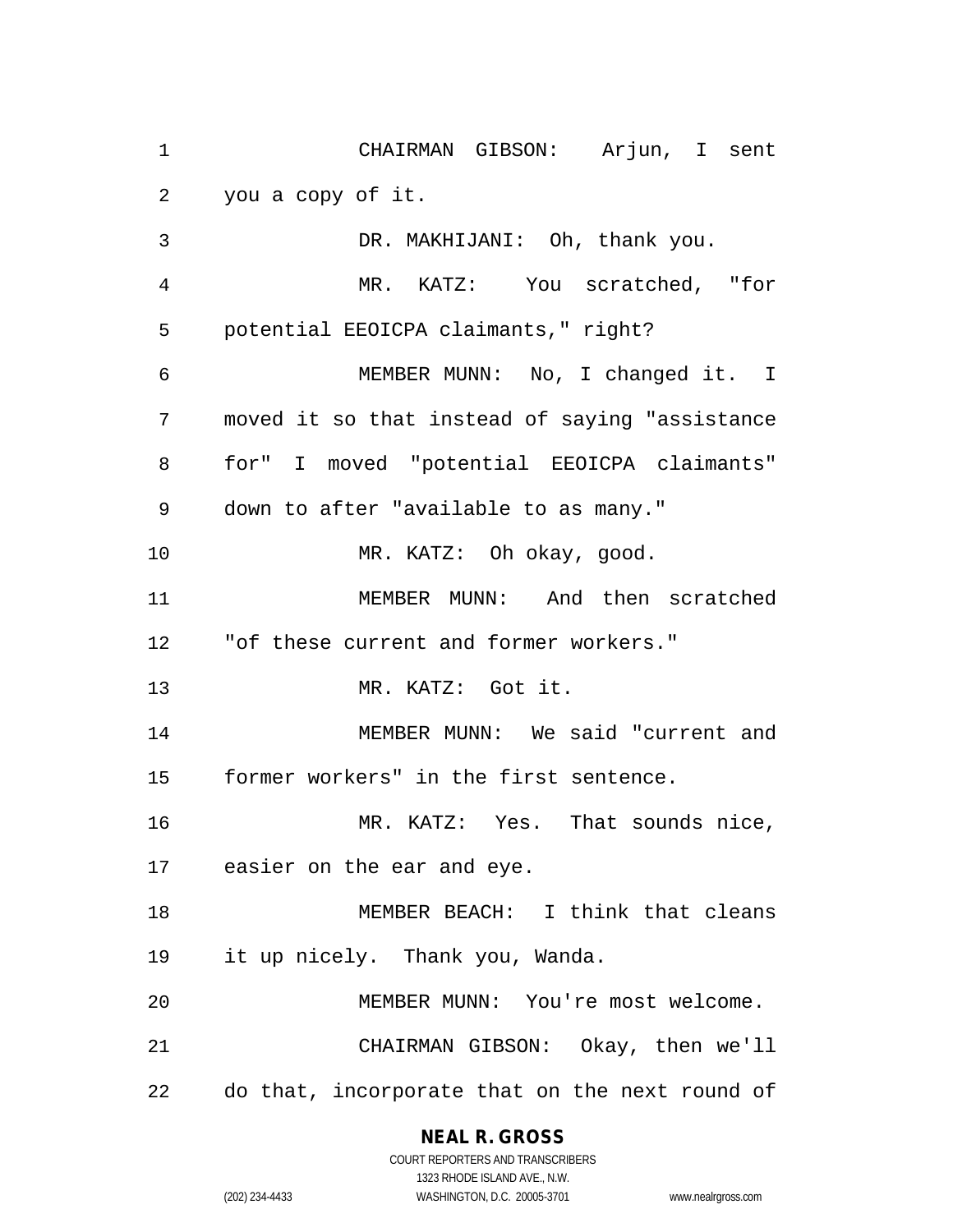this. Thanks, Wanda.

 MEMBER MUNN: Yes, sir. CHAIRMAN GIBSON: Okay, now if we can move into the scope of the Worker Outreach Work Group. Does anyone have any thoughts, discussions, questions, concerns? MEMBER MUNN: A couple of comments. In the body of that statement, in the sentence that references PR-012 the second time it reads, "Detailed description of each meeting is available in OCAS-PR-012." Shouldn't that say "description of each meeting type" because the procedure does not describe each meeting, it describes each type of meeting? Is that not correct? MS. ROBERTSON-DEMERS: That's true. CHAIRMAN GIBSON: So, instead of "detailed description of each meeting" it would be? MEMBER MUNN: "Each meeting type." CHAIRMAN GIBSON: "Each meeting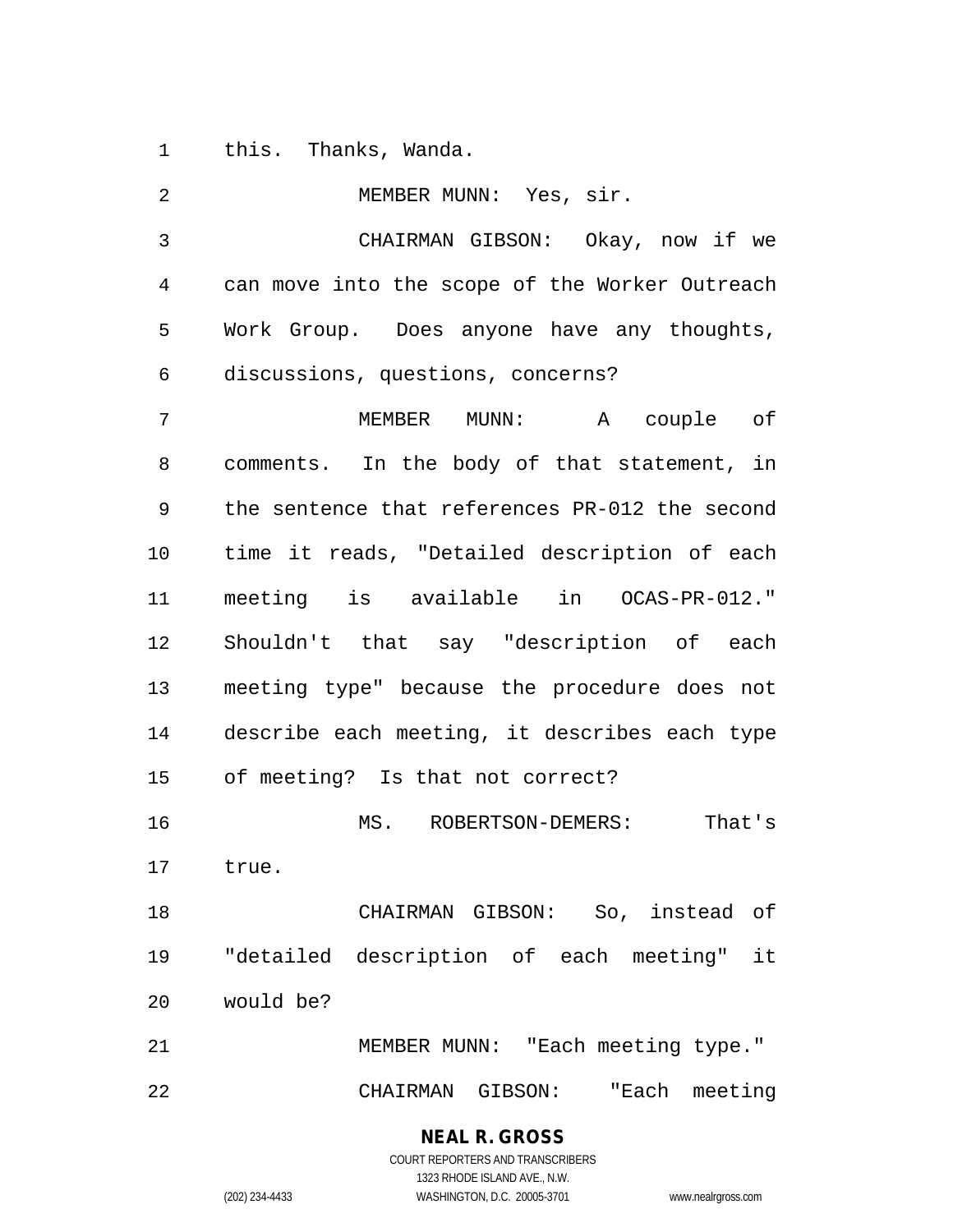type."

| 2  | MEMBER MUNN: And just as a matter              |
|----|------------------------------------------------|
| 3  | of form, two sentences later it's easy enough  |
| 4  | to use the active voice rather than the        |
| 5  | passive voice by saying, "OCAS provided input  |
| 6  | to the working group," rather than, "input was |
| 7  | provided."                                     |
| 8  | MEMBER BEACH: Can you repeat                   |
| 9  | that, Wanda?                                   |
| 10 | MEMBER MUNN: That sentence, if                 |
| 11 | we're going to use the active voice which is   |
| 12 | usually preferable should read, "OCAS provided |
| 13 | input to the working group on June 24," rather |
| 14 | than, "input was provided by OCAS."            |
| 15 | CHAIRMAN GIBSON: All right. Any                |
| 16 | other grammatical concerns?                    |
| 17 | MEMBER MUNN: Next to the last                  |
| 18 | sentence currently reads, "Some specific types |
| 19 | of meetings actually provide as well as        |
| 20 | gather." I don't know, other eyes, but I had   |
| 21 | to go back and reread that a second time to    |
| 22 | understand what it says which isn't clear, but |

## **NEAL R. GROSS**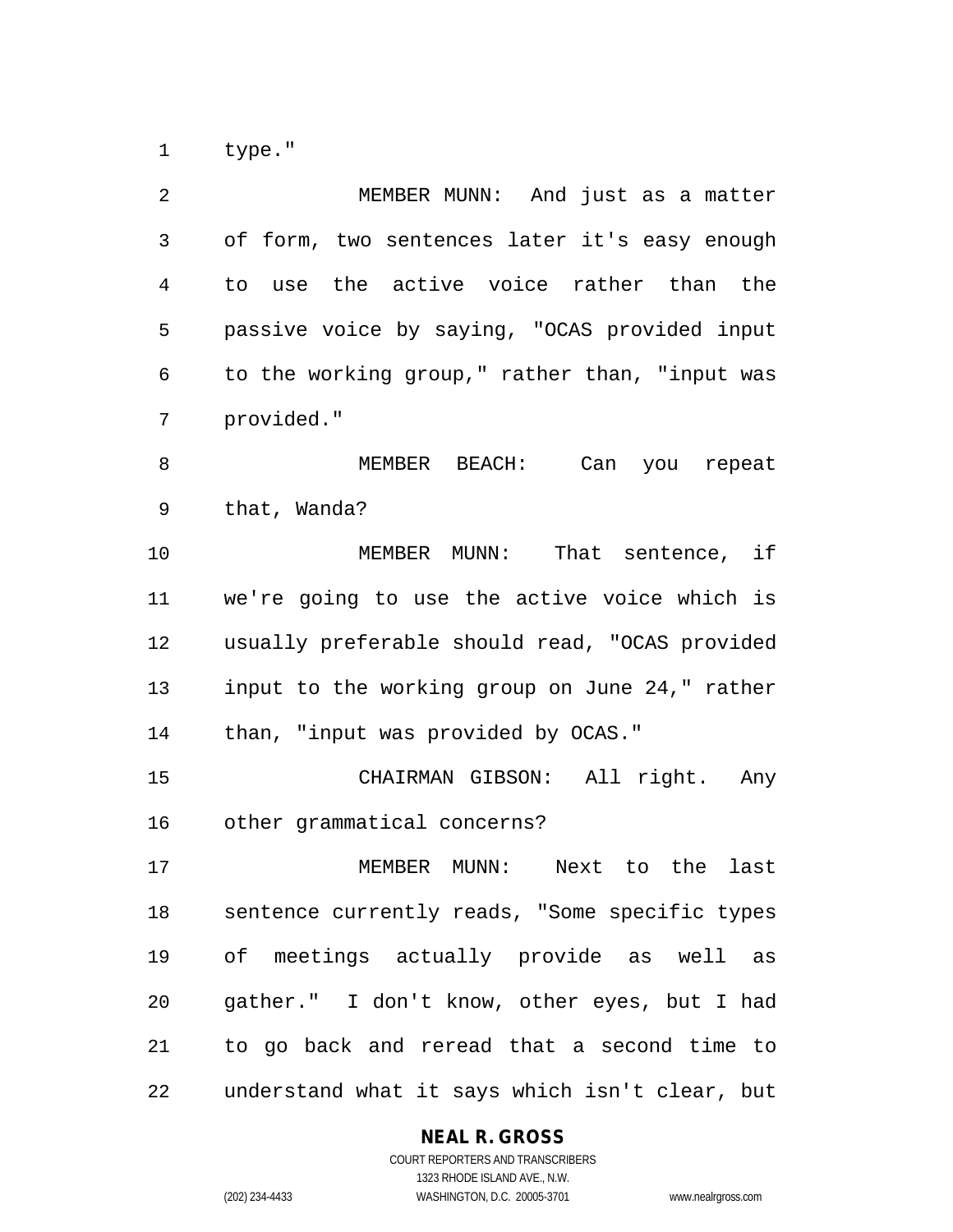had to reread it. I think we could avoid that by saying, "Some specific types of meetings both provide as well as gather" rather than "actually." "Both provide as well as gather information from workers." MR. KATZ: Yes. You can drop "specific" too which is redundant, really. CHAIRMAN GIBSON: Drop what, Ted? MR. KATZ: Drop "specific." I mean, "some types of meetings both provide as well as," however Wanda had it. MEMBER MUNN: Yes, "both provide as well as gather information." MEMBER BEACH: Wanda, if we go back up, Wanda, to your first correction under "detailed description of each meeting type in OCAS-PR-012," that needs something I think. 18 MEMBER MUNN: Yes. MEMBER BEACH: "A detailed description" possibly, just add an "a" before detailed? I'm not sure how to fix that, but it's not correct the way it is.

> **NEAL R. GROSS** COURT REPORTERS AND TRANSCRIBERS 1323 RHODE ISLAND AVE., N.W.

(202) 234-4433 WASHINGTON, D.C. 20005-3701 www.nealrgross.com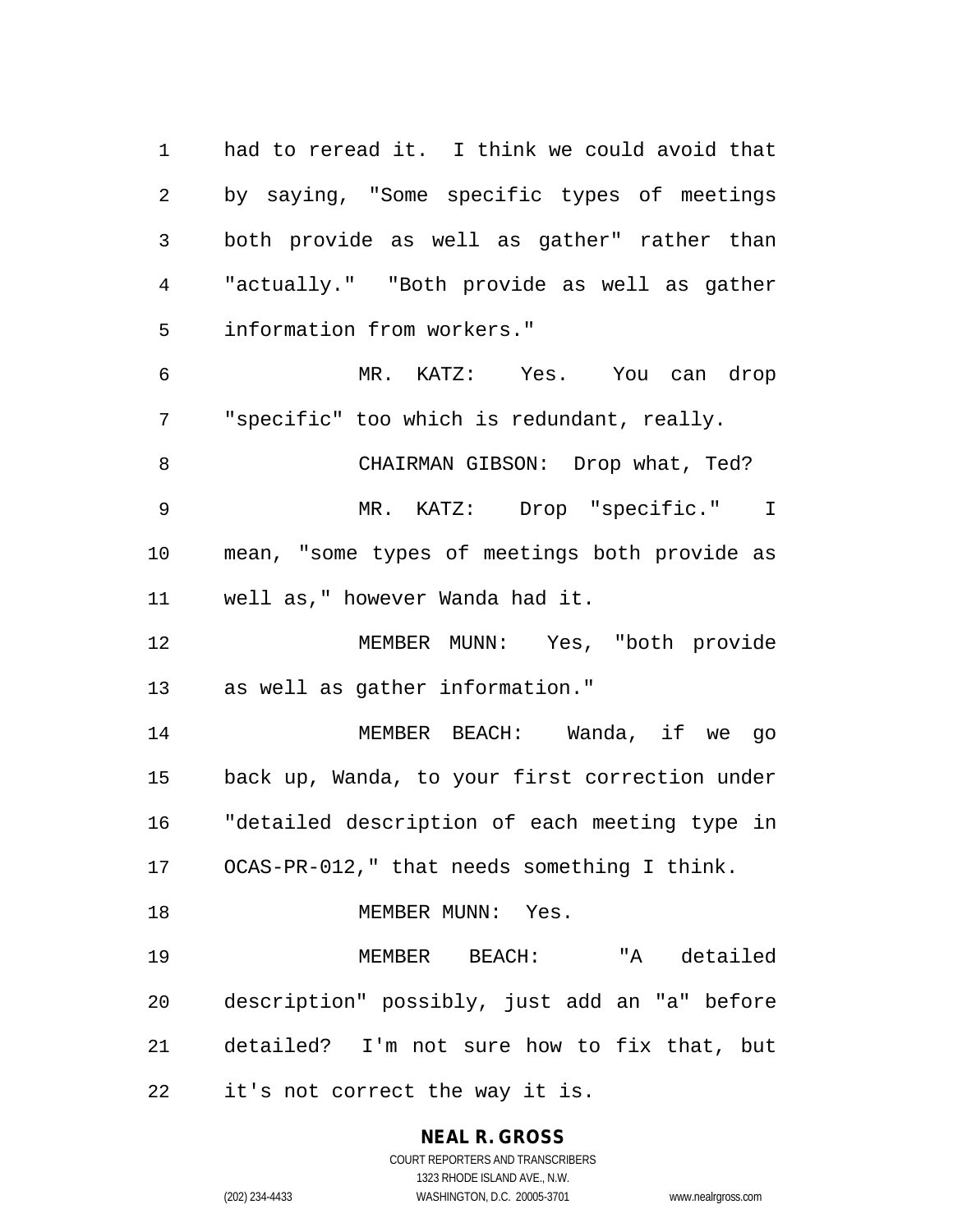MR. KATZ: You could just say "detailed descriptions" plural. MEMBER BEACH: That would help. Okay. MR. KATZ: "Detailed descriptions of meeting types are available" is one way to do it. Right? 8 MEMBER BEACH: Sounds better. MR. KATZ: That okay with you, Wanda? 11 MEMBER MUNN: Sure. 12 MR. KATZ: Sure, okay. CHAIRMAN GIBSON: Okay. And then as far as the types of meetings that are outlined in the bullets with bullets, does that look like it's a good description, correct description, anything needs to be changed? DR. MAKHIJANI: I have a question for Larry. Do you also have meetings when you gather information for Technical Information Bulletins or not?

#### **NEAL R. GROSS**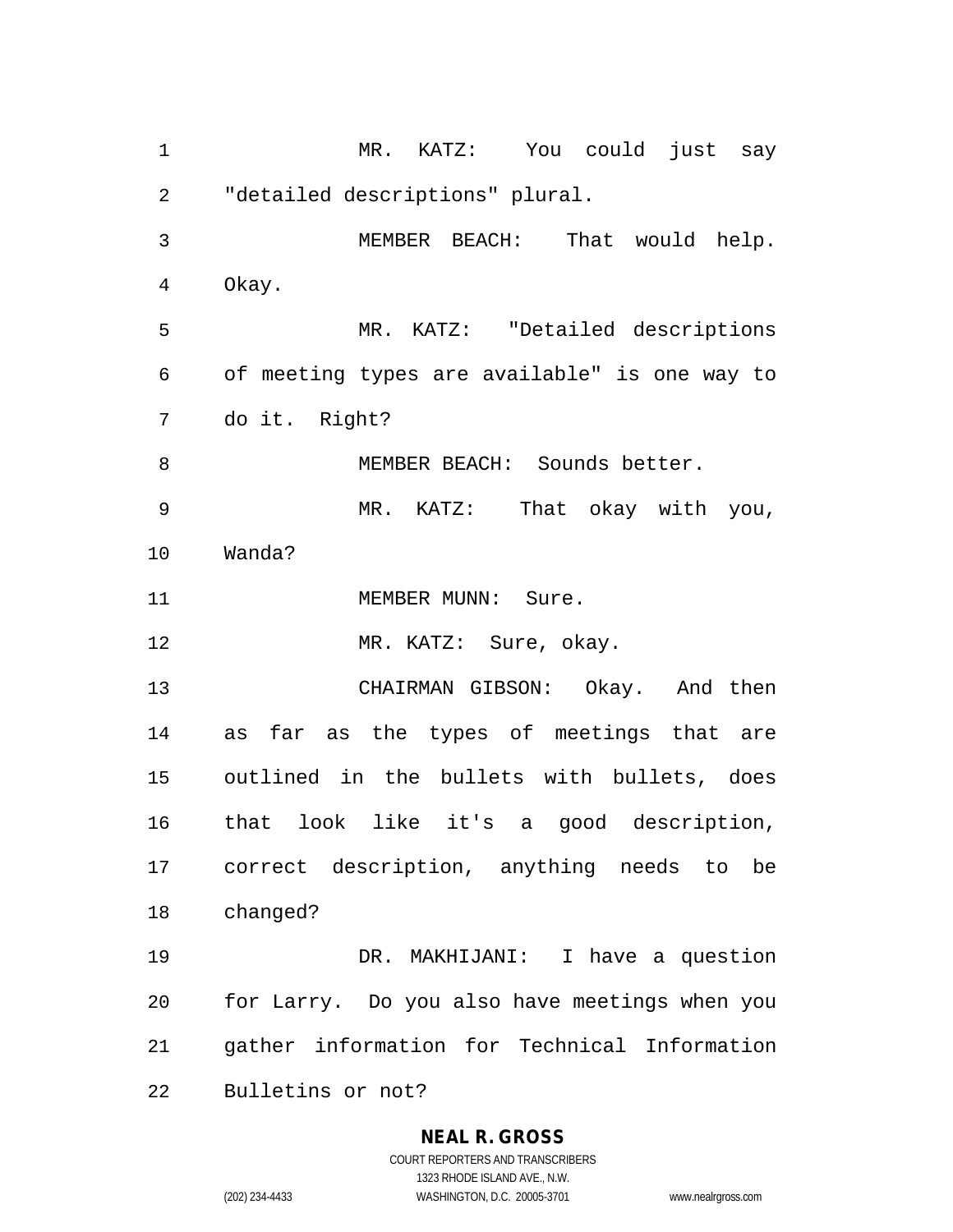MR. ELLIOTT: It's possible that we could hold a focus group meeting. DR. MAKHIJANI: Okay. Should that be added to the second bullet, or should that be a third bullet there? MR. ELLIOTT: I think "technical basis document" covers TIB. I think under Information-giving we should add a third bullet for our workshop efforts. MEMBER BEACH: It's on the second page. MR. ELLIOTT: Oh yes, dose reconstruction. I see. CHAIRMAN GIBSON: Is that better under information-giving or is it a two-way street? MR. ELLIOTT: I think it's a two- way. I think this is fine. I'm sorry, I failed to read further on. MEMBER BEACH: Well, and I just wonder if under the information-giving if the other outreach venues made the information-

> **NEAL R. GROSS** COURT REPORTERS AND TRANSCRIBERS 1323 RHODE ISLAND AVE., N.W.

(202) 234-4433 WASHINGTON, D.C. 20005-3701 www.nealrgross.com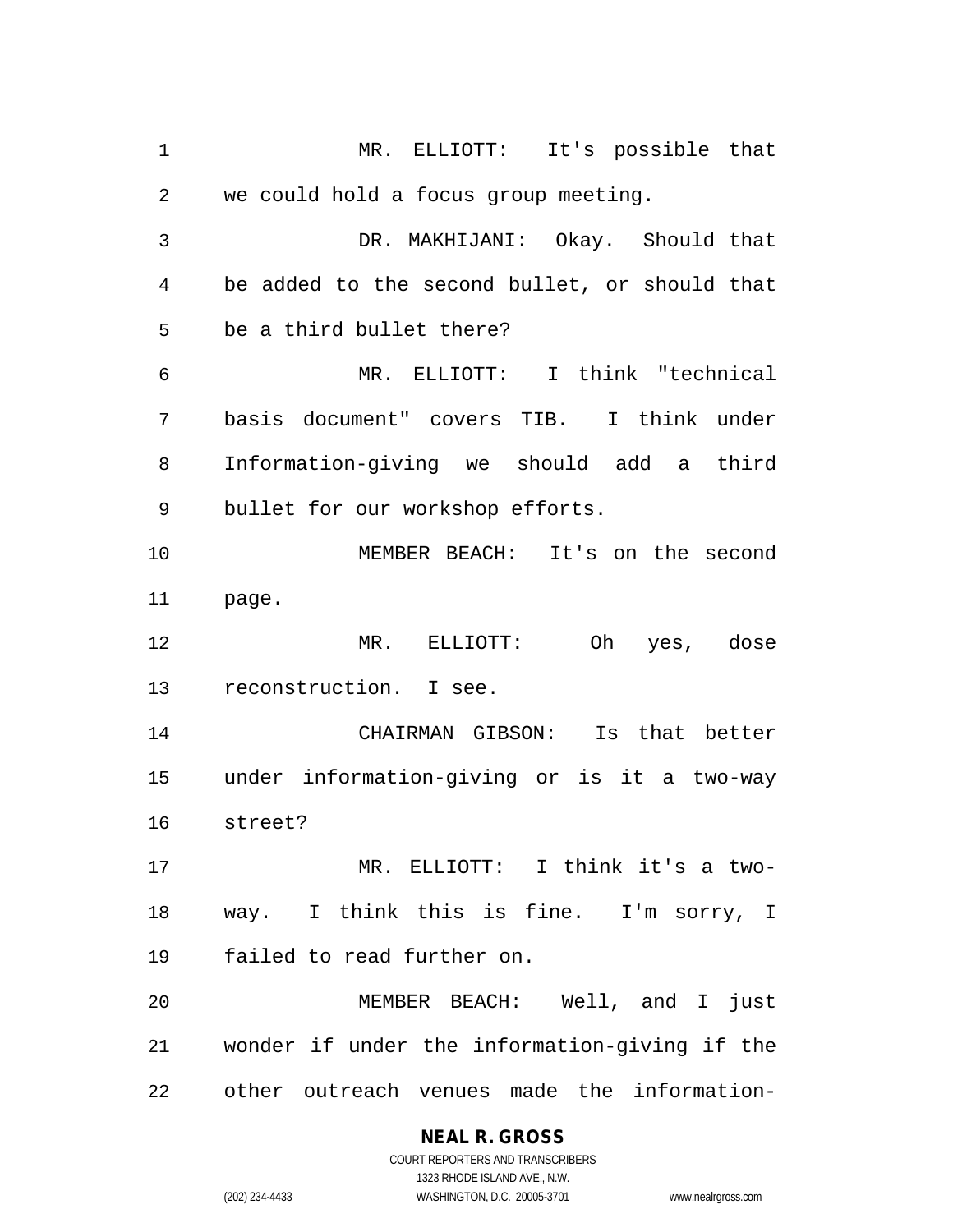giving and -gathering, add that to the very first and have all those bullets together, or do they need to be separated like that?

 CHAIRMAN GIBSON: Do what now? Say that again?

 MEMBER BEACH: Well, where it says information-giving and then it gives the two bullets, SEC petition process and then the town hall meetings to educate, and then we go to other outreach venues. Do we need to keep those separate, or can we add those together and then the bullets all together?

 CHAIRMAN GIBSON: Well, the way I'm reading it, it's like some of the meetings are more intended to gather information, some are more intended to give information, and then there are some that are a mix.

 MR. ELLIOTT: Yes, that's correct. MEMBER MUNN: In the title "Other Outreach Venues," do we actually mean may be information-giving and gathering, or do we mean may be information-giving or gathering?

#### **NEAL R. GROSS**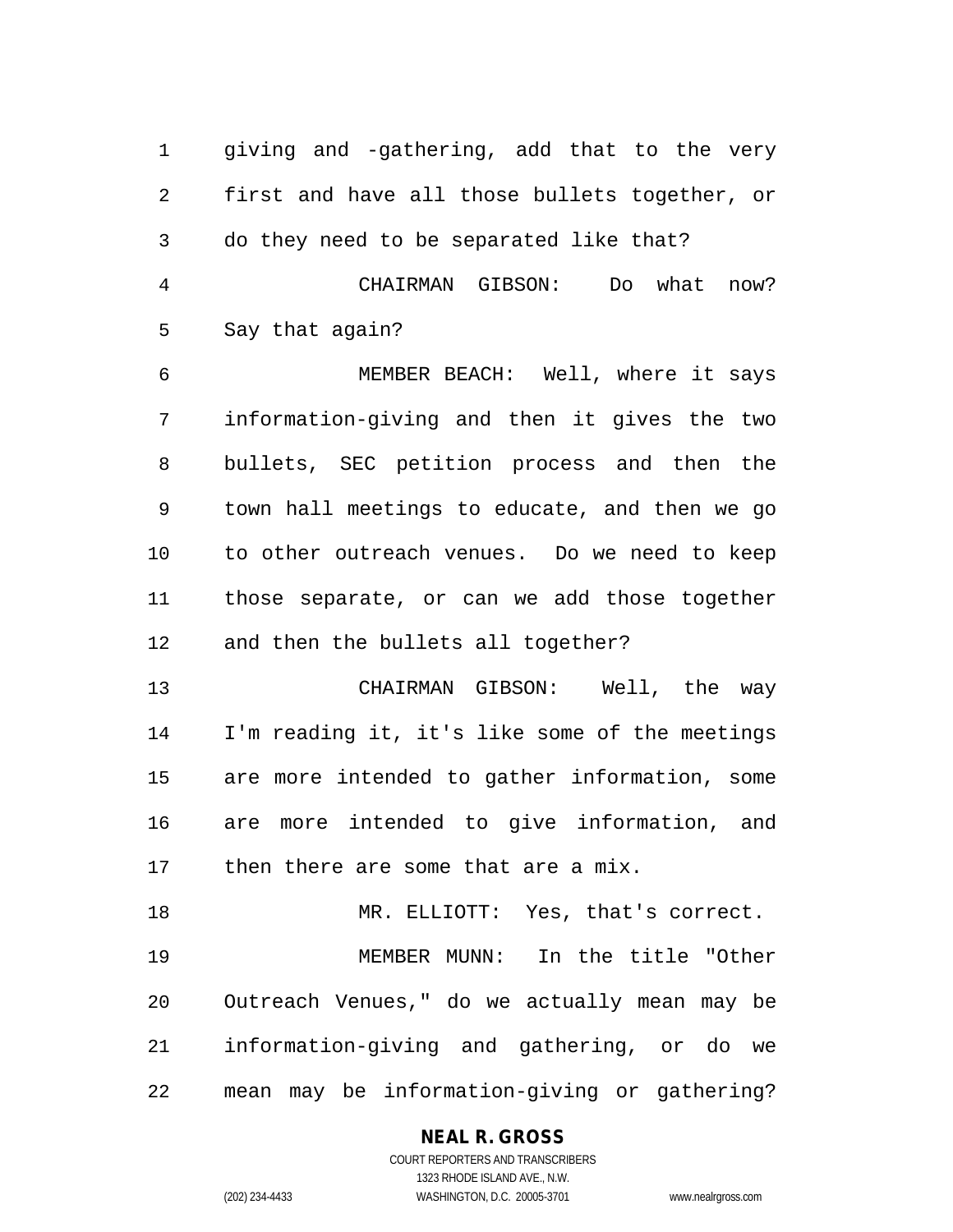One would be just as correct as the other depending upon the meaning.

 MS. ROBERTSON-DEMERS: I think it's an and/or.

 CHAIRMAN GIBSON: Well, it would seem to me that -- and maybe I'm wrong, but the other outreach venues are intended for the back and forth, whereas in the information- gathering or giving there could be potential input that would be used. Does that sound right, Larry?

 MR. ELLIOTT: I have no problem how you phrase it here. To mean it's six of one, half a dozen of the other.

 MR. KATZ: You could even take out the "may be" and just say "information-giving and gathering" I think here. I just wonder for completeness, it's not a meeting per se but you do have other things, you have the ombudsmen, you have the petition counselor. Do you want these reflected here somehow?

MEMBER MUNN: It's my opinion they

#### **NEAL R. GROSS**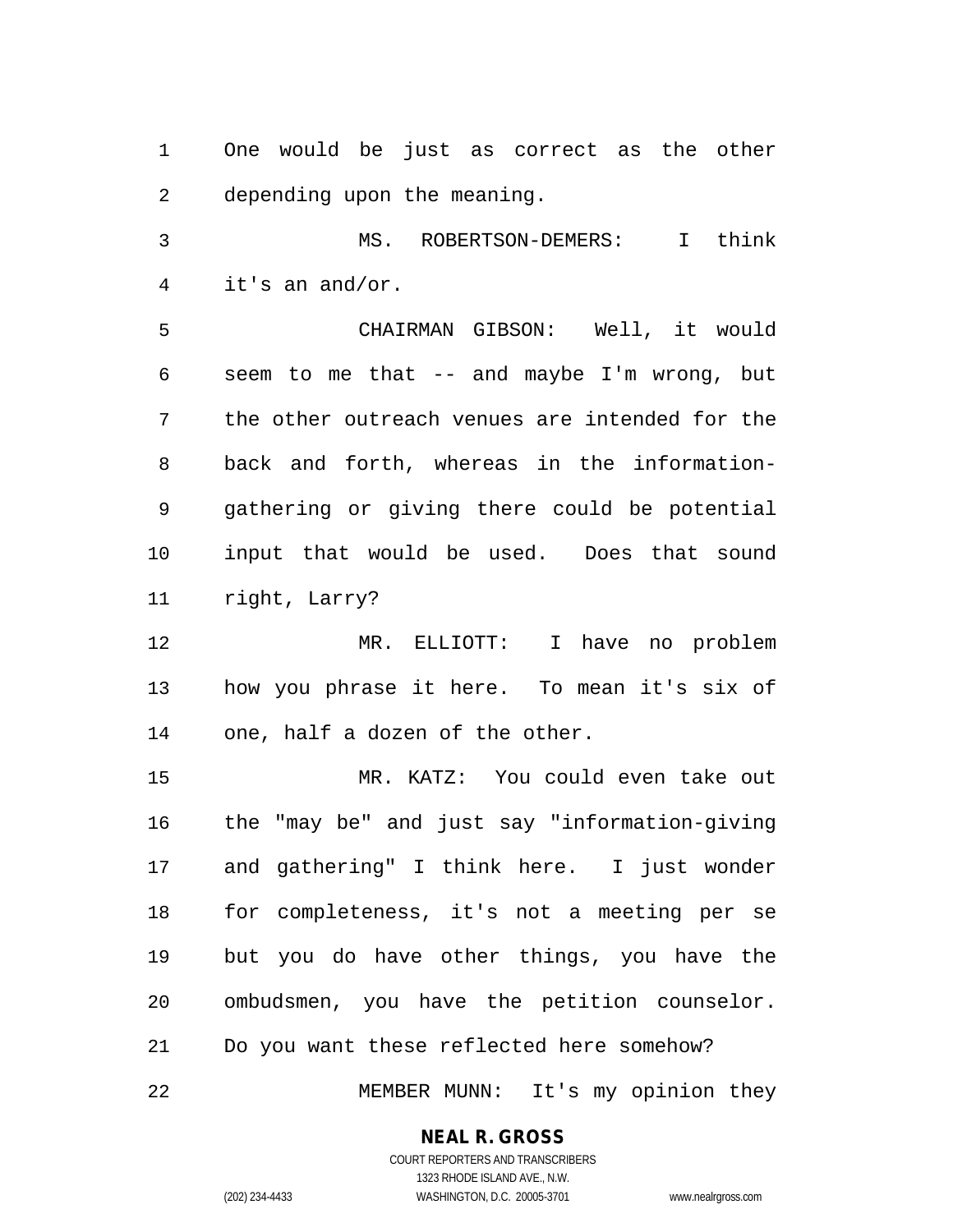with  $-$  CHAIRMAN GIBSON: -- the other sources. MR. KATZ: Could you address them later -- in the plan they're addressed. CHAIRMAN GIBSON: Yes, I agree. MR. KATZ: Okay, so there's the SEC petition counselor and the NIOSH EEOICPA ombudsman. MEMBER MUNN: They could very easily be included in the paragraph -- MR. KATZ: What is the third category? MR. MCGOLERICK: Doesn't that come under information-giving under SEC petition process and education? 18 MR. KATZ: I think -- I mean, I think I can speak more for the ombudsman than the petition counselor. I know the ombudsman does a bunch of both. She's not just giving information, but she receives a lot of

should be since we currently are concerned

COURT REPORTERS AND TRANSCRIBERS 1323 RHODE ISLAND AVE., N.W. (202) 234-4433 WASHINGTON, D.C. 20005-3701 www.nealrgross.com

**NEAL R. GROSS**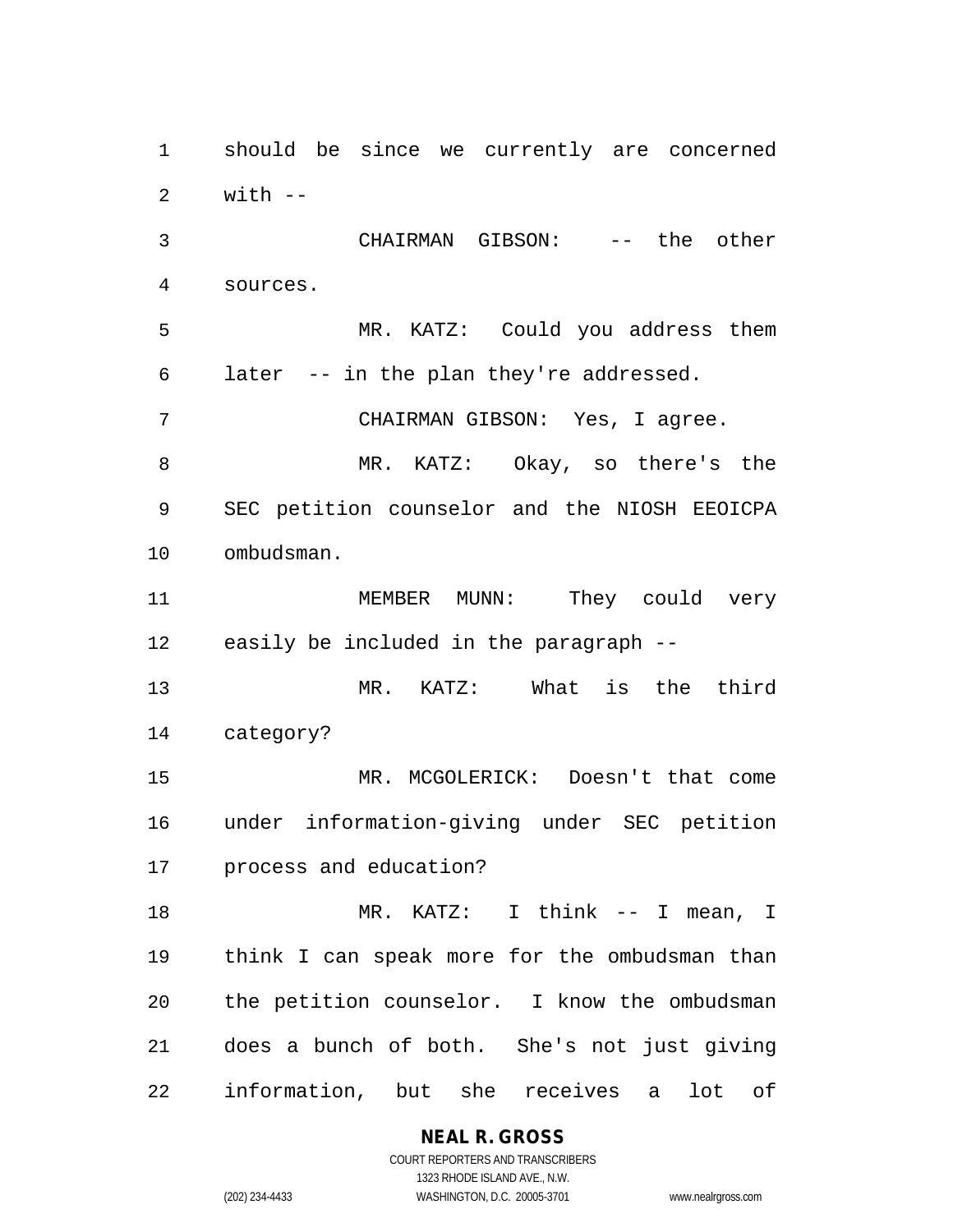| 1  | information that she provides on to OCAS and  |
|----|-----------------------------------------------|
| 2  | the program. Larry could speak about that.    |
| 3  | MR. ELLIOTT: That's true.<br>T                |
| 4  | guess my question is different.<br>Is the     |
| 5  | Ombudsman's Office subject to review.         |
| 6  | MR. KATZ: Well, it's not an OCAS              |
| 7  | -- to be clear, that's not an OCAS function,  |
| 8  | that's a NIOSH function. But it is certainly  |
| 9  | part of the portfolio of what gets done for   |
| 10 | claimants in that respect. I think it's       |
| 11 | proper for the Worker Outreach Group to be    |
| 12 | looking at that to be sure.                   |
| 13 | MEMBER BEACH: I agree.                        |
| 14 | MEMBER MUNN: It appears that a                |
| 15 | sentence just before the last sentence in the |
| 16 | following paragraph, the paragraph that       |
| 17 | immediately follows the listing of the types  |
| 18 | of meetings could be inserted. Just before    |
| 19 | "tracking would focus on information provided |
| 20 | by site operations," et cetera. Where we're   |
| 21 | listing CATI's --                             |
|    |                                               |

MR. KATZ: Oh, right.

**NEAL R. GROSS** COURT REPORTERS AND TRANSCRIBERS

1323 RHODE ISLAND AVE., N.W.

(202) 234-4433 WASHINGTON, D.C. 20005-3701 www.nealrgross.com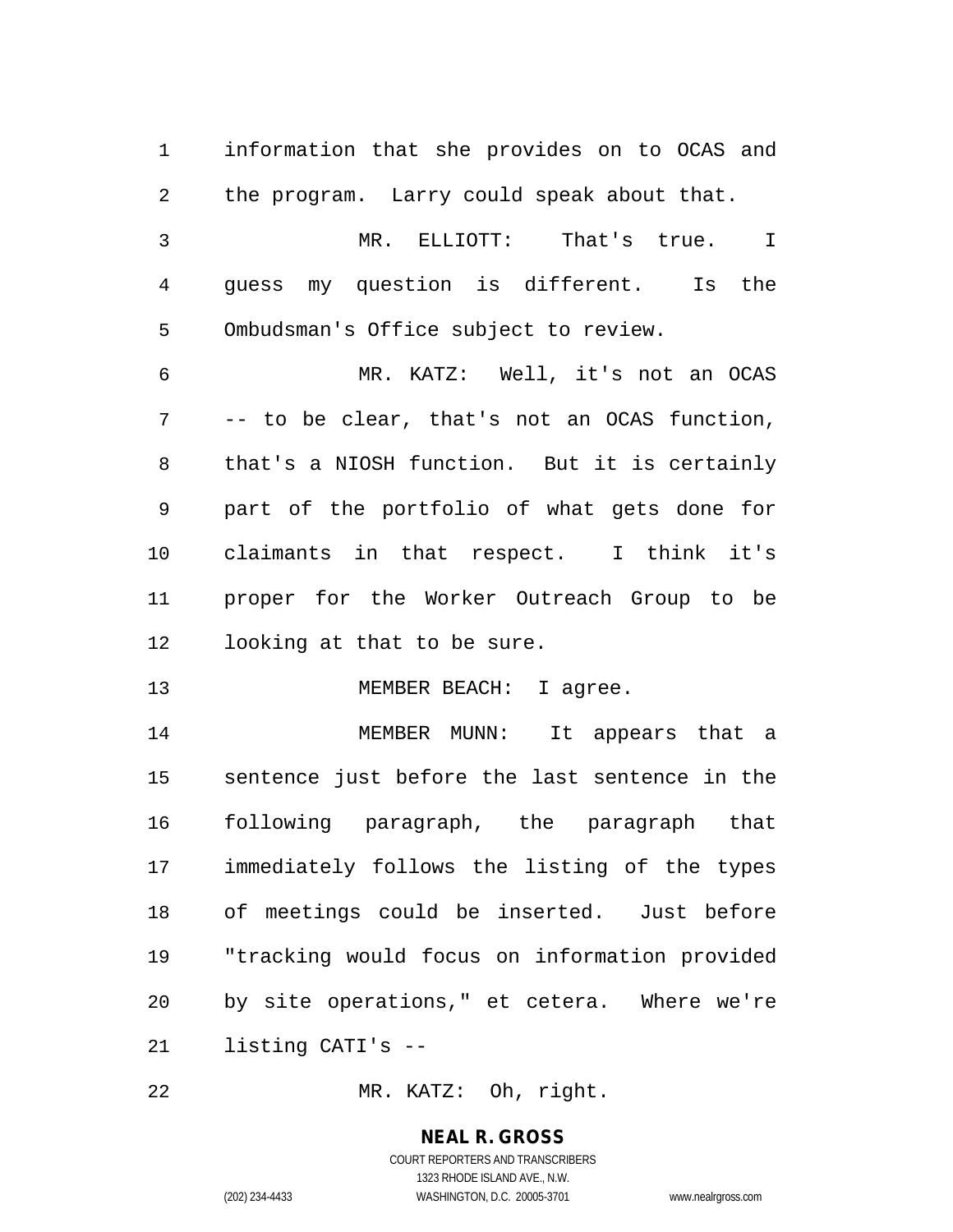1 MEMBER MUNN: -- DHA meetings, close-out interviews. It seems an appropriate place to add.

 MR. KATZ: Yes, I agree Wanda, I think that's another way to do it. And it sort of -- it fits it in the sense that this is sort of routine, ongoing service like the CATIs.

 CHAIRMAN GIBSON: Wanda, could you try to put a sentence together, an email to us of how you'd want it to go in there?

 MEMBER MUNN: Oh dear. Yes. You want to include -- please give me the list of what you want me to include in it.

 MR. KATZ: So we're just -- we're just talking about the NIOSH EEOICPA ombudsman and the SEC petition counselor.

 MS. BREYER: And Ted I'll just add in here -- this is Laurie -- that it's similar for me. I mostly educate. I would say the majority of the work I do with individuals and the public is to educate them about the SEC

#### **NEAL R. GROSS**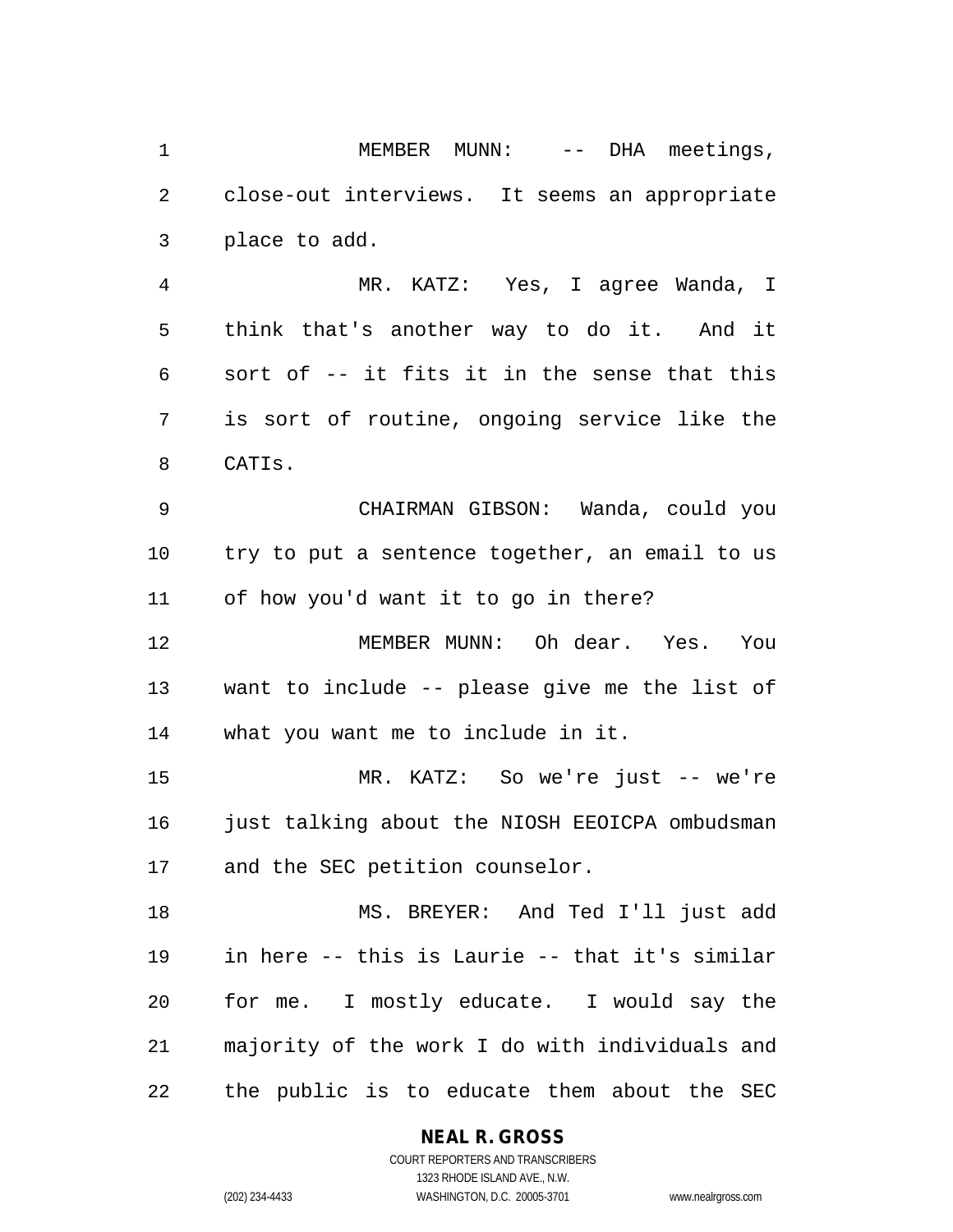petitioning process, but if I do receive information, you know, I do have a process to make sure that gets to the right individuals as well.

 MEMBER MUNN: Okay, so the NIOSH ombudsman and the SEC petition counselor are the two that you want to include in this.

 MR. KATZ: Yes. They may need a separate sentence, looking at this.

 MEMBER MUNN: Yes, it appears to me that they may. And it will be a very simple one, but yes, I'll put something together for us later in the meeting.

MR. KATZ: Thanks, Wanda.

 CHAIRMAN GIBSON: Okay. Does that -- so that's all the changes we think we need to make in the scope? Is everyone happy with the content?

 MEMBER MUNN: It certainly seems to cover the scope.

CHAIRMAN GIBSON: What did you

say, Wanda?

**NEAL R. GROSS** COURT REPORTERS AND TRANSCRIBERS

1323 RHODE ISLAND AVE., N.W. (202) 234-4433 WASHINGTON, D.C. 20005-3701 www.nealrgross.com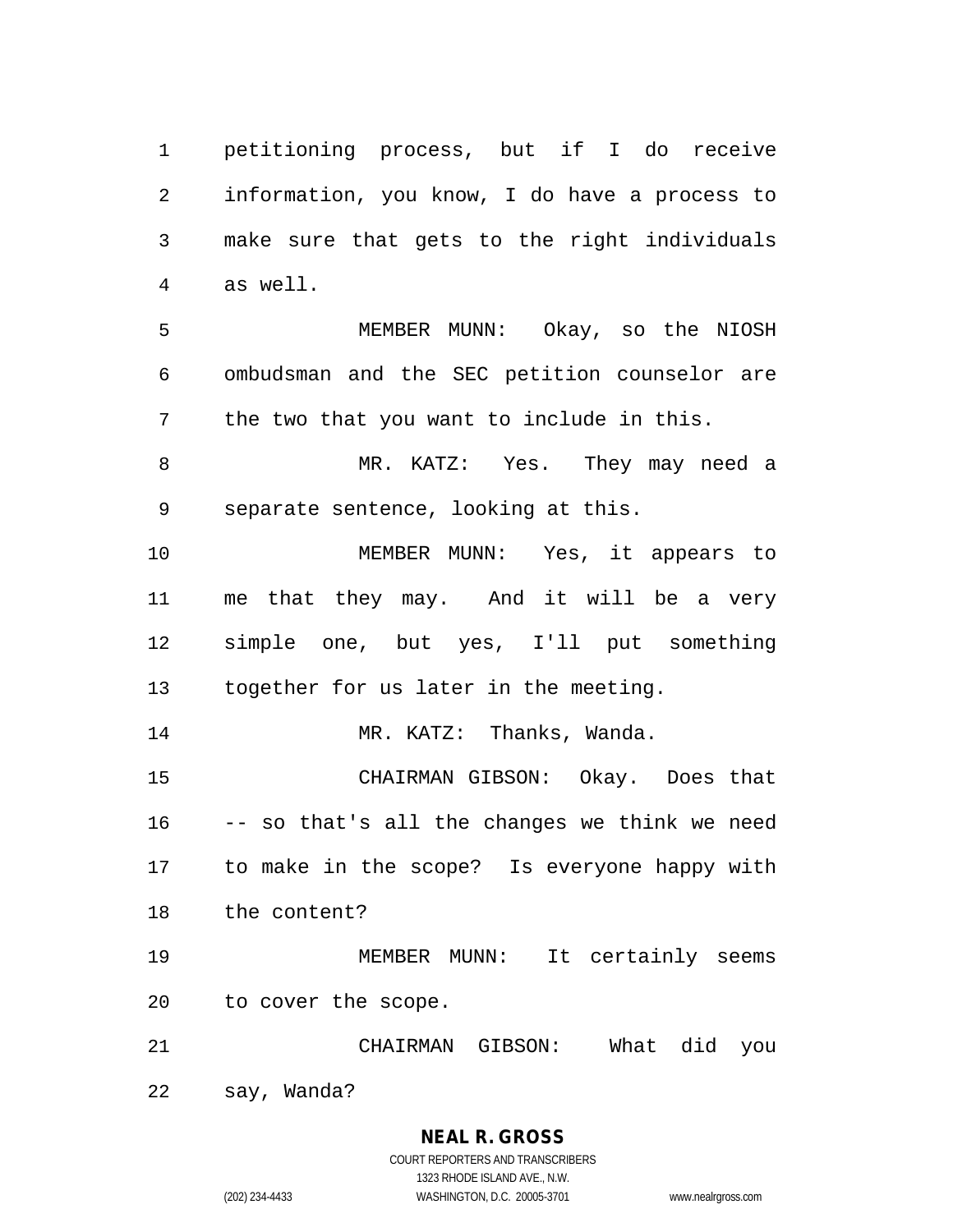MEMBER MUNN: I said it certainly seems to be an adequate scope. CHAIRMAN GIBSON: Okay. Bill, you guys have any concerns? MEMBER BEACH: I was just sitting here trying -- I see on the last paragraph that it talks about previous worker outreach databases, TopHat, WISPR, I was just looking to see where the current one, if it fits in. Do we want that in our scope and not just in our -- MS. ROBERTSON-DEMERS: Well, we would have to get rid of "previous." MEMBER BEACH: Yes, I think maybe we should do that. CHAIRMAN GIBSON: So get rid of the word "previous," right? MEMBER BEACH: Does it need to be in parentheses, or can it just be part of a sentence? CHAIRMAN GIBSON: Okay, any other concerns with the scope?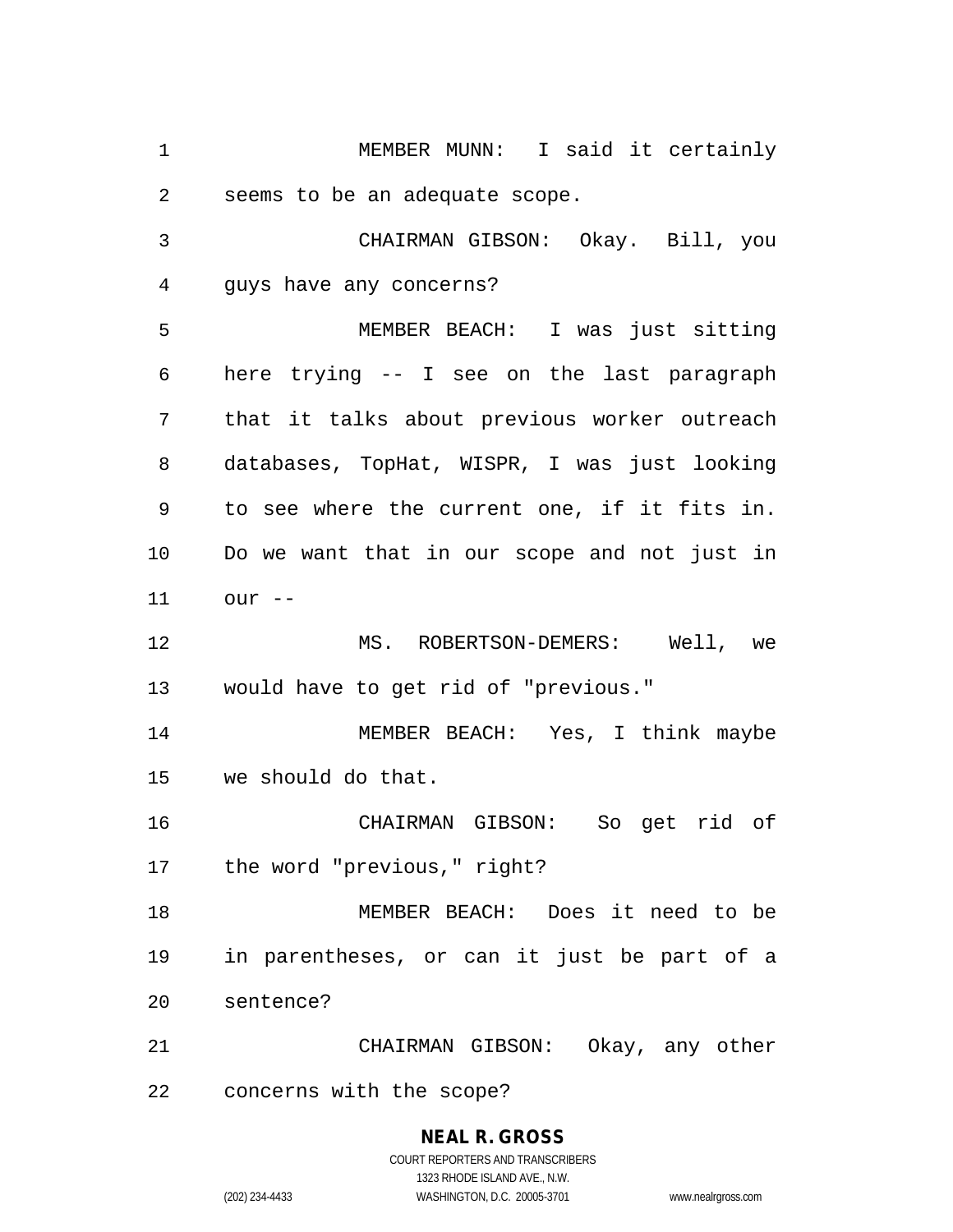MEMBER MUNN: I guess, I'm looking at that first sentence there that we were just discussing. It indicates what some of the sources are, but it doesn't really state that we're including these. It just lists these as additional.

 MR. KATZ: I think it could be re- framed to say basically that, you know, in addition to the various meetings, et cetera, that are listed above, OCAS and NIOSH provide and obtain information through a variety of other means, and then list these things, you know, and make clear that these will be evaluated too.

 MEMBER BEACH: To keep consistent, maybe we should bulletize them in the way that we've done the others, by Arjun specialties. I don't know if it's necessary, but it would make it clearer.

 MR. KATZ: I think just the English needs to be clear as to what the relevance of these is for this Work Group, but

# **NEAL R. GROSS**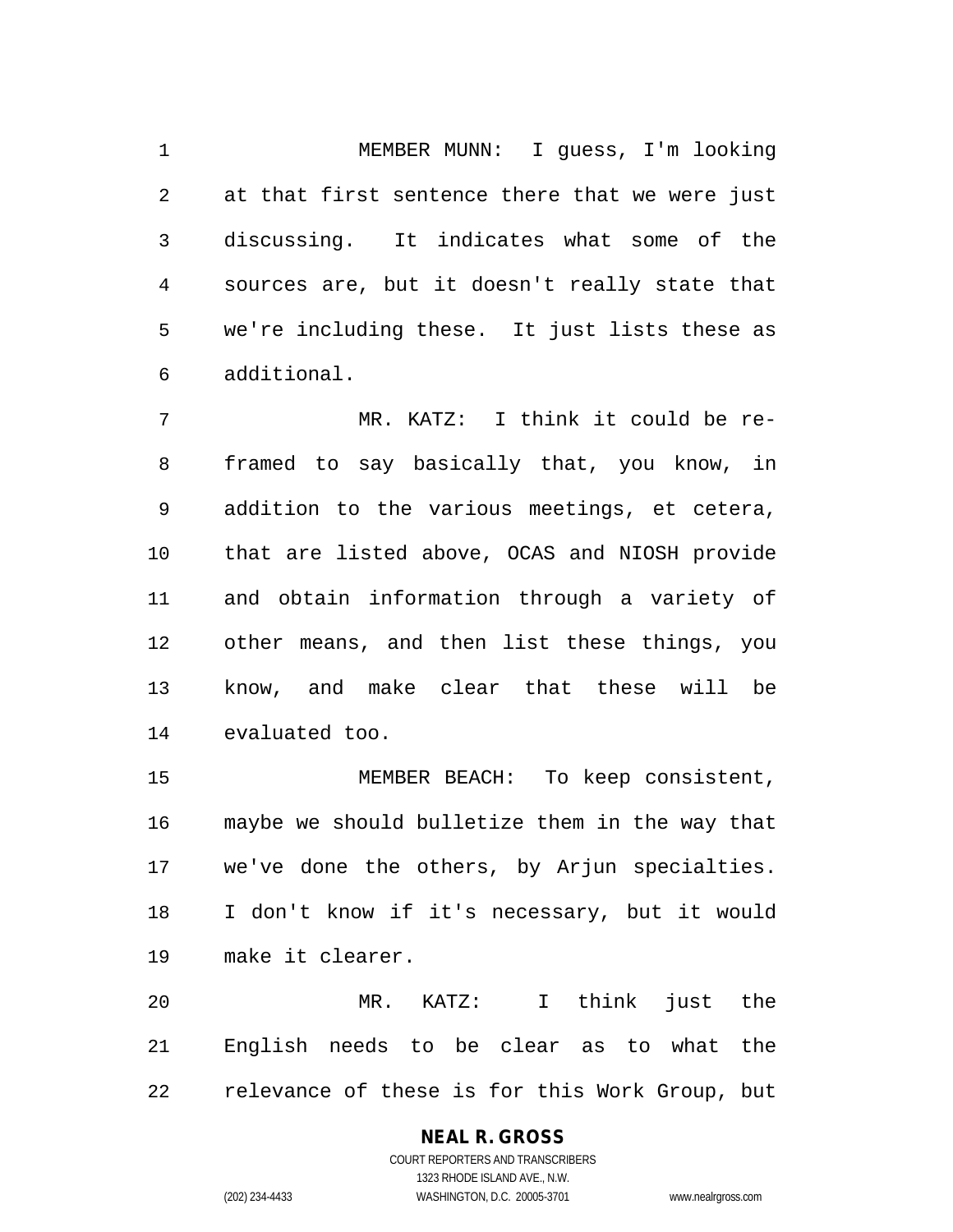I think that's a simple rewrite.

 CHAIRMAN GIBSON: It needs to be clear that is within our scope. MR. KATZ: Yes. I mean, I agree. DR. MAKHIJANI: Am I being tasked with something? MEMBER BEACH: Yes. MR. KATZ: You know, I don't think they have to be all bullets, but I think it could be done nicely in a paragraph. Wanda, maybe if you're going to add a sentence anyway covering the two additional items, if you want to take a crack at this today. 14 MEMBER MUNN: Okay. MEMBER BEACH: Well and the only other thing I have Mike is we've got basically what our mission is. We don't ever say how it's going to be accomplished or how it's going to be tracked. And it may not belong in this first section, but it's something we need to think about.

MR. KATZ: Well, the framework for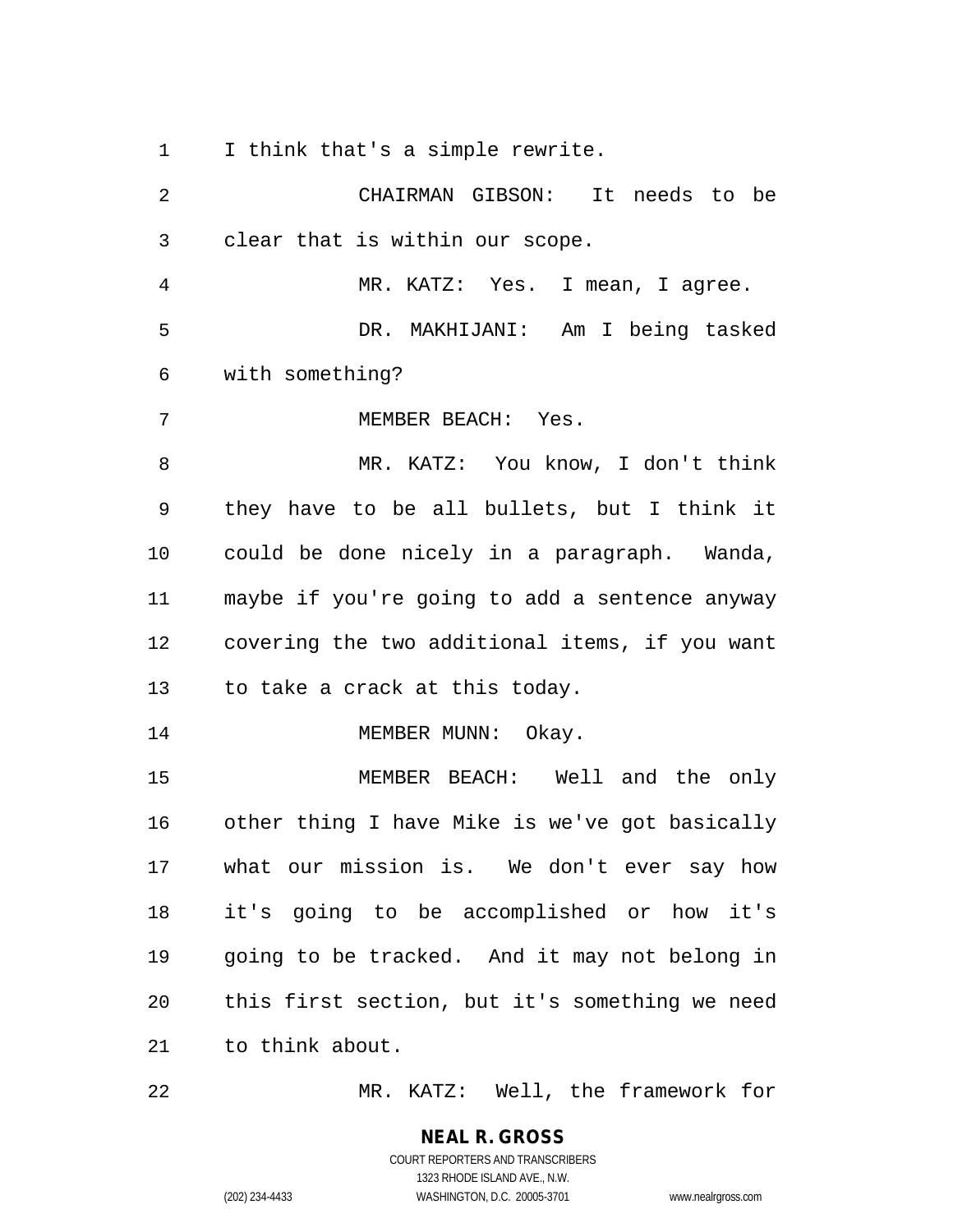how is the evaluation question.

| 2  | MEMBER BEACH: Correct.                         |
|----|------------------------------------------------|
| 3  | MR. KATZ: Which follows.<br>I mean,            |
| 4  | that's just the broad framework for how and of |
| 5  | course down the road that'll get fleshed out,  |
| 6  | but.                                           |
| 7  | MEMBER BEACH: Okay. So we'll get               |
| 8  | to that then.                                  |
| 9  | CHAIRMAN GIBSON: So would it be                |
| 10 | better then after the scope section, before    |
| 11 | the first evaluation objective if we add a     |
| 12 | sentence or two that says, you know, this will |
| 13 | be accomplished by the following objectives?   |
| 14 | To show that we're taking a second step. We    |
| 15 | went from the scope to how we're going to do   |
| 16 | it. Does that make any sense or is that just   |
| 17 | adding needless words?                         |
| 18 | MR. KATZ: No, I think it's a good              |
| 19 | idea to have an introductory sentence or two   |
| 20 | that says in effect that the evaluation to be  |
| 21 | conducted by the work group will be -- I'm not |
| 22 | going to say it in good English here, but will |

**NEAL R. GROSS**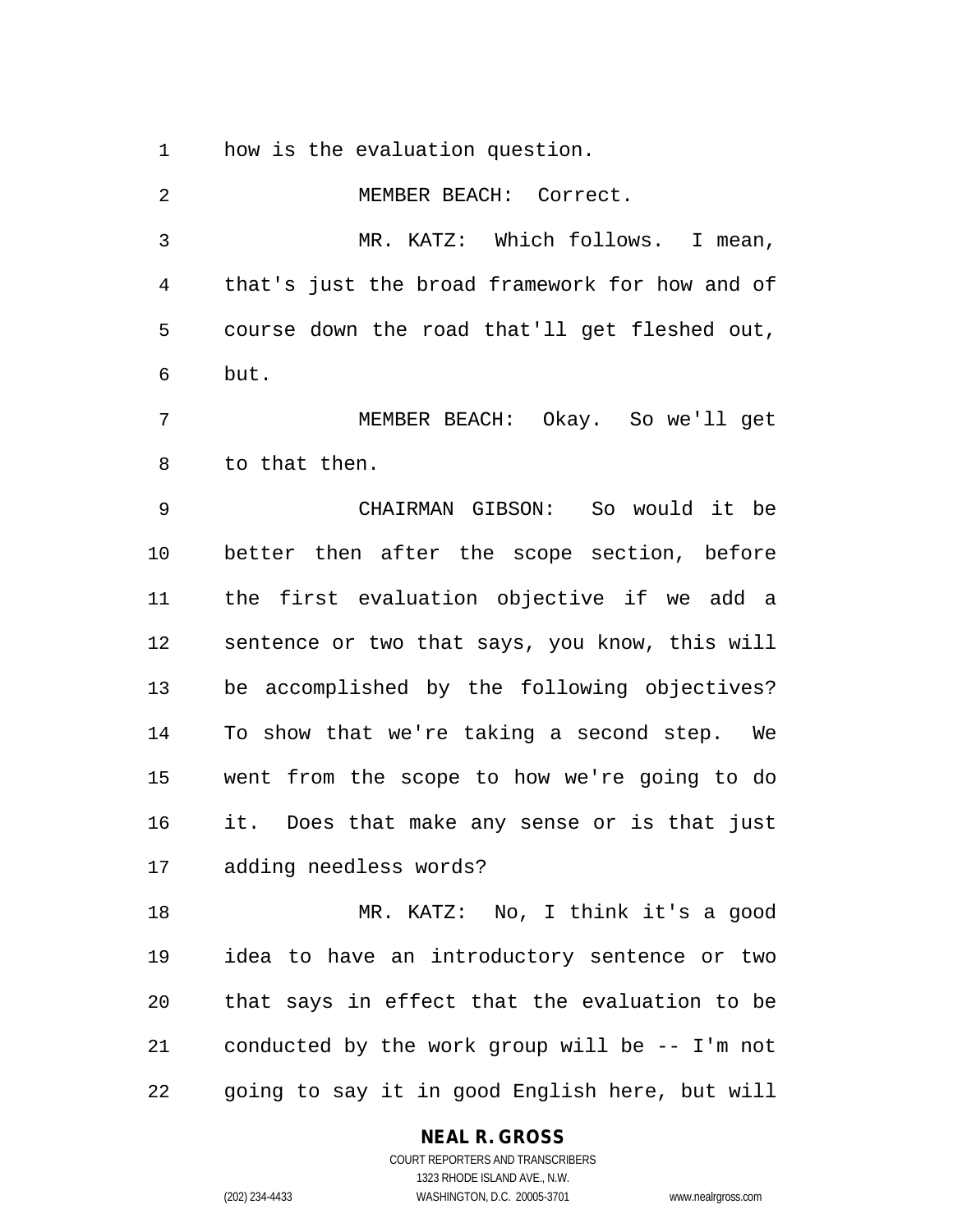be conducted under the following framework as something to introduce that this is the framework under which these elements will be evaluated.

 DR. MAKHIJANI: Maybe -- above the list of objectives maybe there can be an overall title that says objectives and then a sentence like what you just said. And then go to Objective Number 1, 2, and so on. Because firstly there is the mission statement, then there's Scope of Worker Outreach Working Group as titled, and the third title can be Objectives.

 MR. KATZ: Yes and then an introductory sentence or two.

DR. MAKHIJANI: Yes, right.

 MR. KATZ: And then follow with the actual objectives. That's good.

CHAIRMAN GIBSON: Okay.

 MEMBER BEACH: Is that one you're working on, Arjun?

DR. MAKHIJANI: Yes. The

### **NEAL R. GROSS** COURT REPORTERS AND TRANSCRIBERS

1323 RHODE ISLAND AVE., N.W. (202) 234-4433 WASHINGTON, D.C. 20005-3701 www.nealrgross.com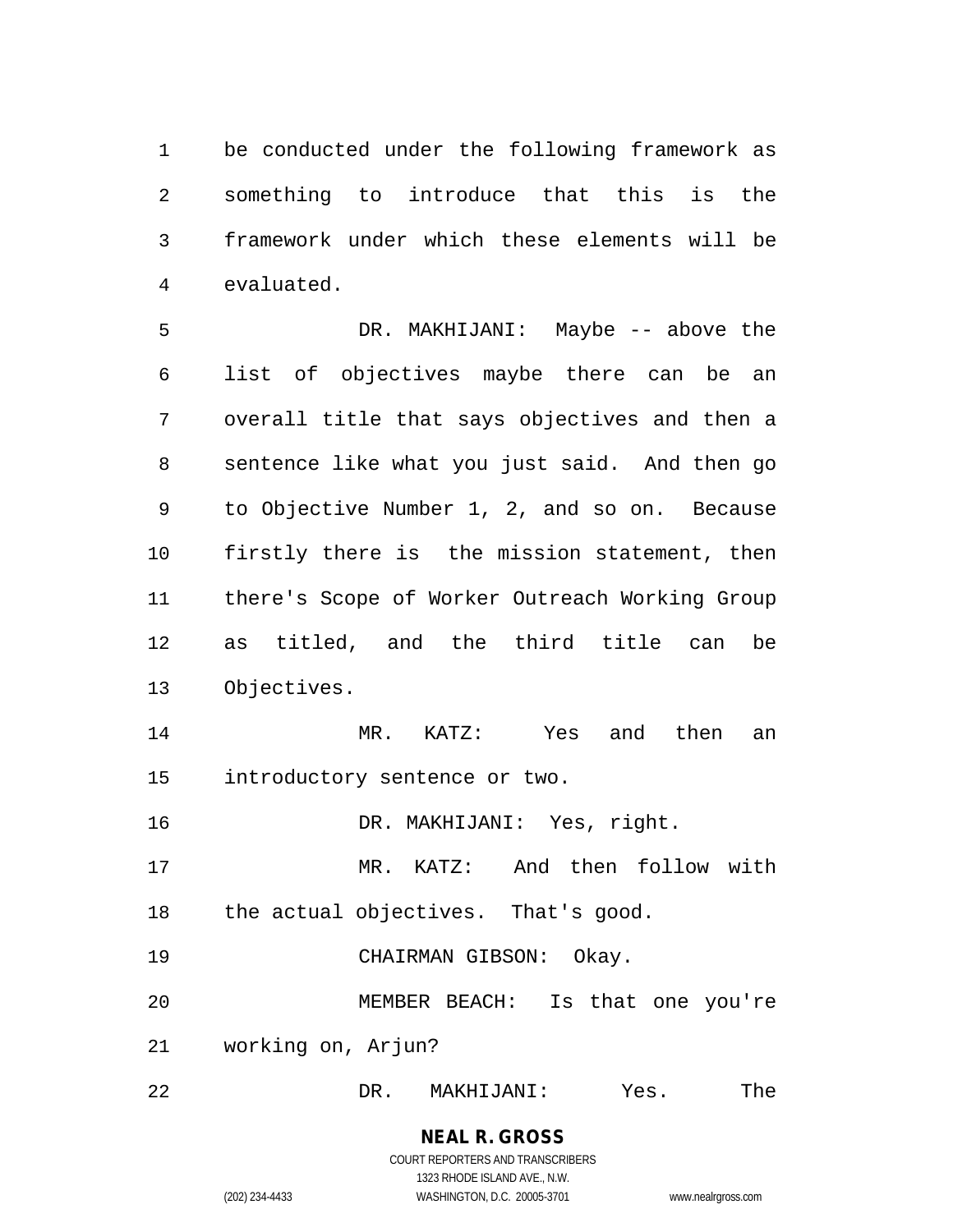evaluation will be conducted by the Work Group. Well what I wrote down is the evaluation will be conducted by the Work Group in the follow-up framework as specified in the following four objectives. MEMBER MUNN: With the following four objectives as a basis. MEMBER BEACH: Did you say "as a basis?" MR. KATZ: I think if you just say, "under the following framework" or something like that. We don't need to say much. 14 MEMBER MUNN: That's simpler. DR. MAKHIJANI: Okay. 16 MR. KATZ: And then at some point if you add an objective you don't have to revise that sentence. CHAIRMAN GIBSON: Okay. So we are ready to look at the objectives now. Start with Number One, any comments or concerns? Is there anything that needs to be cleared up or

#### **NEAL R. GROSS**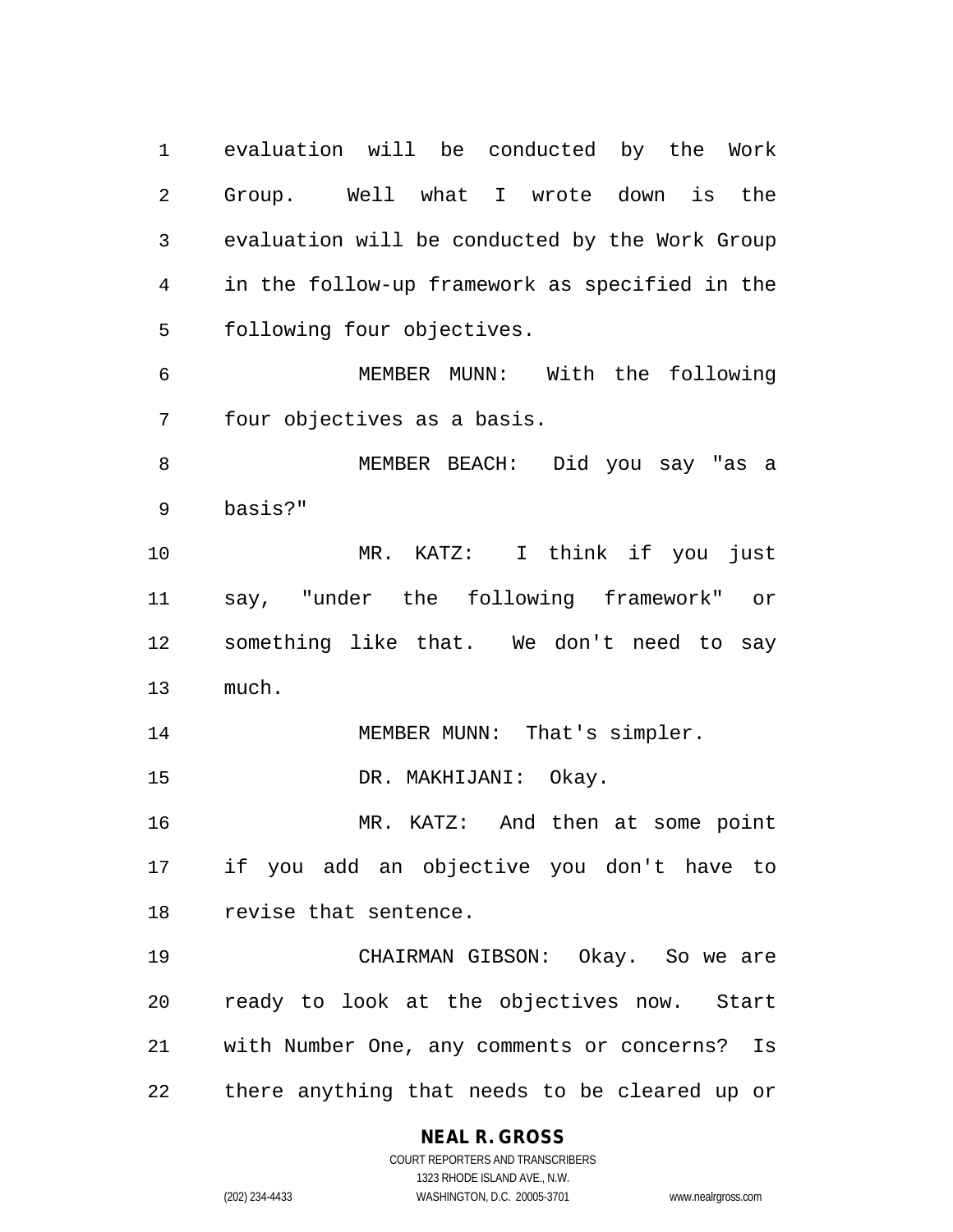added?

 MEMBER BEACH: Mike, before we go there I just have one brief question, and this might be a Larry question. In that -- under Outreach Venues including giving and gathering information, under the Dose Reconstruction Workshop that we just went to, that was considered an information-giving, or was it a giving/gathering? MR. ELLIOTT: It was primarily to give information, but while we're there we certainly collect information. We've had SEC petition genesis occur at those workshop meetings. 15 MEMBER BEACH: Okay. MR. ELLIOTT: So I see it primarily as a giving, but we do collect information, we do welcome input as you heard and I've already got three letters from last week's workshop about things that we could do better.

MEMBER BEACH: Right. So just for

#### **NEAL R. GROSS** COURT REPORTERS AND TRANSCRIBERS 1323 RHODE ISLAND AVE., N.W.

(202) 234-4433 WASHINGTON, D.C. 20005-3701 www.nealrgross.com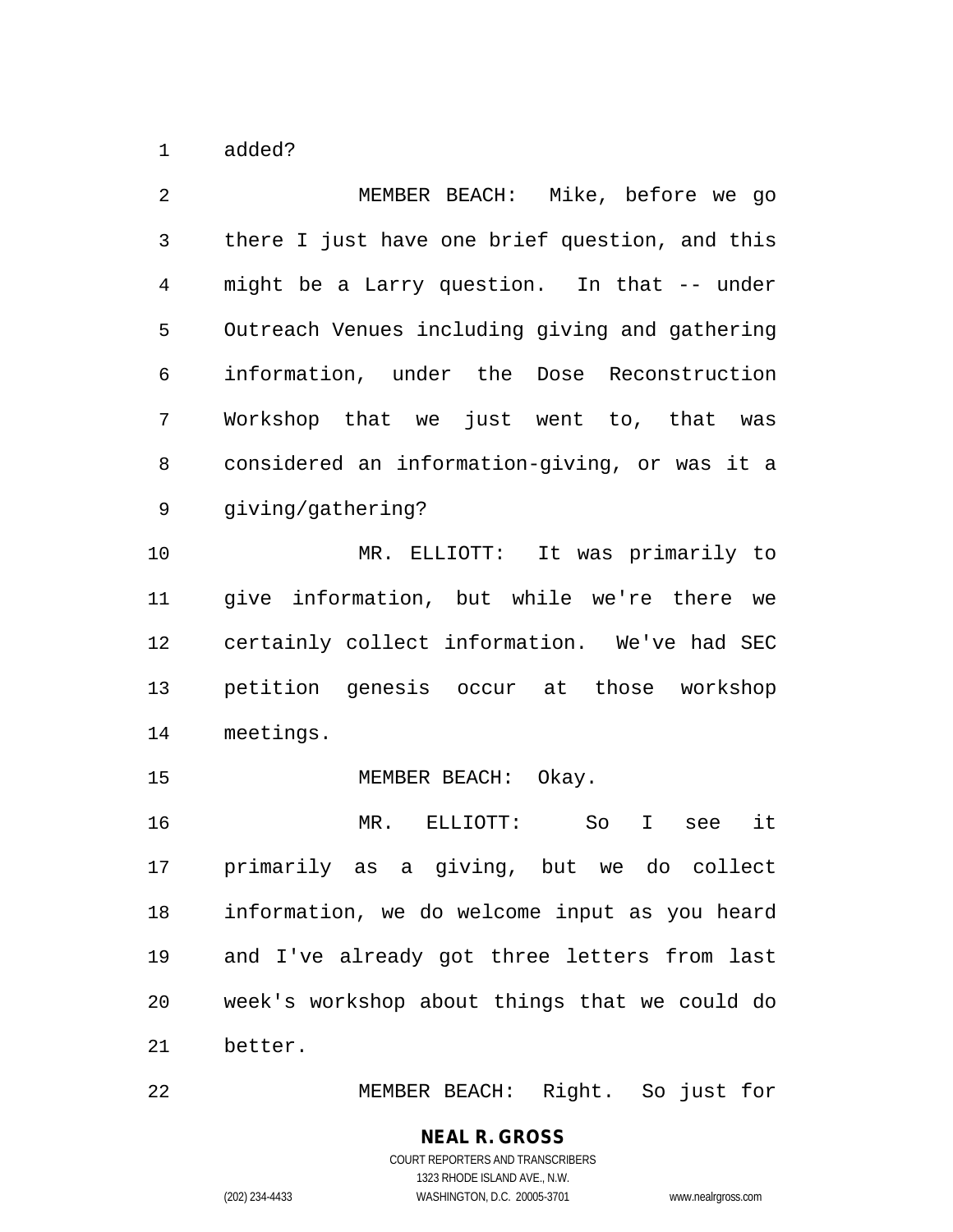me, I just kind of wanted to know if we were coming to audit or coming to look at it, you know, how we would know if it was more giving or gathering, or if it's just always going to be a little bit of both under those titles? So.

 MR. ELLIOTT: Well, I don't know that there's a strong distinction to make. You know, I think there's -- it's recognized that there's an opportunity in these forums to not only give, but to take in information and we want to address that opportunity both ways. When you look at just the -- I think by comparison the information-giving aspect of these two bullets that are listed here, SEC petition process education and town hall meetings to educate about changes in site profile, those are primarily directed at just providing information. Certainly at those venues we may walk away with some new thoughts, ideas and inputs, but you know our intended goal is to make sure that we

## **NEAL R. GROSS**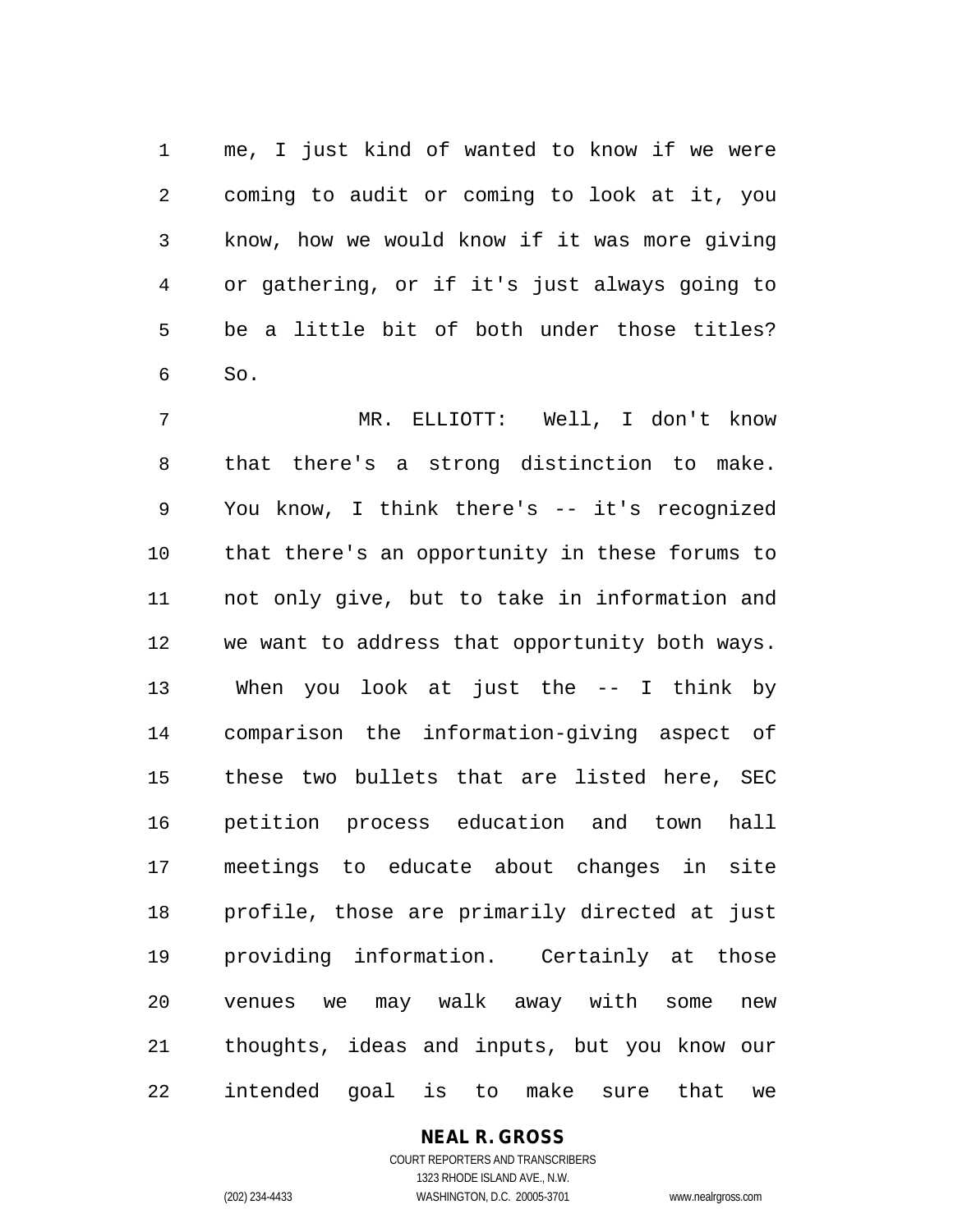communicate effectively about how to process a petition, how to submit a petition, how the site profile may have been changed and what was changed, why it was changed.

 MEMBER BEACH: Well, it's real easy to see what you're giving. It's harder to see what you're getting back and how you're noting that and how you're documenting it so that was where my question kind of came from for us.

 MEMBER SCHOFIELD: Laurie, can I ask you a quick question on these? When you've done a lot of these workshops where you're trying to educate people on the dose reconstruction or SEC petition process, do you receive a lot of feedback at that time?

 MS. BREYER: Well, you did say Laurie, right?

MEMBER SCHOFIELD: Yes.

 MS. BREYER: Okay. I receive some. The workshops, the dose reconstruction workshops, they usually request feedback from

# **NEAL R. GROSS**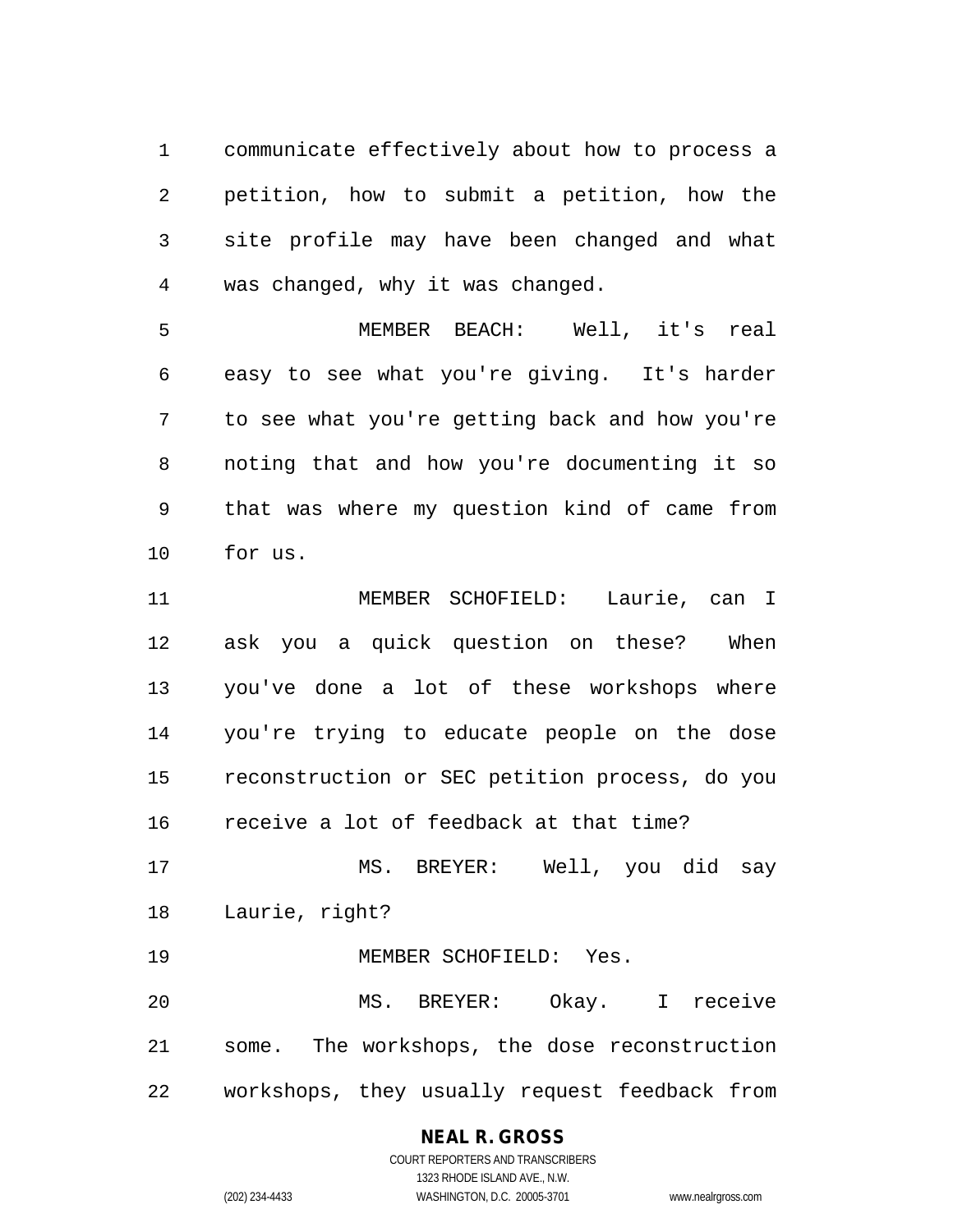the participants, and I think Larry and Mary can also talk about that. As far as like the SEC workshops that Denise and I have done in the past, we don't have any kind of formal process for receiving feedback. We do have some informal conversations with people before and after the meeting, and get a lot of people that provide comments about things they did understand or didn't understand, or you know, typically they're positive. But we don't like document the feedback in any kind of formal process.

 MR. KATZ: If I could make a distinction here, there's -- when you ask for feedback on a process that's a giving, for giving information then you ask for feedback, how well did I do this, that's really distinct from what's being talked about in this evaluation plan, meaning NIOSH getting information related to its technical documents, et cetera, versus giving information. So I think it's a little bit --

## **NEAL R. GROSS**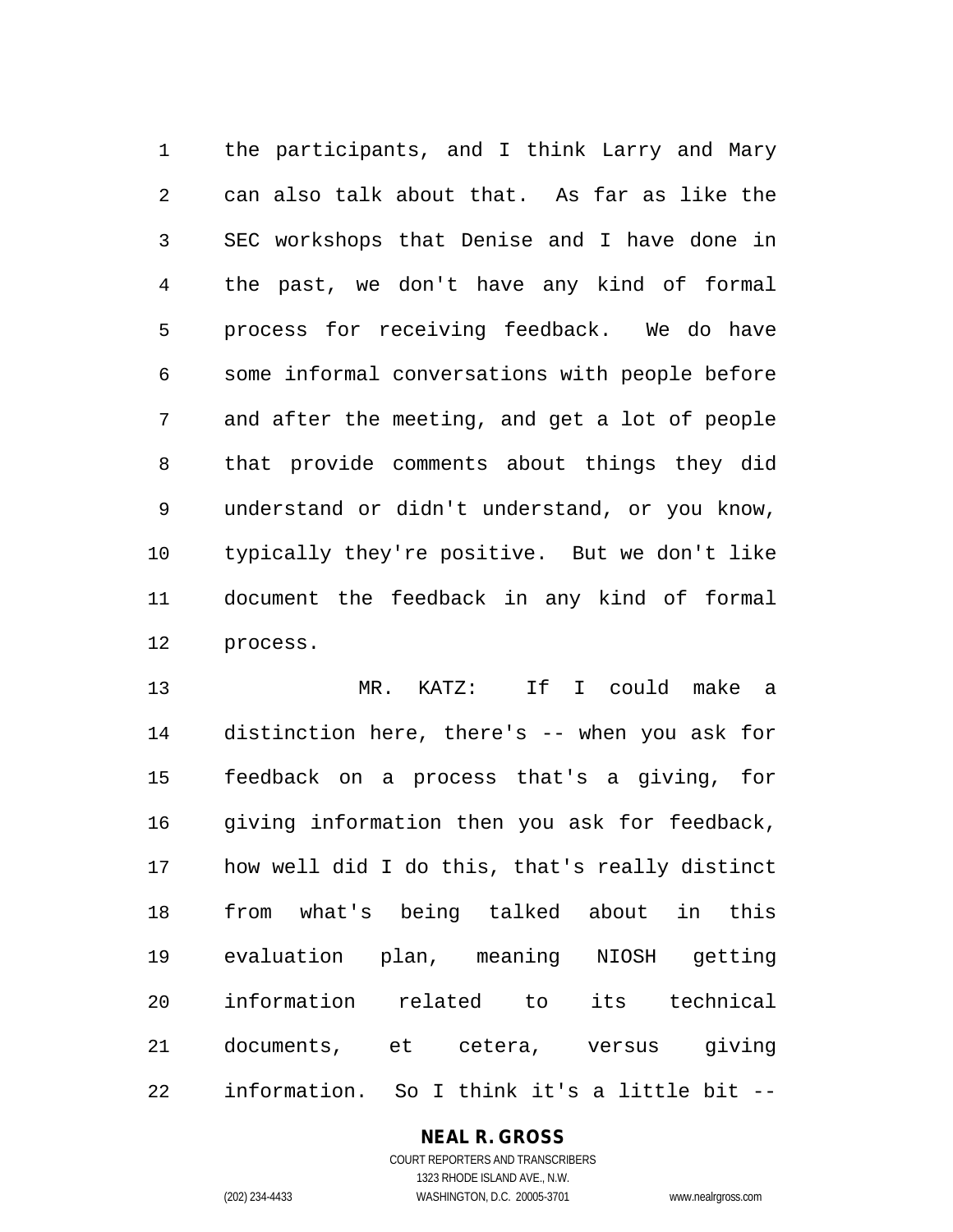we're mixing apples and oranges here. And if a dose reconstruction workshop is really just to give them information about how we do dose reconstructions, if we're just soliciting information about how well we did that, that's just part of still the giving process really and the board then can evaluate how well we did that, but OCAS is just doing its own due diligence in evaluating how well are we doing this. But if the dose reconstruction workshop is also a venue in which people raise issues about you know whether there needs to be an SEC petition at a site for whatever technical reasons, what have you, if it's intended to address that sort of purpose then that's something that would be evaluated for information-gathering, under an information- gathering mission. So again, so I guess it's really up to OCAS to specify whether these different venues -- what their objectives are and then you evaluate them according to the objectives that OCAS specifies. But just

#### **NEAL R. GROSS**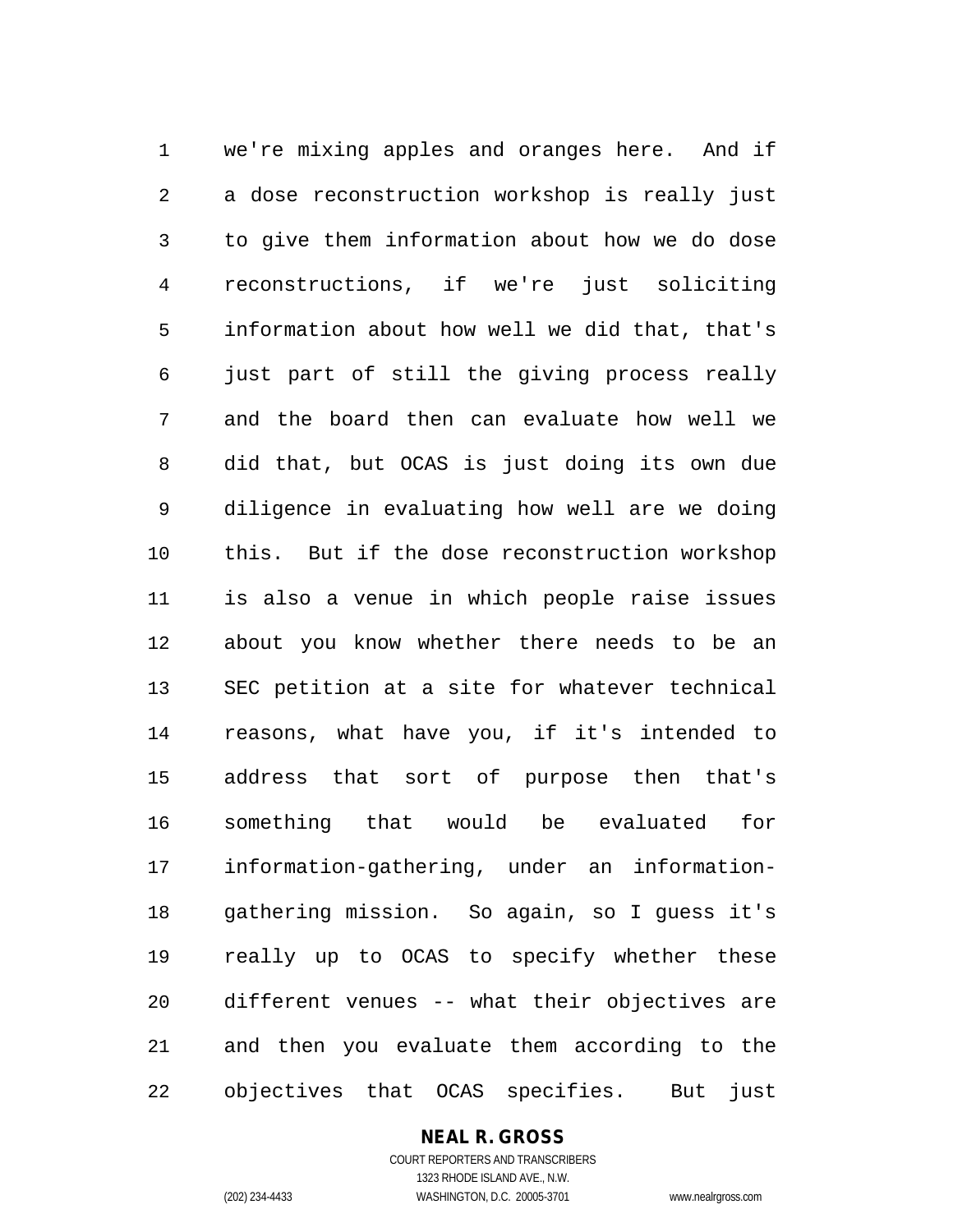taking in information as to how well OCAS -- OCAS taking information in about how well it's doing its job, that's not information- gathering in the sense that we have it in this framework.

 CHAIRMAN GIBSON: So, do we need to make that clear? I agree with you. So do we need to make that clear in one of our objectives?

 MR. KATZ: So I think, I mean, for this thing what I think, as long as OCAS is comfortable with the categories that these are placed in, I mean I think that's good enough here, but then when you go into detailed evaluation of these different venues, I mean you know OCAS will lay out for you here are objectives for this that you can be evaluating and then you'll, you know, you'll evaluate it against those objectives, against those purposes. So you'll have very specifically from OCAS what they were trying to obtain. And then you can very specifically evaluate

**NEAL R. GROSS**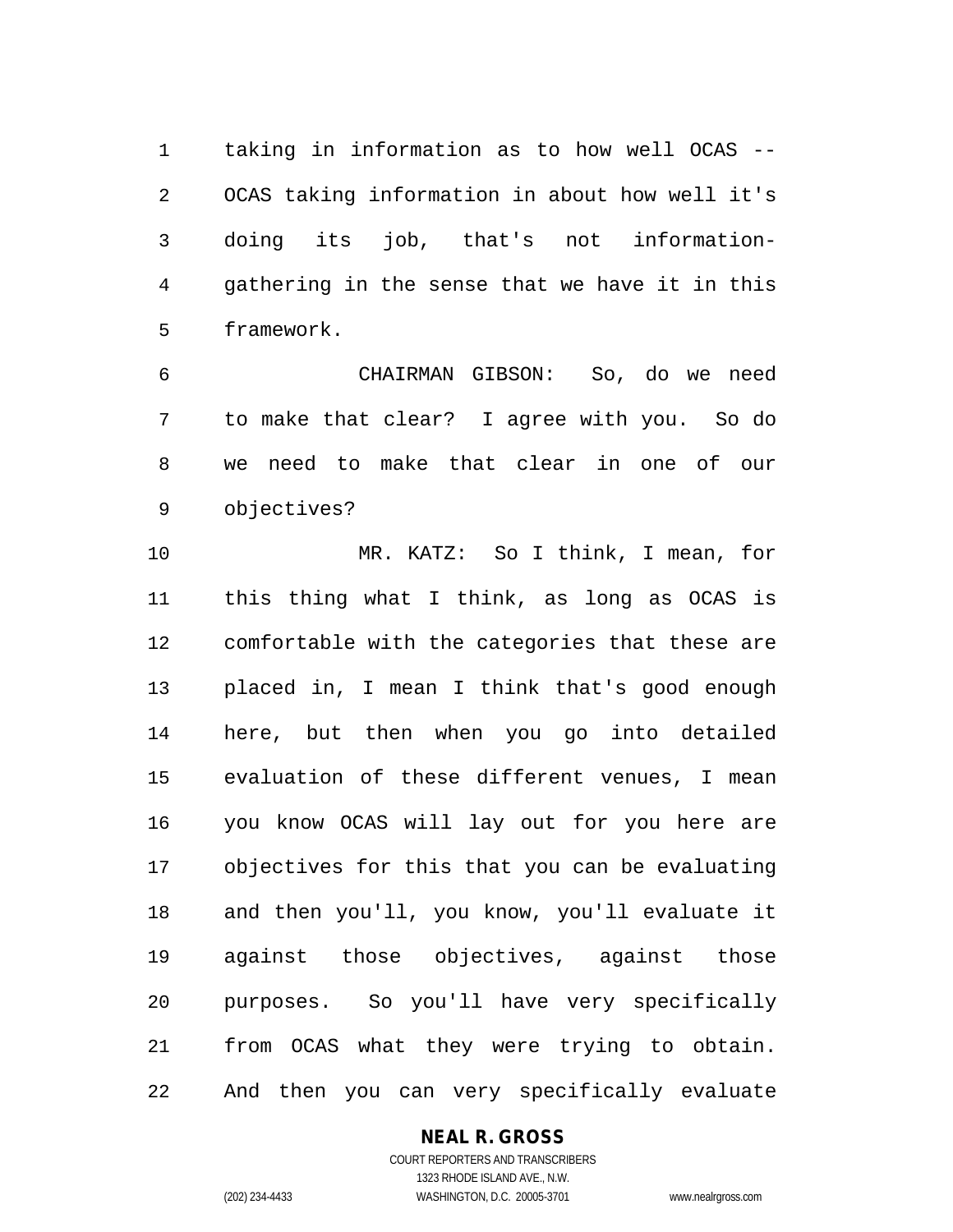how well that's getting done and if there are any ways to improve that.

 MS. ROBERTSON-DEMERS: So the workshop was presented as providing individuals with information that they can share with other claimants. Period. The end. Okay? But there were comments invited in the workshop that were pertinent to the site profile and dose reconstruction, so kindly clarify what you mean.

 MR. KATZ: So, I mean that's an argument that even though they had the objective just of giving information, they have an open forum where people can provide that kind of input and so that's why you have it now, and I guess Larry agreed that it belongs under this giving and getting.

 MS. ROBERTSON-DEMERS: But in terms of evaluating we're only going to evaluate them to the definition that they presented to the participants.

MR. KATZ: No, but if they took in

**NEAL R. GROSS** COURT REPORTERS AND TRANSCRIBERS

1323 RHODE ISLAND AVE., N.W. (202) 234-4433 WASHINGTON, D.C. 20005-3701 www.nealrgross.com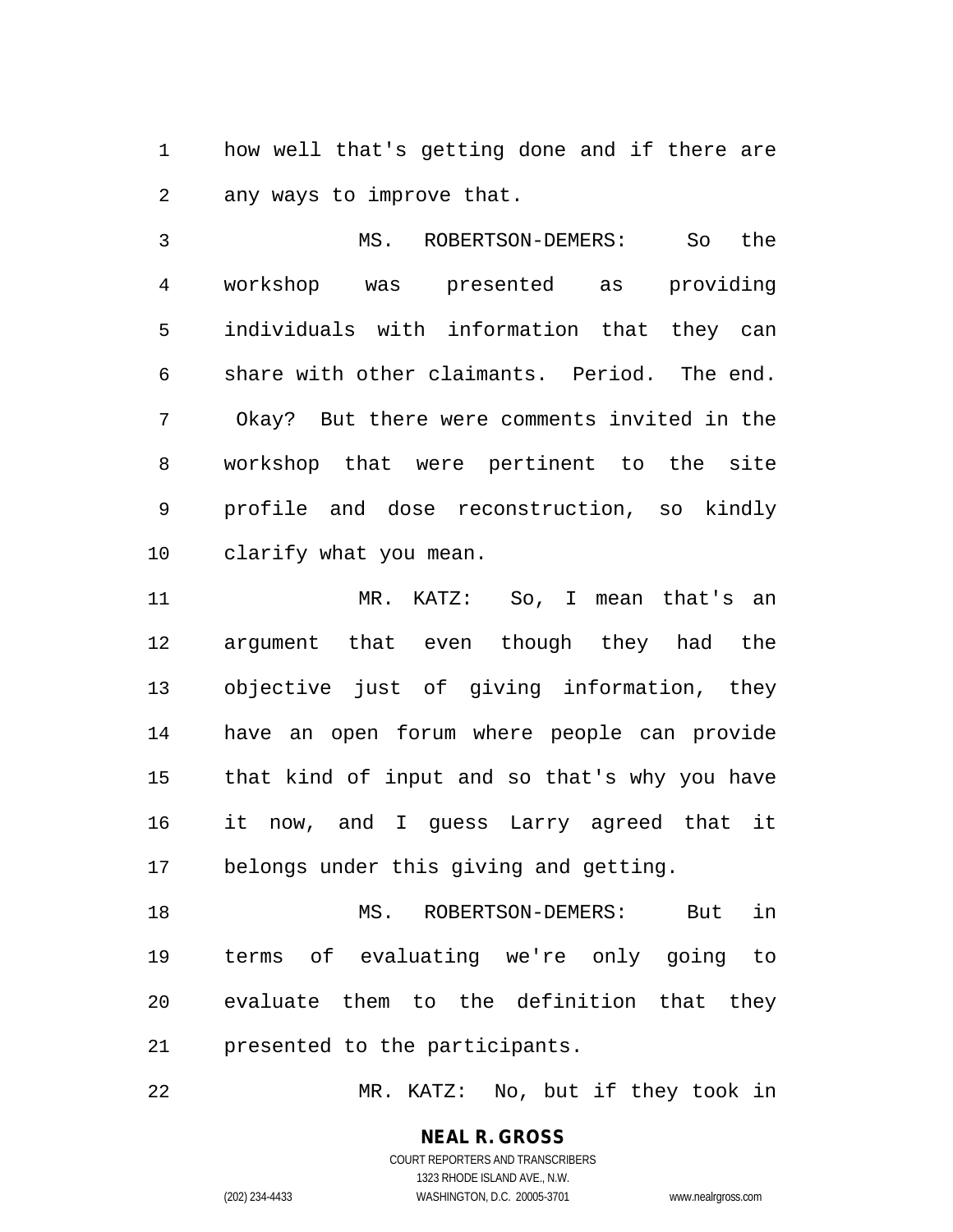information at the venue that was related to the technical content of their TBDs and what have you, then you could still follow up as to how did that information get incorporated, for sure.

 DR. MAKHIJANI: Josie raised that earlier, you know, when information comes up basically what documentation, follow-up, and essentially what you would think.

 MR. ELLIOTT: And there may not be a formal process. Let's just be frank about it. I mean, Andrew Evaskovich last week reported that he thought dose reconstruction reports were being produced for LANL claimants using two technical information bulletins that were not final, were still in draft form, okay? Well that perks our ears up, that's a flag that gets raised in our minds. What do we do about that? Well, you know, I asked Andrew to send an email to the OCAS inbox so that we can have something from him in writing documenting what his concern was. Then we

#### **NEAL R. GROSS** COURT REPORTERS AND TRANSCRIBERS

1323 RHODE ISLAND AVE., N.W. (202) 234-4433 WASHINGTON, D.C. 20005-3701 www.nealrgross.com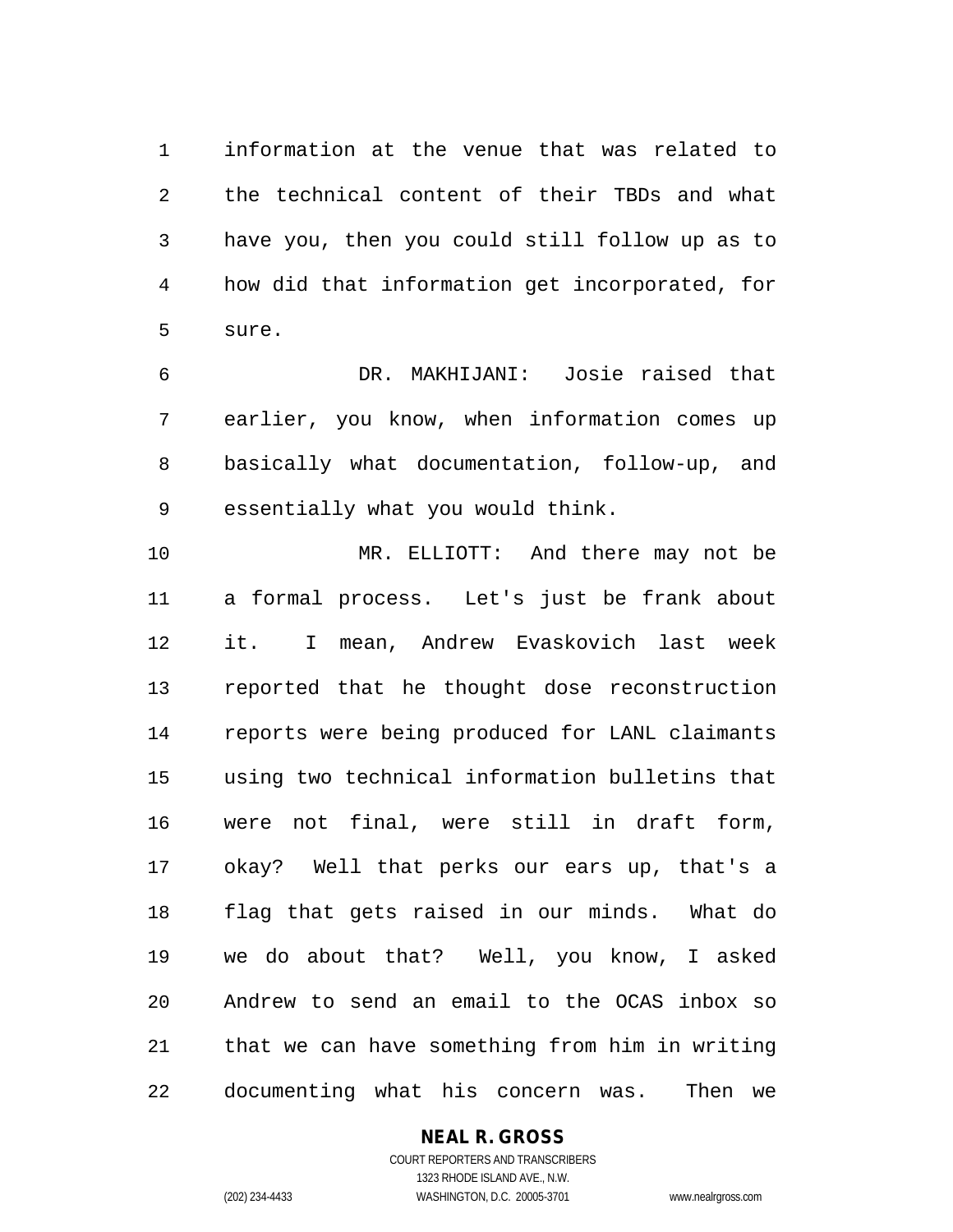took that and we provided an answer to him. Before we got our answer developed fully he realized that he was speaking in error and so told us in a further email. So, I mean in that instance, that example there may be a documentation trail that could be followed. You know, I think there were other things that we could point to that were brought up in last week's workshop that probably don't have that level of formality associated with them. Something might have been said that we've already considered and we don't find it to be something we're going to carry forward and do anything with, and hopefully that person was told that.

 MR. KATZ: I mean, when someone's doing an evaluation they could interview you about that, they could find out what happened there and they could lay the facts on the table. And that may be perfectly appropriate for that situation.

MS. ROBERTSON-DEMERS: This is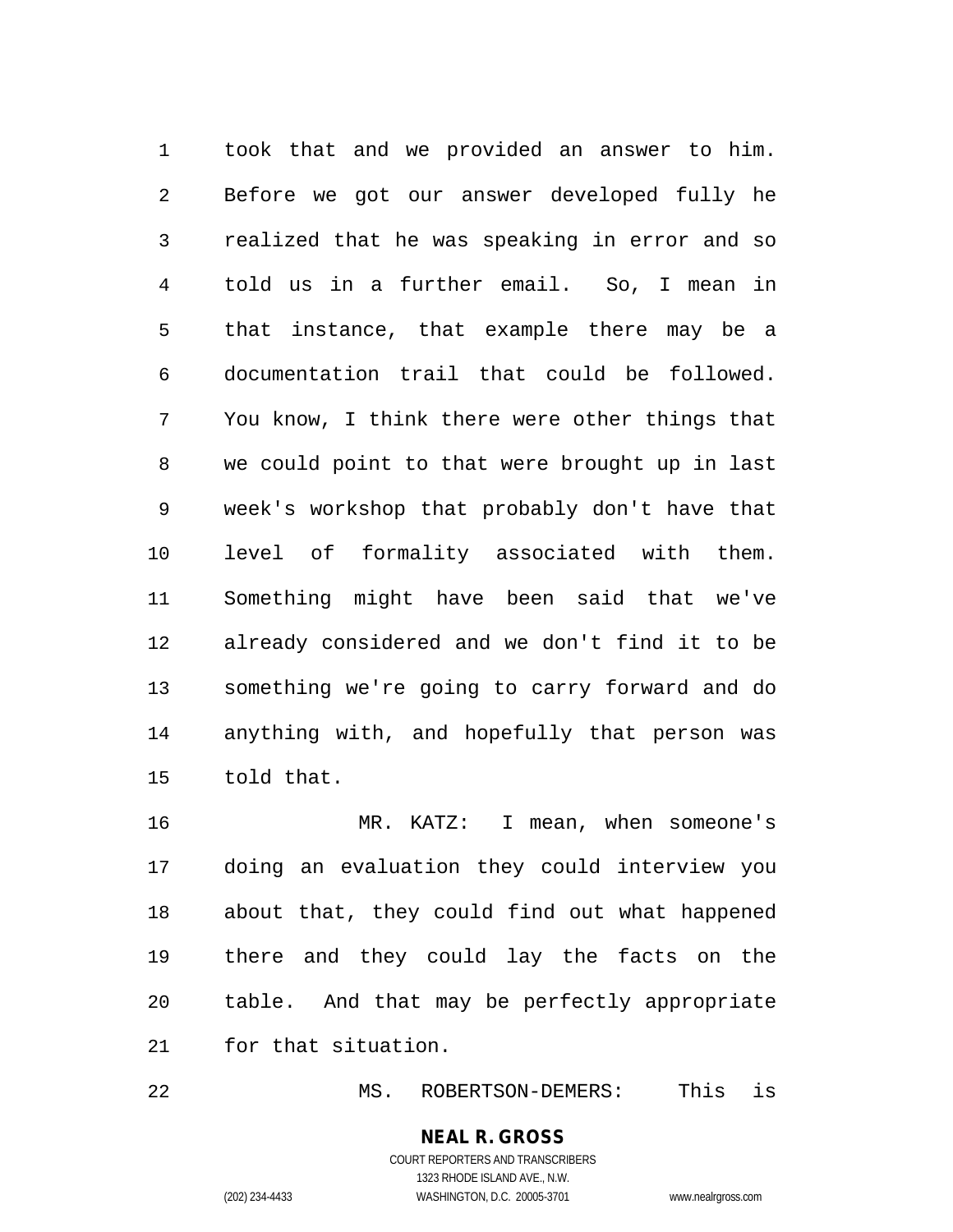Kathy. Can I ask you to kind of clarify something? Is the OCAS inbox the same as the docket?

 MR. ELLIOTT: Things can be submitted to the OCAS inbox for the docket. In other words, somebody can write in and say through the OCAS inbox I'd like to make comment on NIOSH's technical bulletin or whatever and they can either ask or we will make a decision and it should be placed in the docket associated with that technical bulletin. I think if you look at our website there is also a reference to how to submit written comments to the docket office directly. There's an address, there is a docket officer mentioned, so it's handled both ways. Formal comments can be submitted to the docket office and comments can be submitted through the OCAS inbox which we will then place in the docket appropriate to that document. Either way a response should be crafted and developed and forwarded back to

## **NEAL R. GROSS**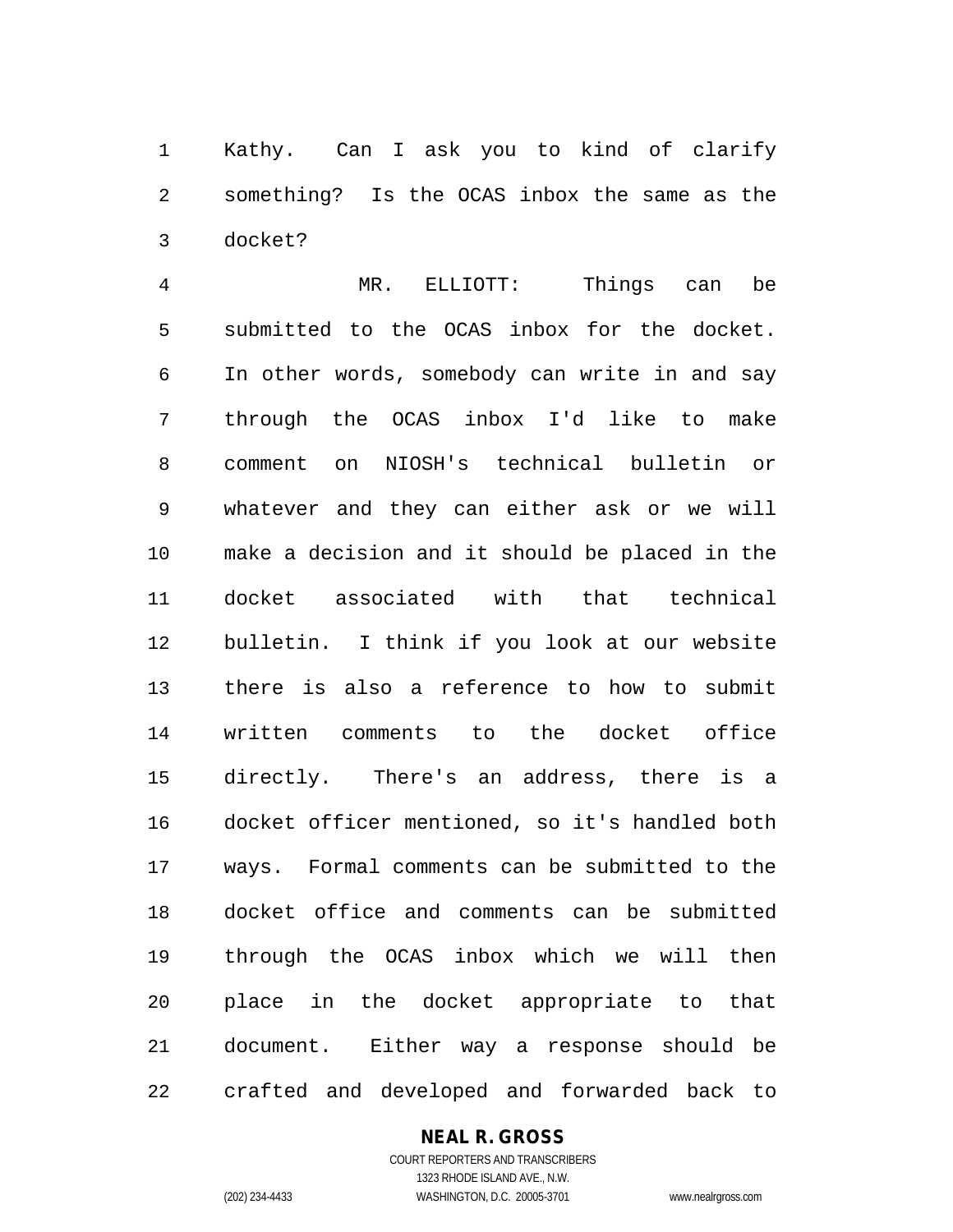the individual. The response may be nothing more than, "We've received your input," by the way. "We will consider it as we revise our technical approach," or what have you.

 CHAIRMAN GIBSON: This line of discussion we're just having, that is something that will be evaluated under Objective 2, correct?

MR. KATZ: Yes.

 DR. MAKHIJANI: Before we go to Objective 2, under Objective 1 one of the things that really impressed me with the meeting that we went to was who was around the table. I thought it was a really good collection of people. They were obviously experienced advocates. As a result there was a lot of very good back and forth that happened, a lot of lively questioning, discussion, and so on. And so I think who gets around the table and the process for that seemed to be kind of pretty appropriate. I don't know if you want to add a bullet because

#### **NEAL R. GROSS**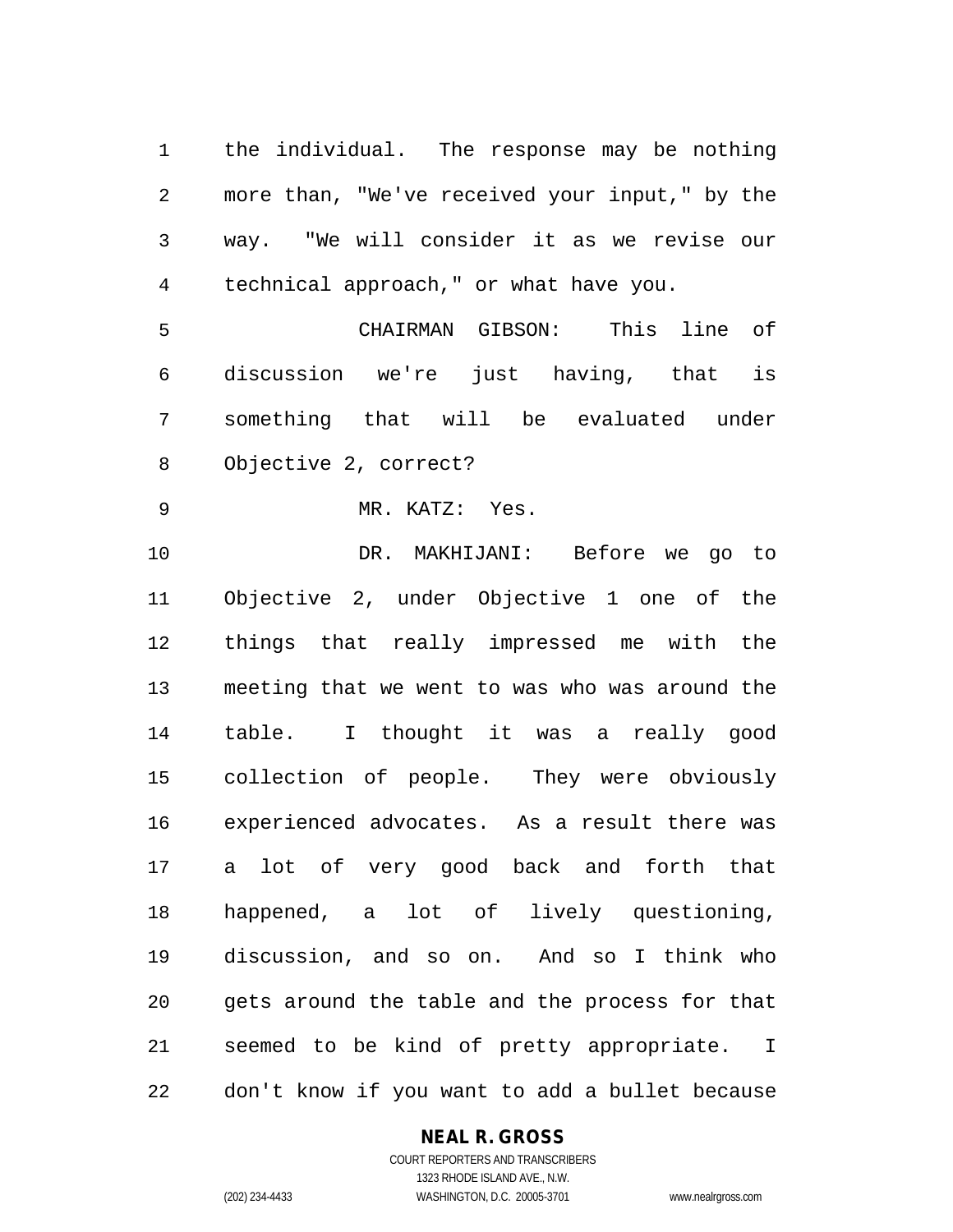I don't see one. Maybe an elaboration of the second bullet, how OCAS informed workers, or how OCAS or ATL work together because I understood that it was some kind of -- Larry had a letter, I've seen that letter, and then Mark also invited people. I don't know whether you want to have a bullet for that process or assessing that process for who gets around the table or not.

 MEMBER BEACH: I guess my question is does it change. Is there a different process at each meeting, or?

 MR. ELLIOTT: Well, I think you're attempting to look into something that is perhaps not very well formalized, not documented in any procedure of any sort. As we approach the commitment to put on one of these workshops we through ATL's good offices they identify the organized labor reps that have not attended one of these in the past, or have attended but feel that they could benefit from a refresher, or they want to bring

## **NEAL R. GROSS**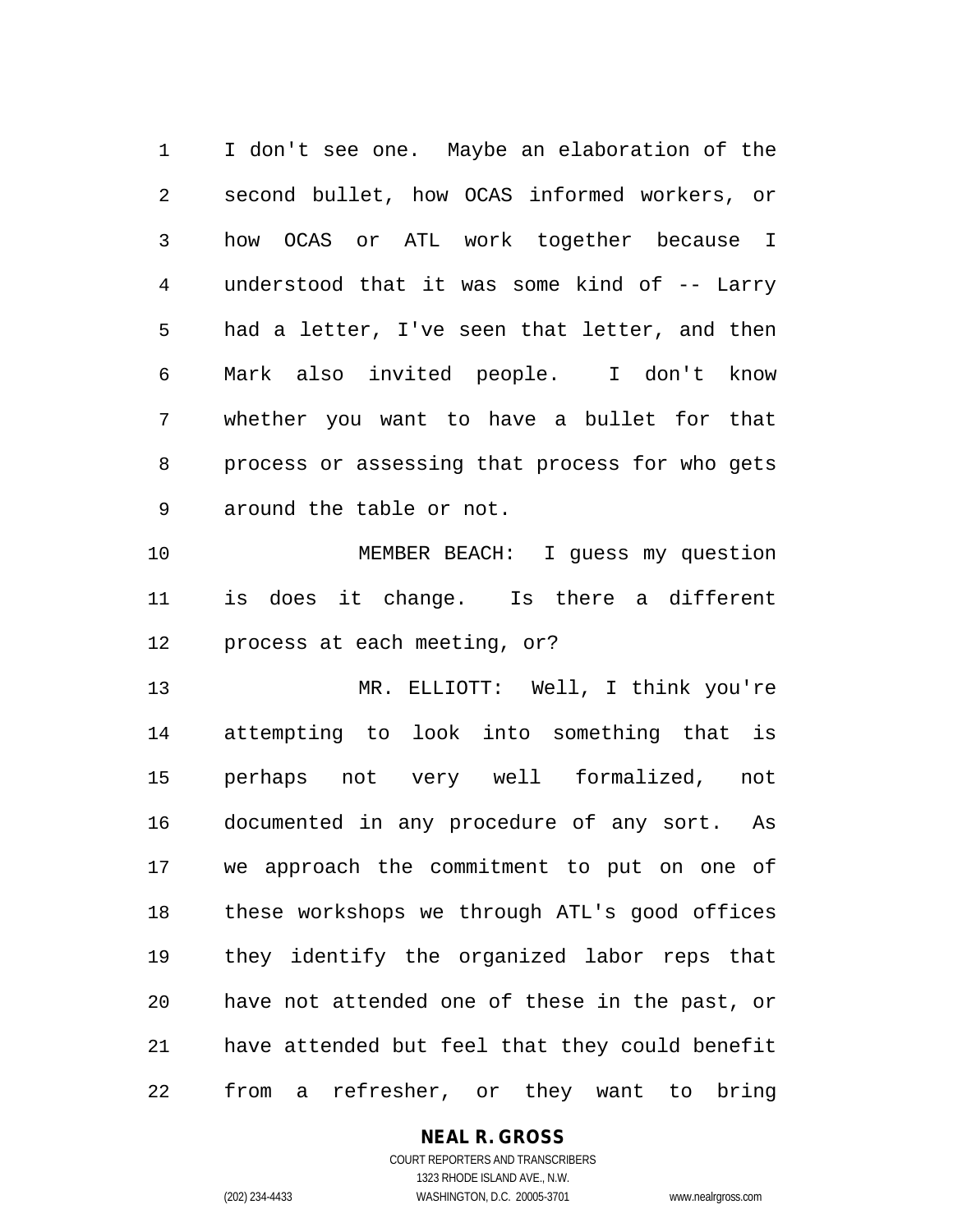somebody else with them. So there's an effort that ATL performs in that regard and they certainly -- or Mark or Mary could talk about that at length. The former worker screening programs, this is the second workshop. We really tried to include them and so, you know, we're operating with a list there and availability comes there, those individuals, when they can attend, when they can't attend, you know. They may get an invitation and they can't, so we just go down on the list. Advocates in the same way. I think we've had advocates in this workshop audience probably from the second workshop on and so, you know, as we encounter advocates that we feel could benefit from participating in the workshop and could aid claimants and have the right -- I need to be careful in my choice of words here, but have the ability to get the information across to the claimants too. Quite frankly, some advocates don't, you know, won't benefit from our workshop because they're not going to

#### **NEAL R. GROSS**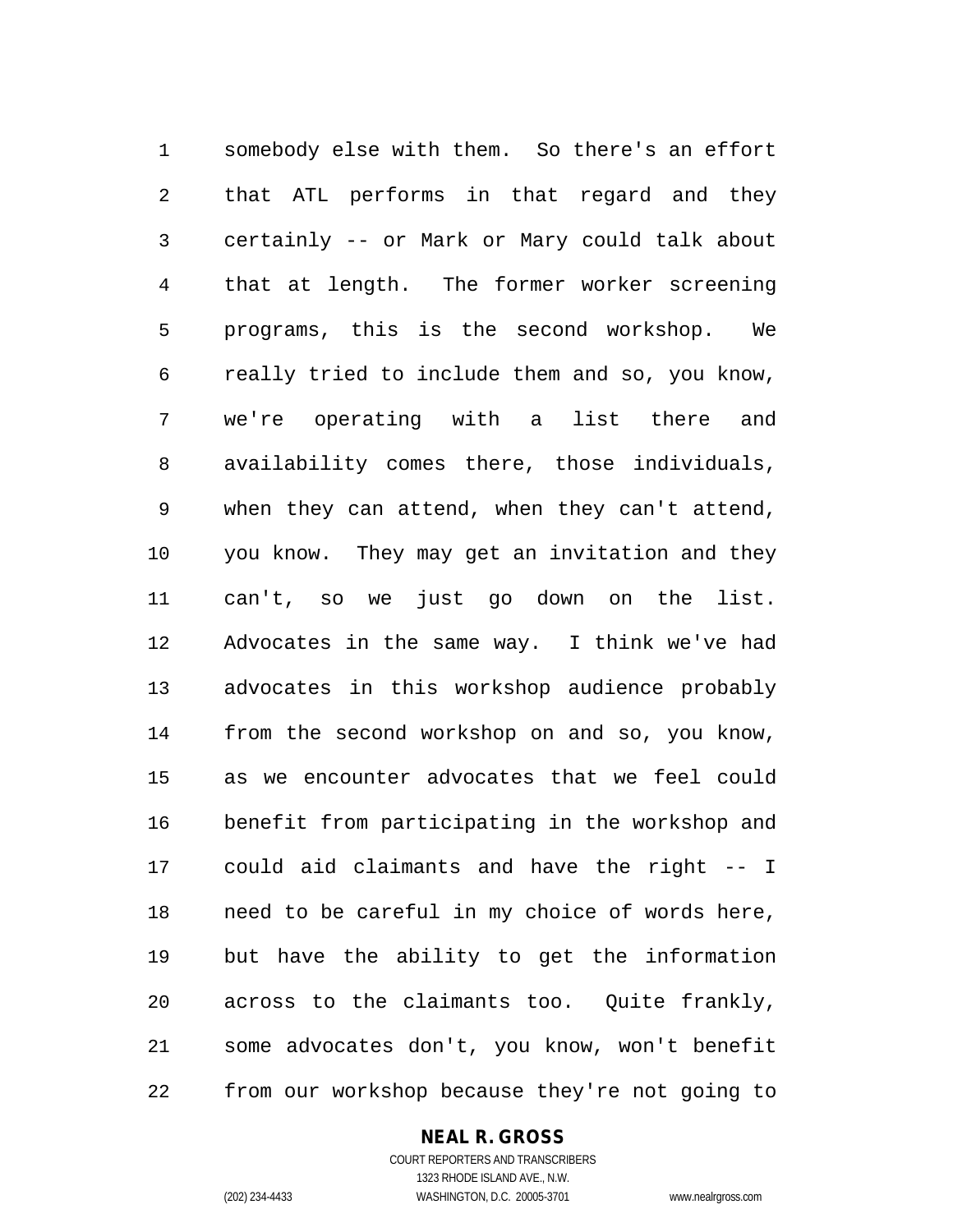come in and take away what we hope that they will take away. So that doesn't mean we won't invite them, but we tried to identify those individual advocates that have a constituency out there that they're really trying to help and they could benefit from having this information that we can impart to them. And so we're limited by the space available in the venue that ATL has the logistical arrangement that they have arrived at with -- I'm not -- ICWUC. And so you know, you can only pack so many people into that space according to the fire code. And we're trying to do this on the cheap to a certain extent. We could certainly rent a bigger space, a bigger hotel, but we find that that can be problematic too. The more people you pack into the room perhaps the less effective we are, the less efficient we are. And so we really tried to target these to 24 or so people because that's what that room will hold and that's what we feel that we can get around the tables and work with in the

#### **NEAL R. GROSS**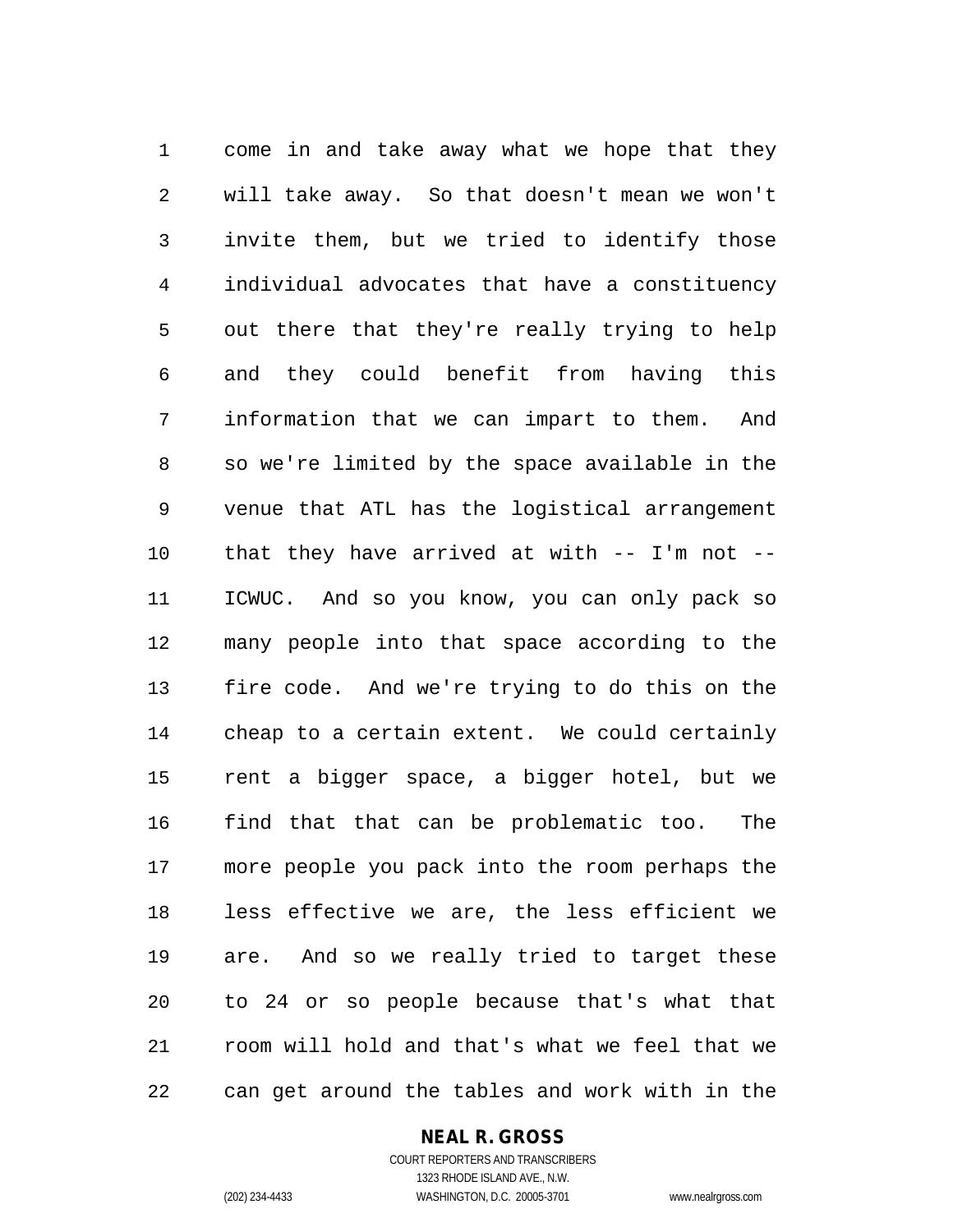exercises with enough staff there to help individual groups from that 24 work through the exercises, et cetera. So I don't know. Does that help your understanding of how we come up with these folks? I mean, you know we had three or four people drop out of this one. After they got the invitation they couldn't attend, so we went on down the list and continued to invite till we got to 24. Vern, you want to?

 MR. MCDOUGALL: Yes, a couple of things. One, the ICWUC is in the process of getting newer somewhat upgraded space, but I don't want you to think we're stuck in that room for the wrong reasons. One, especially with the people that have traditionally come to these things it creates a nice -- it creates a good atmosphere for worker education. If we had a bigger venue, a tenet of sound worker safety and health training is you don't want to get much bigger than 25.

MEMBER BEACH: I don't think we

#### **NEAL R. GROSS** COURT REPORTERS AND TRANSCRIBERS

1323 RHODE ISLAND AVE., N.W. (202) 234-4433 WASHINGTON, D.C. 20005-3701 www.nealrgross.com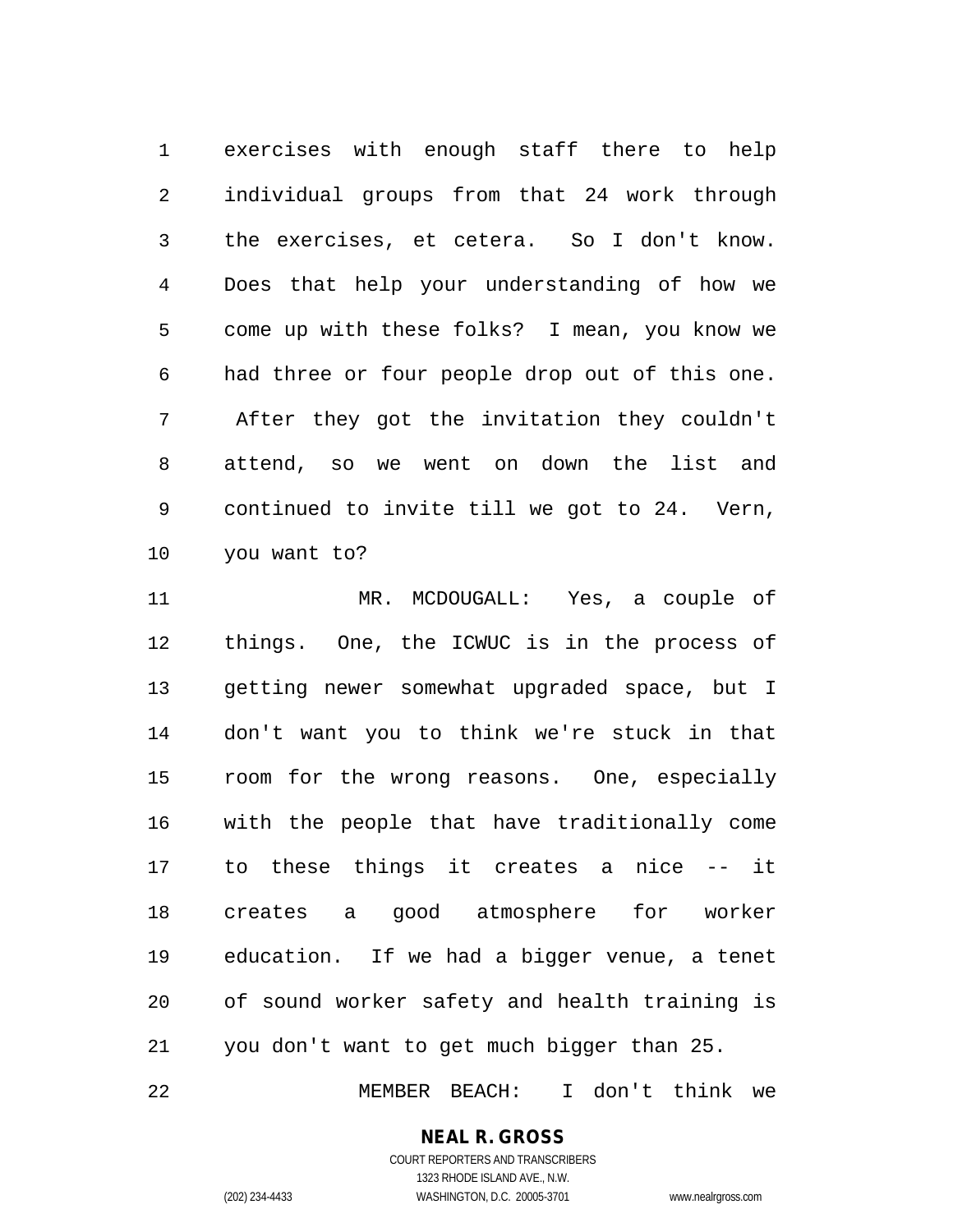were concerned with the space or the size. I think the size was perfect. I think ours was just how do you get the people there, and we know that Mark contacted some people, we know that Larry sent out a letter to --

 MR. ELLIOTT: I sent a letter to all participants.

 MR. MCDOUGALL: Yes, but let me address that just for a second because it's a little richer and more structured than that. Larry's letter went to people that we identified, okay? We do the groundwork first. We're talking with all of these people with the exception of a couple of advocates that I think Denise talked to. Everybody else was there because we reached out to them, explained what the workshop was about, discussed it, who should attend, and the list of people that should get Larry's letter came out of those discussions, okay? There were people who run medical screening programs who did not get Larry's letter because they told

#### **NEAL R. GROSS**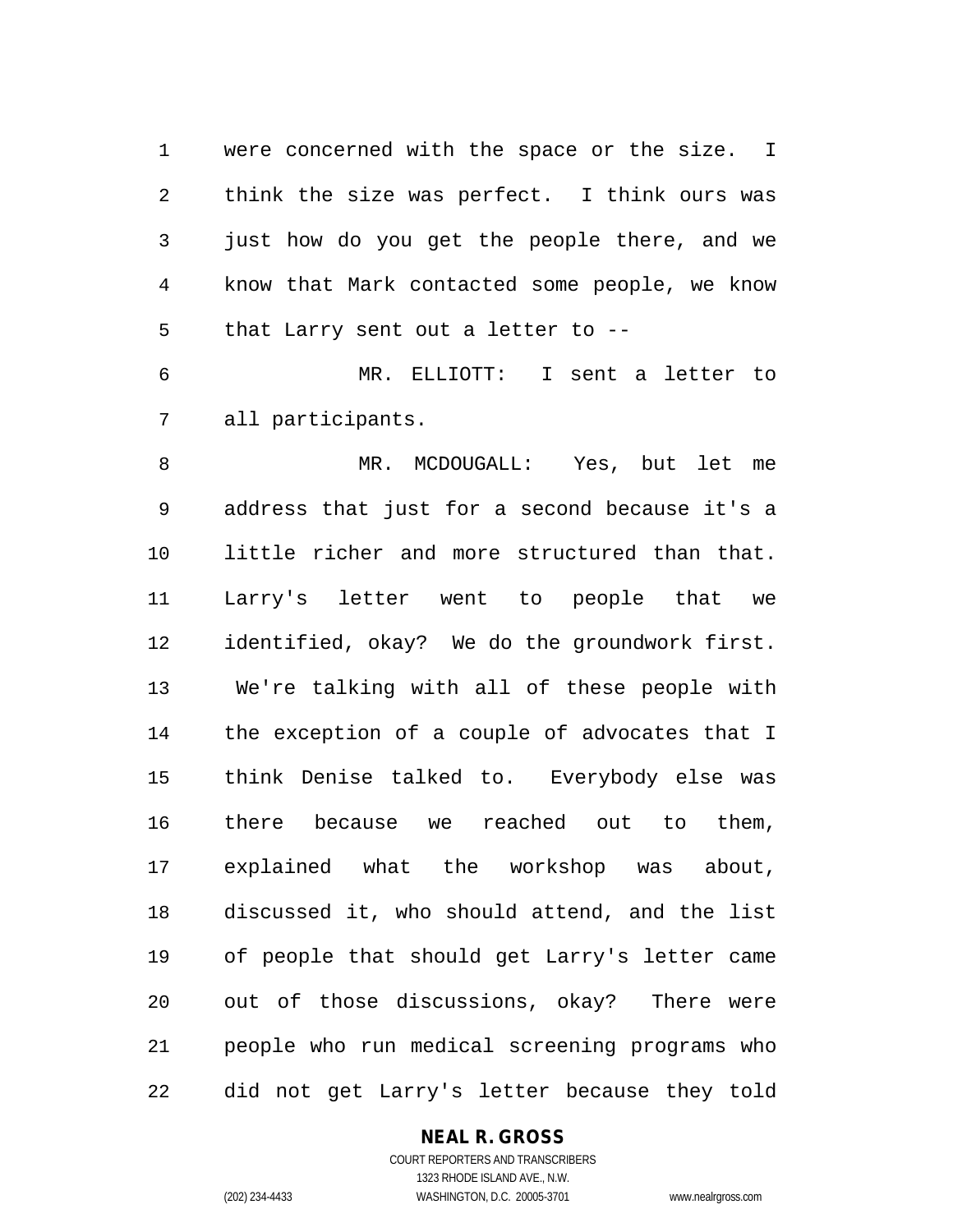me up front they -- because they were not interested up front, or one that got Larry's letter then decided they weren't interested. But it's a process. And the letter from ATL is basically providing more information to people who have already basically accepted Larry's kind of formal invitation. So it's all a process. Nobody is sending out letters cold just to people on a mailing list saying hey, do you want to come to our workshop, okay? We spend a good amount of effort and I think skill in working that through.

 DR. MAKHIJANI: Just so my comment wasn't misunderstood. I was actually -- we do, in my other hat, my institute hat, we do annual workshops that are teaching workshops basically, about a variety of technical things to community advocates and leaders, and we have also found with the staff that we have which is several staff people that if you have more than two dozen you can't do it right. And because the interchange -- you can have

## **NEAL R. GROSS**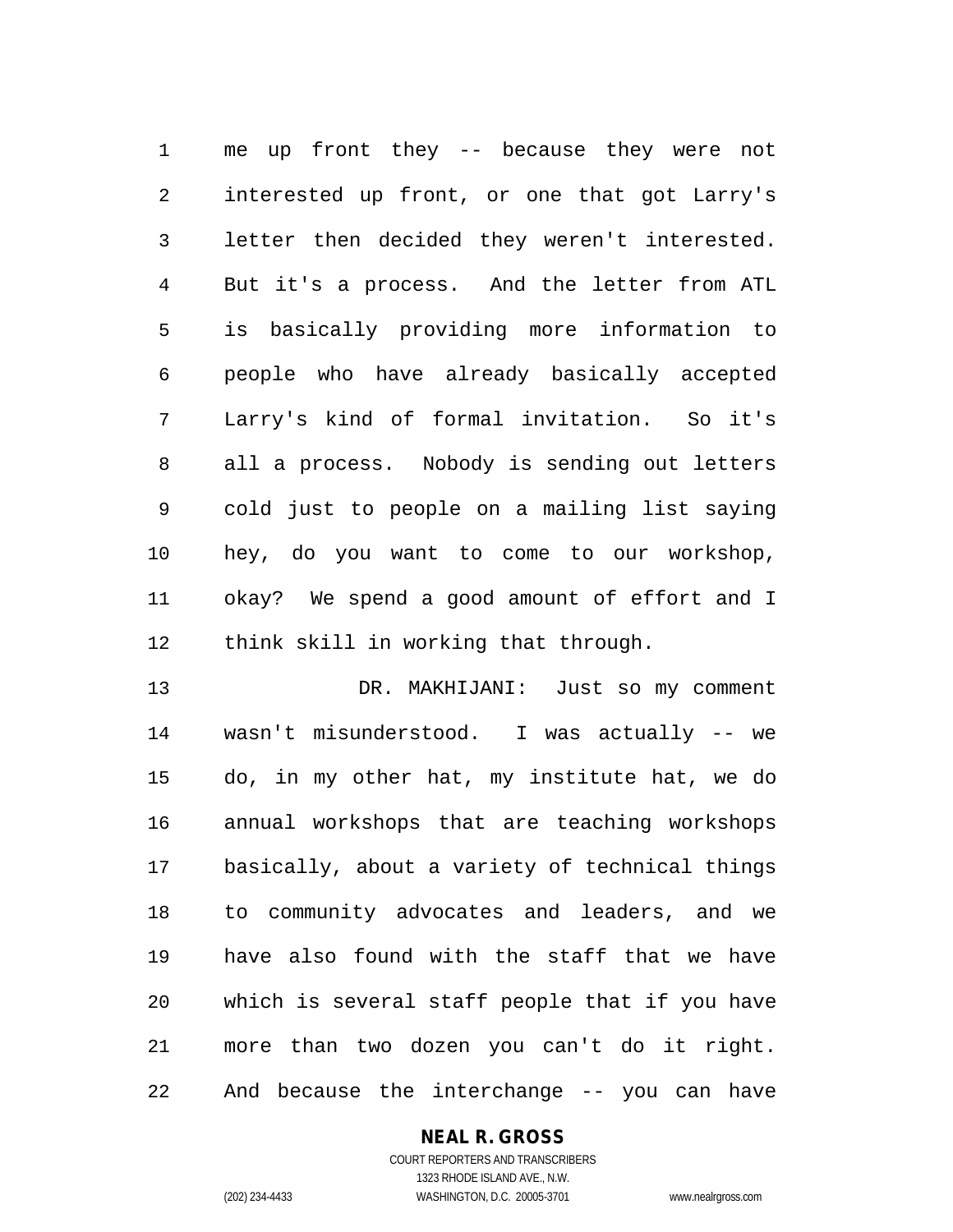30, we experimented with 30, and I know 30 pushes the limit. So it wasn't a comment that there were too few people -- MR. ELLIOTT: No, we didn't take it as that. DR. MAKHIJANI: -- or the room was too small or anything like that. It was just that I was impressed with who was around the table. MR. ELLIOTT: And you wanted to know how we arrived at that. DR. MAKHIJANI: And so, you know, is there a process to make that a repeatable result, is that typical, is there something the work group can learn, and so on. MR. ELLIOTT: So this workshop that you observed last week, we wanted it to have a diverse audience so that's why we invited folks from organized labor, advocates and the former worker screening program folks that you saw. We also had and we invited Department of Labor's Ombudsman's Office

**NEAL R. GROSS**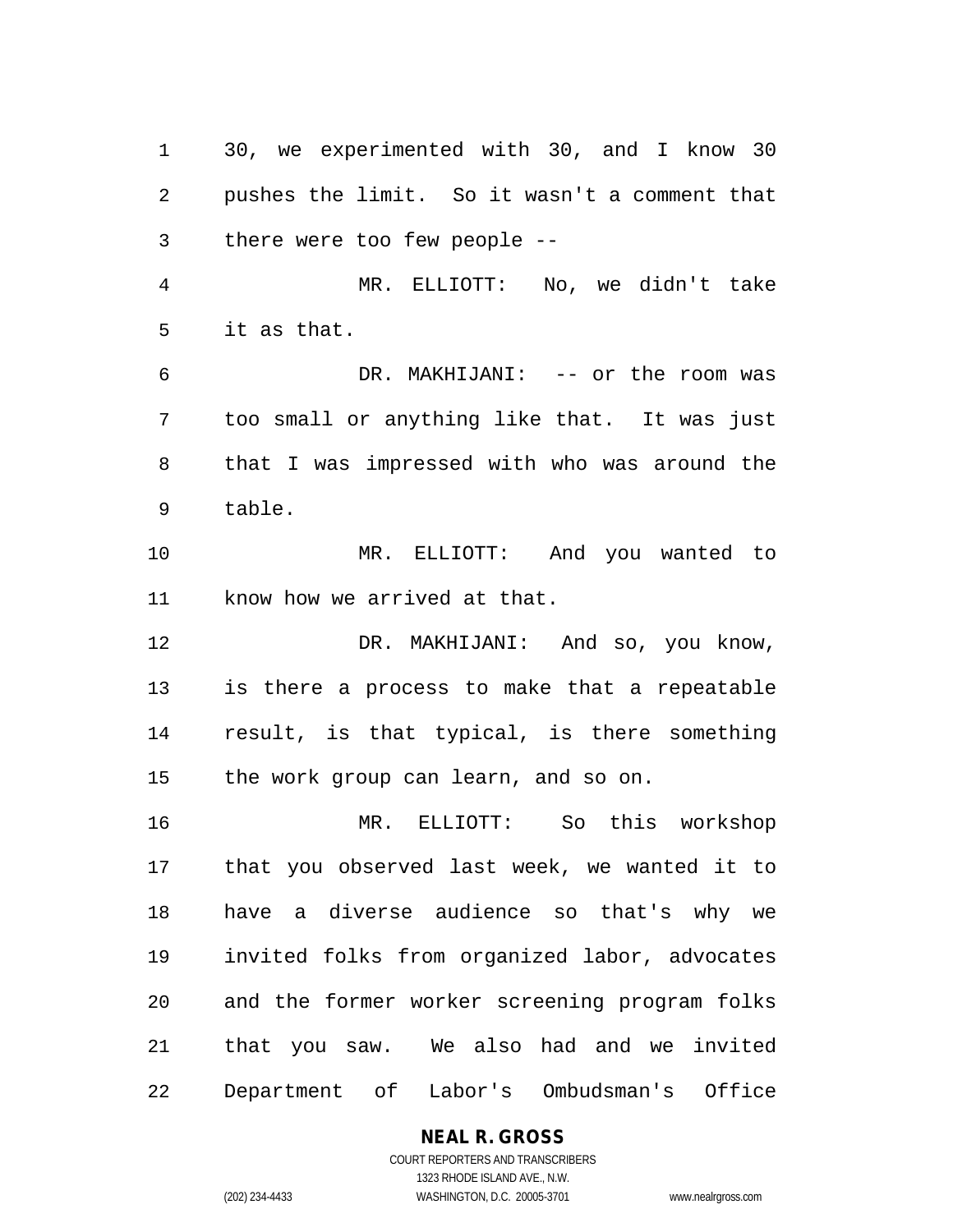because we had heard in a previous workshop it would be beneficial to have somebody from DOL there to talk about Part E. And quite frankly we thought that Ombudsman's Office could benefit from what we provided as information as well, and I think they did. We also have had workshops and will have I think a workshop in the future where the audience is substantially different. It can be the whole -- it can be devoted just to resource center and Department of Labor claims examiners. We've done one of those in the past where it was dedicated just to those. We didn't have claimants in the room, we didn't have advocates in the room, we didn't have organized labor folks in the room. It was to inform DOL, the claims examiners and resource centers, what NIOSH's responsibilities are and how we go about performing those so that they're better educated in dealing with the claimant population. And we've already heard that DOL would like to have us hold one of

## **NEAL R. GROSS**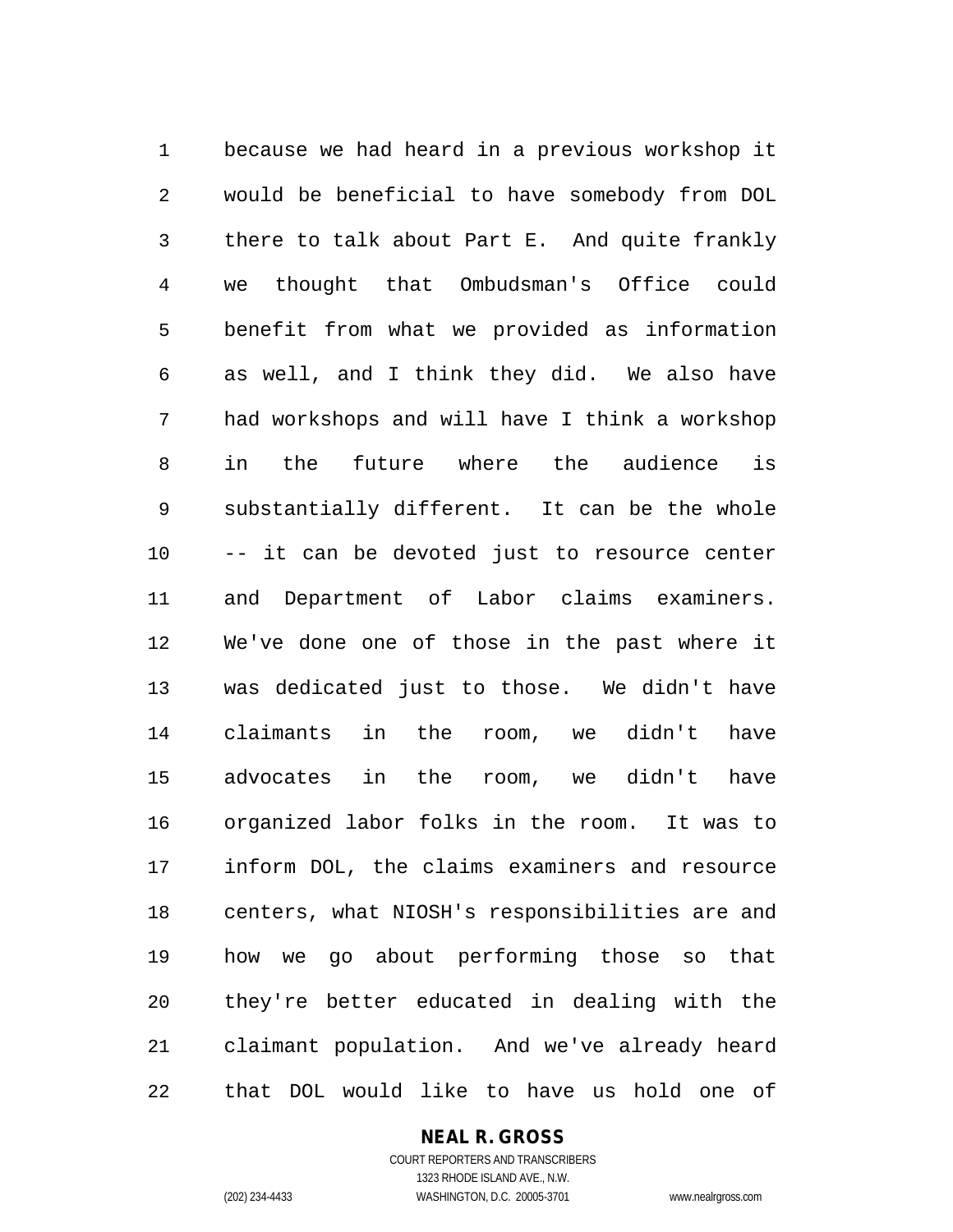those workshops in the future because they've had a number of new claims examiners come onboard.

 MEMBER BEACH: So you have a tentative April meeting scheduled. When will you decide who's going to be in attendance at that, or is it just a process?

 MR. ELLIOTT: We haven't decided if that will be dedicated to the resource center DOL folks. Or you know I think Mark and Vern have got to run their trap lines and determine have they got a cadre of folks that didn't get to go to this last one that are anticipating the next one because that'll help. We may put on two real close. This is a lot of work. There's a lot of effort that goes into one of these things behind the scenes and it's like getting ready for a board meeting almost. But they do a fine job and I think it pays dividends to us and so we haven't decided at this point, you know, other than in April we're going to try to schedule

#### **NEAL R. GROSS** COURT REPORTERS AND TRANSCRIBERS

1323 RHODE ISLAND AVE., N.W. (202) 234-4433 WASHINGTON, D.C. 20005-3701 www.nealrgross.com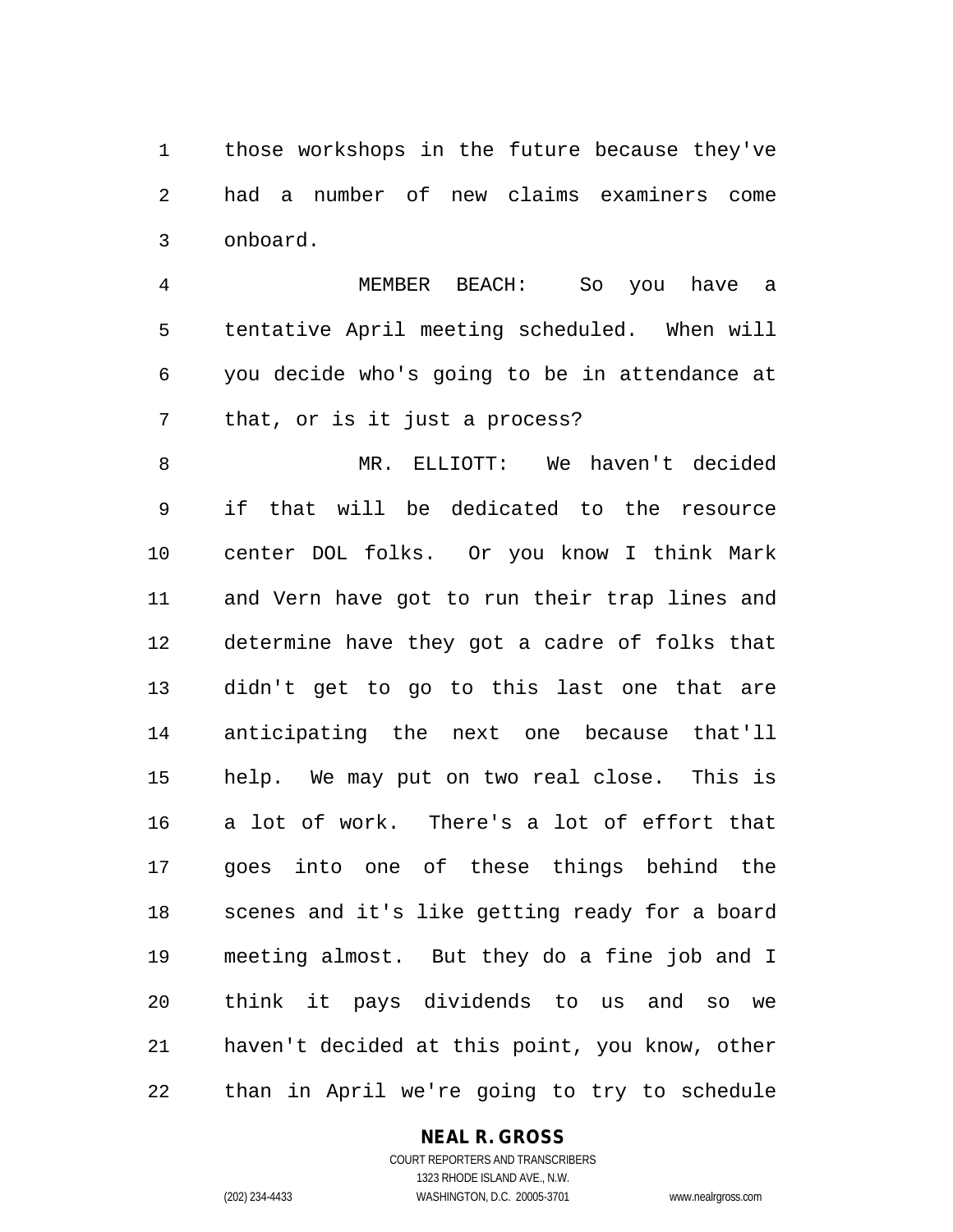one. Now whether it'll be DOL or it'll be labor and advocates and who else, we don't know that yet.

 CHAIRMAN GIBSON: Is there any thoughts to looking into like outside of labor, other professional organizations, Society of Engineers or known retiree groups or something you know?

 MR. MCDOUGALL: We don't consciously exclude retiree groups, for example, but first of all let me tell you Mike that a lot of these folks, the folks who come to these things don't really draw the distinctions between their roles in the way that we are around the table here. For example, the people from Oak Ridge were both from Y12 and ORNL. That four people were both the leadership of the medical screening program and the leadership of the ATLC, and the head of the medical screening program used to be the head of the ATLC. And the core group. And a lot of these people who run

> **NEAL R. GROSS** COURT REPORTERS AND TRANSCRIBERS

1323 RHODE ISLAND AVE., N.W. (202) 234-4433 WASHINGTON, D.C. 20005-3701 www.nealrgross.com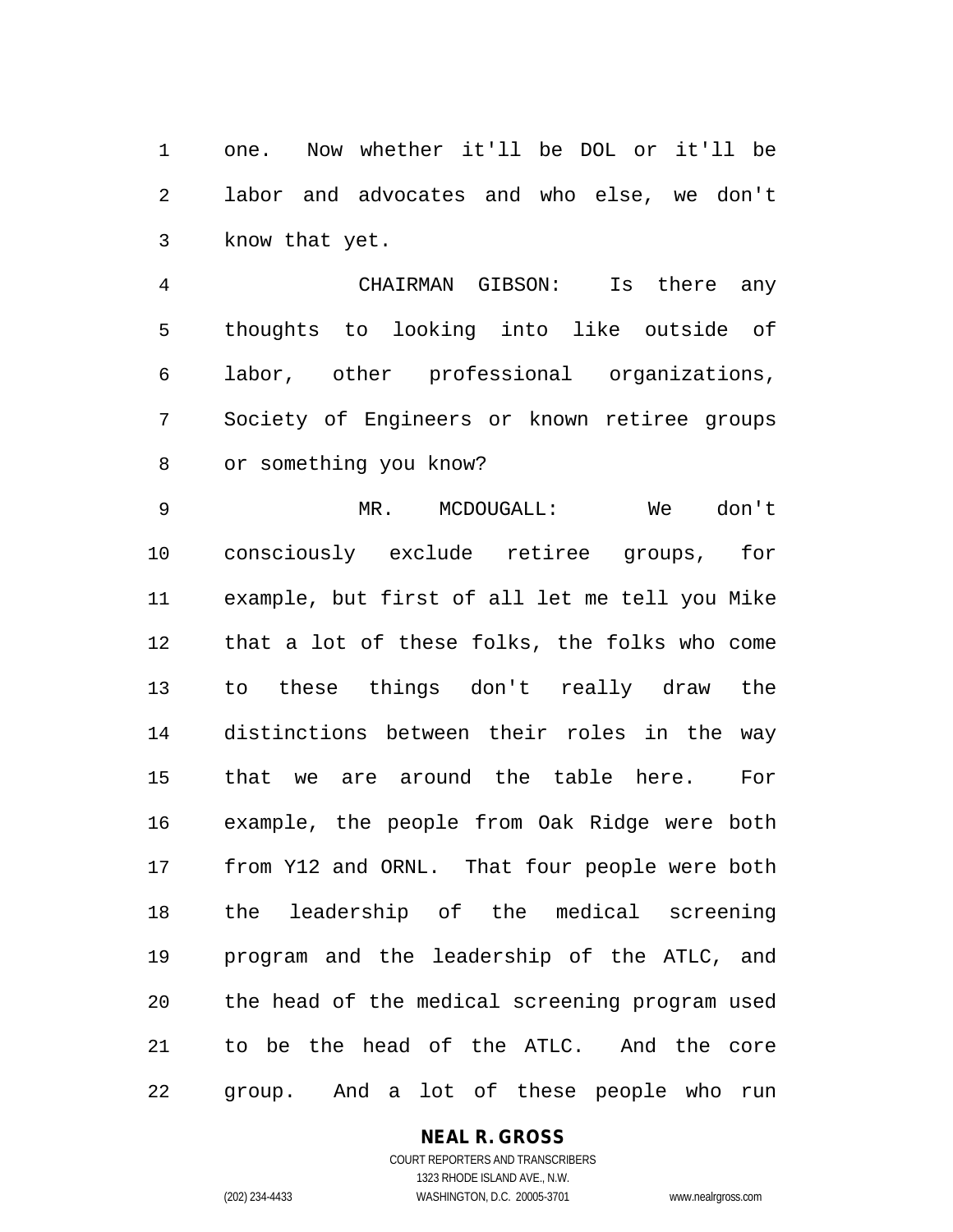medical screening programs may see themselves as advocates. I'm not sure, if you look at Andrew, because Andrew was there with the president of his union. Is he there as a Labor guy or is he there as an advocate? Well, you may define him, but I'm not sure that he needs to define himself that precisely. So this is some of the -- you know, there's a certain amount of art involved.

 MR. ELLIOTT: I would draw you back to our purpose in holding these workshops and that is to assist, inform, subsidize, help people who are out there helping the population at large that are affected by this program. So if somebody said to us hey, the Painter's Guild, you know, there's a guy there that really is out there reaching out to folks and trying to help folks and he would benefit from your workshop certainly we would sick Mark on him and let him go. We realize at certain sites there isn't an organized labor

## **NEAL R. GROSS**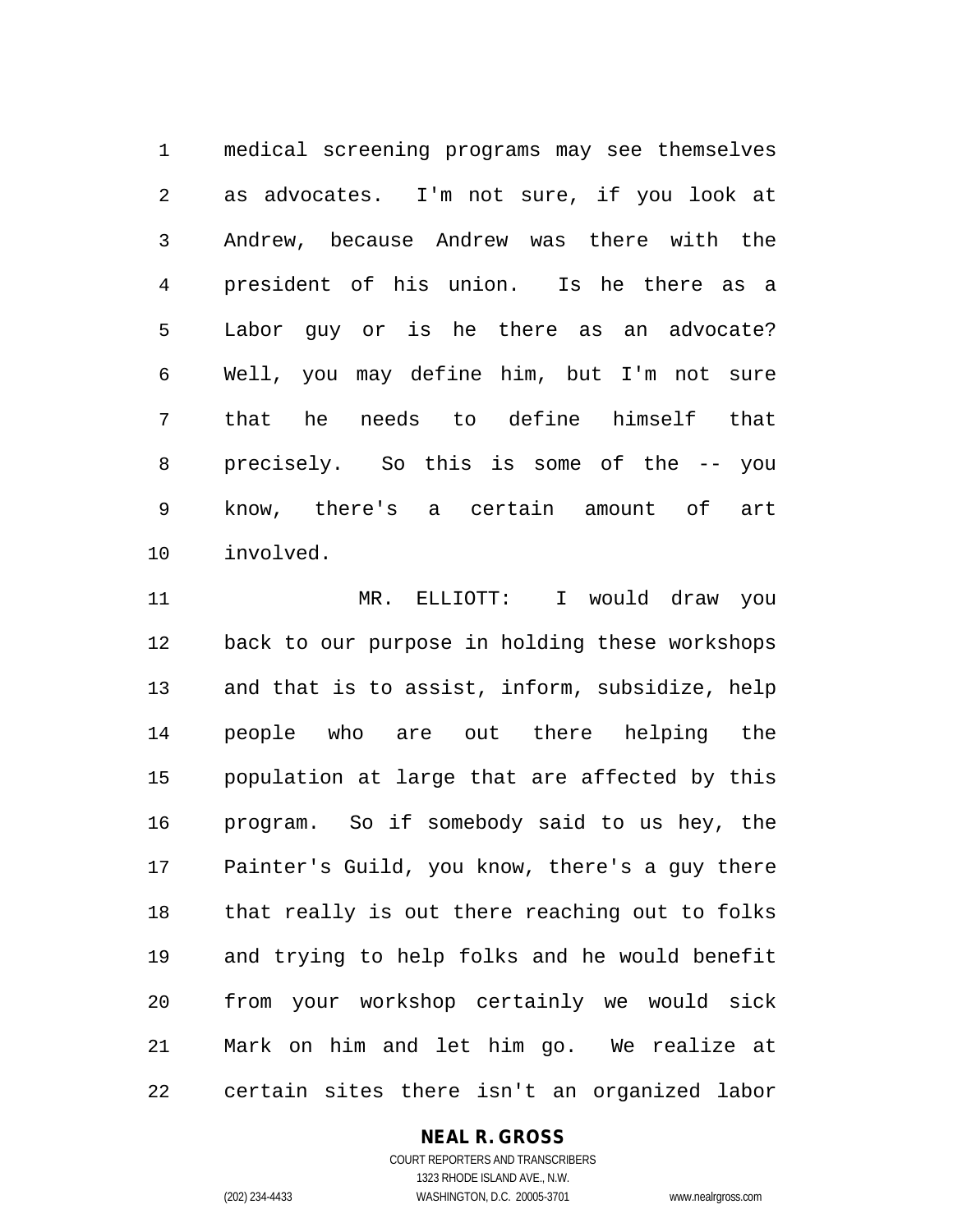group that might be appropriate for us to tackle and so they talked with retired folks, they talked with, you know, who's out there helping these folks, who can we benefit in their work. That's the purpose.

 MEMBER MUNN: Well there continues to be concern and adequate concern --

 MR. KATZ: Wait, hold on a sec Wanda. You guys are talking over each other and it's impossible for the recorder to capture both.

CHAIRMAN GIBSON: Go ahead.

MR. KATZ: Okay, go ahead Wanda.

 MEMBER MUNN: It remains a quite valid concern that certainly by appearance many of the special meetings that are organized are organized specifically by and for organized labor members or people who are associated with organized labor's activities. Whether, as in the case quoted, one of those individuals may or may not serve some function outside a specific union function, that

## **NEAL R. GROSS**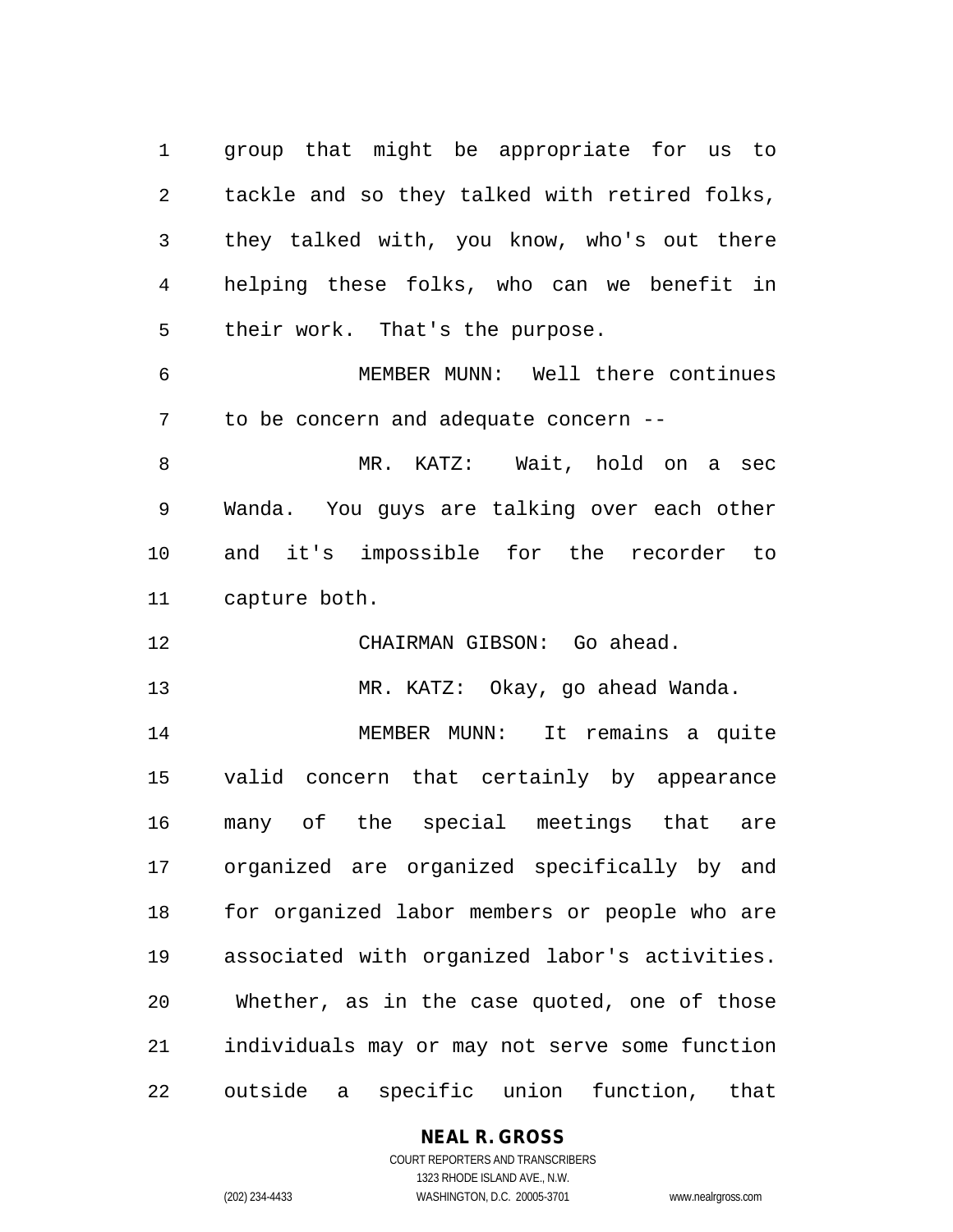doesn't change the fact that there's a real concern and it is quite obvious to those who are not members of organized labor that the same attention is not paid to other not organized groups and individuals as is paid to organized labor in setting up these kinds of activities. There's no way that is obvious at first glance to change anything that's been done in the past so that the same kind of requests are received and the same kind of unified effort is made because most of the non-organized units are by definition not organized. It is worthwhile for this board certainly to keep in mind that despite common understanding, the work "worker" does not by definition mean a union member.

17 MR. MCDOUGALL: Wanda, if I may, part of it I think you nailed it when you said something about organized. If people aren't organized in groups in some fashion it's real hard to deal with them. Where we've found organized groups we've dealt with them. An

> COURT REPORTERS AND TRANSCRIBERS 1323 RHODE ISLAND AVE., N.W. (202) 234-4433 WASHINGTON, D.C. 20005-3701 www.nealrgross.com

**NEAL R. GROSS**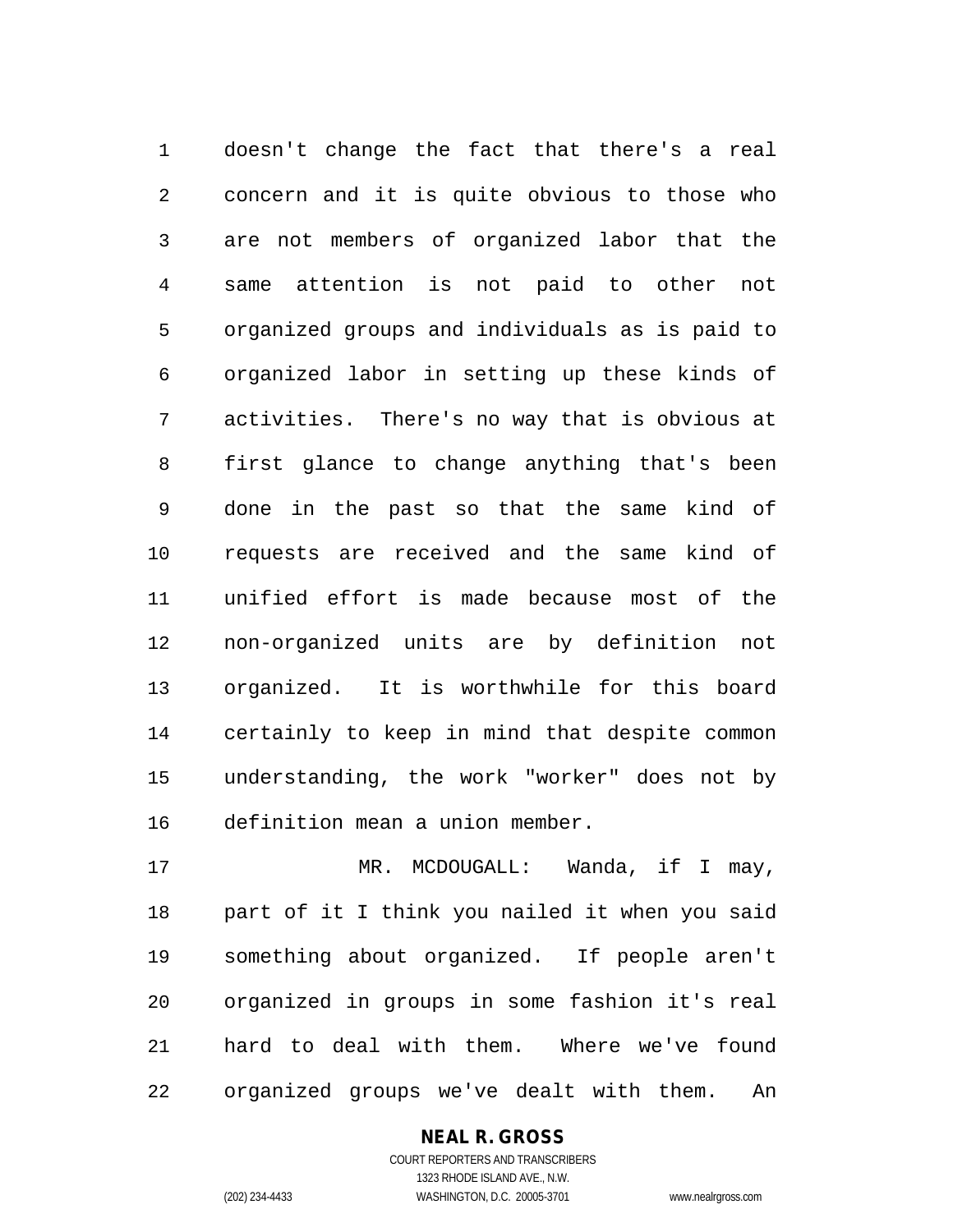example that I think I might have mentioned before is Pinellas where the -- and that was a non-union group down there, and the retiree group that we started with several years ago has at least in part morphed into whatever that advocacy group is called in Florida now. At least some of the leadership of that original retiree group went into there. There are retiree groups at some of these other sites that we have reached out to and basically they have not been, the ones that we've identified have not been that interested. So --

 MEMBER MUNN: That's always the case if the information doesn't get to the specific person involved and that of course is something that may not be doable under any circumstances.

 MR. MCDOUGALL: Well, we deal with the people who have been identified as the president --

MEMBER MUNN: Right.

# **NEAL R. GROSS**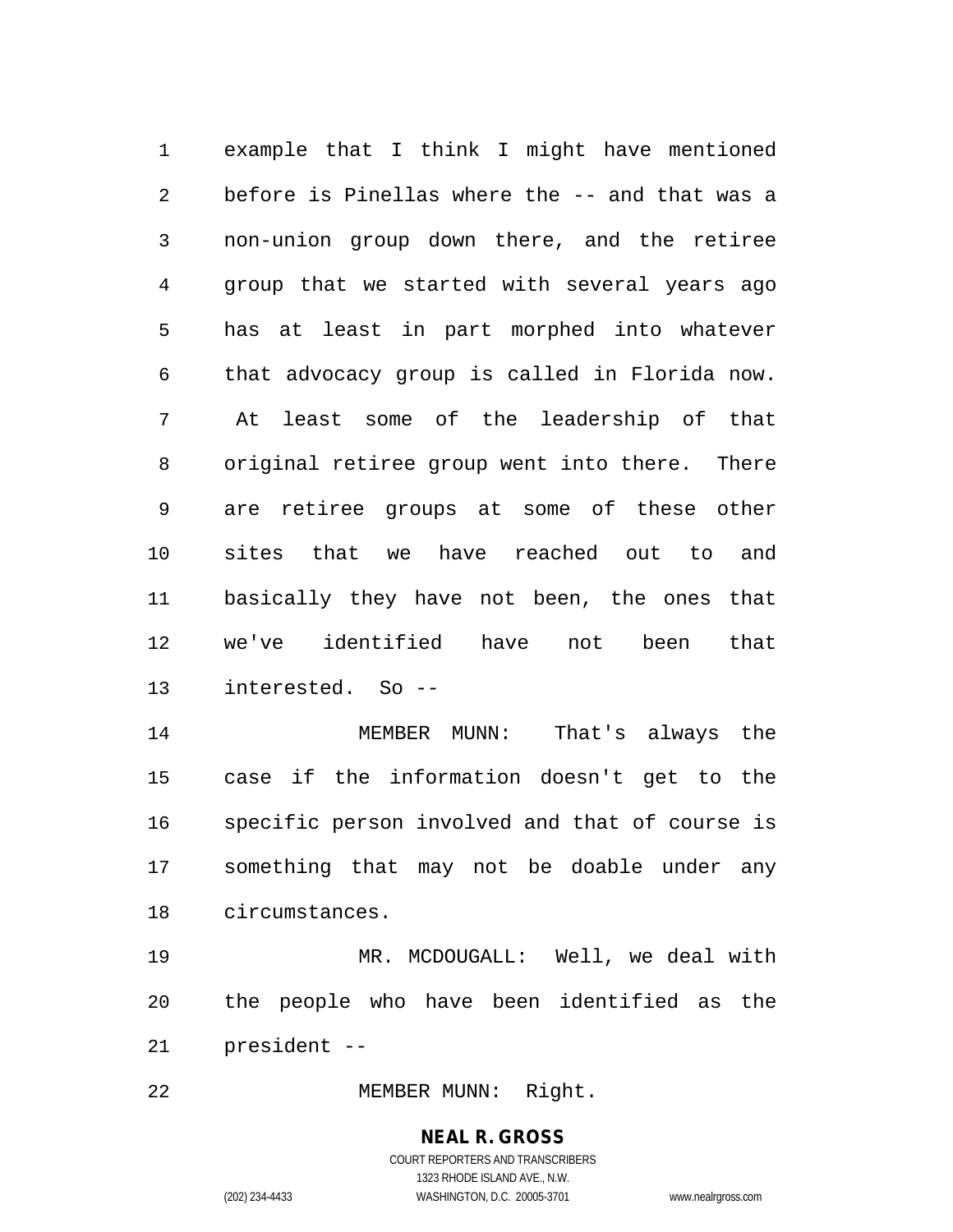1 MR. MCDOUGALL: -- the president of the retire group and frankly it's the same with the unions, Wanda. You start with the leadership and you kind of depend on the leadership of any of these organizations to be willing to identify the folks that are going to be interested and are going to be contributors.

 DR. MAURO: This is John Mauro. Good morning everyone. I'm listening to the conversation and I just thought I would offer up a perspective that might be helpful. It appears that there are two different missions that we have today and we're discussing them together in a confounding way. Stay with me for a minute. One is to come to some sensibility regarding of course the mission statement and the implementation plan, and the other is to implement that plan. The conversations that we are having right now are almost a form of implementing the plan. What I mean by that is to discuss what is going on,

#### **NEAL R. GROSS**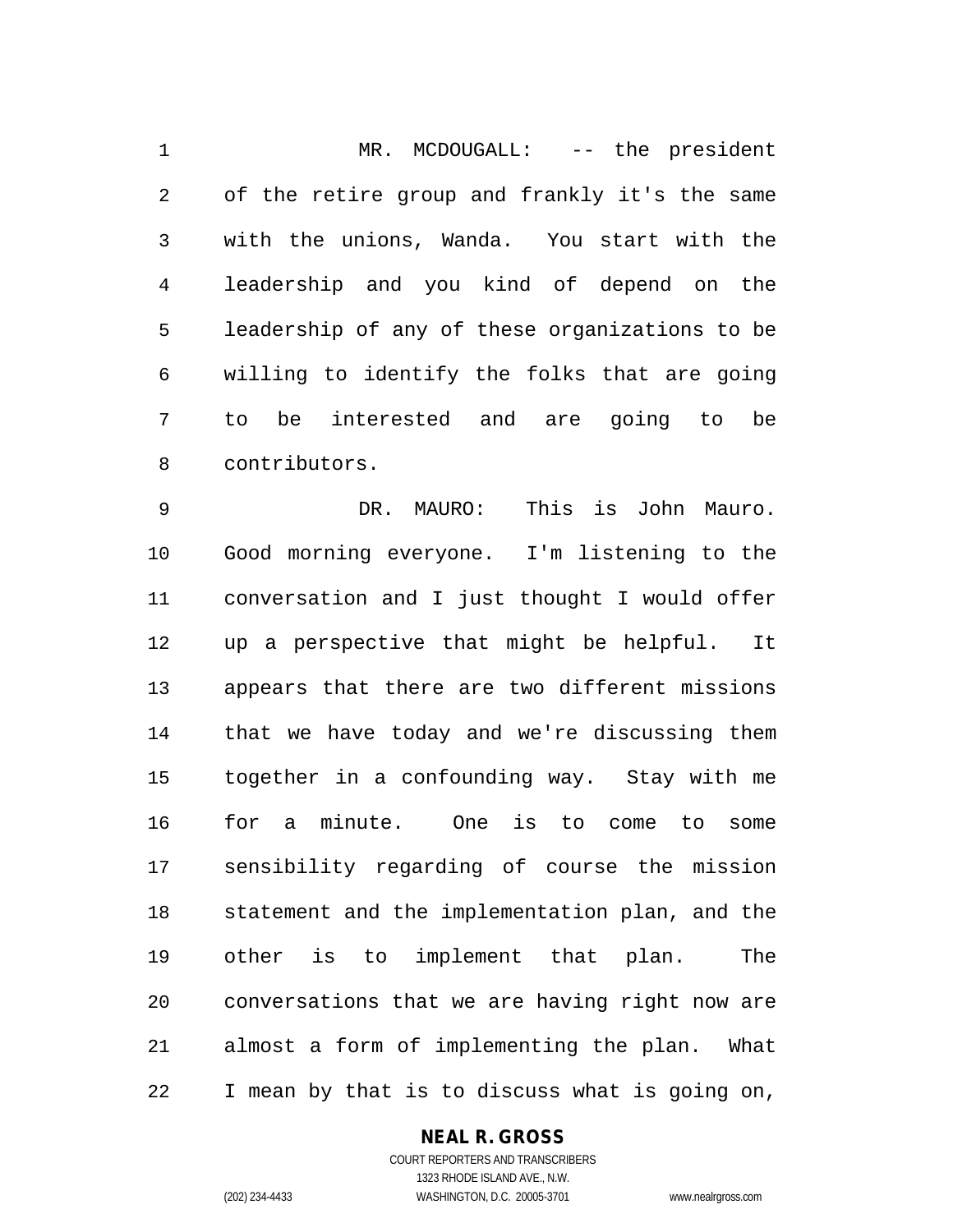how it's being done, who are we reaching, how we're reaching them. In other words, we're into what I would say the actual implementation and doing the job. But it was also my understanding that we may want to do a little bit of that, but more importantly we want to do a little bit of that so that we can get a richer understanding of our implementation plan and whether or not the language we have, the scope and how we've defined ourselves in terms of the implementation plan is what we want and what we want to bring to the full Board for their blessing. So I just wanted to say that it sounds like these conversations are very useful, but only at this point in the process to the extent that they enrich our understanding of what our implementation plan should look like.

 MEMBER MUNN: Thank you, John. You are correct from my perspective. I believe we're ahead of the curve. We haven't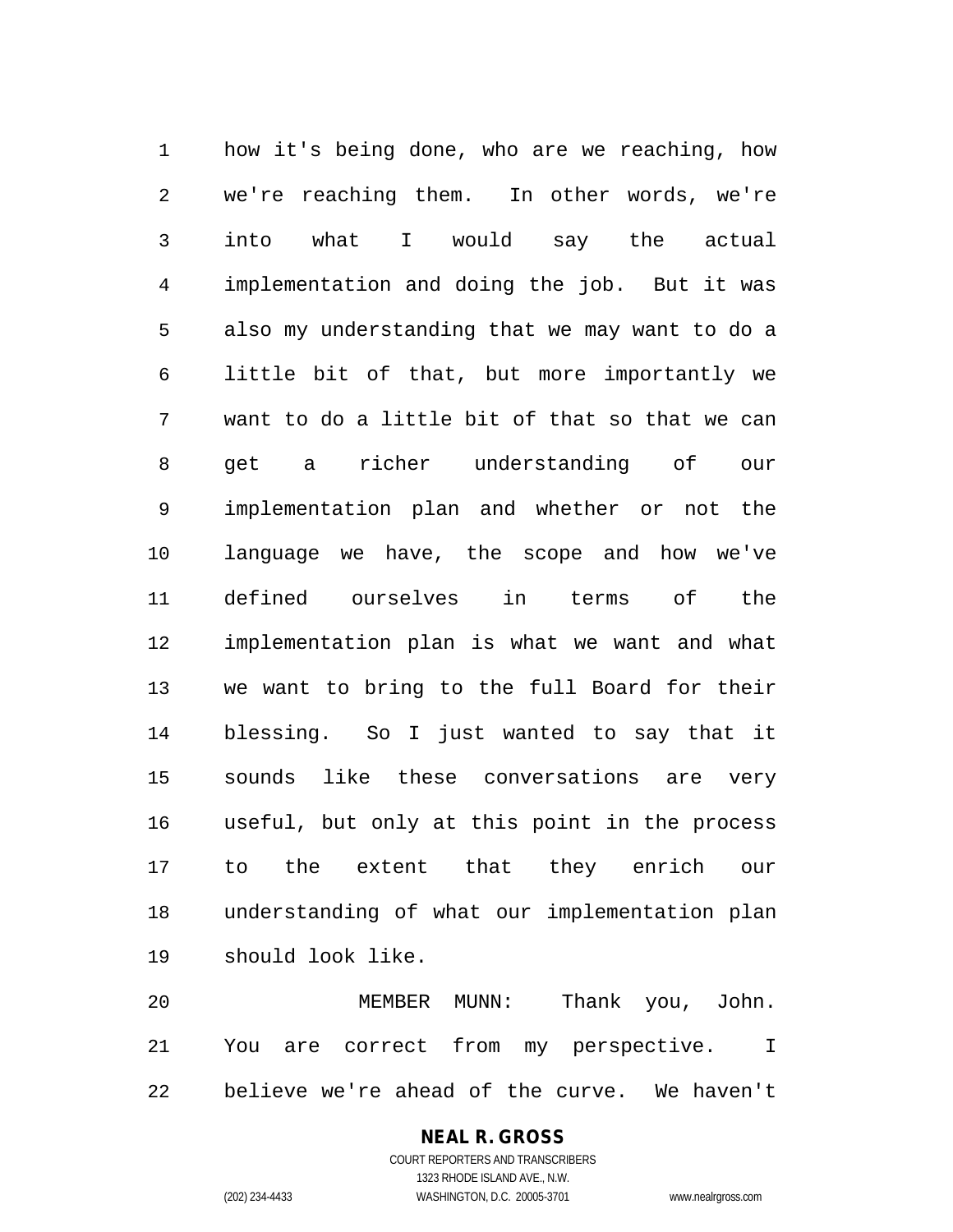gotten through our implementation plan yet and we're discussing whether or not the implementation plan that we're trying to put together is working now.

 DR. MAURO: But it's good. As I mentioned, it's good that you talk about the real world, that we've participated in two meetings and there's an enormous amount of experience and going to that place and then coming back again and asking ourselves some probing questions regarding the implementation plan is a good way to do this.

 MS. ROBERTSON-DEMERS: May I say something? I think what Arjun was proposing was to add another question that says how do you determine who you invite to worker outreach meetings. And it's not just the workshop. It's even more important with the information-gathering.

 MR. KATZ: Yes, Arjun mentioned -- I concur with everything you said, John, but I thought it was great actually. I was very

# **NEAL R. GROSS**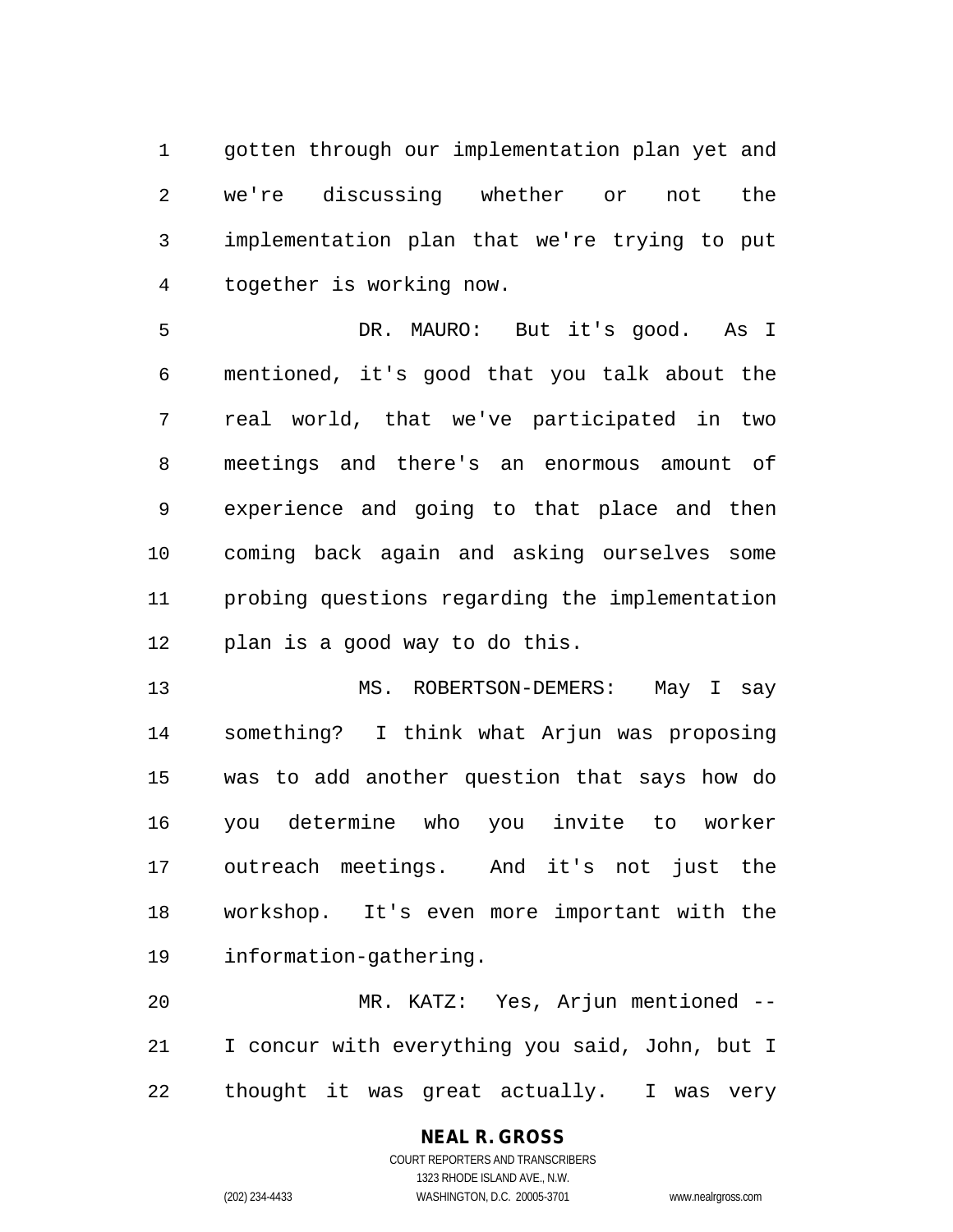pleased to hear the work group actually doing some of the evaluation now. I think that's great for the reason you said, but also because this has to be -- these questions have to be asked as part of the evaluation itself. So I think that's great. On Kathy's point just now, Arjun had said well, the second bullet probably needs to be revised. I think he said something along those lines anyway. I mean you could revise it just to say how OCAS identifies and informs as opposed to how OCAS informs and that then covers this point.

 MEMBER SCHOFIELD: Well I've got a question for Mark. He years ago came out to New Mexico from PACE Union and gave a presentation. Very professional, it was very useful, but what I want to know is how did PACE -- I mean, just using this as an example -- how did he get identified. How you're going to present this and who you're coming for -- I mean, looking at?

MR. LEWIS: I was invited there by

# **NEAL R. GROSS**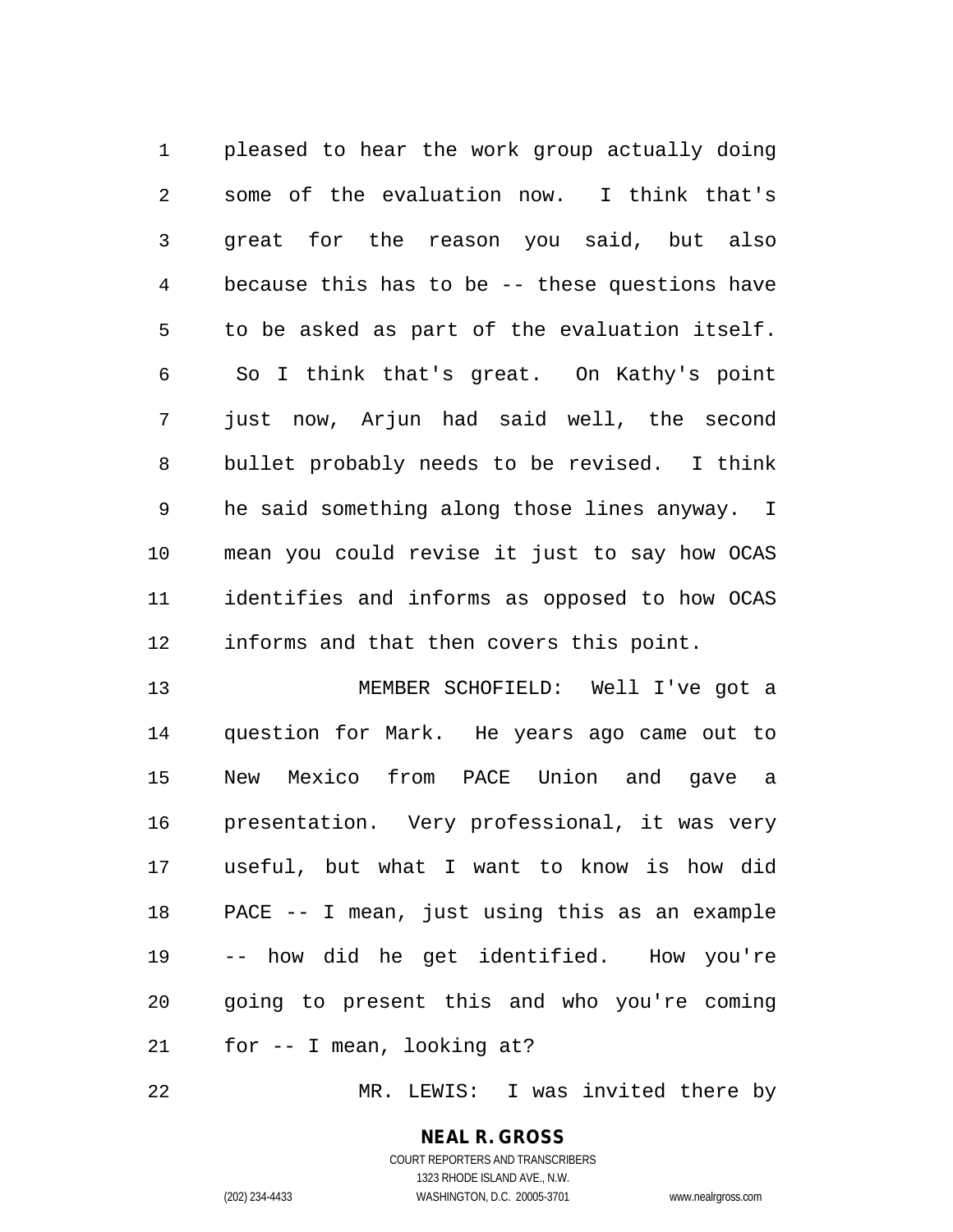what are called the POWs. They asked me to come out and as far as how I was going to present it I just winged it. I only had a little bit of information and what I could find out about how -- I just went by how -- what I did, what we did as the PACE Union as far as empower people and doing outreach for the retiree group like some of the stuff we're talking here. I just went out and just was myself. MEMBER SCHOFIELD: So the union didn't have a formal -- 13 MR. LEWIS: No. MEMBER SCHOFIELD: Okay. That's what I was getting at. MR. LEWIS: That was me just doing a request from someone from Los Alamos and I went to the international, blessed it, took my little boy with me and away we went. MEMBER BEACH: So if we get back to Objective 1. The first sentence after the objective says, "Examine procedures by which

#### **NEAL R. GROSS**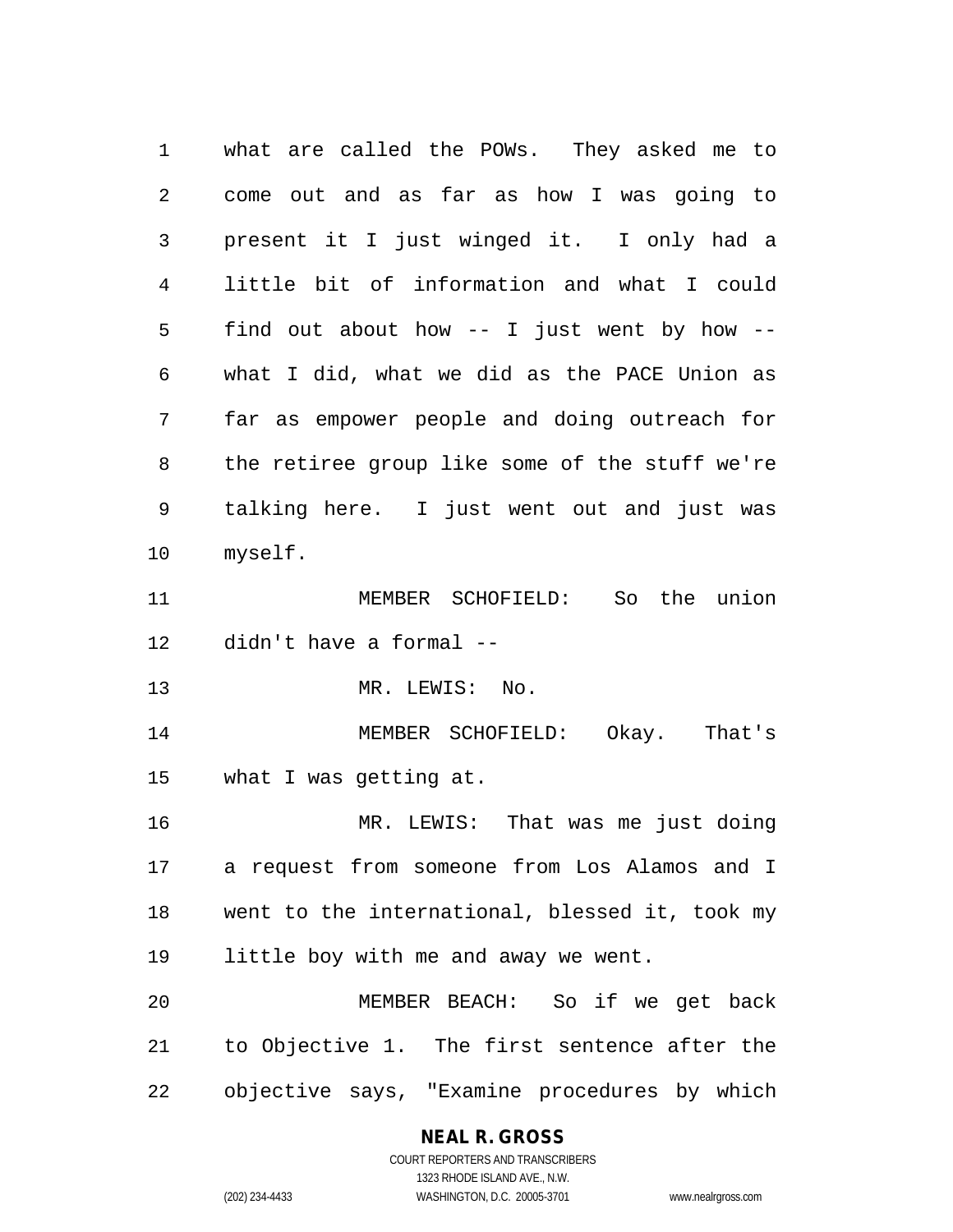OCAS solicits worker involvement." Do we need to list the procedure or procedures? Are there more than one procedure? Because I know we've got OCAS-PR-012.

 MEMBER MUNN: I would suggest we not list procedures simply because we change, add to and delete procedures from time to time. And we can very easily get caught in the trap of having to follow a thread of a change like that through multiple documents.

 MEMBER BEACH: What if we say "process?"

 DR. MAKHIJANI: That's actually what we're doing.

 MEMBER BEACH: Yes. But I hate to say "procedures" and then, well what procedures are we supposed to be looking at and it's not clear.

 MR. KATZ: Well, some procedures aren't written, but processes, procedures and processes if you want to. That sounds like a good idea because you just basically

## **NEAL R. GROSS** COURT REPORTERS AND TRANSCRIBERS

1323 RHODE ISLAND AVE., N.W. (202) 234-4433 WASHINGTON, D.C. 20005-3701 www.nealrgross.com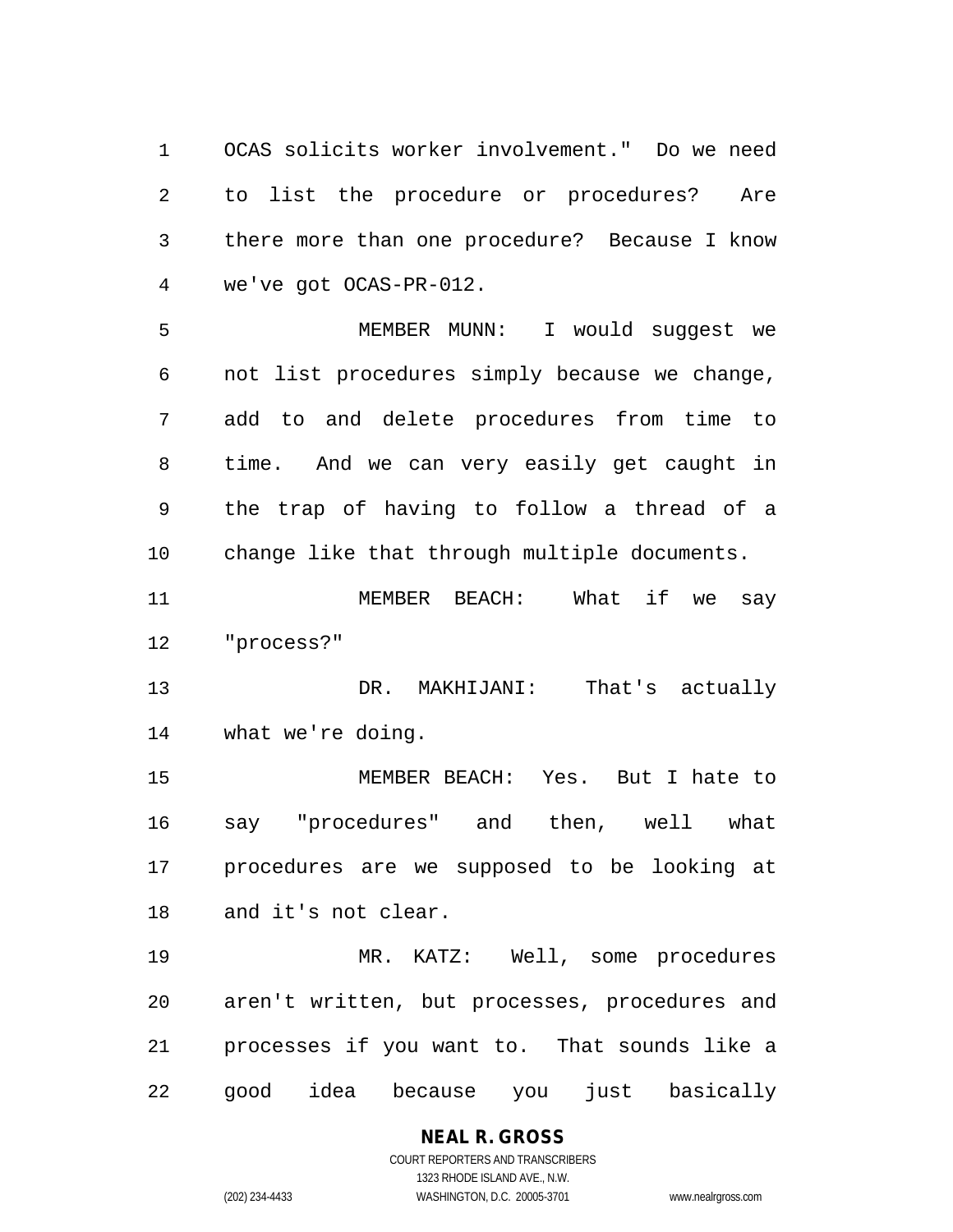interviewed Larry and ATL about process, you know, as part of this.

 MEMBER BEACH: Yes. And do we need to add ATL to the OCAS, or do we need to leave it as OCAS? Understanding that you're quite a big part of this.

MR. KATZ: I'm sorry.

MEMBER BEACH: Oh that's fine.

 MR. ELLIOTT: I don't think you should name contractors because contractors can change over time. I don't want them to change, but --

 MEMBER BEACH: That's fine, I was just asking the question.

 MEMBER MUNN: One comment with respect to the structure of our evaluation Objective Number 1 as well, that the bullets probably would be clearer if they all followed the questions format rather than making a statement and putting a question after it. That first word, I mean that first sentence underneath the evaluation where we say,

## **NEAL R. GROSS**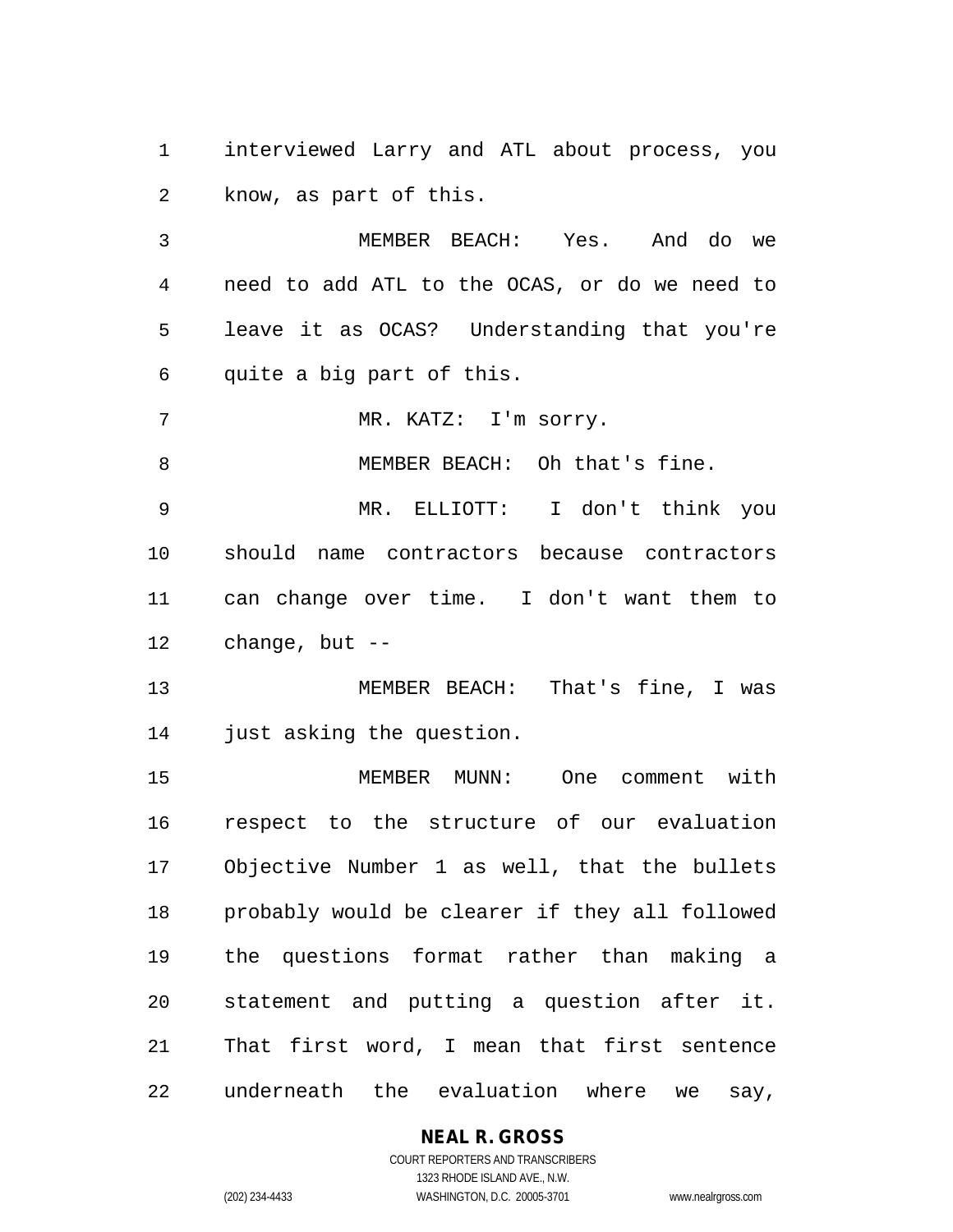"Examine the procedure by which OCAS solicits worker involvement," we might want to add, "by reviewing:" and then listing those bullets. That first bullet would probably read more properly if it said, "How does OCAS determine whether an outreach meeting is to be conducted for a facility? How does OCAS identify and inform workers of the opportunities for input?" The others are all appropriate questions. Those first two are statements followed by a question mark.

 MEMBER BEACH: Well, I guess Arjun, are you making all the changes that we're doing here?

 DR. MAKHIJANI: Well, I'm following along to the extent that, you know, the kind of different words that are being said by different people. So I have my version that I can send around so you all can look at it and see if I captured the discussion. I am making notes.

MEMBER BEACH: Yes, I was just

#### **NEAL R. GROSS** COURT REPORTERS AND TRANSCRIBERS 1323 RHODE ISLAND AVE., N.W.

(202) 234-4433 WASHINGTON, D.C. 20005-3701 www.nealrgross.com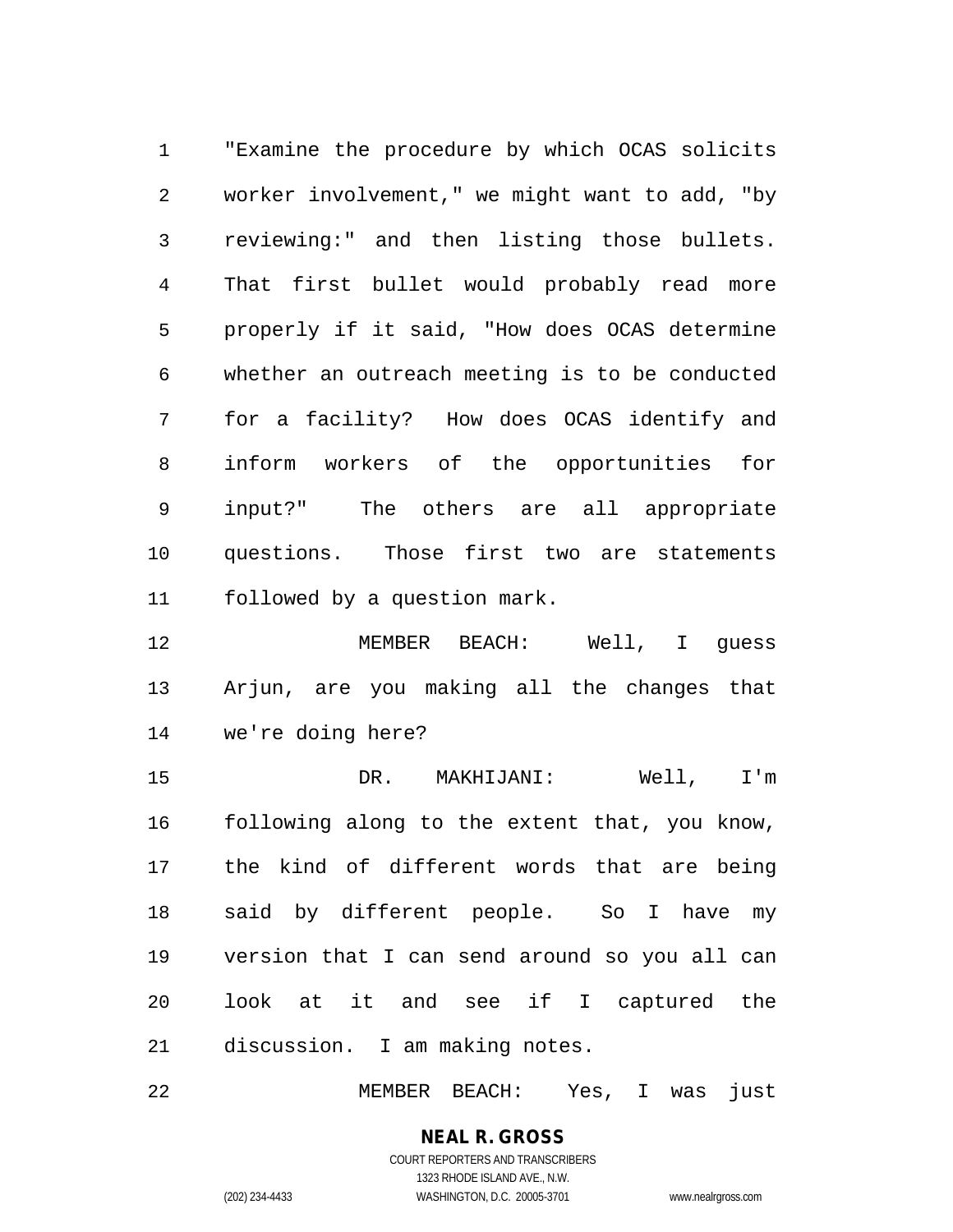curious if there was just one official version that.

 MR. KATZ: I think it would be a good idea for everyone to take notes for the review process.

 MS. ROBERTSON-DEMERS: Well, Arjun's doing the electronic note-taking.

8 DR. MAKHIJANI: For us.

 MS. ROBERTSON-DEMERS: I'm doing the handwritten.

 MEMBER BEACH: Okay, so the very first statement, "Examine the." We changed it to "process," got rid of "procedures," I thought, "by which OCAS solicits workers' involvement." And then Wanda added "by reviewing" and that was all I got, Wanda.

 MR. KATZ: Yes. We want it to be plural, whatever, "processes" because obviously there are many, many approaches to this depending on what's needed.

 CHAIRMAN GIBSON: Are we leaving "procedures" and adding "processes" or? I

# COURT REPORTERS AND TRANSCRIBERS 1323 RHODE ISLAND AVE., N.W. (202) 234-4433 WASHINGTON, D.C. 20005-3701 www.nealrgross.com

**NEAL R. GROSS**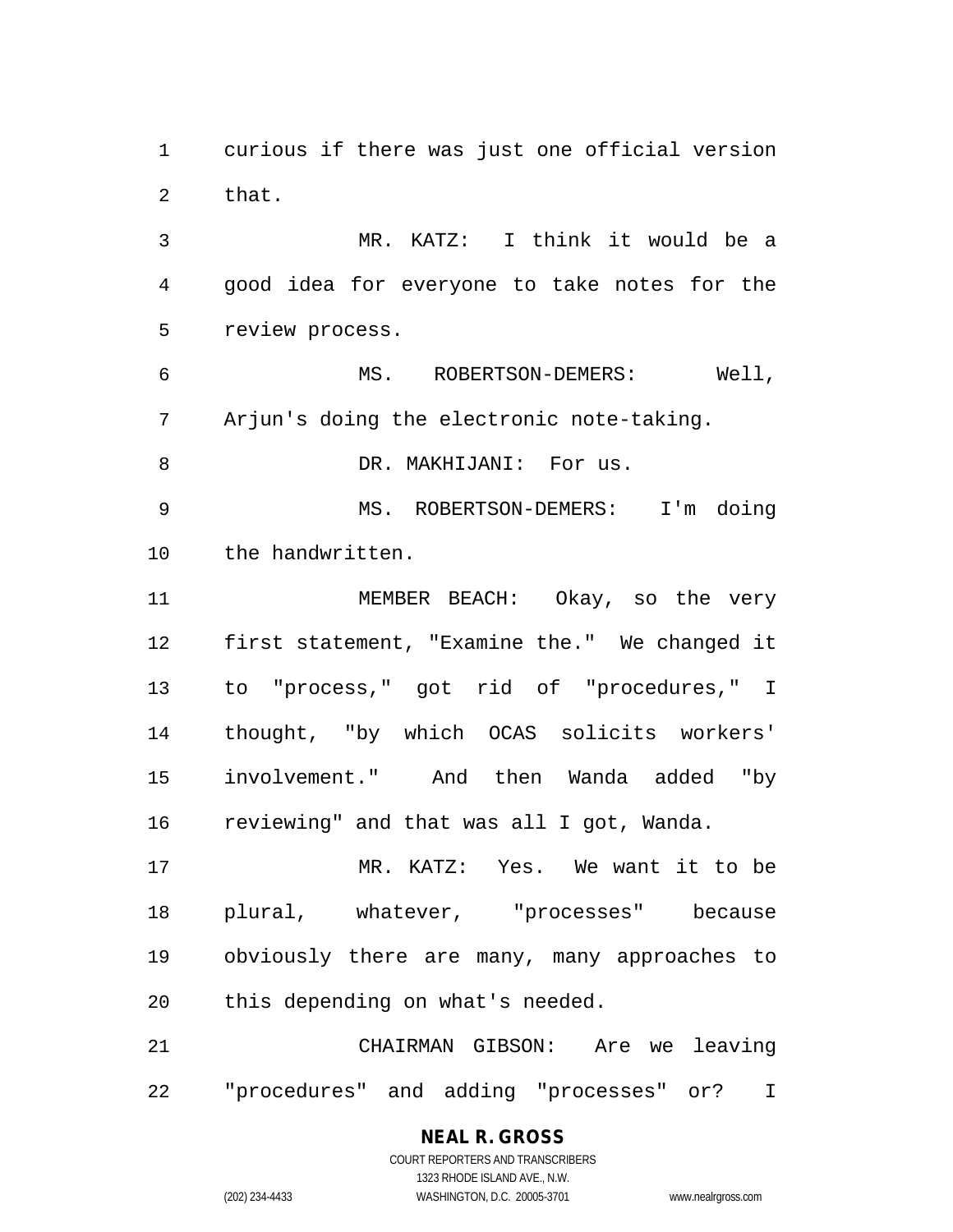1 thought that's what she suggested.

 MEMBER BEACH: We are leaving "procedures" and adding -- okay. That's fine. MR. KATZ: Processes and procedures.

 CHAIRMAN GIBSON: Okay. Evaluation 1. Is there any other changes that need to be made? Is there anything missing that we may have identified with our discussions here?

 MEMBER MUNN: In that final bullet, again just grammatical I think. "Are arrangements made to participate for those interested but unable to travel to the outreach meeting" rather than the current wording with the gerund in it. "Are arrangements made to participate for those interested but unable to travel to the outreach meeting?"

 MS. ROBERTSON-DEMERS: I think that we're still missing the question of how do you determine who's invited?

# **NEAL R. GROSS**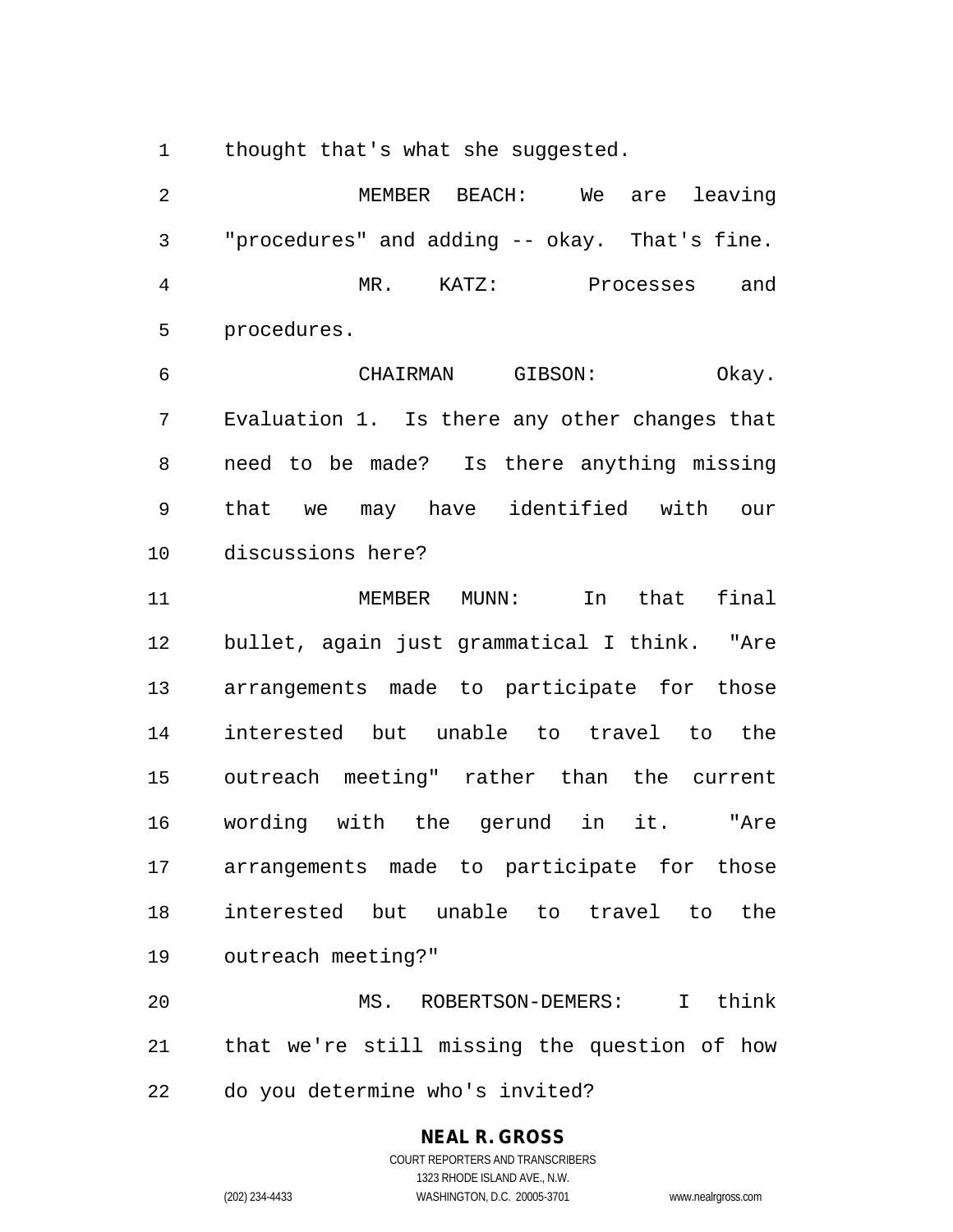1 DR. MAKHIJANI: I thought we added that.

MEMBER MUNN: Yes, we added that.

 DR. MAKHIJANI: Should I read it back, the first three things as I have them and then you can change them, just so? Okay. So I have at the top, "Examine the procedures and processes by which OCAS solicits worker involvement by reviewing the following," and then there's a set of bullets. And the first bullet is "How does OCAS determine whether an outreach meeting is to be conducted for a facility?" The second bullet is "How does OCAS identify and inform workers of the opportunities for input and follow-up to secure participation?" Those are the only changes I have so far in the first set of bullets.

 CHAIRMAN GIBSON: And Wanda just suggested the last bullet, to add "to participate" after the word "made."

DR. MAKHIJANI: I didn't follow

## **NEAL R. GROSS** COURT REPORTERS AND TRANSCRIBERS

1323 RHODE ISLAND AVE., N.W. (202) 234-4433 WASHINGTON, D.C. 20005-3701 www.nealrgross.com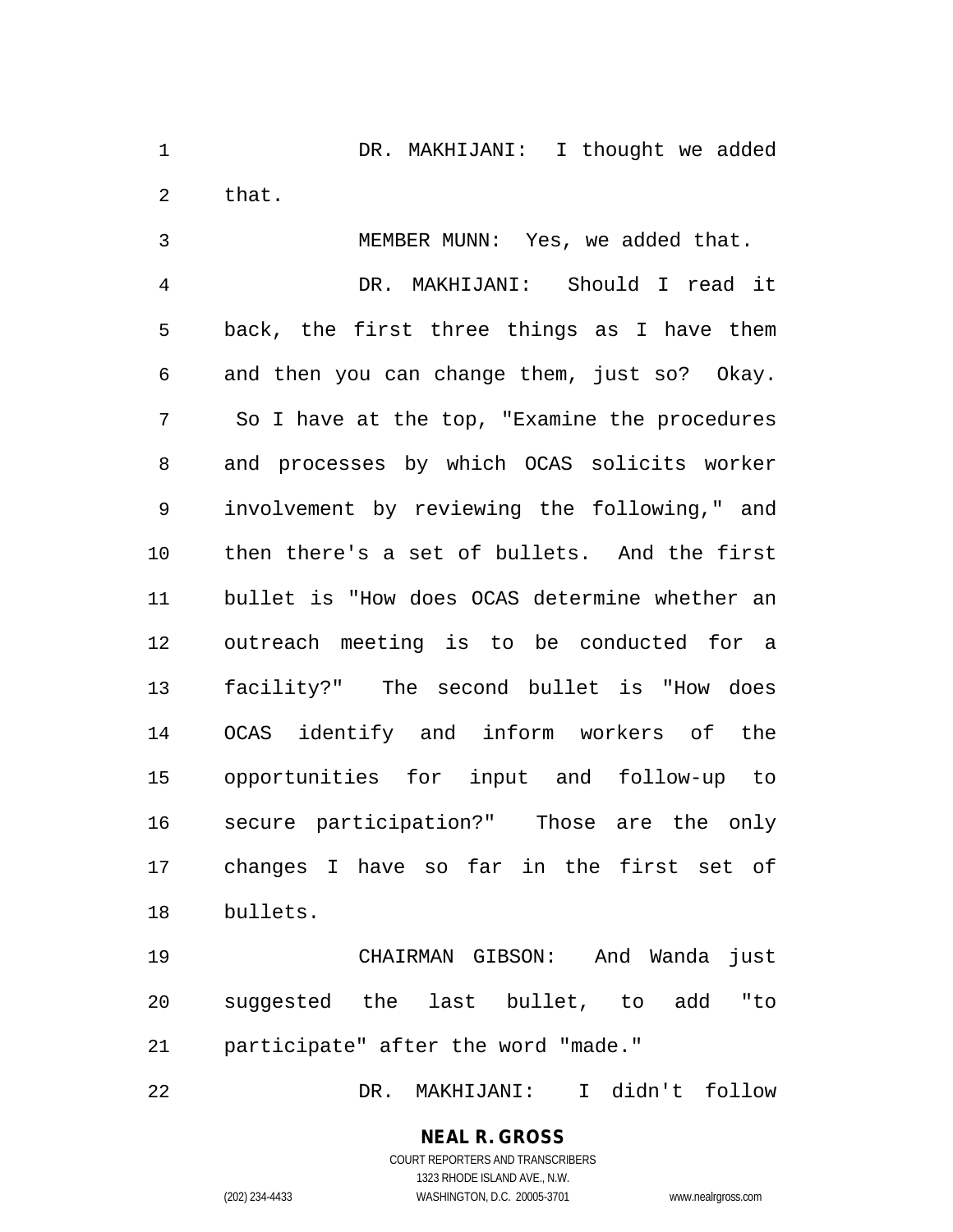exactly.

 MEMBER MUNN: Okay. Arjun, would you like me to read the sentence as I read it earlier? DR. MAKHIJANI: Sure. MEMBER MUNN: "Are arrangements made to participate for those interested but unable to travel to the outreach meeting?" I just moved the "participation" up to follow "made." DR. MAKHIJANI: I'd like to suggest a friendly amendment to that, Wanda -- 13 MEMBER MUNN: Go ahead. 14 DR. MAKHIJANI: -- which is to the idea really here which is just to participate in outreach meetings. If you make it plural, I gather some of these meetings are not really set up to have people connected by phone, that they won't necessarily all be the right forum to have someone, but I guess the question is valid whether there are means taken to allow participation for people who can't travel to

## **NEAL R. GROSS**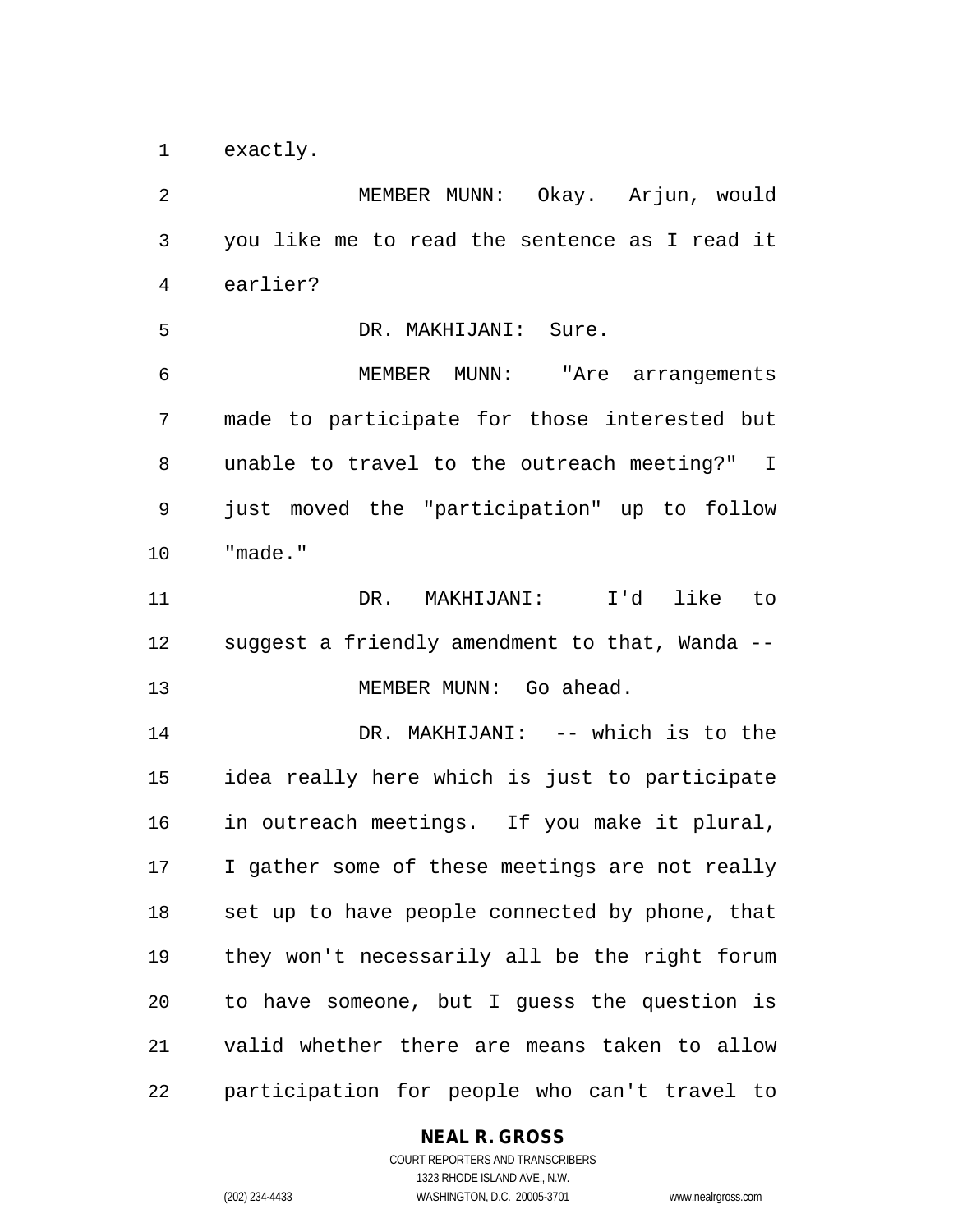one meeting or another, not necessarily a specific meeting. But are there arrangements made for people who can't travel is sort of the question, right?

 MEMBER MUNN: That's the bottom line.

 MR. KATZ: So arrangements made to participate for those interested but unable to travel to outreach meetings, just to make it plural. Then what's clear is that these people can't travel to meetings we hold far.

12 MEMBER MUNN: Yes, agreed.

 DR. MAURO: This is John. I have one more thought along this sequence. It seems that at the end of each piece there should be a question where we solicit. It may already be there. I don't have what you have in front of you, but solicit from the participants whether or not the approach that was used at that particular get-together was effective in reaching out to the right people. Did they get the material in a timely

## **NEAL R. GROSS**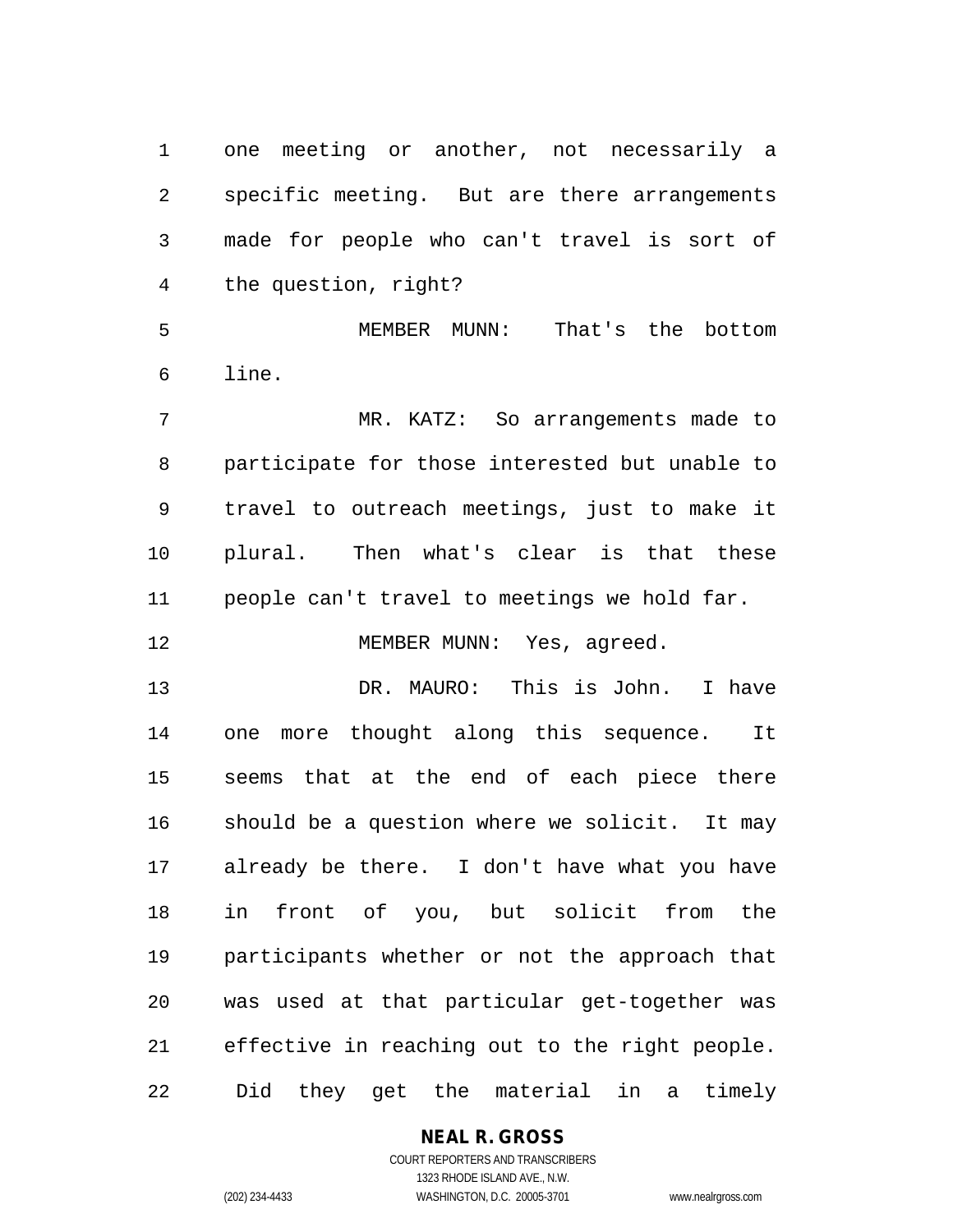fashion. In other words, seeking feedback on that aspect of the program, namely how it was all arranged and who we reached out to and the other elements that make up that particular step in the process. So we have what I call a self-improving process where we're always getting feedback from the parties that we're interested in and then captured that and make sure that the next time we do it we take those new things and recommendations into consideration.

 MEMBER MUNN: Yes, John. Those kinds of questions crop up in this second objective.

15 DR. MAURO: They do? Okay. MEMBER MUNN: What information was obtained, was it communicated to participants, did the participants have the opportunity to comment. That's captured in the second objective.

21 DR. MAURO: Okay.

MEMBER MUNN: I think.

## **NEAL R. GROSS**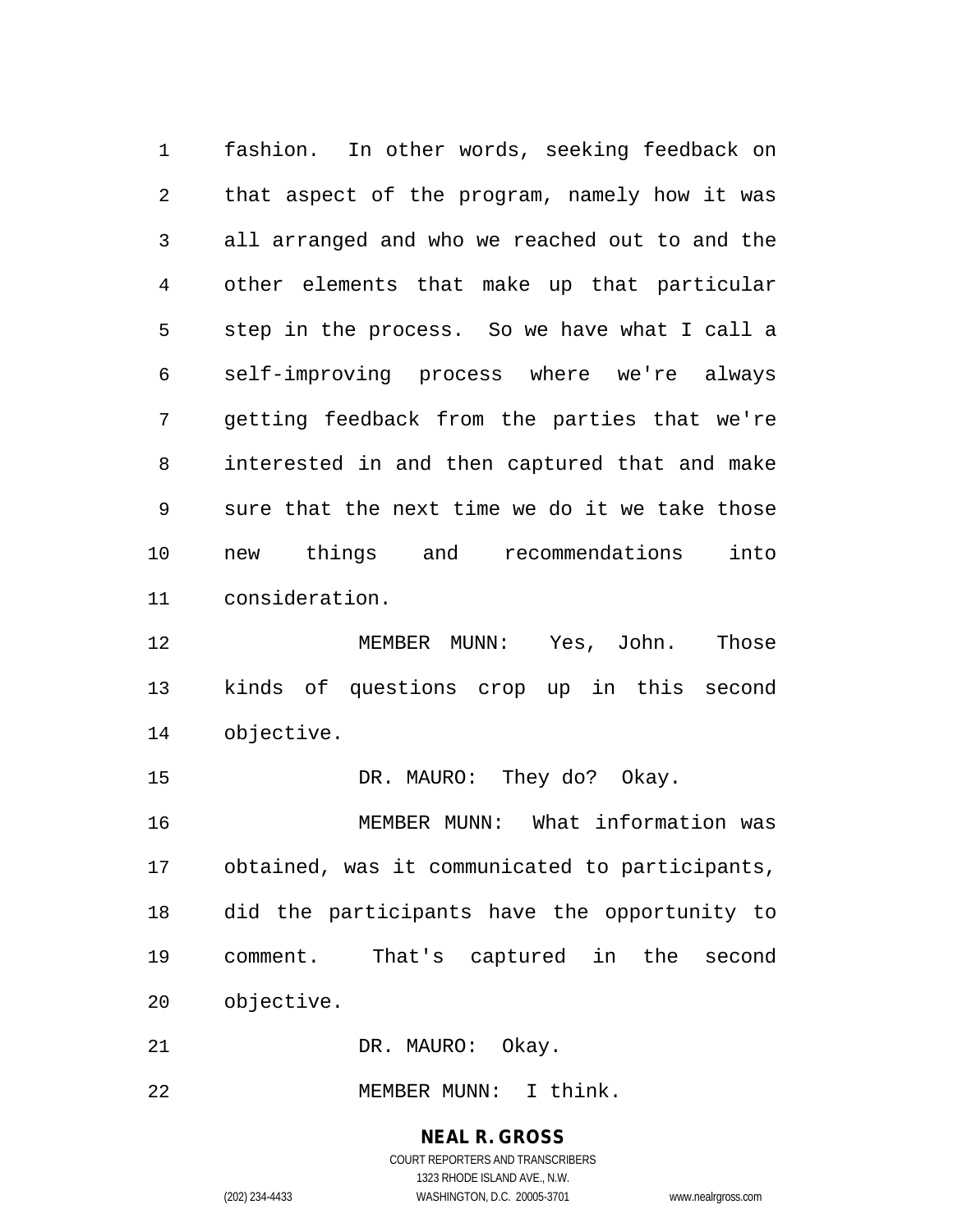DR. MAKHIJANI: There's also evaluation stuff in the fourth objective.

 MEMBER BEACH: So I'm having a little trouble with the sentence, "Examine several examples of OCAS solicitations and follow-up associated with several particular work products." What are we looking for there, or am I just missing?

 MR. KATZ: So, the first series of bullets is looking at processes and procedures, and the second arena is to actually take some examples sort of -- so there was some discussion earlier about some specific examples, but to take some examples and examine them in detail what happened. So versus looking at generic processes and procedures and understanding what are they and do they make sense and so on. Then it's in real life looking at a few examples, narrow our focus, held meetings, how were those meetings held, how do they compare, the reality compares to the processes and

# **NEAL R. GROSS**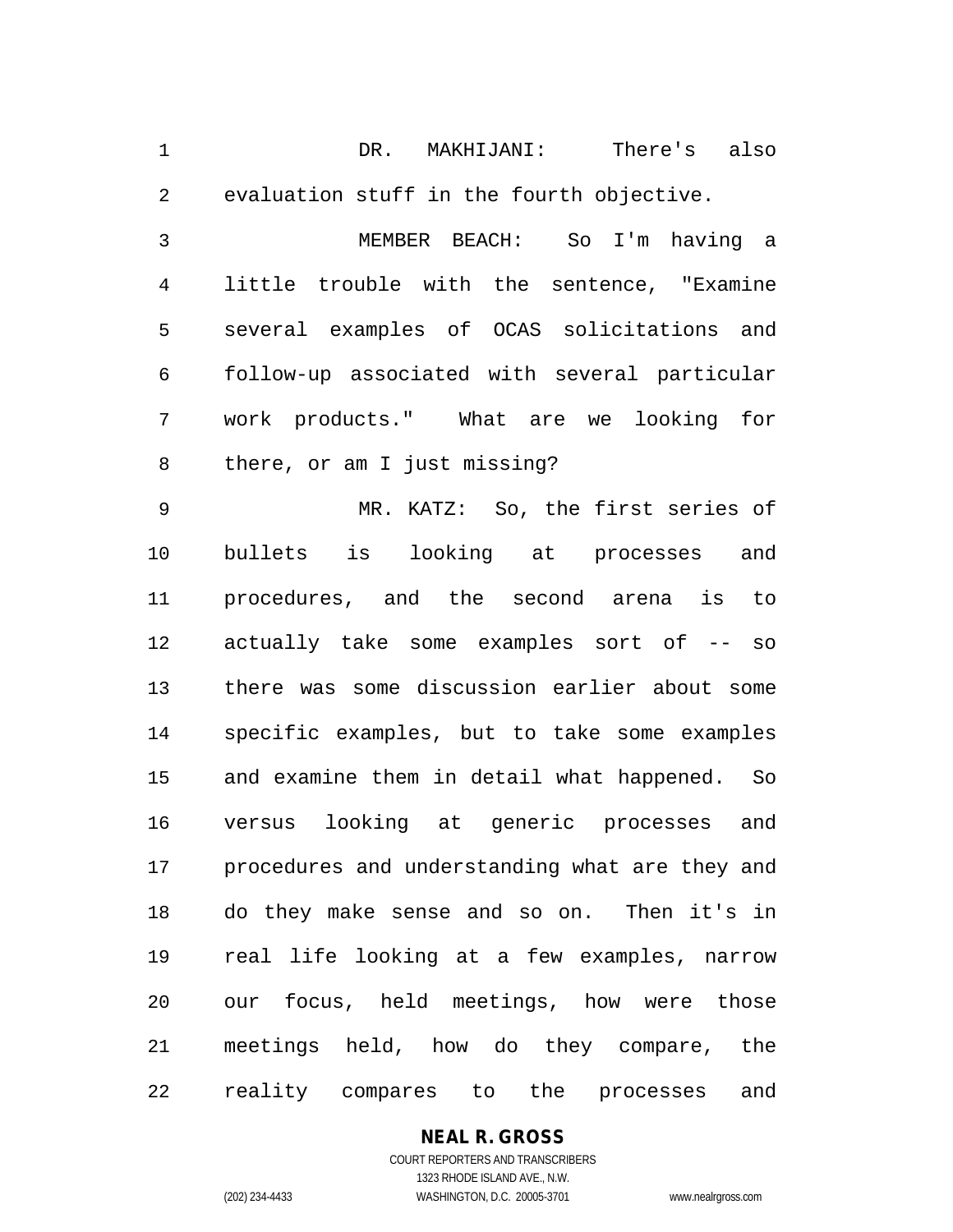procedures.

 MEMBER BEACH: That helps, thank you. MR. ELLIOTT: I'd like to offer a suggestion. I don't want to lose the word "worker" but I think that it would benefit from adding "worker and stakeholder involvement." DR. MAKHIJANI: Where are we, Larry? MR. ELLIOTT: Well, I think if you look at the first, right under Evaluation Objective 1, that first sentence that you worked on, "Examine the procedures," la, la, la. I think if you insert "and stakeholder involvement" it becomes a little broader and perhaps more encompassing and appropriate. I think there are some other areas here that you've got just "workers," maybe that's okay, maybe you want to add "and stakeholder," but 21 just a suggestion.

MEMBER MUNN: I don't know whether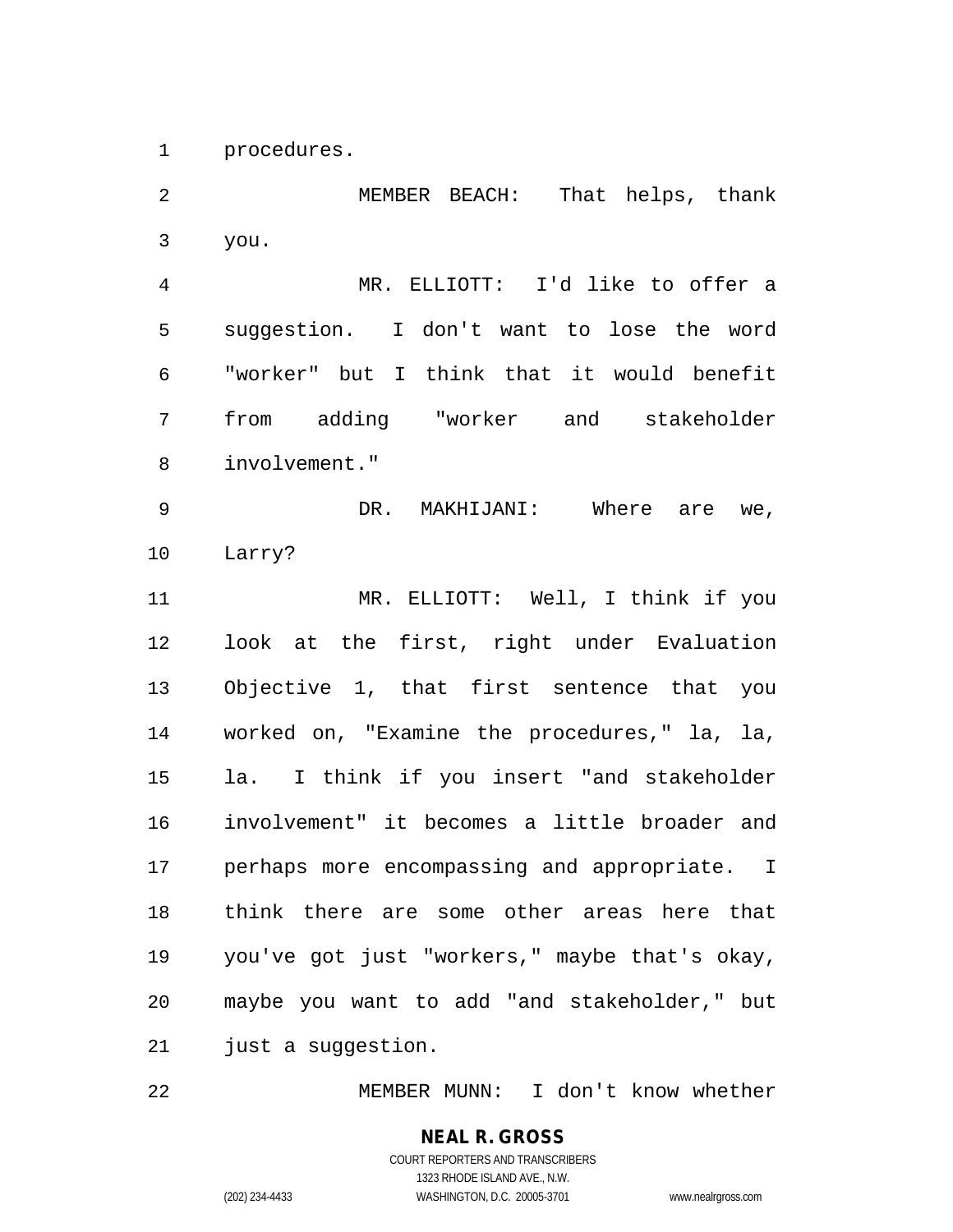"stakeholder" -- it's such a broad term. "Worker representatives" possibly? It's a grammatical thing.

 MR. ELLIOTT: Well, I think - I'm proposing this or suggesting this because we want to talk to workers, we do talk to workers, but we also talk to claimants who are not workers. We talk to petitioners, who are not necessarily workers. We talk to advocates who in their own right have a job and they are working, but they're not a worker as we would define it in the context of this document, this program. And I think all of those folks are a stakeholder.

 MEMBER SCHOFIELD: I tend to agree with that.

 MR. KATZ: Workers, claimants and their representatives would probably cover the waterfront.

 CHAIRMAN GIBSON: Ted, if I could take a second here. I just got an email from Terrie Barrie that said she's trying to call

# **NEAL R. GROSS**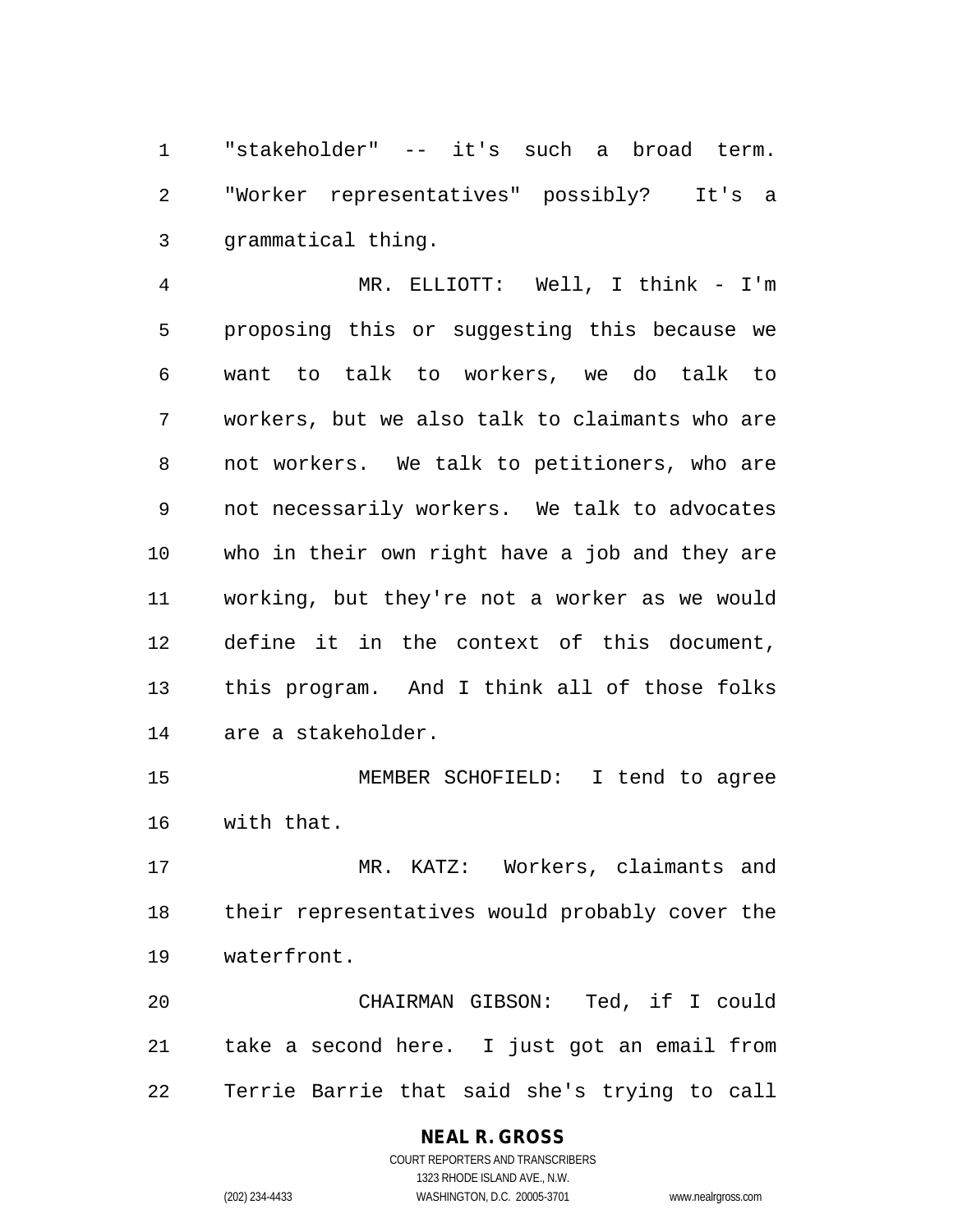in and she just gets a busy signal. So I'm not sure the phones are working. MR. KATZ: Well, we're listening to Wanda and John and to the folk, right? We still have you all? MEMBER MUNN: Yes, you sure do. MR. KATZ: So the phone line is working. I'm wondering if Terrie, if you want to send her the phone number again, maybe she's dialing the wrong number. CHAIRMAN GIBSON: I've sent her a copy of the agenda. MR. KATZ: And we don't have many people on this phone line. It's probably automatically at least 50 people can join and we have something like seven. MEMBER MUNN: Yes, there were only six when I dialed in. CHAIRMAN GIBSON: Could you ask and see if she's on the line? MR. KATZ: Terrie, have you joined us now?

> **NEAL R. GROSS** COURT REPORTERS AND TRANSCRIBERS

1323 RHODE ISLAND AVE., N.W. (202) 234-4433 WASHINGTON, D.C. 20005-3701 www.nealrgross.com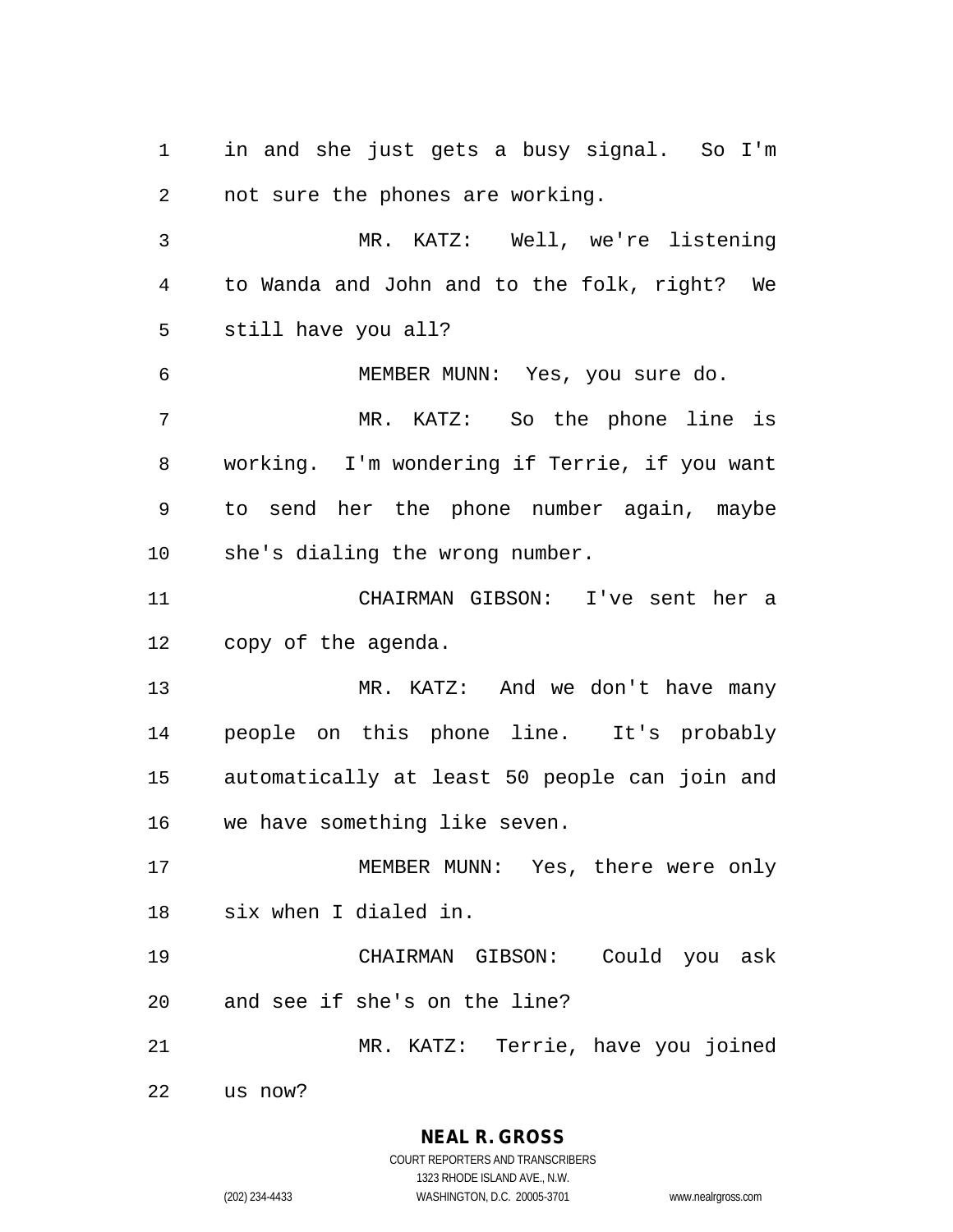CHAIRMAN GIBSON: I'll just tell her to try to dial again.

 MR. KATZ: Yes, I would try to dial again because we wouldn't have John and Wanda if the phone line weren't working.

 MR. ELLIOTT: I would also like to go back and make a distinction on this discussion about evaluation of did we meet the target, did we hit the target. There's an evaluation that we should be performing at the end of these workshops or at the end of these outreach events ourselves trying to gain a perspective from the attendees and the participants as to whether or not they found it to be helpful and official or productive. But you know, I think last week in the workshop it was suggested that maybe each of the participants be touched by SC&A or the board member present to see what their thoughts were. And I think that's problematic in that if you use a questionnaire approach you run up against the Paperwork Reduction Act

#### **NEAL R. GROSS**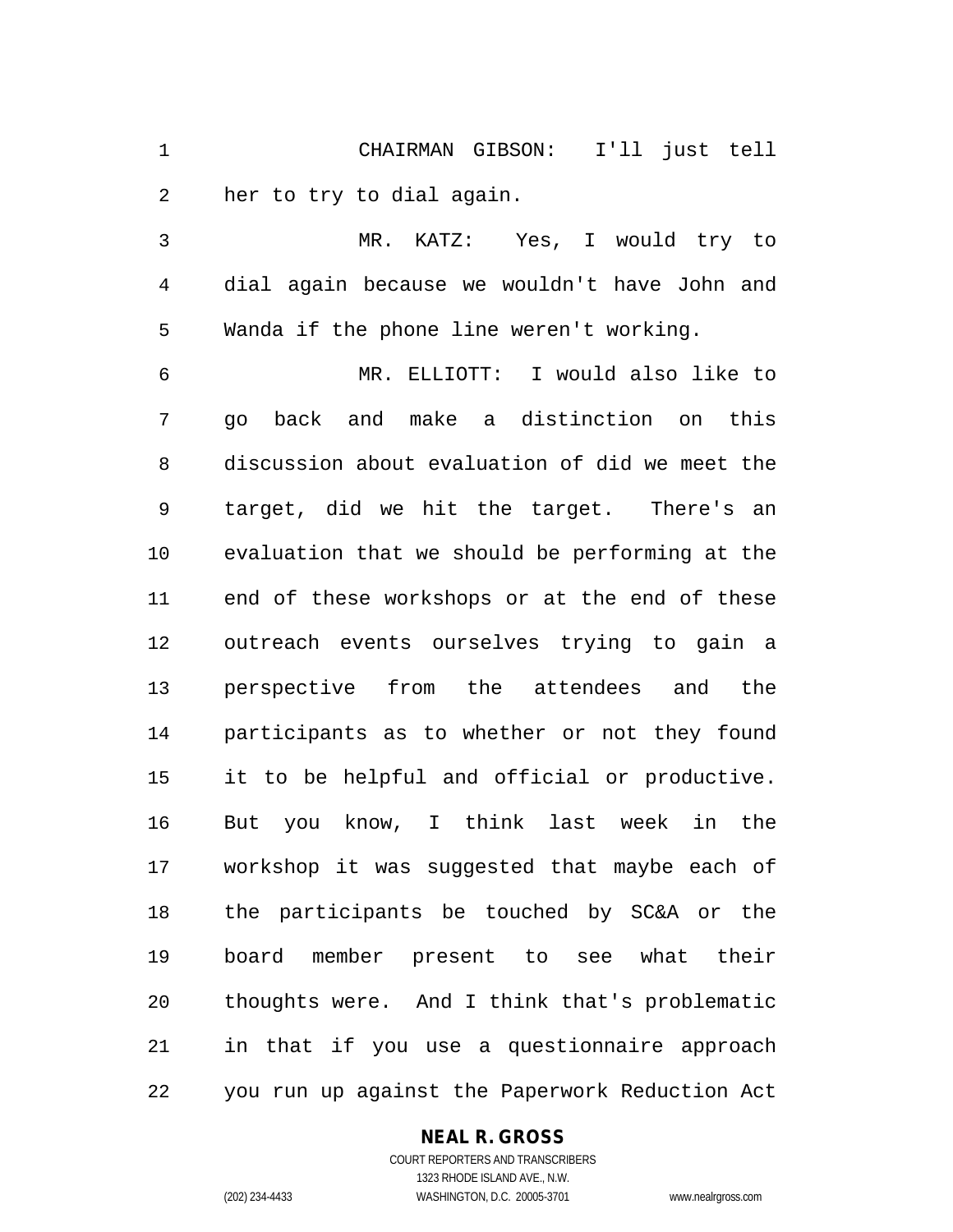and you need OMB clearance to touch more than 10 people that way. So you need to be cognizant of that concern, that issue. Certainly any of the evaluation sheets that we would provide at the end of a session should be loaded up in the database for that event so that, you know, the reviewers could see what was commented upon what was said.

 DR. MAURO: Larry, this is John. 10 I want to second that. I feel it's very important that SC&A or the Board's contractor that's sitting in on these meetings is doing so in a passive mode, collecting information, trying to make intelligent observations, but we should not be intrusive. Our role is after the meeting doing the things we're doing right now, namely feeding back to the Work Group some of our observations, maybe some suggestions, but I don't - right now at least, unless things - I think that at least we should not be thinking in terms of SC&A as being part of trying to gather data ourselves

#### **NEAL R. GROSS**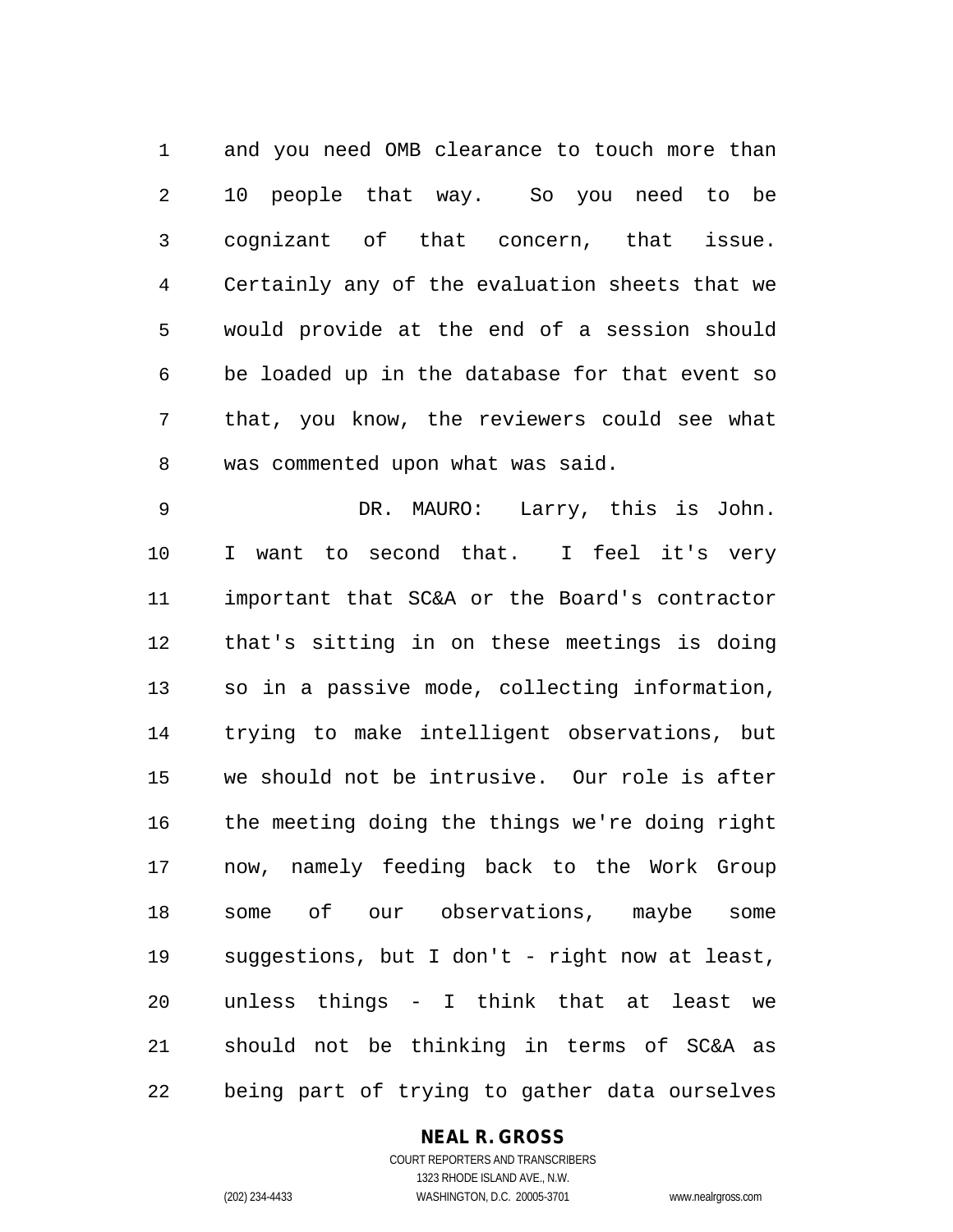on part of the board unless the Work Group wants that, but my suggestion would be no, we have a passive role.

 MEMBER BEACH: Well, can we evaluate the questions that are asked at the end of the workshop? Would that be something we could do then?

8 DR. MAURO: I would arque that yes, we certainly should do that, but only at the meeting when we regroup here. In other words, you know, one of our roles would be let's say, as Larry just pointed out, there may be a lot of give and take and seeking information from the participants on the effectiveness of the meeting, and that information is going to be acquired and we should be there taking notes, listening to what people say, but I don't think we should become part of that. I think then we later during the post-meeting activities when the SC&A and the Work Group reconvene in some capacity, it's at that time that we feedback

## **NEAL R. GROSS**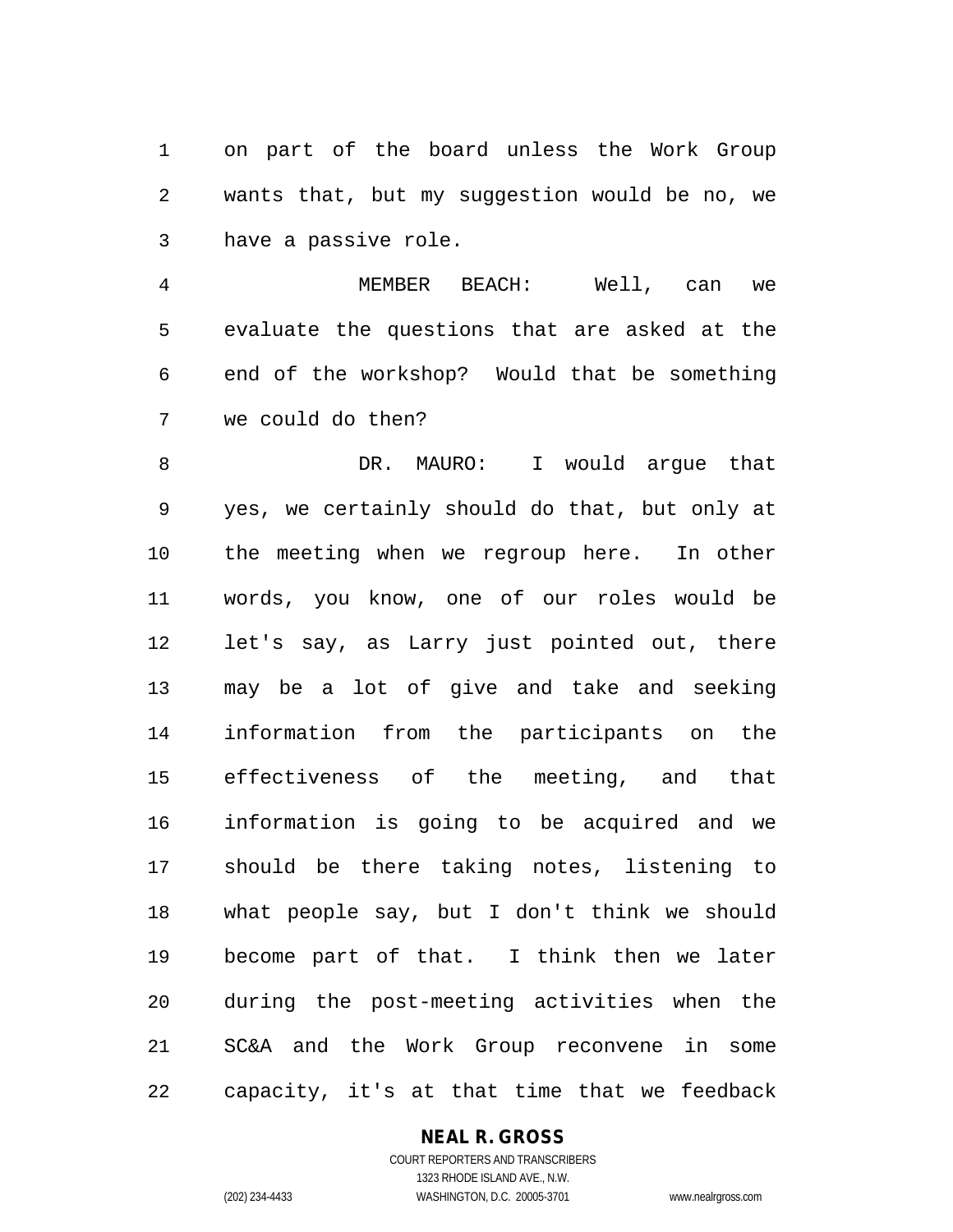our information, rather than becoming active participants in these meetings unless for some reason Work Group members or Larry and the folks want to elicit anything from SC&A during the meeting. I would assume that that would be unusual, but certainly I mean if such an event occurs where a question may be asked of the Work Group representatives related to some matter in real time during the meeting, well fine. But other than that I think the ground rules at least for now should be a passive role.

13 MEMBER BEACH: I agree.

 MEMBER MUNN: I would strongly suggest that we follow Josie's suggestion. As a matter of fact, it never occurred to me that we would expect our contractor to take an active role in these meetings unless they were specifically directed to do so by the Board. Au contraire.

 MS. ROBERTSON-DEMERS: This is Kathy. One of the things that I did after

# **NEAL R. GROSS**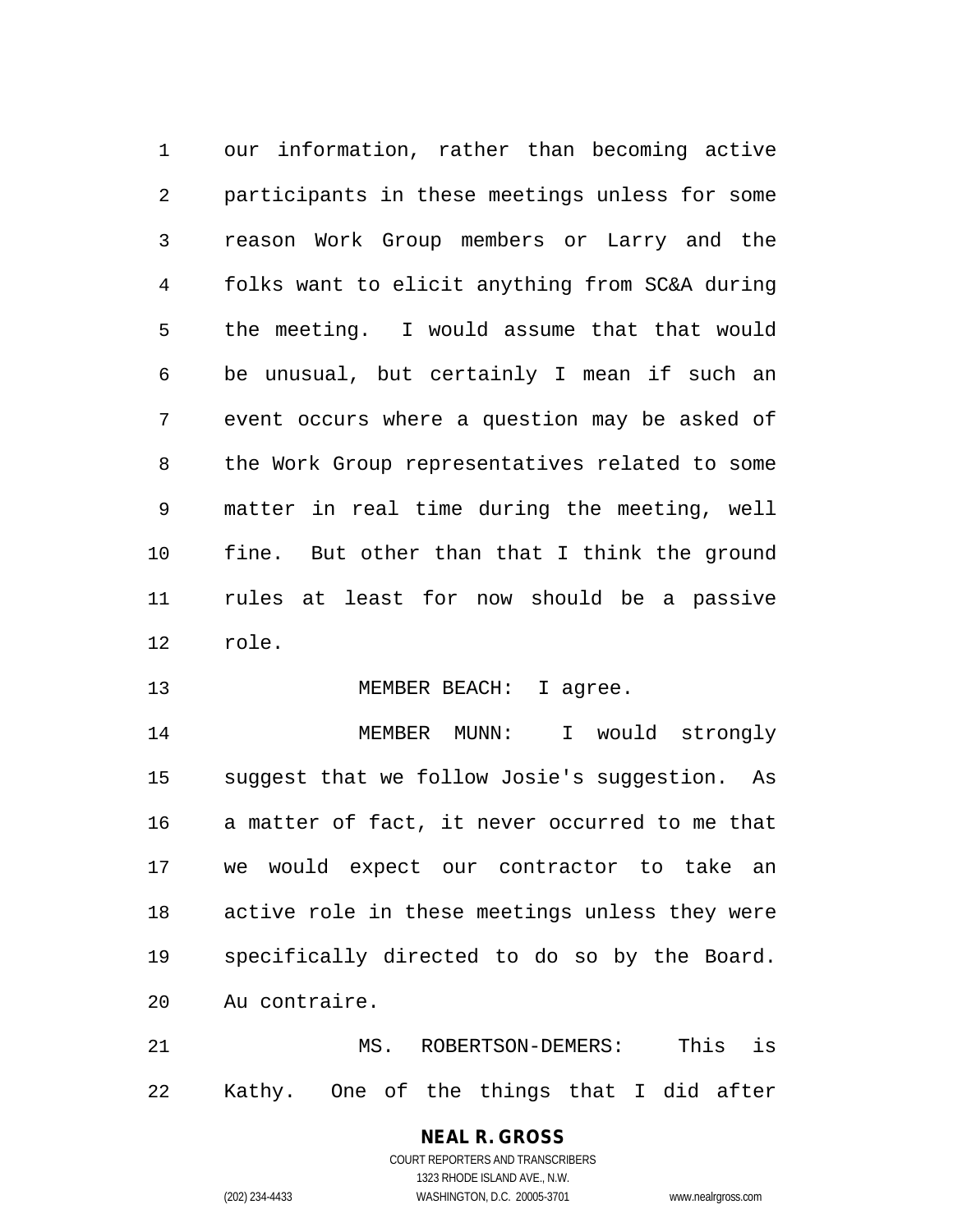observing the workshop was to walk through the evaluation criteria and what I found is that some of the questions I needed to go back to NIOSH to get clarification, and some of the questions I couldn't answer merely by observation.

 MEMBER MUNN: We wouldn't anticipate that anyone would be able to answer all the questions. All the questions should not be applicable to any given meeting or to any given process. What this document is that we're supposedly working on now is a broad scope document which would cover, we would hope, almost any conceivable type of outreach that we might be involved in. A specific meeting in itself should -- cannot possibly be viewed in the context of every single one of the aspects that we're attempting to cover here I shouldn't think.

 MS. ROBERTSON-DEMERS: I realize that, but there are some items that are applicable to this type of meeting that you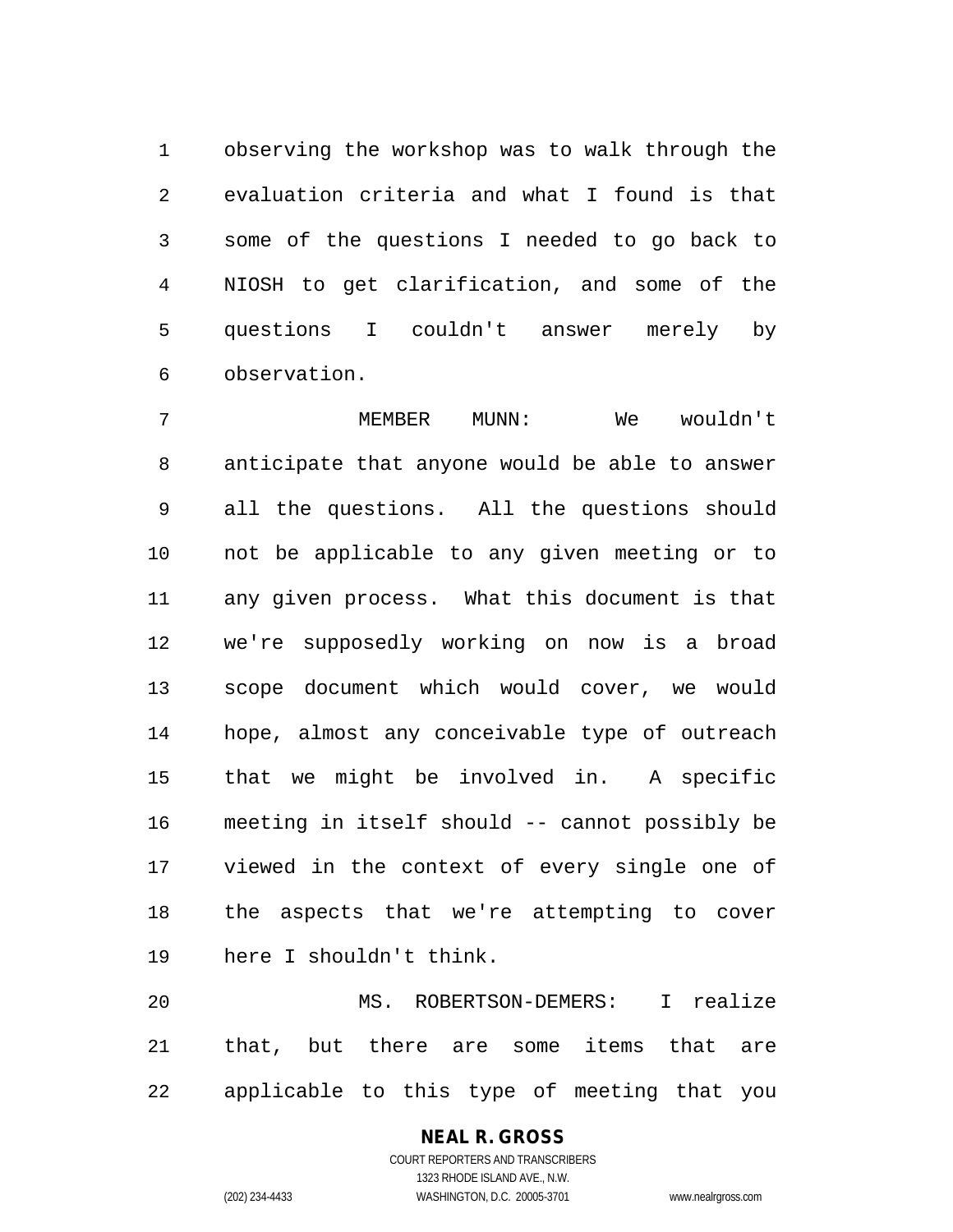1 just need to be aware you may not be able to answer that question by observation.

 DR. MAKHIJANI: Well, I think what John and Kathy are saying are two different things. One is we have ground rules for participating as observers as the charter that was given to us by the working group. And so it's changed. I think that's what it should be. This is NIOSH's show and ATL's show and we should observe that. And there's a report- back process that you know the Work Group can set up if you want verbal reports, if you want written reports. I think what Kathy is saying which I would support, we discussed and the context in which sending the question came up is if we want to know what the participants got out of it, it may be necessary to call up a couple of them and say okay, you know, you heard about dose reconstruction, do you understand more now than before, do you know - - are you stuck on something, are you able to help advocate better to have our own

## **NEAL R. GROSS**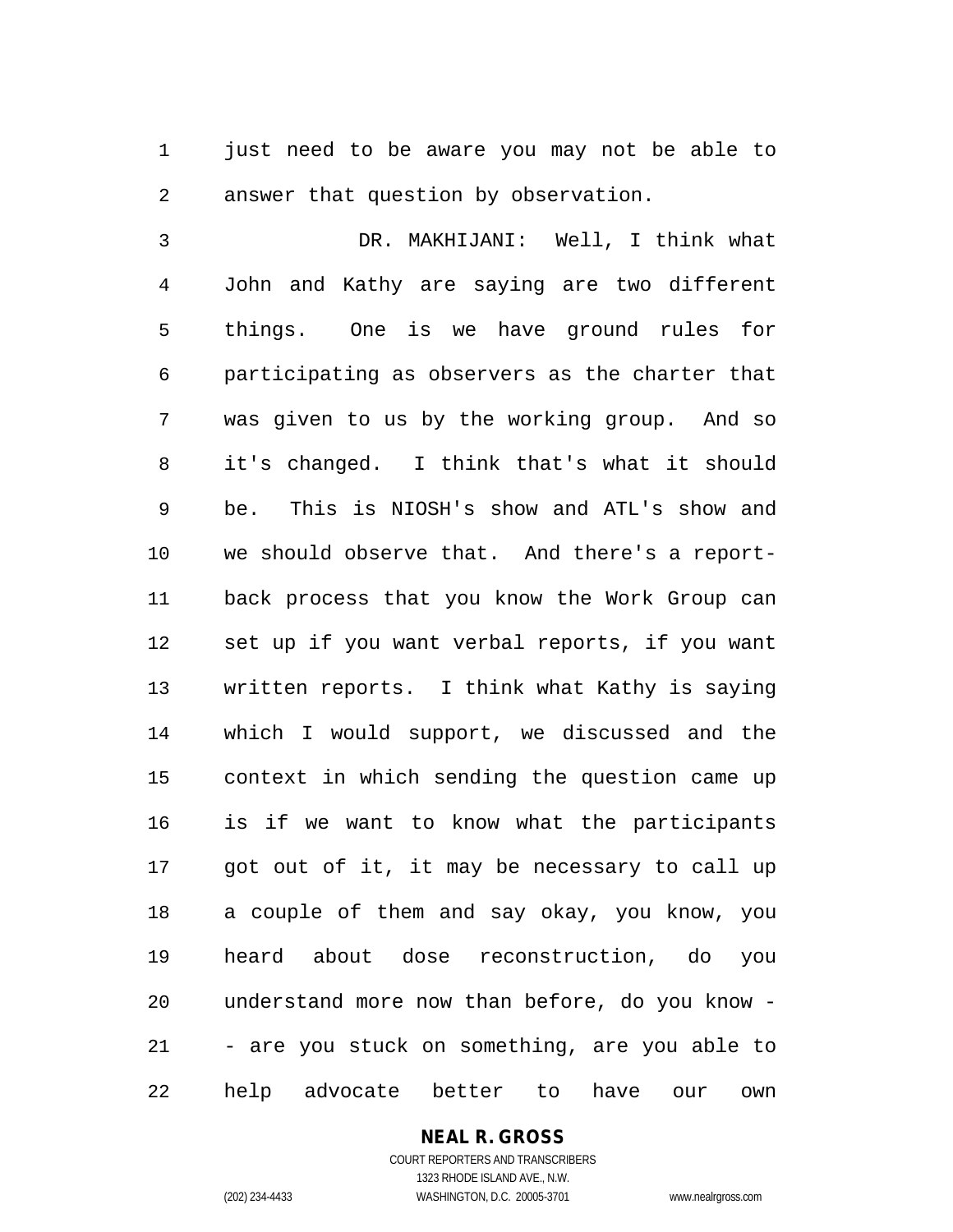evaluation at the Work Group as to whether the process is working. But that's clearly a post-meeting function.

 DR. MAURO: Arjun, this is John. I would argue strongly that certainly that is a matter of great interest, but that's something that is within the purview of NIOSH whereby -- and OCAS, whereby they would be the ones on the front lines who would be very interested in finding that out, and so something that we -- now if that's not done, we as assistants to the Work Group might want to discuss this matter at one of our meetings saying that we noticed that there really was no effort made to do X, Y and Z. We might want to suggest you want to consider that, but we don't do that. I don't see it, at least at this stage in the development of the program that we would go in and start to perform our own surveys of the effectiveness of the program. I think surveys of the effectiveness of the program in whatever form it takes is

#### **NEAL R. GROSS**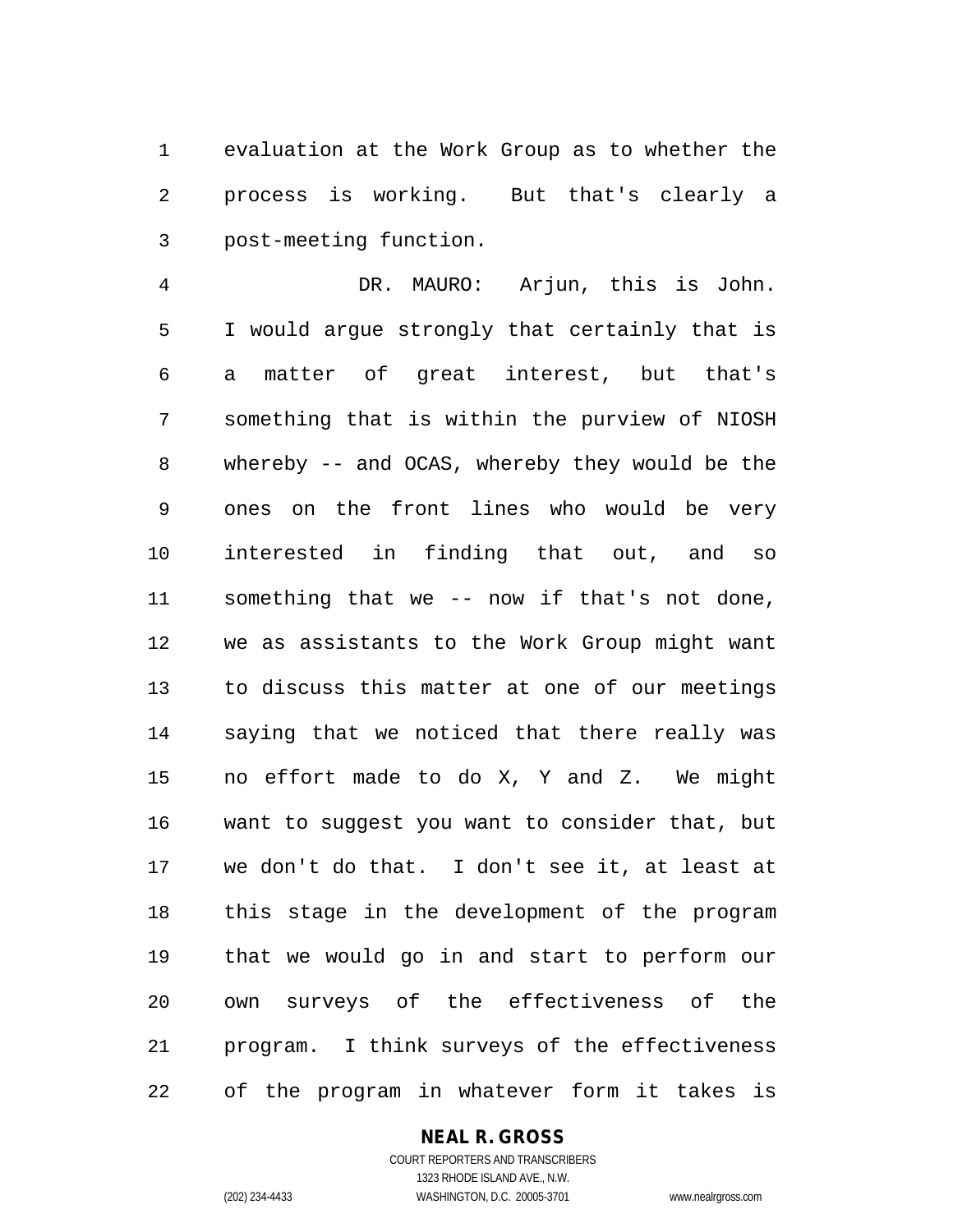certainly and entirely within the purview of OCAS.

 DR. MAKHIJANI: You're not understanding. We're developing -- maybe I didn't say what I meant to say. We've got all of these exhortations, evaluate this, examine that, review the other as part of the procedure the Work Group is setting up for itself. And in the course of doing that -- NIOSH of course, we know NIOSH and ATL are doing evaluations of the workshop. They hand out an evaluation form and workers fill them out and they give us copies of the form and they do their own evaluation, but if the Work Group wants to do this and sees a function for SC&A, then it may be necessary to contact some participants within the restrictions of NIOSH and the law and so on. Someone actually brought this up with Larry informally and that's how this whole thing came up is because I was concerned that we shouldn't be sending out interview questionnaires without informing

#### **NEAL R. GROSS**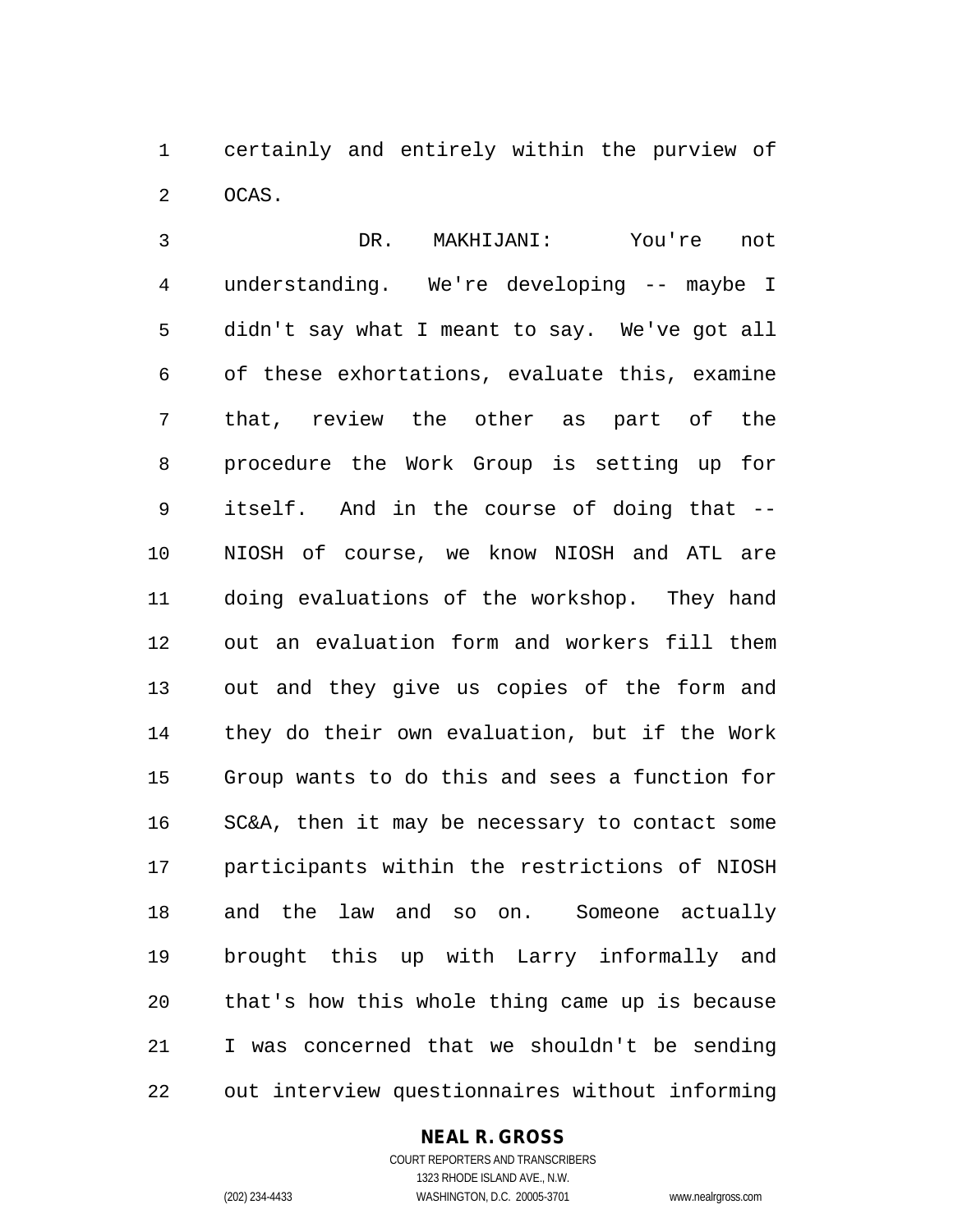NIOSH as to what the proper procedure should be.

 DR. MAURO: I understand what you're saying, Arjun. Well, this is certainly a very, very important question that needs to be discussed by the Work Group, that is, the degree to which the Work Group and its contractor should independently evaluate and test the waters on effectiveness. I have to say in my mind that was not at least initially going to be something that we would be doing. But if that's something -- in other words, in the process of assessing, my mind was assessing was more in the passive role as opposed to an active role.

 MR. KATZ: Just my thoughts on this. I mean I -- I think you would want -- in an evaluation you would want to start by looking at the data that's available. So I mean, if you go through the data that's available through the evaluations that OCAS does itself pertinent to a question, an

# **NEAL R. GROSS**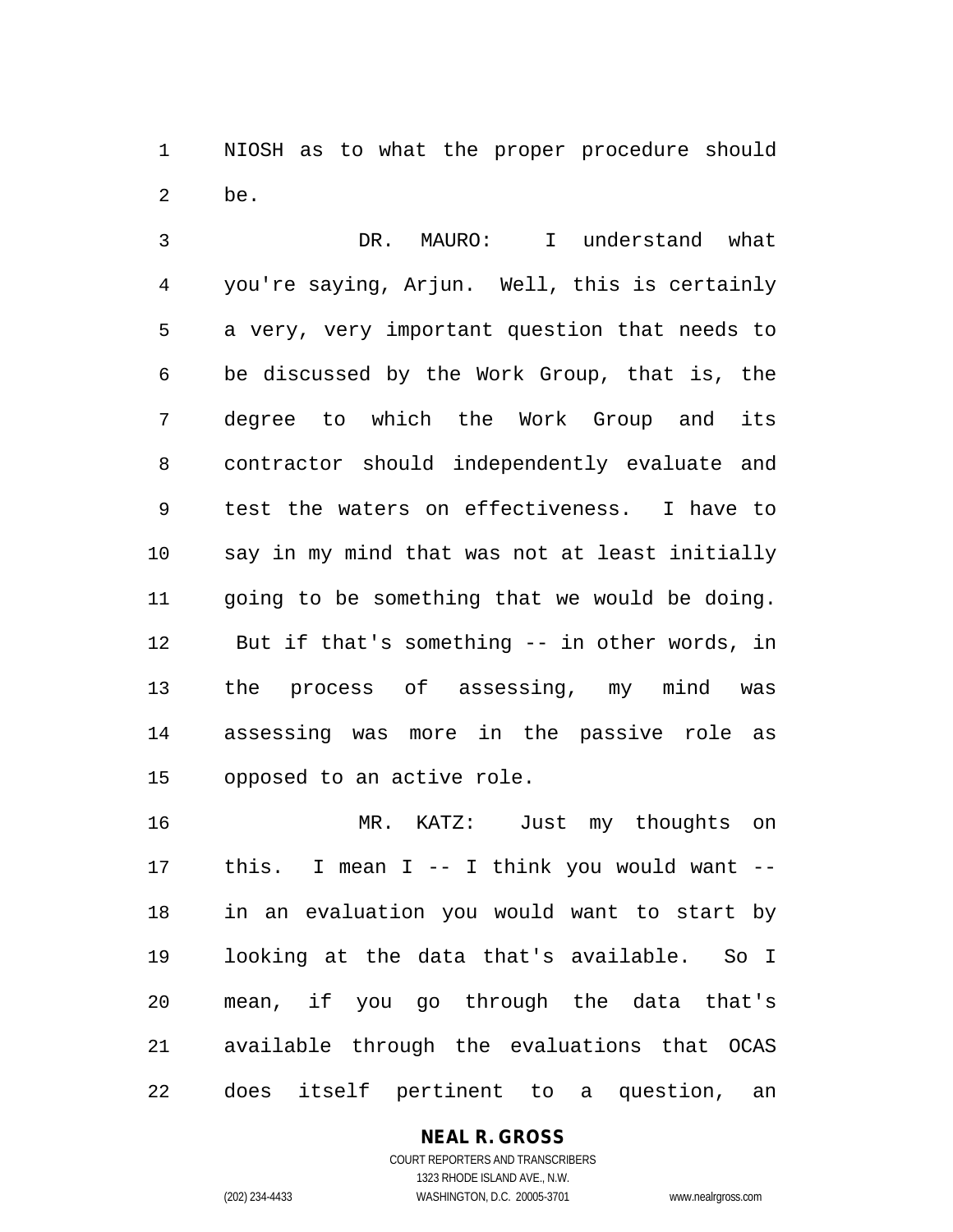evaluation question, and that data is sufficient, then certainly you don't need to - - there's no point in duplicating OCAS efforts. If you go through the data that's available and you find that it's not sufficient for you to answer the question, then you have to think about collecting data.

 MR. ELLIOTT: Or you can make that as a comment.

 MR. KATZ: What have you, either way. But I mean, it really is -- you can only make decisions about this as you get to the point where you find you don't have sufficient information.

 MR. ELLIOTT: I think there's a lot of churning here, but I'm not sure to what degree of benefit the churning is going to result in. You have to recognize that, whether it's a workshop or it's an SEC town hall meeting, and quite frankly some of the meetings that we hold we don't have an evaluation tool at the end of the meeting. We

# **NEAL R. GROSS**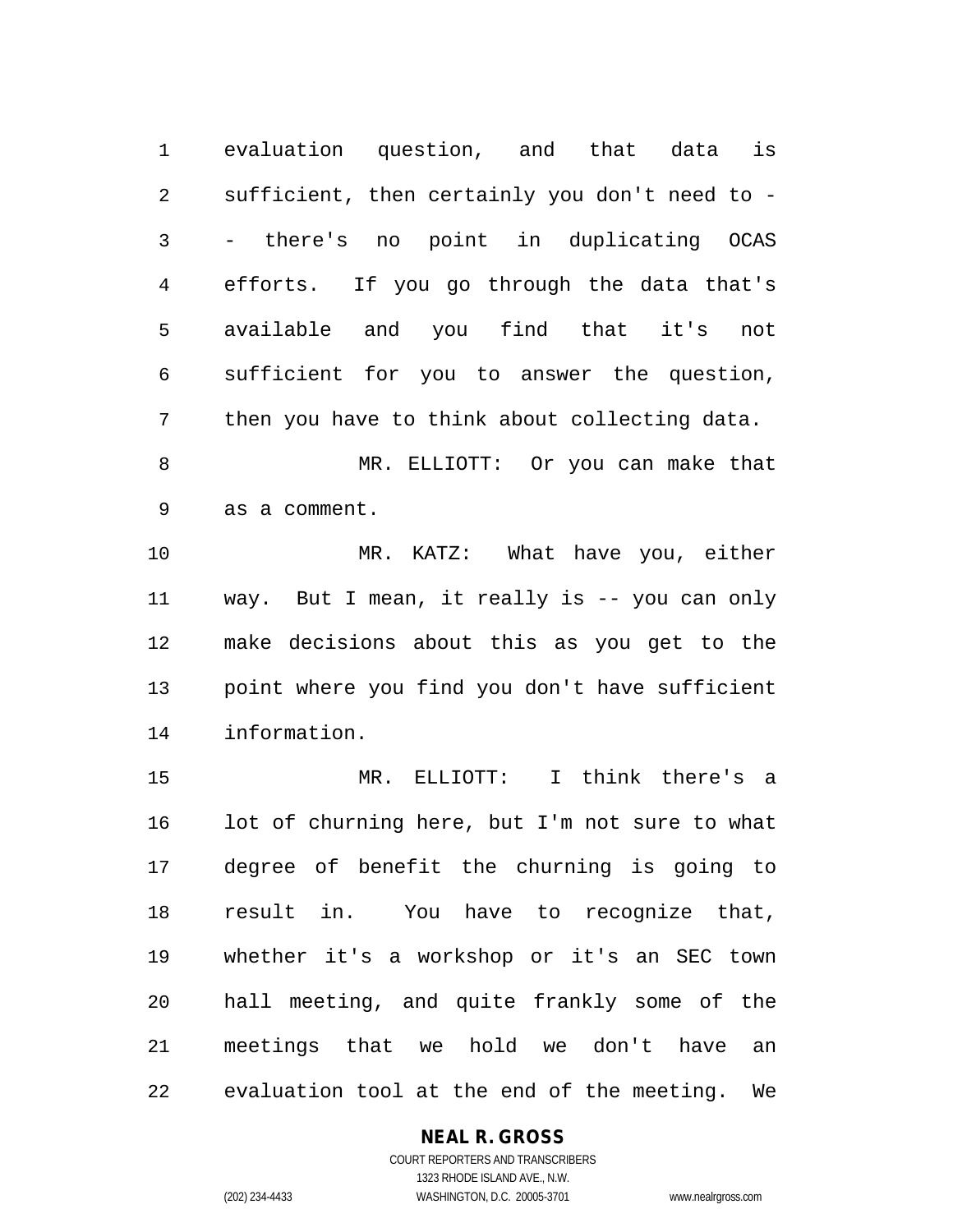have never seen the need to have one. Maybe that's a fault, maybe that's misplaced, I don't know. Maybe that's a finding you all could come in and talk to us about. But these people that we invite to a workshop, that we invite to a focus group to talk about a site profile or to -- five workers around a table to talk to us about an SEC petition and elaborate on what the work practices and work experience was like, you know, I'm not sure that in every instance we know what those people's motivations are, what they hope to get out of it, what they expect to get out of it, whether it's a workshop or they understand they're being asked to participate to help us better understand their working conditions. You know, so I just want to lay that out there. I don't think you can go into this with a mind set that if you ask three or four people from the workshop last week whether or not they understood dose reconstruction better or they got what they thought they needed to

#### **NEAL R. GROSS**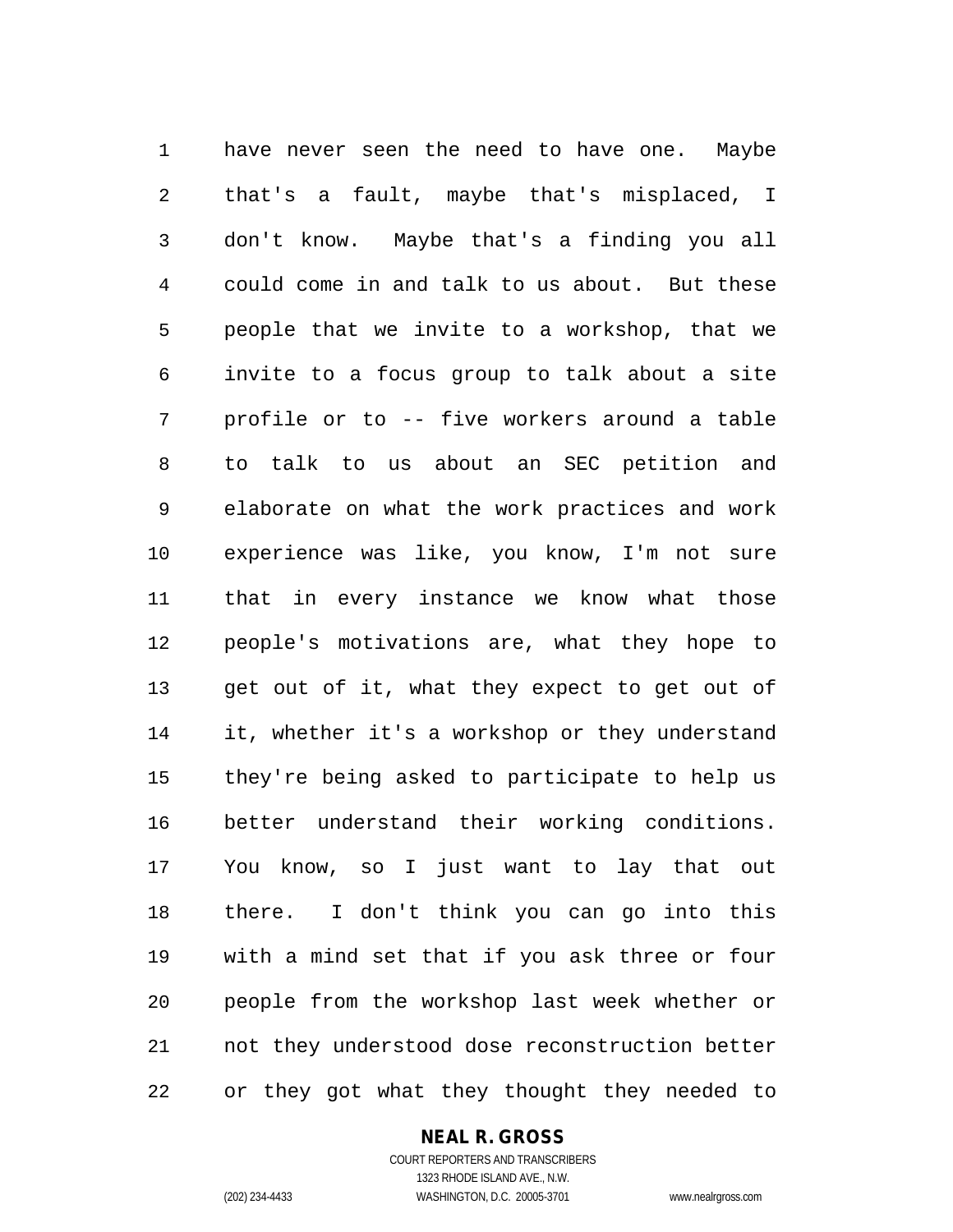1 get out of it if that's going to be very telling.

 DR. MAKHIJANI: That can be a very good point. I think some of this comes, in my mind at least, from a prior review we did of CGR 97 which is now being replaced. And at that time we were reviewing only the information that NIOSH was getting from workers, and how NIOSH was documenting and using that. And in that context I think this particular thing is much more important. Because I agree, I mean, when you do workshops for 25 people let alone a town hall meeting with 50 or 100, what people get out of it is going to vary a great deal. And yes, so the Work Group needs to consider, you know, exactly you know, how information-giving workshops -- I think it's much more important to follow the trail in information-getting workshops where NIOSH is soliciting input to TBDs or SECs or developing its own matrix and so on, whether that was thorough and what

#### **NEAL R. GROSS**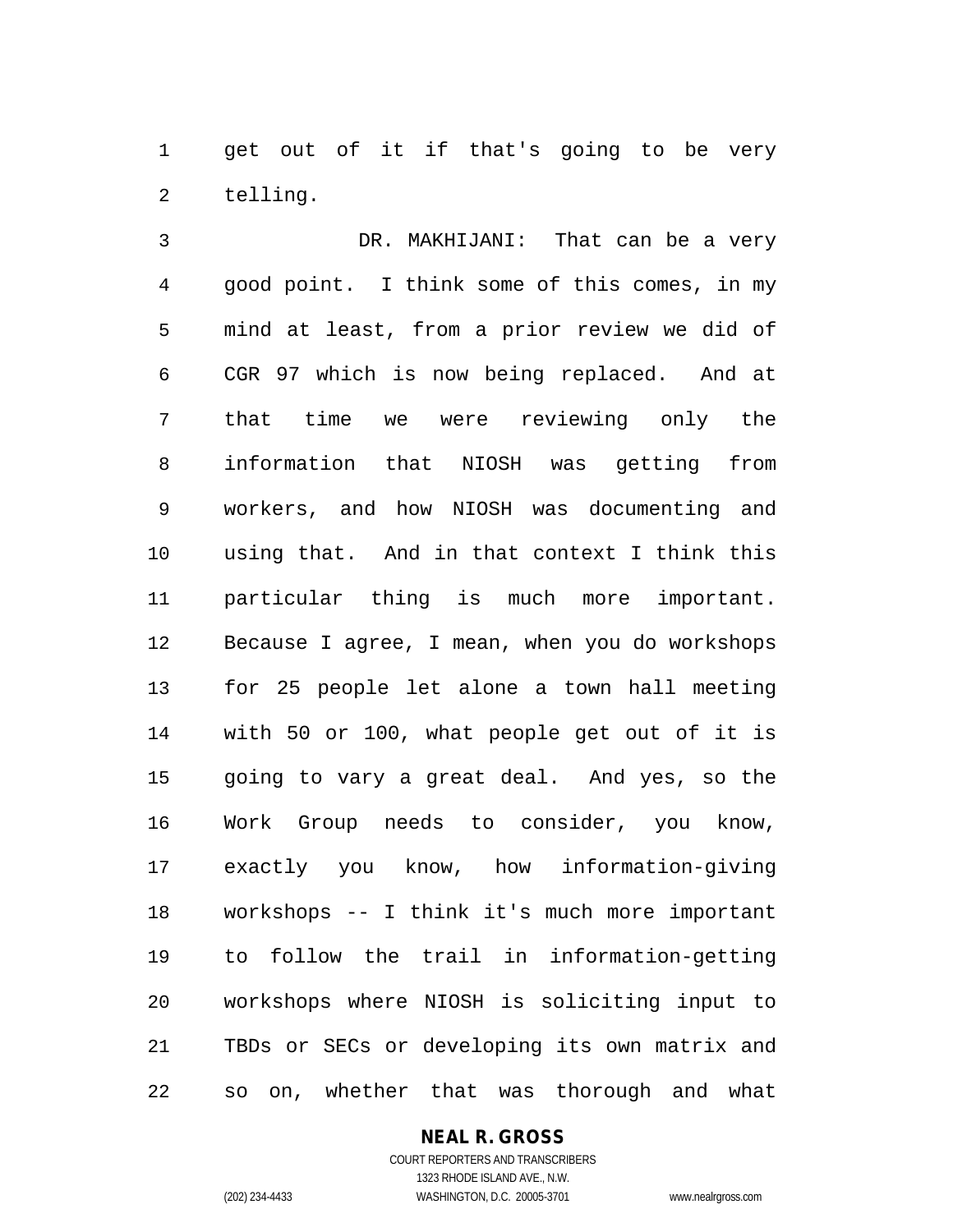happened to that information.

| 2  | CHAIRMAN GIBSON: I tell you what.              |
|----|------------------------------------------------|
| 3  | Why don't we take a 10-minute break and when   |
| 4  | we come back just try to focus back on the     |
| 5  | written words and make sure that everything is |
| 6  | covered.                                       |
| 7  | DR. MAKHIJANI: Yes, I think we                 |
| 8  | lost the trail somewhere off the written thing |
| 9  | here. I lost the trail. We were --             |
| 10 | MR. KATZ: Let me just check                    |
| 11 | before I put the phone on mute whether Terrie  |
| 12 | has joined us? Terrie?                         |
| 13 | MS. BARRIE: Yes, Terrie's here.                |
| 14 | MR. KATZ: Okay, great.                         |
| 15 | MS. BARRIE: Yes, I don't know                  |
| 16 | what the problem was. And I had to hang up     |
| 17 | and then call back in. Then I got immediate    |
| 18 | busy signal, but then I redialed and I'm back  |
| 19 | on.                                            |
| 20 | MR. KATZ: Oh good, okay. Well                  |
| 21 | I'm sorry you had trouble.                     |
| 22 | MS. BARRIE: Okay, thanks.                      |

**NEAL R. GROSS** COURT REPORTERS AND TRANSCRIBERS 1323 RHODE ISLAND AVE., N.W.

(202) 234-4433 WASHINGTON, D.C. 20005-3701 www.nealrgross.com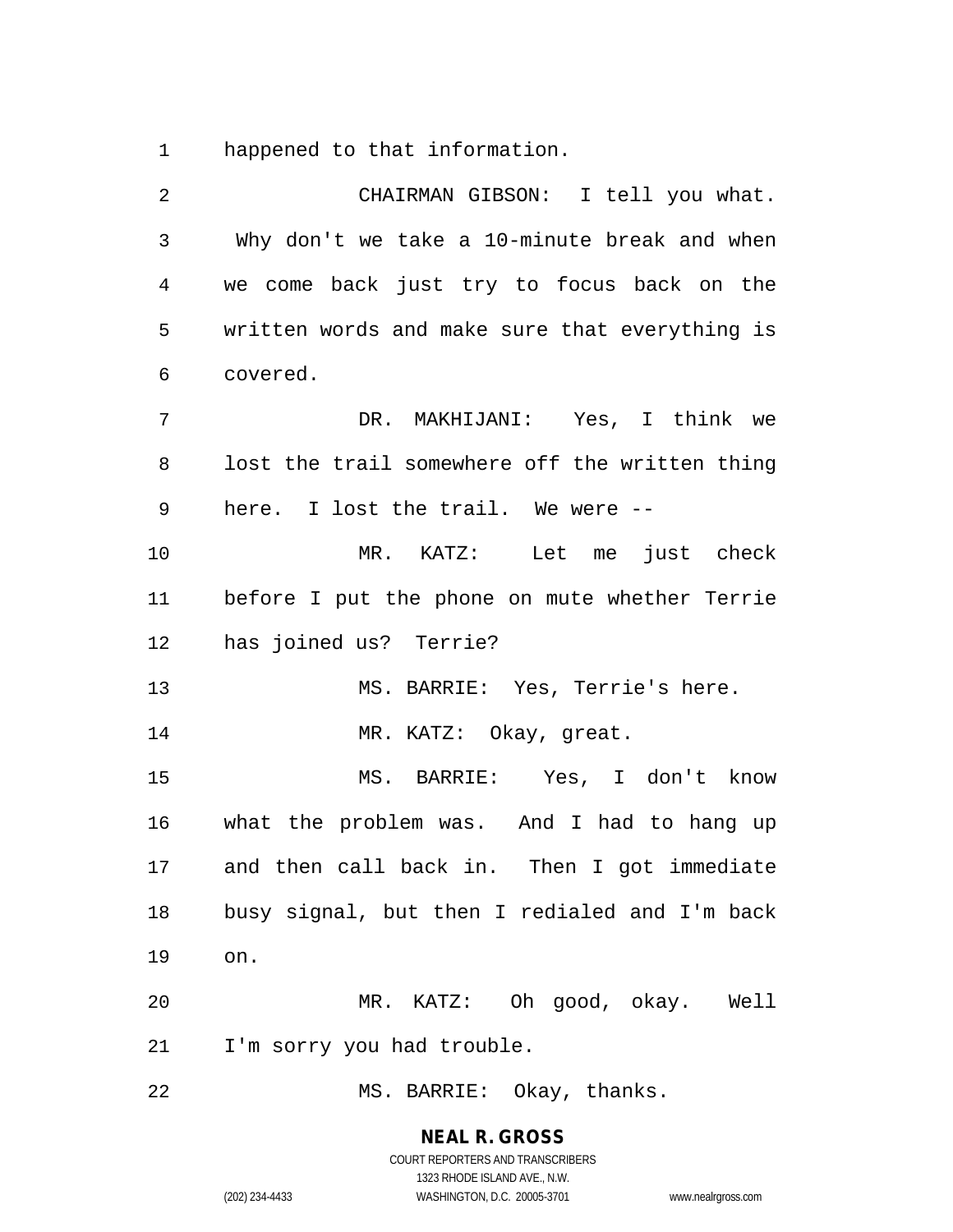(Whereupon, the above-entitled matter went off the record at 11:04 a.m. and resumed at 11:18 a.m.) MR. KATZ: Okay. We're getting restarted. Folks, do we have you on the phone, Wanda? MEMBER MUNN: Yes, you do. 8 MR. KATZ: Great. CHAIRMAN GIBSON: Okay, so we looked at Evaluation Objective Number 1. Are we satisfied with it? Anymore discussion we need on it? DR. MAKHIJANI: Should I just read back what I wrote in place of workers in response to what Larry was saying? CHAIRMAN GIBSON: Yes. DR. MAKHIJANI: "Examine procedures and processes by which OCAS solicits the involvement of workers, claimants and their representatives by reviewing the following." So instead of -- in place of "worker" was the involvement of workers,

# **NEAL R. GROSS**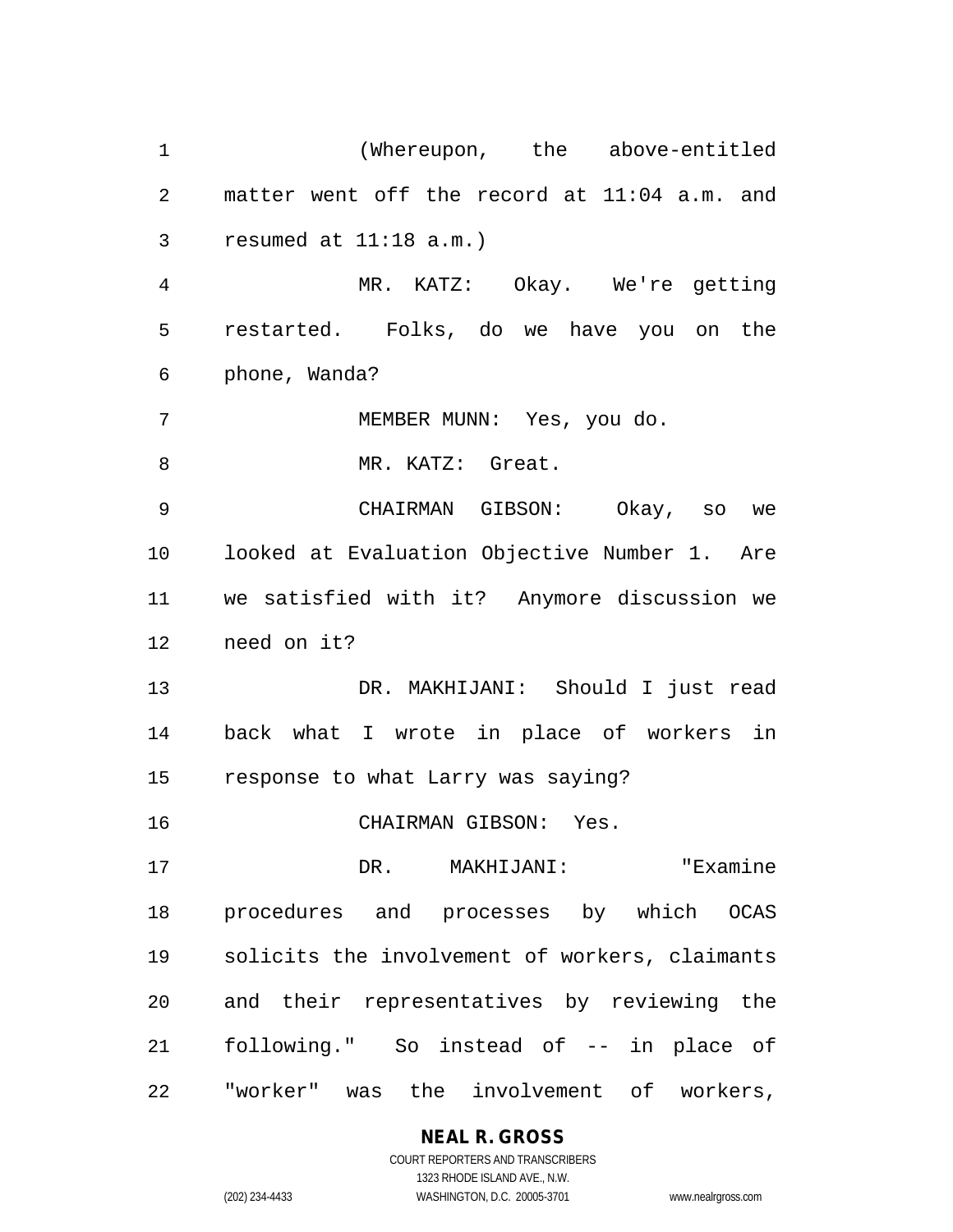claimants and their representatives. Because Wanda thought that was too broad. Those are the words somebody said. MR. KATZ: I did. MEMBER MUNN: Yes, I think that's what we agreed to earlier. DR. MAKHIJANI: Okay, fine. CHAIRMAN GIBSON: Okay. Are we ready to move on to Evaluation Objective Number 2? MEMBER MUNN: We didn't finish, did we, with -- once we had gotten through that first set of bullets we didn't cover the "Examine several examples," did we? 15 MEMBER BEACH: Not really. MEMBER MUNN: I didn't think we did. Those, from my perspective appear to be the correct questions. It isn't clear to me whether we anticipate in each case that we as a Work Group are going to do this examination, or whether we're anticipating that our contractor will essentially do most of this

#### **NEAL R. GROSS** COURT REPORTERS AND TRANSCRIBERS

1323 RHODE ISLAND AVE., N.W.

(202) 234-4433 WASHINGTON, D.C. 20005-3701 www.nealrgross.com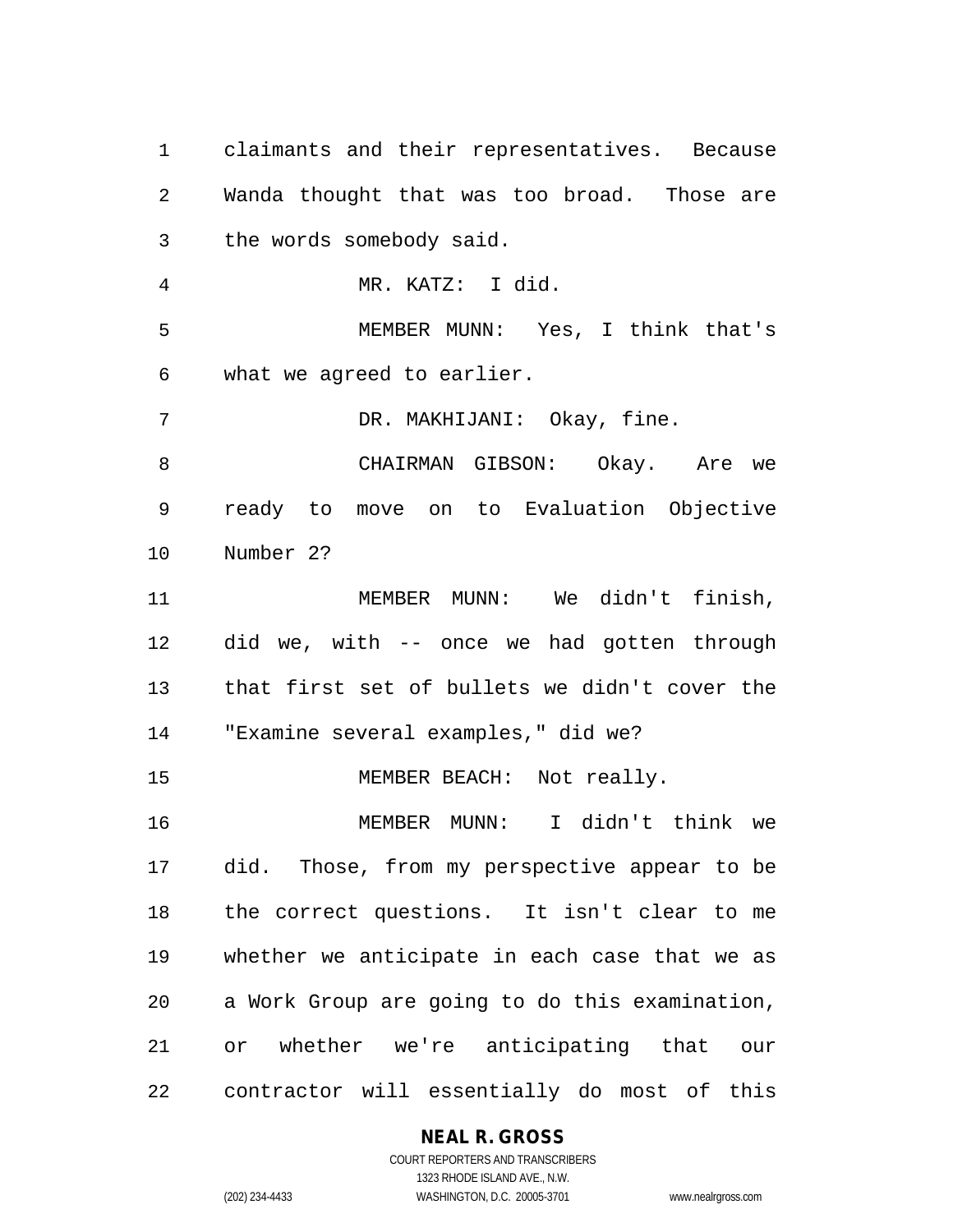and report to us. But in either case, in that second bullet under "Examine several examples" we have the question "Did OCAS make an appropriately extensive effort to obtain elicit," my suggestion would be to eliminate the word "obtain" there because whether or not one makes an effort to obtain something is different than whether one makes an effort to elicit it. It is probably wise for us to remember that one can only elicit participation and information. One can't really force that participation or obtain it in any way other than through eliciting it. So my suggestion would be to eliminate the word "elicit" there. In either case, if we retain it then it needs to be "obtain and/or elicit" whichever. One of those two words needs to go.

 MR. KATZ: My English sense is I would dump "elicit" but the emphasis is on the effort, not on you know obviously you make the effort, but what you get in response is

> COURT REPORTERS AND TRANSCRIBERS 1323 RHODE ISLAND AVE., N.W. (202) 234-4433 WASHINGTON, D.C. 20005-3701 www.nealrgross.com

**NEAL R. GROSS**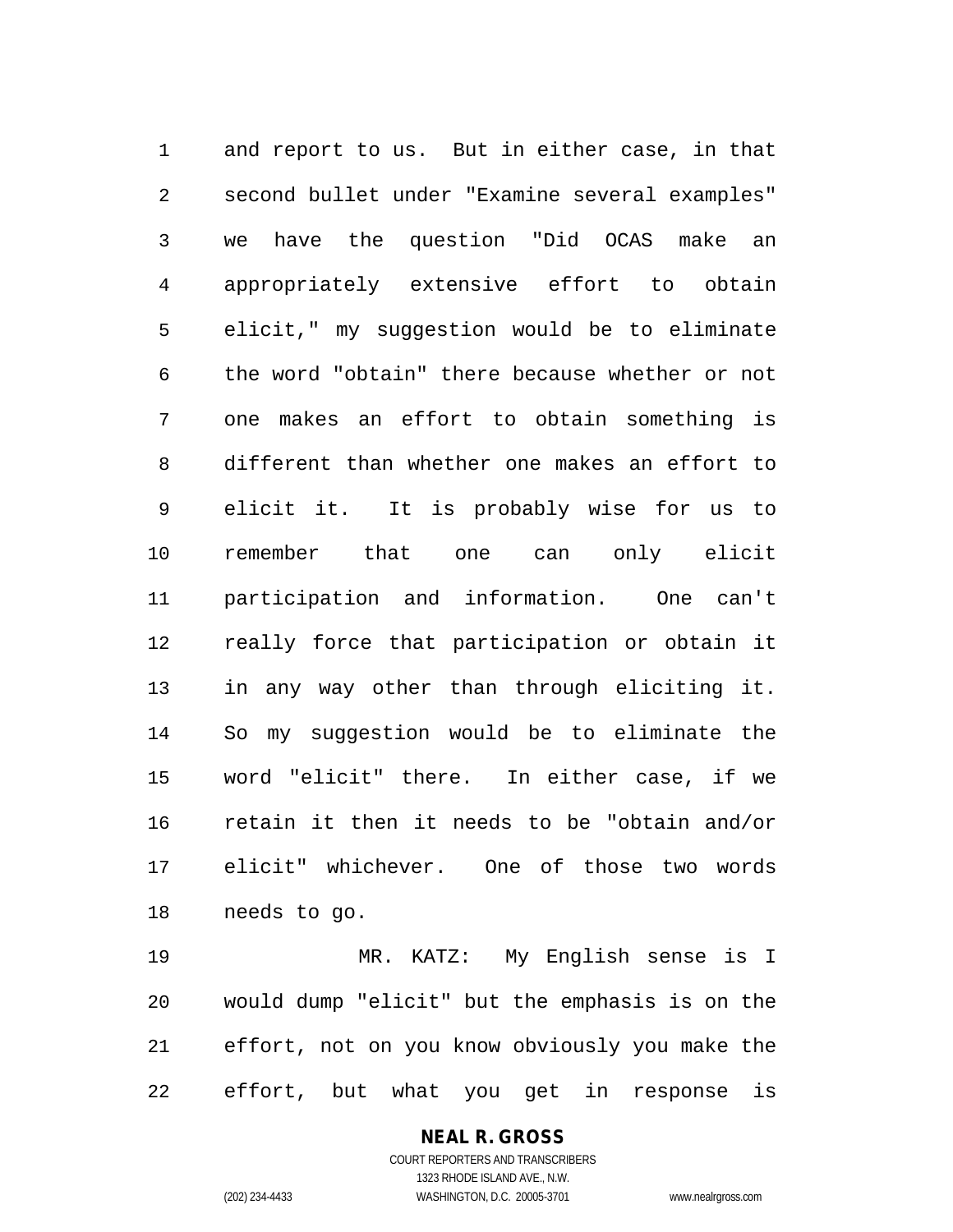another question. But anyway, I don't -- either one will work. But I agree, both aren't needed.

 CHAIRMAN GIBSON: Okay. What do you want to keep Bill, any?

 MEMBER BEACH: I don't care. I already marked off "obtain" so I don't care either way. Whatever's best.

MR. KATZ: Sounds good.

 CHAIRMAN GIBSON: Let's just leave it as "elicit" for now. When we get all our different versions in we may change it to "obtain." Okay, any other concerns under the last three bullets Wanda or Josie?

 MEMBER MUNN: No, none at all. I still do have a concern though over whether we are setting these requirements or proposed requirements for ourselves, or whether we're setting them out for our contractor. But that's not -- this may not be the time to discuss that. Just something to keep in mind I think as we're going through these

**NEAL R. GROSS**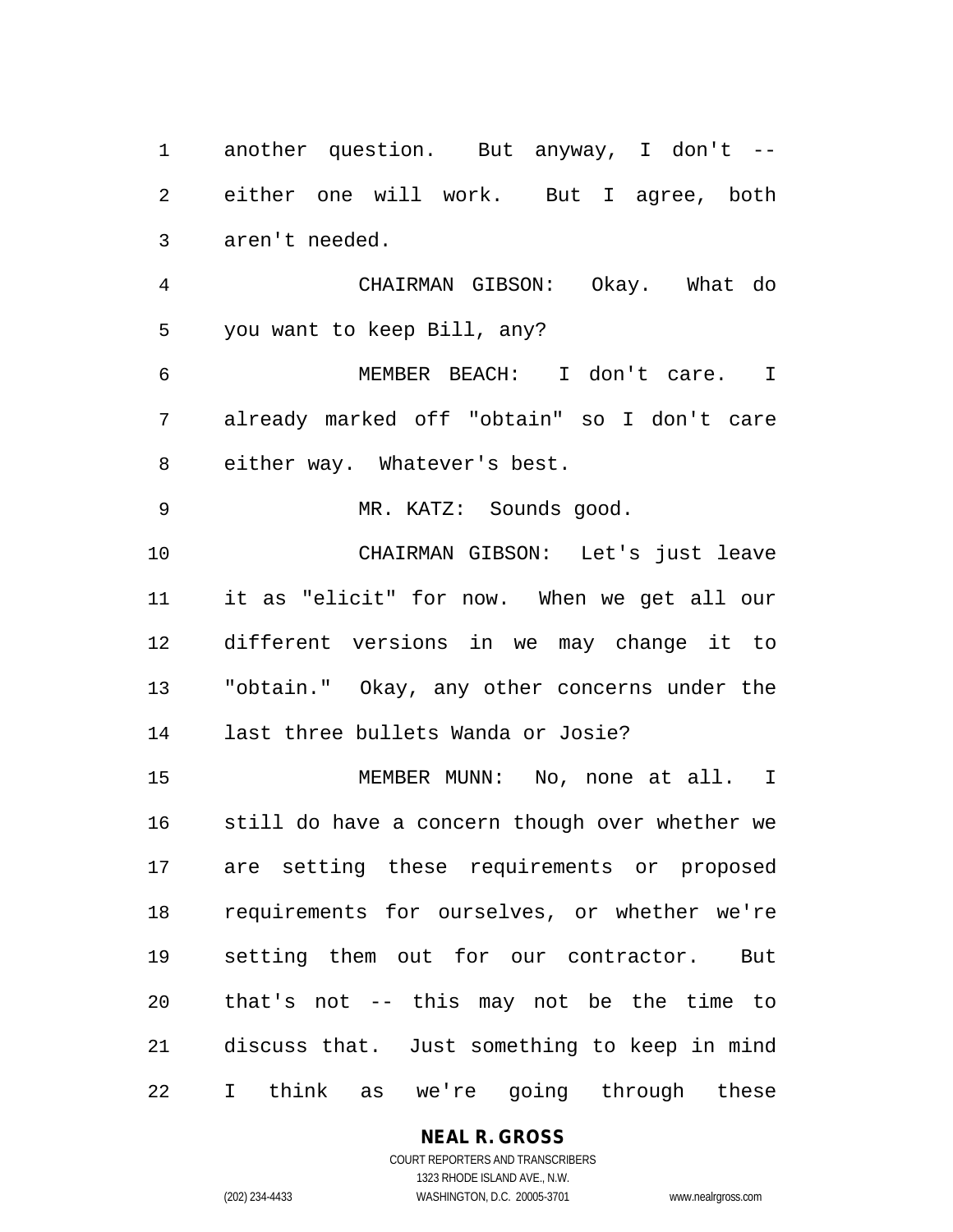questions.

 CHAIRMAN GIBSON: Okay. Okay. Evaluation Objective Number 2, obtaining and documenting input from workers. MEMBER MUNN: Now, that's -- there's a question. Are we appropriately couching our objectives as questions? Should we not be couching our objectives as statements? We have the same problem of course, the same question, the same issue with each of the objectives. Number 1 is also couched as a question. MEMBER BEACH: Yes, I think they should be statements myself, not questions. MEMBER MUNN: Objective Number 1 perhaps, determine whether OCAS is taking appropriate measures, et cetera. And in Number 2 it would be determine whether OCAS is obtaining and documenting input from workers. MR. ELLIOTT: I suggest that you can drop it three letters up. I think it's OCAS and contractors. We don't have some

## **NEAL R. GROSS** COURT REPORTERS AND TRANSCRIBERS

1323 RHODE ISLAND AVE., N.W.

(202) 234-4433 WASHINGTON, D.C. 20005-3701 www.nealrgross.com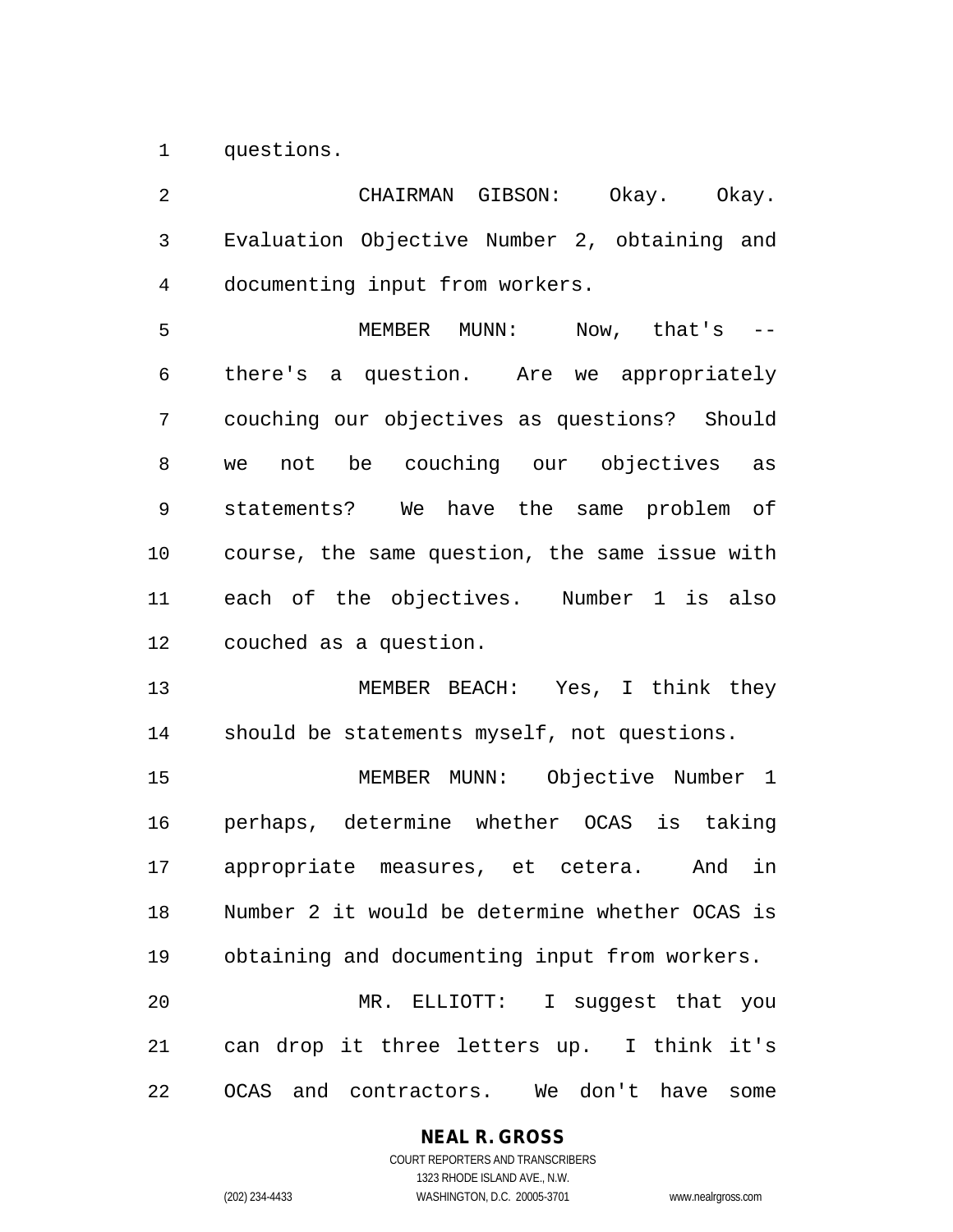contractors.

 MR. KATZ: And is this, well, is this all procedures or are there actually processes that -- are there processes that aren't proceduralized as well? Okay, so we probably need to make that change too here. Well, it's just you're going to be looking at processes and procedures, rather than just procedures because I gather there will be processes that aren't documented in a formal procedure. DR. MAKHIJANI: I have a question about these three bullets. The way they are written right now doesn't fully correspond to the objective. Because all the questions relate to whether OCAS has a procedure to do this or that, it doesn't actually -- MS. ROBERTSON-DEMERS: The original intention was to assess the program

against the procedure.

 DR. MAKHIJANI: Yes, but it doesn't actually say that we're going to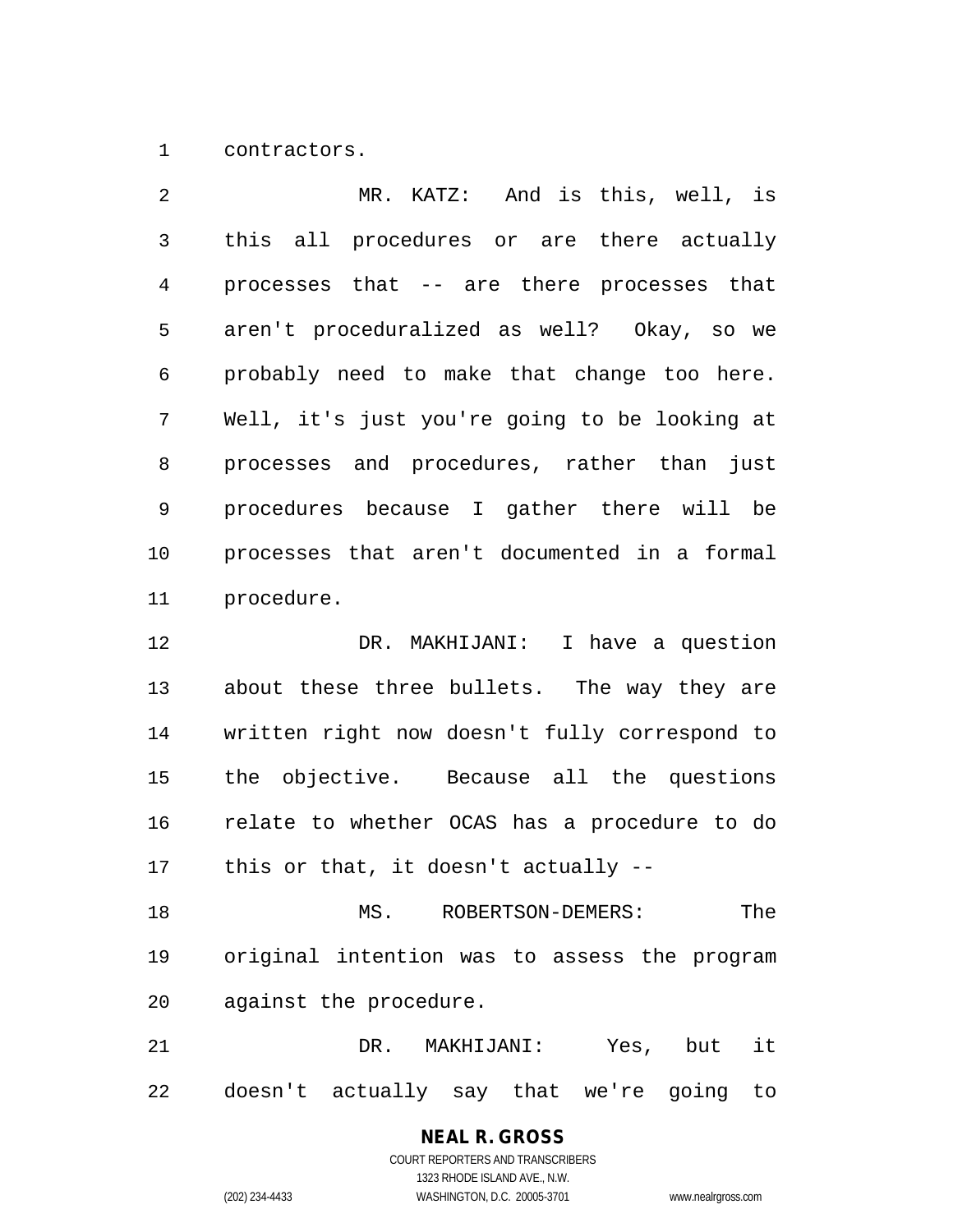assess the program, or you know, is OCAS adequately documenting worker -- you know, how is OCAS -- if you follow the first set you would say how is OCAS documenting the input and is it following the procedure. So I presume the existence of a procedure, and Ted was saying it may be more of that.

8 MS. ROBERTSON-DEMERS: Well and that's -- originally it was targeted at the procedure. Now we just change the words. So now -- now we need to modify it because the questions were directed at the procedure.

13 DR. MAKHIJANI: Okay.

 MEMBER BEACH: Well, we didn't take out procedures, we just added "and processes" right?

 DR. MAKHIJANI: And my question was to the three bullets under that. They seem to not correspond to the breadth of the objective, that in the objective we say we want to determine whether OCAS is obtaining and documenting, and so you want bullets that

### **NEAL R. GROSS** COURT REPORTERS AND TRANSCRIBERS

1323 RHODE ISLAND AVE., N.W. (202) 234-4433 WASHINGTON, D.C. 20005-3701 www.nealrgross.com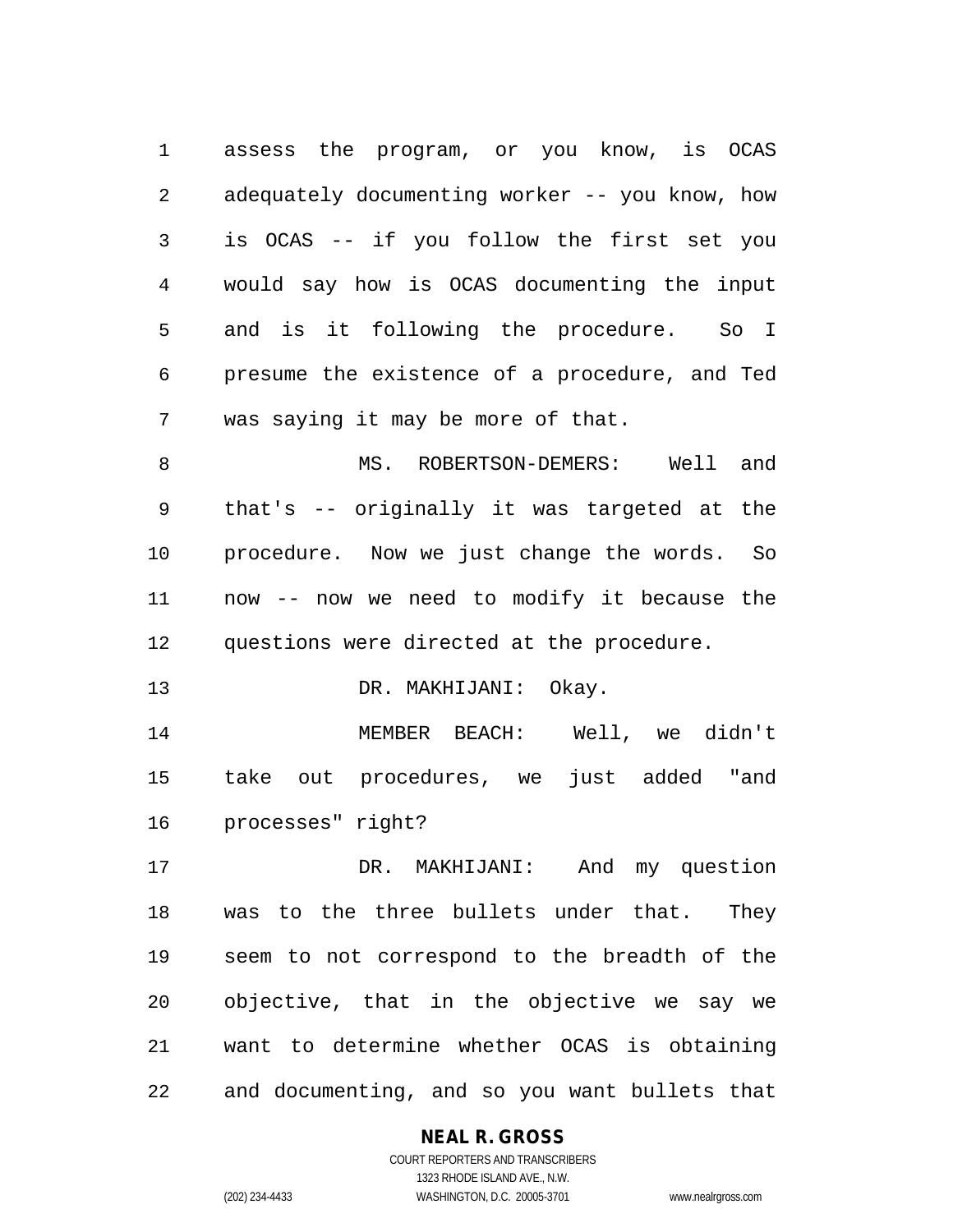will go to how we're going to do that, the questions that relate to that. Like the first question might be how does OCAS document the input that it gets from workers, whatever. I mean, I'm just raising the question. Those bullets seem very narrow.

 CHAIRMAN GIBSON: Did you have any suggestions for language?

 MS. ROBERTSON-DEMERS: You can say processes or procedures and then take out -- you can put in "processes and procedures" and then take out "as defined in the OCAS-012."

 MEMBER BEACH: So we're not really asking if they have a procedure because they do, 012 is the procedure, correct? So are they effectively gathering information based on that procedure and their processes?

18 DR. MAKHIJANI: I would -- MS. ROBERTSON-DEMERS: We just changed the intent of the first statement by adding "processes." Now we have to modify the bullets underneath to reflect that

> **NEAL R. GROSS** COURT REPORTERS AND TRANSCRIBERS 1323 RHODE ISLAND AVE., N.W.

(202) 234-4433 WASHINGTON, D.C. 20005-3701 www.nealrgross.com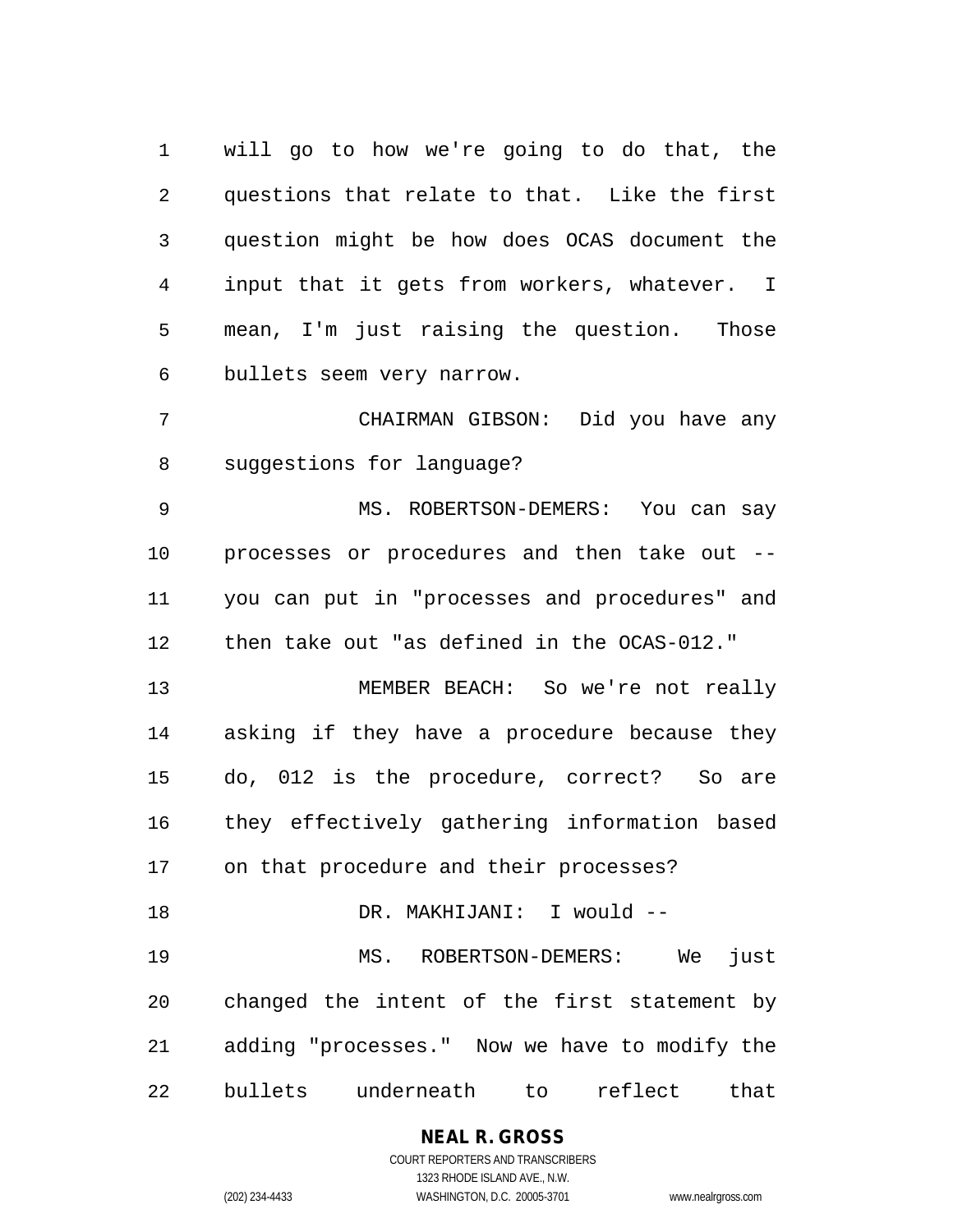modification.

 DR. MAKHIJANI: What I might suggest for the first one would be "How does OCAS document worker input from information- gathering meetings." MEMBER MUNN: Yes. MR. KATZ: Yes. I think maybe some of Arjun's discomfort or mine is at least that what he's saying has some resonance is the way these are stated right now it's as if, if you answer these three questions you've covered the topic and these are very -- some of them, like particularly the third bullet is a very narrow sort of question that you can ask. So I sort of agree with the direction Arjun's going in and just broadening this so that it's -- I don't think -- my guess is that people don't have all the questions at this point right now at the table that you'd want to ask. But if you have a very broad question like Arjun suggested or several broad questions, then you sort of fill in the

## **NEAL R. GROSS**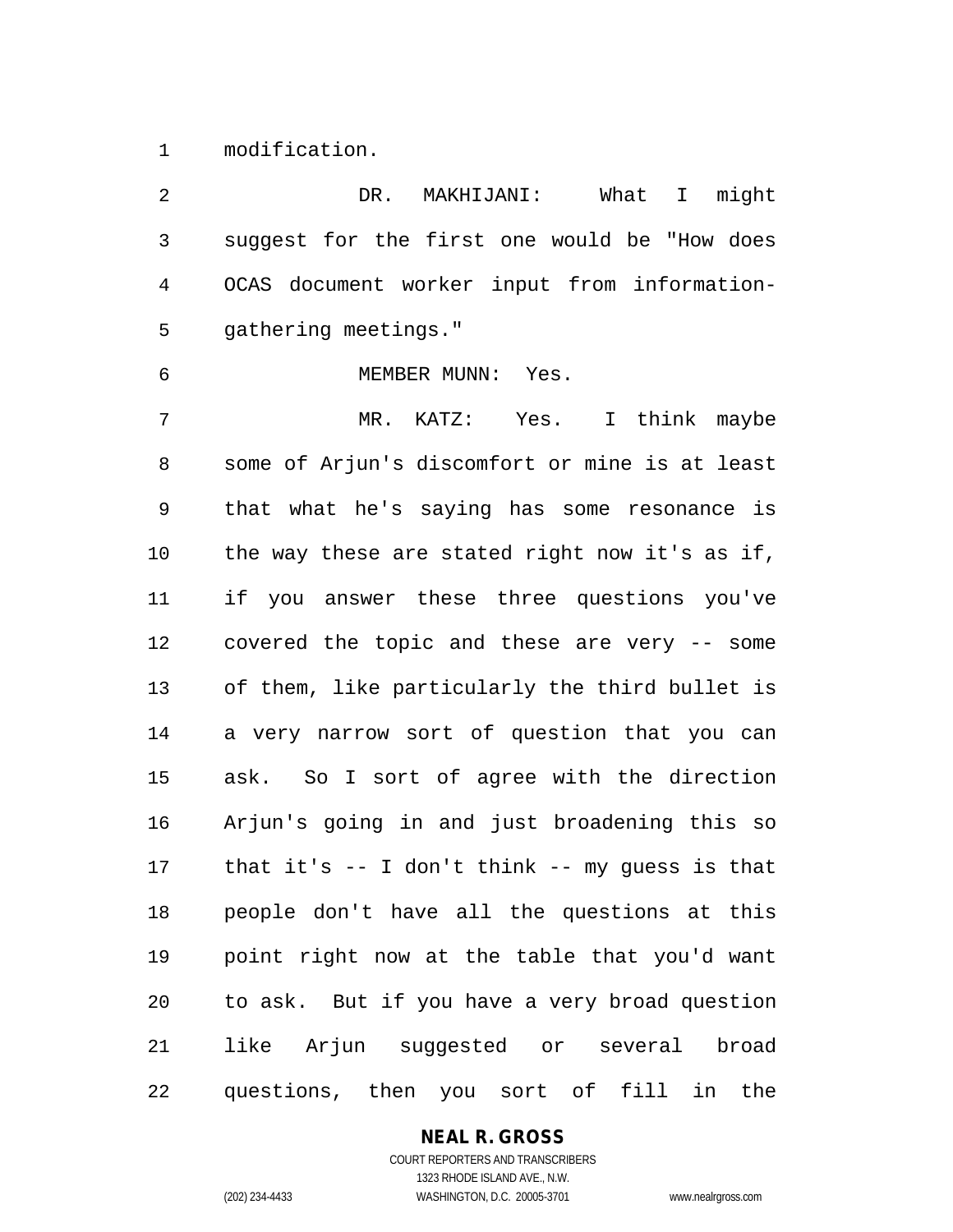details as you go along, but we don't have those questions right now at the table.

 CHAIRMAN GIBSON: And that's something --

 DR. MAURO: This is John. I might be repeating what I heard. I wasn't able to hear everyone clearly, but there seems to be a disconnect between the statement of Objective 2 which is a very broad statement: is OCAS obtaining and documenting input? Well, the three bullets really don't go that broadly. They go only, well, they only talk about the procedures. Perhaps the problem is the definition of the objective. It could be broadened to include, you know, the degree to which there are procedures and second, the degree to which those procedures are effective.

 MR. KATZ: I mean John, the thing that you're missing is that there's sort of a set of looking at procedures and processes.

DR. MAURO: Yes.

## **NEAL R. GROSS**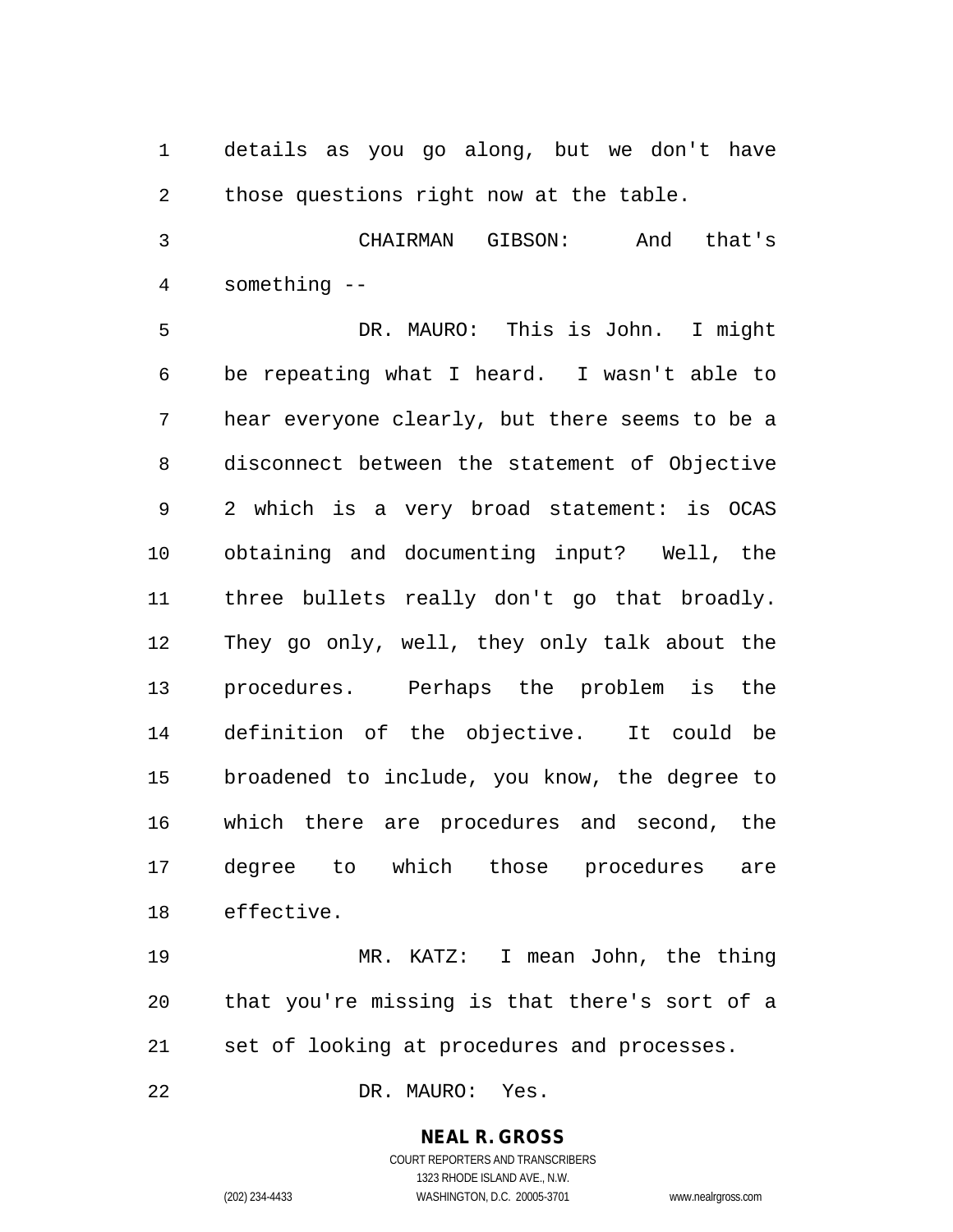MR. KATZ: And then there's a set of questions that -- actually them in progress, the effectiveness of them in practice. So it is covered, but the first set is sort of looking at, well, first you look at the processes and procedures and then you look at how effective are they in practice. 8 DR. MAURO: Okay. MR. KATZ: So it gets to -- 10 DR. MAURO: It gets there. You're saying that it's structured that way, so it's a two-tier process that does both. MR. KATZ: Yes. Right. DR. MAURO: As long as everyone is comfortable with that, I'm fine. MR. KATZ: Because you would probably want to know the processes and procedures, understand them well before you start evaluating how well they're working. DR. MAURO: And I agree, I agree. I just looked at the first three bullets as being the heart of the matter and those three

#### **NEAL R. GROSS**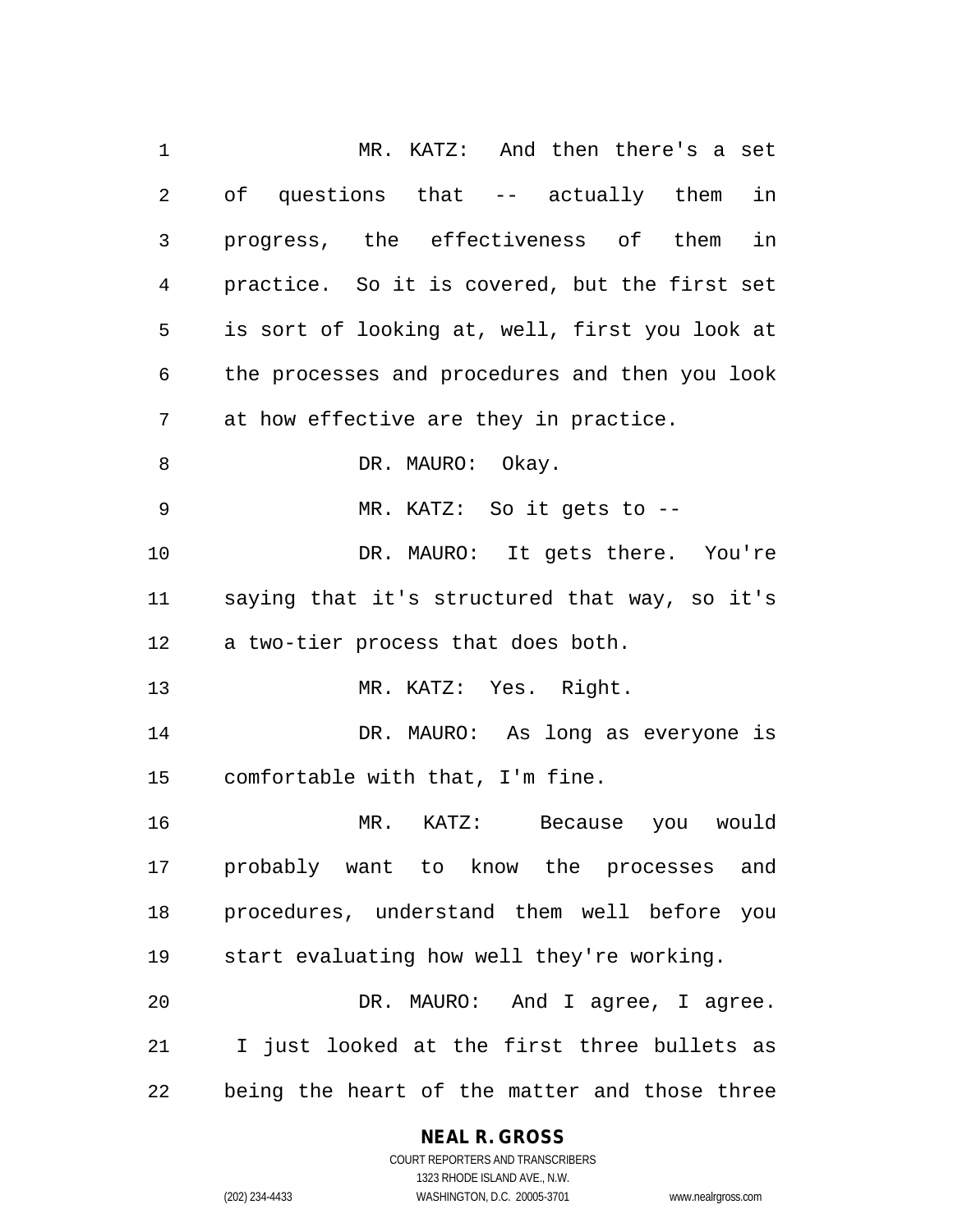bullets didn't seem to get to the heart of the matter.

 MR. KATZ: Right. But all I was saying here about these first three bullets is I think they're a narrow construction and you'd want it more open-ended so that more detailed evaluation questions could be asked once more is understood about these processes and procedures.

 MEMBER MUNN: This starts getting much broader in the bullets in the second part of that.

 DR. MAKHIJANI: Because the review of the procedures is in the preamble to these questions. Before you get into the effectiveness you're actually saying yes, okay, we reviewed PR-012. Now we're going to look at is it working.

DR. MAURO: Yes, right.

 DR. MAKHIJANI: So then in that light it changes all the questions.

MR. KATZ: So Arjun, do you want

## **NEAL R. GROSS** COURT REPORTERS AND TRANSCRIBERS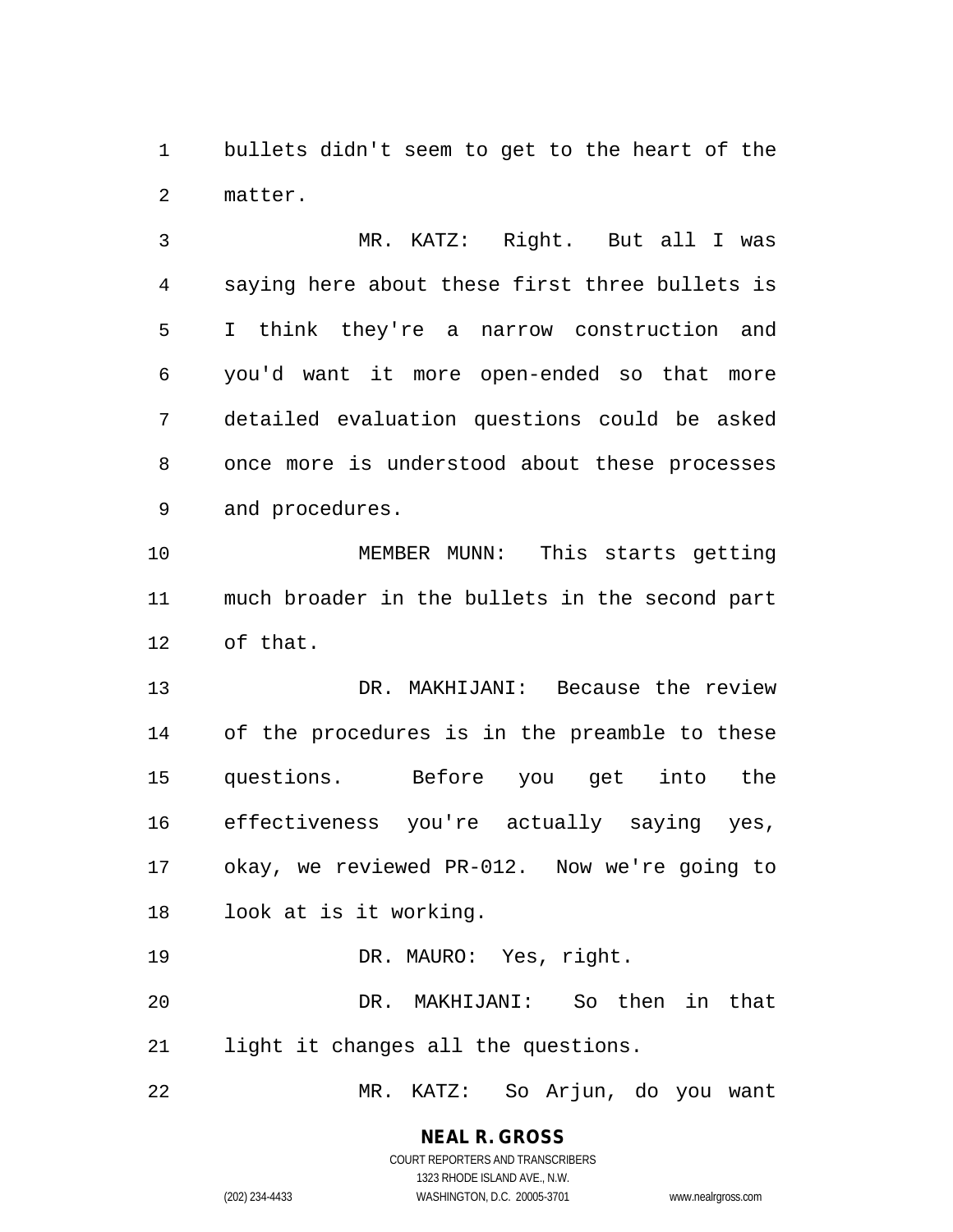to sort of?

| 2  | DR. MAKHIJANI: So, the suggested               |
|----|------------------------------------------------|
| 3  | wording for the first question to follow on    |
| 4  | this line of thinking would be how does OCAS   |
| 5  | document worker input from information-        |
| 6  | gathering meetings and the second one would be |
| 7  | is the procedure that OCAS has for documenting |
| 8  | site expert interviews effective.              |
| 9  | MEMBER MUNN: Yes.                              |
| 10 | DR. MAKHIJANI: And I think the                 |
| 11 | third question would then be $-$ or maybe it   |
| 12 | can be left.                                   |
| 13 | MR. KATZ: The third bullet, you                |
| 14 | mean?                                          |
| 15 | DR. MAKHIJANI: Yes, the third                  |
| 16 | bullet.                                        |
| 17 | MR. KATZ: To me that's just a                  |
| 18 | detailed question, but there could be any      |
| 19 | number of detailed questions. It makes it --   |
| 20 | it's sort of strange just to have that one     |
| 21 | there.                                         |
| 22 | DR. MAKHIJANI: Yes.                            |

# **NEAL R. GROSS**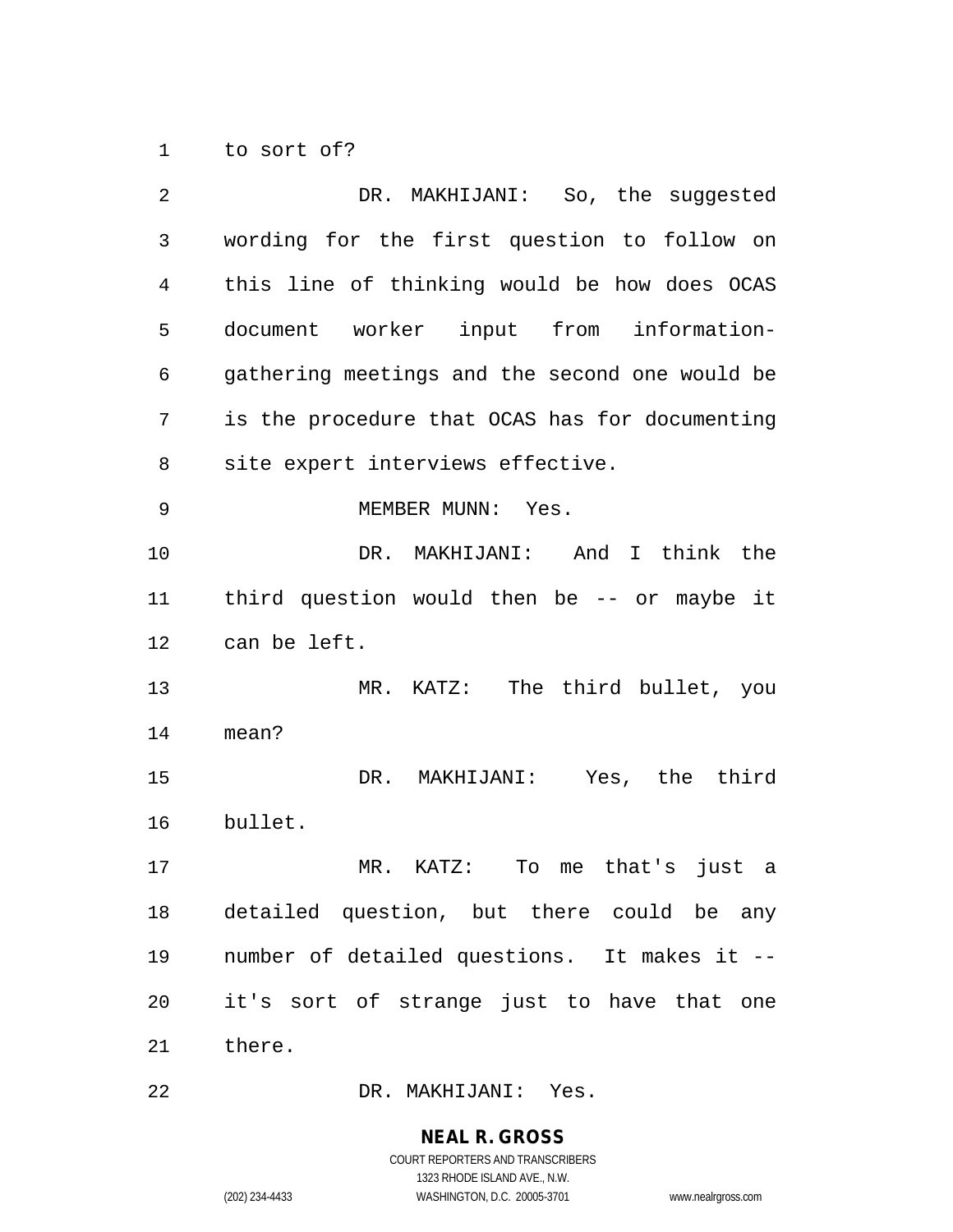MR. KATZ: Is there a reason that one's there, Kathy?

 MS. ROBERTSON-DEMERS: Well, there was the outreach meeting, there's the site expert interviews and then there is the other venue type items.

 DR. MAKHIJANI: Oh, I see what you're getting at. There are issues that occur at other venues that could be useful to NIOSH in their own work, like what we were just talking about and what Larry was mentioning happens in information-gathering meetings and so on. Is that what the part was? Because I'm not clear.

 MS. ROBERTSON-DEMERS: Yes, and I think Wanda coined the term "reoccurring" in the last meeting.

 DR. MAKHIJANI: Yes. MR. KATZ: I'm not quibbling at all. I think the issue of reoccurring issues is a good one. I'm just saying that that's one narrow question among probably many that

## **NEAL R. GROSS**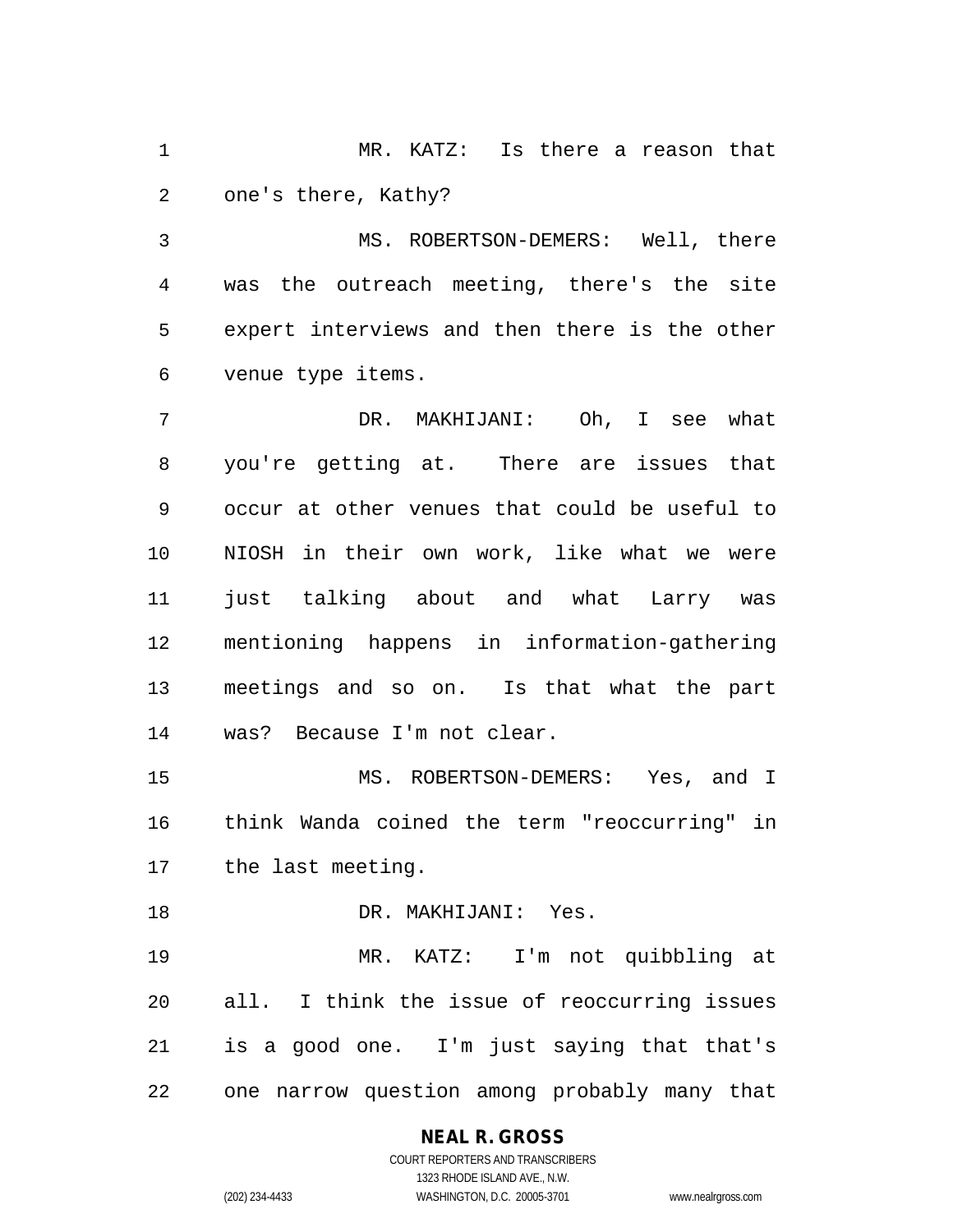you can ask once you look at the processes and procedures. So you may want to retain that somewhere as a possible detail, but it's more an "e.g." than really sort of filling out the scope of these questions about processes and procedures.

 MS. ROBERTSON-DEMERS: Well, it goes back to the paragraph under Other Outreach Venues on Page 2, and all we're trying to say is, is there a procedure or process in place to document what you get out of these.

 MR. KATZ: Okay. That's not what this says though.

15 MS. ROBERTSON-DEMERS: I know. DR. MAKHIJANI: It's a detail of the first bullet, really. Because the first bullet is very broad as written now, how does OCAS document. So before I think it was probably necessary for it to be called out because you had this specific thing in mind. Now we're saying okay, they've got procedures,

## **NEAL R. GROSS**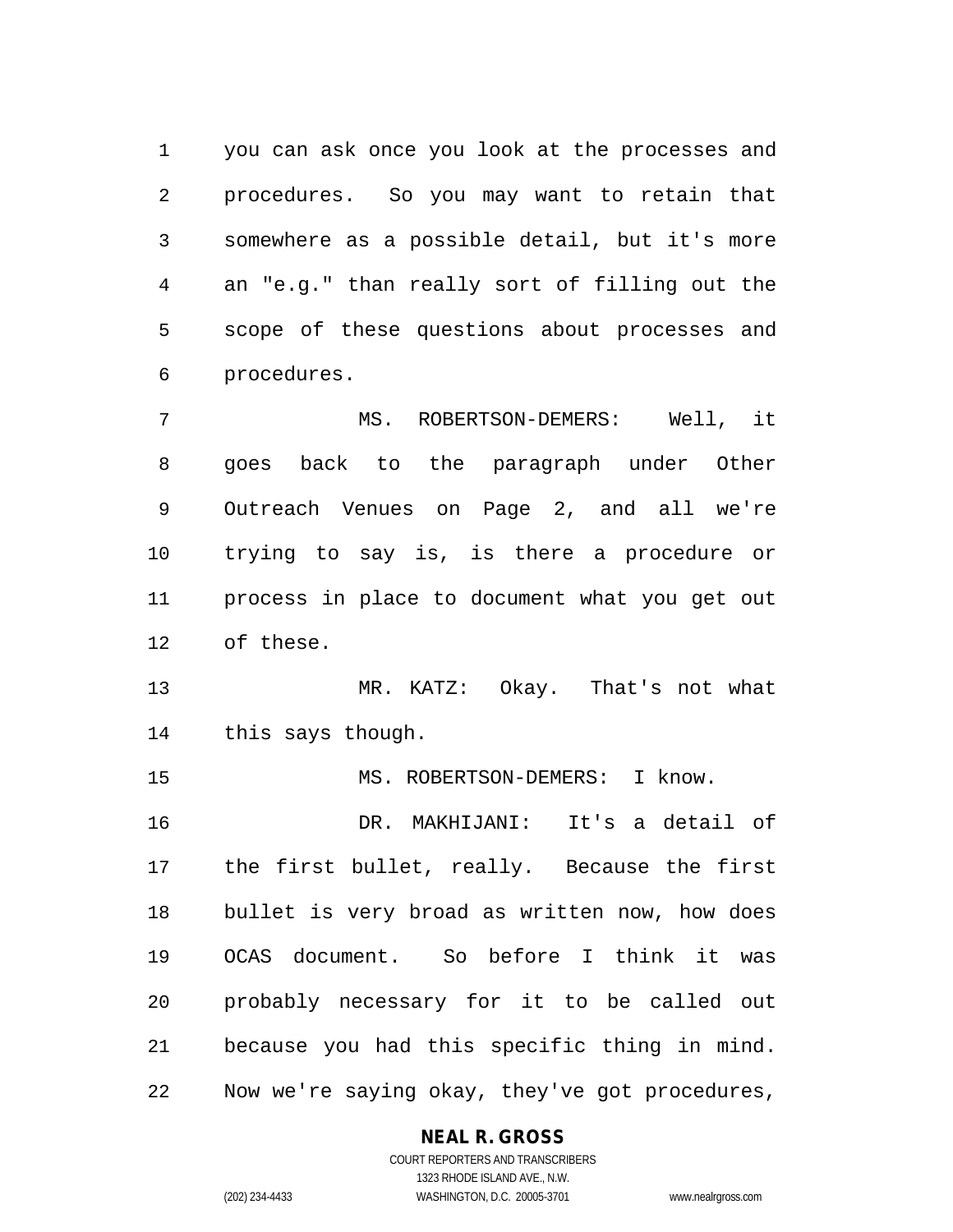we're going to review them and then we're going to evaluate how does OCAS document worker input from information-gathering meetings. And nothing prevents the Work Group from evaluating whether recurring issues are documented or whether something -- the workers at any particular meeting wasn't followed up on even though it was kind of very important for a TBD. MS. ROBERTSON-DEMERS: Then we need to drop the word "meetings" from the first bullet because some of these things are not meetings. DR. MAKHIJANI: Information- gathering meetings or other venues? MEMBER MUNN: Or other various -- "other" probably would be simpler. What I have reworded here is "Does OCAS have a method for noting reoccurring issues associated with

 MR. KATZ: Okay. So Arjun has rewritten the first bullet here, "How does

worker communication from other venues?"

#### **NEAL R. GROSS**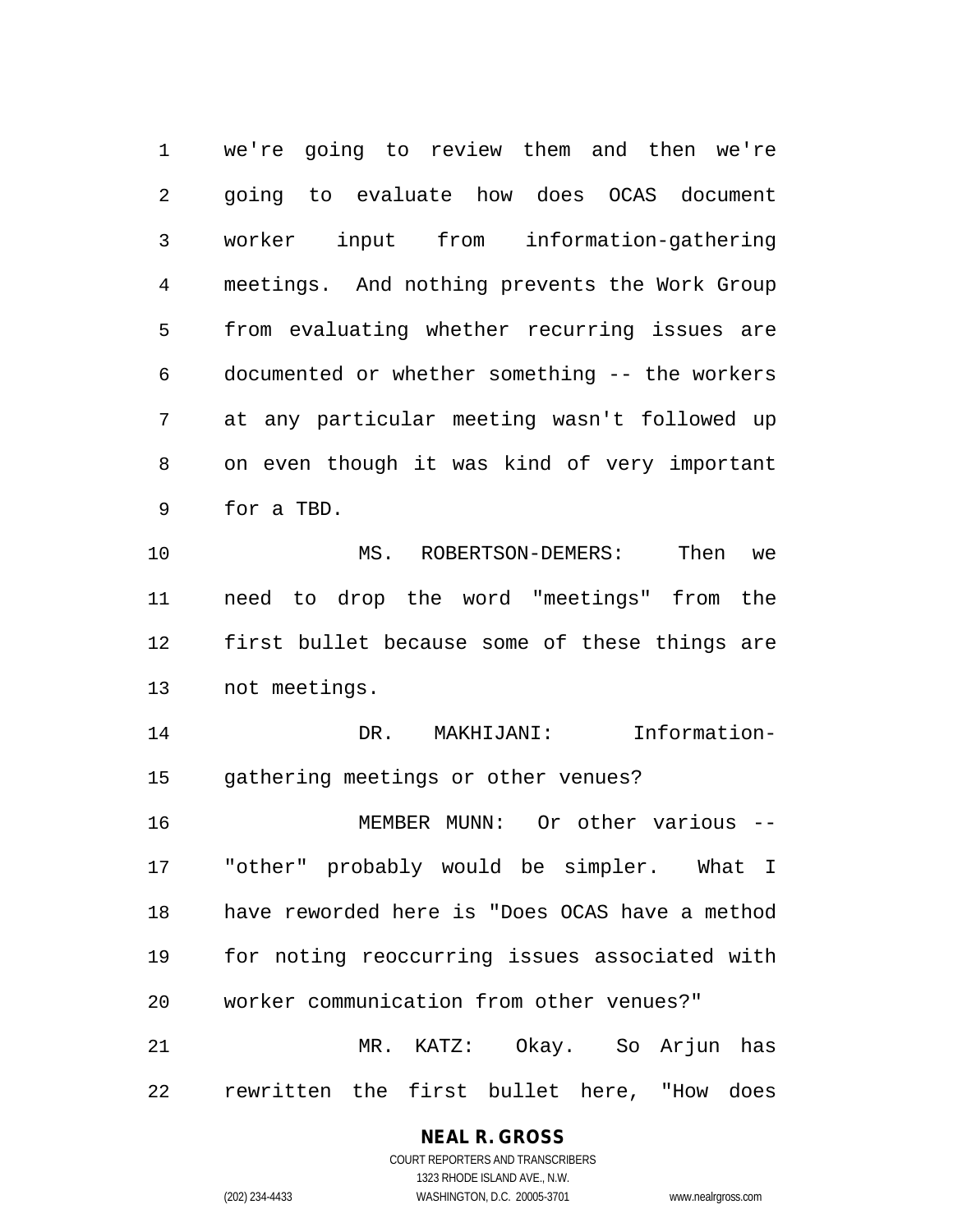OCAS document worker input from information- gathering meetings" and other venues probably, right? Or in other venues? So that covers the scope. And then the Bullet 3 is really a detail under that, but there are many details that are unspecified so I would just leave it out. DR. MAKHIJANI: So is that the third bullet? MR. KATZ: Well it's up to the Work Group, but if it was up to me I'd change it. MEMBER MUNN: I'm sorry Ted, I didn't get your recommendation. What were you thinking? MR. KATZ: So I was recommending that you just drop the third bullet entirely because it's a detail under the first bullet of which there would be many details. MEMBER MUNN: But the issue of recurring concerns though is probably the outstanding detail, and I think Kathy is

#### **NEAL R. GROSS**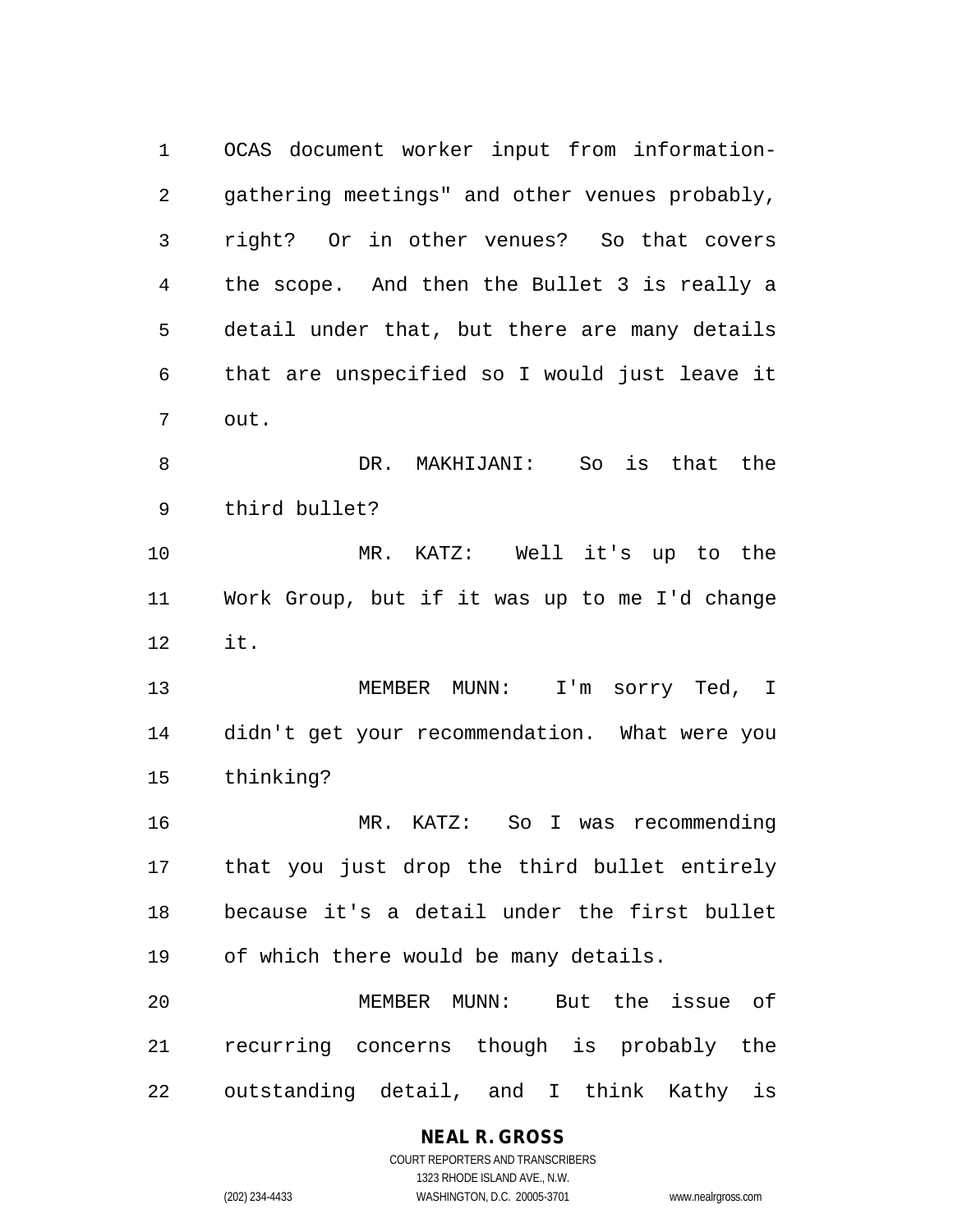probably correct in segregating it into an elevated position of noting on its own. There's -- as a Board we've even attempted to set up what we've called overarching issues, the things that go from one site to another or from one group to another. And this is -- if we're looking at communications with workers at outreach and we're saying that if OCAS documents all of this appropriately that these issues will crop out, I'm not at all sure that that's exactly what we should be attempting to convey. In my mind what we should be attempting to convey for this question is whether a method exists for noting that those issues reoccur. I don't know that there is such a method and it's an open question I think for all of us.

 MS. ROBERTSON-DEMERS: Well, for identifying.

 MEMBER MUNN: Well, I had "noting," but "identifying." Identifying it is different than documenting it necessarily.

### **NEAL R. GROSS** COURT REPORTERS AND TRANSCRIBERS

1323 RHODE ISLAND AVE., N.W.

(202) 234-4433 WASHINGTON, D.C. 20005-3701 www.nealrgross.com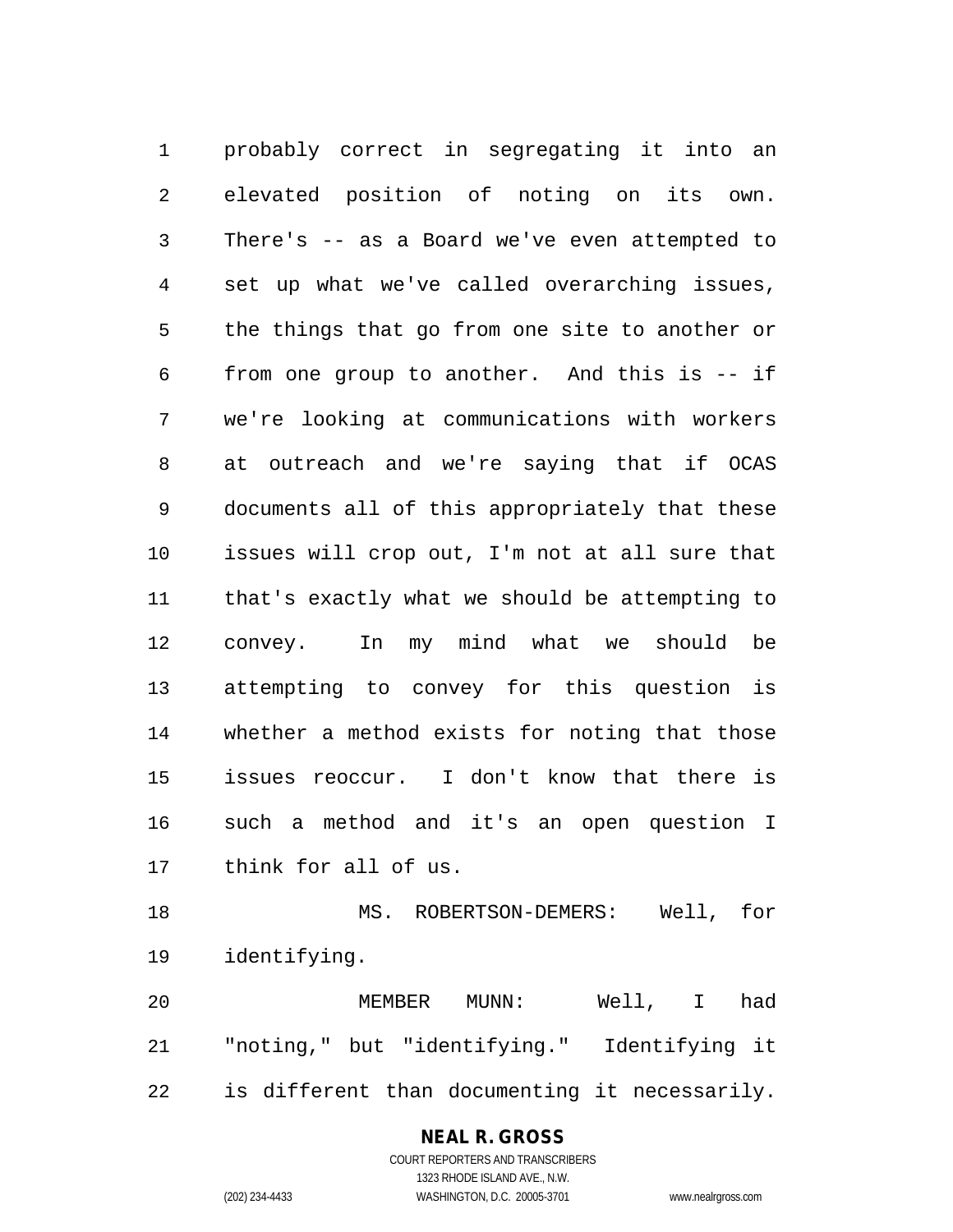It's important --

 MS. ROBERTSON-DEMERS: Well, it could be identifying and documenting. MEMBER MUNN: Yes. The documenting makes it possible for us to identify that it's been done, but it's more important firstly on a purely operational point of view that it be noted, that the gathering agency is aware that these issues are recurring. But it's a difficult question. MR. KATZ: So Wanda, if you want to not lose it and you want to put it in there as an "e.g." under the first bullet, all I'm saying is it is properly sort of a sub- component of that first bullet in my view. But if you want to call it out as its own bullet you can, it's just -- it's sort of a, you know, you're just sort of having apples and oranges as bullets then in terms of levels of evaluations. Because it's a sub-element of the first bullet.

MEMBER MUNN: I understand. I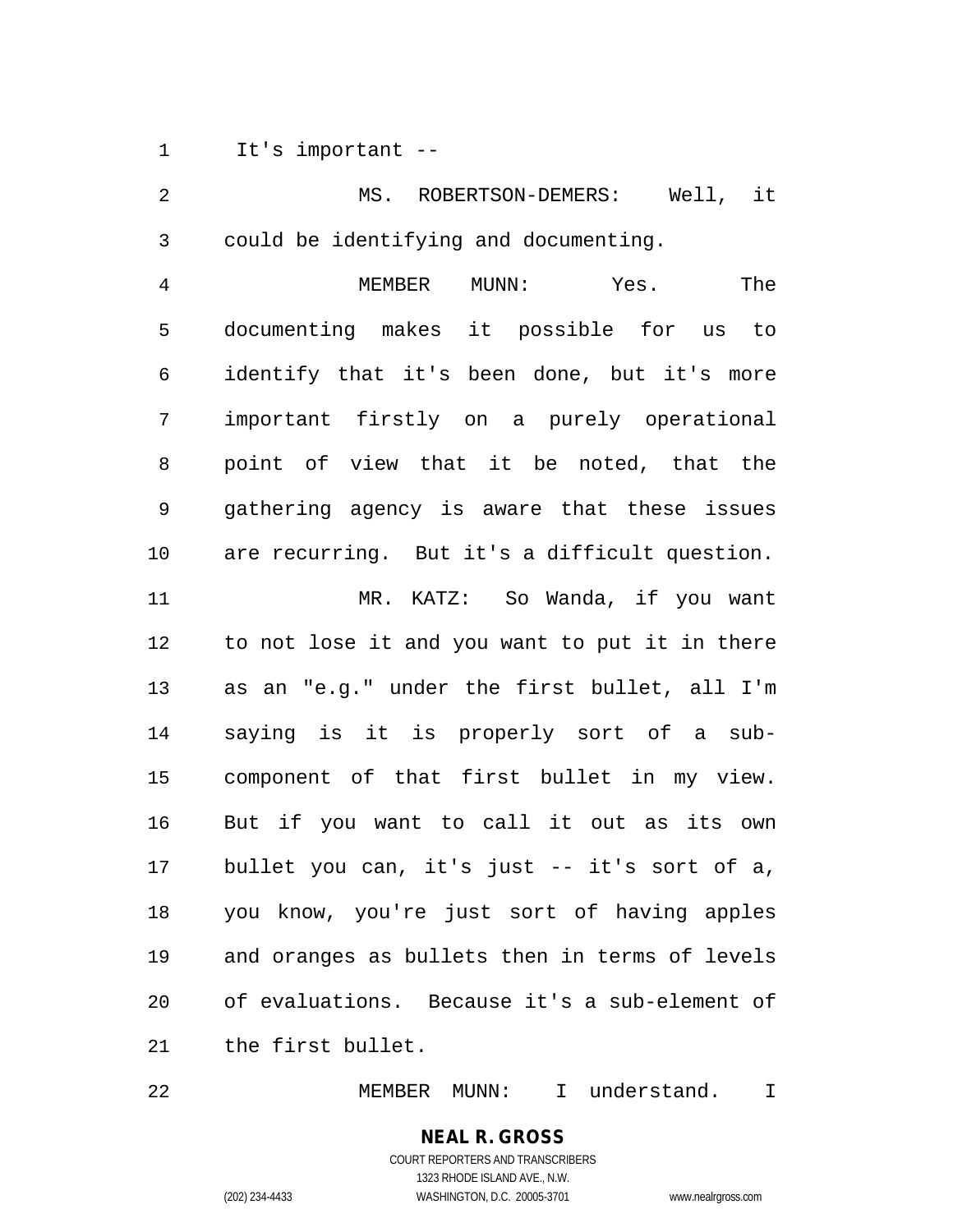understand what you're saying.

 MR. KATZ: But you can do it any way you want.

 CHAIRMAN GIBSON: I agree with Wanda. I mean, the Board as a whole has looked hard at all kinds of areas where there's been repeated occurrences of something, whether it's in a dose reconstruction, whether it's in everything else. So I'd feel better leaving it as a separate issue. You know, that's just something we'd want to stay away from is reoccurring issues. So it's a subset, but I think it's worth calling out separately. Josie, Bill?

 MEMBER SCHOFIELD: I think yes, it's something that certain items are going to come up over and over and over. Are these being identified and addressed?

 MEMBER BEACH: I'm okay either way. I already scratched it off and added it to the first, but if you'd rather have it as a

### **NEAL R. GROSS** COURT REPORTERS AND TRANSCRIBERS

1323 RHODE ISLAND AVE., N.W.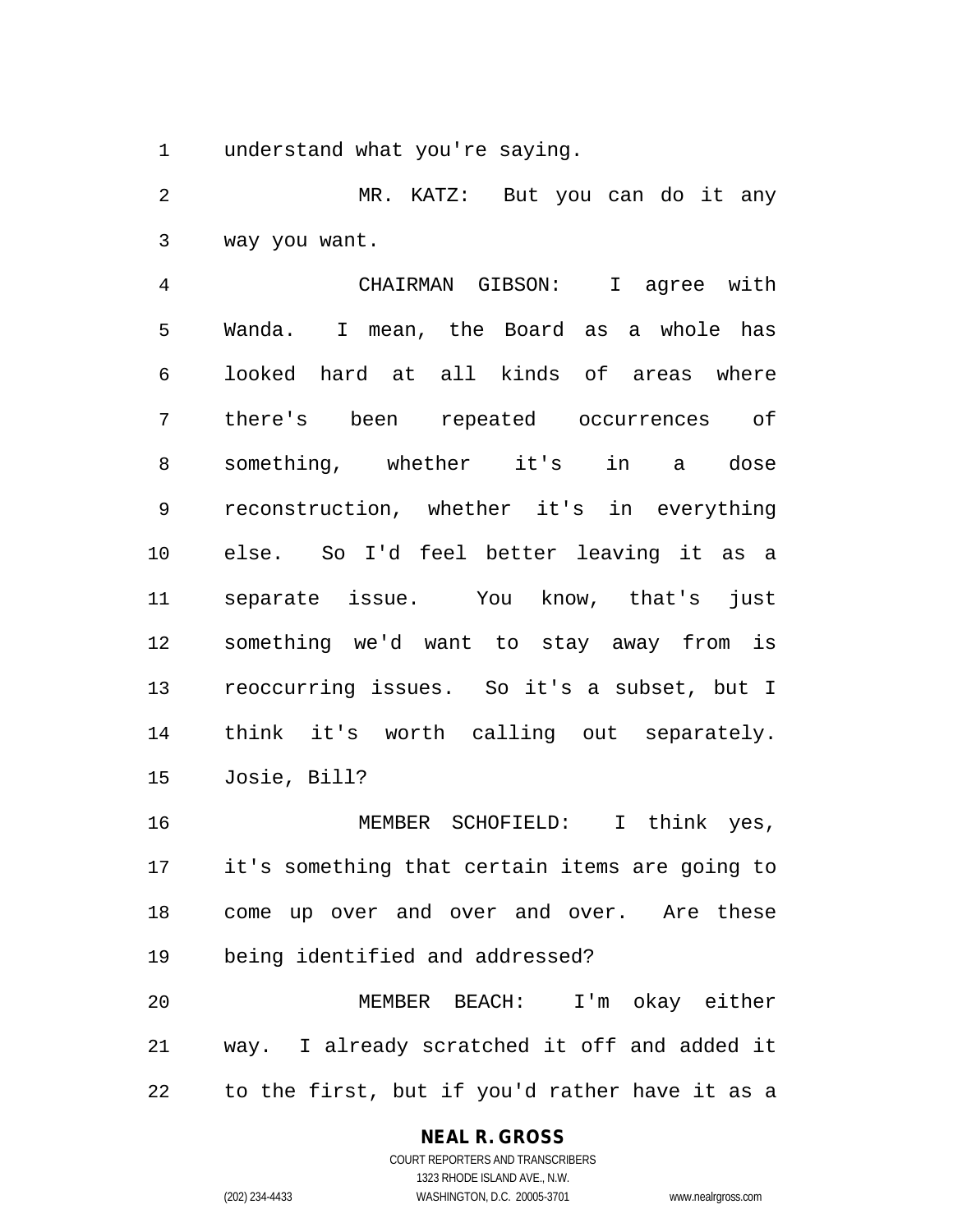bullet I'm okay with that too. Either way. MEMBER MUNN: The wording that I used was, "Does OCAS have a method for noting reoccurring issues associated with worker communication from other venues?" MS. ROBERTSON-DEMERS: Can you slow down? MEMBER BEACH: Can you say that one more time, Wanda? MEMBER MUNN: Yes. "Does OCAS have a method for noting reoccurring issues associated with worker communication from other venues?" CHAIRMAN GIBSON: And I don't know that I'd leave "other" in there. I mean, we're going to go back to look at all of it for reoccurring issues, not just the other. DR. MAKHIJANI: Various venues including CATI and so on? Otherwise it's just  $20 - -$  CHAIRMAN GIBSON: It's all forms of worker communication. I mean, it's --

**NEAL R. GROSS**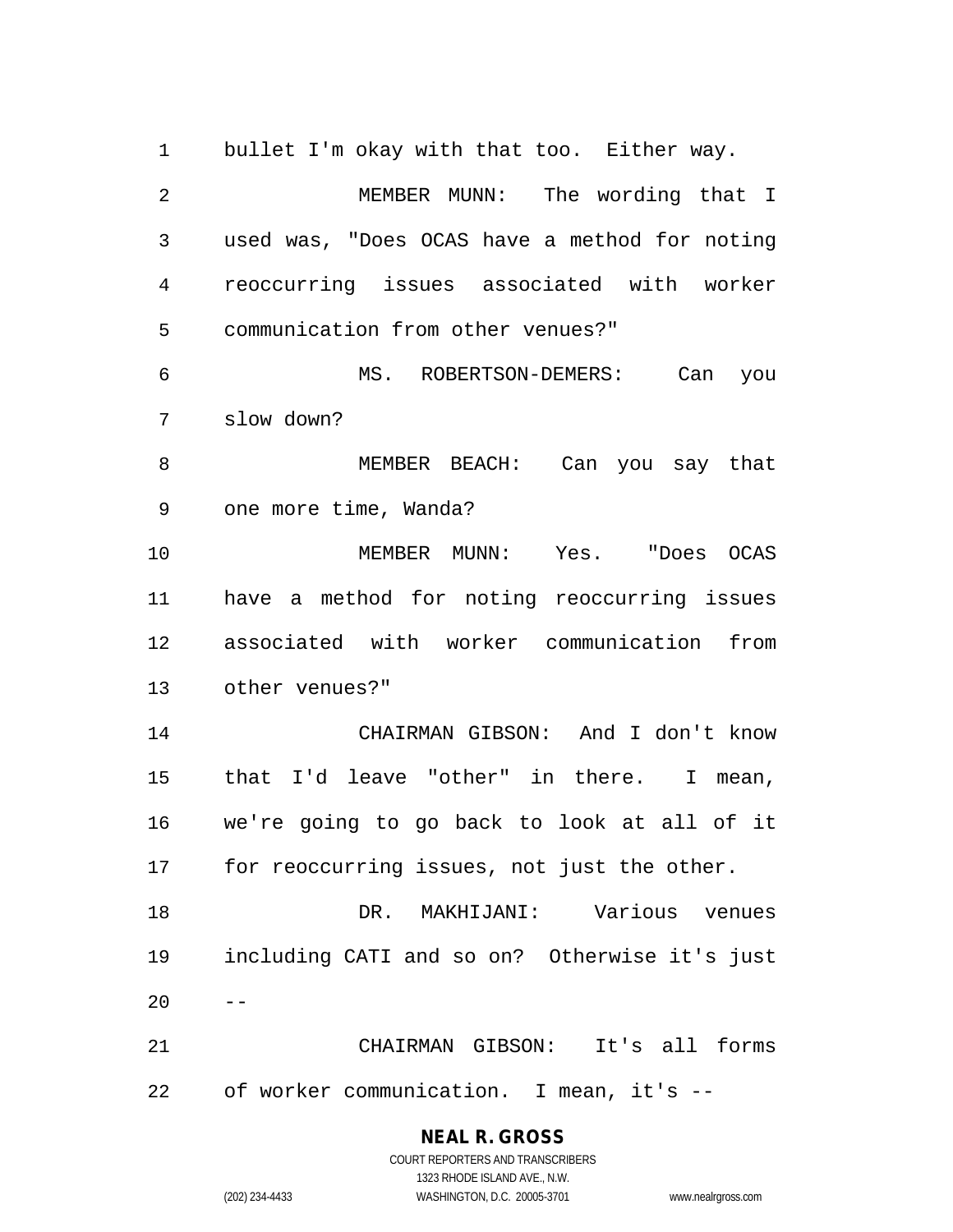MEMBER MUNN: "Various" is fine with me.

 DR. MAKHIJANI: Various venues, e.g. You want to leave the "e.g." in? MEMBER MUNN: That's probably simpler than "including." CHAIRMAN GIBSON: Do we really to leave the examples in there? That's taking -- it's like we're only looking for reoccurring issues in other forms of communication. MEMBER MUNN: It doesn't seem necessary to me, but it's a preference. From the point of view the question stands alone without that. DR. MAKHIJANI: What is your pleasure? MR. KATZ: No "e.g.s." 18 DR. MAKHIJANI: No "e.g.s." CHAIRMAN GIBSON: Okay, anything else on the first of what was three sets of bullets? I believe this would be four, right? MEMBER BEACH: We didn't do

**NEAL R. GROSS**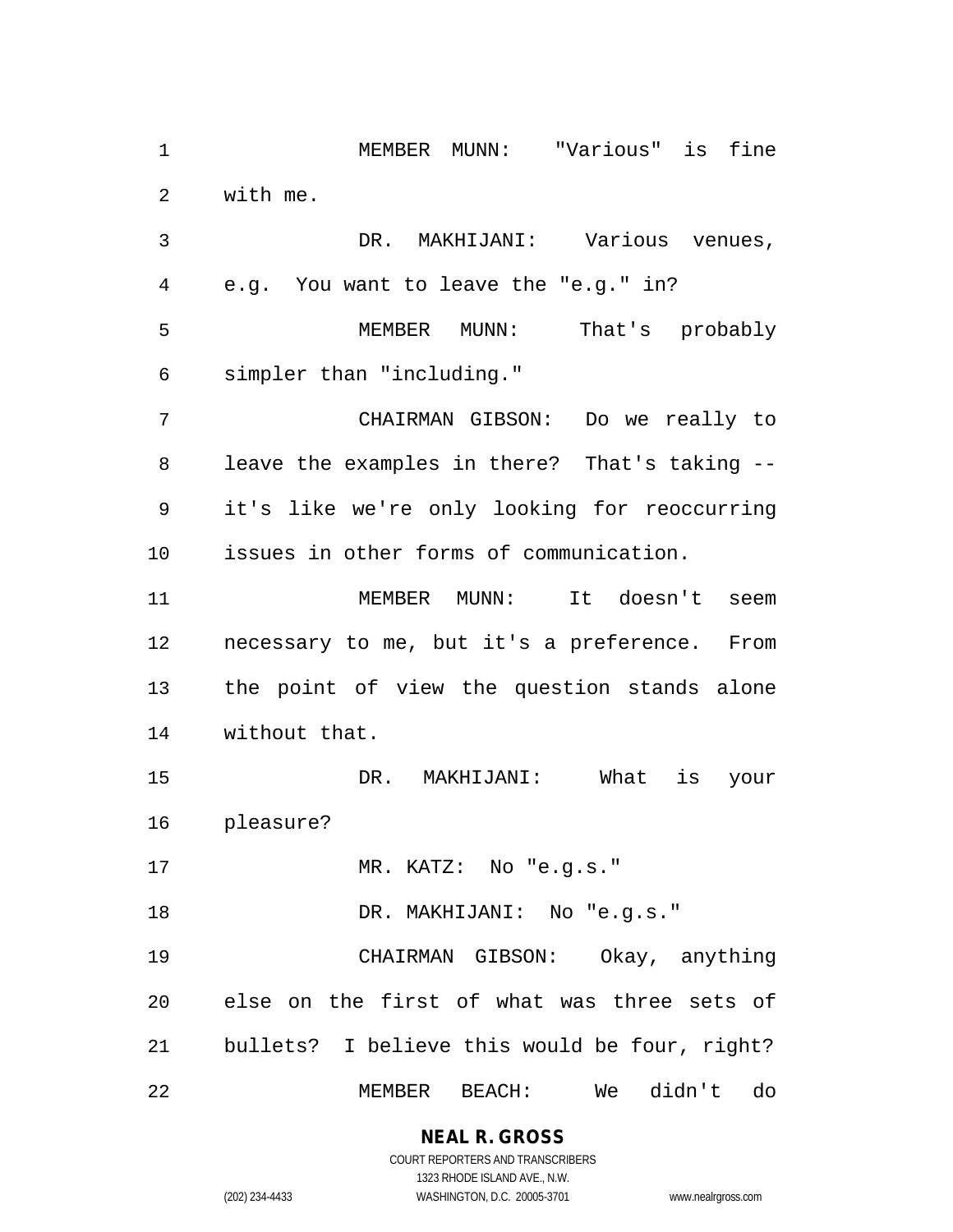anything with the second bullet, did we? DR. MAKHIJANI: Yes, we did. MEMBER BEACH: We did, okay. DR. MAKHIJANI: We changed the second bullet to "Is the procedure that OCAS has for documenting site expert interviews effective?" 8 MEMBER BEACH: Thank you. DR. MAKHIJANI: Because the review of the procedure is already up before the bullets. That's what I thought Ted's suggestion was. Because that's what I have. CHAIRMAN GIBSON: Okay. MEMBER MUNN: And then we get down to reviewing the sampling. DR. MAKHIJANI: Do you like that second bullet or do you want to change it? MR. KATZ: Well, let me just ask a question about it because we're done with processes and procedures. Now we're down to a question about one procedure and once you get below those little paragraphs to the separate

#### **NEAL R. GROSS**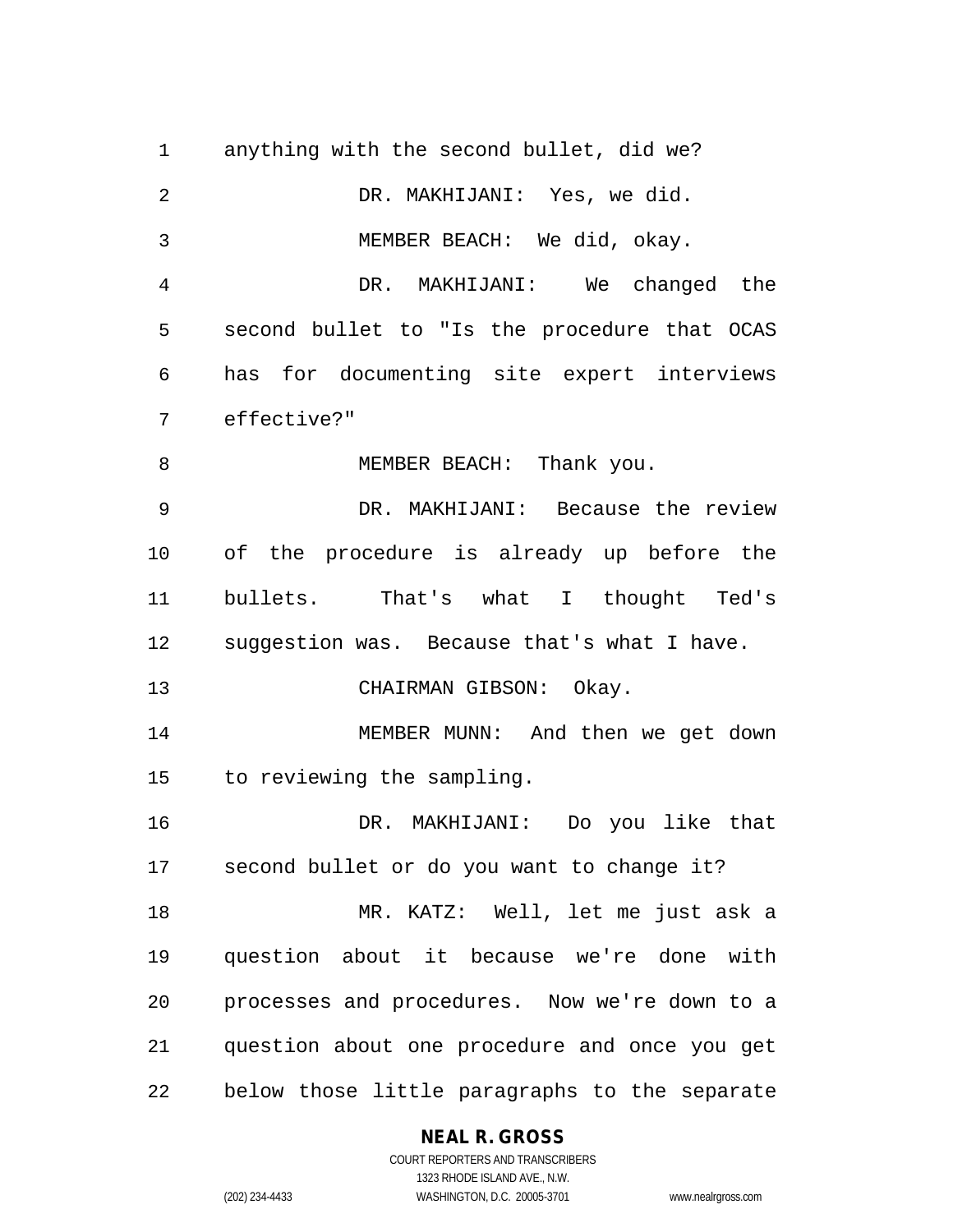set of bullets, they're all about looking at effectiveness. So I wonder if this isn't just sort of a preface for this whole next section, or maybe it's already covered by "review a sampling of interviews and meetings," et cetera.

 DR. MAKHIJANI: Well, that's just a sampling.

 MR. KATZ: No, but you're looking at a sample to see whether the processes and procedures are effective, right? That's the purpose of all the bullets that come after, I think.

 CHAIRMAN GIBSON: So what you're suggesting, Ted, is that the bullets under the paragraph that starts with, "Review" --

 MR. KATZ: Are all approaches at looking at the effectiveness of --

 CHAIRMAN GIBSON: Including site experts.

21 MR. KATZ: -- processes and

procedures, yes.

# **NEAL R. GROSS**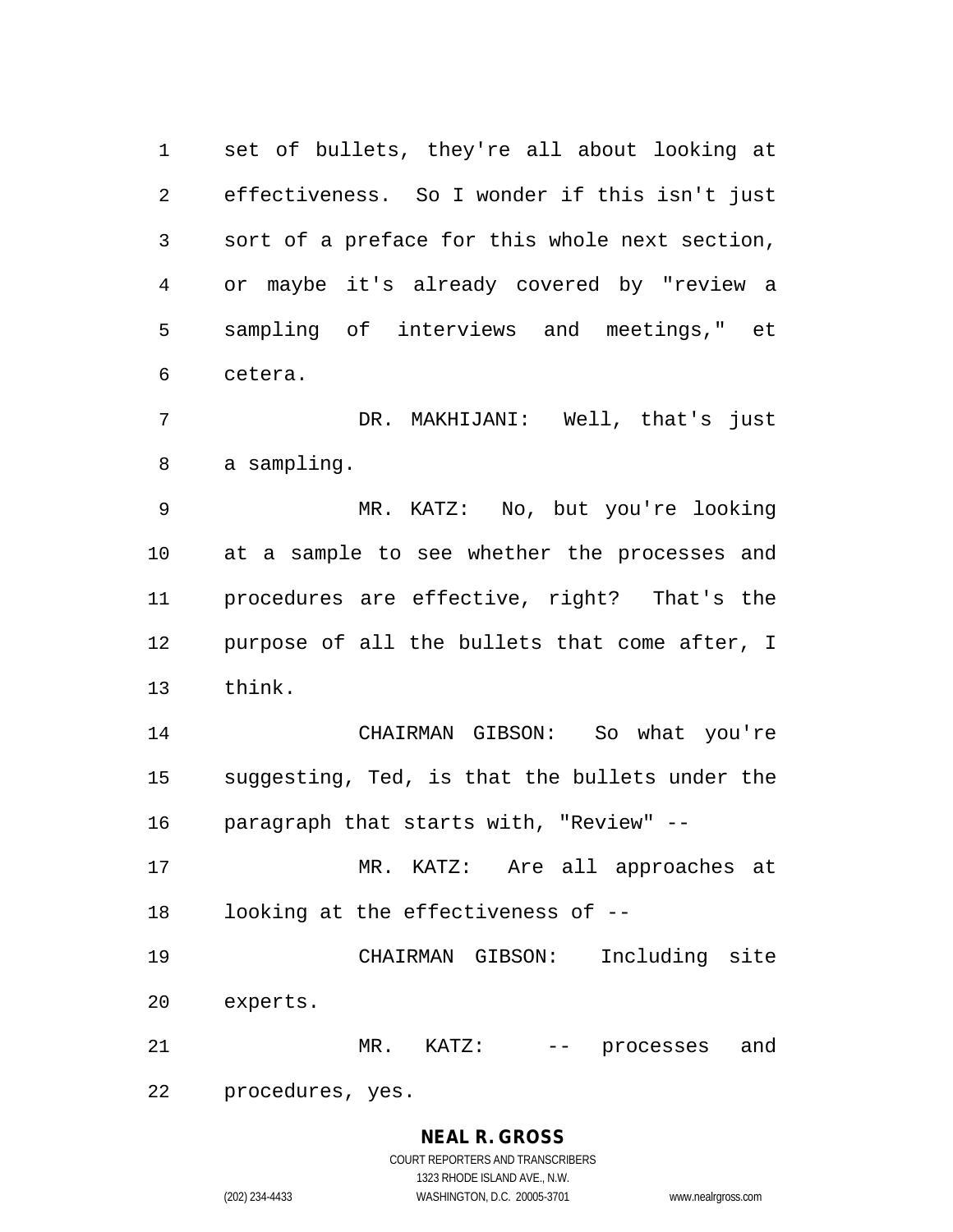DR. MAKHIJANI: Oh yes, because it says that actually. MR. KATZ: It's sort of redundant to have it when it doesn't really belong up here is all I'm saying. MEMBER BEACH: That probably just needed to be a paragraph up there. Not necessarily questions, but. MR. KATZ: So that would leave just two bullets above the line, above, and then you get into effectiveness. DR. MAKHIJANI: Yes, because it does say that. MEMBER MUNN: We're taking out Bullet 2. MR. KATZ: So yes, taking out Bullet 2 from. 18 MEMBER MUNN: Okay. MR. KATZ: And then you walk right into effectiveness questions. CHAIRMAN GIBSON: Okay, is everyone good with that?

(202) 234-4433 WASHINGTON, D.C. 20005-3701 www.nealrgross.com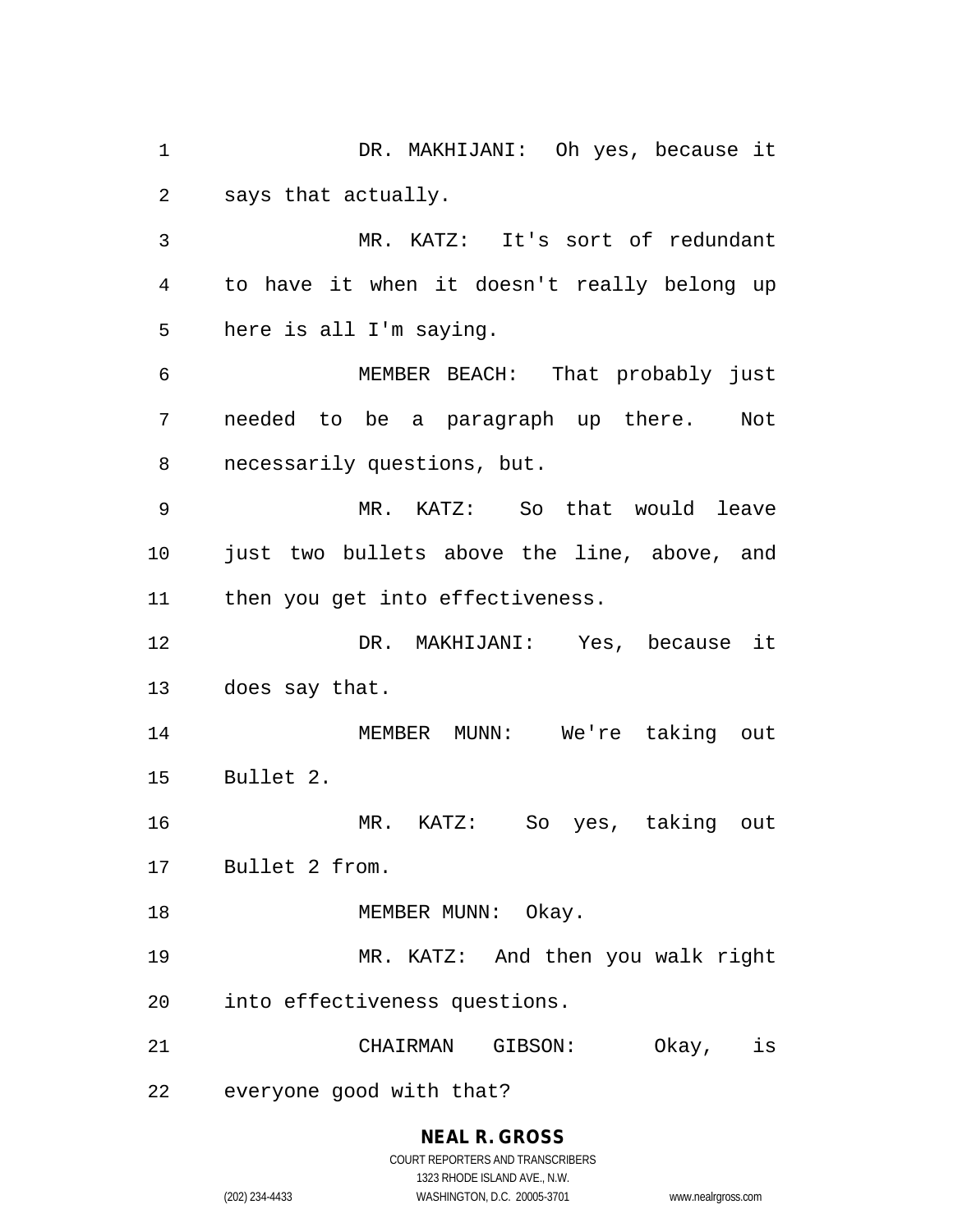MEMBER MUNN: No, I have a problem with how one even goes about answering the first question. What information was obtained. You're going to have an awful lot of data if you're going to answer that question very thoroughly.

 MEMBER BEACH: Well, let's -- Wanda, before you get there, is that first sentence, "Reviewing a sampling of interviews and meetings where the above-referenced procedures were implemented by OCAS and its contractor to determine whether the procedures were followed and effective in practice." Is that okay the way it's written?

 MEMBER MUNN: I don't see any problem with that.

 MR. KATZ: Well Wanda, I agree. What information was obtained is not an evaluation question.

 MEMBER MUNN: No. What you want to know is was the desired information obtained.

**NEAL R. GROSS**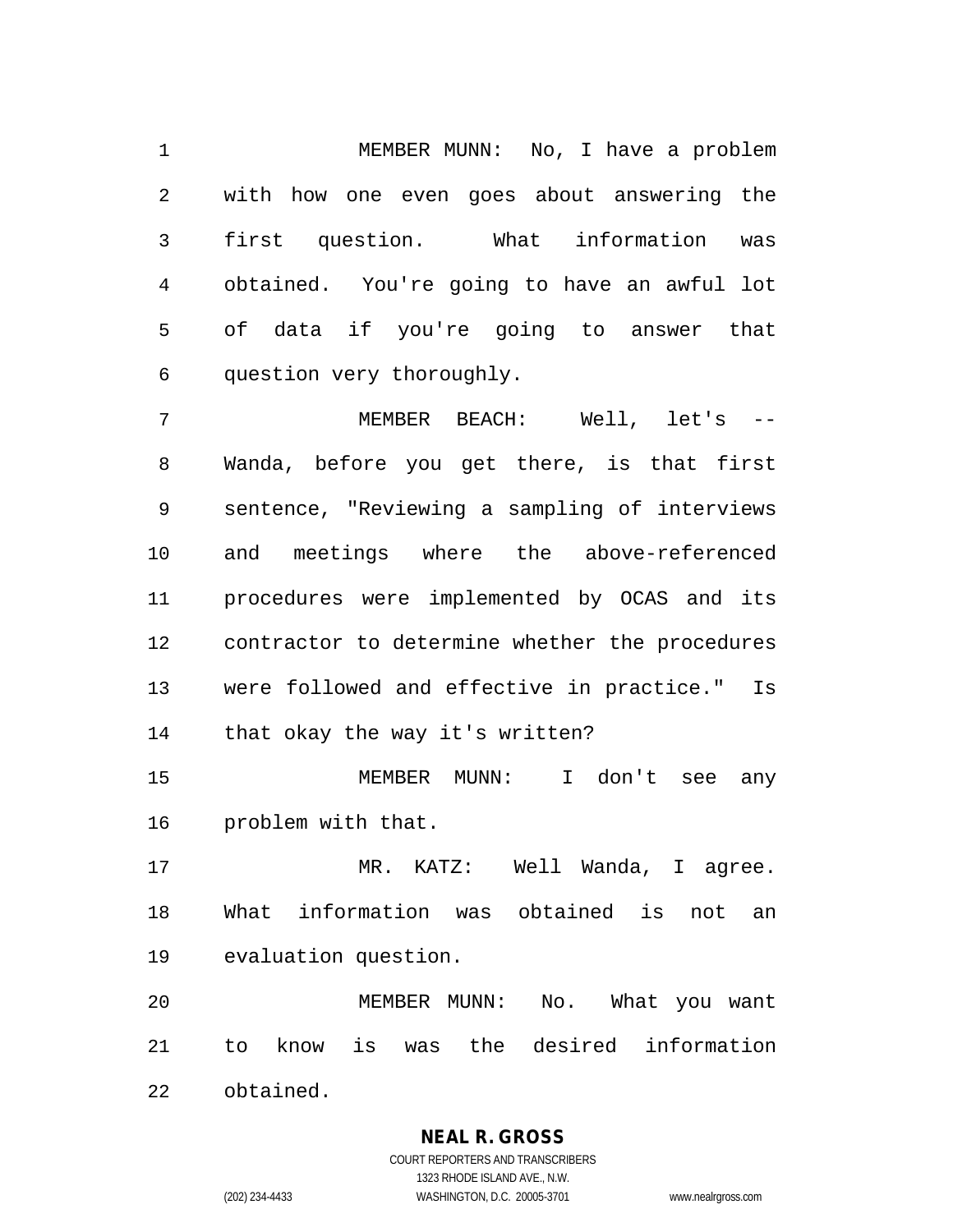1 MR. KATZ: Right, exactly. CHAIRMAN GIBSON: Just one second. Back to what Josie was talking about. In that lead-in sentence there we just referenced procedures. We need to add the processes. MR. KATZ: Yes, processes and procedures. MEMBER BEACH: In both. There's two places where it says "procedures" in that sentence. DR. MAKHIJANI: Maybe "they" were followed? Repeating it? MEMBER MUNN: And then the first bullet becomes "was the desired information obtained." DR. MAKHIJANI: Larry's not here. 17 MEMBER BEACH: No, he stepped out. DR. MAKHIJANI: Is there -- in these sessions, does NIOSH have a kind of a specified target just in types of information its seeking or is it open-ended? I'm not clear.

**NEAL R. GROSS**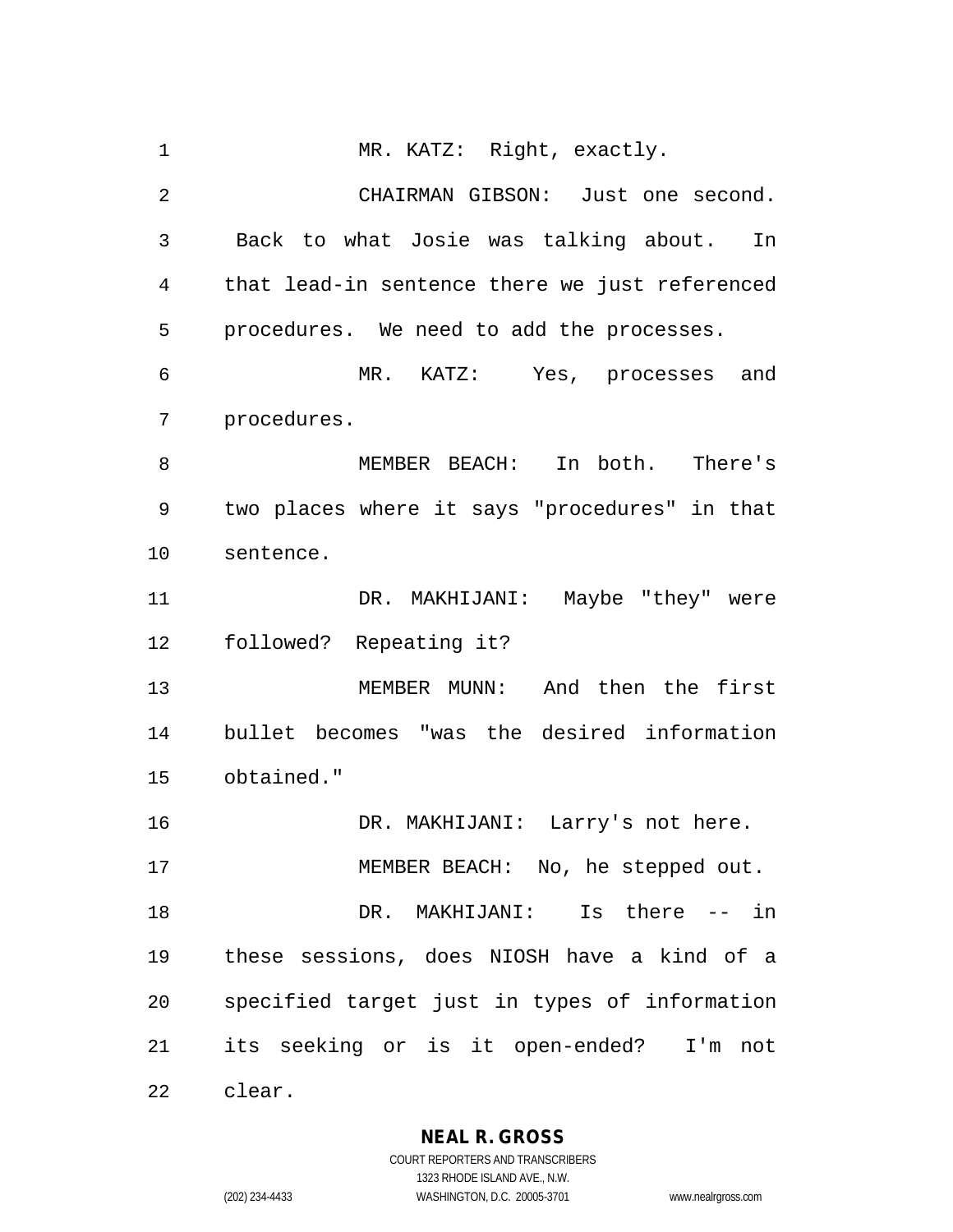MR. JOHNSON: You're talking about the meetings? DR. MAKHIJANI: Yes. MR. JOHNSON: Sure. Typically in some of the information-gathering we have questions. We put the focus on those questions in information-gathering. DR. MAKHIJANI: So then appropriate questions. MEMBER MUNN: Are we talking about giving as well? If so, then the question needs to be "obtained or disseminated." MR. KATZ: No, no. I think this whole -- MEMBER MUNN: This is only obtained. Okay. 17 MR. KATZ: Right. This is --18 MEMBER MUNN: Just checking. MR. KATZ: Yes. MEMBER MUNN: In Item 2, would it be how is it documented, or is it simply was it documented.

## **NEAL R. GROSS**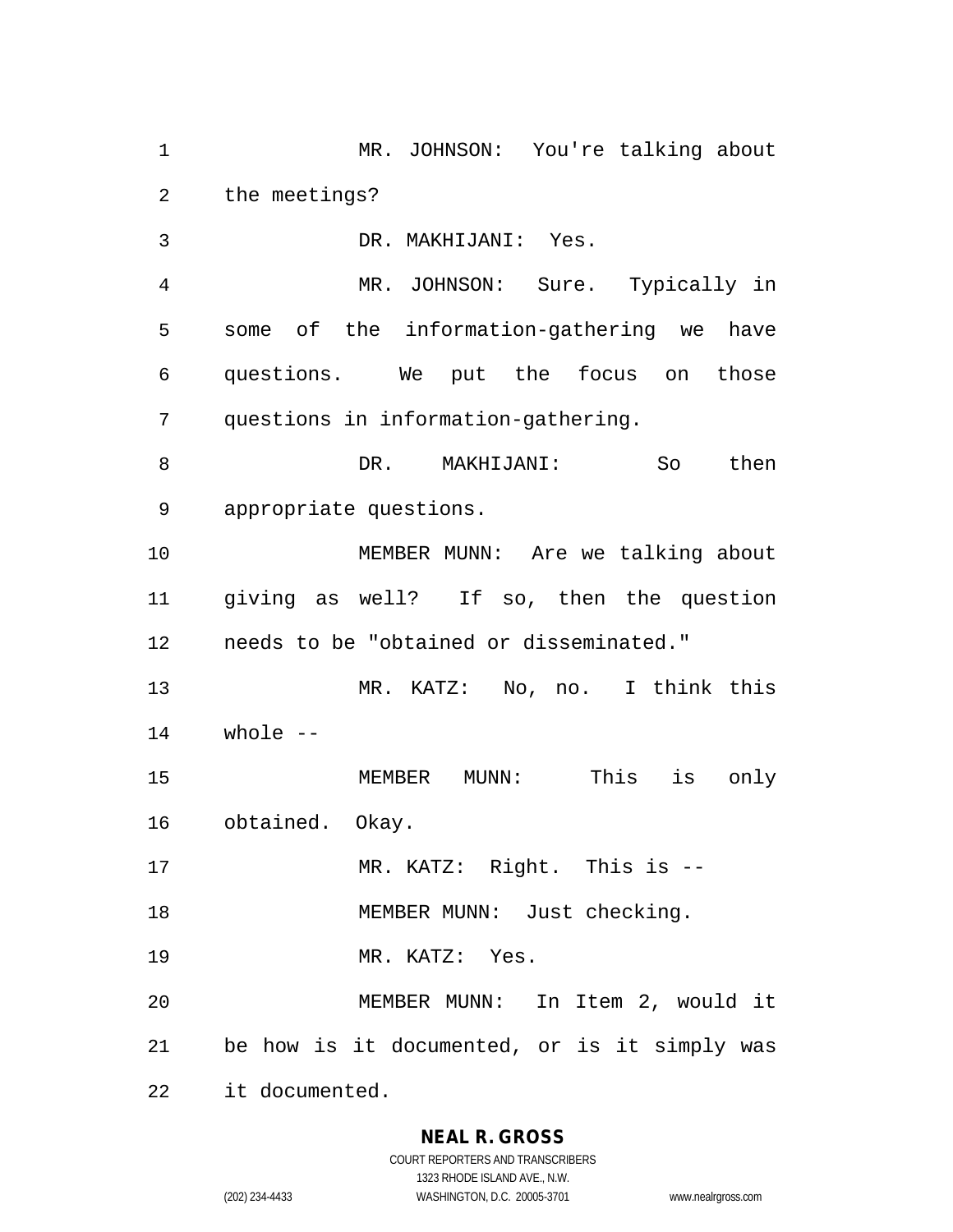MR. KATZ: You can actually lap Bullet 1 and 2 together because the only way you're going to ascertain if it's obtained is if it's documented somewhere anyway. MEMBER MUNN: If it's documented, yes. MR. KATZ: Obtained and documented. And then it doesn't really matter where. That's something you'll get to. 10 MEMBER MUNN: Right. MEMBER BEACH: Some of those meetings are very broad and some of them are very specific in nature. Would that first question kind of capture that, or? MEMBER MUNN: I think so because it would matter what the focus of the meeting was. What was the desired information. MEMBER BEACH: Then that's the way we needed to ask that question. CHAIRMAN GIBSON: So it should read something like, "Was the desired information obtained and documented."

## **NEAL R. GROSS** COURT REPORTERS AND TRANSCRIBERS 1323 RHODE ISLAND AVE., N.W.

(202) 234-4433 WASHINGTON, D.C. 20005-3701 www.nealrgross.com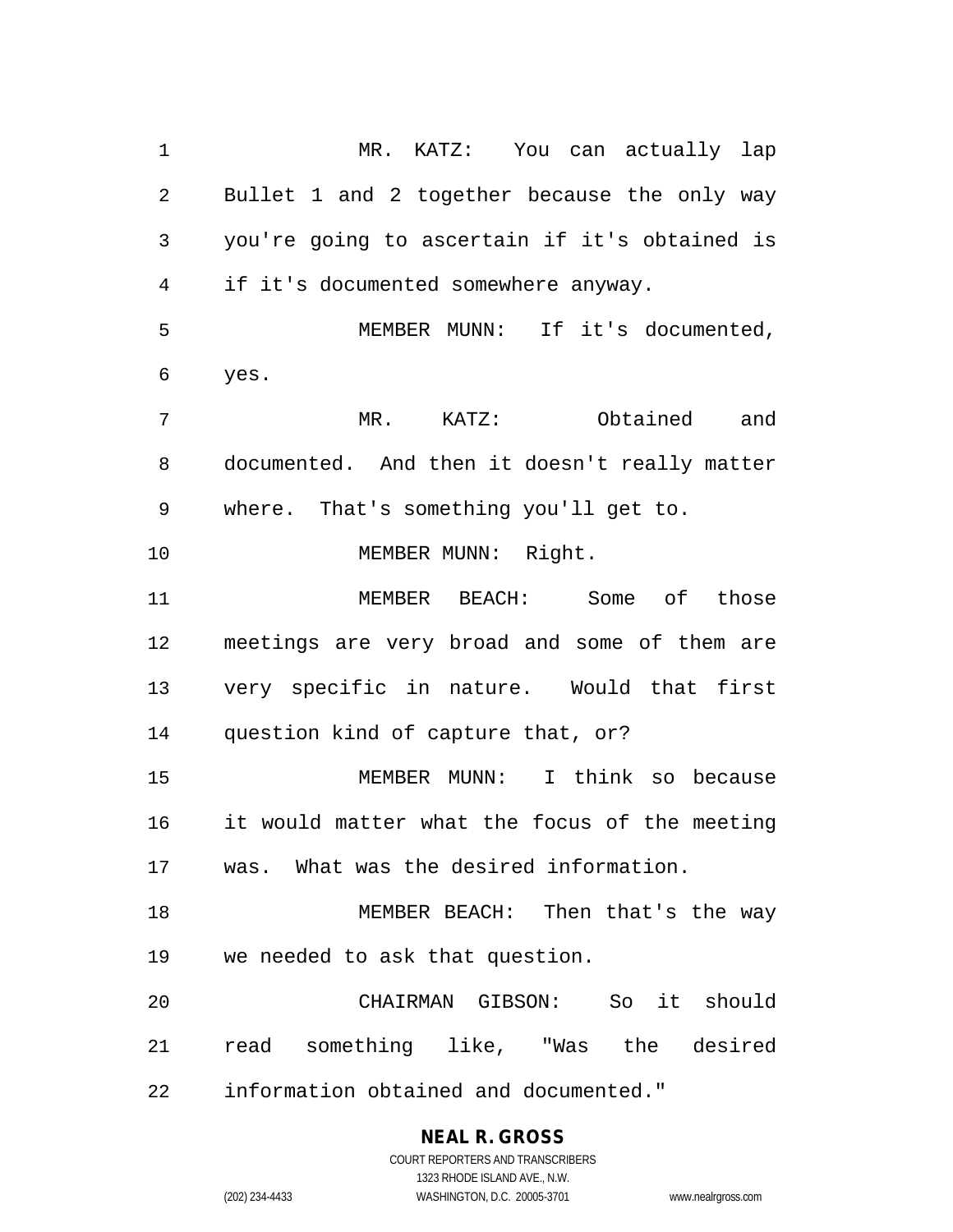| $\mathbf 1$    | MEMBER BEACH: Correct.                         |
|----------------|------------------------------------------------|
| $\overline{2}$ | DR. MAKHIJANI: And then delete                 |
| 3              | the second bullet?                             |
| 4              | MR. KATZ: Yes.                                 |
| 5              | DR. MAKHIJANI: I'm puzzled by                  |
| 6              | this --                                        |
| 7              | MEMBER BEACH: Third question?                  |
| 8              | DR. MAKHIJANI: Yes.                            |
| 9              | MEMBER MUNN: That one needs work.              |
| 10             | MS. ROBERTSON-DEMERS: Can I give               |
| 11             | you kind of a concrete example?                |
| 12             | MEMBER MUNN: Yes.                              |
| 13             | MS. ROBERTSON-DEMERS: Okay. We                 |
| 14             | went or we attended the Weldon Spring worker   |
| 15             | outreach meeting which was designed to present |
| 16             | the site profile and solicit comments. So      |
| 17             | when we're $-$ one of the things that we still |
| 18             | have to do for that evaluation is to wait till |
| 19             | the meeting has come out and evaluate the      |
| 20             | meeting minutes compared to what was captured  |
| 21             | in the meeting, what was said in the meeting.  |
| 22             | DR.<br>MAKHIJANI:<br>Okay. Because             |

**NEAL R. GROSS**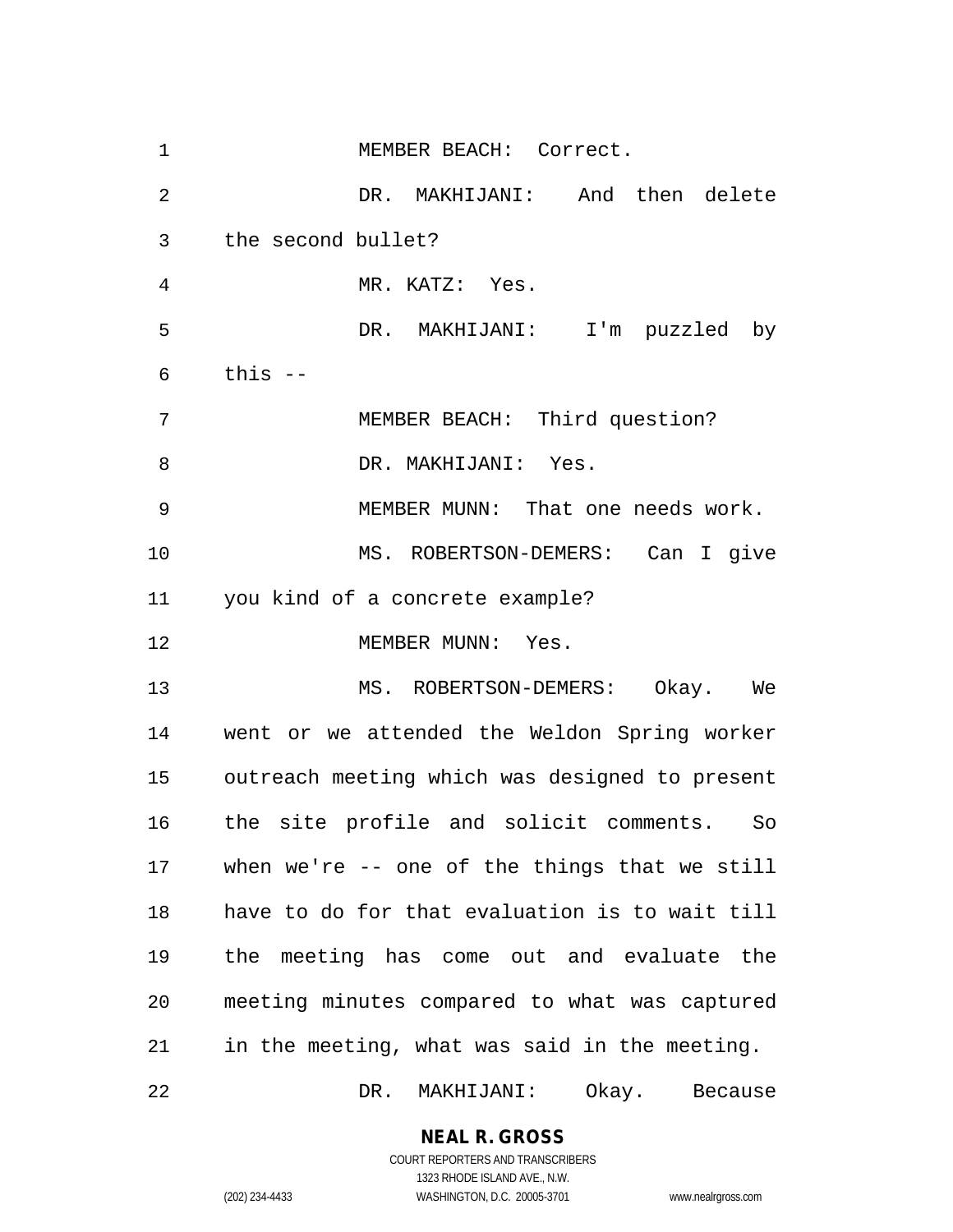this question doesn't say that.

 MR. KATZ: You could just say what the information recorded by NIOSH accurately and completely, or something along those lines. DR. MAKHIJANI: Yes. MEMBER MUNN: Was the documentation of the meeting complete and reflective of what the presenters said. MEMBER BEACH: So it's not NIOSH actually, or is it? 12 MR. KATZ: Well, OCAS. 13 MEMBER BEACH: Right, sorry. MEMBER MUNN: Documentation regardless of who it is. Was the documentation of participants' comments reflective -- 18 MR. KATZ: Accurate and complete. MEMBER MUNN: Yes. Correct. DR. MAKHIJANI: Okay. Was the documentation of participants' comments made at the meeting accurate and complete.

# **NEAL R. GROSS**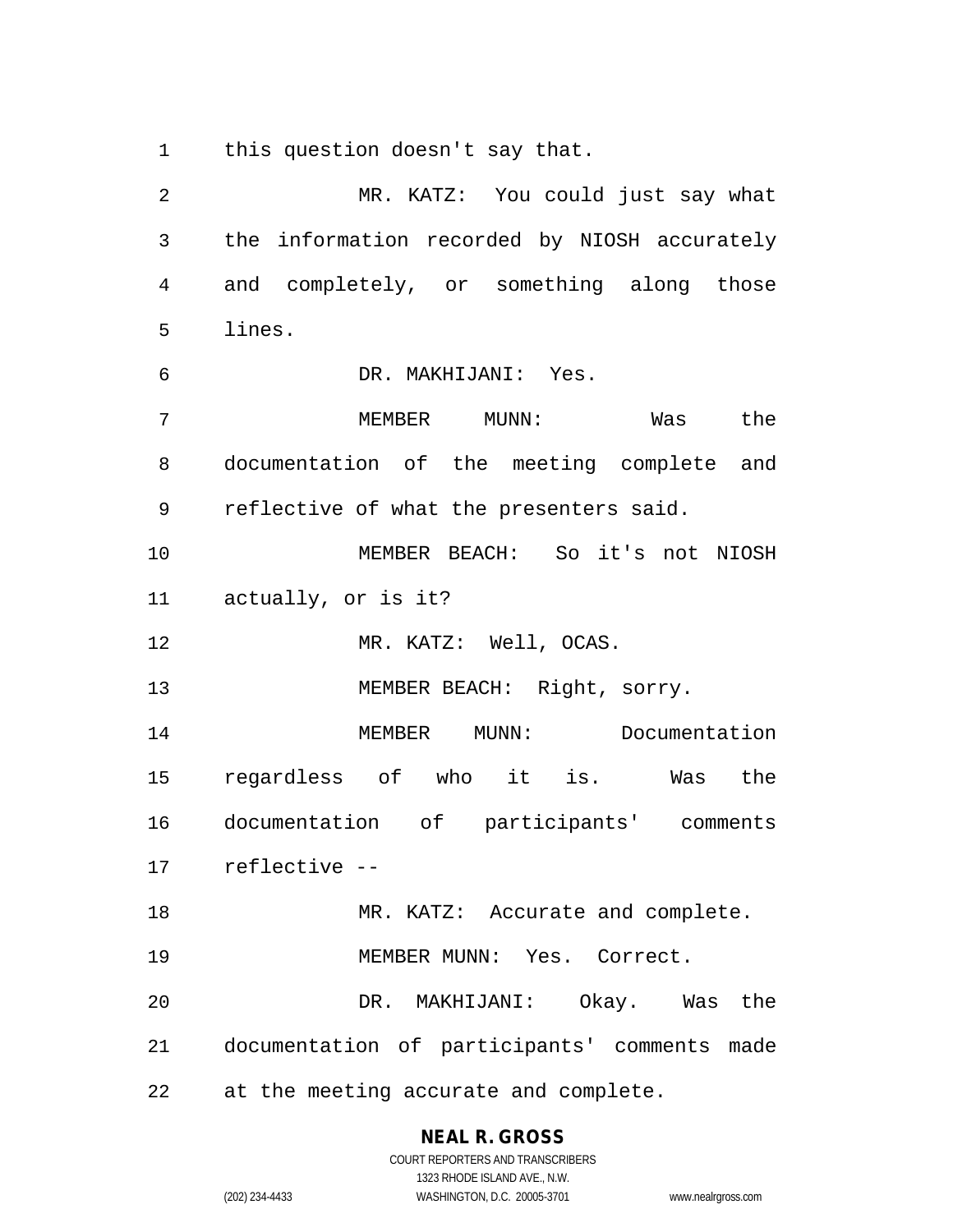1 MR. KATZ: Is. DR. MAKHIJANI: Sorry? MR. KATZ: Well we can say is, is the documentation. MEMBER BEACH: Arjun, can you repeat that please? DR. MAKHIJANI: Is the documentation of participants' comments made at the meeting accurate and complete? That's it. MEMBER MUNN: And do we want to actually say "made at the meeting" or -- DR. MAKHIJANI: We can delete that. MEMBER MUNN: I would delete that because we want the comments where they're written and spoken or whatever. 18 MR. KATZ: That's true too. DR. MAKHIJANI: Okay. MEMBER BEACH: Anything on the fourth bullet? MS. ROBERTSON-DEMERS: You

# **NEAL R. GROSS**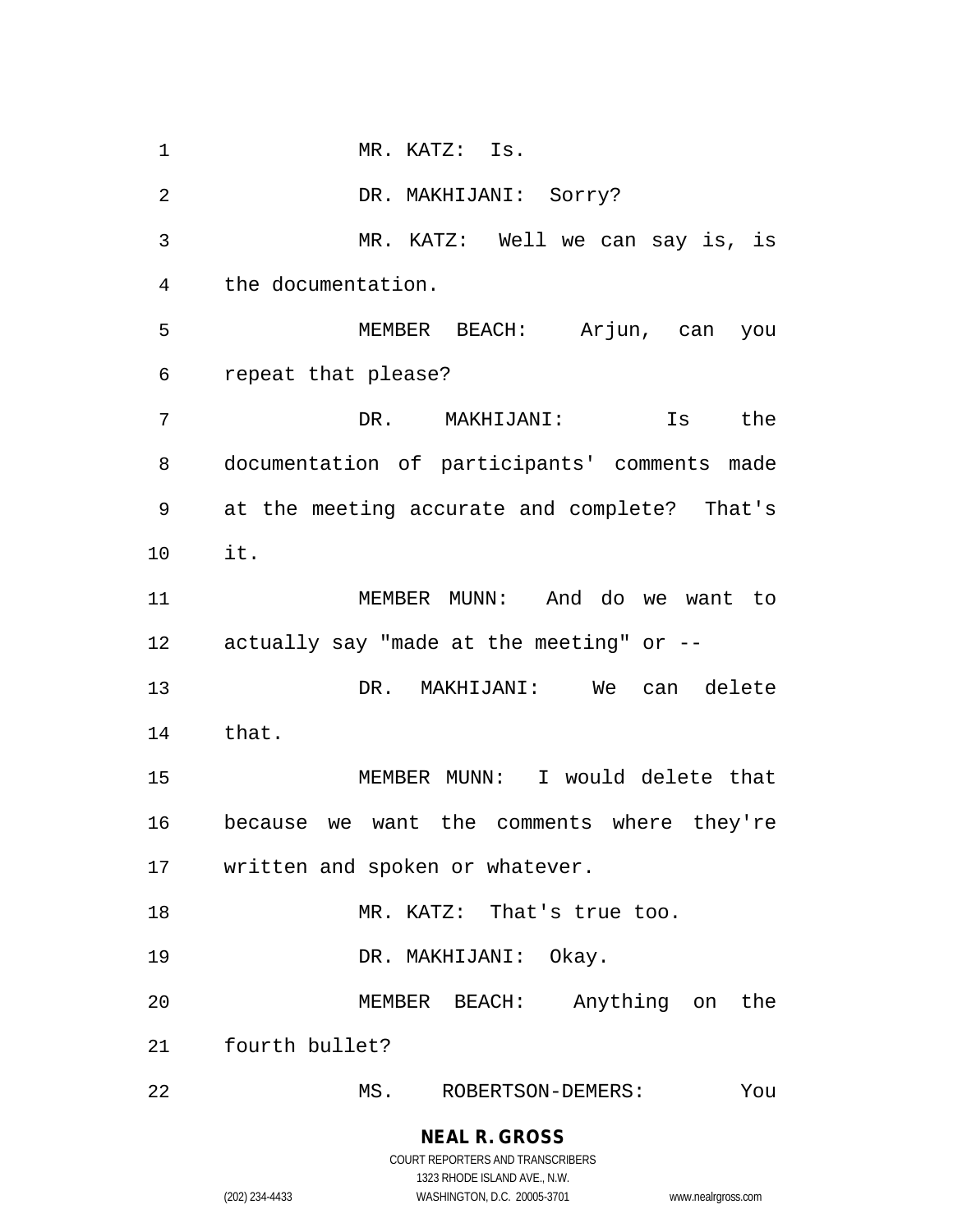understand what it's asking?

 CHAIRMAN GIBSON: Go ahead and explain it. MS. ROBERTSON-DEMERS: Okay. What we're saying is that there's a process where meeting minutes are sent out to the participants and they're allowed to comment. And the question is whether everyone at that meeting is allowed that opportunity. MEMBER BEACH: That's not really what it says though. MEMBER MUNN: Yes, my question is that the process? Do we in fact send copies of meeting minutes to everyone who attended or who signed up? MS. ROBERTSON-DEMERS: Well, I believe in the past NIOSH has sent the primary union contract, but they'll have to elaborate on that. MR. MCDOUGALL: Yes. Usually if it's at an organization we send it to the leader of that organization and they get to

## **NEAL R. GROSS**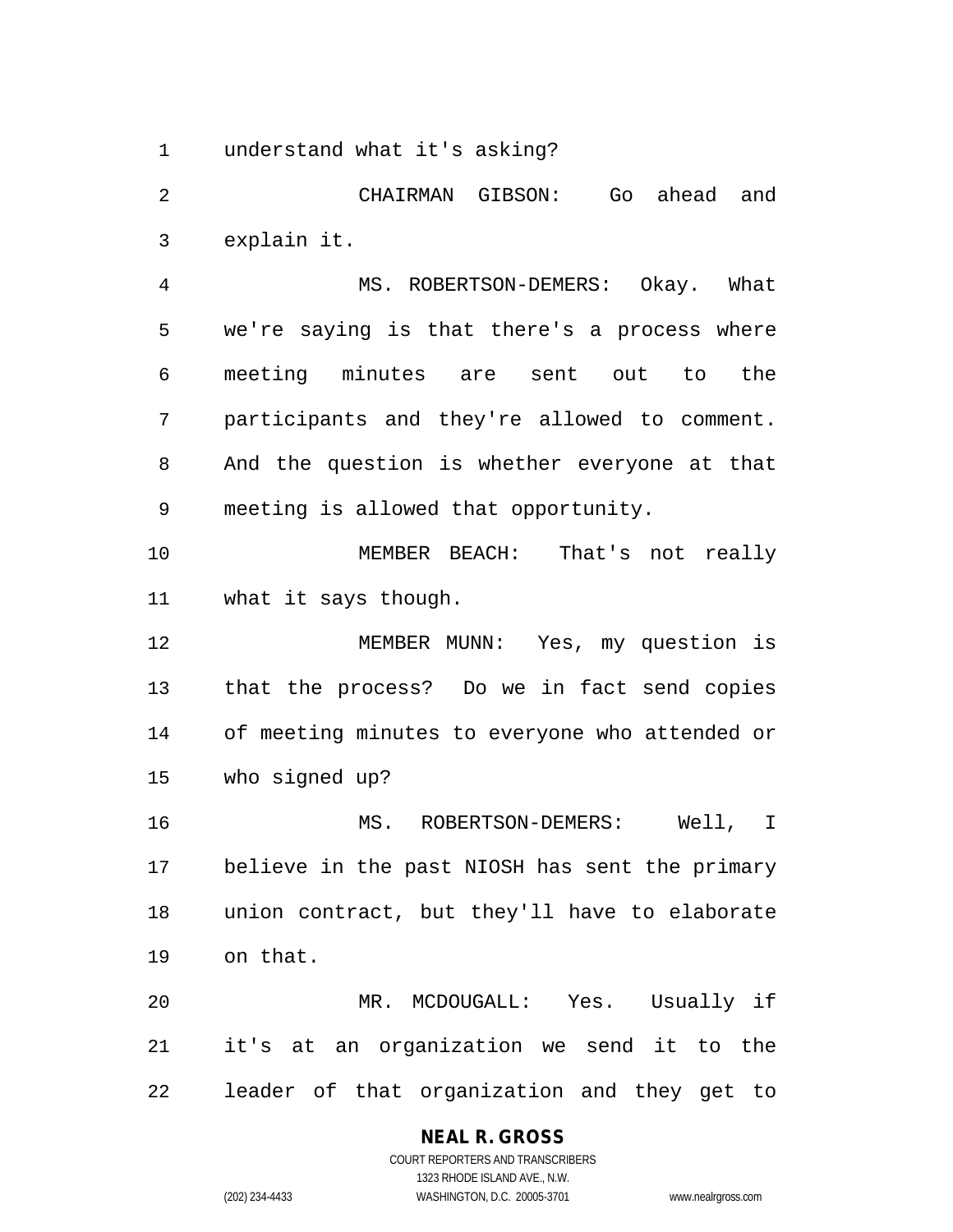dispose of the comments or the minutes as they please. They can share it with everybody, they can comment themselves.

 MEMBER MUNN: We do post them, don't we?

 MS. ROBERTSON-DEMERS: This is before they get posted. This is kind of a review to make sure that NIOSH captured the comments from the workers adequately from their perspective, from the workers' perspective.

 MEMBER MUNN: If we want this to be a question of how this is done prior to the public dissemination we probably ought to say that.

 DR. MAKHIJANI: On the draft minutes or something.

18 MEMBER MUNN: Yes.

 DR. MAKHIJANI: Not the record of the meeting, but a draft.

 MEMBER BEACH: So, "Did all participants have the opportunity to review

# **NEAL R. GROSS**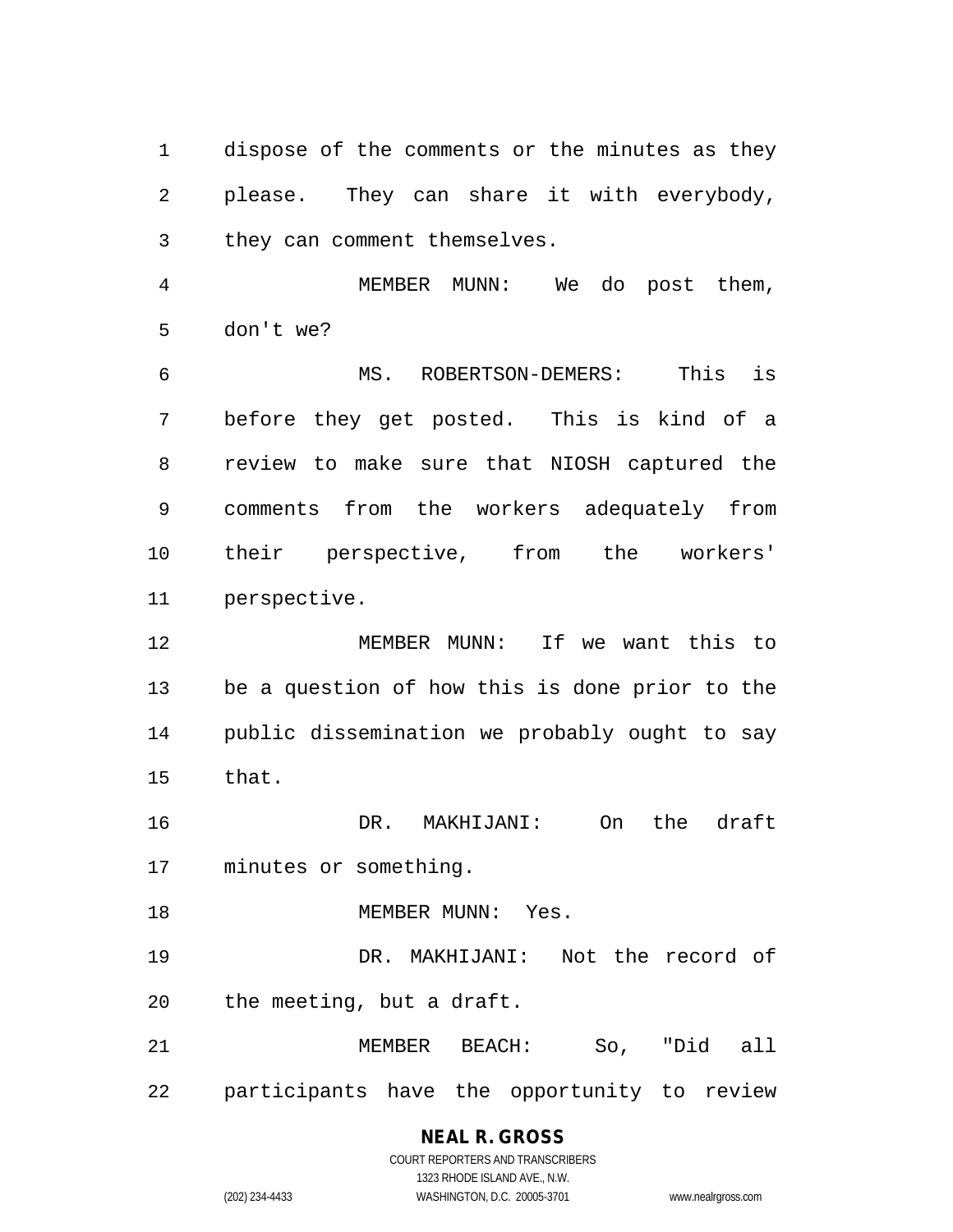and comment on the draft meeting minutes." Is that what we're looking for? MS. ROBERTSON-DEMERS: Yes. DR. MAKHIJANI: Then we are including meeting minutes. MEMBER BEACH: Yes. DR. MAKHIJANI: So this could include the union contact actually. It wouldn't have to be you contacting everyone, but the union contact. 11 MR. MCDOUGALL: If they choose. Understand, we don't collect contact information on everybody who's in the meeting. 14 MEMBER MUNN: Yes. DR. MAKHIJANI: Oh, I see. MR. KATZ: Can I make a distinction here, maybe it'll be helpful? I mean, the way this is stated, sort of the assumption implicit in this question is that the ideal is that all participants would have an opportunity to review and comment on the capture of information. So that's sort of the

#### **NEAL R. GROSS**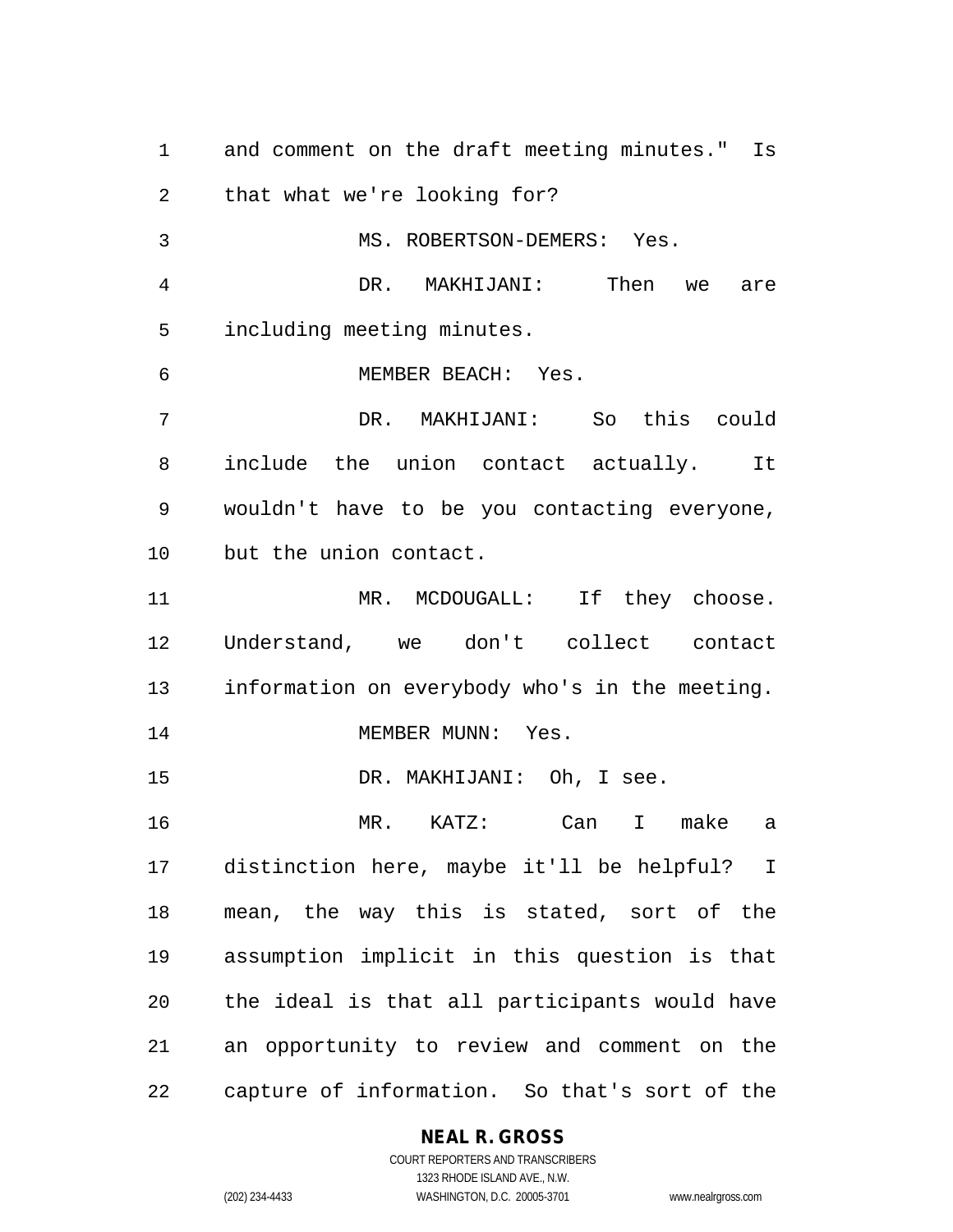ideal that's implicit in this evaluation question. You know, and then, depending on what OCAS processes are, you may find they're whatever distance from that ideal. But if the Work Group feels that that's the ideal, that every participant has an opportunity to do it, to in other words see what a draft of what was captured from that meeting and have a chance to comment on it, then that is sort of your -- that's your measure, that's your ideal and then you go and you look and you see what procedures were used to get their feedback on what you captured and how close it is to that ideal. If you don't think that's necessary as the ideal then you change your evaluation framework.

 MEMBER MUNN: It may be the philosophical ideal, but it may not be a realistic ideal. They're very different to an extreme. This type of objective could lead us to a kind of Wikipedia dilemma with respect to what was said as opposed to what was meant.

#### **NEAL R. GROSS**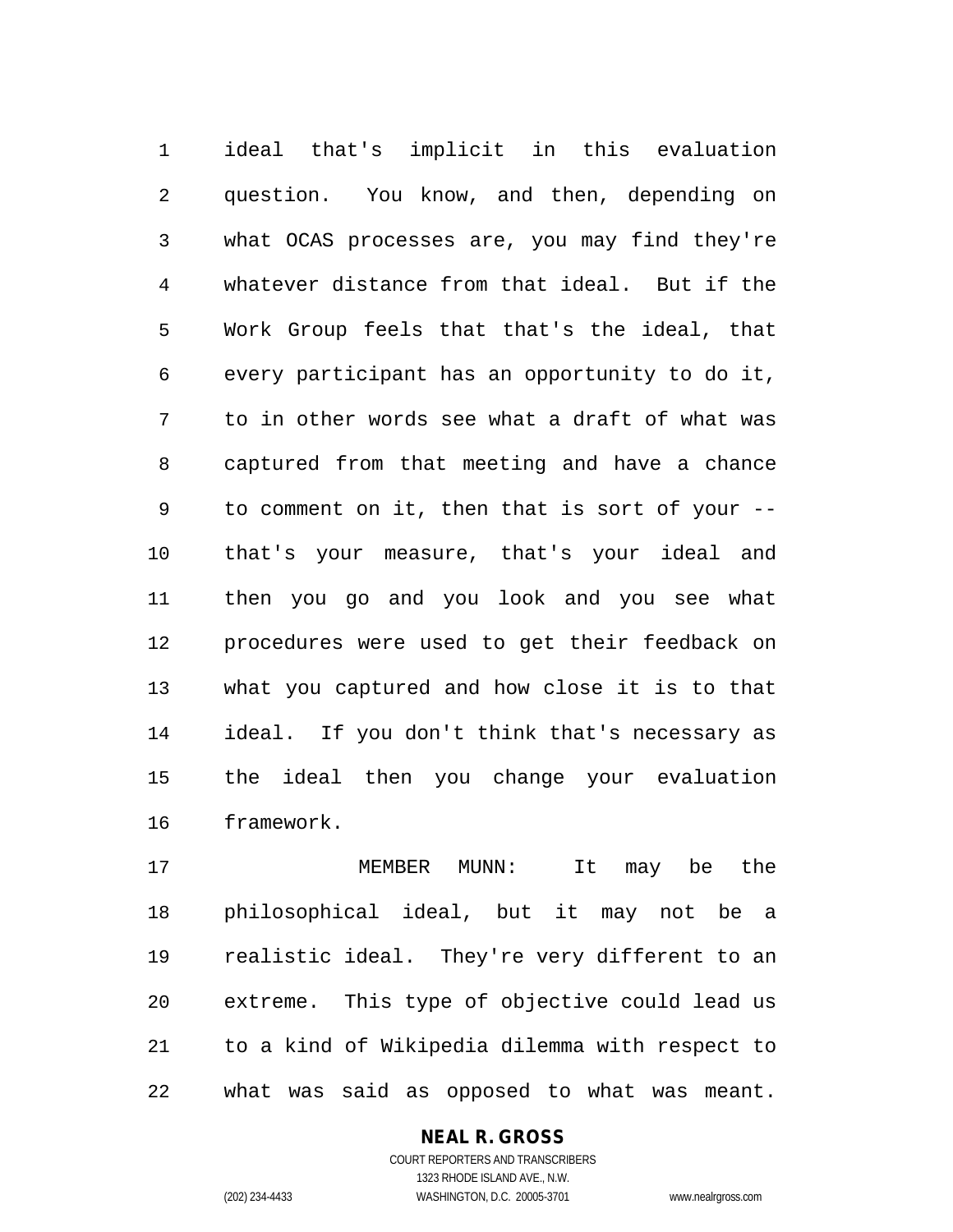This is a tough one.

 DR. MAKHIJANI: Well, there's a prior question. I mean, if NIOSH is not collecting the information on the participant then this is moot. And so it may be -- I mean, I'm a little puzzled. CHAIRMAN GIBSON: What if we have something like "review how the draft comments are disseminated," whatever, and then if we see we don't like the process then we can make a recommendation to that effect. MR. KATZ: I mean, the "how" comes up above under process. But I mean, a way you could make this sort of a more one-size-fits- all question is you could say, instead of this very specific sort of ideal that you have here to fit all situations, you might say, "Did OCAS take appropriate steps to obtain participant comments on the minutes?" And then in a situation where OCAS only has a contact for the union, you know, the leaders of this meeting, but they don't have the

**NEAL R. GROSS**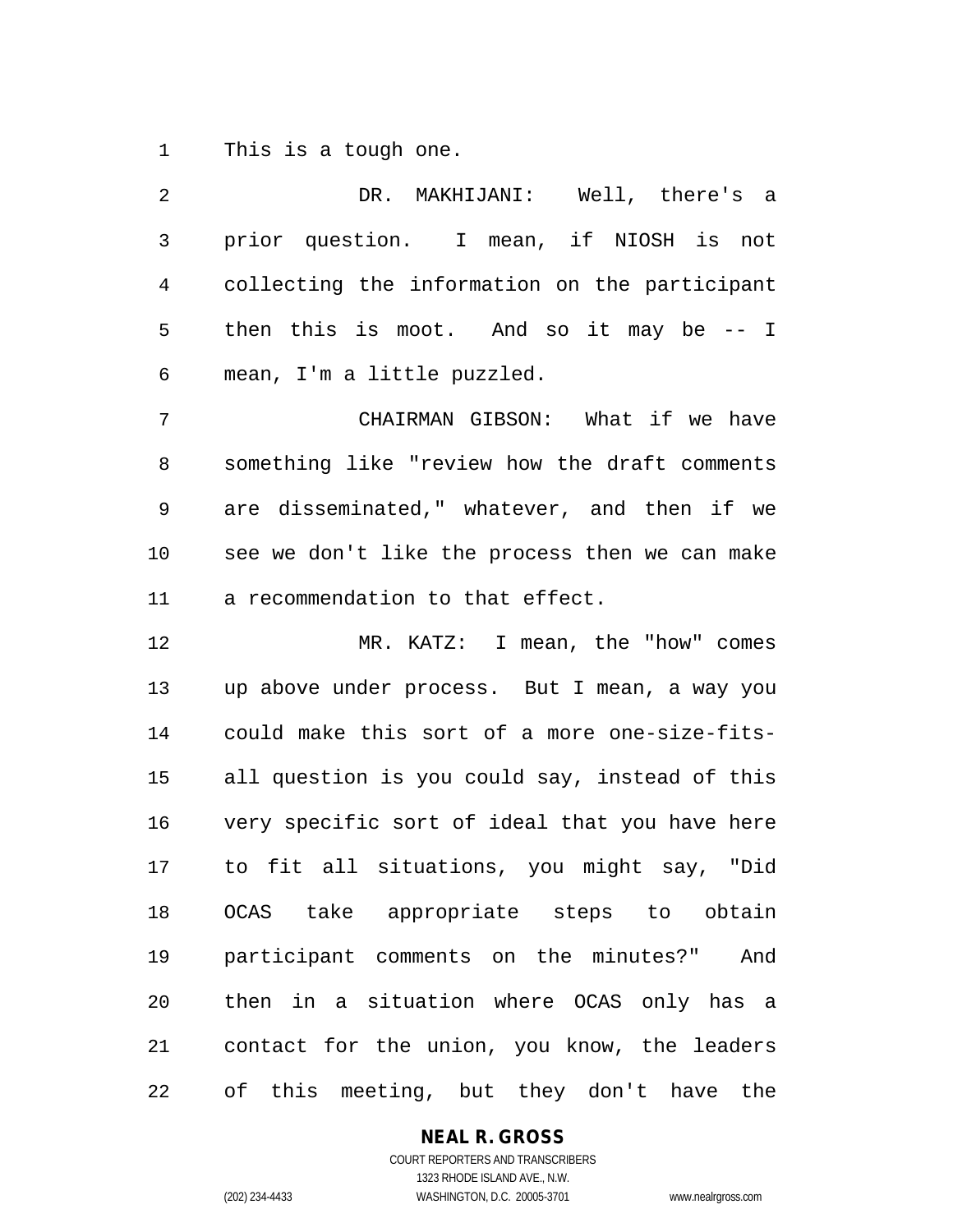individual contact information it probably is appropriate, I'm not going to judge that, but I mean, to go to those contacts and ask them to do the job. In a case where OCAS has a workshop where it has invited all the individuals who have the contacts you might think it's appropriate for them to go back to all those individuals specifically. So it would sort of fit all the different possibilities for these various meetings. Does that make sense?

 MEMBER MUNN: Then is the appropriate question whether the draft of meeting minutes is made available for participants to comment?

MS. ROBERTSON-DEMERS: Yes.

 MEMBER MUNN: That's the real question, isn't it?

 MS. ROBERTSON-DEMERS: Going back to something, now I remember why we put the record of the meeting, because not all worker outreach meetings have meeting minutes. In

## **NEAL R. GROSS**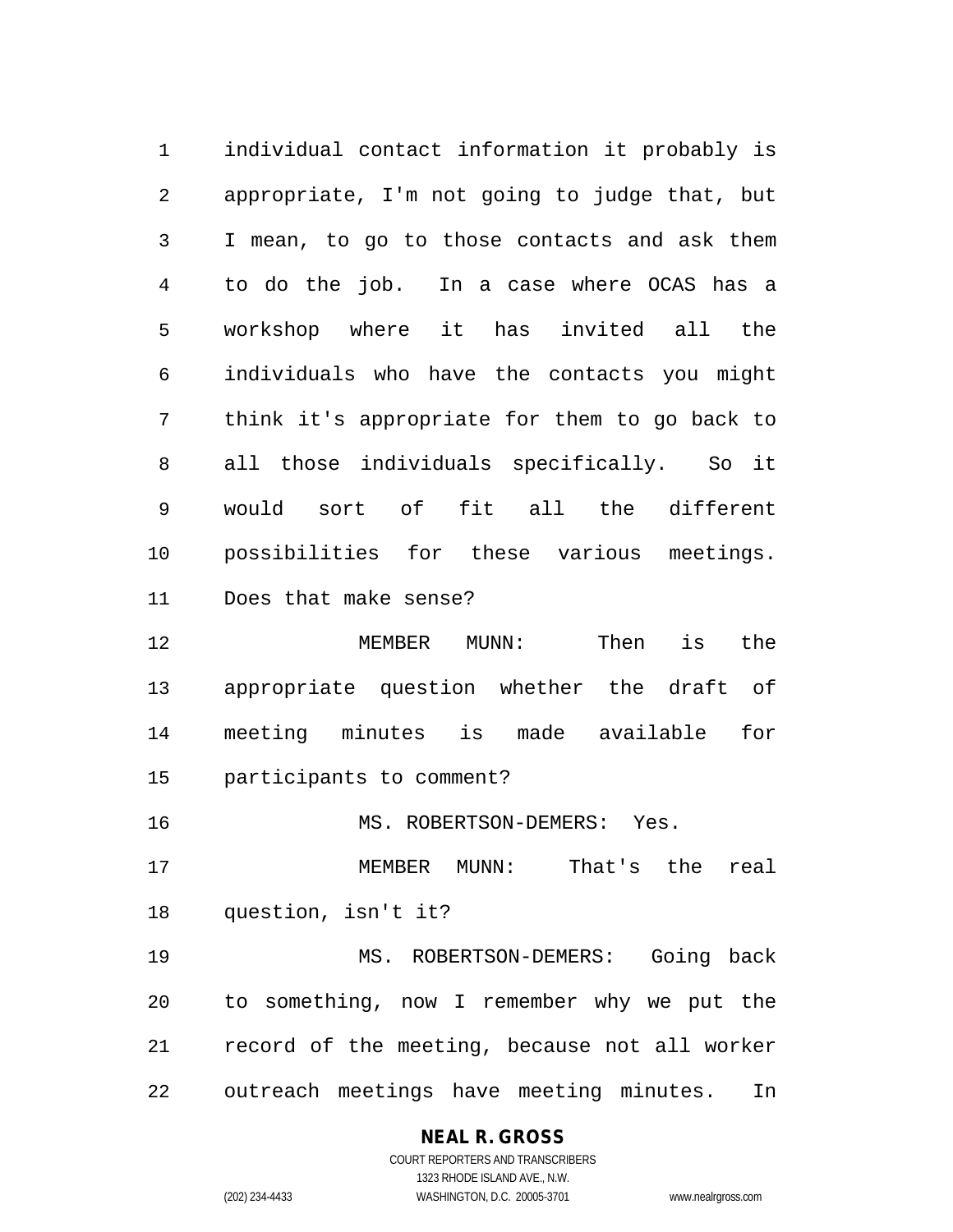the case of your site expert interviews it's 2 going to be a different type of product.

 MEMBER MUNN: Yes, but in a realistic sense unless you have only invited participants there's no way that you can assure that all participants have a draft in their hands, and in many especially town hall meetings one can't force participants to note their presence and their contact information. I shouldn't say many, but some don't want to do that. So making it available for people who want to is probably the criterion we're searching for. It is in my mind, but I don't know whether it is in the rest of the Work Group's mind.

 DR. MAKHIJANI: Well you know, part of the problem I think has arisen from how we do our reviews because we always just - - sorry. This is my perspective, it may not be Kathy's perspective. We generally do not interview more than three or four people at a time because we have this list of questions

## **NEAL R. GROSS**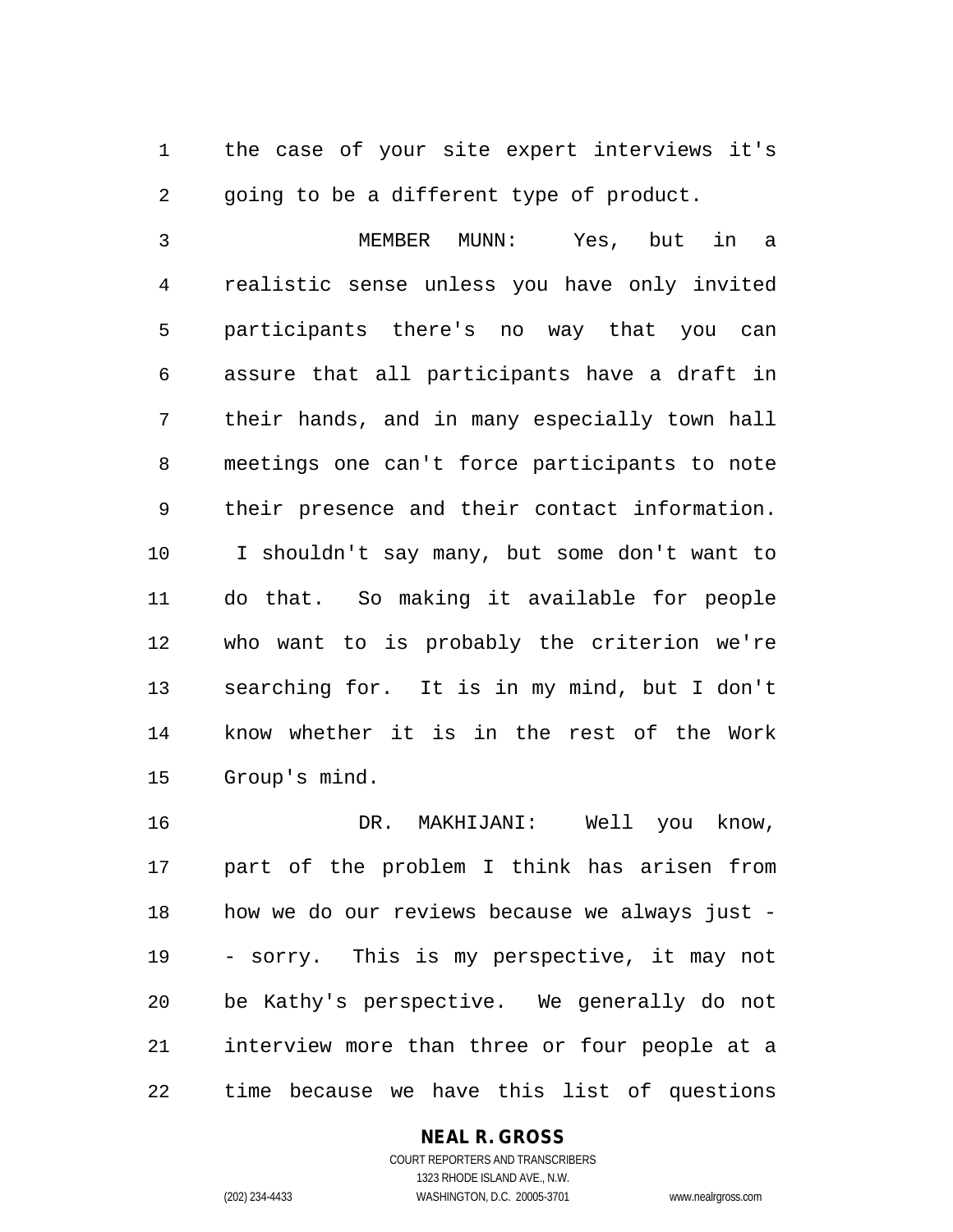and NIOSH does a lot of different type of meetings to obtain info. And you've got these open meetings with 50 people you'll actually never finalize minutes you know, when you have a lot of people to go back to. So I think there may be different appropriate steps for different types of meetings and that might be something that we could flesh out when you evaluate those different types of meetings as to what's appropriate and what's not appropriate. Maybe -- I'm just thinking out loud. I may be off base here.

 MEMBER MUNN: Then would the question be -- and I'm typing as I'm thinking here -- would the question be, "Are the draft of meeting minutes available for appropriate participant review?"

18 MS. ROBERTSON-DEMERS: Wanda, that's why I'm trying to get away from the meeting minutes because that's what I was trying to say that's why we use the record of the meeting because there may not be meeting

## **NEAL R. GROSS**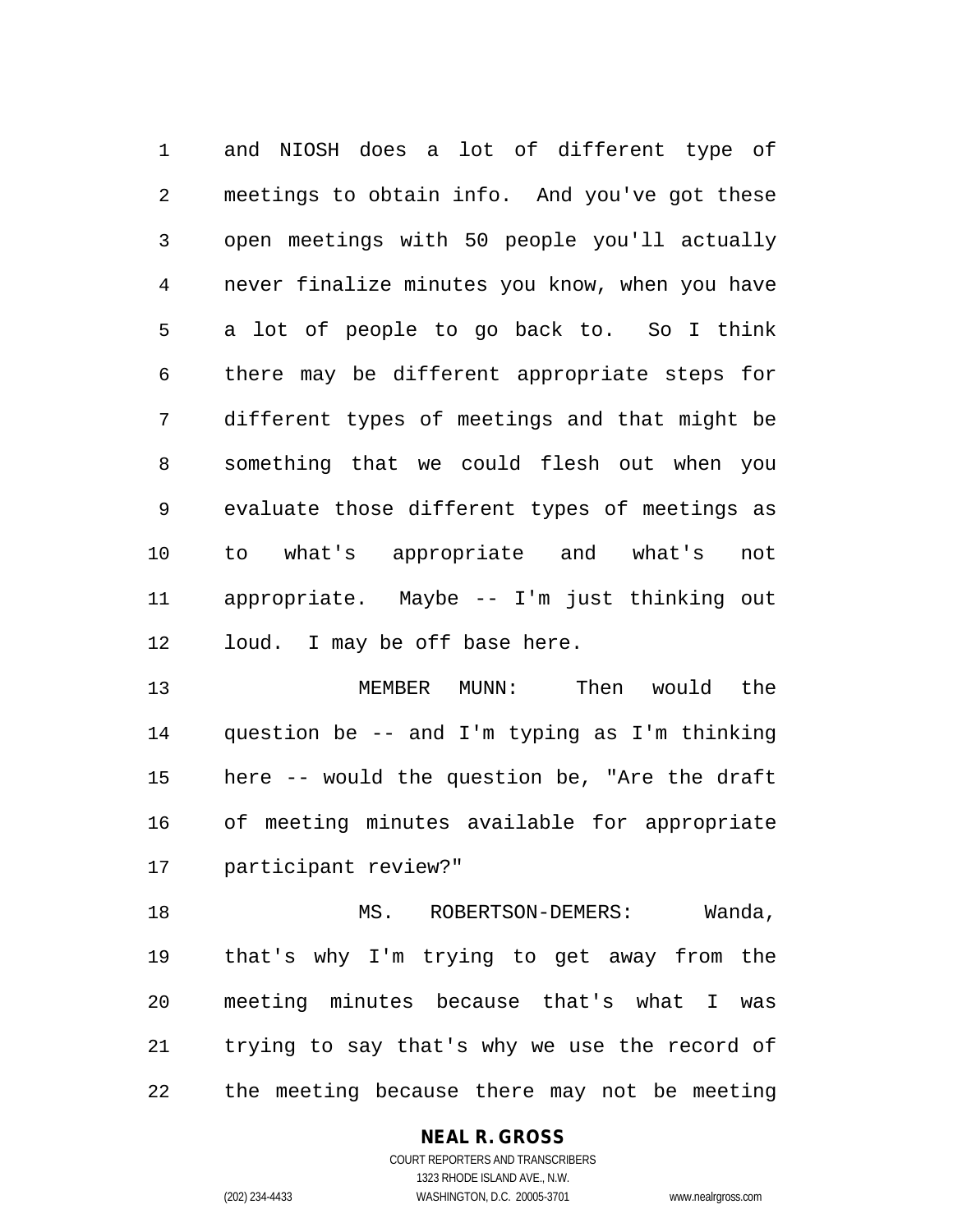minutes. It may be documented communications in the case of site expert interviews. MEMBER MUNN: Well, but would -- we can't really use record instead of minutes. DR. MAKHIJANI: Draft record? MEMBER MUNN: The draft of the meeting record? 8 DR. MAKHIJANI: That sounds good. MS. ROBERTSON-DEMERS: I think we're on the same page. MEMBER SCHOFIELD: I think that's the only logical way we can go on some of these because I've been in meetings where Larry came down to New Mexico and presented this information. We had maybe a hundred people in that room. There's no way you can know everybody in there and every word that was said so you kind of have to distill it down to what the general record of the meeting was and I don't think you can get actual meeting minutes out of something like that.

MEMBER MUNN: No, I don't think

**NEAL R. GROSS**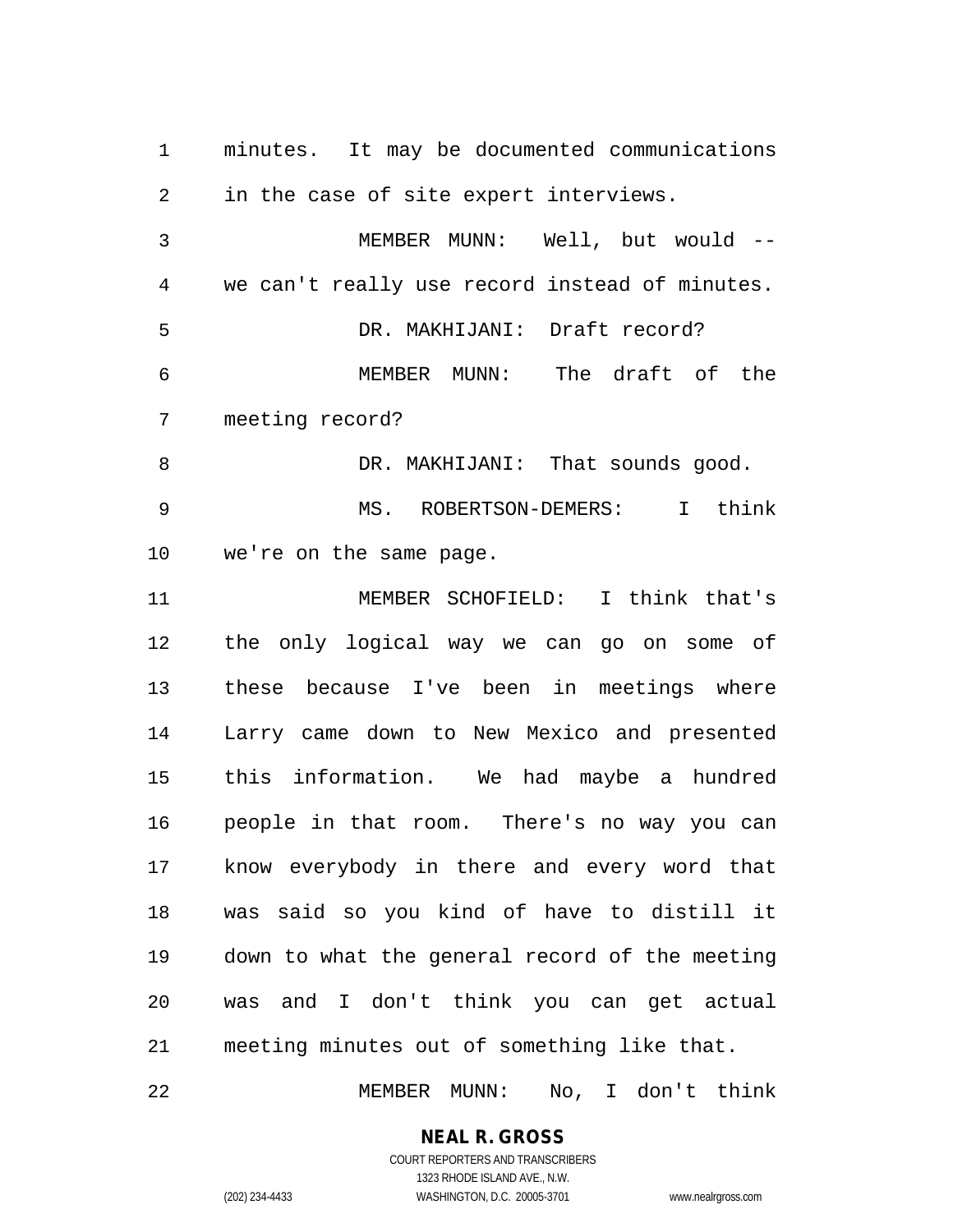you can. The question then becomes is the draft of the meeting record available for appropriate participant review. Does that get to where we're going? MS. ROBERTSON-DEMERS: Yes. MR. KATZ: Yes. CHAIRMAN GIBSON: I think we're all in agreement on the issue so once we put that to words. DR. MAKHIJANI: Okay. MEMBER MUNN: Then the next question, the next bullet then would change "minutes" to "record," all right? And would be all right as is. DR. MAKHIJANI: Yes. Just "draft meeting record." CHAIRMAN GIBSON: Okay, so that was pretty easy. Everyone's agreeing with that, correct? Okay. "Were comments incorporated into meeting minutes?" MEMBER MUNN: "Meeting document" or "record" whichever. "Were comments

# **NEAL R. GROSS**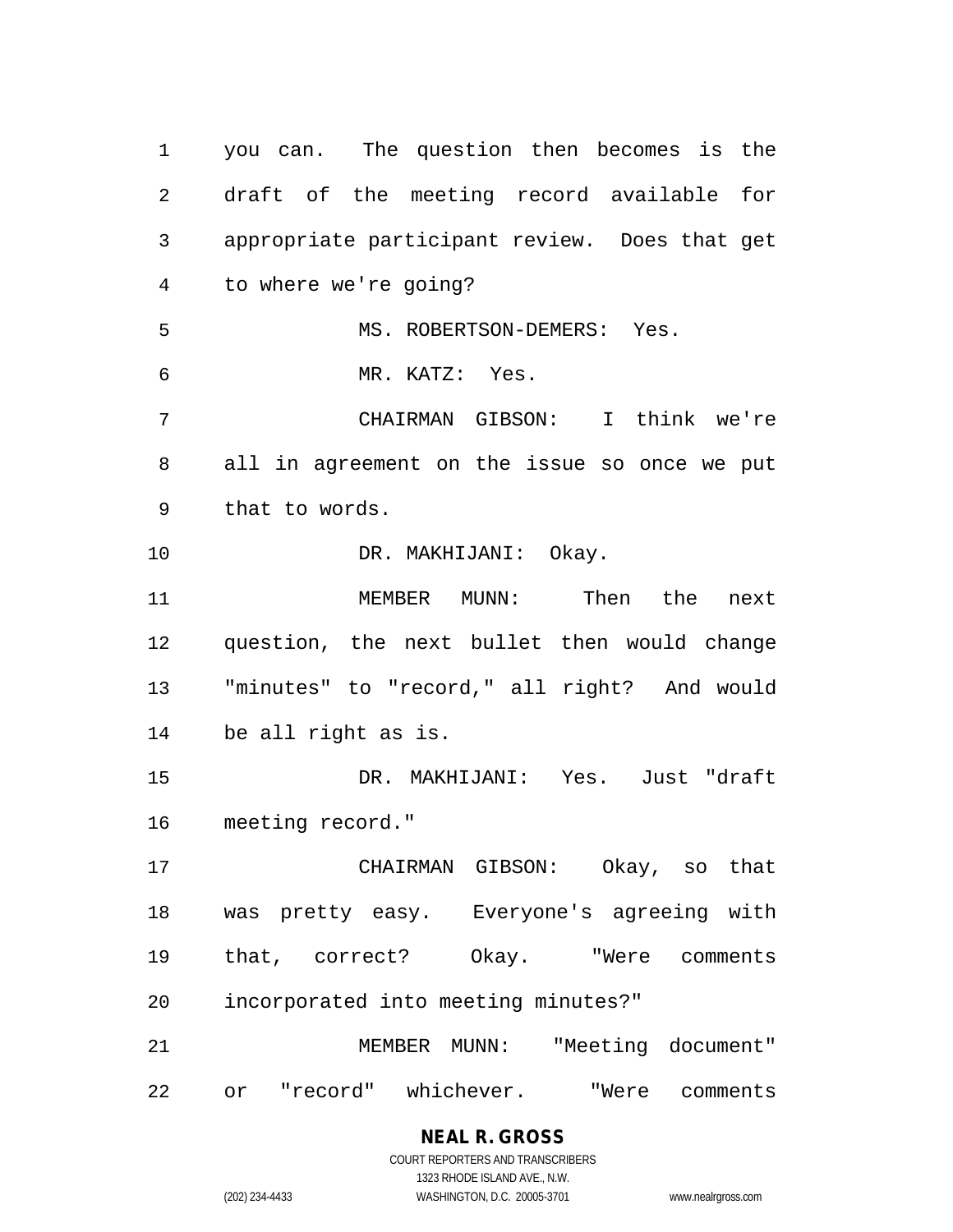incorporated into the final meeting document" or "record" whichever you prefer.

 CHAIRMAN GIBSON: Okay. "Were finalized meeting minutes made available to participants requesting copies in a timely manner?"

 MEMBER MUNN: "Was the finalized meeting document made available in a timely manner to participants requesting it?"

 MR. KATZ: Let's use "record" just to be consistent.

 MEMBER MUNN: Okay. "Made available in a timely manner," move that up.

 DR. MAKHIJANI: "In a timely manner" comes after "available."

 CHAIRMAN GIBSON: We're good with that one. Okay. Let's see if we can go ahead and try to finish up Evaluation 3 before we take lunch if possible, unless we get into some long, drawn-out discussion on one of these bullets. Evaluate the conduct of outreach meetings. First bullet. Required

## **NEAL R. GROSS**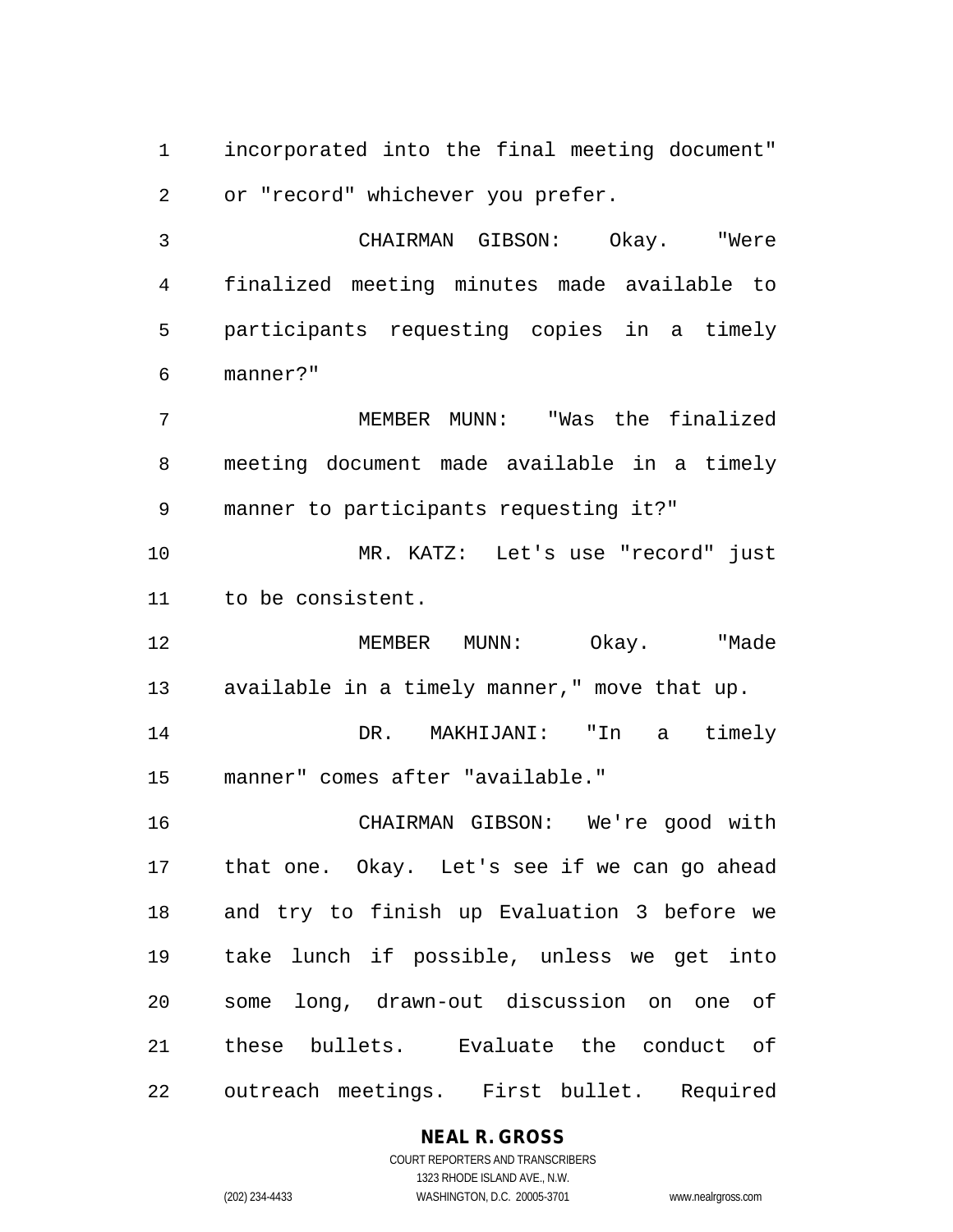instructor statements made at the beginning of the meeting.

 MR. KATZ: I think this probably needs some sort of re-framing. I'm not sure what the required introductory statements are. I see the "e.g." there but I mean, I think this is a more general question with respect to was appropriate sort of introduction given on the purposes of the meeting and what have you.

 CHAIRMAN GIBSON: Is there any reason why it was worded this way originally? MS. ROBERTSON-DEMERS: The "e.g." was just an example. There are other things that have to be covered at the beginning of a meeting, so it's not just to classify information. Some IOs are outlined in the procedure.

 MEMBER MUNN: Well then, introductory statements at the beginning of meetings vary widely. What's the type of meeting? "Were appropriate introductory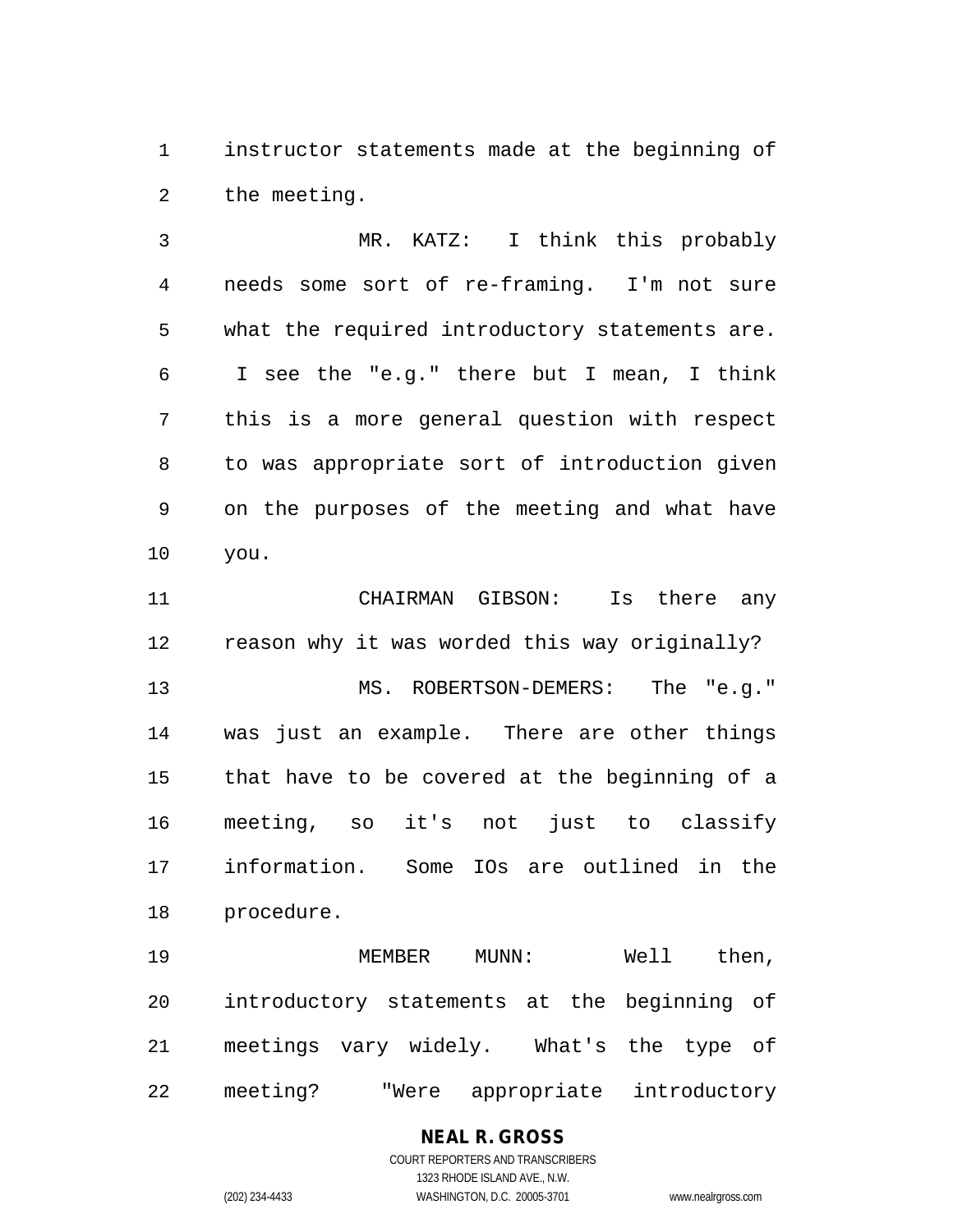statements made at the beginning of the meeting" probably would be adequate.

 MS. ROBERTSON-DEMERS: There's some generic statements which should be made, like about the intent of the audiotape, the fact that if you're in a non-secured facility you can't disclose classified information, the discussions of how the Privacy Act will influence the meeting minutes.

 MEMBER BEACH: So can you just ask the question what introductory statements were made at the beginning of the meeting and then leave it up to the auditor to put down what was said? Otherwise you're going to have to have examples.

 MR. KATZ: Yes, I just -- what Wanda is saying, "Were appropriate introductory statements made at the beginning of the meeting," would cover Kathy's examples. Some of those may be mandatory, but there may be other appropriate introductory statements that also needed to be said depending on the

#### **NEAL R. GROSS**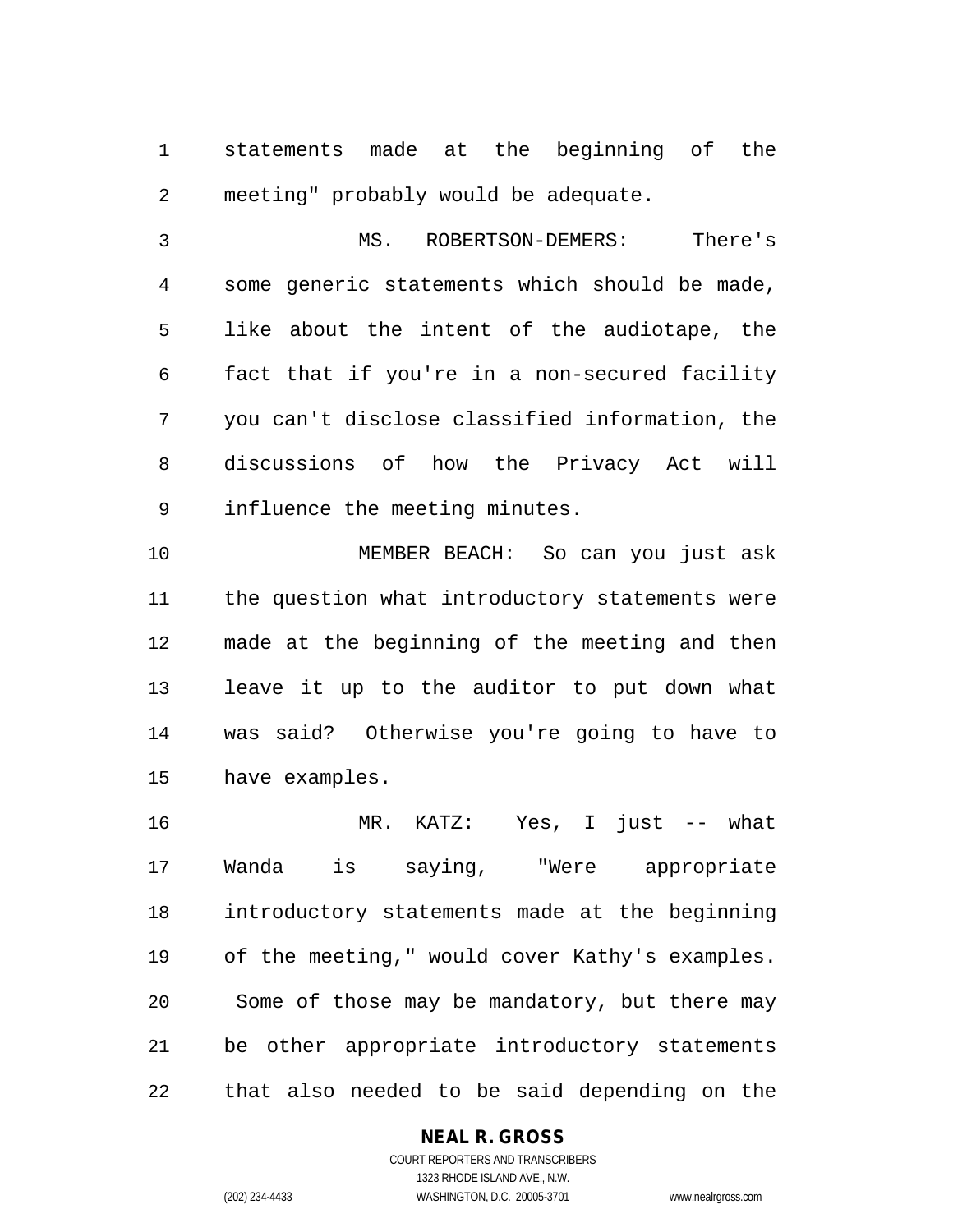nature of the meeting, and some of the required sort of what Kathy's laid out as required statements may not be required in every kind of venue. So if you lay it out here just generally the question -- I mean, then when you actually are doing your evaluation you can dig into what the particulars are that are relevant for that scenario.

 MEMBER MUNN: For example, a meeting of survivors of Blockson workers would be quite different than a meeting of retired Savannah River workers, entirely different setup.

 CHAIRMAN GIBSON: Let's just take the first bullet and say "Were appropriate introductory statements made at the beginning of the meeting" period.

 MEMBER MUNN: Yes. Question mark is better.

 DR. MAKHIJANI: Okay. I had something longer, but we could do that.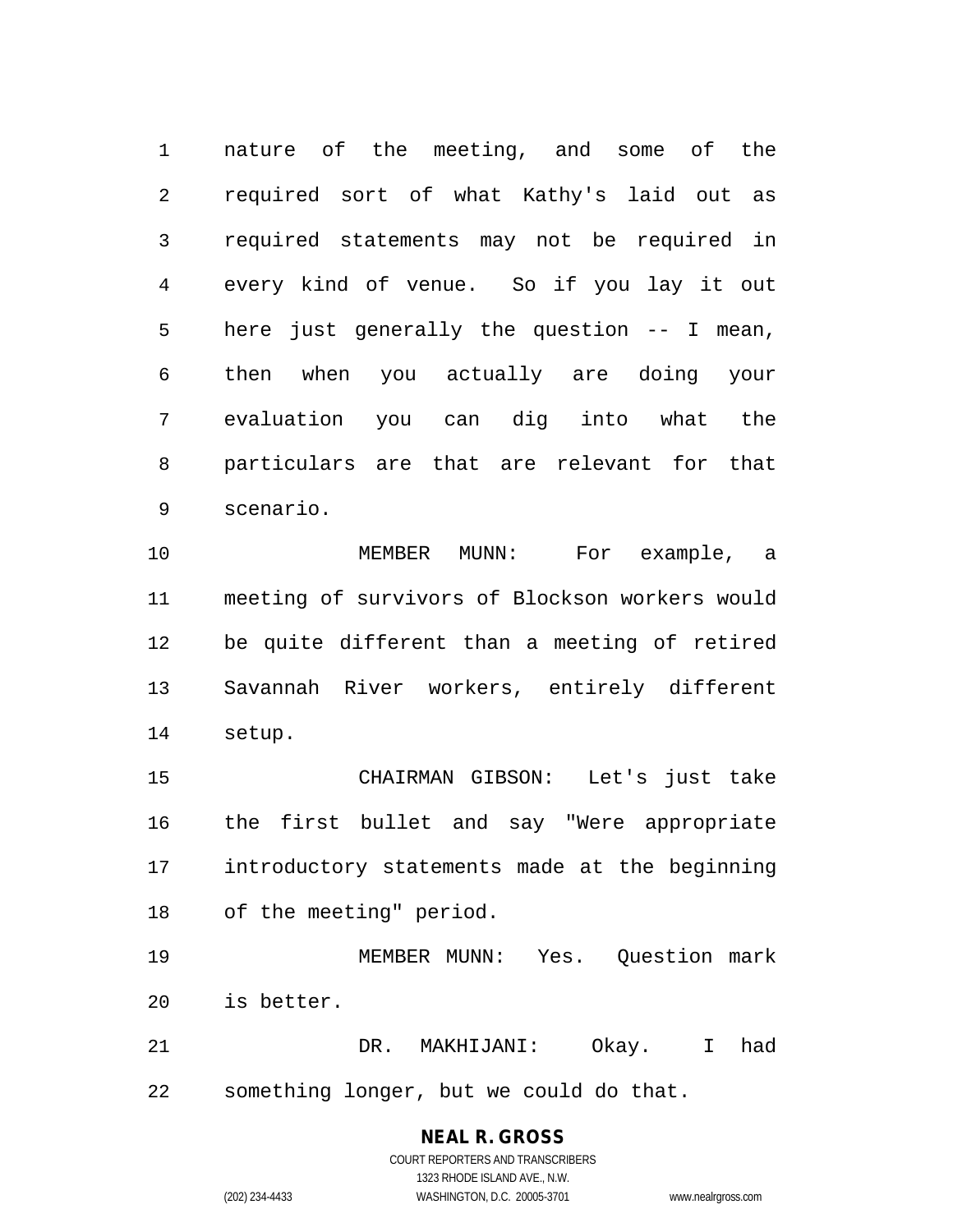CHAIRMAN GIBSON: I think that leaves it open to what we need to do, what we want to do. Did the participants feel that the meeting achieved the stated purpose? MEMBER MUNN: And I don't think we can identify what anybody feels. We could be able to ask did the participants indicate that the meeting achieved its stated purpose. If they did not indicate it, then we have no way of evaluating what they felt. CHAIRMAN GIBSON: Is everyone good with that? MEMBER BEACH: Are we going to change it or strike it? Because I guess I'm wondering how we're going -- are we going to ask the participants? MEMBER MUNN: Well, certainly in open meetings, most of the worker meetings that I've been to, the questions are usually asked at the tail end. This would be a good question I think for Laurie. She does these things all the time and it's my observation

## **NEAL R. GROSS**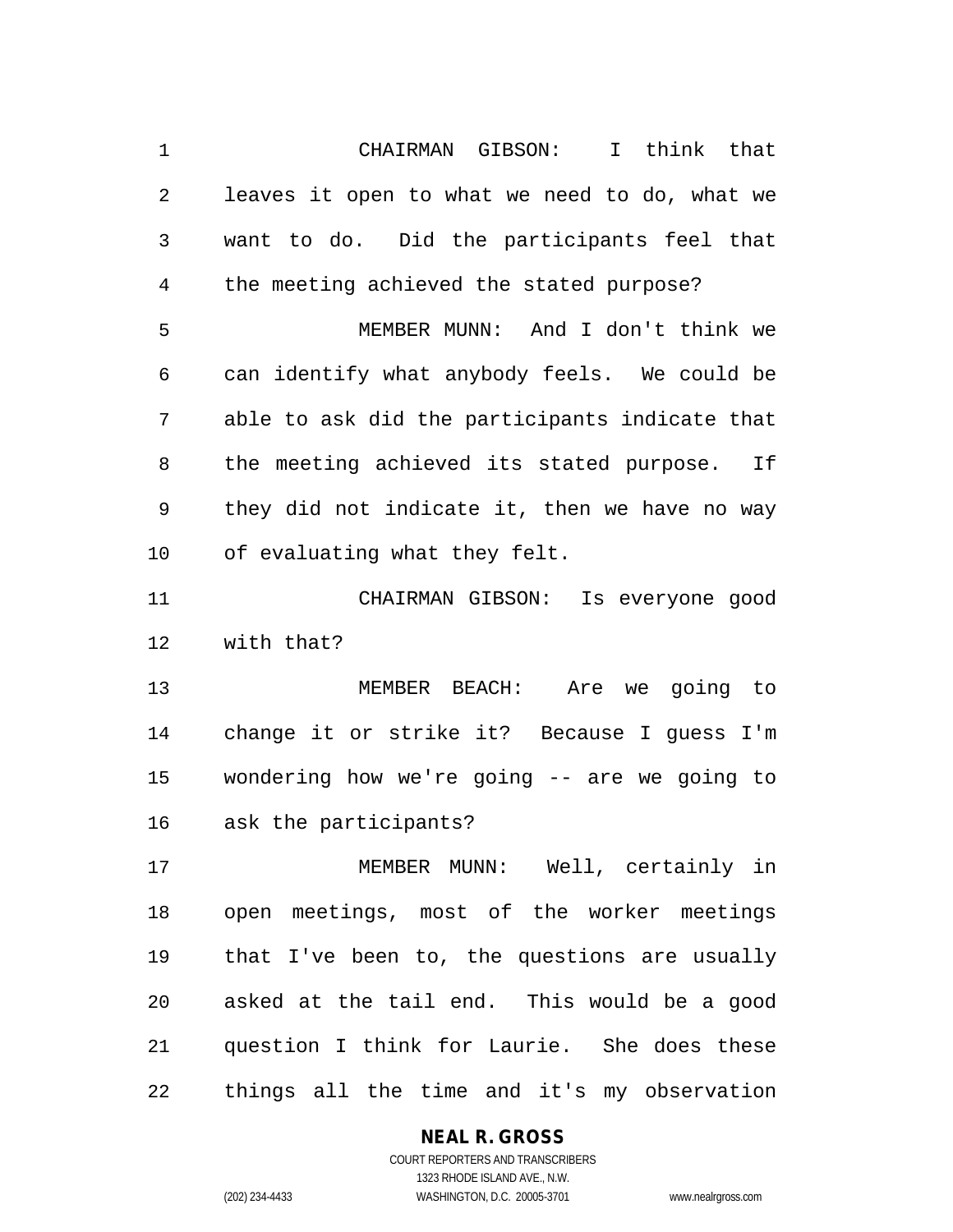that she has lots of verbal feedback over whether or not the people got the information that they thought they got, or whether the meeting was what they wanted it to be, whether they wanted some other kind of meeting other than the one they got. Laurie, are you there? She's gone.

 DR. MAKHIJANI: You know, if I might comment on this bullet. It seems to be more appropriate for a giving information meeting, where this objective is for getting information. So a participant won't be able to -- it's for NIOSH has an objective going into it of getting information meeting. And so it really -- did NIOSH get the information it was seeking is sort of -- and I think we covered that, I'm not sure.

18 MR. KATZ: If you go to Bullet 4, Bullet 4 is "Were participants allowed adequate time to provide comments?" I mean, you could broaden that a little bit maybe as to whether the circumstances, not just time,

### **NEAL R. GROSS** COURT REPORTERS AND TRANSCRIBERS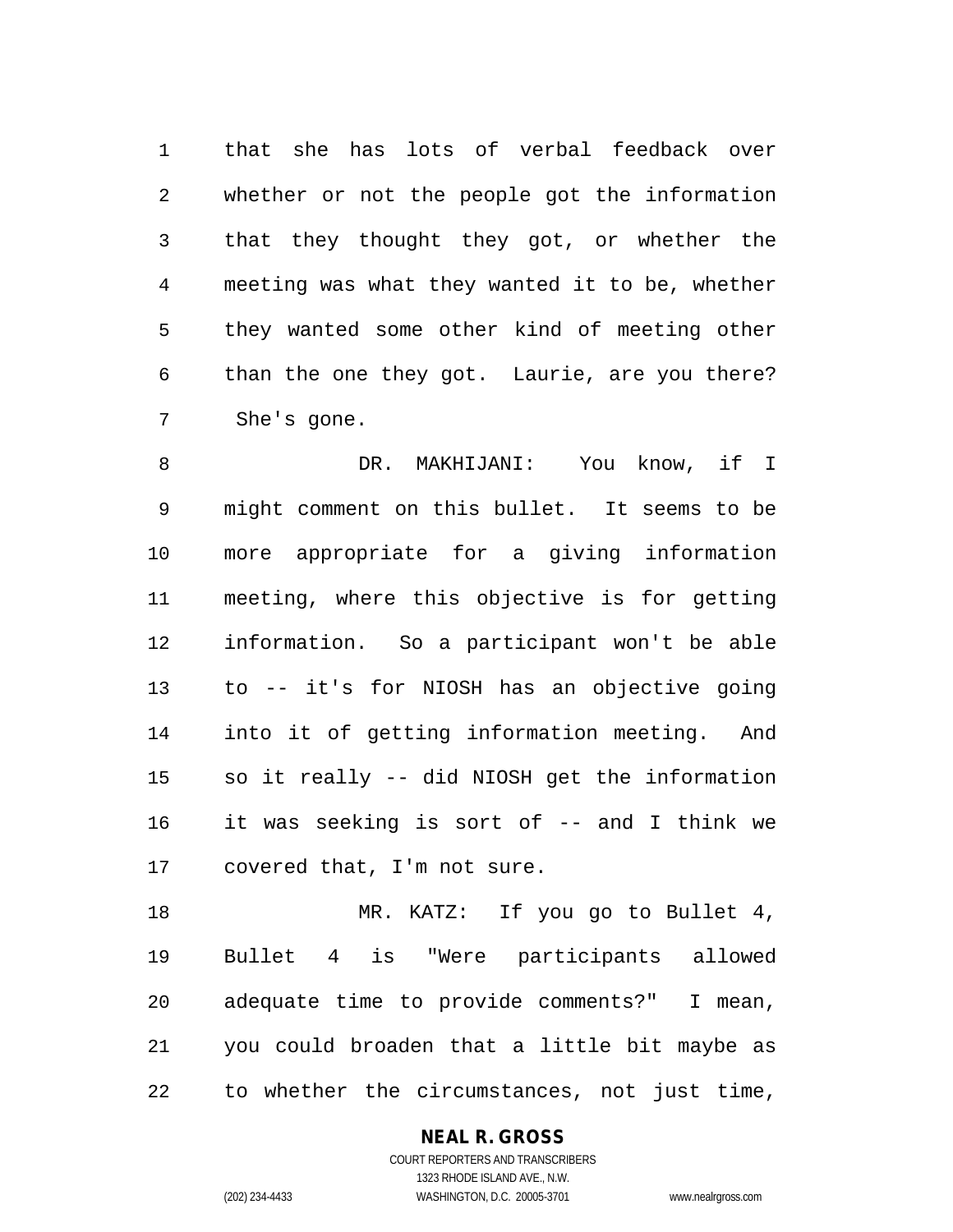may not be the only factor for whether they were able to give their input. But that's really the question there I think, right? So we could probably strike the second bullet and maybe somehow amend the fourth bullet and you would be getting the question that you're asking.

8 MEMBER MUNN: And use "opportunity" rather than "time."

 DR. MAURO: This is John. I believe one of the dilemmas we run into as we're reading these is that some of these questions are raised as if these were questions that the Work Group would like to ask and find out more about, and they shouldn't be crafted in that form. If you're interested in the subject, that is if we want feedback that the participants didn't feel that the meeting achieved its stated purpose, this has to be one of the I guess parts of NIOSH's procedures. That is, basically embedded in their procedure would be a query

#### **NEAL R. GROSS**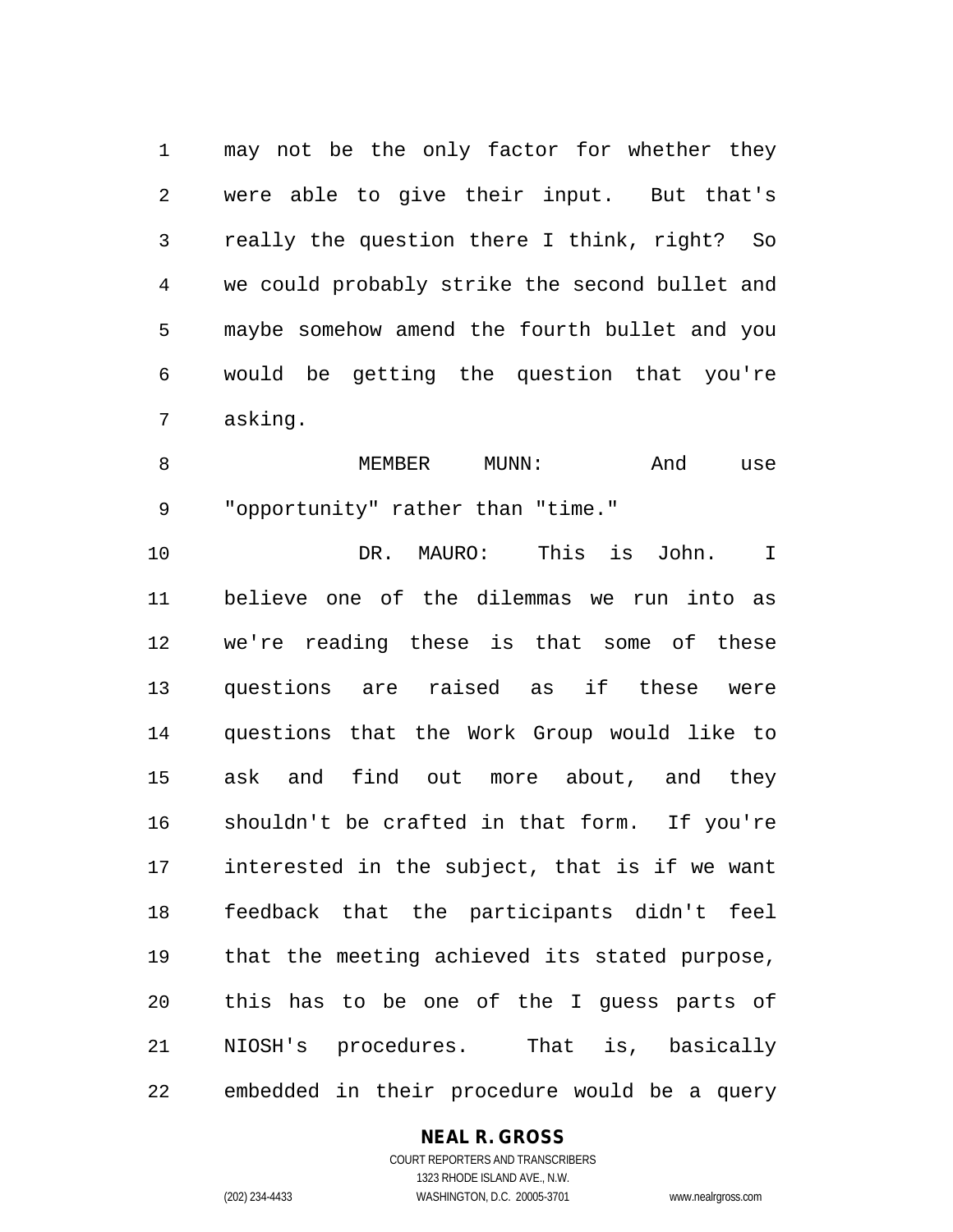regarding at the end of the meeting posing that question so that on the record as part of the questions posed by NIOSH regarding the effectiveness of the meeting the participants have an opportunity to put that material on the record, and that's the material that's important to get on the record and then of course later on we all can sit around and discuss the record to -- and decide for ourselves whether we feel the record reveals to us that the participants felt this way or that way. So I think we have, you know, I guess this goes toward crafting the question in a way that we have to be sure that NIOSH in fact raises these issues during the course of the meeting so that we can create a record regarding material that we're interested in.

 MR. KATZ: So John, the question that's been re-framed with Wanda and all, was, so "Were participants" the fourth bullet now would read "Were participants allowed adequate opportunity to provide comments" or their

## **NEAL R. GROSS**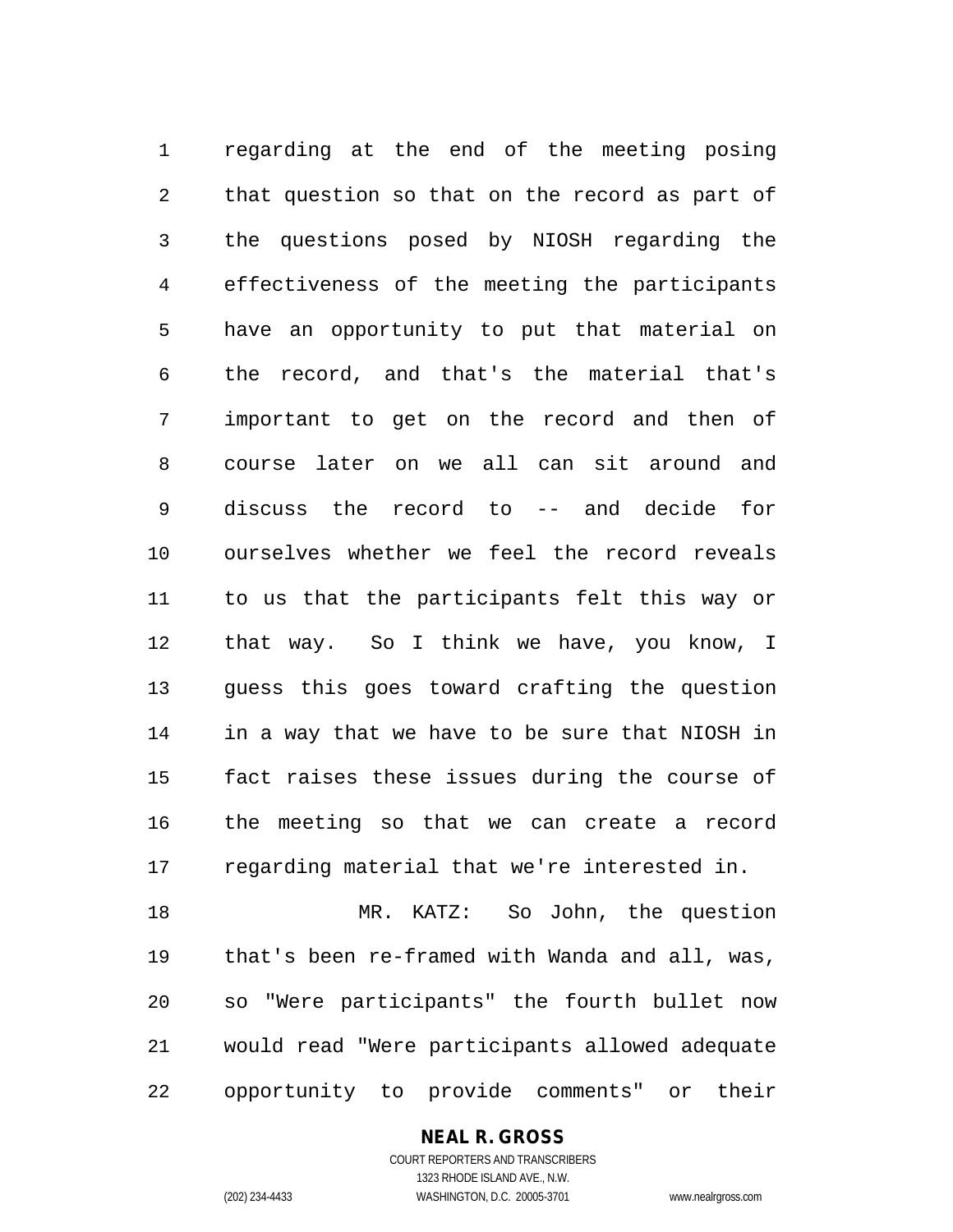input, comments. Then when you want to go about evaluating that, if OCAS has a procedure for getting that kind of feedback at the end of the meeting that'll be one of your sources. DR. MAURO: Yes. We're on the same page.

 MS. ROBERTSON-DEMERS: Can I propose a modification to the second bullet? Did the meeting achieve its stated purpose, period.

11 DR. MAURO: I don't agree that that statement should be here. I think what Ted said earlier go towards the NIOSH create the opportunity to put material on the record that will later allow us to make some judgments related to this matter. The way it's worded now it's almost as if it's a question that the Work Group is going to directly ask the participants and we're not going to do that.

 DR. MAKHIJANI: Actually, in the information-gathering meeting we have what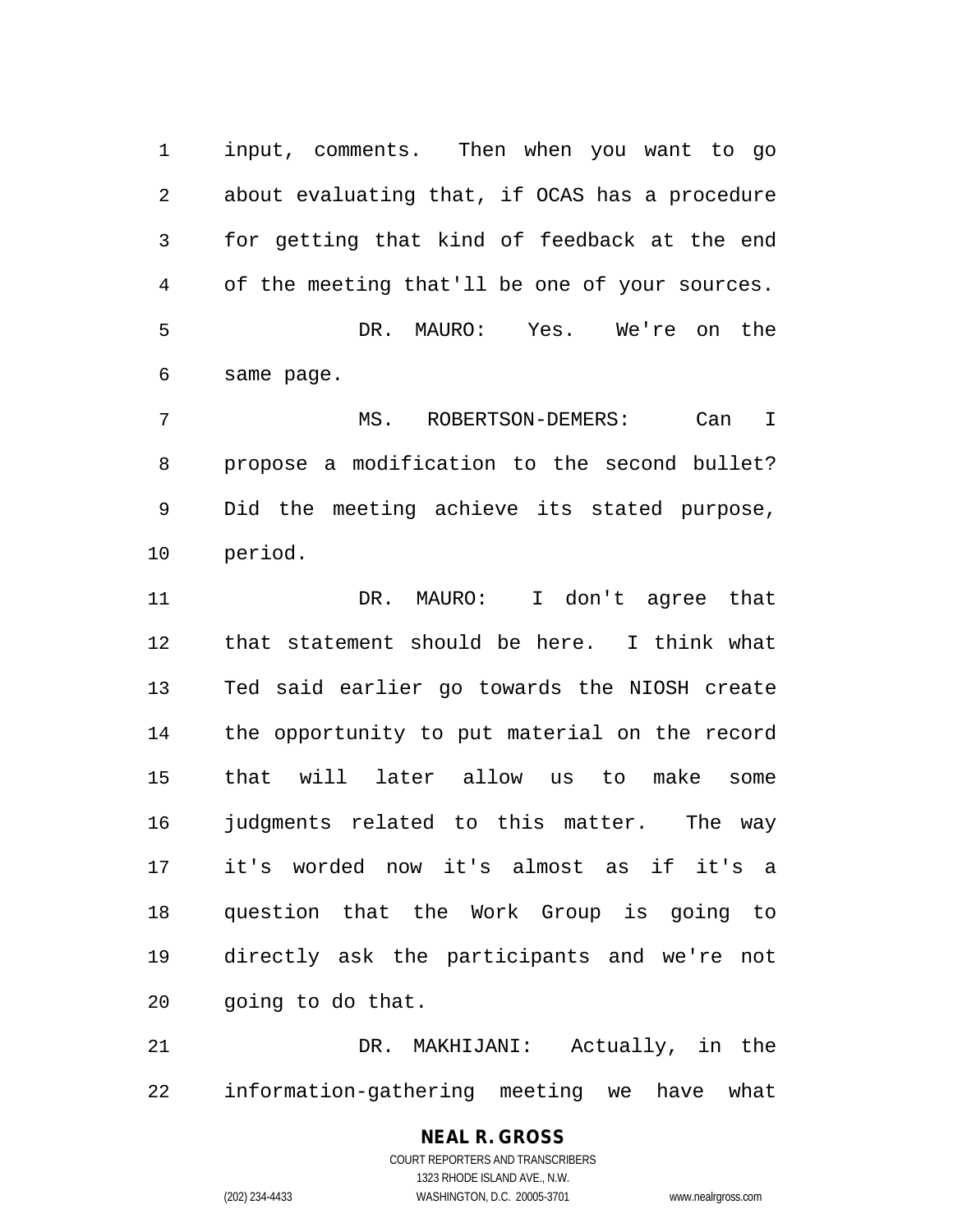Kathy was saying in the prior set of bullets was the desired information obtained and documented. Essentially it says, you know, there's a purpose to the meeting. Was the purpose achieved?

 MS. ROBERTSON-DEMERS: Yes. DR. MAKHIJANI: And that directly goes to an information-gathering approach.

 MS. ROBERTSON-DEMERS: Well, it goes to all meetings because what we've heard in the past NIOSH say that, you know, there is a purpose to each meeting. That's why they're a little bit different. And the question is was that purpose met. And it's not just information-giving or gathering, all of them.

 DR. MAKHIJANI: Well, maybe that's in a separate place because this whole objective is about information-gathering. That's why I'm a little confused.

 MS. ROBERTSON-DEMERS: Well, this particular area is about the content of the meeting.

**NEAL R. GROSS**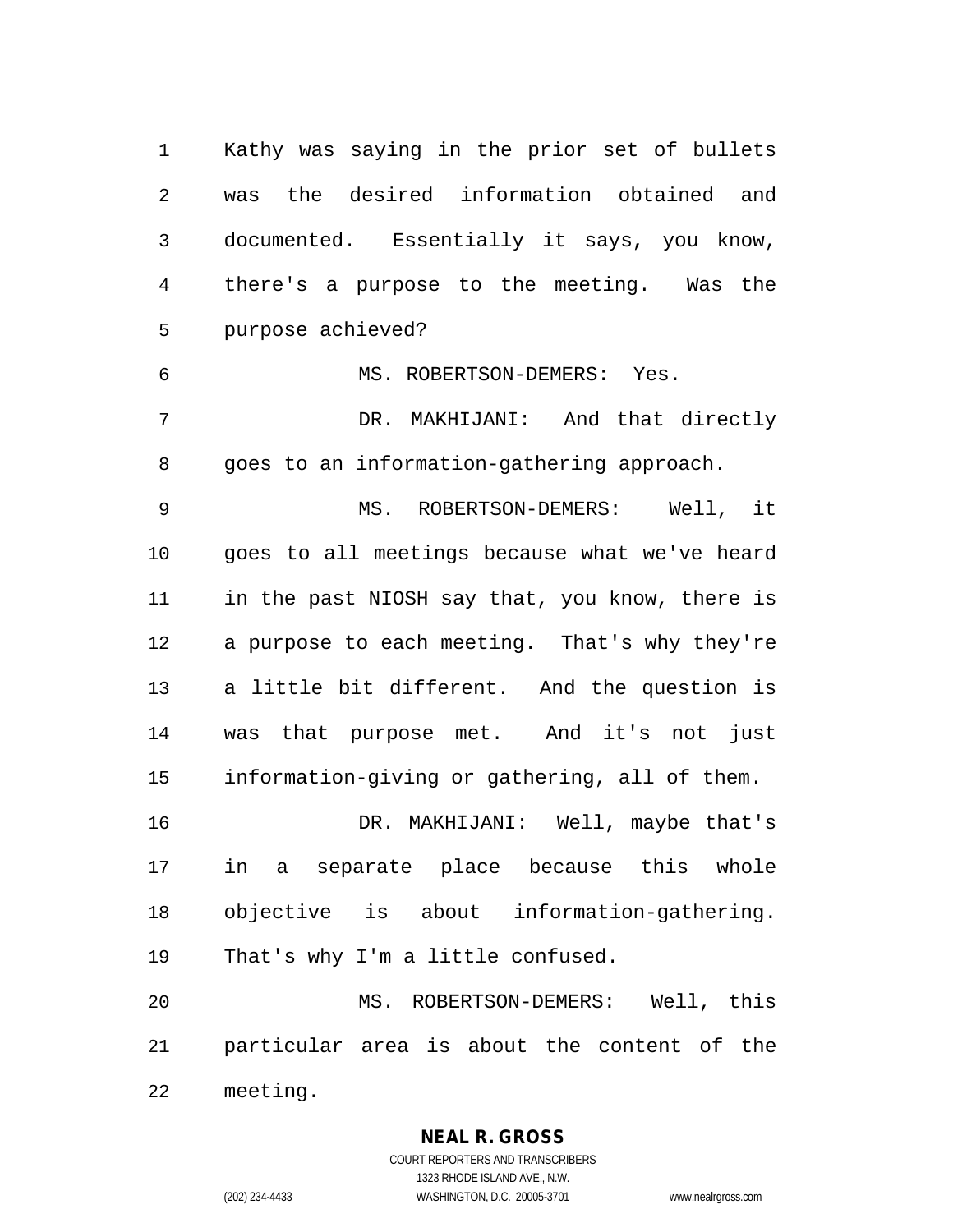DR. MAKHIJANI: Yes, but an information-gathering meeting. This whole Objective Number 2 is information-gathering. MS. ROBERTSON-DEMERS: Well, the way it's set up is you've got before the meeting, during the meeting, after the meeting and then information-gathering. MEMBER MUNN: And our overall objective here is whether OCAS is obtaining and documenting input from workers. So. MEMBER BEACH: I think we need to be very clear on what we're doing in each one of our evaluation bullets so that it's understood completely. So this one should be gathering and if we need to capture that in another bullet I think we should make sure we capture it. That's just my thought. Otherwise this is going to be so confusing. DR. MAKHIJANI: You know Kathy, I think what you're talking about maybe we should revisit under Objective 4.

22 MEMBER BEACH: I agree.

## **NEAL R. GROSS**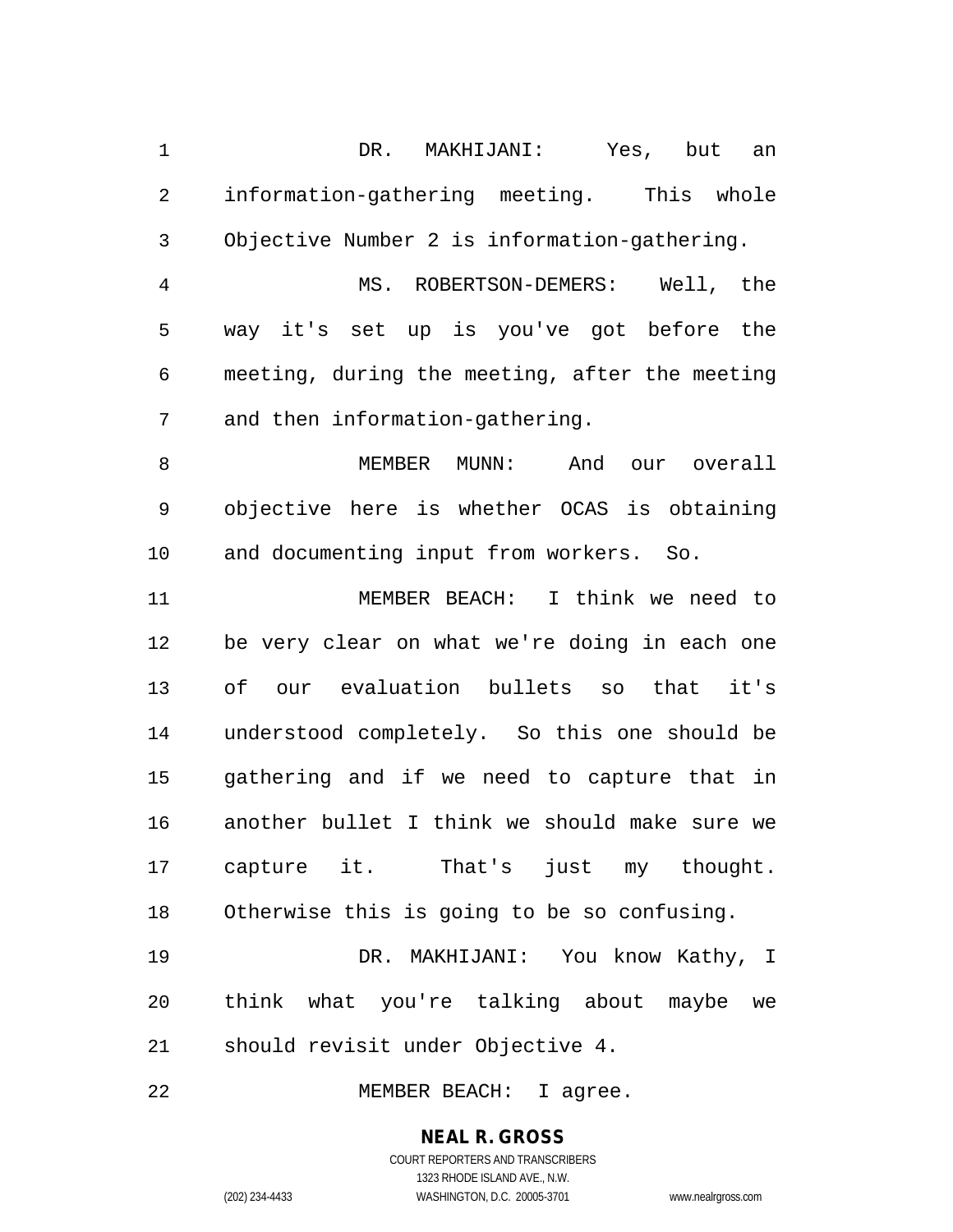DR. MAKHIJANI: If I am not misremembering. I'm not sure.

 MEMBER MUNN: It would appear to fit somewhere else better than here.

 MS. ROBERTSON-DEMERS: What I'm trying to explain is that the way that these are laid out is the actions before the meeting, the actions during the meeting, the actions after the meeting, and then information-gathering.

 DR. MAKHIJANI: But that's not how the objectives read currently because Evaluation Objective 2 says "Determine whether OCAS is obtaining and documenting input from workers." And so this is just -- the way it reads, I don't know how it should be or what the intent was. The way it reads right now is it's just this objective is about gathering.

 MS. ROBERTSON-DEMERS: It's not intended to be just about gathering.

CHAIRMAN GIBSON: Well, what's

intended?

**NEAL R. GROSS** COURT REPORTERS AND TRANSCRIBERS

1323 RHODE ISLAND AVE., N.W. (202) 234-4433 WASHINGTON, D.C. 20005-3701 www.nealrgross.com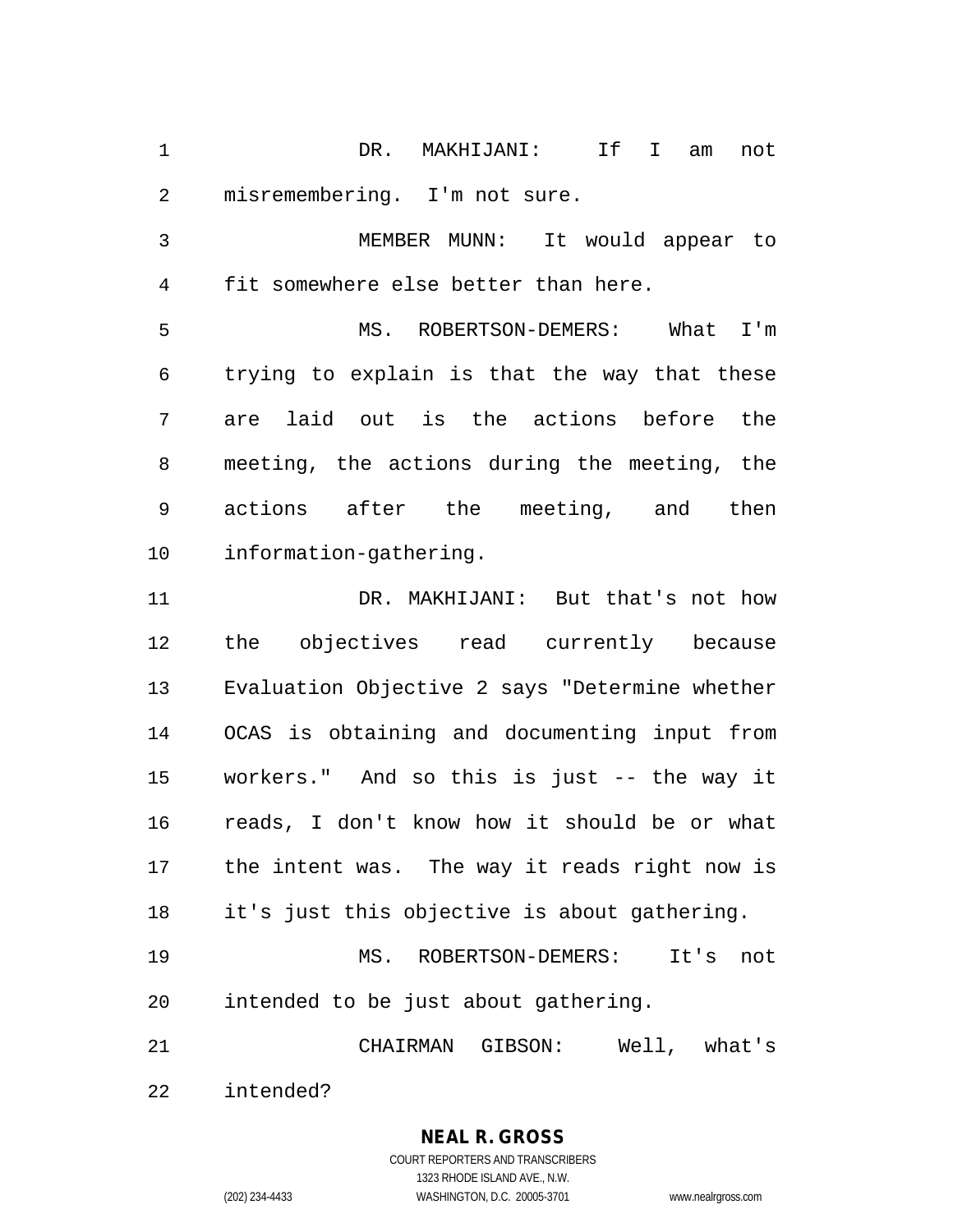MS. ROBERTSON-DEMERS: It's intended to be about the conduct of the meeting. What happens during the meeting? Is there a procedure for the meeting? Is the documentation captured? Were the comments? How did they conduct the meeting?

 DR. MAURO: You see, to me the problem has to do with the definition of Objective 2. It's very simple, you know. Is OCAS obtaining and documenting input from workers? It doesn't say are the workers happy with the way the meeting went. You know, even though all the bullets are -- a lot of the bullets go toward issues like that, but that's not what this is trying to do. I mean, I think we've got a little bit of a problem and that is we define an objective, but then when we go with the bullets it opens up on us into areas that go beyond the scope of the definition of the objective, and that's fine. Then we can do one of two things, narrow down the bullets beneath it or expand the

**NEAL R. GROSS**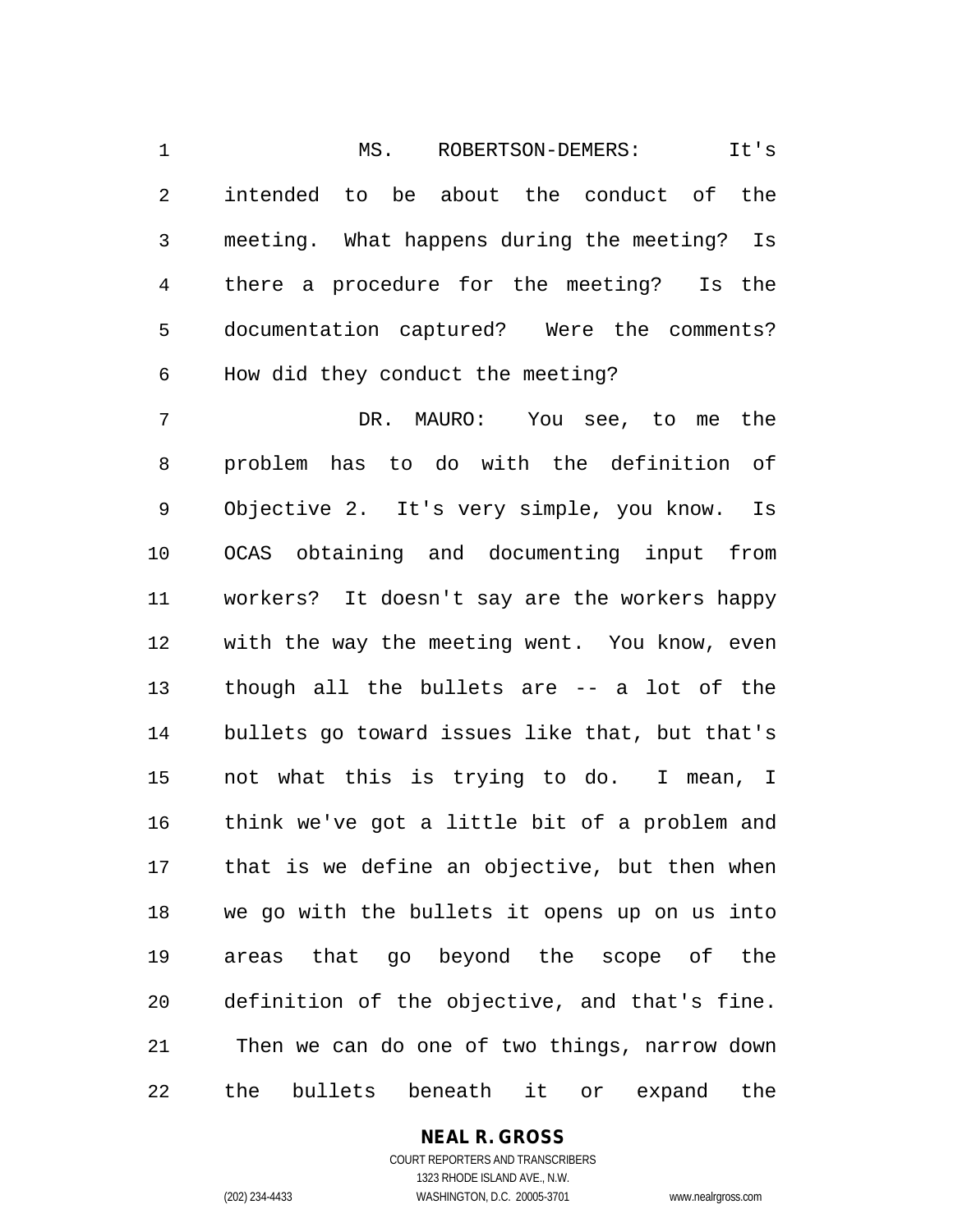definition of the objective. But right now I see an incongruity between the statement of the objective, Number 2 in this case, and the long list of things that we - questions that we're hoping to answer under Objective 2. So I'm very conscious of these kinds of structural things. I feel that there's a breakdown in parallel structure, at least in this case. MS. ROBERTSON-DEMERS: Can I just 11 - do any of you have PR-012 with you? MEMBER BEACH: I do. MS. ROBERTSON-DEMERS: Okay. Can you turn to Page 17? I'll pass this around. Maybe this is a better way to think about what I'm trying to say. They go through in their procedure and define pre-meeting activities, meeting activities and post-meeting activities. MEMBER BEACH: Maybe it's a good

 time for a break and we can make a copy of this for everybody.

> **NEAL R. GROSS** COURT REPORTERS AND TRANSCRIBERS

1323 RHODE ISLAND AVE., N.W. (202) 234-4433 WASHINGTON, D.C. 20005-3701 www.nealrgross.com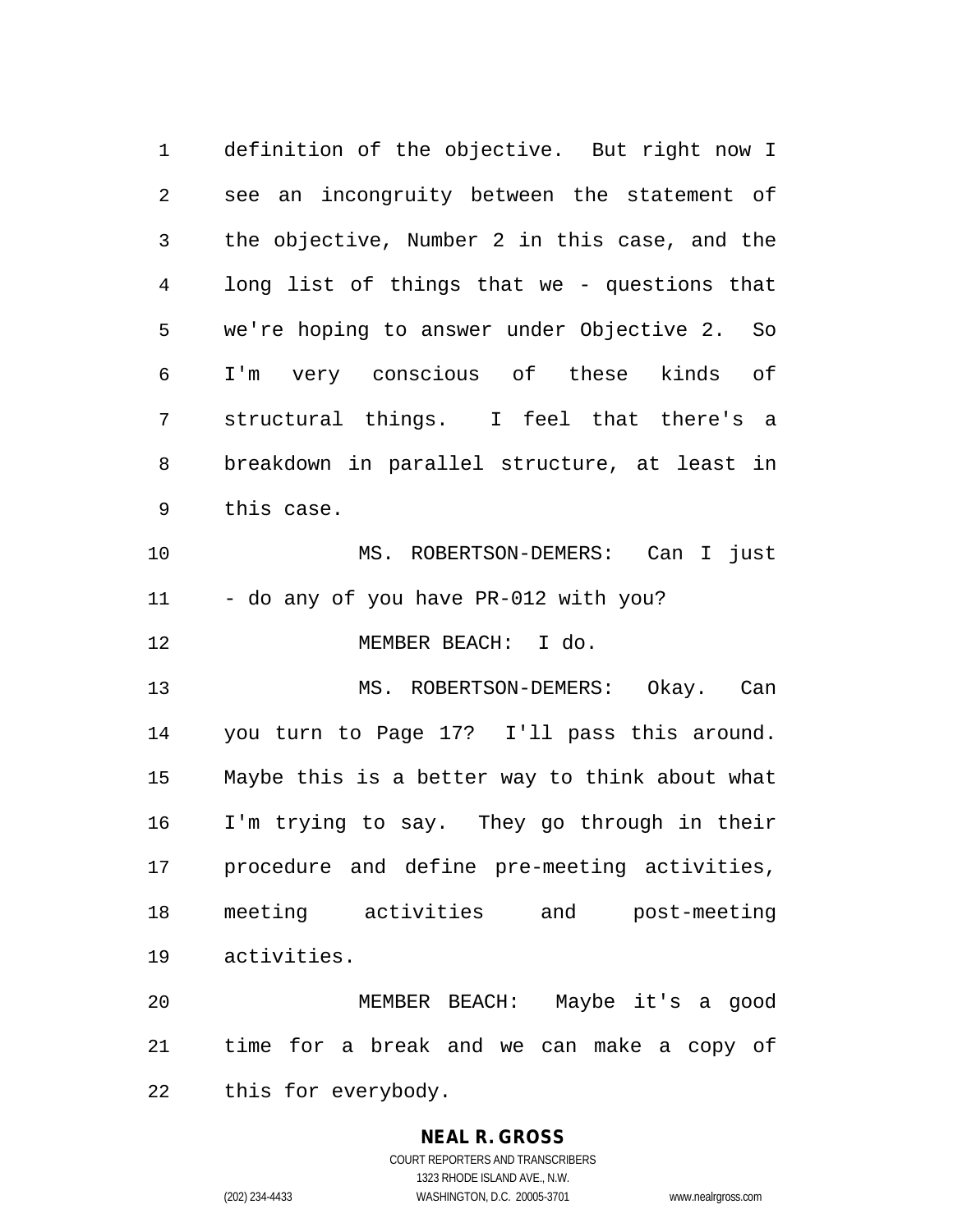CHAIRMAN GIBSON: Well, we'll have to decide. We've got quite a bit to do here and 2 o'clock is worker comments. That's going to stay on track so if we're going to get out of here, you know, we might have to delay talking about this program evaluation/communication specialist to another meeting. So if you want to make some copies we can go ahead and take lunch now and when we come back try to stay as honed in as possible so we can get through this and have some time to talk about this communication specialist.

 DR. MAKHIJANI: Just as a comment, I have no opinion about how, you know, one way or another, just from a documentation point of view. Everything that is now under Objective 2 is structured to an information-gathering meeting. So if we revisit that to what Kathy is saying with the original intent then we change Objective 2 and restructure everything under it. Because not necessarily -- we'll have to change Objective 2 and add things to

## **NEAL R. GROSS**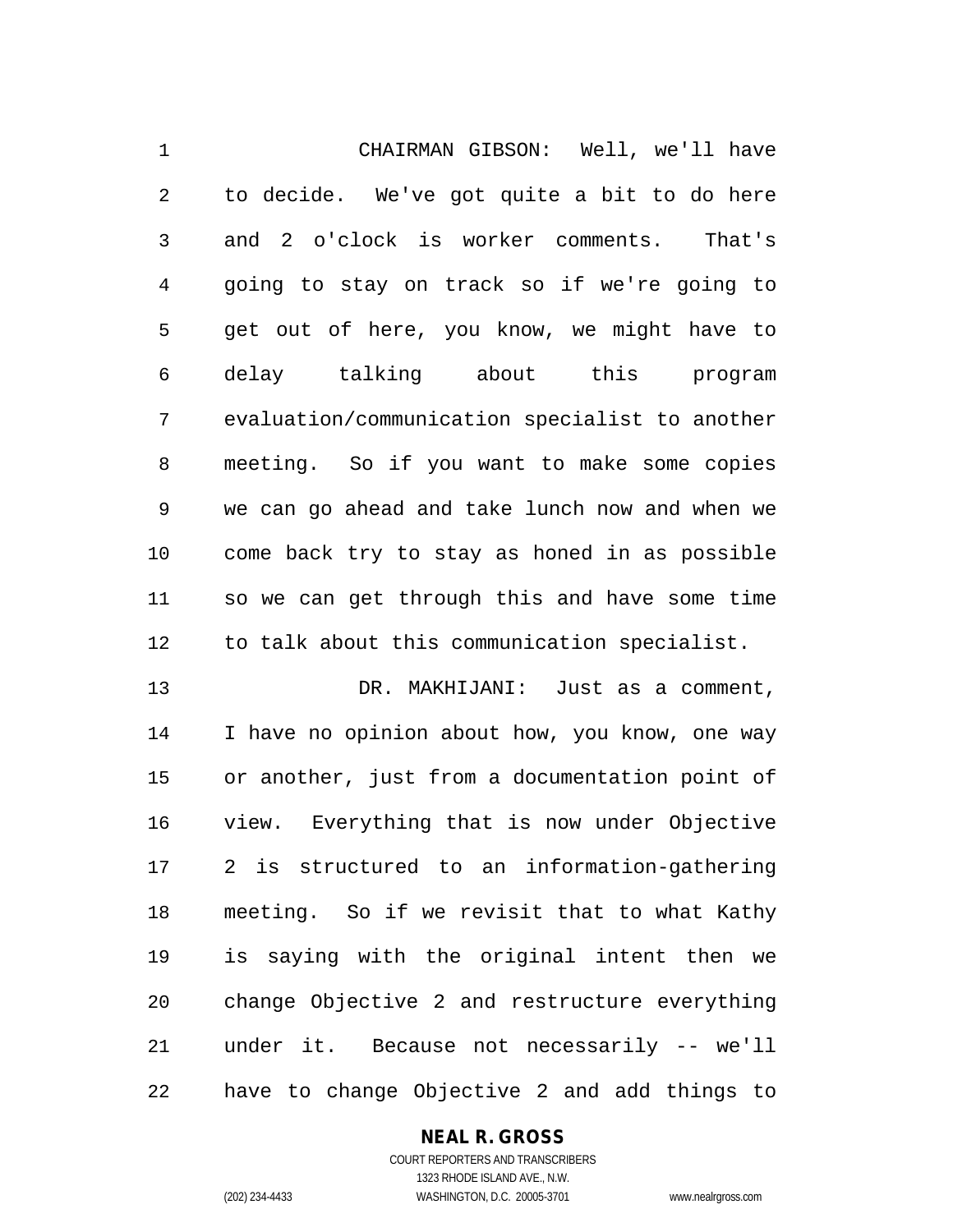it that would make it appropriate to that objective.

 MEMBER MUNN: My preference is not to change Objective 2, but to -- and to not lose this thought, but to place the thought in a different spot even though it was originated by the structure to which Kathy refers when she was putting this together.

 DR. MAKHIJANI: But maybe conduct of meeting.

 MEMBER MUNN: Yes, the conduct of meeting from my perspective does not include evaluation of what the participants' reaction was. It's the conduct of the meeting itself. Did the agency that was performing the meeting, regardless of who they were, perform that meeting in the proper way. The results of that meeting are another set of issues to be addressed with other and what came out of the meeting, questions. And as far as lunch is concerned, Wanda always votes for lunch.

MR. KATZ: So, are we going to

#### **NEAL R. GROSS**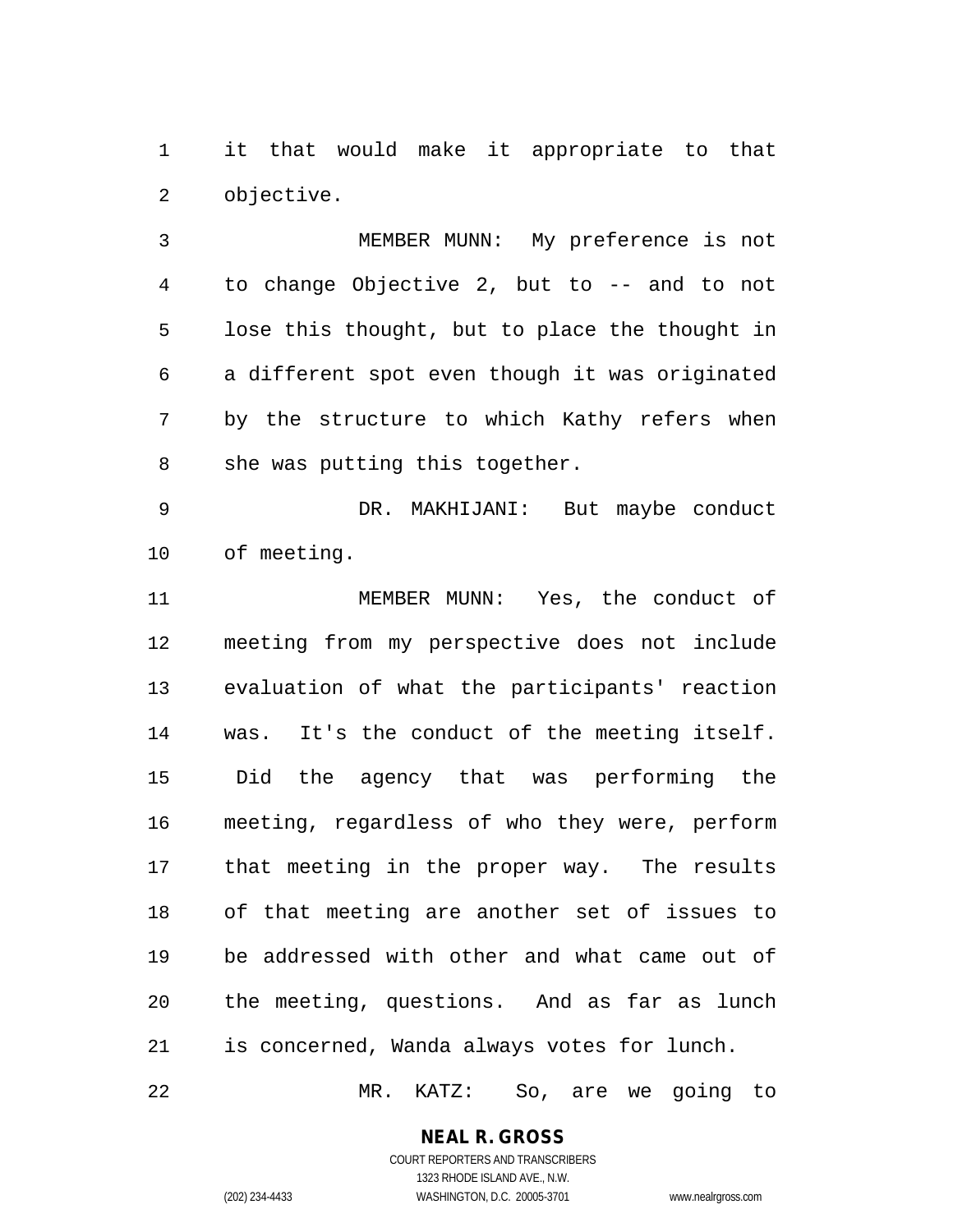abandon the effort on these bullets, the set of bullets before we wrap it up?

 CHAIRMAN GIBSON: Yes, let's do that and just kind of maybe think about it a little bit at lunch. But you know, unless I'm strongly overruled we're not going to change the structure of this. We might move some bullets around, but we're going to get through it, get a rough draft out and then if we just don't like the whole product that's another day. MR. KATZ: I think it's actually going okay. 14 DR. MAKHIJANI: I agree. CHAIRMAN GIBSON: It's a lot more to do. MR. KATZ: Five minutes for lunch Wanda. MEMBER MUNN: How about an hour and five minutes for lunch. MR. KATZ: So it is now 12:25. You want an hour?

> **NEAL R. GROSS** COURT REPORTERS AND TRANSCRIBERS

1323 RHODE ISLAND AVE., N.W. (202) 234-4433 WASHINGTON, D.C. 20005-3701 www.nealrgross.com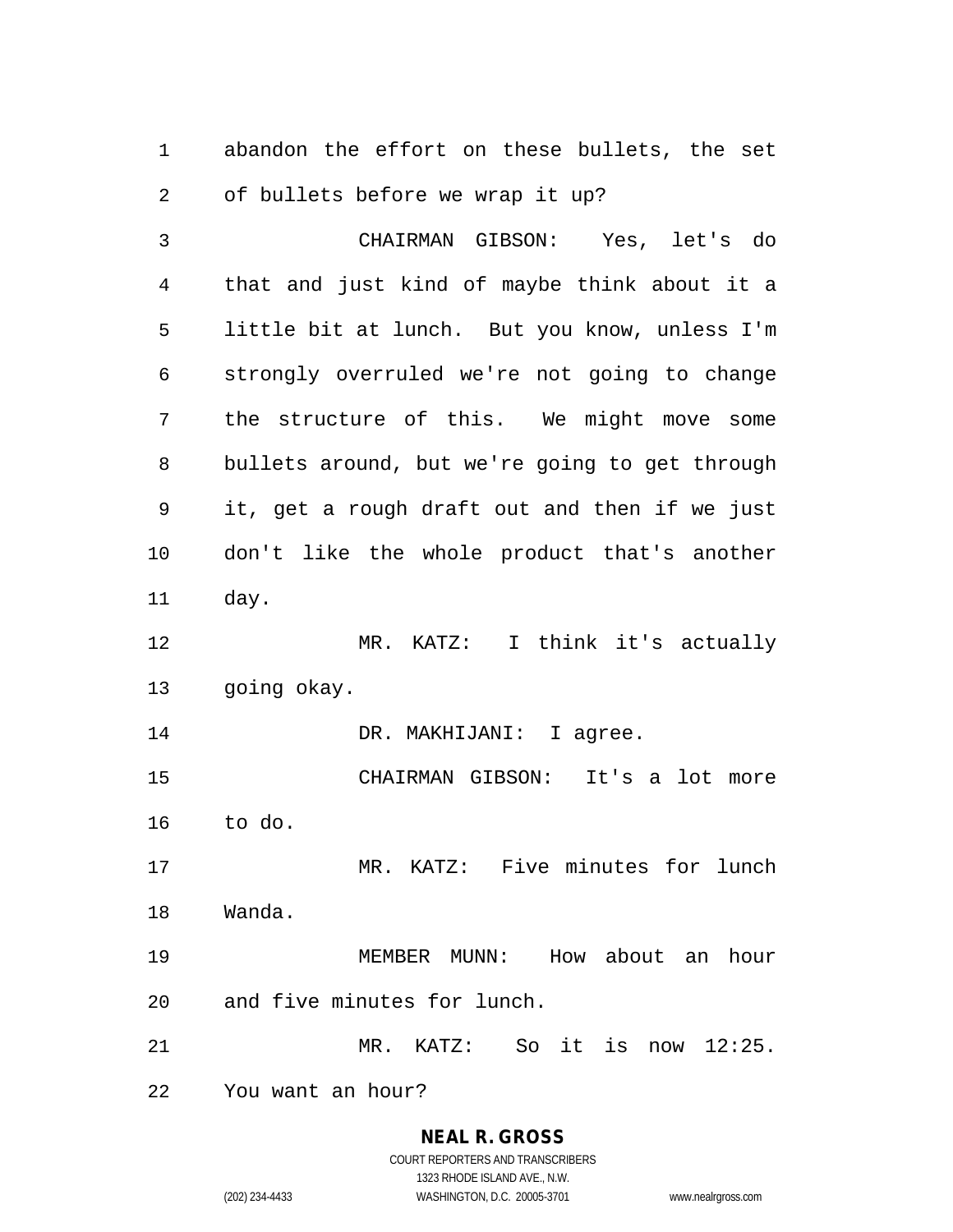CHAIRMAN GIBSON: I'd like 45, but it's probably more likely going to be an hour. MR. KATZ: Okay. So 1:30 reconvening Eastern time. Is that good for everyone on the phone? MEMBER MUNN: Thank you. Bye. 7 MR. KATZ: Thanks, bye. (Whereupon, the above-entitled matter went off the record at 12:27 p.m. and resumed at 1:33 p.m.) MR. KATZ: Hello, this is Ted Katz, Advisory Board on Radiation Worker Health, Worker Outreach Work Group. I'm the DFO and we're reconvening after a lunch break and we are still on the agenda item of reviewing the evaluation plan charge and the evaluation plan for the Work Group. And we broke off mid-sentence almost. CHAIRMAN GIBSON: Mid-sentence. We're under "Evaluate the conduct of outreach meetings" and we were discussing the bullets underneath that. I think that perhaps Arjun

## **NEAL R. GROSS**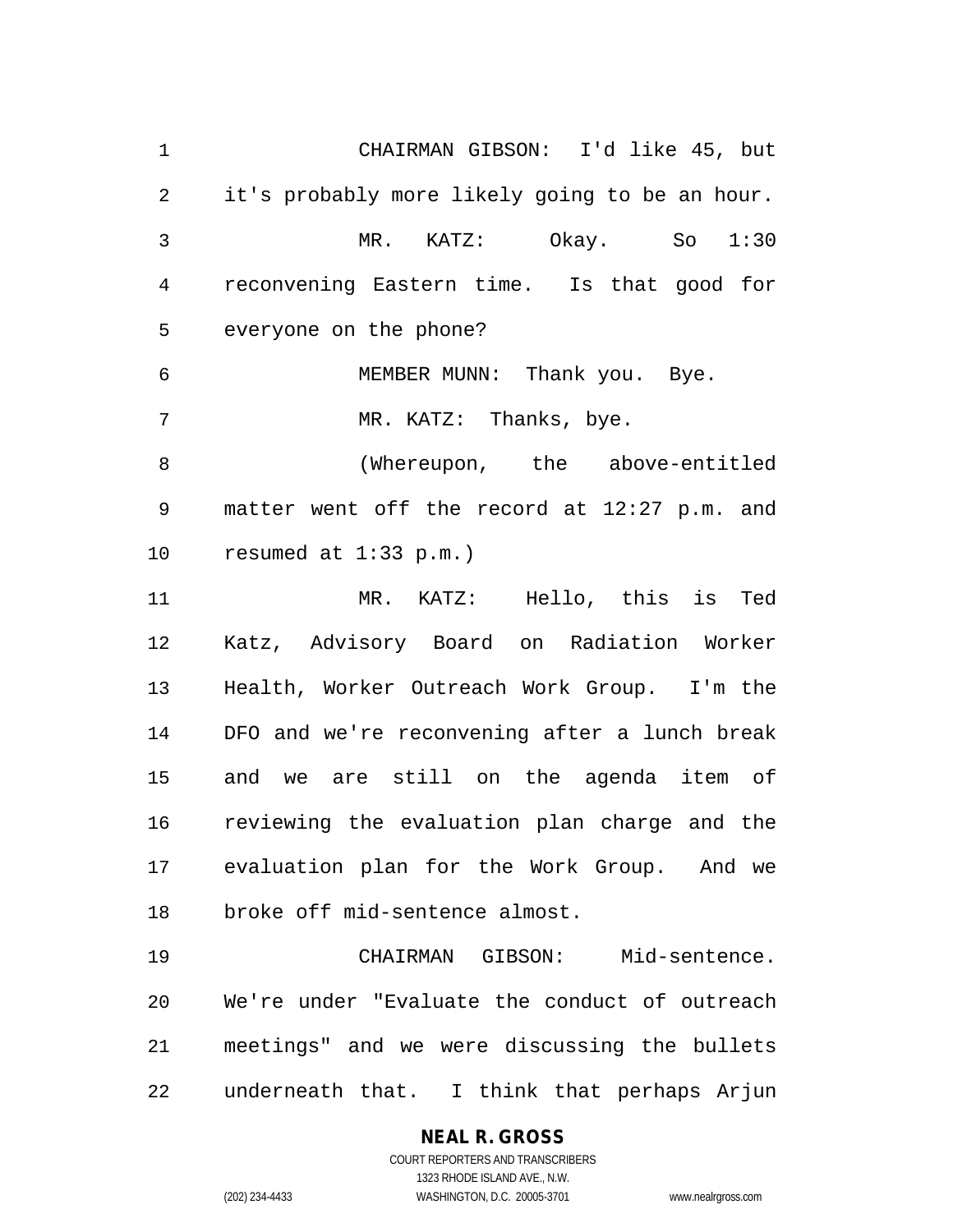and Kathy discussed a little bit during lunch. Do you want to go ahead?

 DR. MAKHIJANI: Yes, I emailed this to Mike and Josie and Phil, and I think Wanda, Josie's emailing you the --

 MEMBER BEACH: It's already -- it should be to her.

8 MR. KATZ: It may take a moment, Wanda, for it to actually arrive in your inbox.

 DR. MAKHIJANI: So let me just read through what Kathy wrote at lunch break. We are at the place that says "Evaluate the conduct of outreach meetings" under Objective 2, the second set of bullets. And the first question that Kathy wrote was "Were the proper participants included in meetings where information-gathering is the stated goal of the meeting?" Do you want me to run through all of these? "Are presentations developed at the appropriate level for the participants at the meeting? Are sign-in sheets utilized for

#### **NEAL R. GROSS**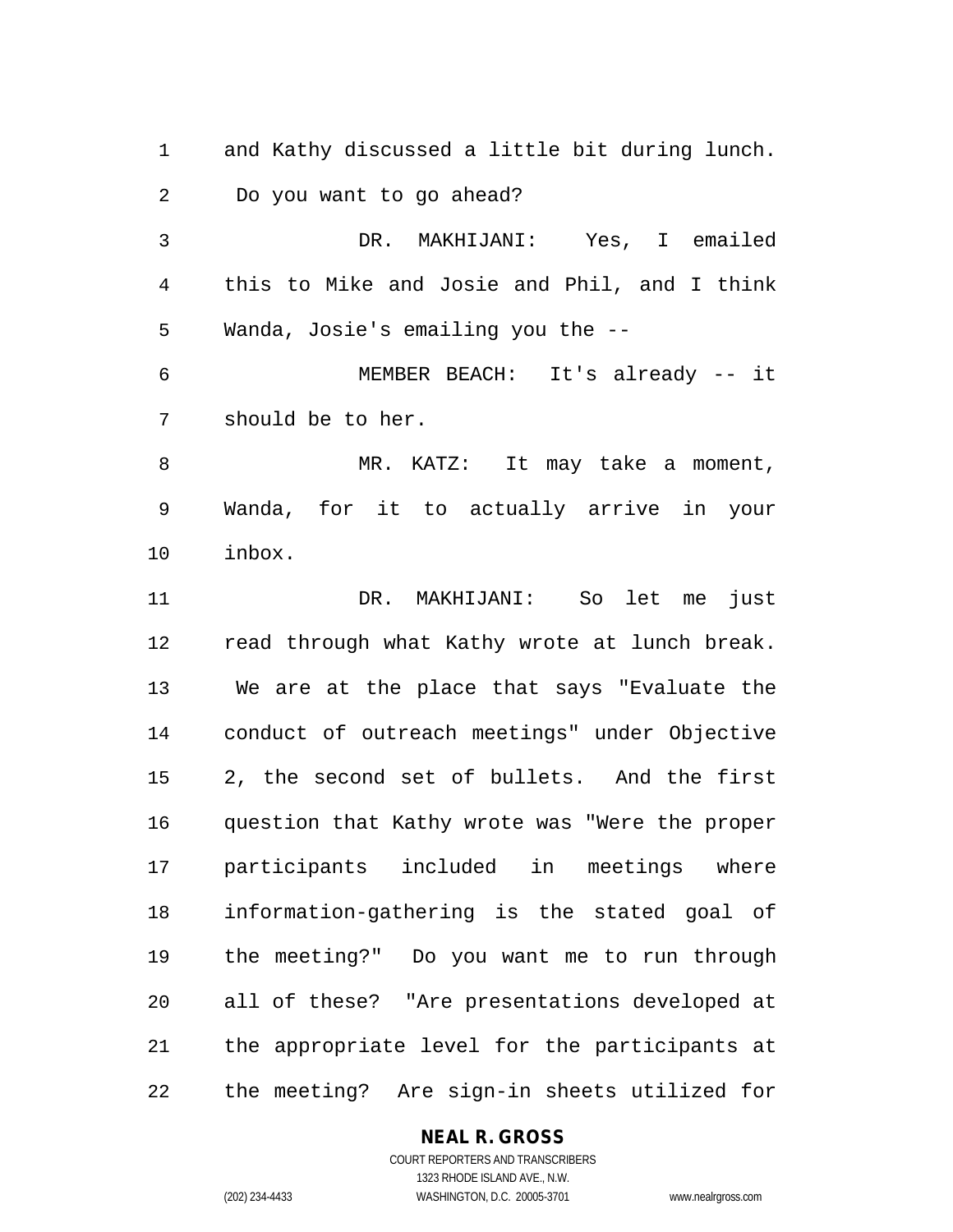outreach meetings so that the attendees can be contacted if needed with follow-up information or questions? Was the meeting held in an adequate facility such that individuals were not limited from providing substantive input based on security restrictions applicable to NNSA sites in some cases? Are appropriate introductory statements made at the beginning of the meeting? Are questions appropriate to solicit the desired information? Is adequate time allotted for presentation and participant comments? Is technical staff present at information outreach meetings where appropriate?" So that can -- I think some of these are already there in the section we're talking about, but others are not.

 MR. KATZ: So should we just go through these?

 DR. MAKHIJANI: Yes. So we had "Were appropriate introductory statements made at the beginning of the meeting?" We already have that one. So that one I think is a

#### **NEAL R. GROSS**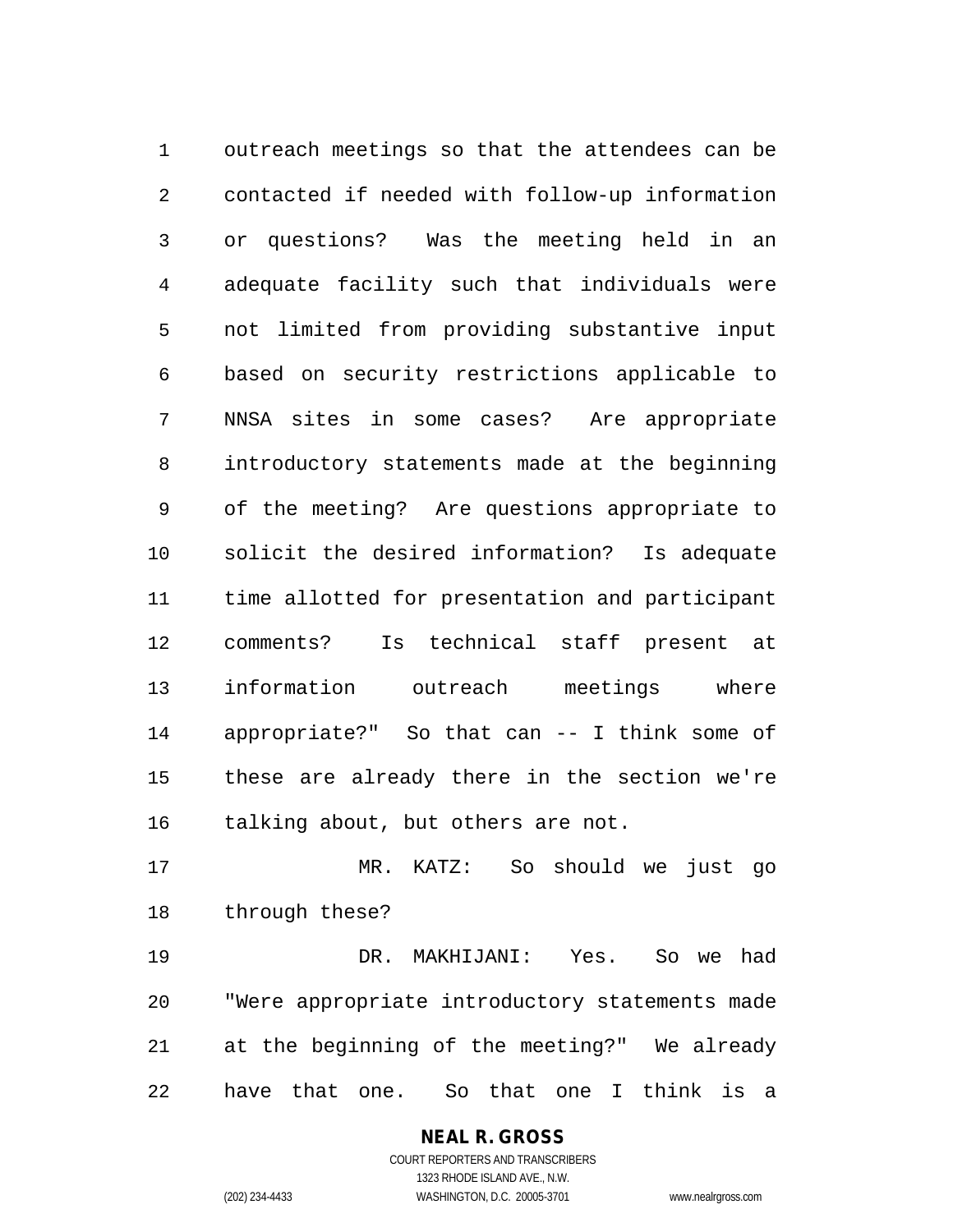duplicate. Then the second one we already have is "Was the meeting approach open enough to enable workers to provide input to the extent that they wanted?" We haven't discussed that before lunch. And there's a corresponding question I think that Kathy wrote.

8 MS. ROBERTSON-DEMERS: I did it from scratch, so the intent was almost to replace what was there.

 MR. KATZ: What we had there before lunch that Wanda had revised, "Were participants allowed adequate opportunity to provide comments?"

 DR. MAKHIJANI: Sorry, I did not get that.

 MR. KATZ: And I think that covers the question.

 DR. MAKHIJANI: To provide comment. 21 MS. ROBERTSON-DEMERS: And that

was the one where I added "adequate time for

#### **NEAL R. GROSS** COURT REPORTERS AND TRANSCRIBERS

1323 RHODE ISLAND AVE., N.W. (202) 234-4433 WASHINGTON, D.C. 20005-3701 www.nealrgross.com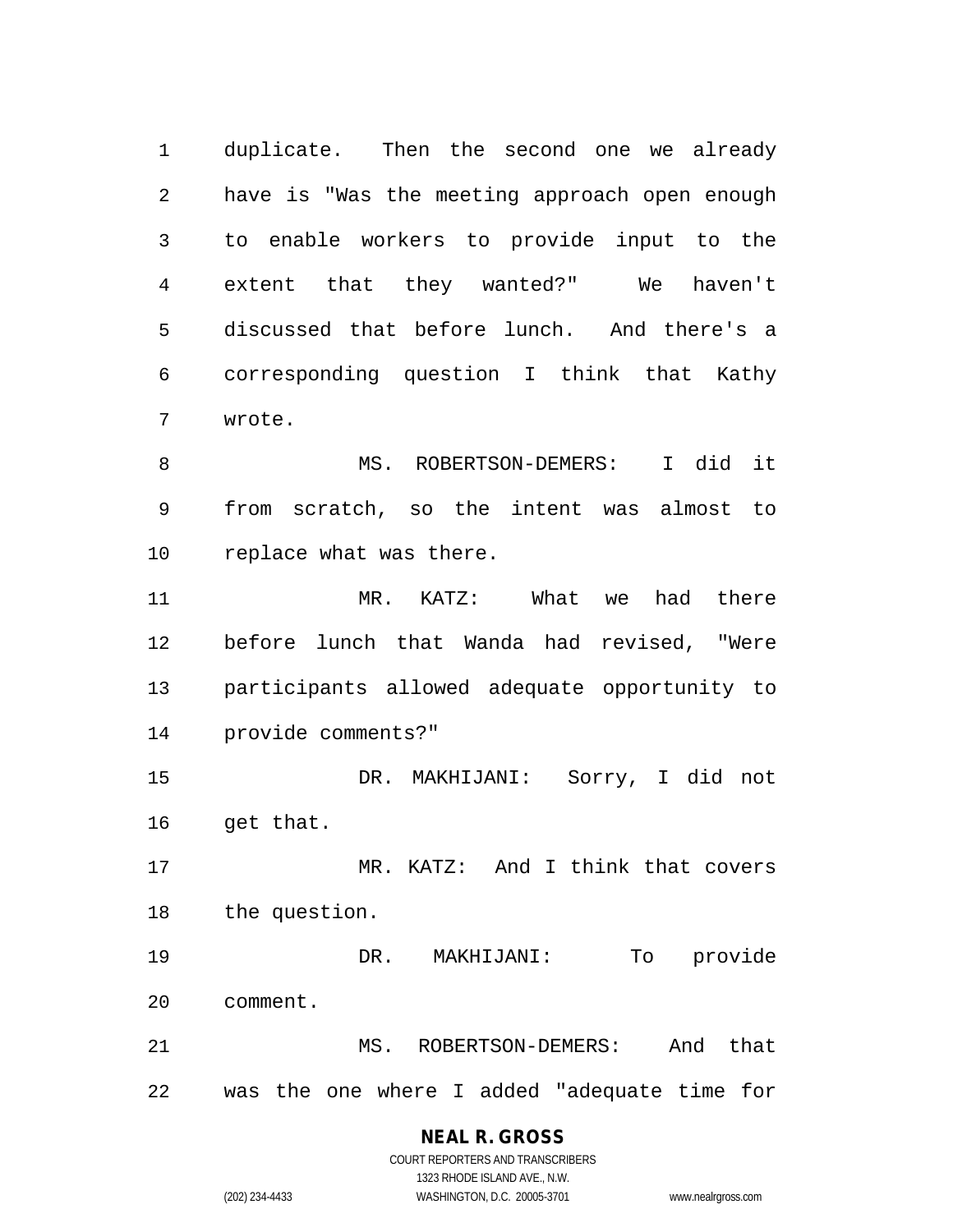presentations" to it. I just added the presentation part.

 MR. KATZ: The front end part, what's presented. Okay, that's a separate question, the presentations.

 DR. MAKHIJANI: Was there adequate time for presentations?

 MR. KATZ: But that's by -- you mean OCAS?

10 MS. ROBERTSON-DEMERS: By OCAS.

 DR. MAKHIJANI: Then there's "Were proper participants included in meetings where information-gathering is the stated goal of the meeting?"

 MR. KATZ: My question about that is it seems like we already addressed that question about identifying appropriate participants under Objective 1.

 MS. ROBERTSON-DEMERS: We don't need it.

MEMBER BEACH: Which one are we

not needing?

#### **NEAL R. GROSS** COURT REPORTERS AND TRANSCRIBERS

1323 RHODE ISLAND AVE., N.W.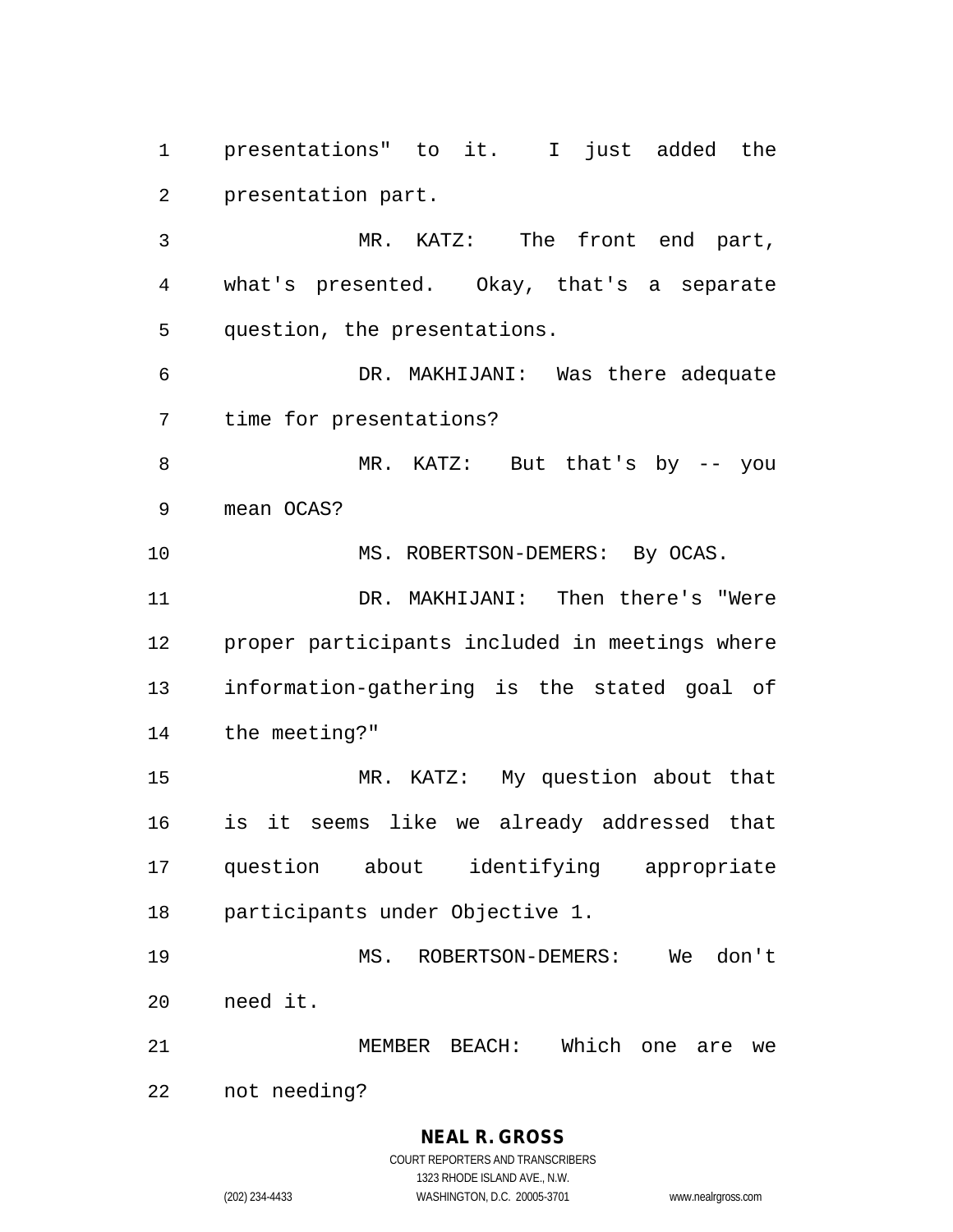DR. MAKHIJANI: "Were the proper participants included in meetings?" Because we already covered that. Then, "Was the meeting held in an adequate facility such that individuals were not limited from providing substantive input based on security restrictions applicable to NNSA sites?" So that's already --

 MEMBER BEACH: That's covered on the next page, last bullet in that section.

 DR. MAKHIJANI: Yes, so I'm reading the bullets we already have, not the bullets that Kathy sent, some of which she seemed to have a fantastic ability to reproduce and have a very clear vision.

 MR. KATZ: I just wonder if you want to generalize that thought, which I think is a good one, but I mean the question is are provisions available, you know, as appropriate. It's not necessarily true that you'll always need to hold a meeting with that kind of -- with those facilities, resources.

#### **NEAL R. GROSS**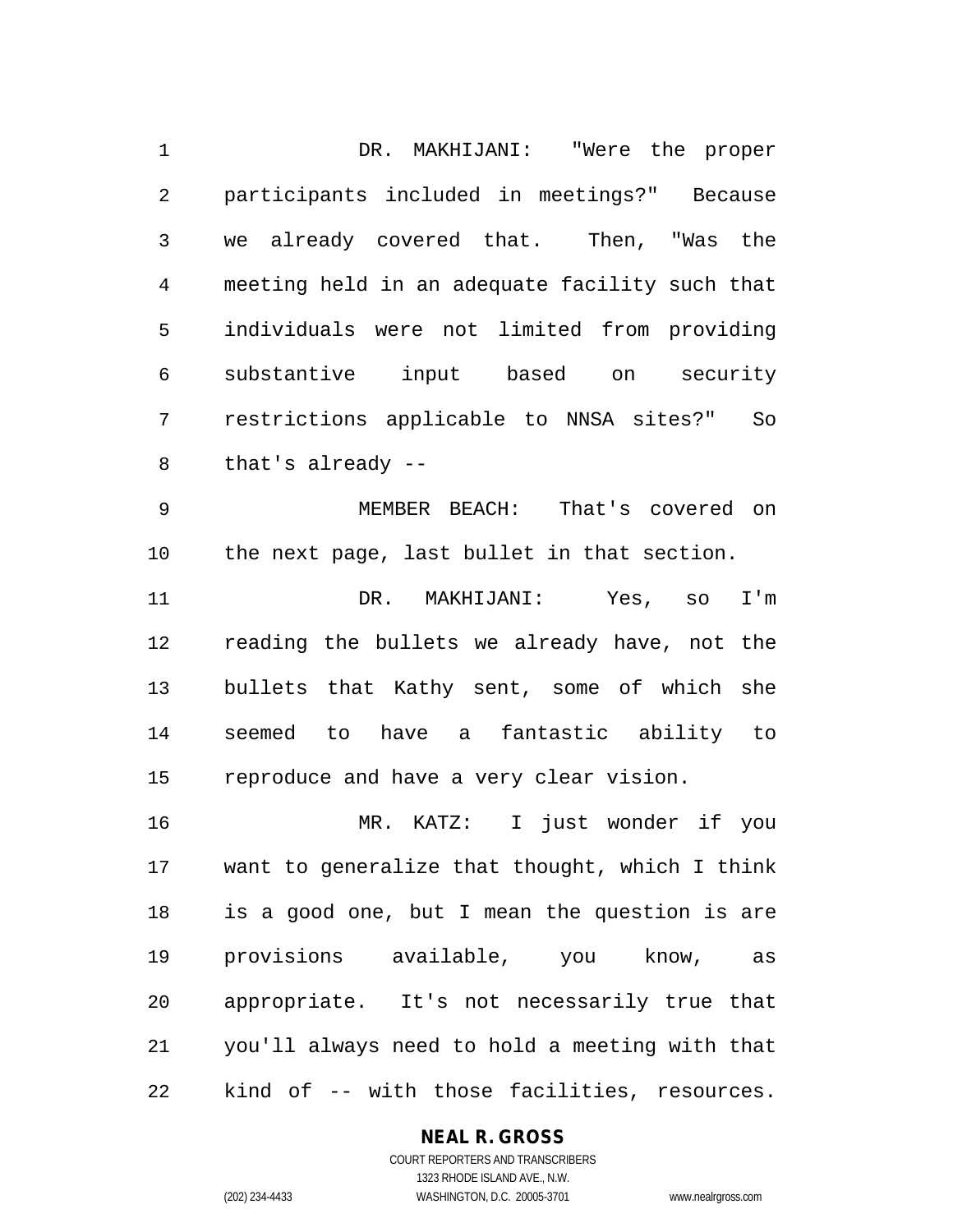Larry can speak to it --

 MR. ELLIOTT: I don't understand the question and the need for the question because we would not hold a meeting, any of our meetings are held with the intent that we're not having classified discussions. If we need to have a discussion of classified information, then that is scheduled with that individual separately and properly, the cleared folks are there and the secured setting is identified, and we do so under some control from DOE because they have to review what is produced as a product from that interaction before it can be released for public display or public consumption. So none of our outreach meetings go to this, you know. If we hear something that is raised in a board meeting in public comment, or we hear something that's raised in one of our interactions with workers, we use our own judgment as to how to intervene. At some times our judgment says don't do anything,

#### **NEAL R. GROSS** COURT REPORTERS AND TRANSCRIBERS

1323 RHODE ISLAND AVE., N.W. (202) 234-4433 WASHINGTON, D.C. 20005-3701 www.nealrgross.com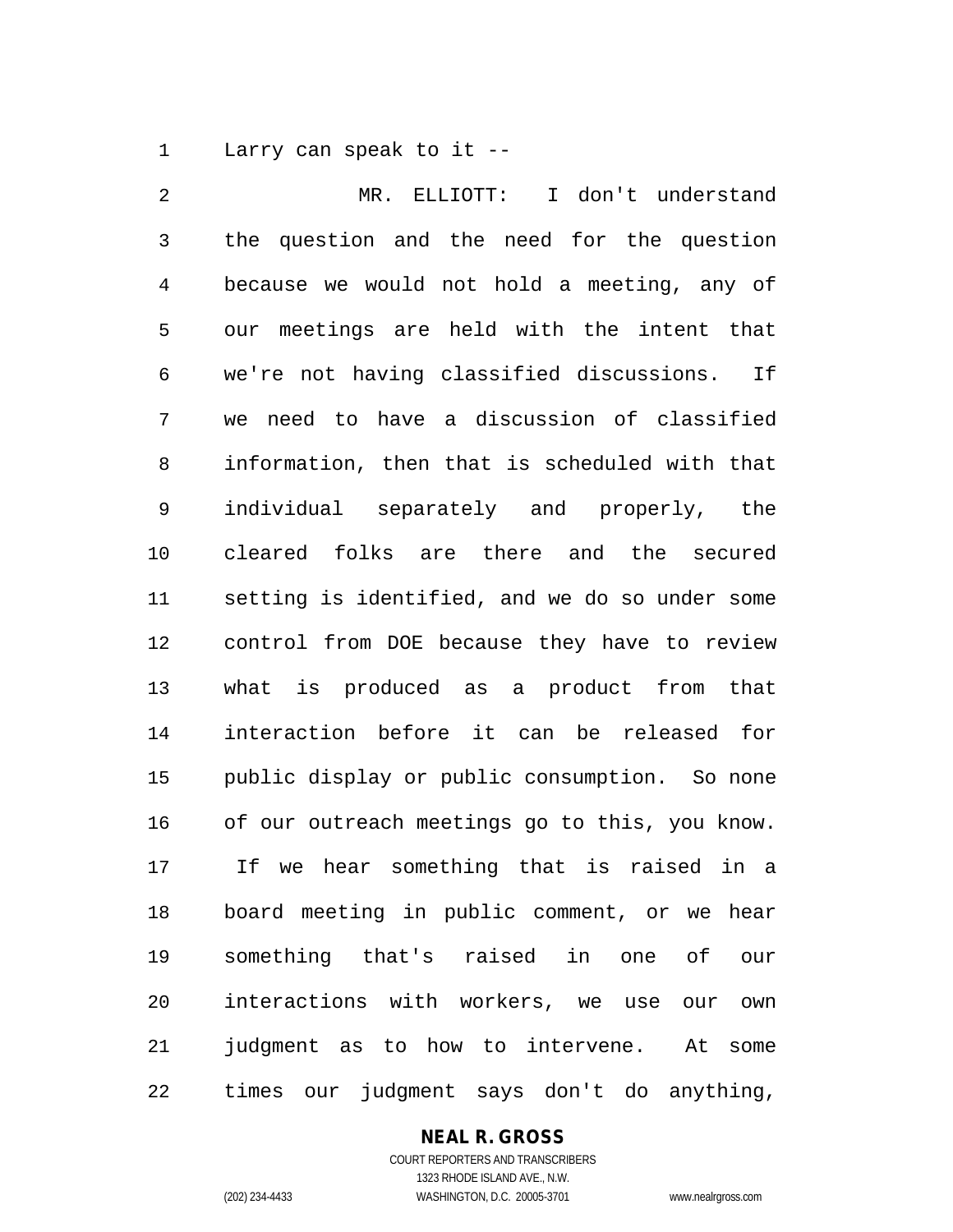leave it alone, don't say anything, don't continue -- you know, if the discussion stops, that's good. If the discussion continues and these things continue to be brought up, then we need to have some kind of intervention where we stop that discussion and we would schedule a separate secure meeting for that. 8 MS. ROBERTSON-DEMERS: So what you're saying is you're replacing in that situation worker outreach with site expert interviews?

 MR. ELLIOTT: If we have a need to interview a site expert and we feel that that's going to take us into a situation where sensitive information is going to be discussed, we would do so in a secure setting with the properly cleared people available for it.

 MS. ROBERTSON-DEMERS: And I guess there are certain requirements that are being put on us by DOE at least with our site expert interviews that if we come to a site like

**NEAL R. GROSS**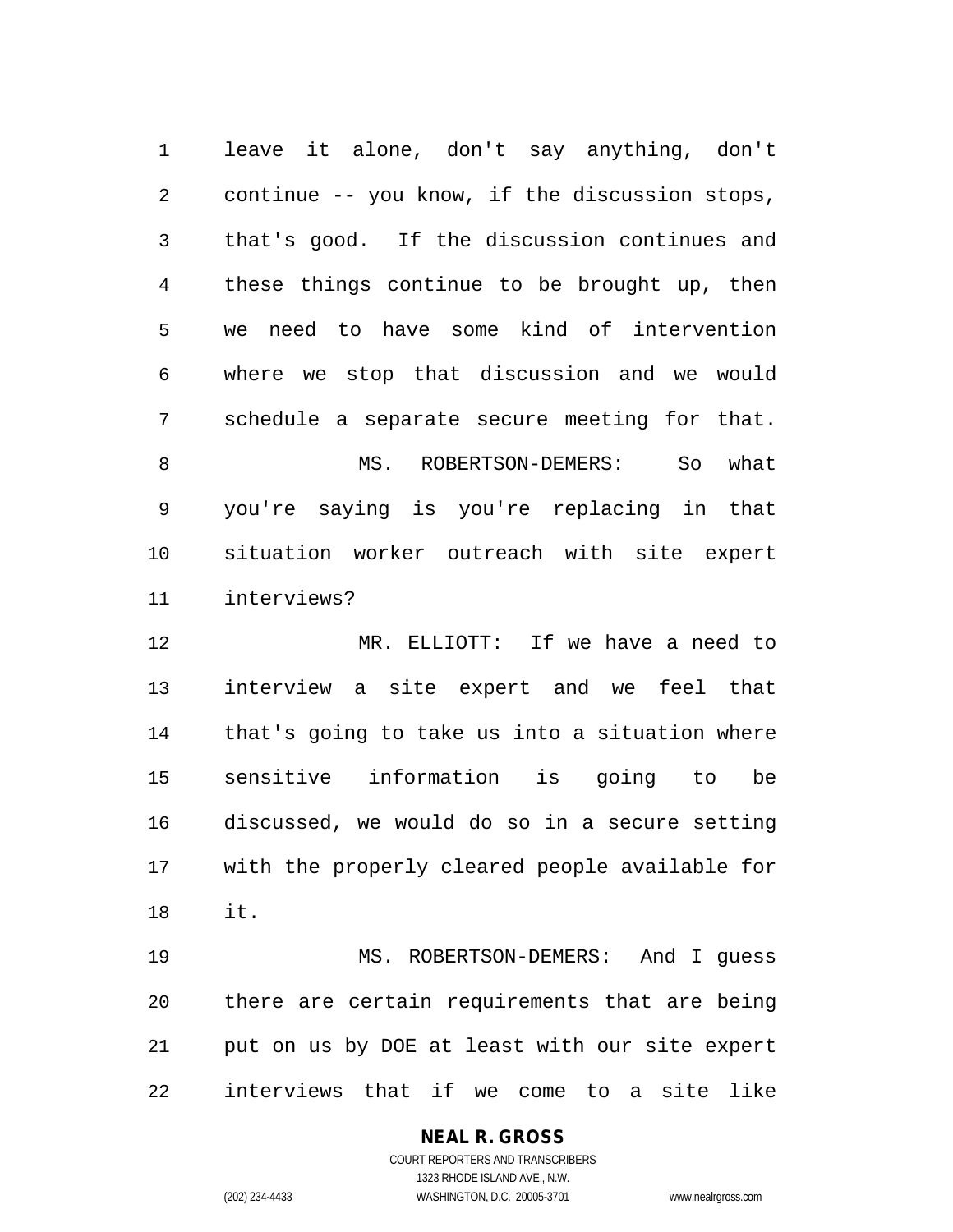Pantex, even if we tell them not to tell us classified information, they're still requiring that we do it onsite in a secure location. And I'm just a little confused about how this might differ from that.

 MR. KATZ: Well I was just suggesting, and I think Larry sort of fleshed it out for us, that you want a more generalized question, but that are provisions being made as appropriate to handle classified information, something along those lines, because that's what you're trying to get at, not imply that it generally is needed.

 MR. ELLIOTT: Right. I agree with that.

 MR. KATZ: When the situation arises.

 MEMBER MUNN: And we are not including in our definition of "further outreach" the other kinds of activities that we require from our contractor in their other duties. I'm a little concerned about how this

#### **NEAL R. GROSS**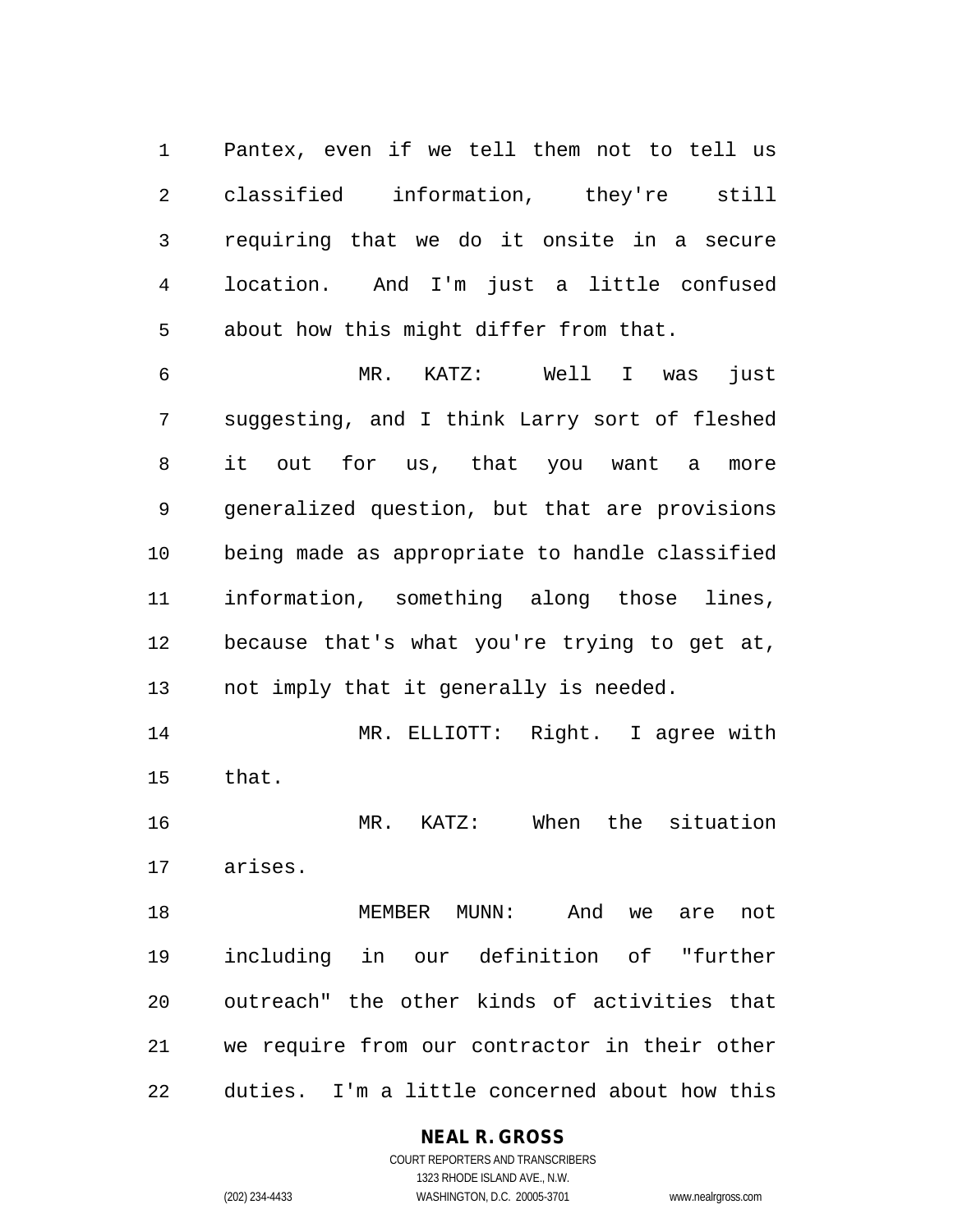particular issue will be likely to arise in a worker outreach meeting, unless as was mentioned earlier it might be possible that -- although seemingly unlikely to me -- that a worker would begin to move into potentially classified material in public discussion. Is it just -- am I the only person who's confused about this delineation between what we are calling worker outreach and what we are calling required interviews and activities by our contractor in other regards?

 MS. ROBERTSON-DEMERS: Well, this is a matter of what's in the Security Plan and how things are changing as far as basically activities with workers at certain sites. And all I'm saying is at a site like Pantex we were not given -- DOE wants us to do it onsite 18 just in case something comes out.

 DR. MAKHIJANI: Well, it may be a prior question here, does this procedure cover NIOSH site experts or not, and are we reviewing that -- because that's a kind of a

# **NEAL R. GROSS**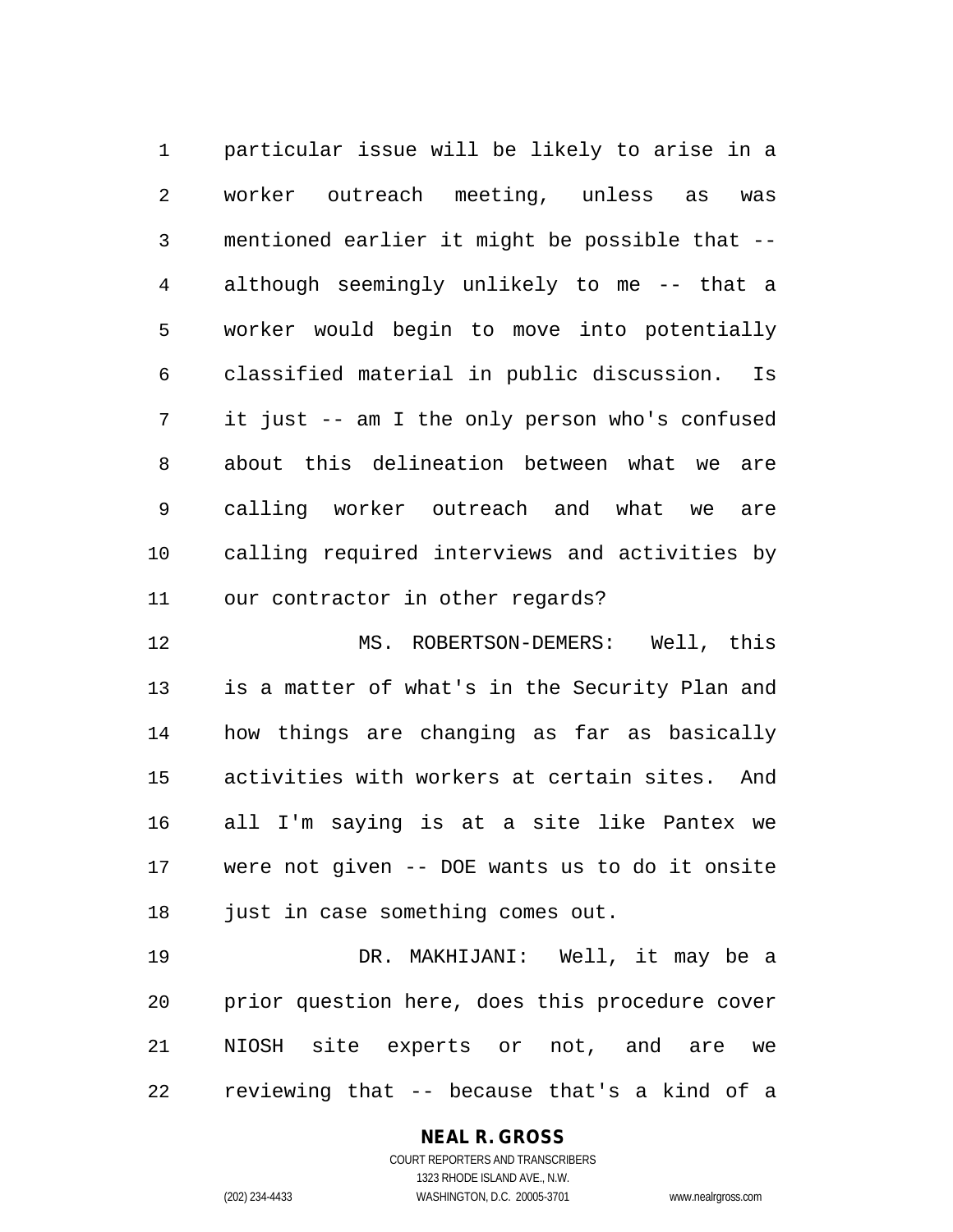worker outreach or site expert outreach. SC&A doesn't distinguish between those two things in our interviews. We kind of almost use the terms interchangeably, although site expert is broader than worker -- or interview workers sort of for the purpose of eliciting information. I mean, our goals are very narrow as compared to NIOSH. NIOSH has a broader, more complicated set of responsibilities.

 MEMBER MUNN: That's exactly what I was asking, Arjun. What I hear you saying is that from your perspective our worker interview is a worker interview, whether it is in the process of identifying specific information for a TBD or whether it is in reference to a claim. And I guess that's what I'm asking of the rest of the Work Group. Is that your definition of worker outreach? DR. MAKHIJANI: That's not what I meant, Wanda. So just, I might have not made myself clear, but that's not what I meant. In

#### **NEAL R. GROSS**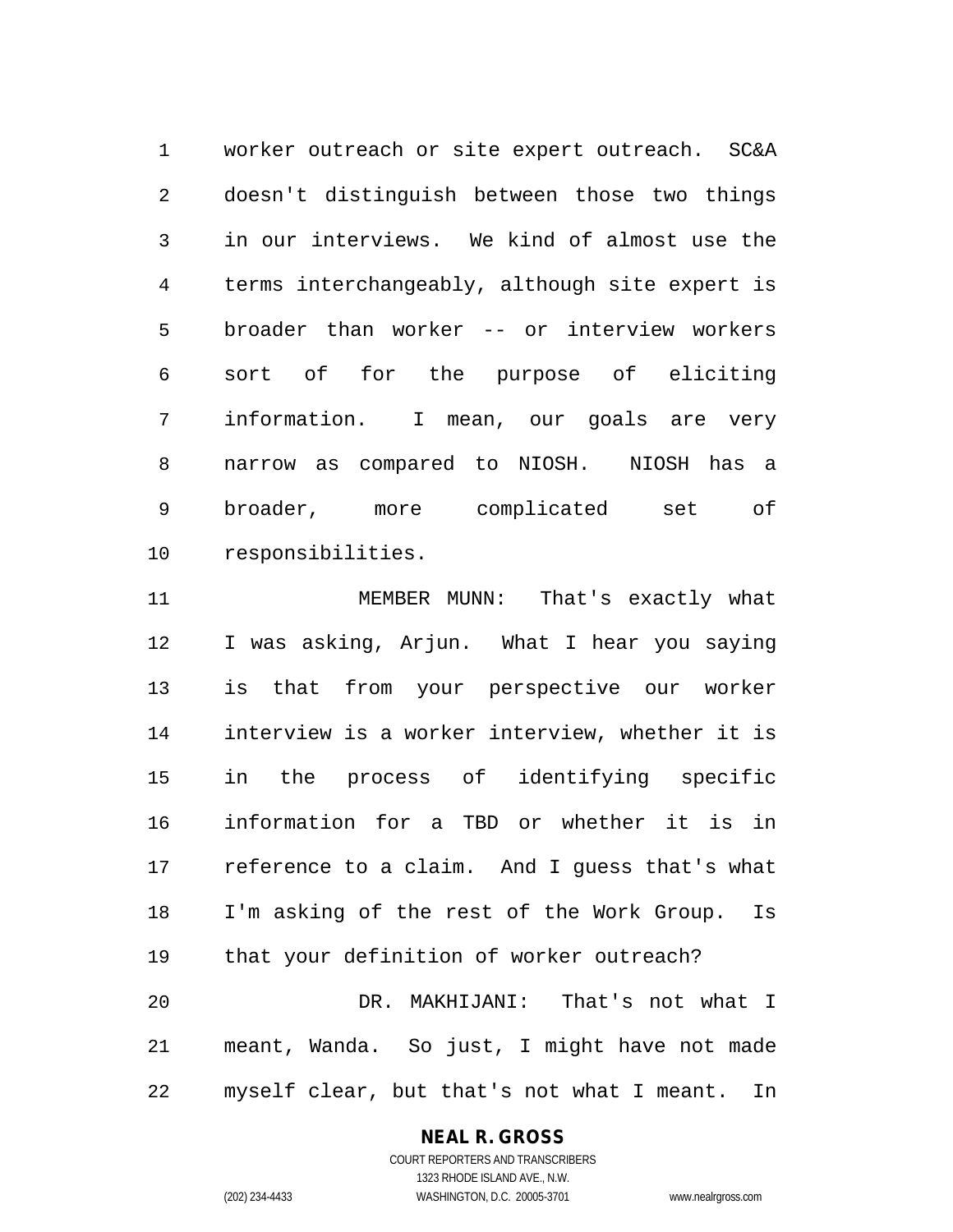any case, it's not for me to say.

 CHAIRMAN GIBSON: Is there any instances that we know of where workers or claimants have been stymied in their efforts to talk about stuff classified? I mean, has there ever been a time where a classified setting was not provided to them when necessary?

 MEMBER SCHOFIELD: I can think of many occasions and many people that even include my career, there are certain areas I would not go into unless I was in a secured facility with the proper people. I mean, because you can cross that line real easy depending on what your background is.

 MEMBER MUNN: But is this -- I'm not concerned about whether or not secure areas are necessary for certain types of interviews, my concern is specifically that we define very clearly the difference between worker outreach and worker interviews that are used for other purposes. Whether it is a

#### **NEAL R. GROSS**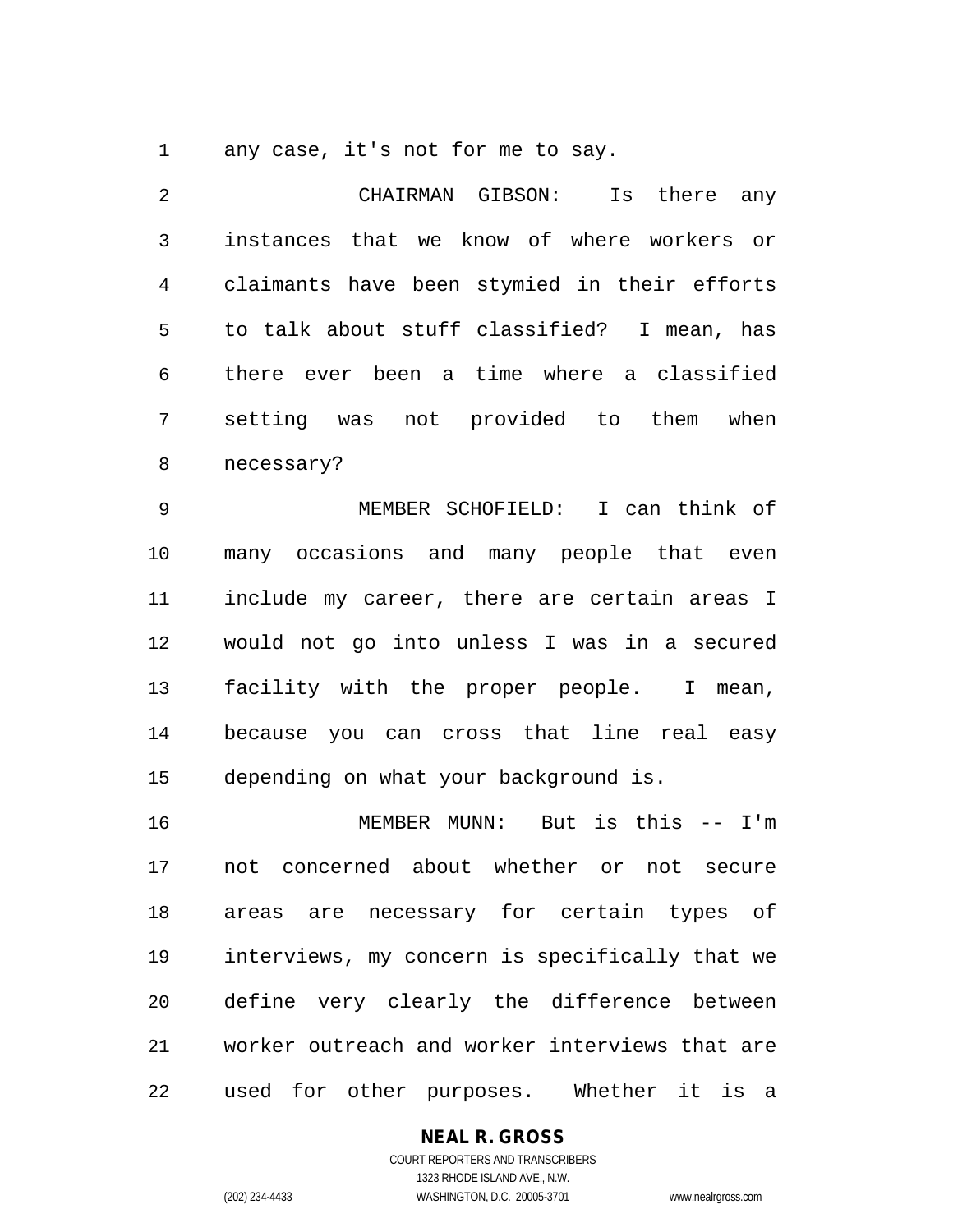worker interview that is used for the purpose of producing an evaluation report, or a technical basis document in my mind is not worker outreach and that's what I'm trying to clarify here when we start talking about these secure facilities and who we are interviewing and for what.

 MR. ELLIOTT: I think we would say that is outreach in our minds when we want to seek out certain individuals to gain information or input on our dose reconstruction approach for a given site, our site profile, an evaluation report. We start from a place that says we don't necessarily need to have a classified discussion, but we will arrange and welcome such a conversation if the interviewee feels it's necessary and appropriate.

 MEMBER MUNN: Ah. I had been under a misapprehension for lo these many years. There was never any expectation from me that worker outreach as such included

# **NEAL R. GROSS**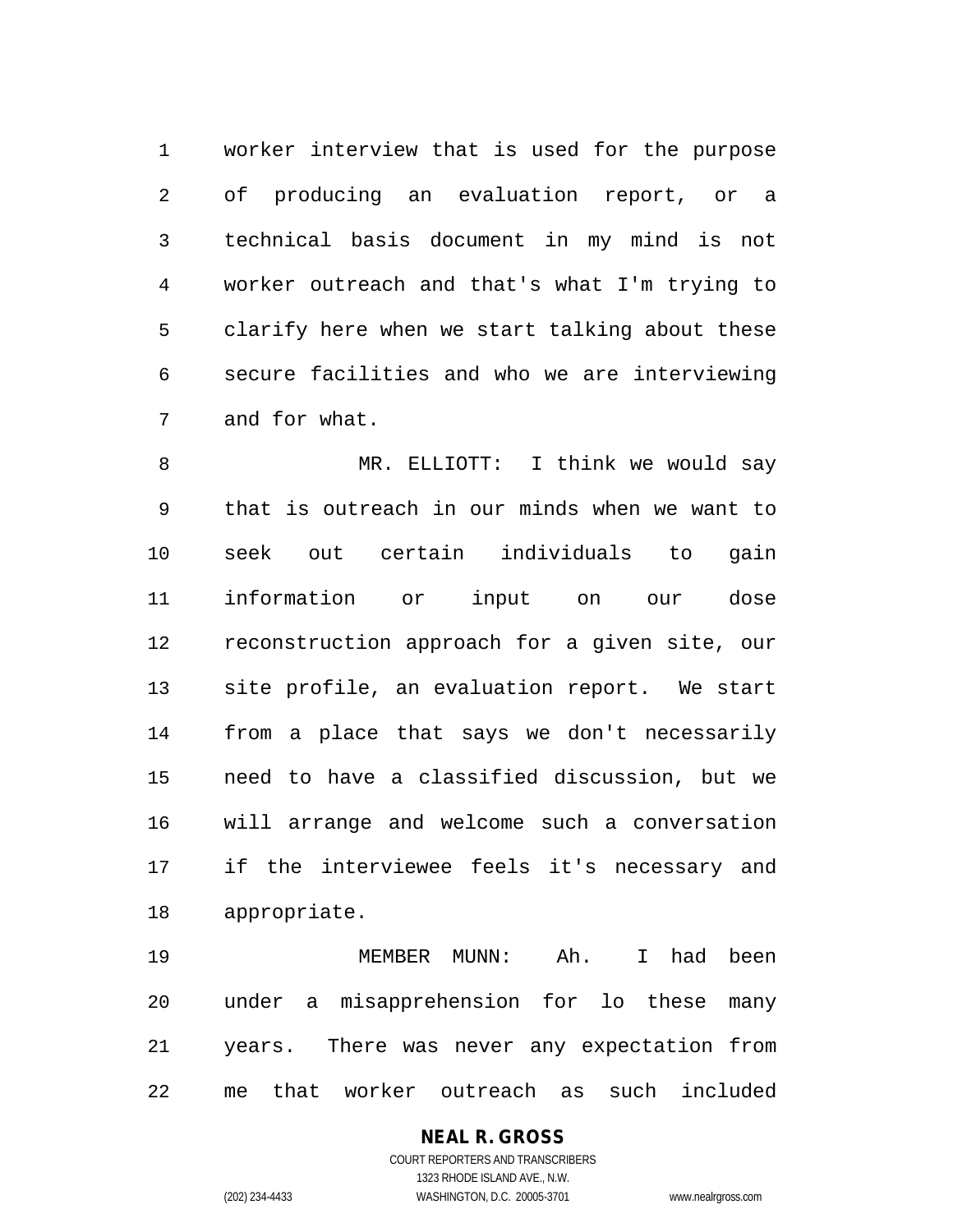interviews in establishing base operational documents.

 MS. ROBERTSON-DEMERS: Can I interrupt? This is more of a DOE issue and an issue where we're putting people in an area where they're comfortable talking versus out in the public.

 MEMBER MUNN: I understand what you're talking about, Kathy, that's very clear in my mind. I just obviously had been confused for many years. I had no idea that worker outreach included interviewing the site experts to establish base documents like TBDs. MEMBER SCHOFIELD: There are a number of people, a number of processes and stuff that you -- there's kind of a fine line between what you can discuss out in the open and where you probably would be better off in a secure facility with the proper people. That way if you say something you haven't crossed over that line, or if you did, you know. You basically you can work around this,

#### **NEAL R. GROSS**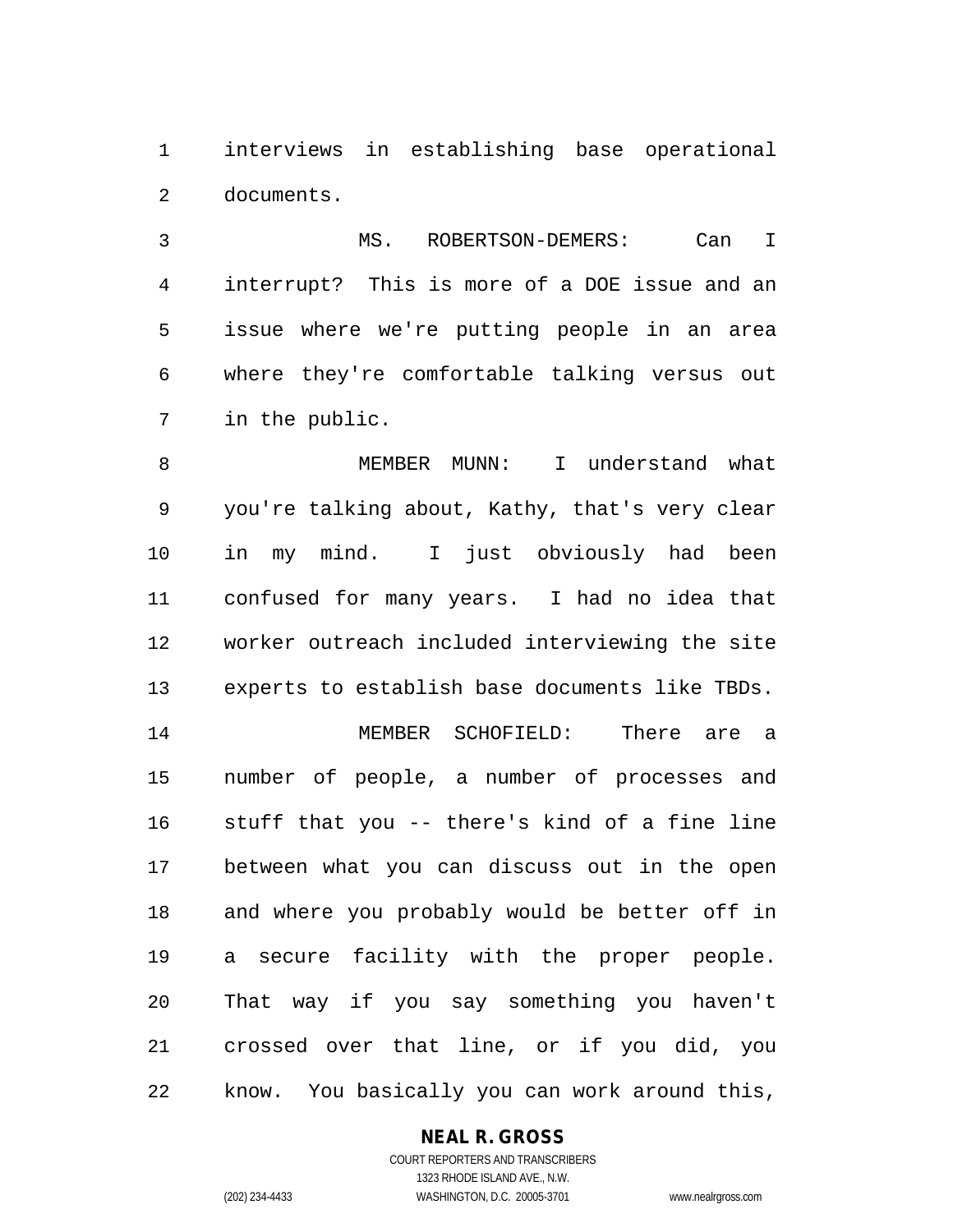but given the fact that many people who are still in the business or who recently retired, you know, you can cross over that line so fast when you get into -- and some of this information is definitely relevant for people doing dose reconstructions, for understanding the health physics of an area, you know, and yet you're right on that border.

 MEMBER MUNN: Most of the time it's pretty though, Phil. Most of us know what is sensitive information and what isn't. But it's now a non-issue from my point of view. If all contacts with workers are considered worker outreach then I've got it.

 CHAIRMAN GIBSON: Okay. So it sounds like the general approach is we need to leave some kind of statement in there. So how do we want to word this statement?

 DR. MAKHIJANI: Well, here's what I wrote Ted as saying. "Are provisions made that are appropriate for interviews in a classified setting should the need arise?"

#### **NEAL R. GROSS**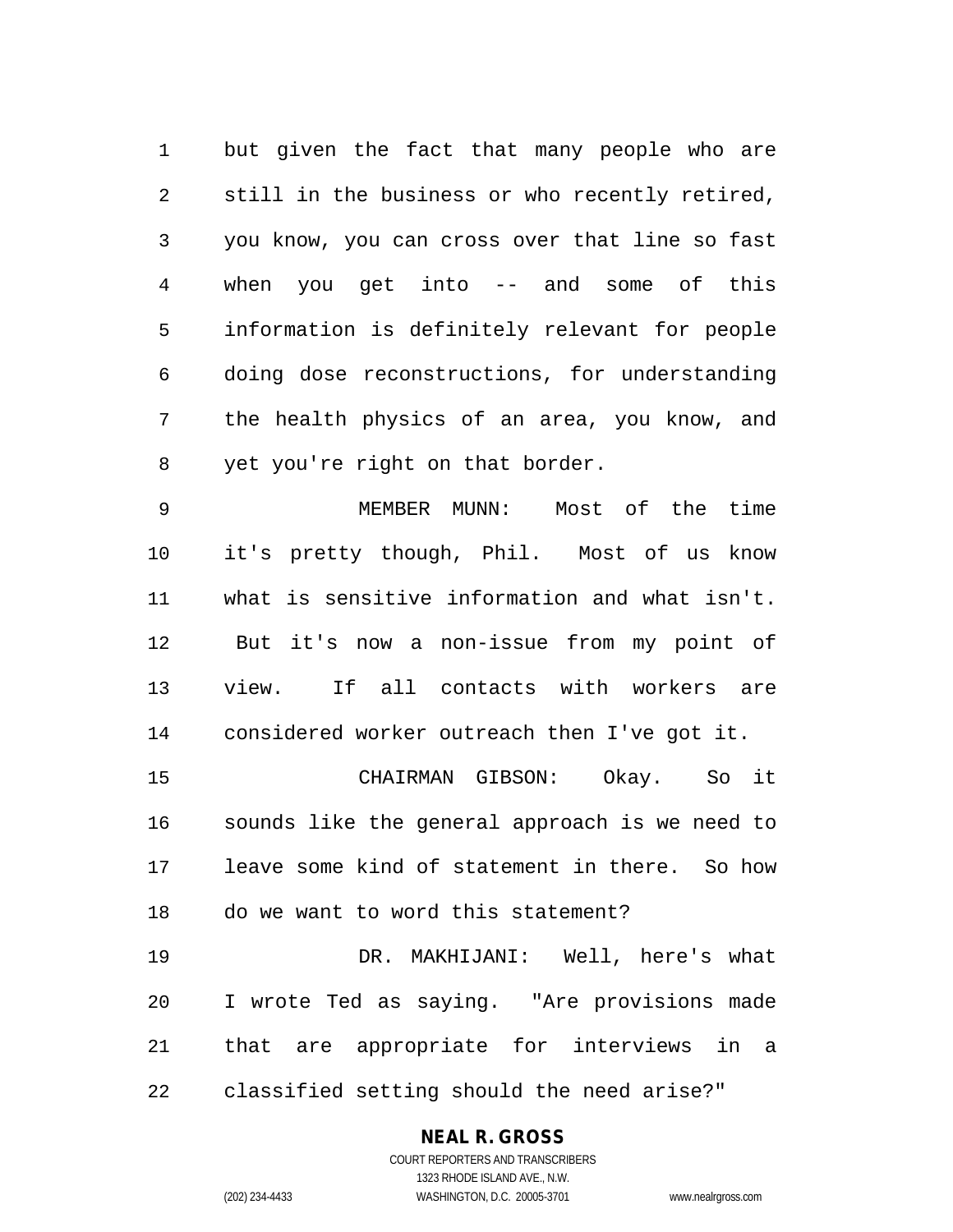CHAIRMAN GIBSON: Okay, so the rest of the bullets in this section. DR. MAKHIJANI: There were three bullets that Kathy added at lunch in the prior list. "Are presentations developed at the appropriate level?" You have that, right? You got that, right, from my email? CHAIRMAN GIBSON: Yes DR. MAKHIJANI: "Are sign-in sheets utilized and are questions appropriate to solicit the desired information?" You want to insert those three in this list? CHAIRMAN GIBSON: That's fine with me. What's everyone else think? 15 MEMBER BEACH: Fine. CHAIRMAN GIBSON: Add value? Okay. Put it in there. DR. MAKHIJANI: Okay, we'll put them at the bottom of the list that we were just discussing. CHAIRMAN GIBSON: Okay, is there anything else under that section? If not

# **NEAL R. GROSS**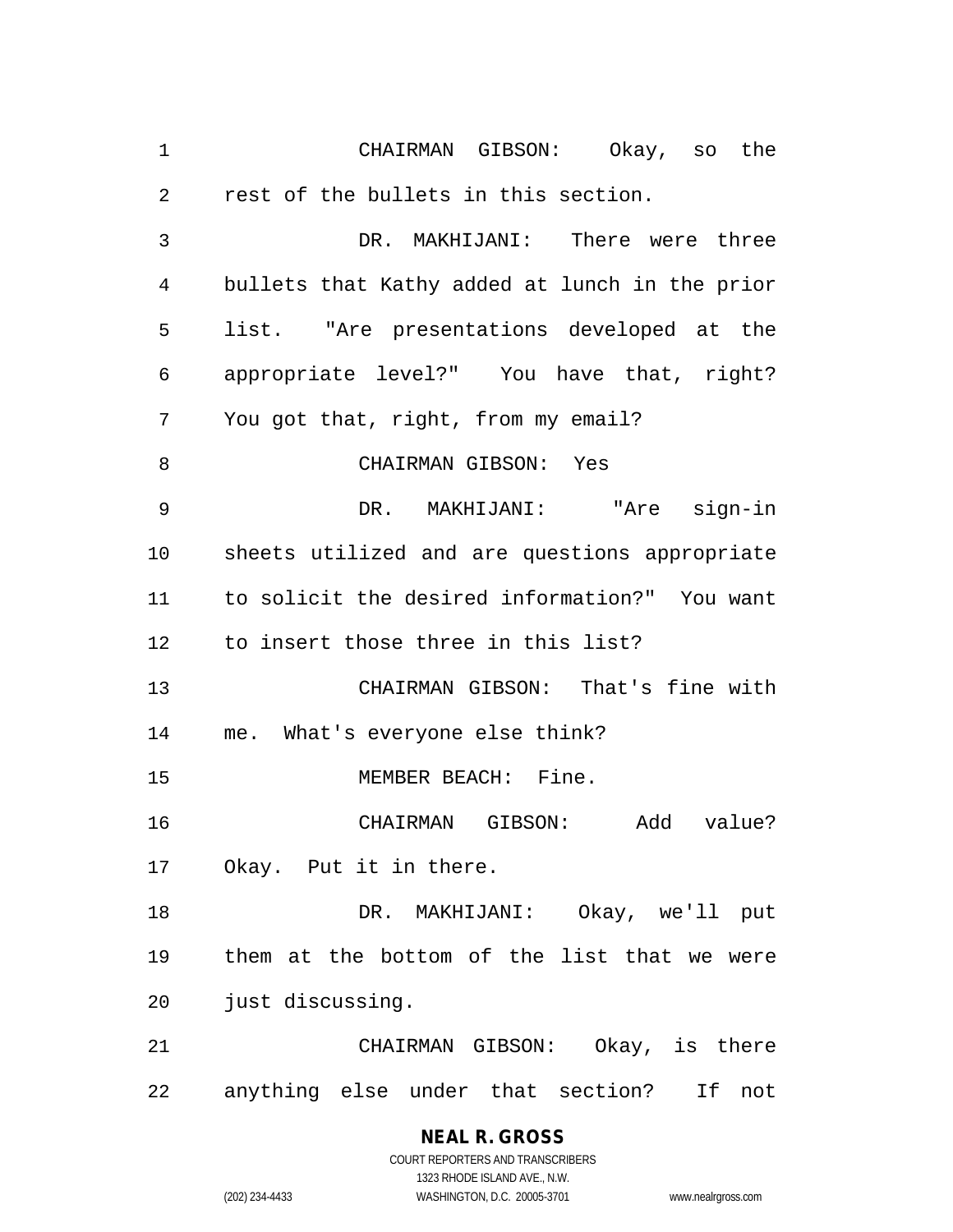we'll move on to evaluate the completeness and adequacy of the outreach tracking system. "Does OTS reflect the breadth and depth of the information provided by workers at the meetings?" Is everyone okay with that, understand the meaning? Going once, going twice, okay. "Did the OTS integrate action items accepted by OCAS or its contractors during the course of the meeting?" Any discussion on that or questions? Okay, what about the next one? "Were participant comments provided at information-gathering meetings included in OTS?" Okay, fourth bullet. "Is OTS an adequate method for documenting and tracking worker comments?" Everyone satisfied with those? Okay. MEMBER MUNN: Will we need to

 answer that last bullet more than one time? CHAIRMAN GIBSON: Sorry, what do you mean Wanda?

 MEMBER MUNN: Will we need to answer that last bullet more than one time?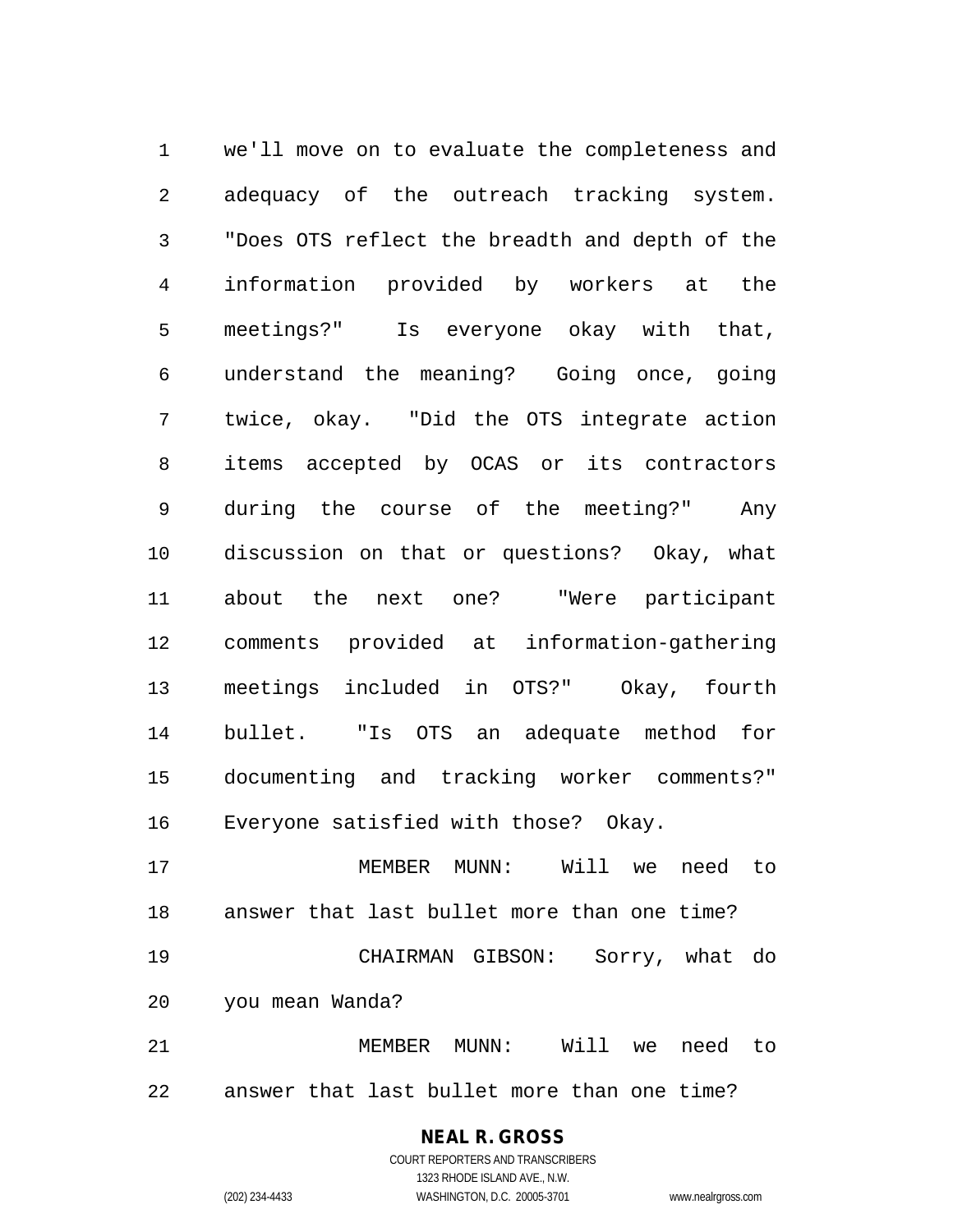MEMBER BEACH: Once OTS has evaluated it we shouldn't, should we? Once that's done?

 MEMBER MUNN: And if we're only going to open -- if we're only going to need to do it one time, then could it not be incorporated in the basis of the overriding question?

 CHAIRMAN GIBSON: Well, once we evaluate it once it could be that we periodically go back and just make sure that it continued to be maintained.

 MR. ELLIOTT: I might offer here that the different types of meetings that we would hold may result in different contributions to the OTS, different things get put there, so maybe that warrants looking at those things separately.

 MEMBER MUNN: And does it need to add for the type of meeting under scrutiny? DR. MAKHIJANI: For the various types of meetings.

# **NEAL R. GROSS**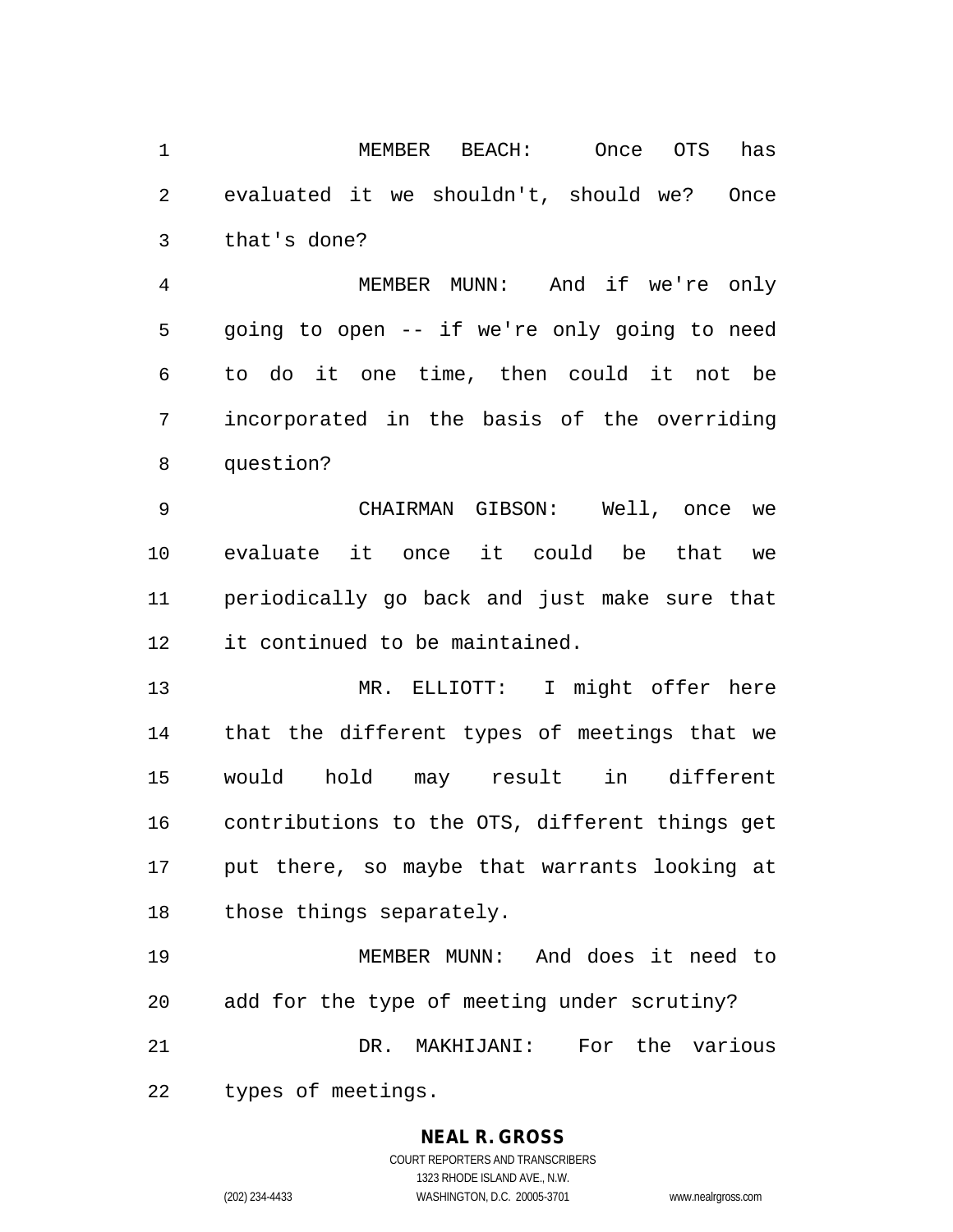MR. KATZ: It's not just meetings though. I mean, there's input that comes in without meetings. I think when you actually do this evaluation you can go and you can look at the many venues by which information comes in and examine it against all of those. CHAIRMAN GIBSON: So it's probably okay like it is. MS. ROBERTSON-DEMERS: I had one question though. Are we going to limit it to OTS or are we going to do some evaluations of how NIOSH has responded to comments in historical databases? MEMBER BEACH: Well, we said at the beginning that we were going to look at historical databases, didn't we? MR. KATZ: What are historical? I'm sorry. MEMBER BEACH: WISPR. MR. KATZ: How long has WISPR been out of -- MEMBER BEACH: Since about 2006?

#### **NEAL R. GROSS** COURT REPORTERS AND TRANSCRIBERS

1323 RHODE ISLAND AVE., N.W.

(202) 234-4433 WASHINGTON, D.C. 20005-3701 www.nealrgross.com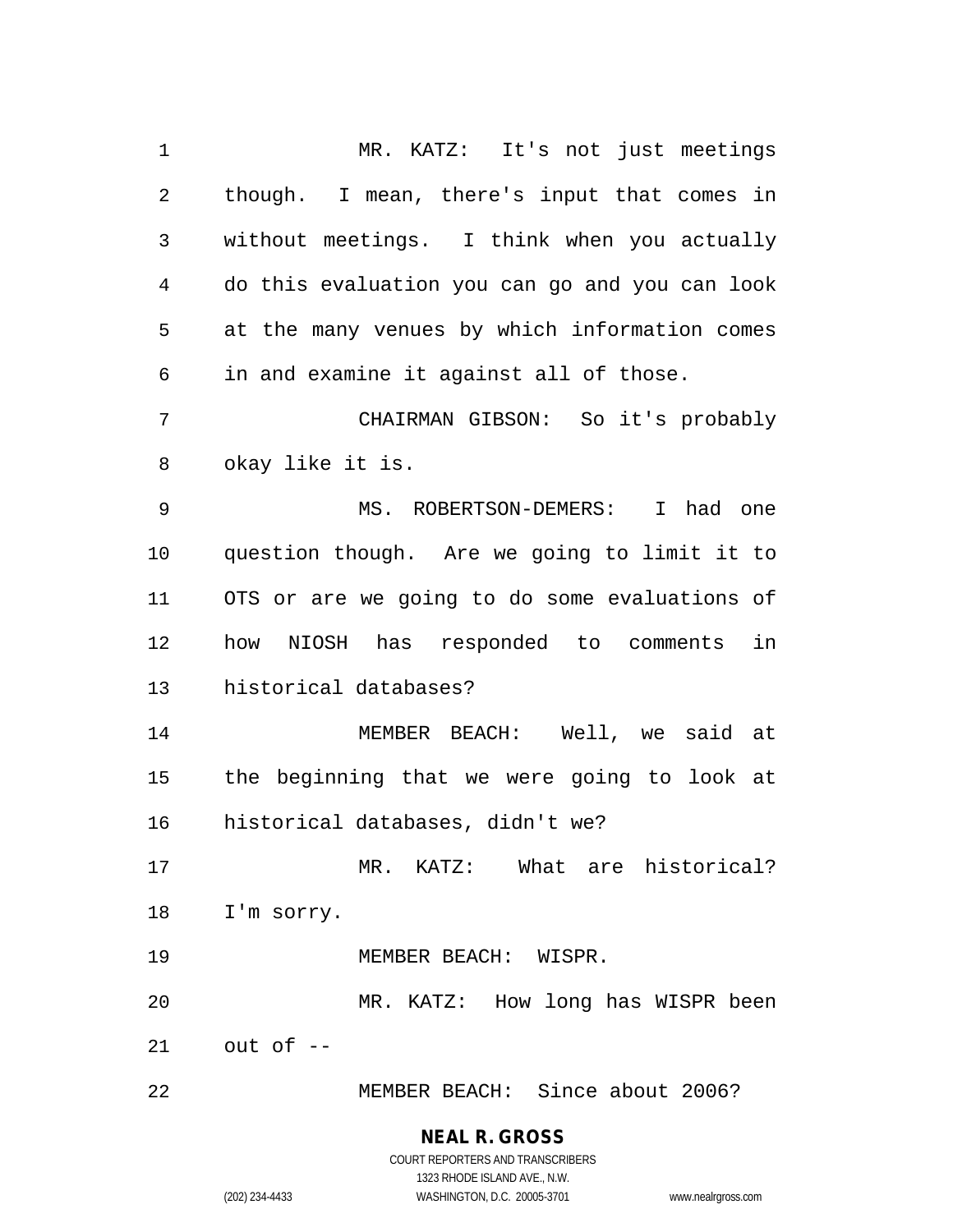MR. ELLIOTT: I don't know, but we don't use it anymore and you can look at it all you want if you can look at it. I don't know that you can even look at it. I mean, I don't think - is WISPR in a platform -- MEMBER BEACH: I looked at it a few months ago just because I wanted to see the last time you put something in, but it's been awhile. And I have never looked at TopHat. MS. ROBERTSON-DEMERS: We need printouts available from TopHat. MEMBER BEACH: But on Page 2 we said outreach databases, so if we're not going to look at them then we ought to take them out of there as well. I mean, we have to decide as a Work Group. MR. KATZ: I would think you'd want to know how things are being done now. And really historically how things were being done three years ago, I'm not sure that that's -- in terms of thinking about improving the

> **NEAL R. GROSS** COURT REPORTERS AND TRANSCRIBERS

> > 1323 RHODE ISLAND AVE., N.W.

(202) 234-4433 WASHINGTON, D.C. 20005-3701 www.nealrgross.com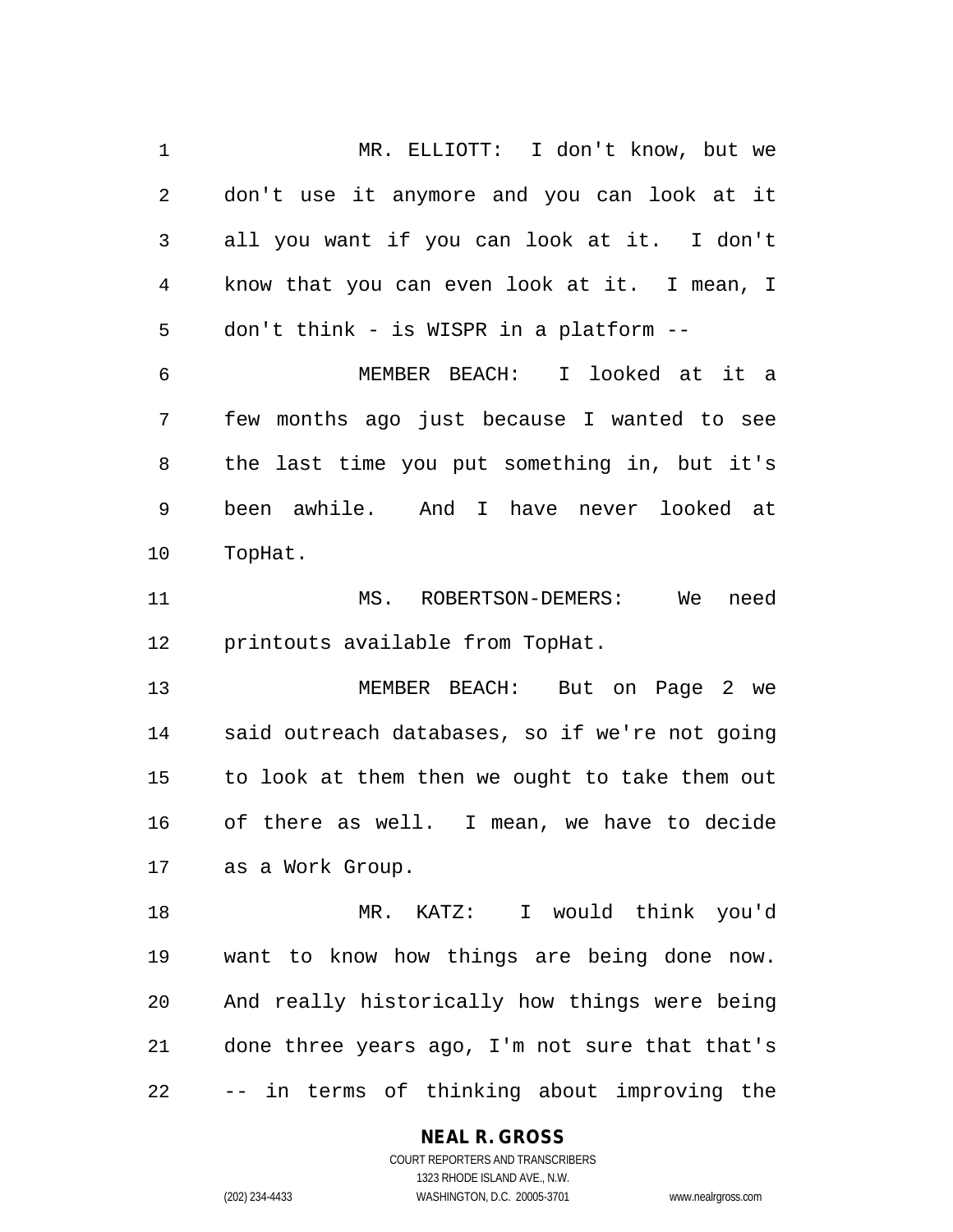program, I don't know that that is the place to start. I would want to start with current practice if you want to make comments about improving.

 MEMBER BEACH: I think we definitely want to start with current practices.

 CHAIRMAN GIBSON: And it may be good to go back and take a look at the old one just to see maybe there was some progress made, you know, how it's been made. But you know, reviewing the old databases wouldn't be one of these ongoing things.

14 MR. KATZ: No. I guess my point is that, for example, if we're going to go in and evaluate how good WISPR was, it seems like that's really an academic point. If they're using OTS now, then whatever flaws it might have had, I'm not sure how it matters.

 MS. ROBERTSON-DEMERS: OTS is not an all-encompassing database of all of the comments provided since the beginning of the

#### **NEAL R. GROSS** COURT REPORTERS AND TRANSCRIBERS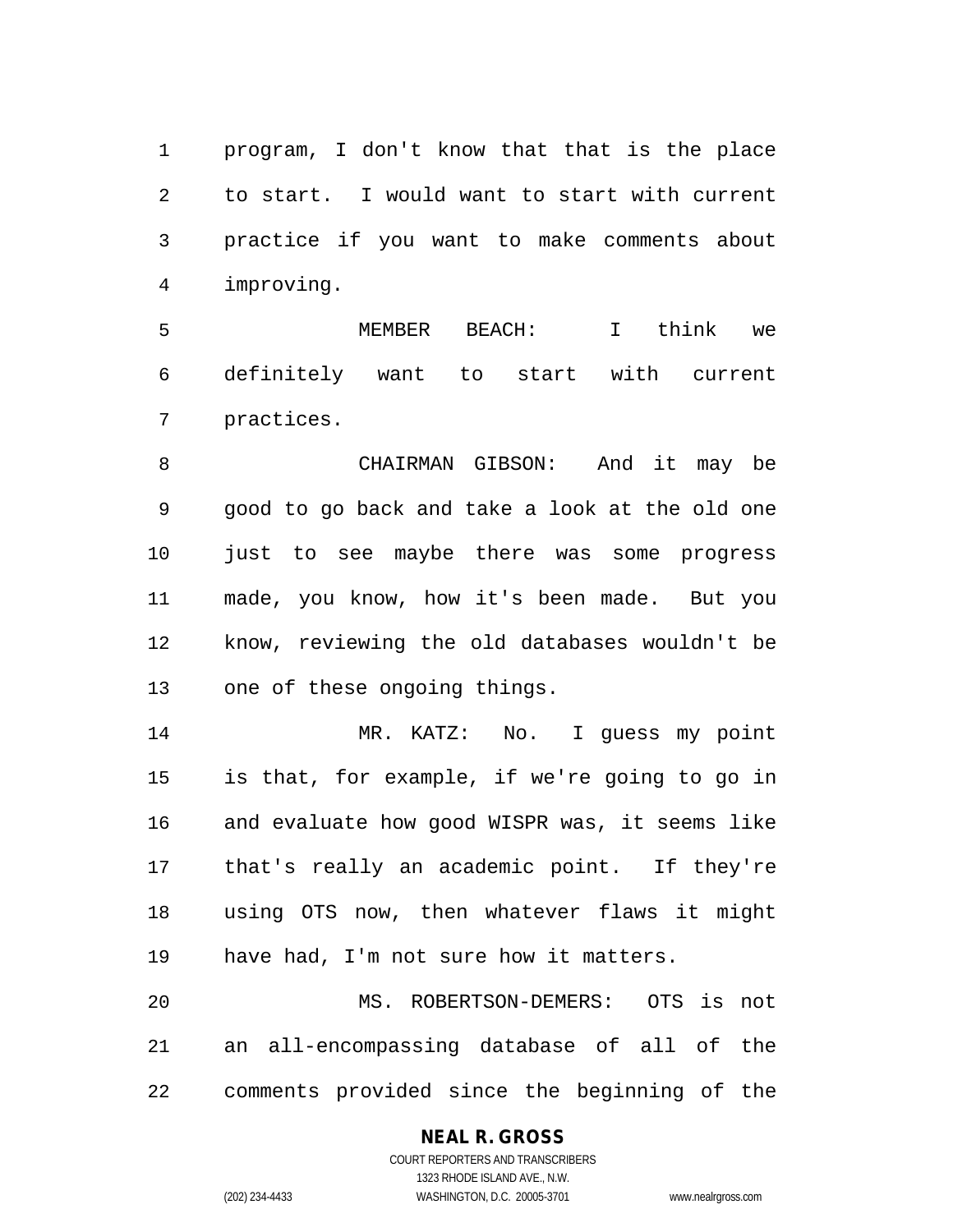program. And we do have an interest in earlier comments that were provided to NIOSH and how they ended up influencing the dose reconstructions and site profiles.

 DR. MAKHIJANI: Could I ask Larry a question? Larry, the WISPR/TopHat comments, are they going to be transitioned into a new database, or gone, or how does that sort of historical document weigh currently? See what I mean?

 MR. ELLIOTT: Yes, I don't -- J.J. and Mary help me out here. I don't think we had a plan to incorporate TopHat and WISPR into this database.

 MR. JOHNSON: TopHat is something that you can't even use. It was started and it was almost dead before it got going. The WISPR program is something that you can look at, but you can't necessarily take the information and move it into the Outreach Tracking System. We're going to be looking at it to see what might be out there, but for any

#### **NEAL R. GROSS**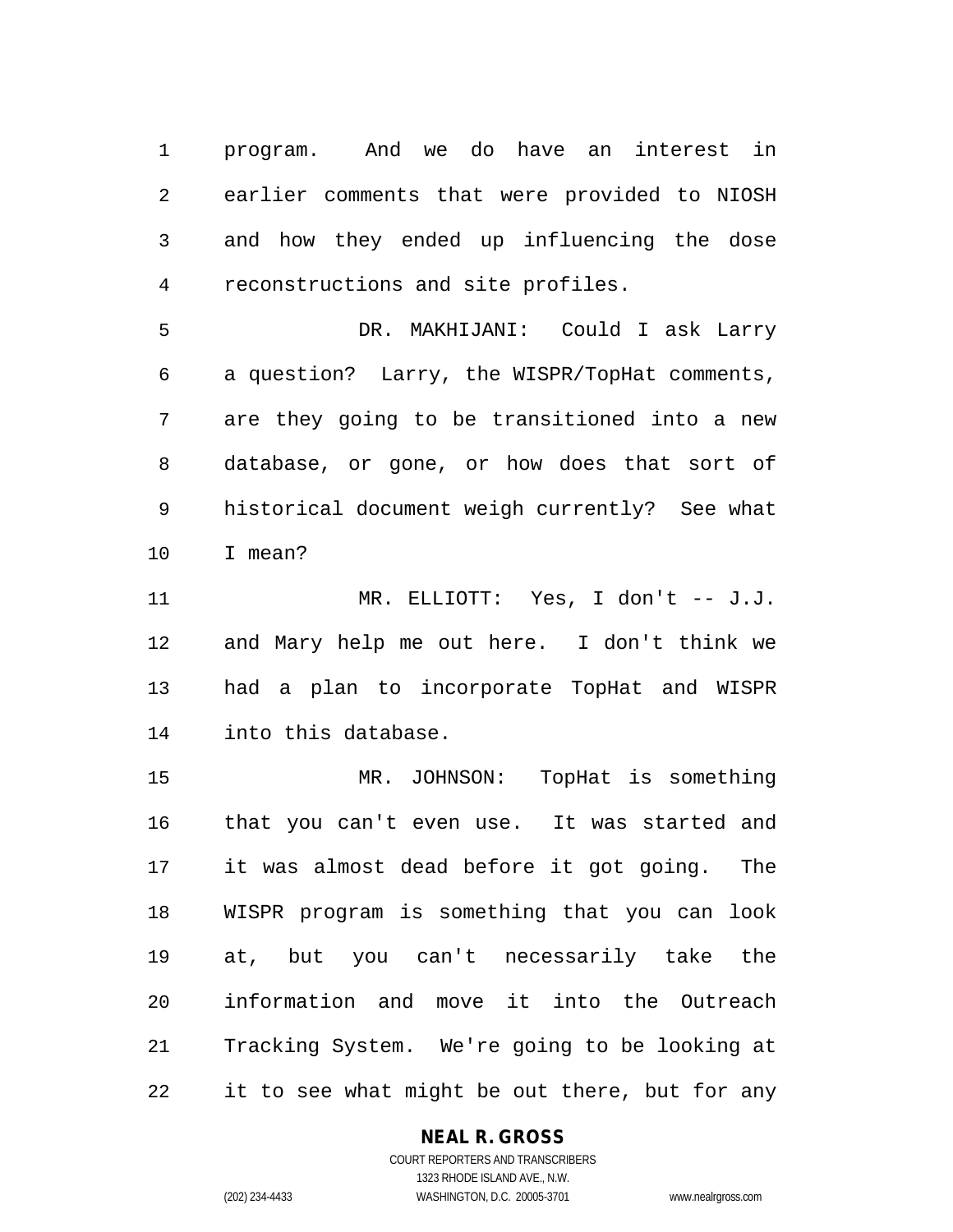other purposes other than seeing if we can put it into OTS I don't know what's there, what exactly the purpose of looking at it, other than maybe missing something and that's something that would be of interest, but not necessarily --

 MR. ELLIOTT: TopHat was in a proprietary software program that we couldn't transfer or something, is that correct? MR. JOHNSON: It was --

 MR. ELLIOTT: It was not something we were asking for as a deliverable from the original contract.

14 MR. JOHNSON: Right.

 MR. ELLIOTT: Something they were ginning up and here again we got into a situation where a contractor should not be developing a software program that's used for the government because, you know, it doesn't have utility and life expectancy that we need, nor did we ask for it. And then -- I mean, you all can look at what you can see there. I

#### **NEAL R. GROSS**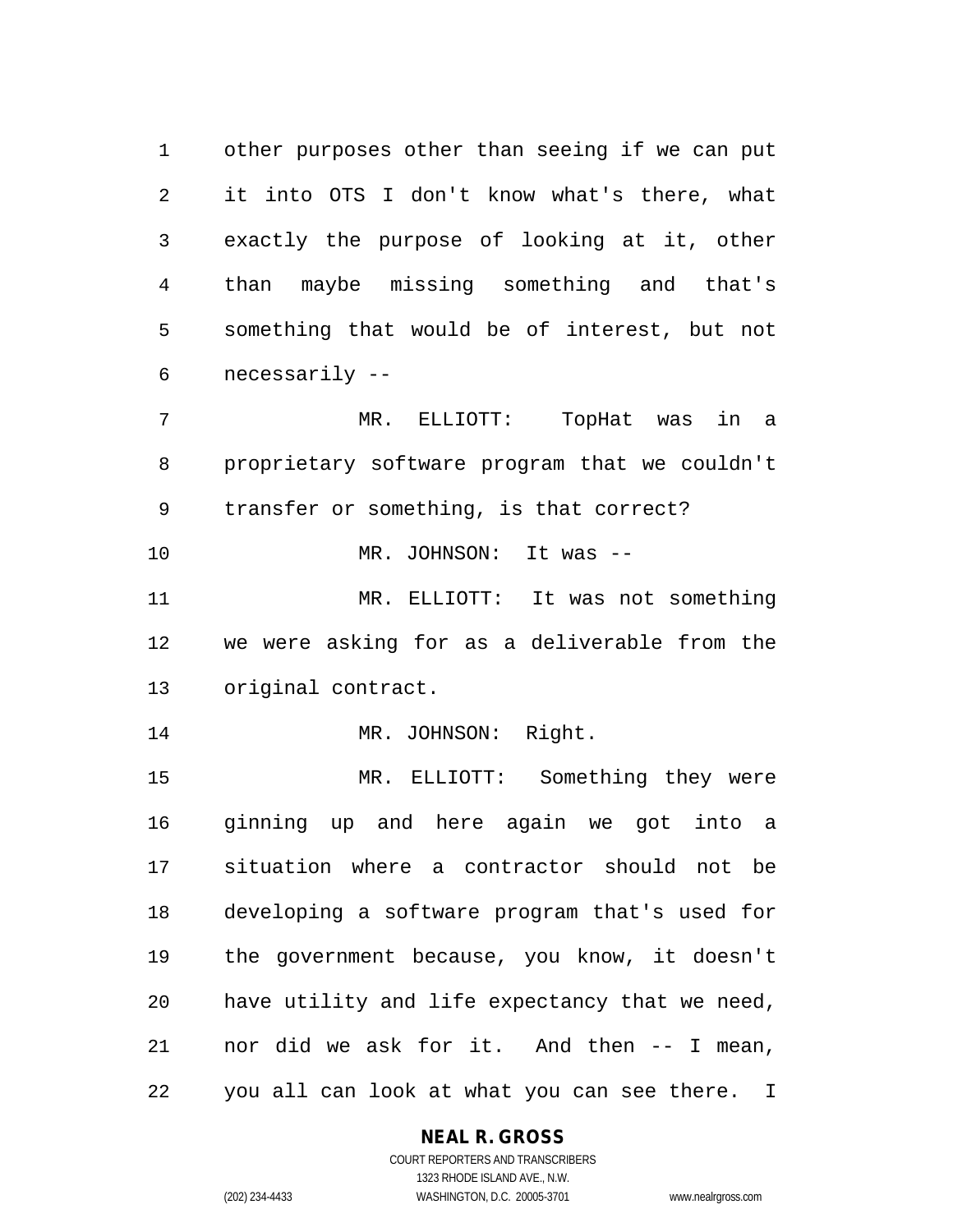think there are other ways to get at this question of whether or not we heard input and we reacted to it. You can go, for example, you can check out the second or third page in our Technical Basis Documents at the revision page, and usually we hope that's where it is captured that we heard worker input, or we heard Board commentary, or we heard -- what forced us to change that particular section of that document and what was the change. So there's that avenue that you might use.

 MR. KATZ: Let me clarify my point because we're getting into really issues that are in the next evaluation objective with respect to this. My point, just to be clear, is whether OTS is a good method. Again, we're under Objective 2, the conduct of meetings, et cetera, and under Objective 2 you're asking the question is OTS an adequate method that they're using now to document and track worker comments. But Kathy raises the point you may want to know, you know, how comments received

#### **NEAL R. GROSS**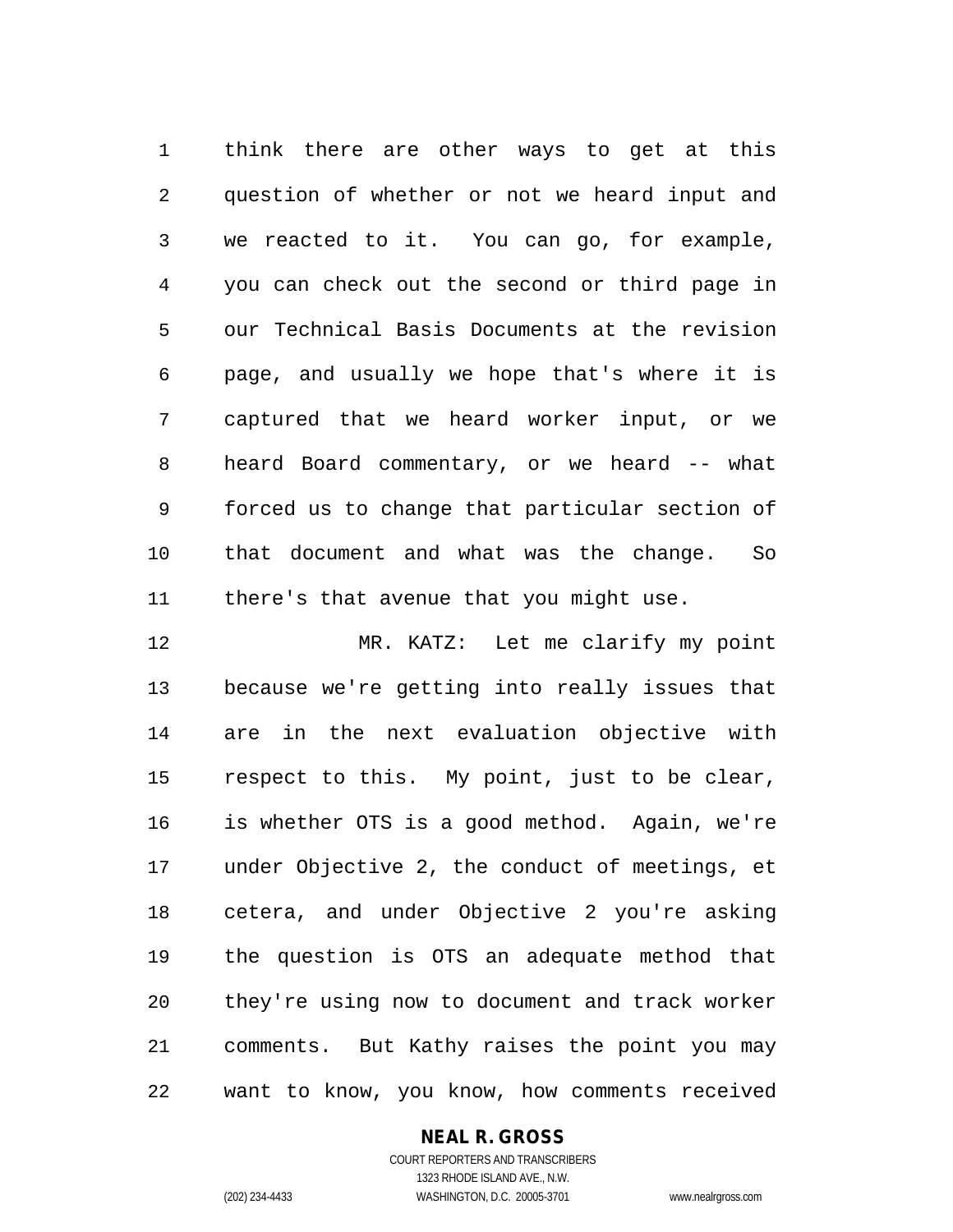prior to this, how they were addressed. You're going to get to that under Objective 3, but the question of whether that previous tracking method was a good method doesn't matter really. You need the information from there, absolutely, to be able to -- but you don't need the objective, evaluation objective, because who cares whether the old method was a good method of tracking. You just want to know what comments were received and how were they handled, and those are addressed then under Evaluation Objective Number 3.

 CHAIRMAN GIBSON: And we're not precluded from going back and looking up that information.

MR. KATZ: No.

CHAIRMAN GIBSON: So we're okay.

 MR. KATZ: All I'm saying is we don't need to broaden this from is OTS an adequate method to what about the historical ones, were they adequate methods. That was my

# **NEAL R. GROSS**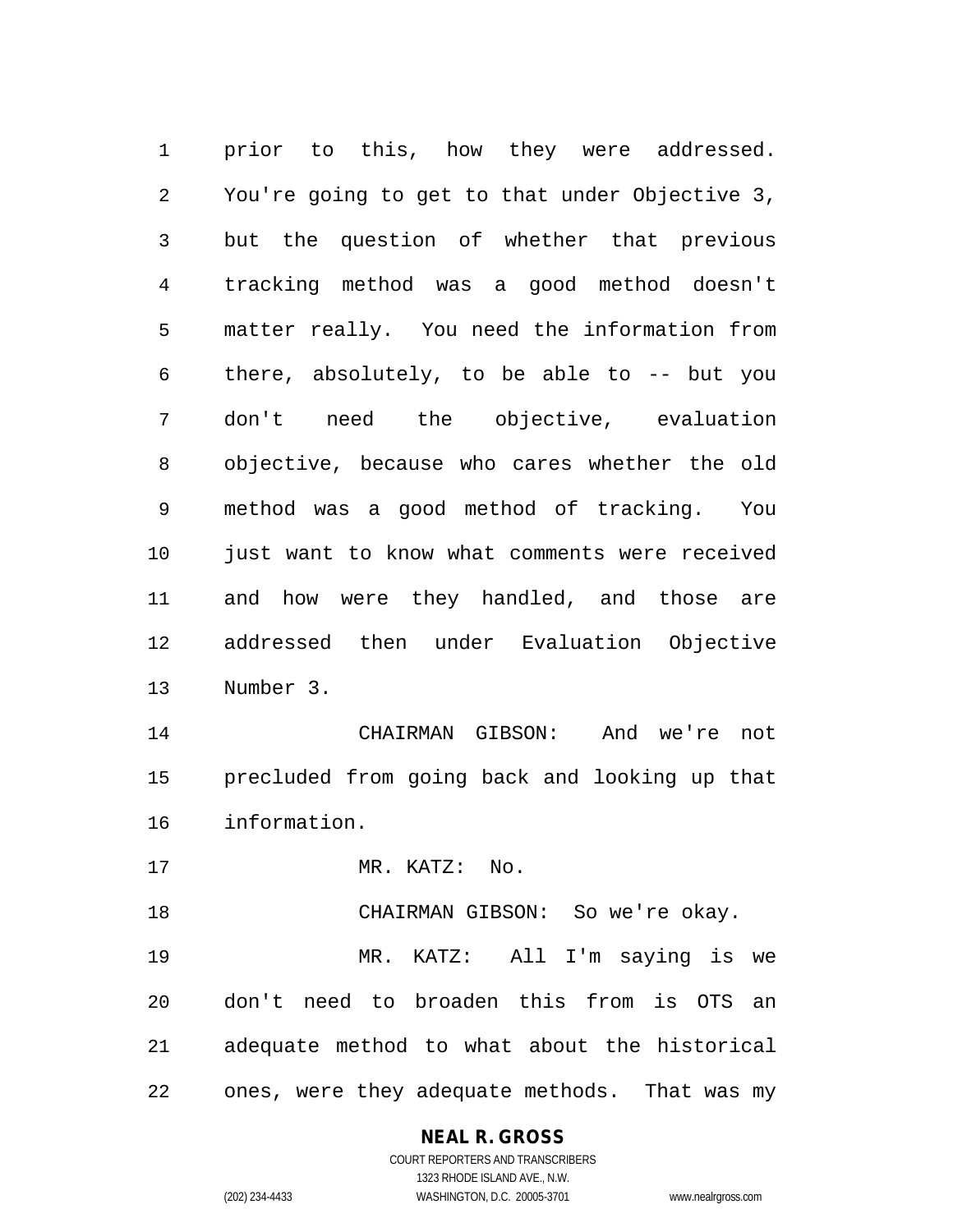point.

2 MEMBER MUNN: This entire discussion emanates from our failure to having answered one prior basic question at the outset, and that is once we have done these evaluations that we are asking ourselves and our contractors to do, to what end will that information be used. In other words, why do we do this in the first place? If the reason we are doing what we are doing is to provide assurance to ourselves and to others that this is being done in the best way we can, then reviewing a great deal of past material has no relevance. If there is some other reason we're doing this, then we need to clarify for ourselves why we are doing the evaluations that we are doing.

 CHAIRMAN GIBSON: Okay. I'm going to have to suspend this discussion at this point in the agenda right now. It's time for the workers, worker advocates and claimants have time now to make comments to the Work

## **NEAL R. GROSS**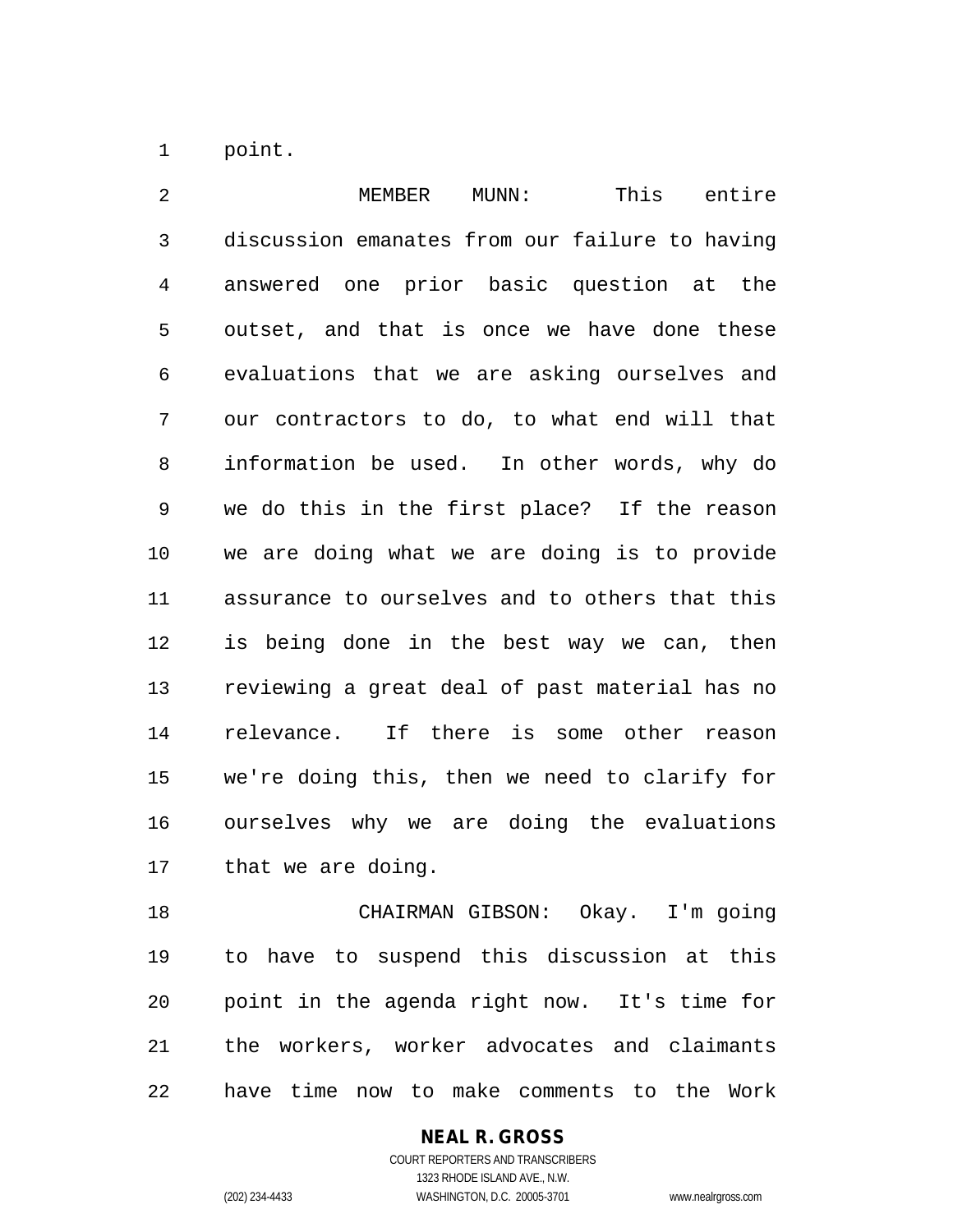Group here. So if anyone's on the line and you'd like to identify yourself to the court reporter and go ahead and make a comment.

 MS. BARRIE: This is Terrie Barrie with ANWAG.

 CHAIRMAN GIBSON: Hi Terrie, go ahead.

 MS. BARRIE: I wasn't able to listen to the entire call this morning, but I was very interested in this recent discussion about the information given prior to the OTS database. And I am concerned that -- how these comments, you know, especially for the Rocky Flats where the public comment period for those Board meetings -- if NIOSH had addressed those concerns, I'm thinking in particular of a physician who had made a presentation on the IREP model, if that was -- this is just an example -- if that was ever, if NIOSH ever addressed those concerns to the physicians that presented. So the information that is in the WISPR database is important to

#### **NEAL R. GROSS**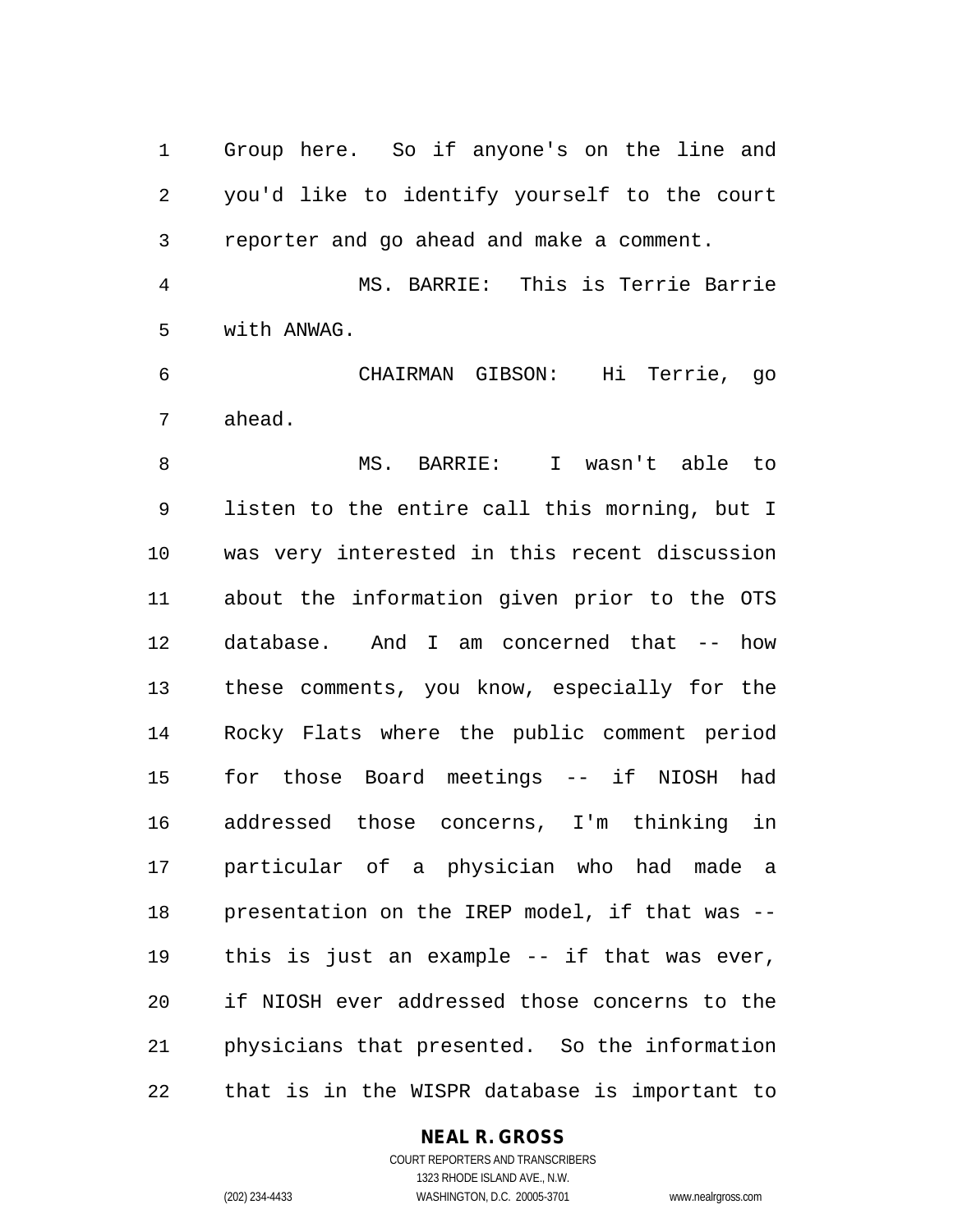a degree if they were not addressed. And I think that, granted that looking back at the process is not important, but the information that is in that database obviously might be. And I thank you for allowing this time for the advocates and claimants to make comments. Thank you. MR. KATZ: Thanks, Terrie. And I

 think what we just discussed is we totally concur with what you just said.

11 MS. BARRIE: Okay, good.

 CHAIRMAN GIBSON: Okay, any other workers or advocates, representatives on the phone? Anyone else that wants to make a public comment?

 MS. HAND: Can you hear me? This is Donna Hand.

 MR. KATZ: Hello Donna Hand. MS. HAND: Okay. I am a worker advocate. I'd like to make some comments. It's that I understand this is supposed to be like the outreach everything work group, and

#### **NEAL R. GROSS**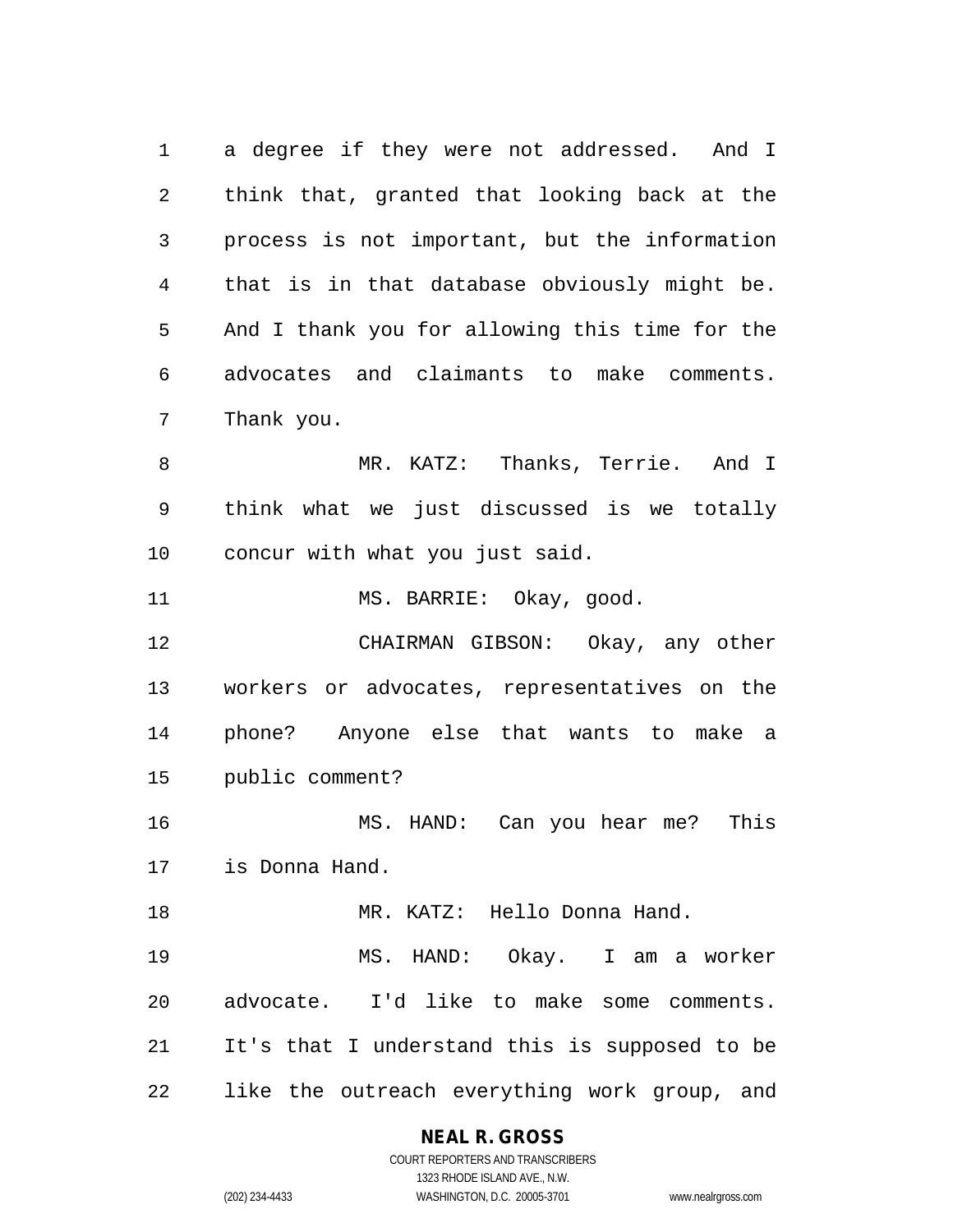is that you know, the meetings and the transcripts that I am reading of the previous outreach, there's a lot of contingencies upon the workers that the information that they're giving to these people, to NIOSH and OTS representatives are being ignored. Even with a follow-up, you know, they're still, the information is being ignored. And again, whenever they come into the claimant interview section on a claim, they again address the dose reconstruction as evidence that was there in the Technical Basis Document as well as what was presented before the Technical Basis final draft was emitted and is still being ignored. As to the classified areas, the very first thing that these people come into from NIOSH, they say okay workers, tell us what you did at this facility, but don't tell us anything classified. Well these people have already been taught and their subconscious has been told to them everything you did at this plant was classified. You cannot tell us

## **NEAL R. GROSS**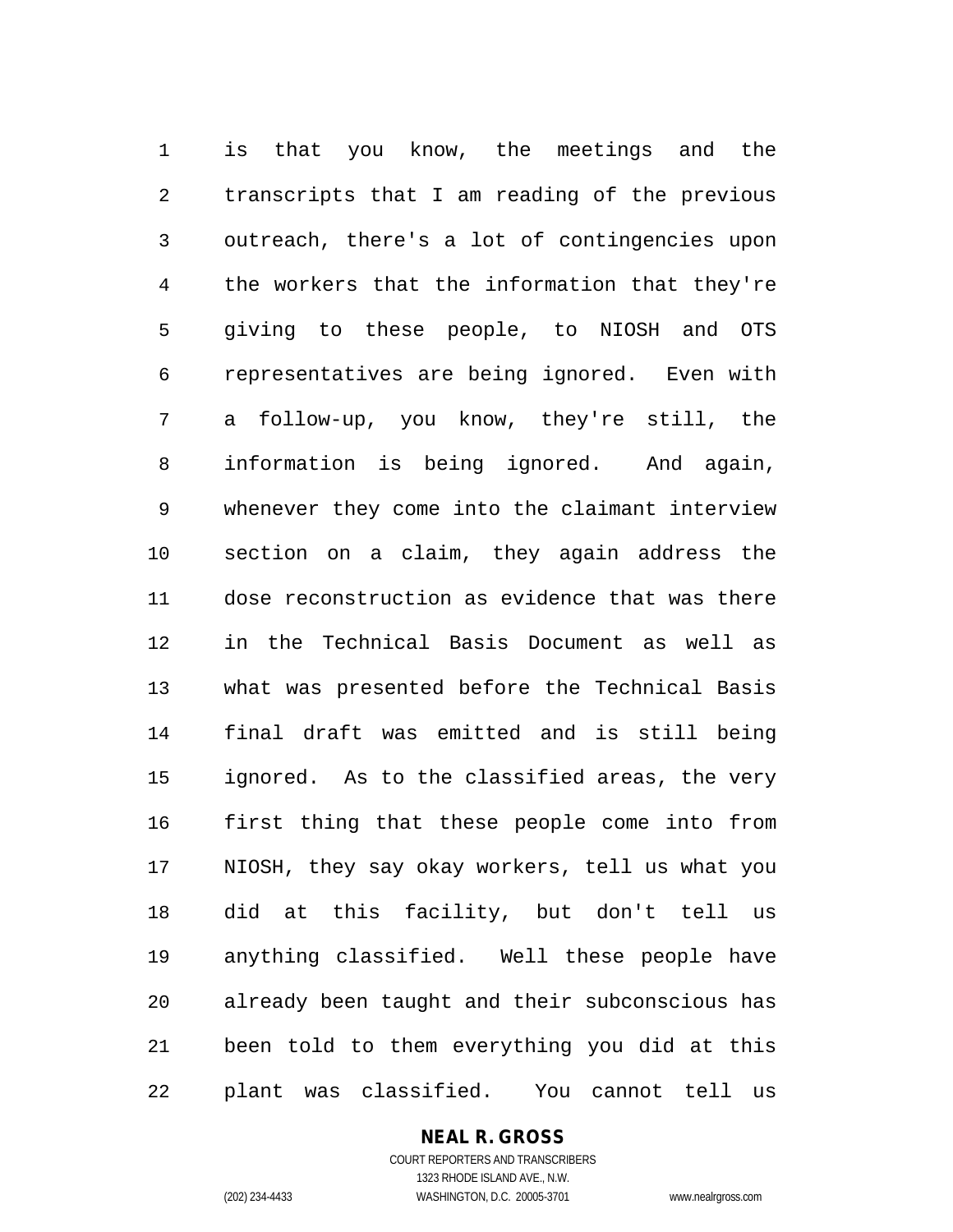anything. And so therefore they're saying well, you know, I can't tell you anything you should know because it's all classified. You have to address that type of mind set with these workers, especially the elderly workers when they have for these years been told and told again that this was classified information. Do not even tell your wives. I address it when I have my meetings is that I know it's classified, but you had a name for the project. You know, just tell me basically what type did you do with that project. Don't tell me, you know, the circumstances, but what did you do.

 Pinellas Plant has classified product at this time. It was a whole building and area that is still classified and you just had a problem with that. However, the dose reconstruction does not even adhere to that, that building or that area, to any of the workers. And they keep on telling you guys, you know, this is what's happening. And then

#### **NEAL R. GROSS**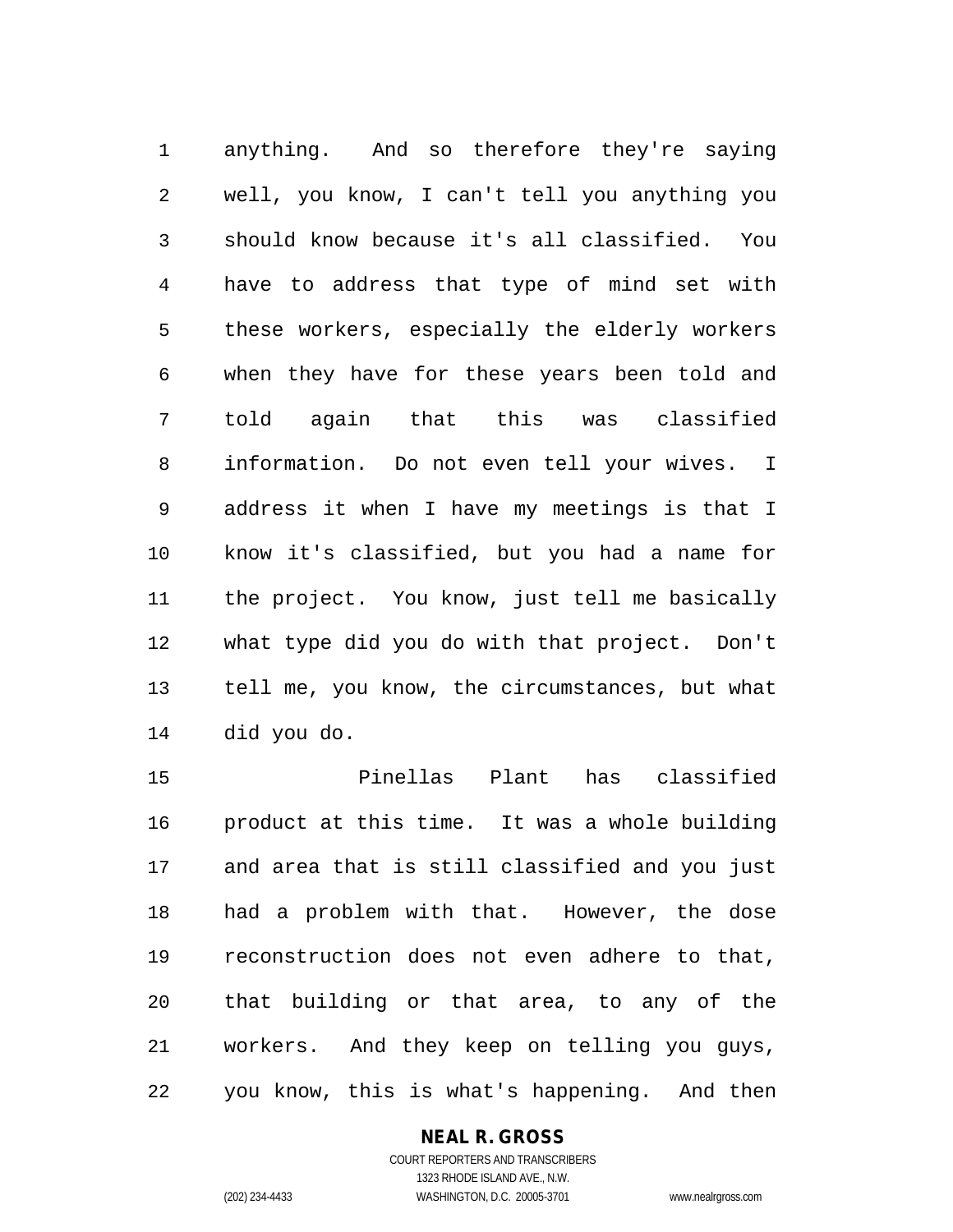the Technical Basis Document for Pinellas Plant which was done -- a rough draft in 2004, 2005, 2006, two of them, they omitted certain things and then added on others but yet completely ignored some of the highly radioactive substances that were used in that facility. When you go to your claimant interviews and they do their interviews they tell you again this is what we did at Pinellas Plant, and then you ignore the processes and the products and the radiation material that they handled. So something needs to be addressed to assure these people that when you do these base reports or you do these interviews that you did acknowledge that they mentioned this to them, and why you did or did not address it into the Technical Basis Document or into the dose reconstruction for the people. Because they are very, very frustrated that what they're telling you guys you're not listening to. Thank you very much. MR. KATZ: Thank you, Donna.

#### **NEAL R. GROSS**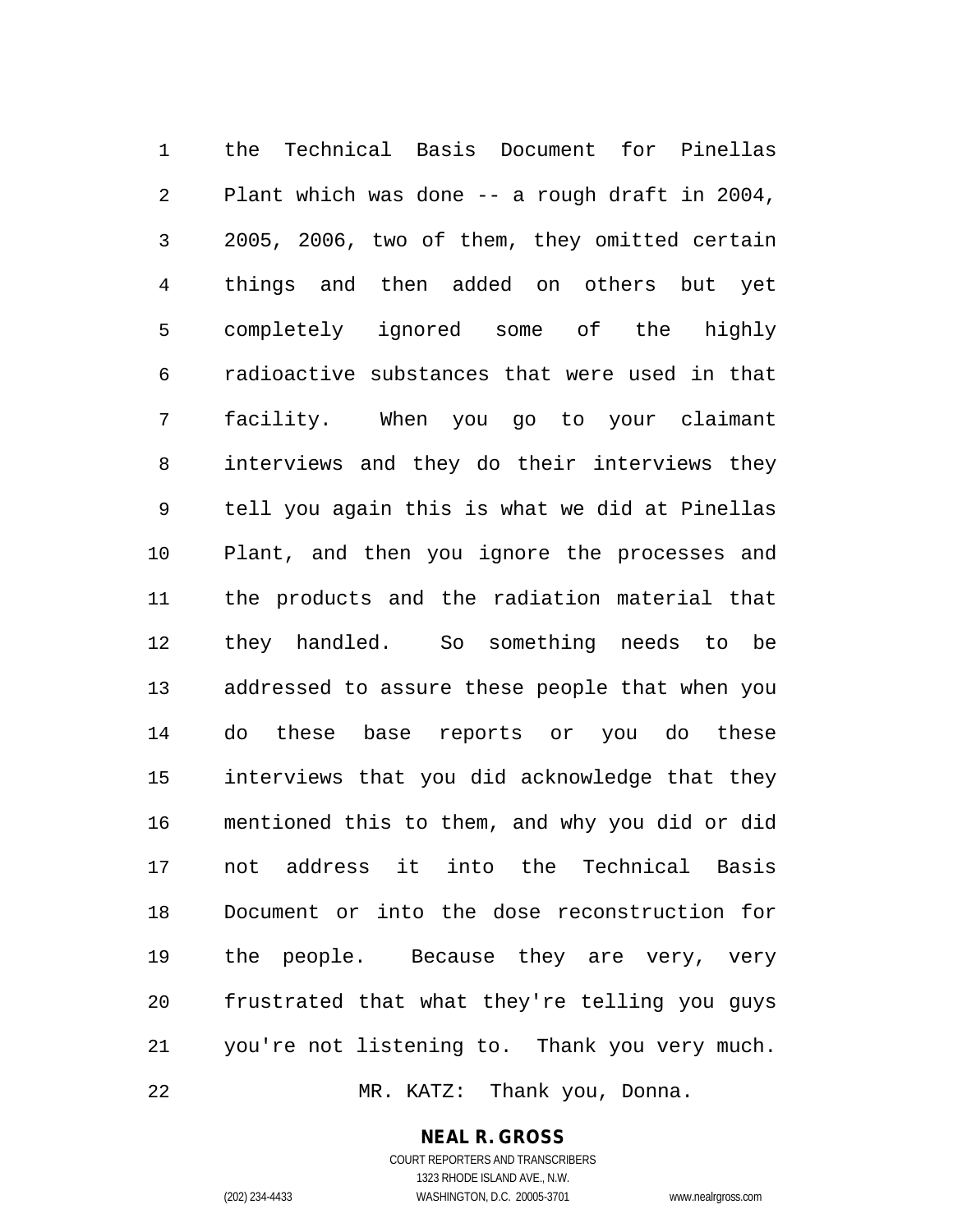CHAIRMAN GIBSON: Anyone else? Public comment? Advocates, workers, claimants?

 MS. BONSIGNORE: Yes, this is Antoinette Bonsignore.

 CHAIRMAN GIBSON: Hi Antoinette, go ahead.

8 MS. BONSIGNORE: Hi. I just wanted to raise an issue and I don't know if this was discussed earlier in the meeting, but regarding providing technical assistance to workers to better understand dose reconstruction reports with respect to the fact that since the Department of Labor and NIOSH do provide assistance to claimants regarding disputed medical issues -- they provide medical experts at DOL expense -- that NIOSH consider providing that type of assistance in terms of providing an expert advisor that a claimant can contact and speak with to better understand the substance of the dose reconstruction report, particularly when

#### **NEAL R. GROSS**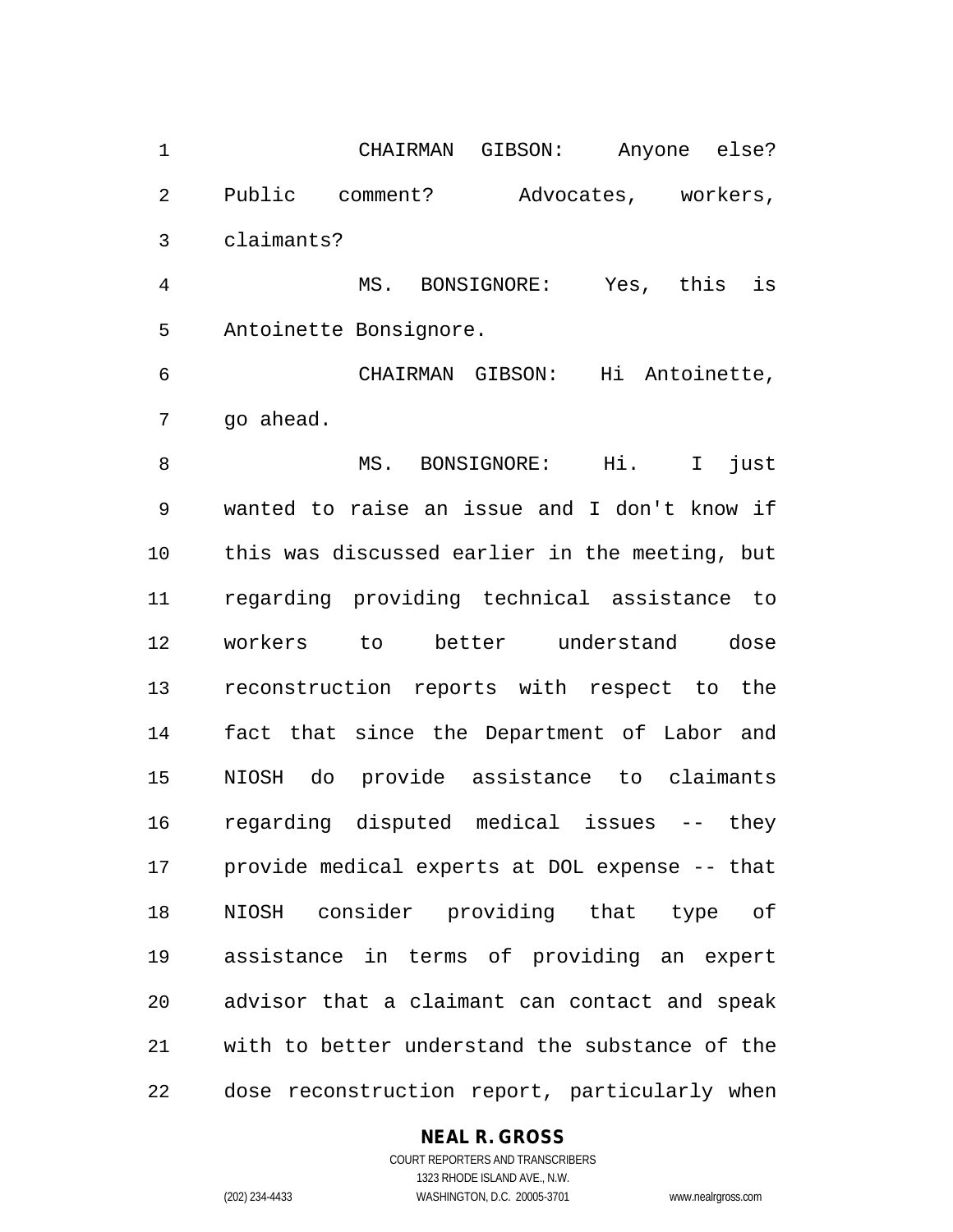a claim is being recommended for denial. CHAIRMAN GIBSON: Okay. Antoinette? MS. BONSIGNORE: Yes. CHAIRMAN GIBSON: Larry Elliott had to leave the room so I don't know that NIOSH will have an answer for you today, but we'll sure take that question down and give it to them. MS. BONSIGNORE: Okay. Thank you very much. CHAIRMAN GIBSON: Thanks. Any other public comments from anyone? Any other public comments? Okay. Hearing none I think maybe we'll just go back to our discussion we were having previously and then within the next 45 minutes if anyone from the public comes on the line they can make a comment. Okay, so you were discussing the need to go back essentially through some of the older databases and I think we heard some public comment as to why there's certain areas that

#### **NEAL R. GROSS**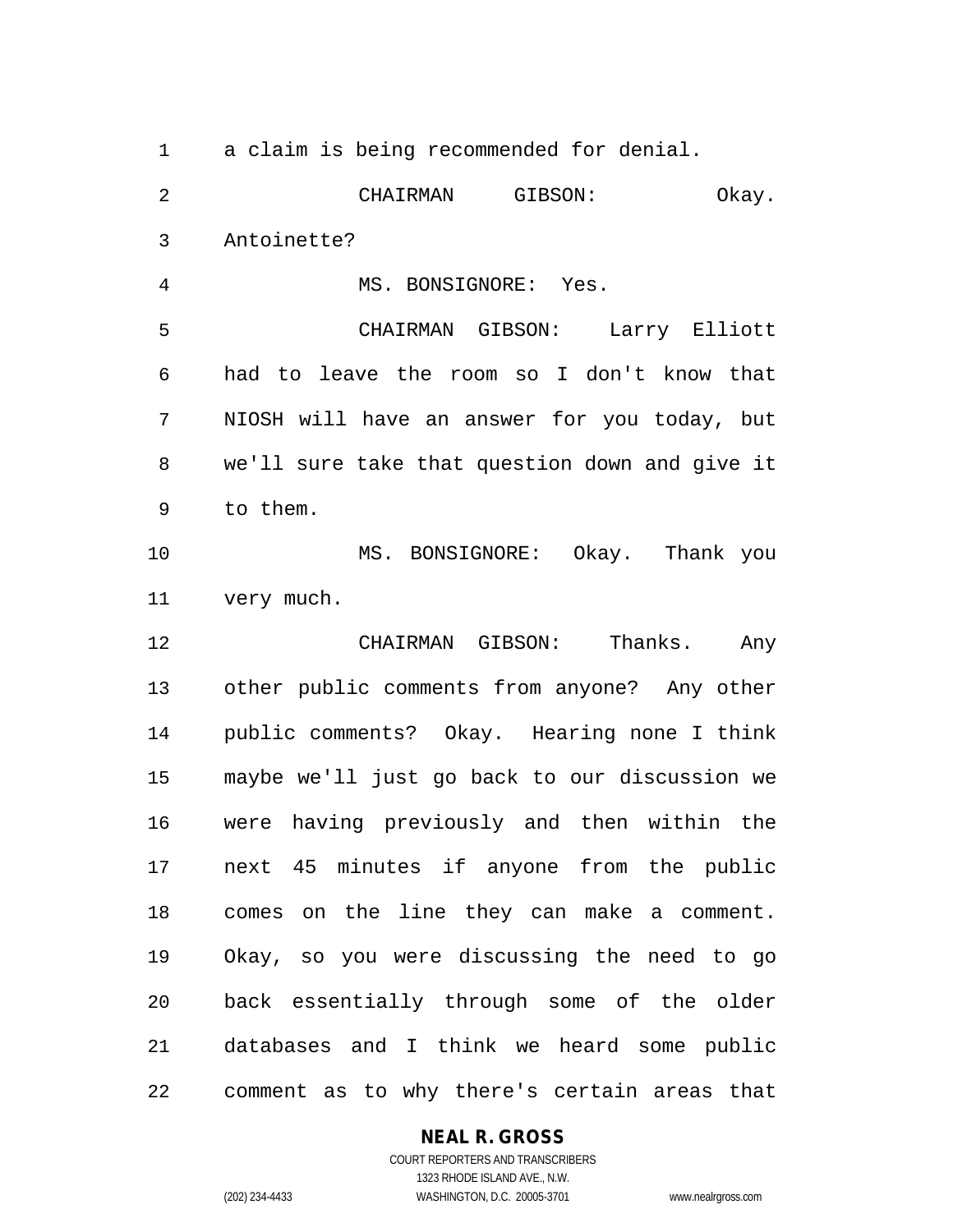that would be available. I think this document leaves us the latitude to do that so do we need to discuss that any further? If not we can move on to Evaluation Objective Number 3, is OCAS giving thorough consideration to information received from workers through the worker outreach efforts appropriating consideration of that material into its work products as appropriate and adequately communicating the impact of substantive comments to workers. Okay, does anyone want to start this discussion or any questions about the first bullet? DR. MAKHIJANI: Did you want to put the question? MEMBER MUNN: I'm sorry, Mark. I didn't hear you begin your reading of that evaluation objective. You did change that into a statement, right? Determine whether OCAS is giving?

 CHAIRMAN GIBSON: I had not done that.

> COURT REPORTERS AND TRANSCRIBERS 1323 RHODE ISLAND AVE., N.W. (202) 234-4433 WASHINGTON, D.C. 20005-3701 www.nealrgross.com

**NEAL R. GROSS**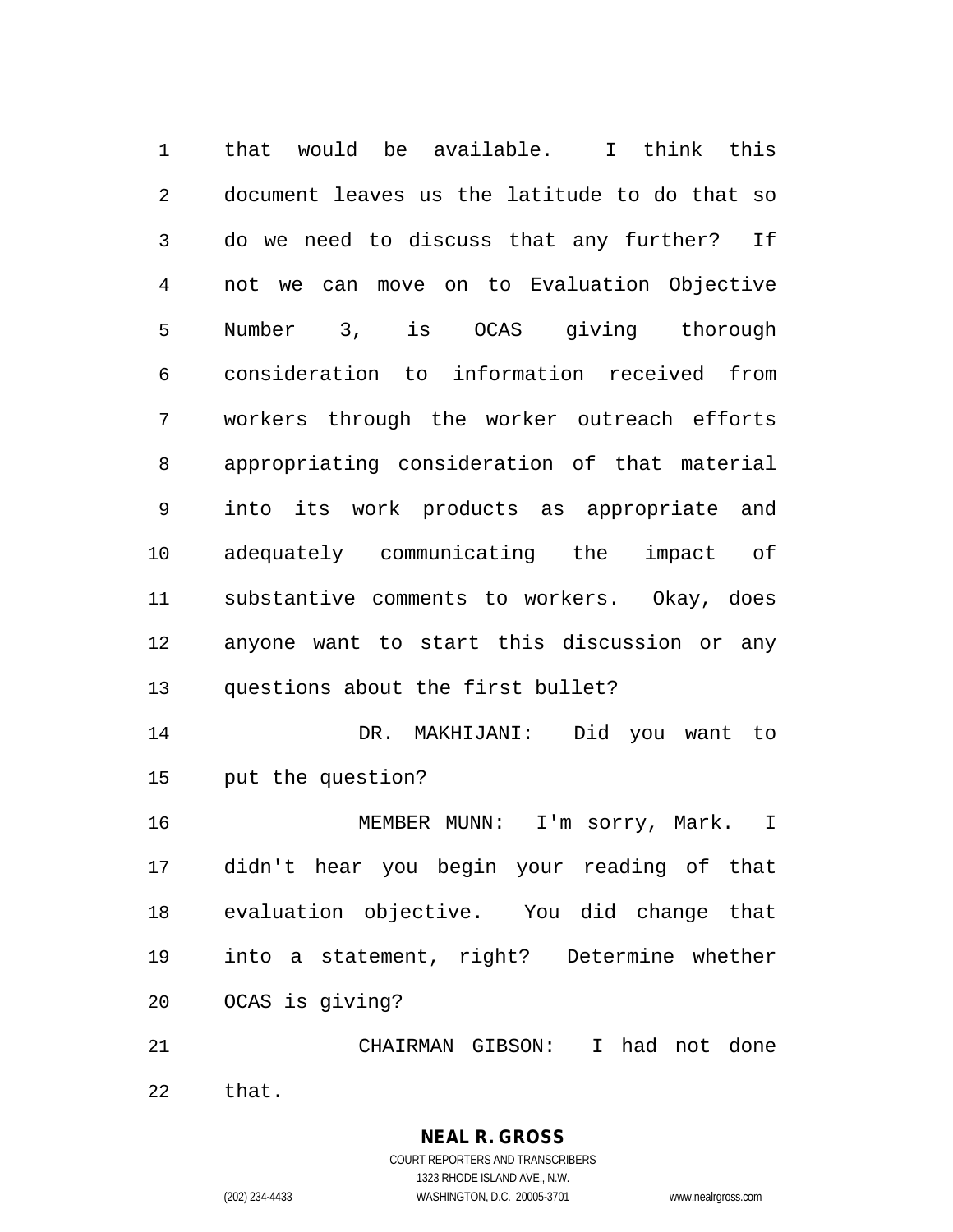MEMBER MUNN: I thought we had agreed that we would.

 CHAIRMAN GIBSON: We did, I just hadn't done it yet. Thanks, Wanda.

MEMBER MUNN: Yes.

 CHAIRMAN GIBSON: Depending on you to keep us in line.

 MEMBER MUNN: Just already done it myself. Wanted to make it sure it was on the record.

 CHAIRMAN GIBSON: Okay. How does OCAS catalogue and consider worker input for inclusion into its technical documents, such as the site profiles and SEC evaluation reports? That's pretty straightforward, right everyone? Any questions with that or anything? Okay. What criteria are used to determine whether comments are substantive? MEMBER MUNN: That question and the following one probably could be combined.

 What criteria is used by whom to determine whether comments are substantive.

## **NEAL R. GROSS**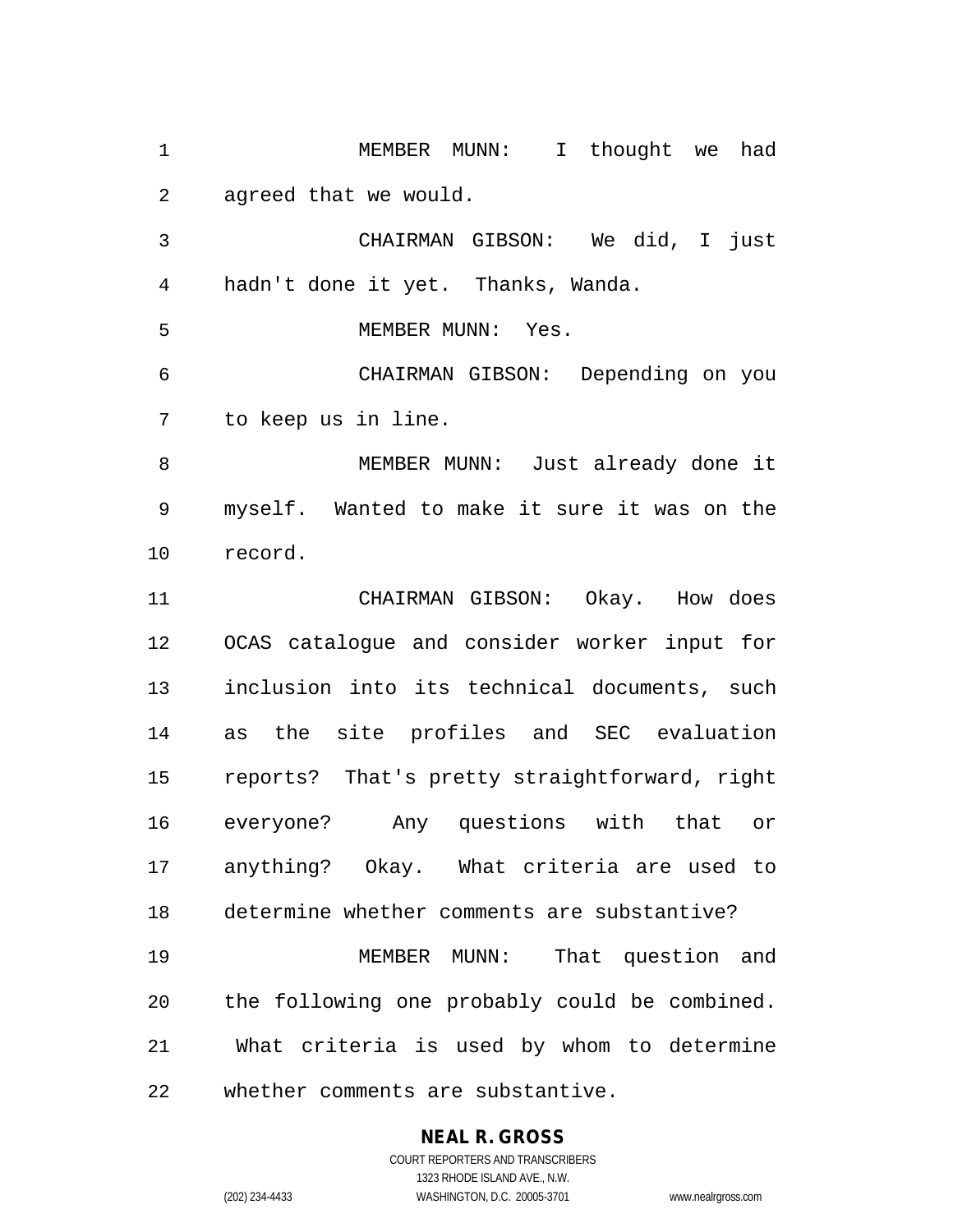MR. KATZ: I have a couple of questions about this. I mean, whether -- I'm not sure whether "substantive," I understand what it means to say whether comments are substantive. Are we asking whether the criteria used to determine whether the comments should result in a change? Or I'm not really understanding what we're meaning by "substantive." MS. ROBERTSON-DEMERS: It should result in an action. Or a response. MR. KATZ: In other words, should be evaluated? 14 MS. ROBERTSON-DEMERS: Right. MEMBER BEACH: So we're asking to look at OCAS's criteria of what they're using to decide what creates the change or an action? MS. ROBERTSON-DEMERS: Well, let me kind of clarify. "Substantive" is not my word, it's a word that NIOSH has commonly used.

> **NEAL R. GROSS** COURT REPORTERS AND TRANSCRIBERS

1323 RHODE ISLAND AVE., N.W. (202) 234-4433 WASHINGTON, D.C. 20005-3701 www.nealrgross.com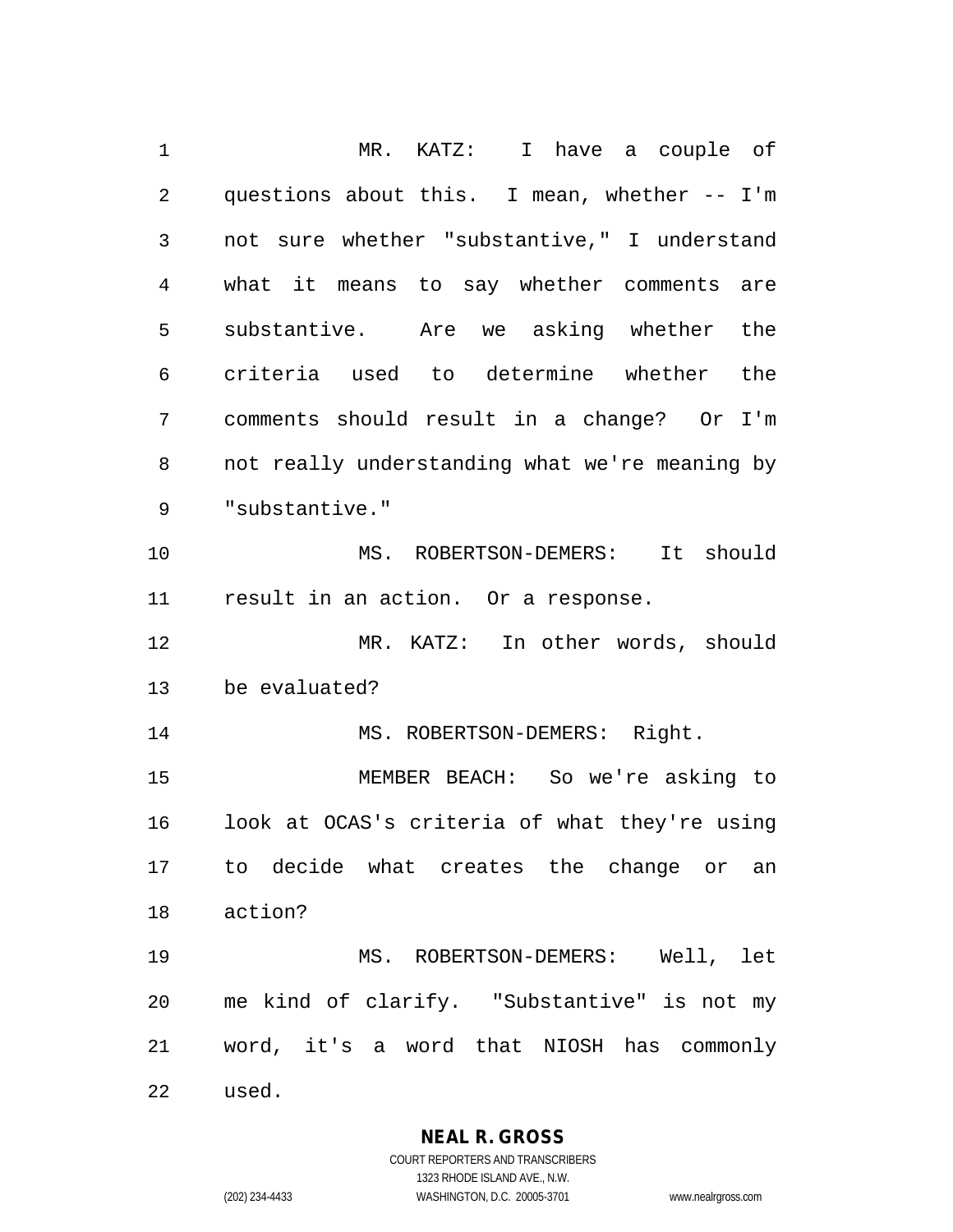MR. KATZ: Okay. But what does NIOSH mean when it uses it? MS. ROBERTSON-DEMERS: Well, that's a good question. 5 MEMBER MUNN: Perhaps "substantive" means to be expanded upon just with a couple of explanatory words, substantive enough to require action. MS. ROBERTSON-DEMERS: I think we're trying to make that determination of

 whether a comment deserves action or not. I don't know. For example, if someone comes in and says my Part E claim is not going through fast enough, that's not appropriate for NIOSH to respond to. They might forward it to DOL, but.

 MR. KATZ: Well, just my thoughts here, but I think the key issue is you want to know whether -- right, we're trying to get at whether comments that might have a real impact on procedures, whether they were duly considered, right? That's what we want to

#### **NEAL R. GROSS** COURT REPORTERS AND TRANSCRIBERS

1323 RHODE ISLAND AVE., N.W. (202) 234-4433 WASHINGTON, D.C. 20005-3701 www.nealrgross.com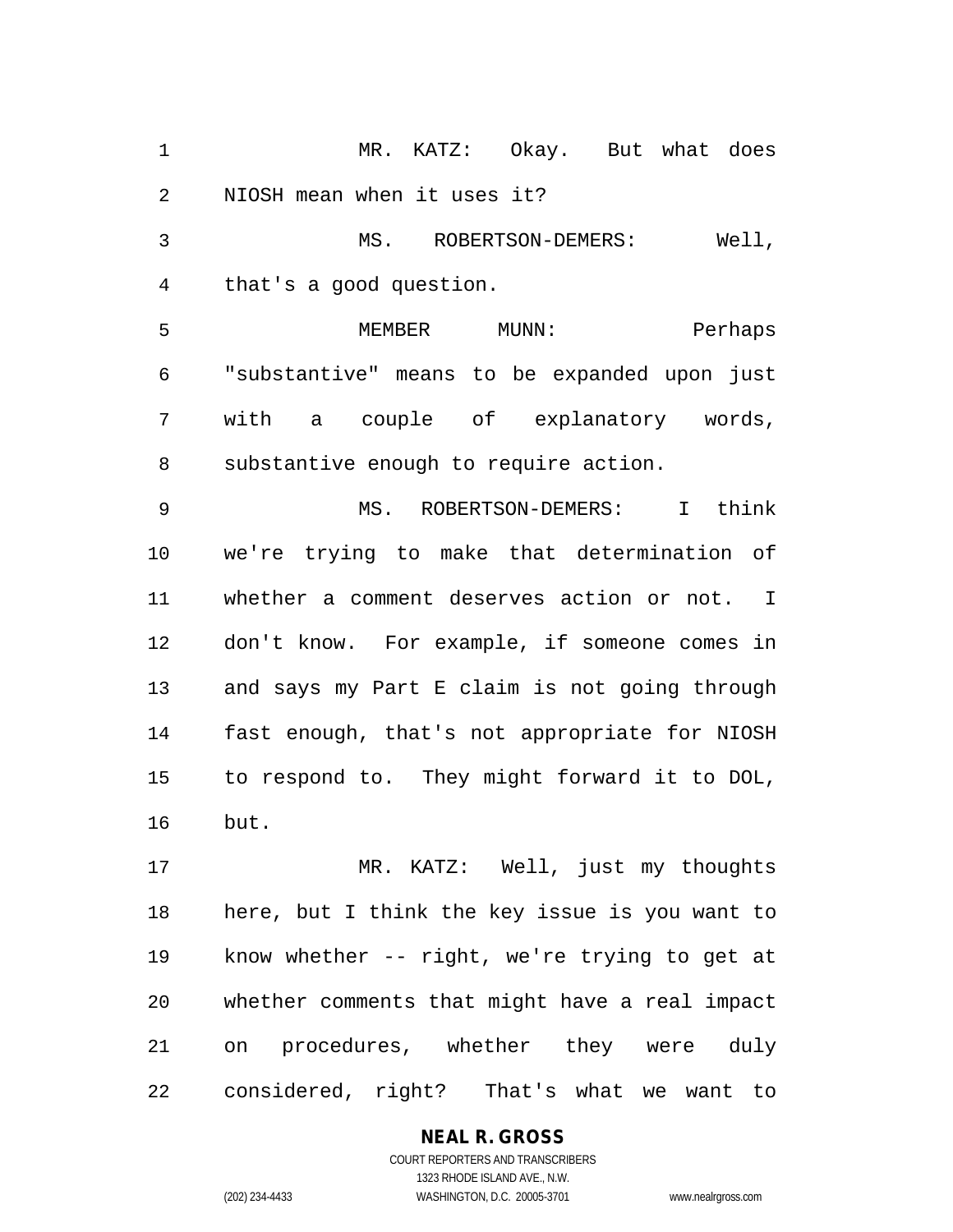know, is that right? So you want to know what criteria are used to identify those comments that require technical consideration or something along those lines, require -- I'm just trying to.

 CHAIRMAN GIBSON: I like "require" because some comments --

8 MR. KATZ: "Deserve," whatever. So what criteria are used to identify a comment that deserves consideration for possible changes in technical documents, right? That's it? Is that it?

 MS. ROBERTSON-DEMERS: I don't know if I'd add the technical documents because some of the departments are not specific to a particular technical document. They're more generic in nature.

 MEMBER MUNN: And we're looking for something that requires a response or an action from the agency?

 MR. KATZ: Right. And then the second bullet, the who, I don't -- I mean, my

# **NEAL R. GROSS**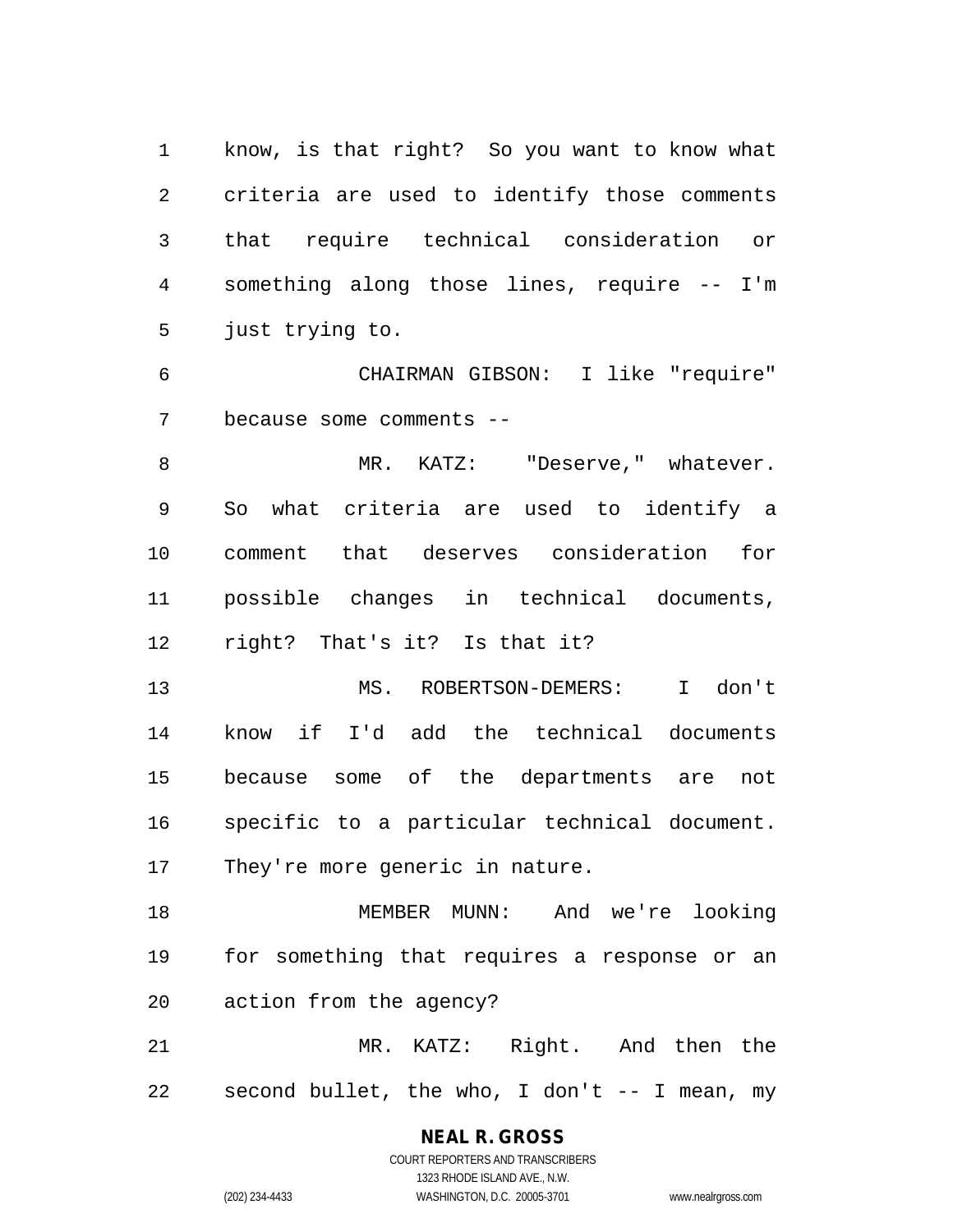opinion is it doesn't really matter who. You want to know that this is being done, but I'm not sure why you'd want to identify -- why evaluating this -- well maybe you do just to understand the process.

 MS. ROBERTSON-DEMERS: Well, it needs to be done by a technical person versus an administrative person in some cases. For example --

 MR. KATZ: Are the appropriate personnel evaluating the input that's received. Is that the question you're trying to get at, Kathy?

14 MS. ROBERTSON-DEMERS: Right. MR. KATZ: I think that's a good

question.

 MEMBER BEACH: So are the appropriate personnel evaluating or determining that comments are subjective? MR. KATZ: Just evaluating the input. Comments received.

CHAIRMAN GIBSON: Are we good on

**NEAL R. GROSS** COURT REPORTERS AND TRANSCRIBERS

1323 RHODE ISLAND AVE., N.W.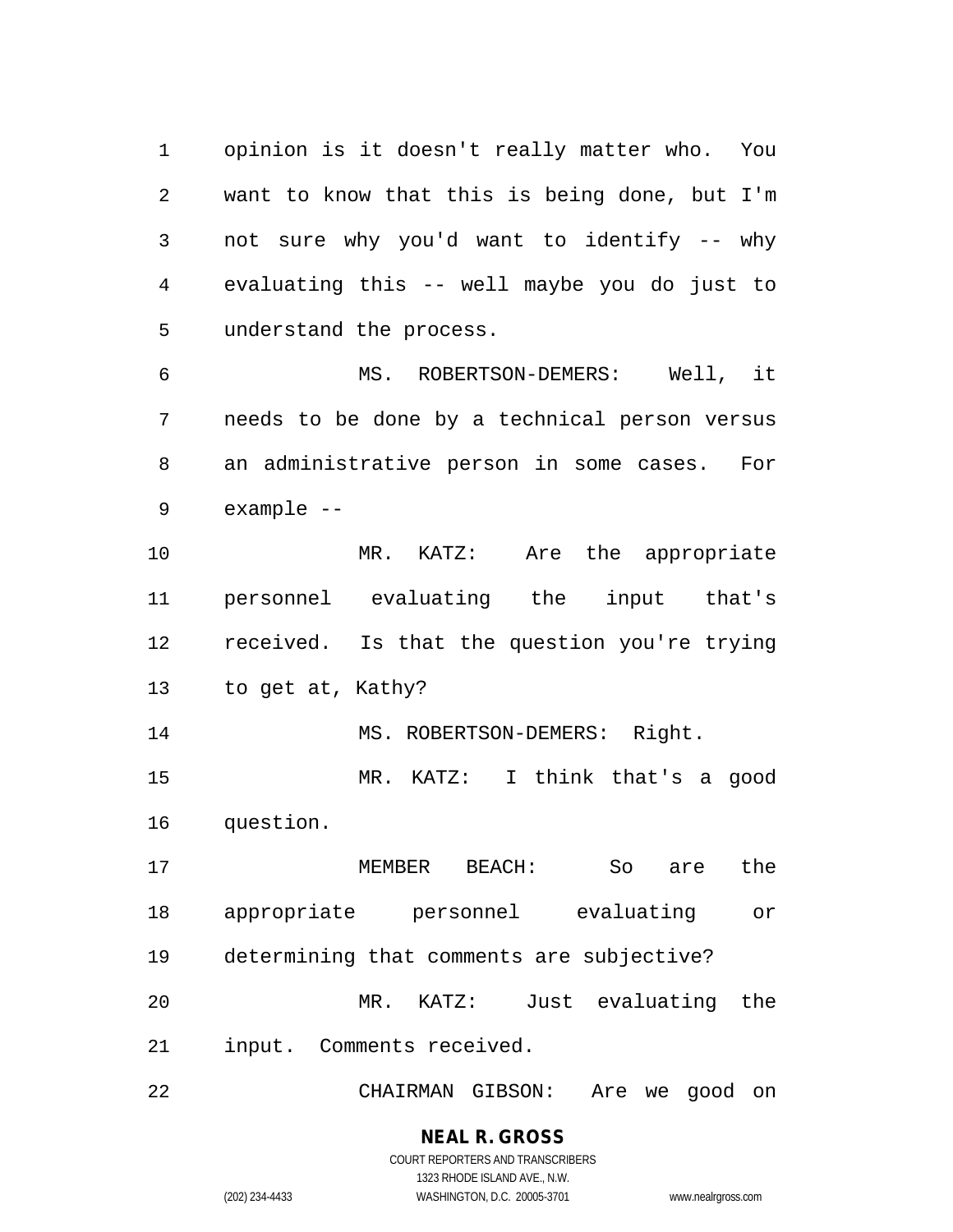those two now, then?

 MEMBER BEACH: Are we changing the second bullet, or are we going to leave it with the criteria are used to determine? MEMBER MUNN: I thought your suggestion for incorporating the two was good, Josie. CHAIRMAN GIBSON: Either way is fine with me, just what do we want to do? Do we want to make it into one, or do you want to leave it separate? MR. KATZ: Well, if you make the two into one you just have a compound sentence. You might as well have two bullets in my view. CHAIRMAN GIBSON: Okay. Let's leave it two separate bullets. 18 MEMBER MUNN: Well, as long as one of them identifies what "substantive" means to this group. MR. KATZ: So Wanda had suggested a change, but I don't know that anyone

# **NEAL R. GROSS**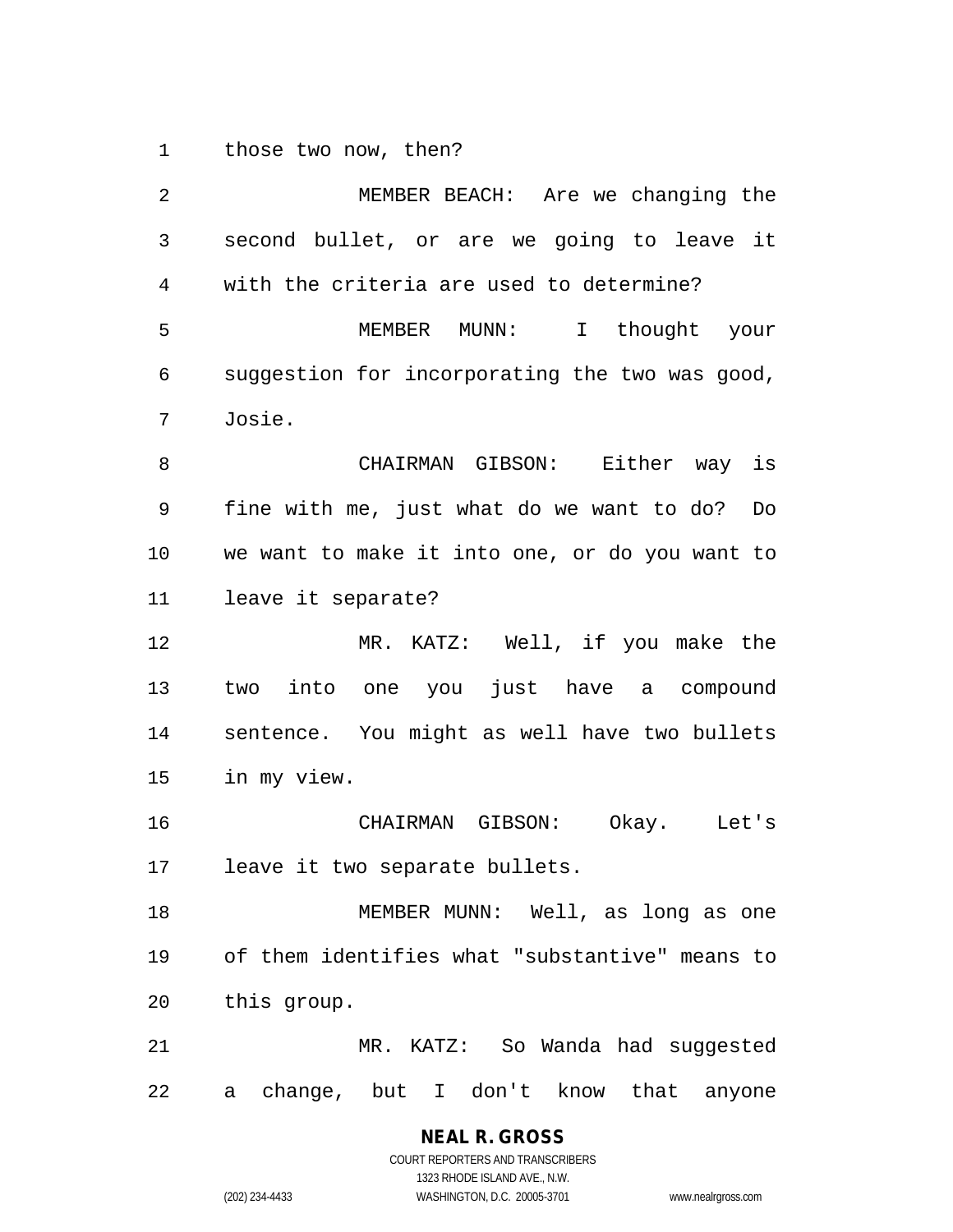recorded it or that I can remember it. But I mean -- because it's totally unclear what's meant by "comments are substantive." So we talked about what criteria are used -- that's Bullet Number 2, yes. DR. MAKHIJANI: So I did record what she said for Bullet Number 2. I didn't see anything in Bullet Number 1. MR. KATZ: Bullet Number 1 I thought we were okay with. DR. MAKHIJANI: So I didn't have any change in that. What I wrote down for Bullet Number 2 was what criteria are used to identify comments that deserve consideration for inclusion in NIOSH and contractor documents. I wasn't clear -- inclusion in something. MR. KATZ: It was for consideration -- DR. MAKHIJANI: For inclusion in -  $21 - -$ MR. KATZ: To be NIOSH documents

#### **NEAL R. GROSS** COURT REPORTERS AND TRANSCRIBERS

1323 RHODE ISLAND AVE., N.W.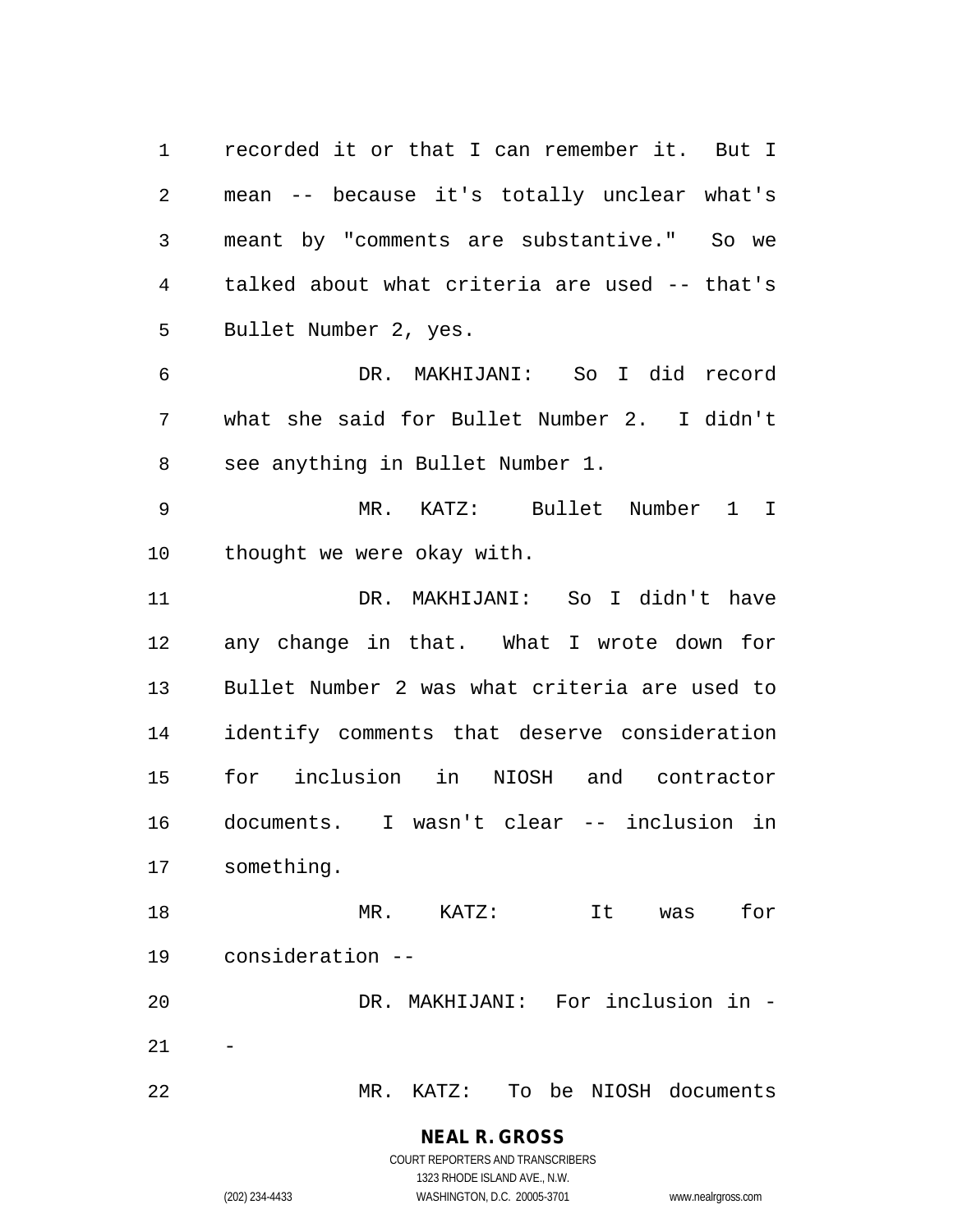or by NIOSH documents or actions I think is what Wanda said.

 MEMBER MUNN: I had "require response or action."

 MR. KATZ: Okay. Do you want to repeat that, Wanda, please?

 MEMBER MUNN: I had said -- I can't remember the first part of the sentence, but what comments are -- what word did we use? DR. MAKHIJANI: I have it, Wanda. What criteria are used to identify comments that deserve consideration for a response or action by NIOSH.

14 MEMBER MUNN: Correct.

15 MR. KATZ: Yes, that sounds good.

 CHAIRMAN GIBSON: We agreed to change the third one to something to the effect of are the appropriate personnel making these determinations.

MR. KATZ: Yes.

 CHAIRMAN GIBSON: Okay. Are we ready for the fourth bullet? What procedures

## **NEAL R. GROSS**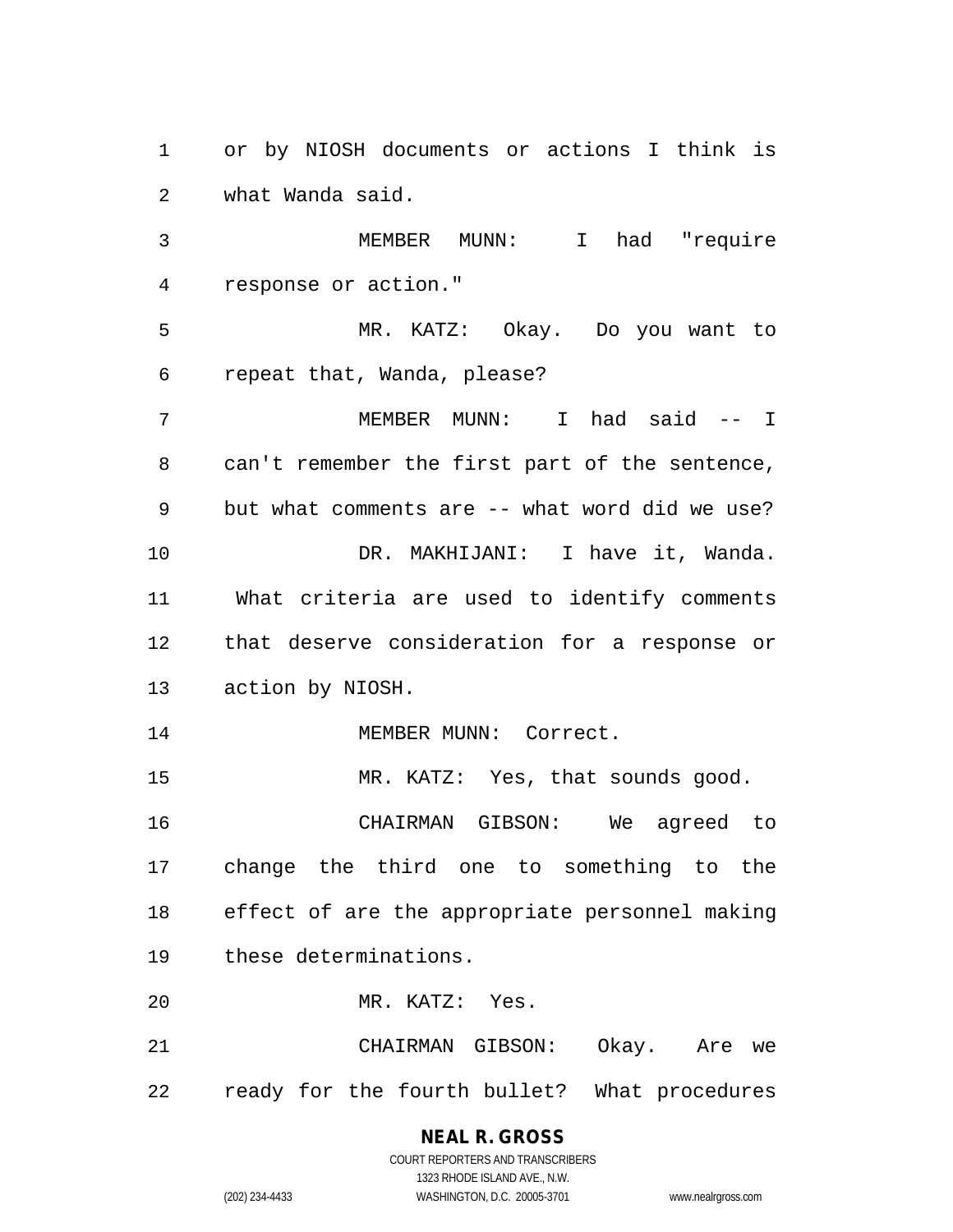are in place to determine input for action items in OTS?

 MEMBER BEACH: And do we need to say procedures and processes? Go ahead.

 MS. ROBERTSON-DEMERS: No, go ahead.

 MEMBER BEACH: I was just going to say do we need to add processes as we have throughout the rest of this document so far?

 MR. KATZ: I agree, Josie, about processes and procedures because not everything may be proceduralized, but I don't understand this. I don't understand what we mean by "in place to determine input for action items." I just don't understand that.

 MS. ROBERTSON-DEMERS: Okay. In the OTS database NIOSH has changed their way of responding to comments versus, you know, how they responded to them with WISPR and they have created a field called Action Items based upon comments and that's why we see OTS there and not the other databases. So that's a

## **NEAL R. GROSS**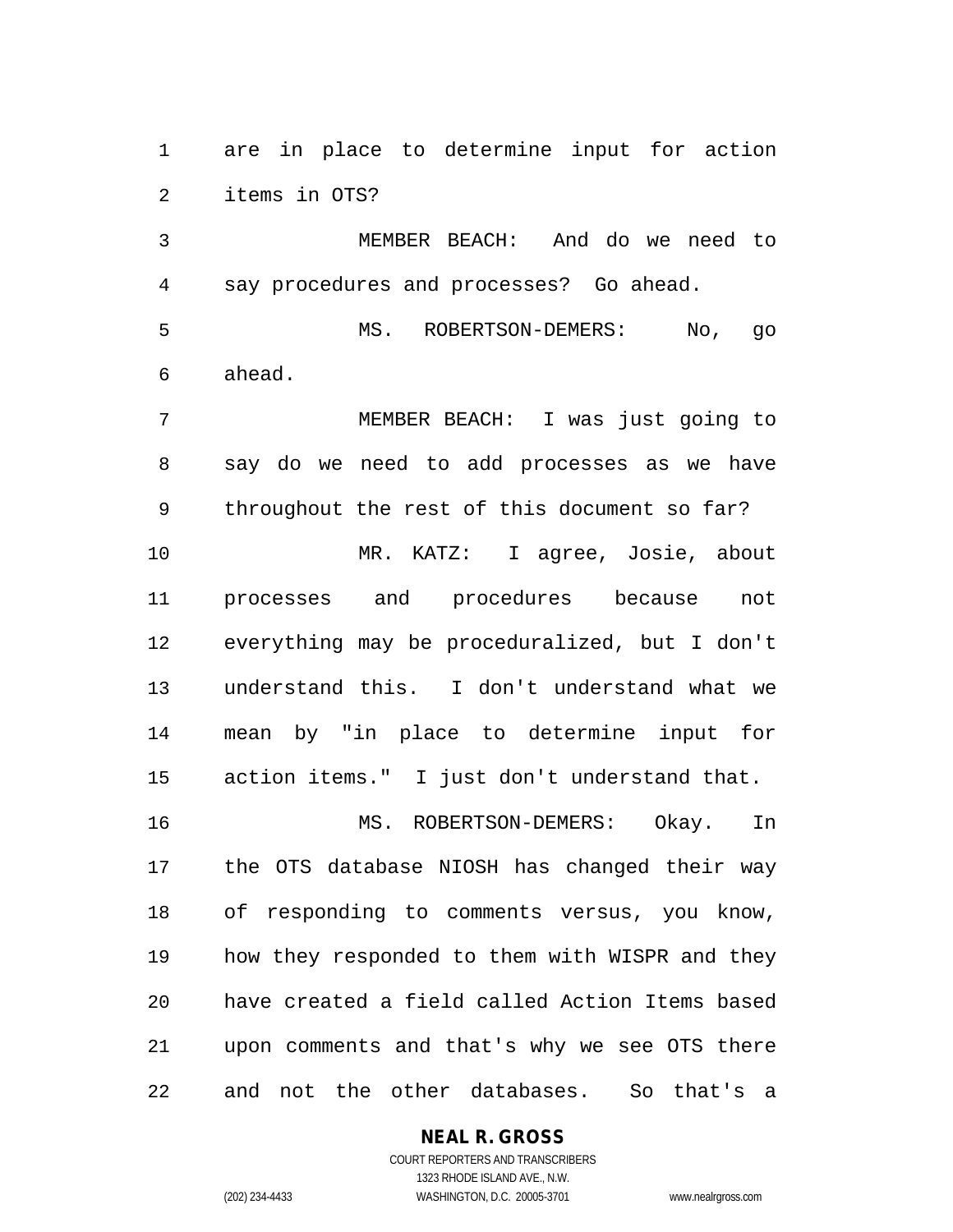reference to the action items they take on in response to the comments.

 MEMBER BEACH: So I guess my question is what is "Determine input for action items." What are you trying to get at? MS. ROBERTSON-DEMERS: We want to know how they determine what action they're going to take. MEMBER BEACH: Okay, so determine - does that work? Get rid of the --

 MR. KATZ: So, how does NIOSH determine appropriate actions?

MEMBER BEACH: For items in OTS.

14 MR. KATZ: Yes.

 DR. MAKHIJANI: How does NIOSH determine action items to be included in OTS? Is that what people are saying?

 MEMBER BEACH: No. Determine what MR. KATZ: What actions to take in

response to the comments received.

MS. ROBERTSON-DEMERS: How does

**NEAL R. GROSS** COURT REPORTERS AND TRANSCRIBERS

1323 RHODE ISLAND AVE., N.W.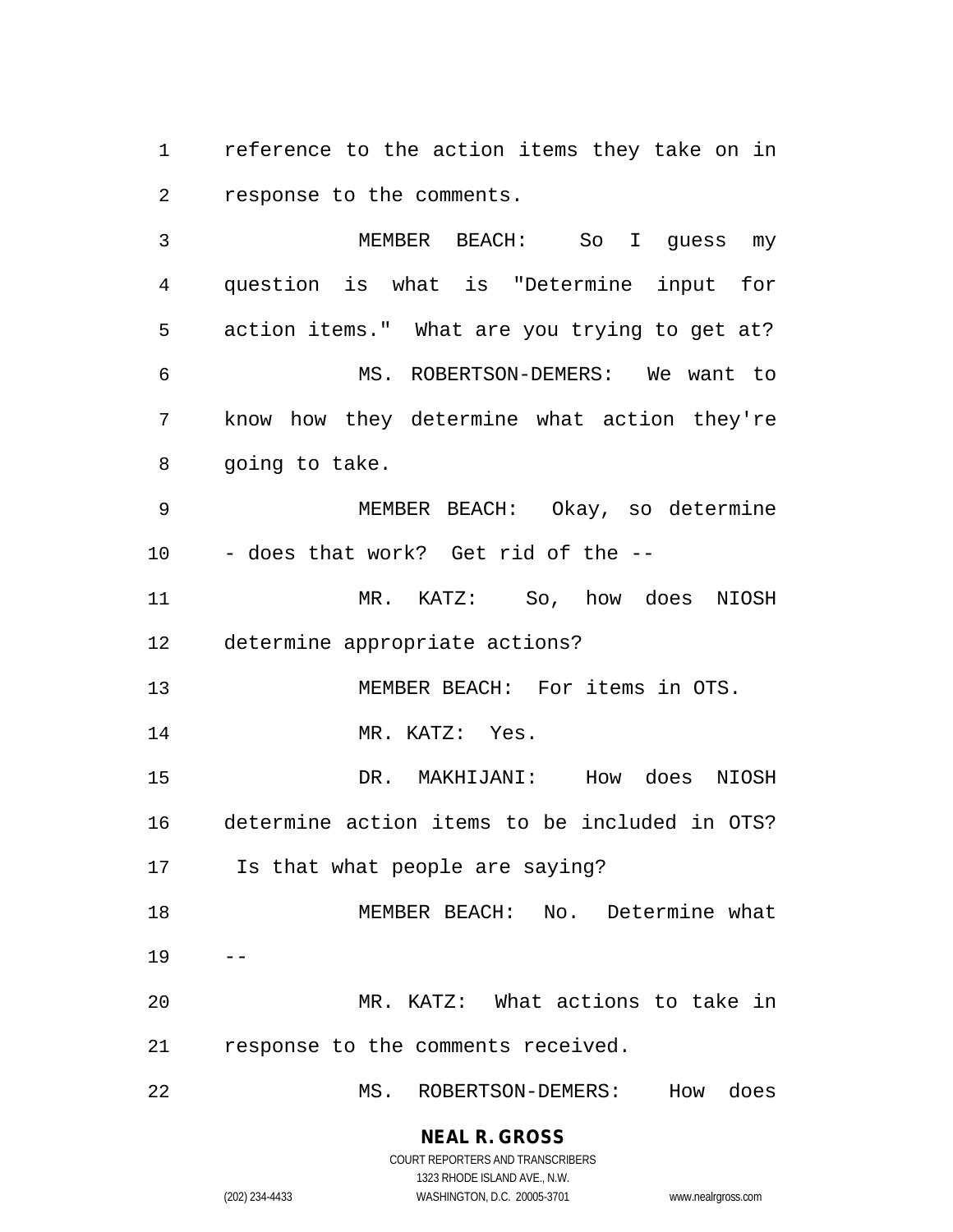NIOSH determine appropriate actions for comments provided in OTS. That's what I got. DR. MAKHIJANI: It seems to be specific to OTS. MS. ROBERTSON-DEMERS: And it is - - DR. MAKHIJANI: So that's why I'm asking. MS. ROBERTSON-DEMERS: In WISPR they put in a response to every comment that was received and they didn't have something called Action Items, nor did they with TopHat. MEMBER MUNN: How can you answer a question like that, how you determine -- that would seem to be different for every type of action that you can think of. 17 MS. ROBERTSON-DEMERS: What they're doing is they're putting in a comment that a worker provided and then there is an action field and the action for that comment can be no action or the action could be further investigate releases of UF6 from the

#### **NEAL R. GROSS** COURT REPORTERS AND TRANSCRIBERS

1323 RHODE ISLAND AVE., N.W.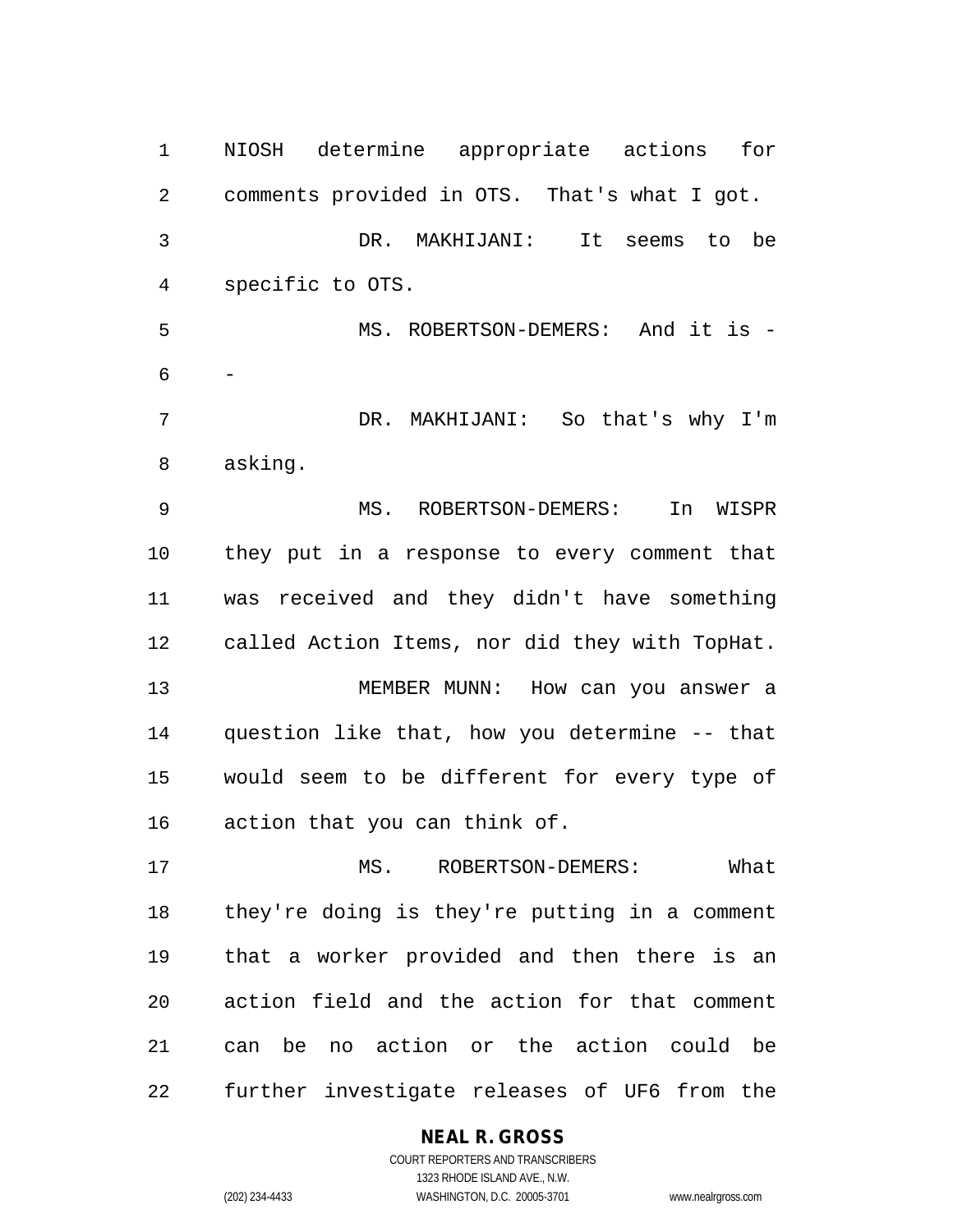Cascades. And what we're trying to determine is if that action item is appropriate to adequately address the concerns.

 MEMBER MUNN: You may ask five people that question and get three different answers as to why they made that decision or what process was used to conclude that no action was necessary or that some action was necessary, which action should be taken.

 MR. KATZ: I wonder if we're not already getting at this. If we have what criteria are used to evaluate the comments received for action or changes in documents, whatever, we have that already. I mean isn't that really getting at the question?

 MEMBER BEACH: But it's a twofold question because the front end of it is talking about what procedures and processes are in place and then it talks about determine what action. So are we wanting to look at the procedures that are in place or are we actually looking at the actions that were

## **NEAL R. GROSS**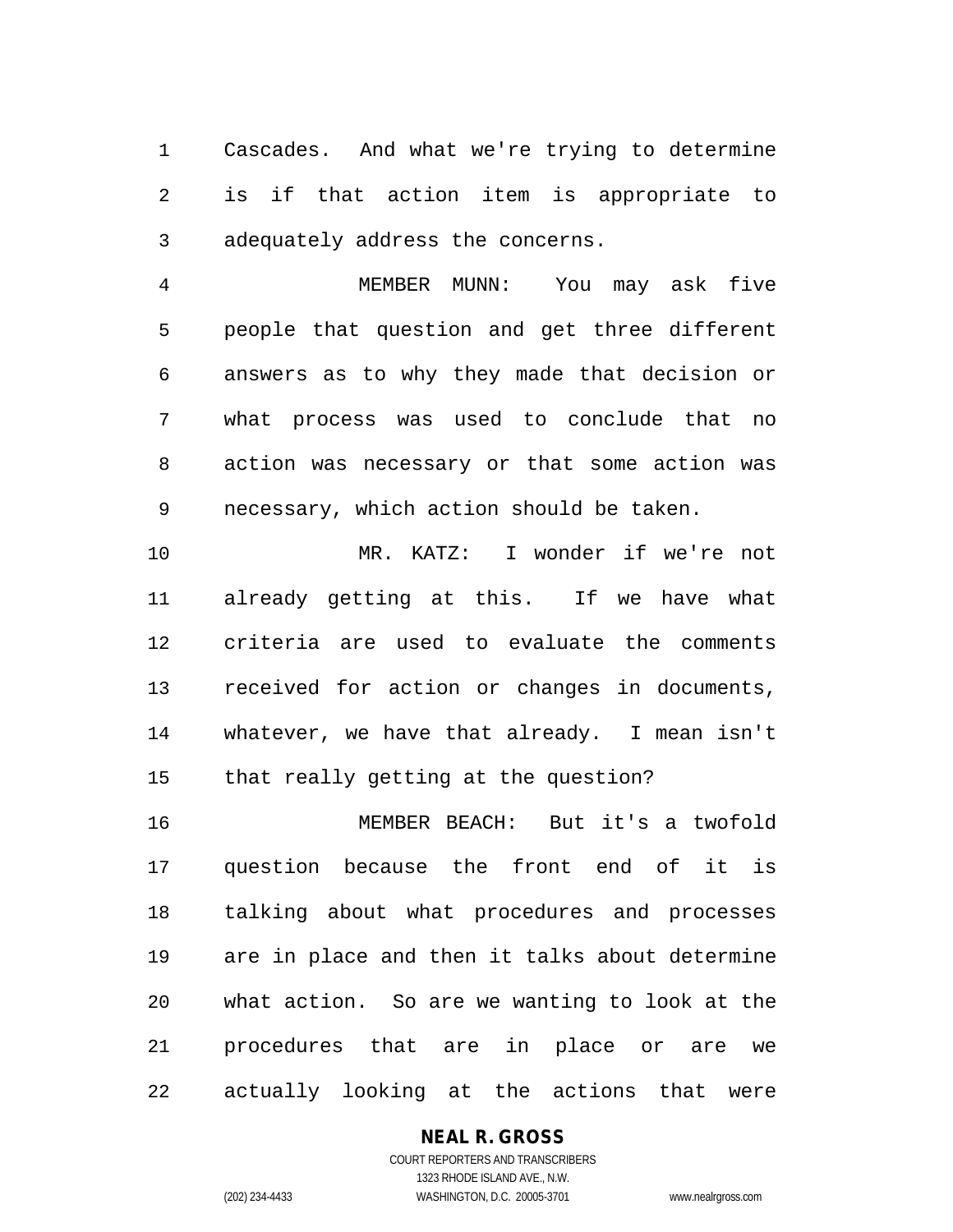determined. I guess Kathy, why did you put procedures and processes or procedures in the front.

 MS. ROBERTSON-DEMERS: OTS is part of the PR-012 so it is included in the PR-012 review of PR-012. It is an extension of the procedure.

 MEMBER BEACH: So are we looking at the procedures that the rest of that sentence takes care of, or are you looking at the action you've taken because of the comment? It's very confusing.

 CHAIRMAN GIBSON: I see these two questions as are we going to review the procedure that tells him what to do, how to put actions in as one thing and then if we do that are we also going to look at OTS, the action that was recorded, is it appropriate for the comments. There's two different.

 DR. MAURO: Mike, this is John. I agree. I think that this is the first bullet where we return to the procedures. It seems

#### **NEAL R. GROSS**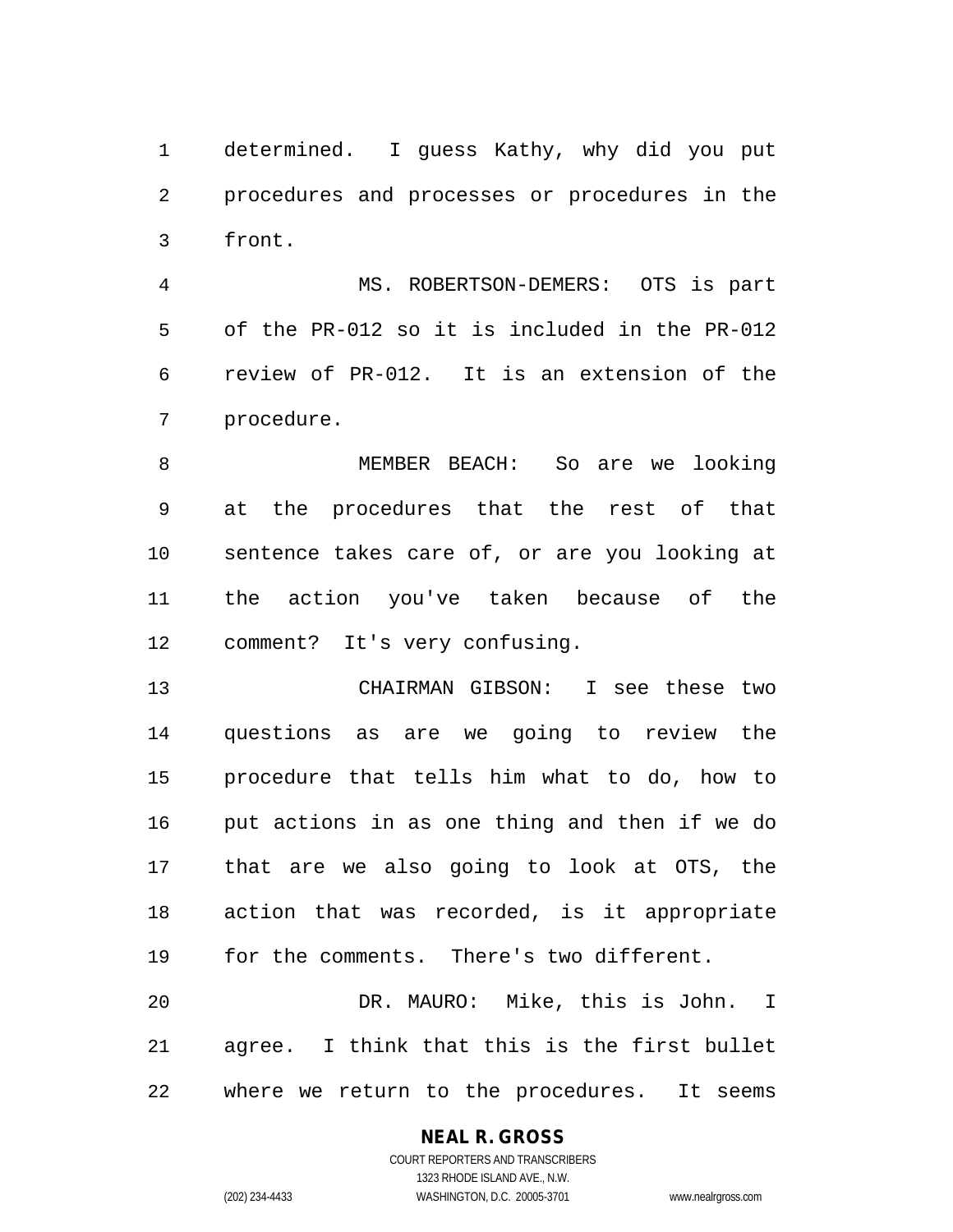to me the more fundamental question notwithstanding the procedures is that what action -- in other words, once an item has been recorded wherever it is, let's say it's in OTS, and it has been judged to be substantive to the extent that it needs to be recorded, then the question really becomes okay, we've identified something that is of interest and concern, what do we do about it? What are we going to do about it and I think that's what the real issue here is. Whether or not it's in the procedure, I think we've got it in the procedures elsewhere because this is the first place where we are asking a question in terms -- in the context of does the procedure provide for this. It seems to me the "procedure" word is out of place in this bullet. Not that it should not be addressed in a procedure review, but this particular evaluation objective doesn't seem to be a subset of any type of procedure. It's really functional. We functionally want to

#### **NEAL R. GROSS**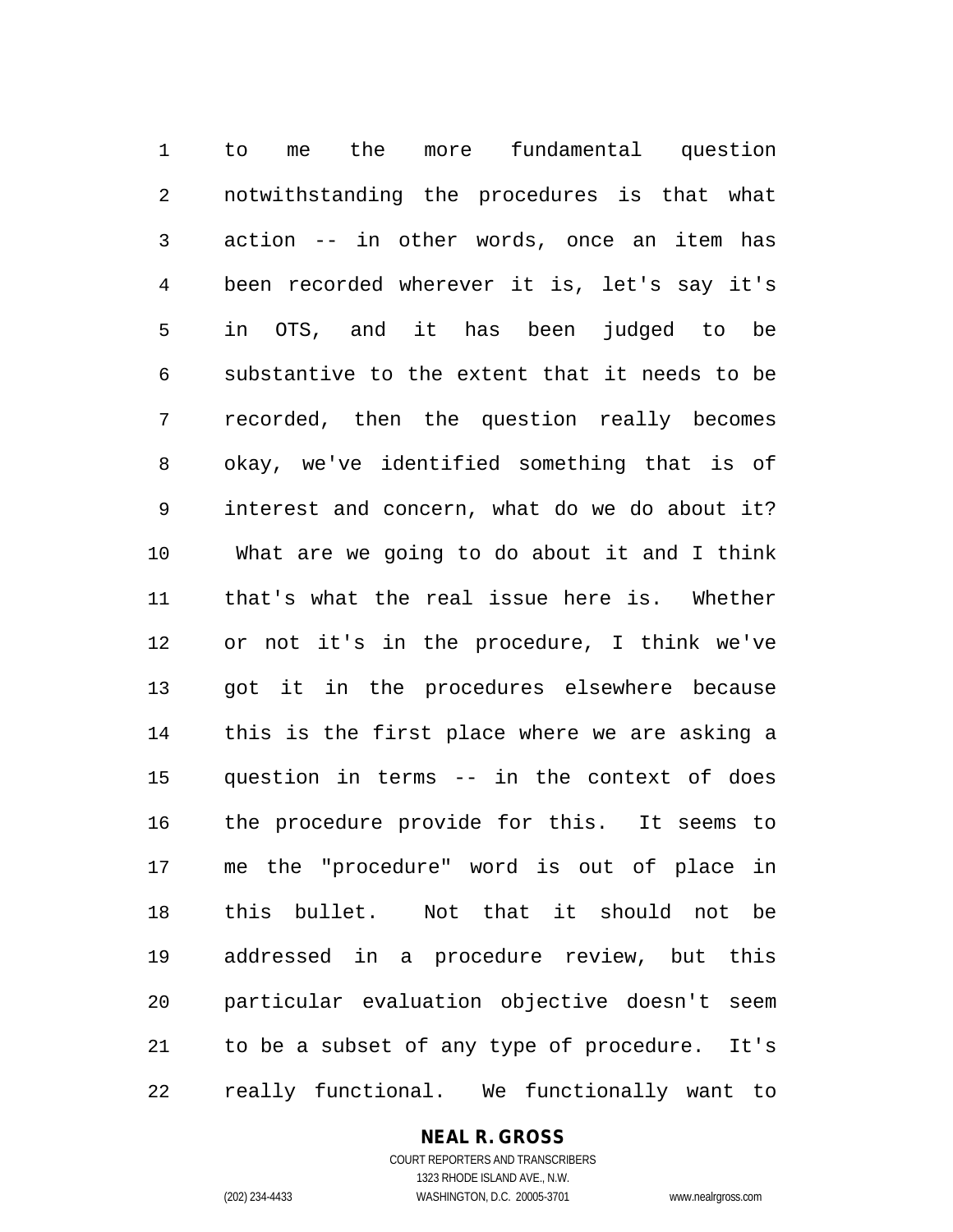know listen, if you've found something that you think is important what are you going to do about it?

 MS. ROBERTSON-DEMERS: Well there's that, and then there's whether NIOSH is following their own guidance within the procedure and doing that.

 DR. MAURO: But this does not seem to be the place where we're doing a procedure review, right? I mean, Evaluation Objective 3 is not couched in terms of procedure review. It almost transcends procedures.

 MEMBER BEACH: Kathy, it seems to me you're trying to get at something and maybe you just need to reword it to what exactly -- MS. ROBERTSON-DEMERS: I'll give you an example, okay? I'm going to use the coworker interviews as an example. In the CATI procedure there's an outline for when they do those type of interviews and there's kind of two things here. NIOSH has got in their mind how they determine what the action

## **NEAL R. GROSS**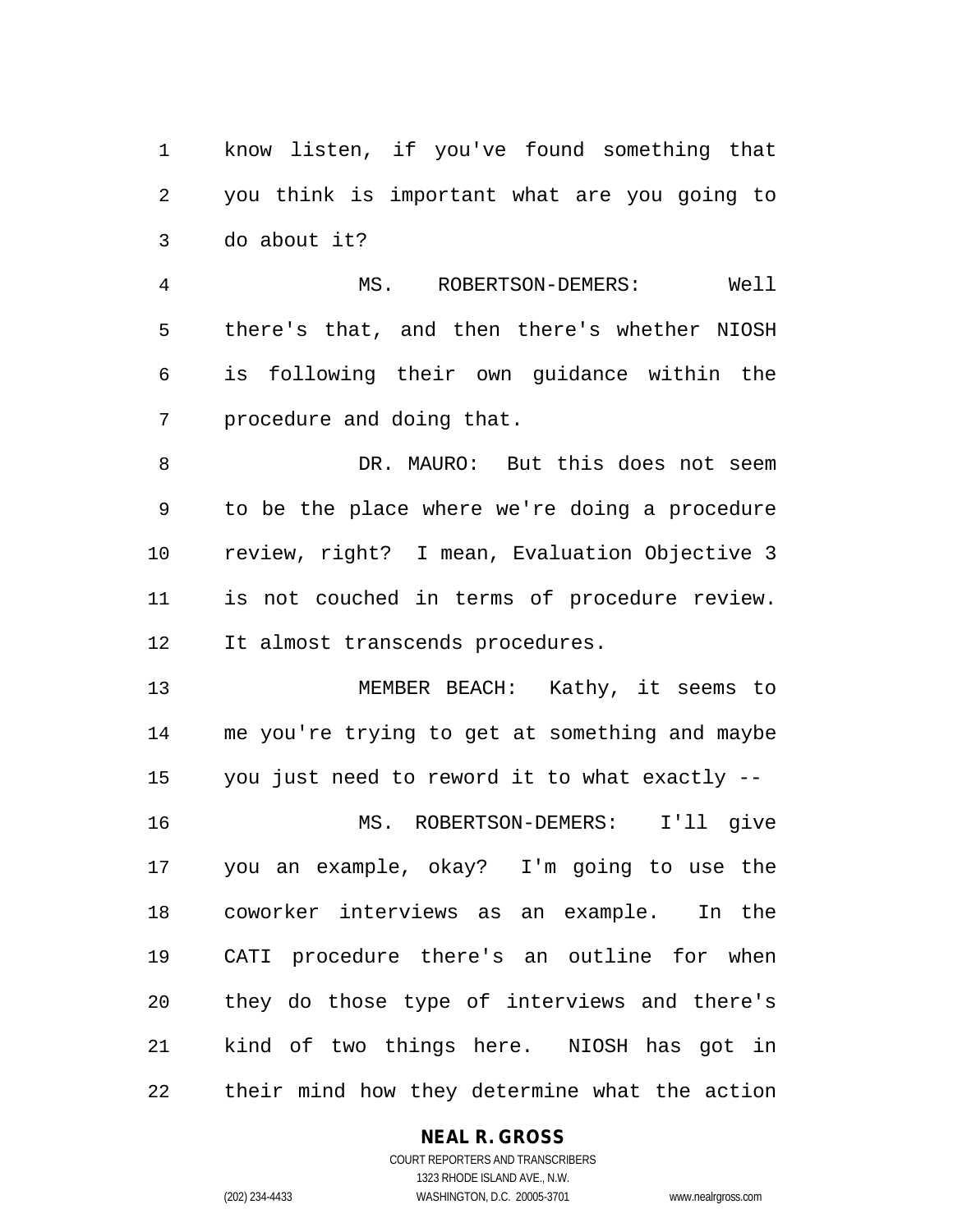items are. They've got a process for that. In that process we need to ask ourselves the question is that process complete.

 MEMBER MUNN: The point I was trying to make --

 MS. ROBERTSON-DEMERS: The criteria that they use to derive their action items.

 DR. MAURO: Let me try again. In other words, in the second bullet, just for an example, what criteria are used to determine something substantive. I realize there's some wording changes. It's not couched in terms of due to procedures contained criteria. In my mind, this is an overarching important question the answer to which when this question is posed may very well be yes, Procedure Number XYZ explicitly states these are the criteria we will use to determine when we're going to put a particular piece of information into OTS. That would be the answer to the question, but that's not the way

**NEAL R. GROSS**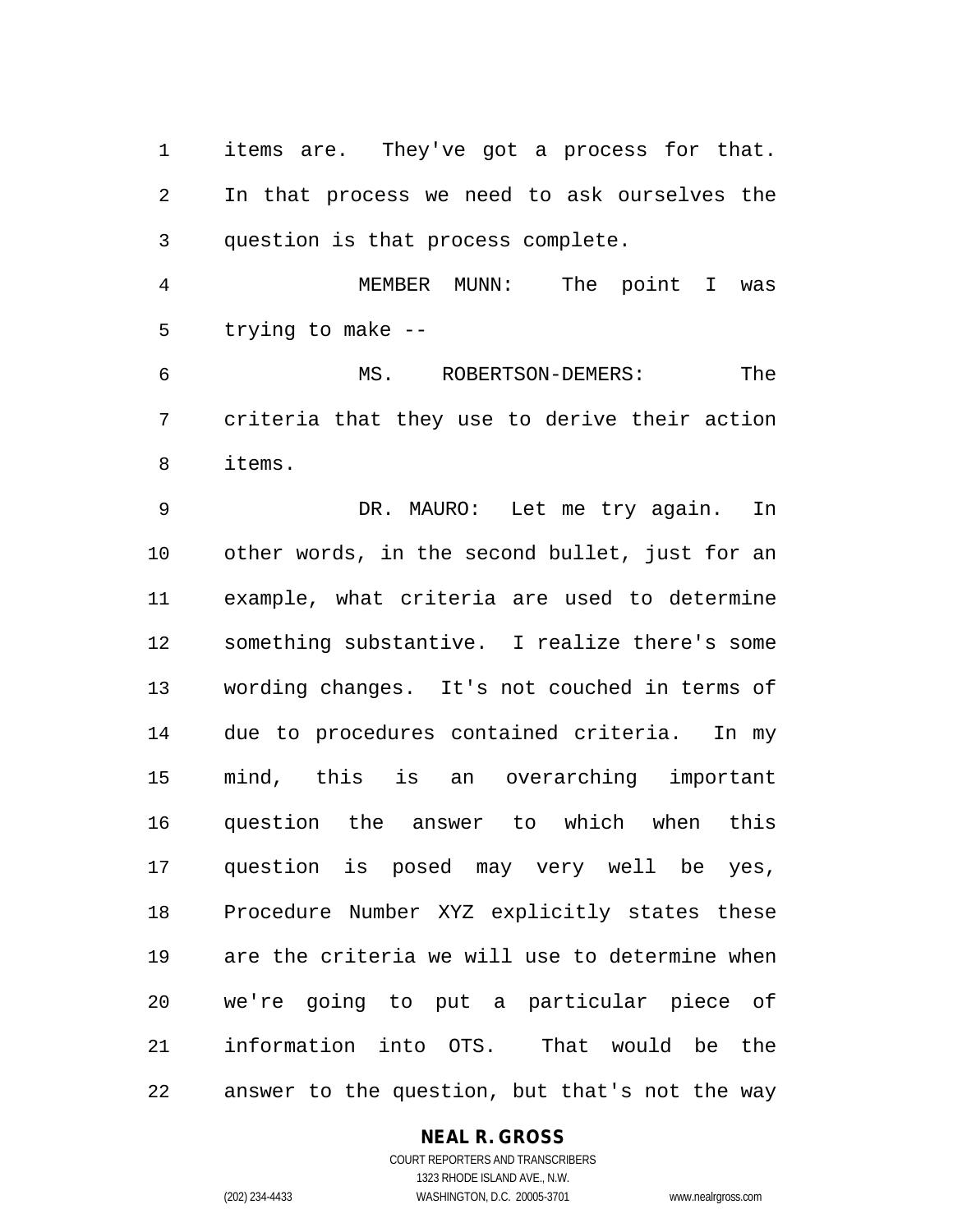this is couched. This is couched transcendent to the procedure and I like the idea, quite frankly, that these series of bullets are attempting to transcend procedures because quite frankly procedures come, procedures go, they're improved, they're revised, but the fundamental essence of our concern is listen, when you find out there's something important, you write it down and you make sure some action is taken to correct it or to do whatever needs to be done and that's why I think this particular Objective Number 3 is by far the one of greatest interest to me. When you find out there's something that needs to be fixed we have to make sure it's recorded and that action is taken to fix it. In fact, when we all started all this many, many months ago, this is what triggered everything we were talking about. The concern, if you remember, we repeatedly ran into circumstances where workers and people we interviewed were giving us information and it never made its way home

#### **NEAL R. GROSS** COURT REPORTERS AND TRANSCRIBERS

1323 RHODE ISLAND AVE., N.W. (202) 234-4433 WASHINGTON, D.C. 20005-3701 www.nealrgross.com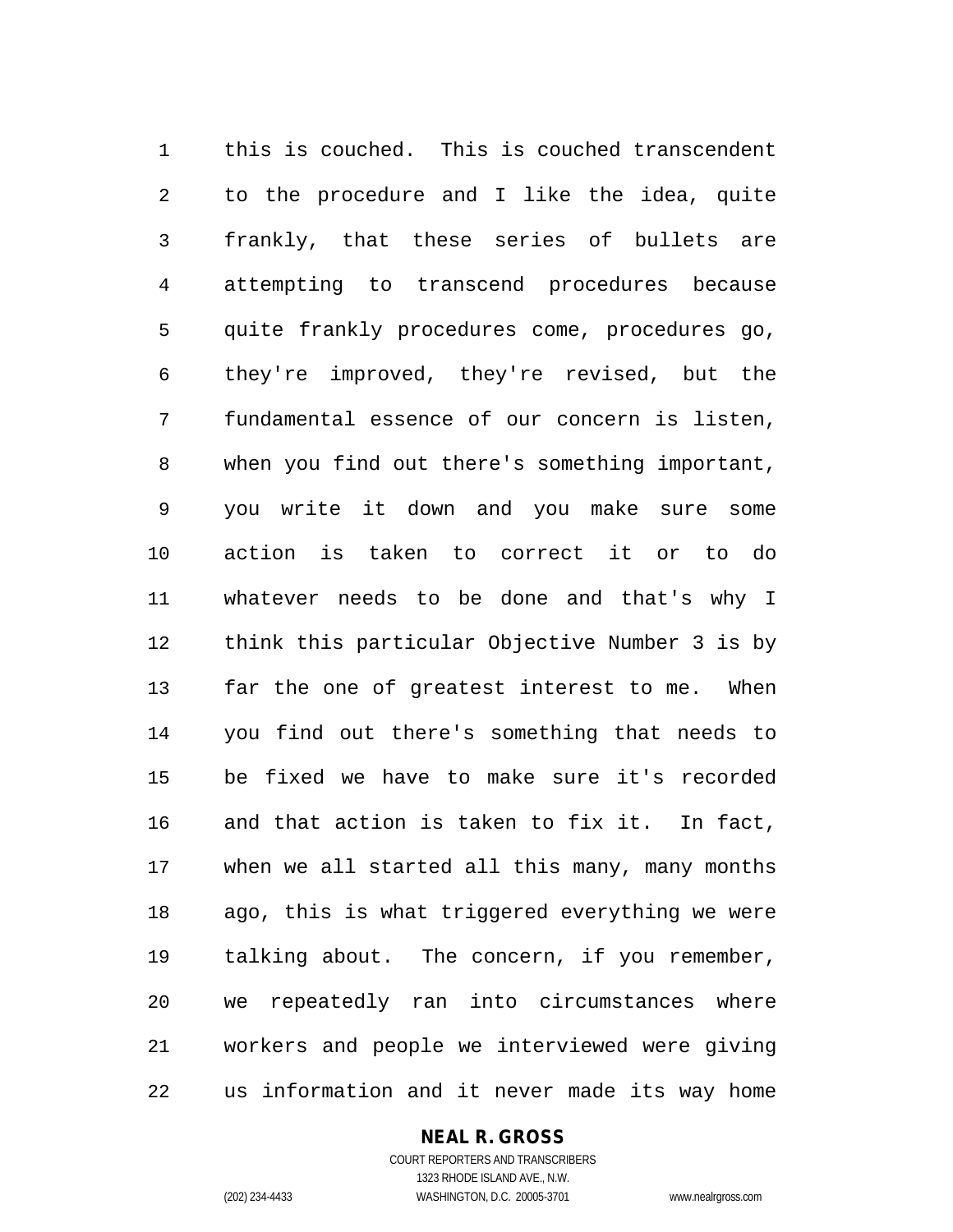into -- not never, but we often found that that material was not explicitly captured and incorporated into the site profile. So I mean this to me is something that transcends the procedures, it goes to the heart of why we are doing what we're doing in terms of from the technical side. See, I see this as from a technical point of view if there's a point that's being made that is important to dose reconstruction and that we didn't know about before but we do now because someone just informed us of it, we need to capture it and make sure it's reflected in how we go about doing our business. So I mean, I guess I feel strongly that we keep it in that vein and not make it a procedure review.

 MR. KATZ: John, I think that's good, but I don't know, it's hard to get away from the word "procedures" but I think we're still asking the question what procedures are in place to ensure that comments are responded to appropriately, whatever, acted on

## **NEAL R. GROSS**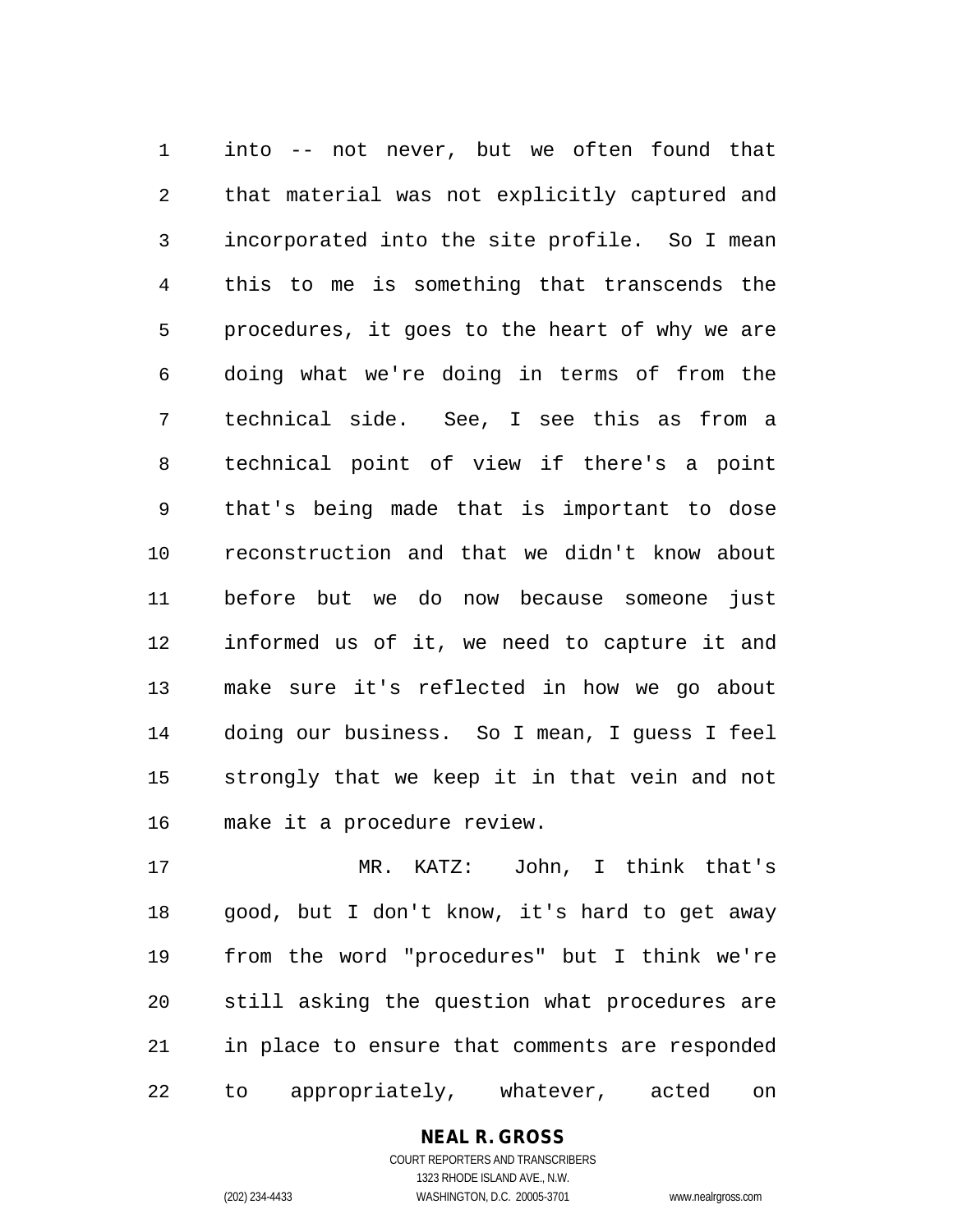appropriately.

| 2  | MEMBER MUNN:<br>But no matter how              |
|----|------------------------------------------------|
| 3  | many procedures are written, no matter how     |
| 4  | many written processes are followed, sooner or |
| 5  | later you come to a point where many of these  |
| 6  | items are in fact by necessity a result of an  |
| 7  | informed judgment call.                        |
| 8  | MS. ROBERTSON-DEMERS: Can I kind               |
| 9  | of ask a question here? If I have two people   |
| 10 | or three people who are looking at a comment,  |
| 11 | is there a consistent criteria by which that   |
| 12 | comment is going to be judged by those three   |
| 13 | people?                                        |
| 14 | MEMBER MUNN: And my point is the               |
| 15 | comment itself is likely to be viewed in a     |
| 16 | different light depending upon the             |
| 17 | circumstances of that employee's site, that    |
| 18 | employee's work and any other number of        |
| 19 | variables that might be involved. That's why   |
| 20 | I said informed review.                        |
| 21 | MS. ROBERTSON-DEMERS:<br>Okay,<br>now          |

these are three people at NIOSH who are

# **NEAL R. GROSS**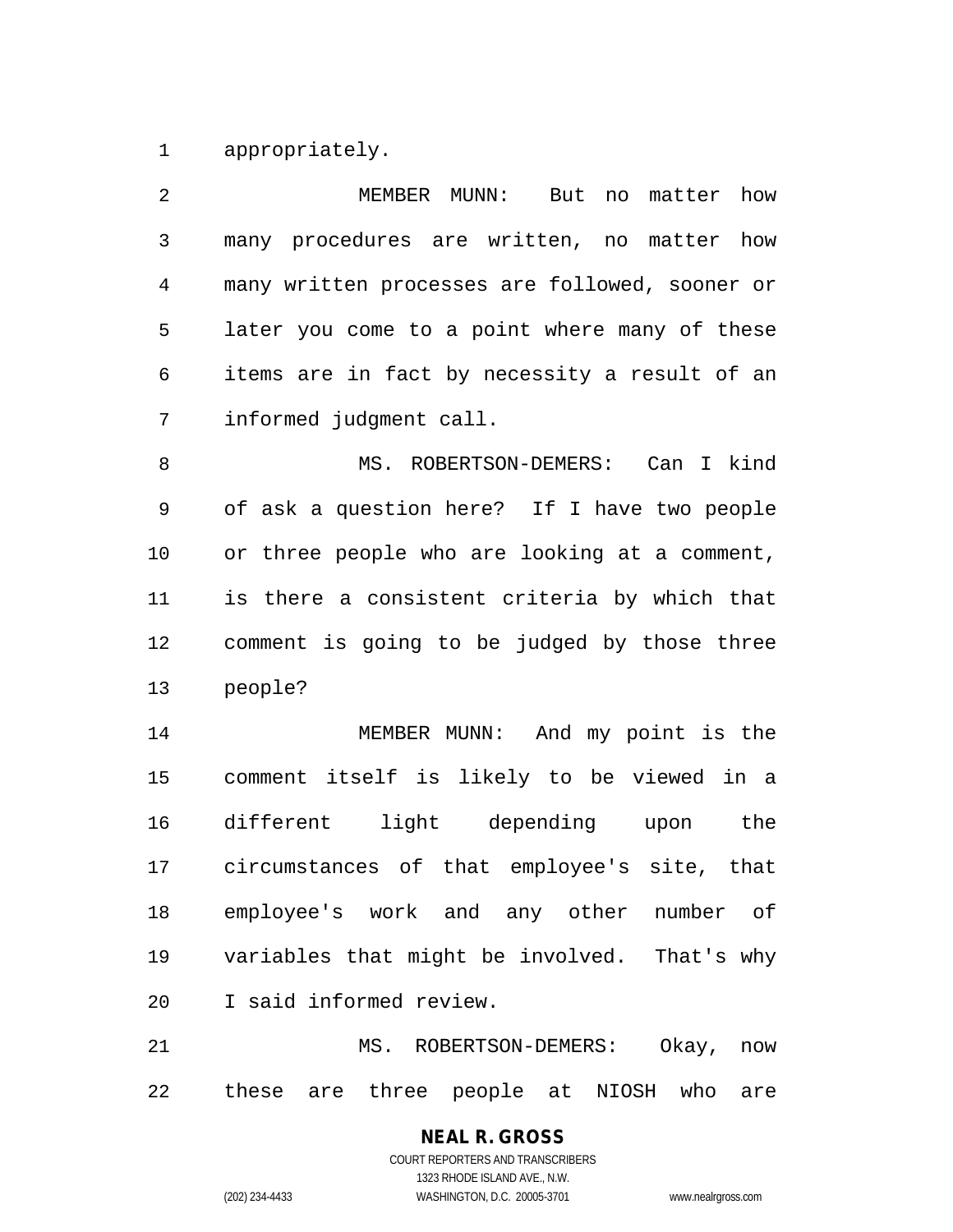looking at the comments, okay? And are we saying that it's okay to be subjective, or do you want criteria there, at least guidelines on what is a substantive comment?

 MEMBER MUNN: Guidelines are always necessary, but seldom sufficient when one's attempting to move through such a wide variety of activities and such a wide variety of circumstances that have been encountered by our claimants.

 MR. KATZ: Let me go at this again, Wanda, and see if I can't help here. We have criteria. What criteria are there to identify comments that deserve response, right? And then the next step really when you think about it, what procedure is in place to make sure that when you identify, if you're correctly identifying those items, to make sure those items get sent to the right people to give it consideration, in effect. I mean, you can't lay out the criteria for every different kind of comment, there's just no

### **NEAL R. GROSS** COURT REPORTERS AND TRANSCRIBERS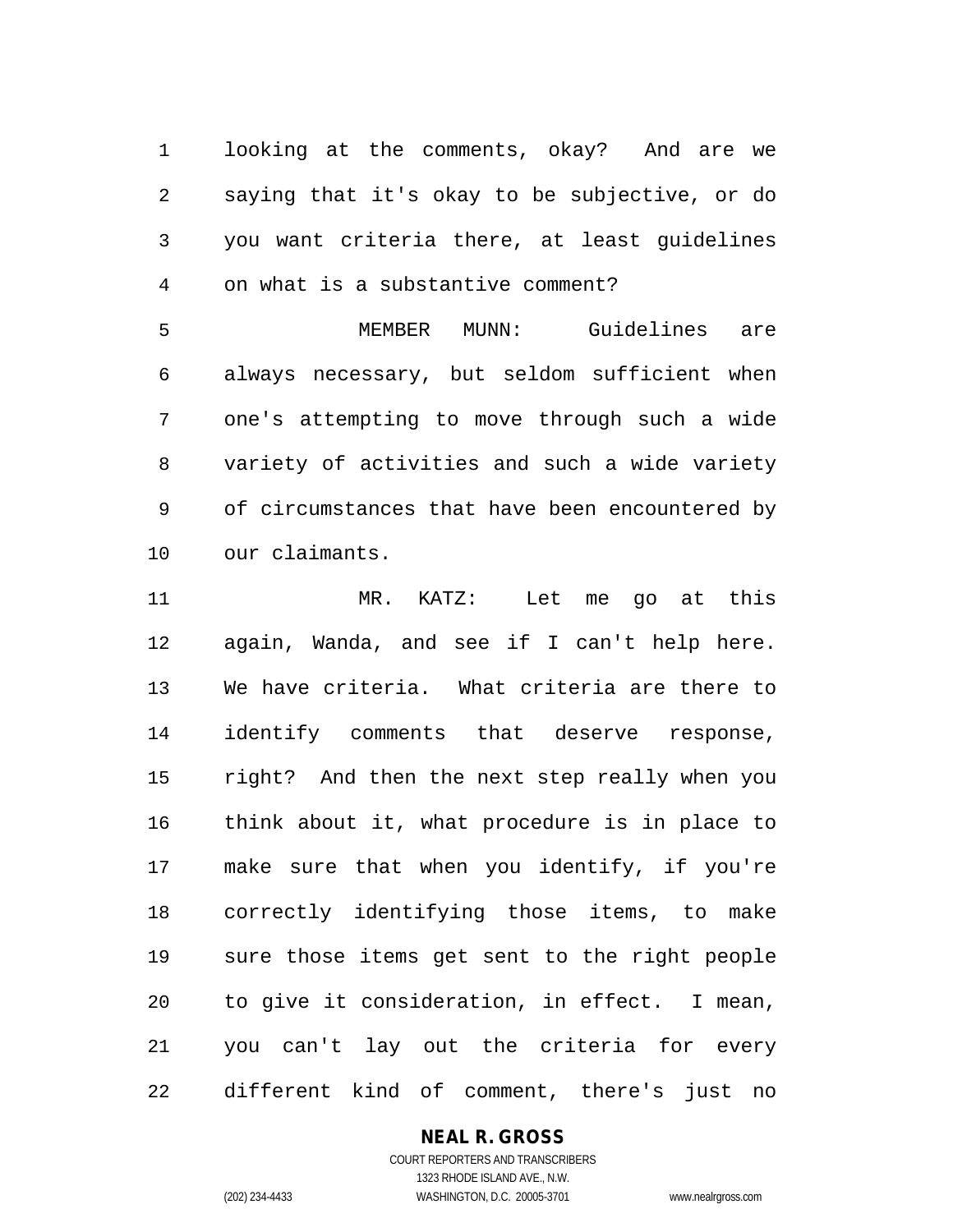way. I mean, that universe is huge so you can't -- I don't think you could expect to find in procedures here's how you do -- here's what you do for a comment of this nature, here's what you do for a comment of that nature. I guess you could do some categorical general procedures, but I don't know that they exist. But you certainly want to know once someone, whoever is on the front end -- the receiving end of the comments, once they receive this comment and it says XYZ about some process at some site, whatever, you want to be sure that there's a procedure to make sure that comment, as John was saying, doesn't get sort of lost between the cracks somewhere, but that it gets to the appropriate experts and whatever to give it consideration. Right? So that's sort of a procedure for ensuring that items that deserve some action or response get such an action and response. DR. MAURO: You see, and I agree

with everything you're saying. I'm sort of a

## **NEAL R. GROSS**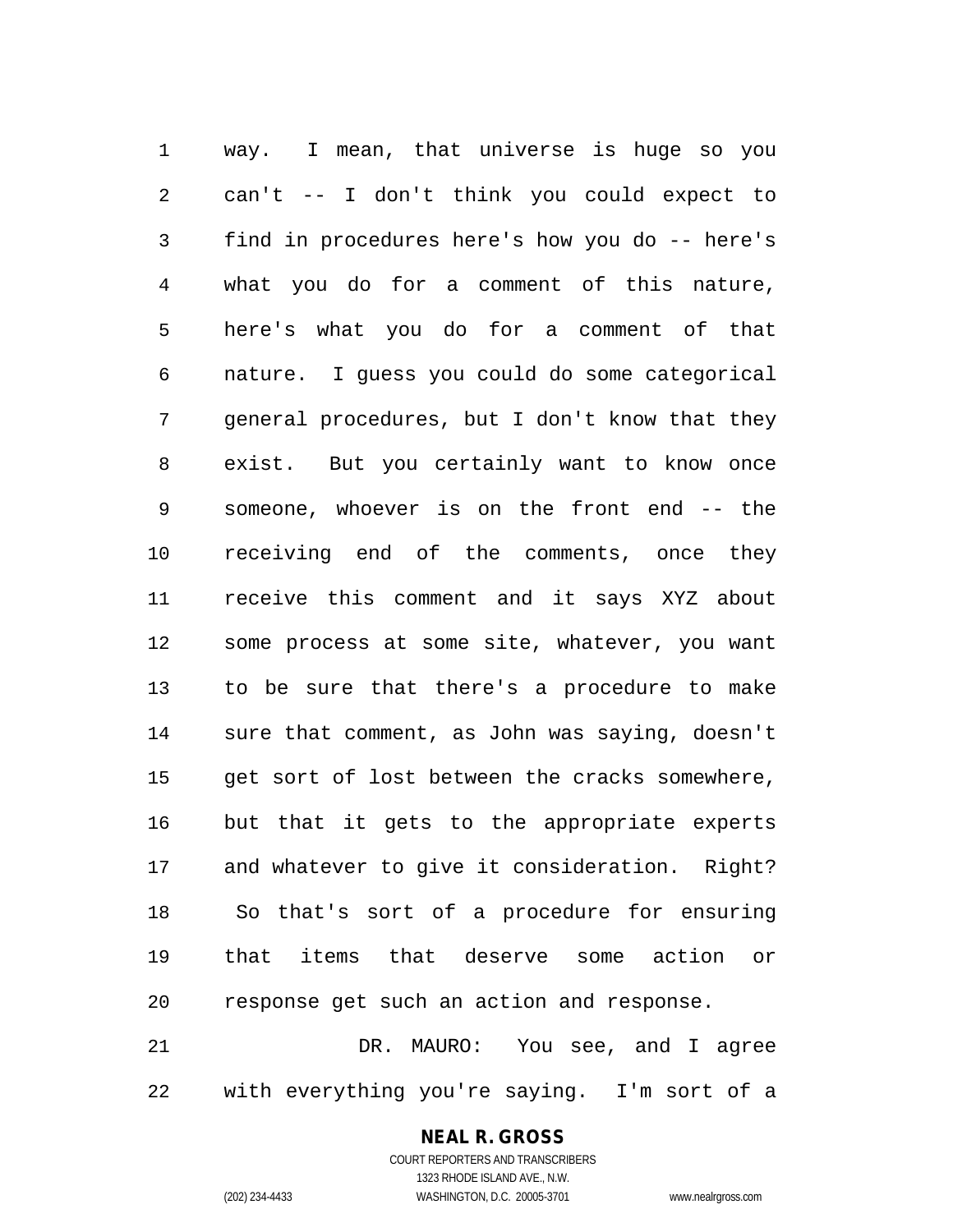purist. I look at the evaluation criteria. If you want to make Evaluation Objective 3 a procedure review to make sure that there's a procedure in place that does all these important things, that's one thing. If you want Evaluation 3 to be something which is functional, that is I don't care about your procedures, I don't care if you have a thousand procedures. In the end I want to make sure that these things are happening. So I mean, it's two different --

 MR. KATZ: John, I understand that, but the issue is that there's two parts to this, like with all the other objectives before. We have the parts of let's see what the procedures are to make sure things are handled correctly and this is falling under that because this is all under examine the process by which OCAS and its contractors evaluate worker input, and then there's the, again, the how is it working for us which is what you're talking about. That comes under

#### **NEAL R. GROSS** COURT REPORTERS AND TRANSCRIBERS

1323 RHODE ISLAND AVE., N.W.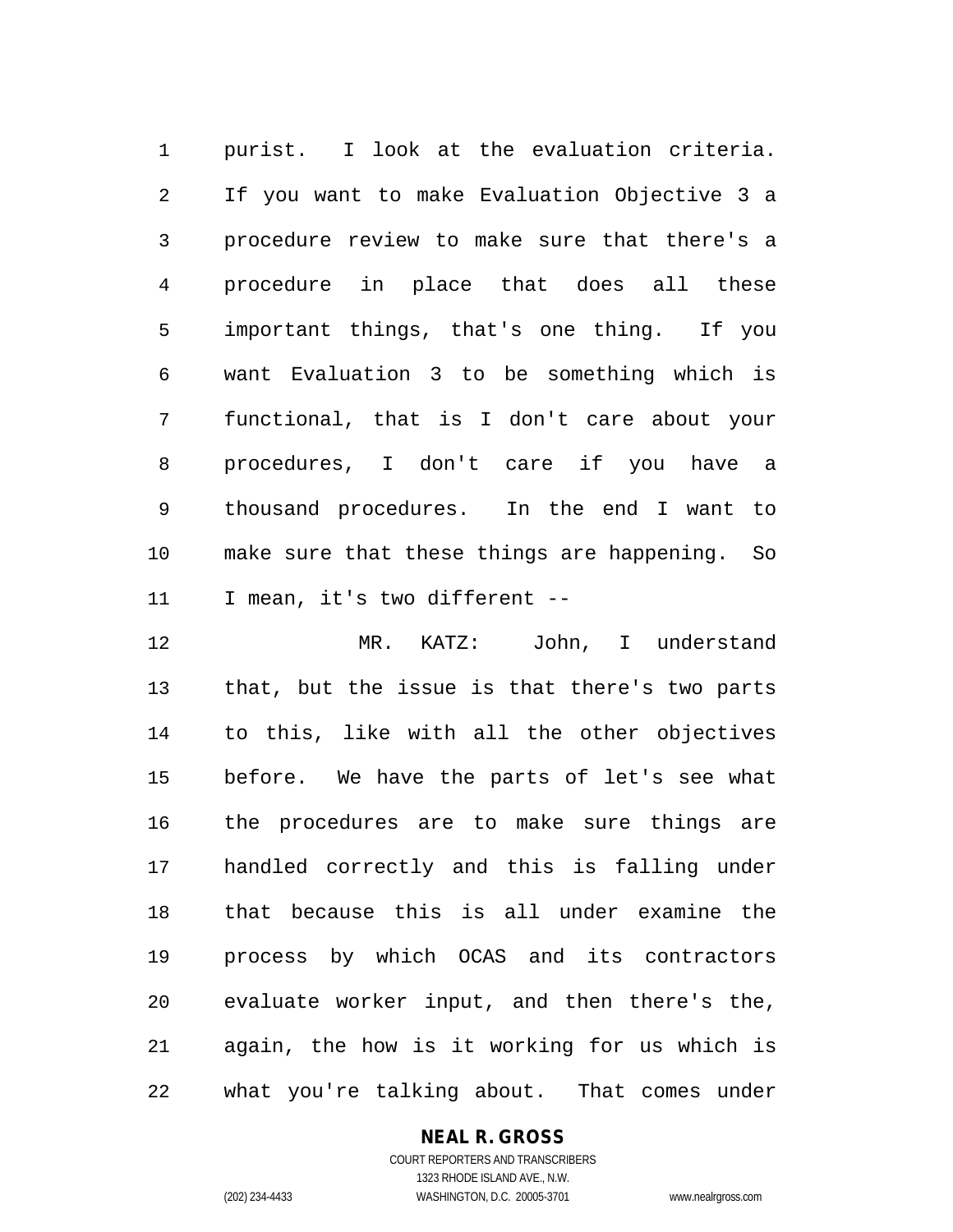conduct a systematic review. So that's where you get to okay, we have these procedures to make sure for example that a substantive comment got to the right people and was given consideration. Now let's go look at some examples and see how it's working. So we take whatever, some Savannah River site profile, what have you, so and so SEC evaluation and we then track those actual items where comments were received. Did those comments actually get sent to the right people to give it consideration and so on. Does that make sense? DR. MAURO: So right under the bold part of this Objective 3 there's a statement that says, "Examine the process by which." 18 MR. KATZ: Right. DR. MAURO: Am I correct that this is going to be revised to say, "Examine the procedures and processes?"

MR. KATZ: Yes.

**NEAL R. GROSS** COURT REPORTERS AND TRANSCRIBERS 1323 RHODE ISLAND AVE., N.W.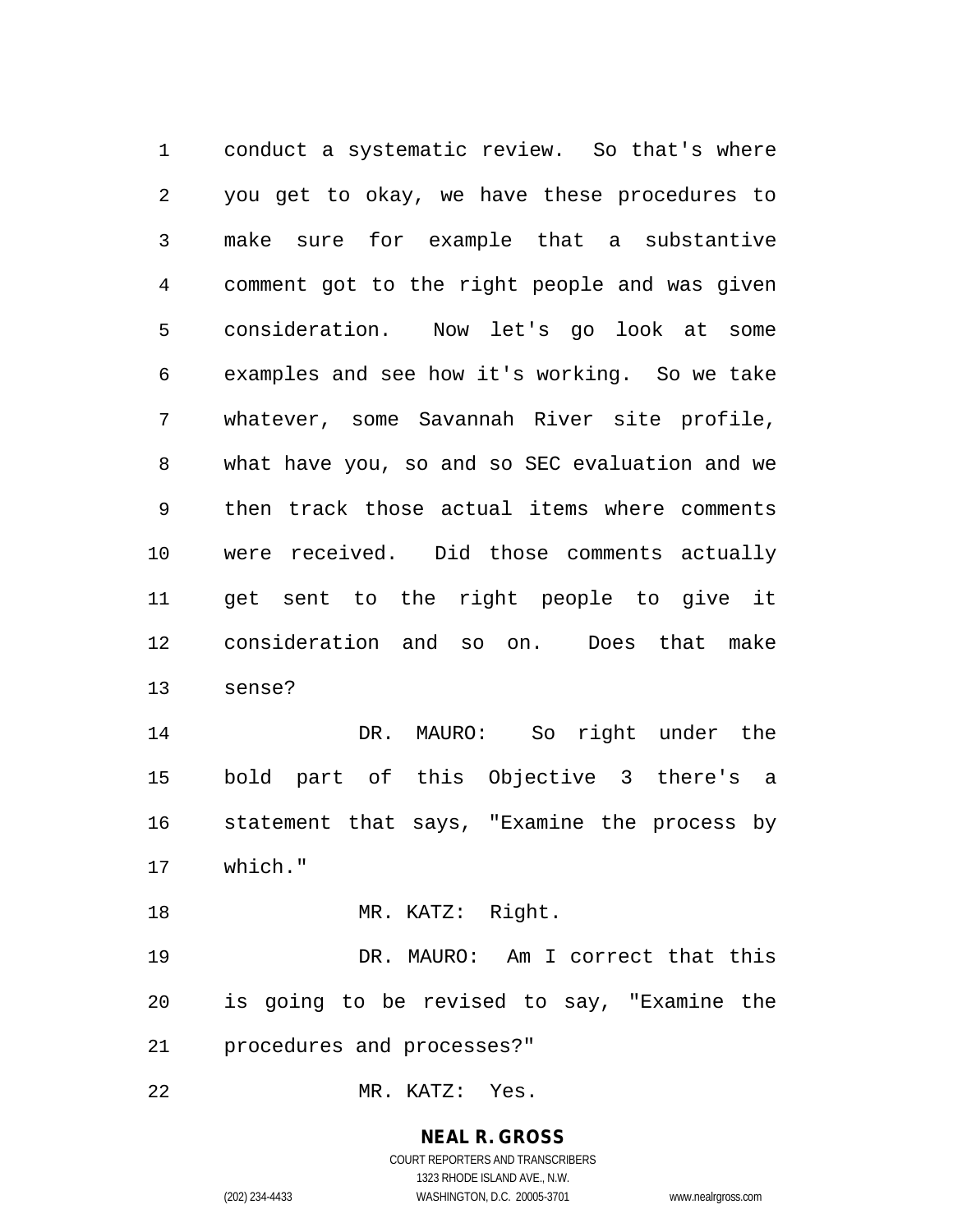1 DR. MAURO: Okay. My apologies. I must have missed that. Once you've incorporated the word "procedure," then everything from there on in is basically let's look at the procedure you're using to make sure that there is a procedure that provides for this. And then later on, the last part is okay, now we're going to audit it to see if in fact the procedure is being followed. I missed the part where you changed the process word. I'm okay.

 MEMBER BEACH: Does someone want to take a stab at that sentence?

 CHAIRMAN GIBSON: Before we do that, let me just deviate here a little bit. We're still in the hour that was supposed to be public comment so let me just check and see if any other workers, advocates or claimants have gotten on the line and are waiting to make public comment. If so, go ahead and identify yourself and make your comments.

22 MS. MAHR: This is Nancy Mahr.

#### **NEAL R. GROSS** COURT REPORTERS AND TRANSCRIBERS

1323 RHODE ISLAND AVE., N.W.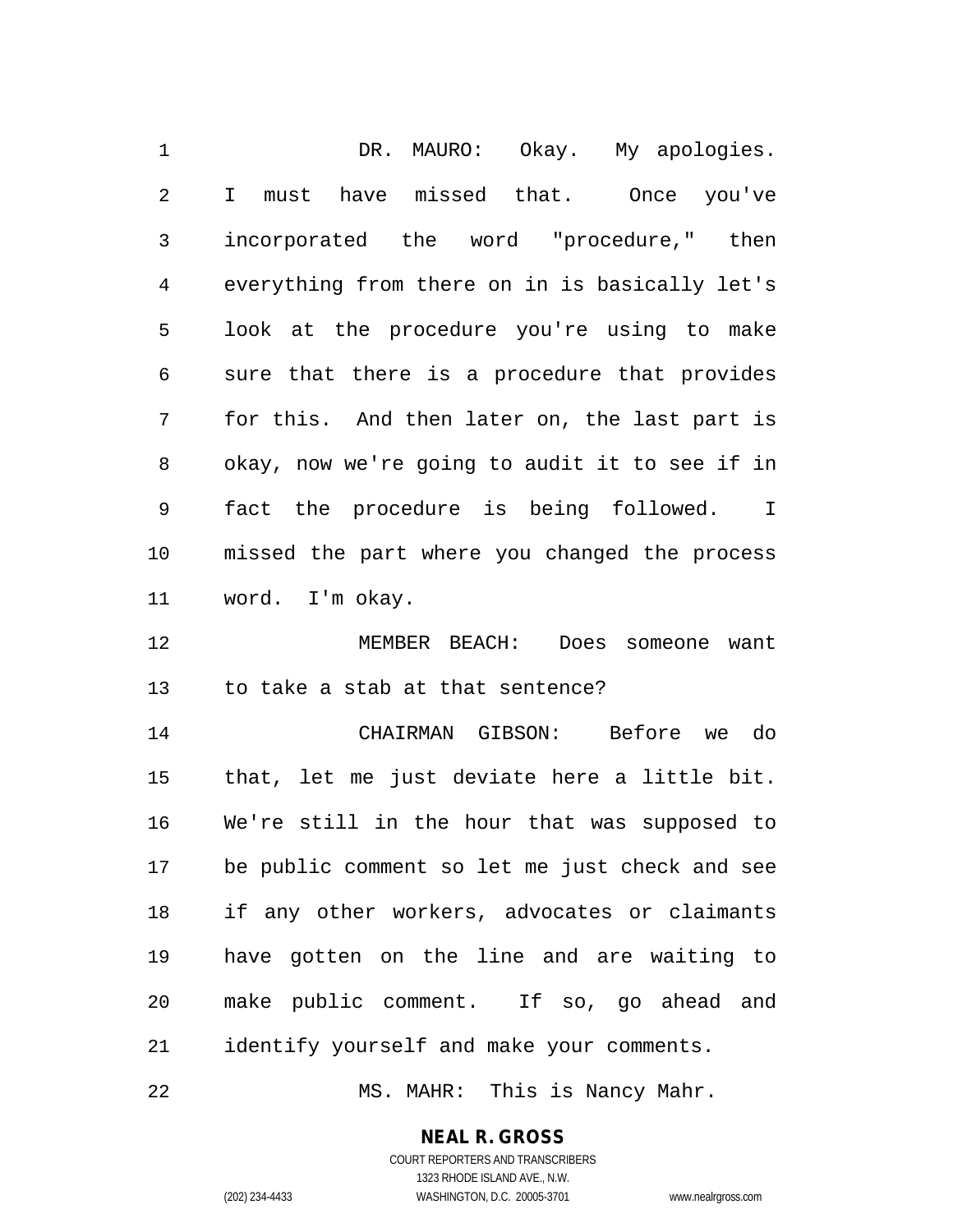CHAIRMAN GIBSON: Okay. Go ahead, Nancy.

 MS. MAHR: What's unclear to me is how these substantive technical worker comments from let's say a labor union, how do they get transferred from the database into their technical documents like these site profiles? How does that happen?

 CHAIRMAN GIBSON: J.J., do you want to take a stab at it?

 MR. JOHNSON: The question is how do statements in a meeting get into the Technical Basis Document. What they do is that you have an HP at the meeting and the information is recorded, it's taken back and worked with the Technical Basis Document owner to determine its credibility when it comes to needing to change the Technical Basis Document. If it's found that it needs to change the Technical Basis Document it's incorporated into the Technical Basis Document through a procedure review and incorporation.

## **NEAL R. GROSS**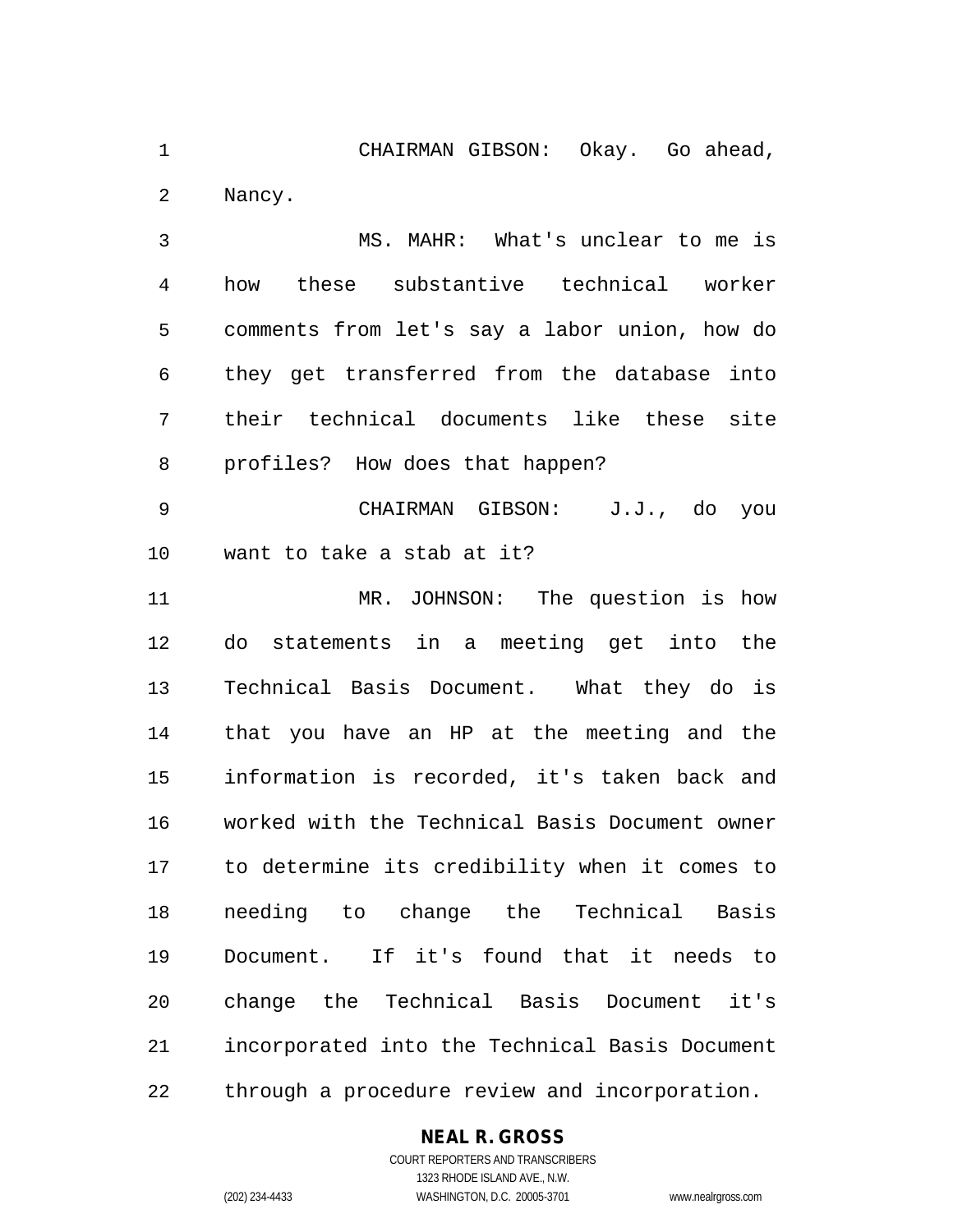CHAIRMAN GIBSON: Does that answer your question, Nancy?

 MS. MAHR: It does, but how do the workers know when these changes are made? MR. JOHNSON: In the front of the Technical Basis Document there's a change process and in there it'll indicate whether the change was made based upon a reviewer comment or through another technical review process.

11 MR. MCDOUGALL: And if I might add, the -- when we identify a Technical Basis Document that has such a notation in the front when it's issued, we as a general rule go back to the labor organization from whence that comment originated and notify them of that change and ask if they want to, you know, ask them to look at it, ask them if they want to have any further input.

MS. MAHR: Thank you.

 CHAIRMAN GIBSON: Okay, thank you. Are there any other workers, advocates, or

**NEAL R. GROSS**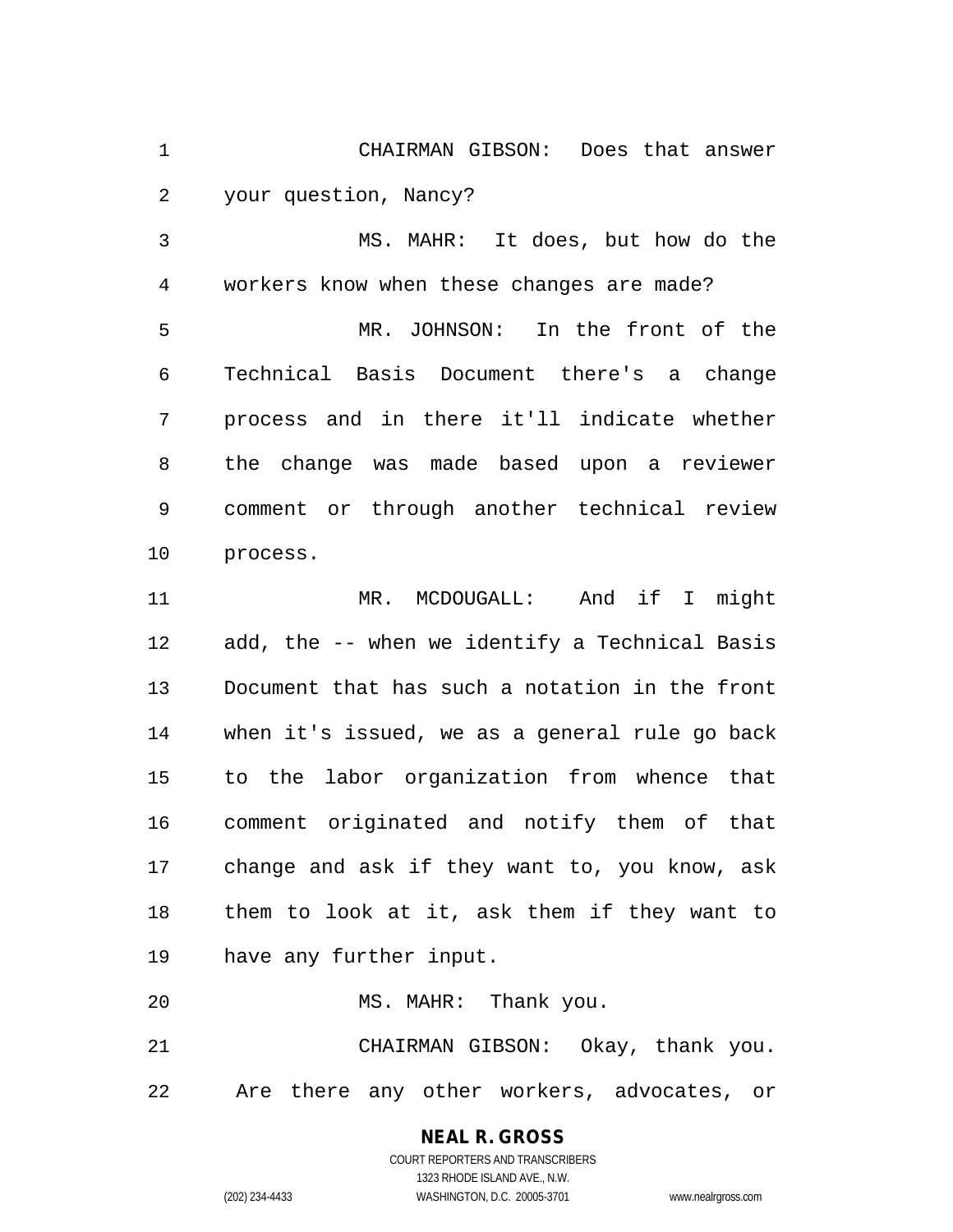workers' reps on the phone that would like to make public comment at this time? Any other comments at this time? Okay, if not we're going to get back into the agenda. Maybe right around 3:00 we'll ask one more time. So, back to the discussion on I believe it is the fourth bullet. It started out saying "What procedures are in place to determine input for action items in OTS?" and we've had quite a bit of discussion about that. So, concerns, Kathy? DR. MAKHIJANI: Do you want me to read what I picked up from what was being said? CHAIRMAN GIBSON: Go ahead. DR. MAKHIJANI: "What processes and procedures are in place to ensure that NIOSH is following up on the response and action items in OTS?" "In OTS" or leave that out? MEMBER BEACH: I think that was an

important part of it, the OTS.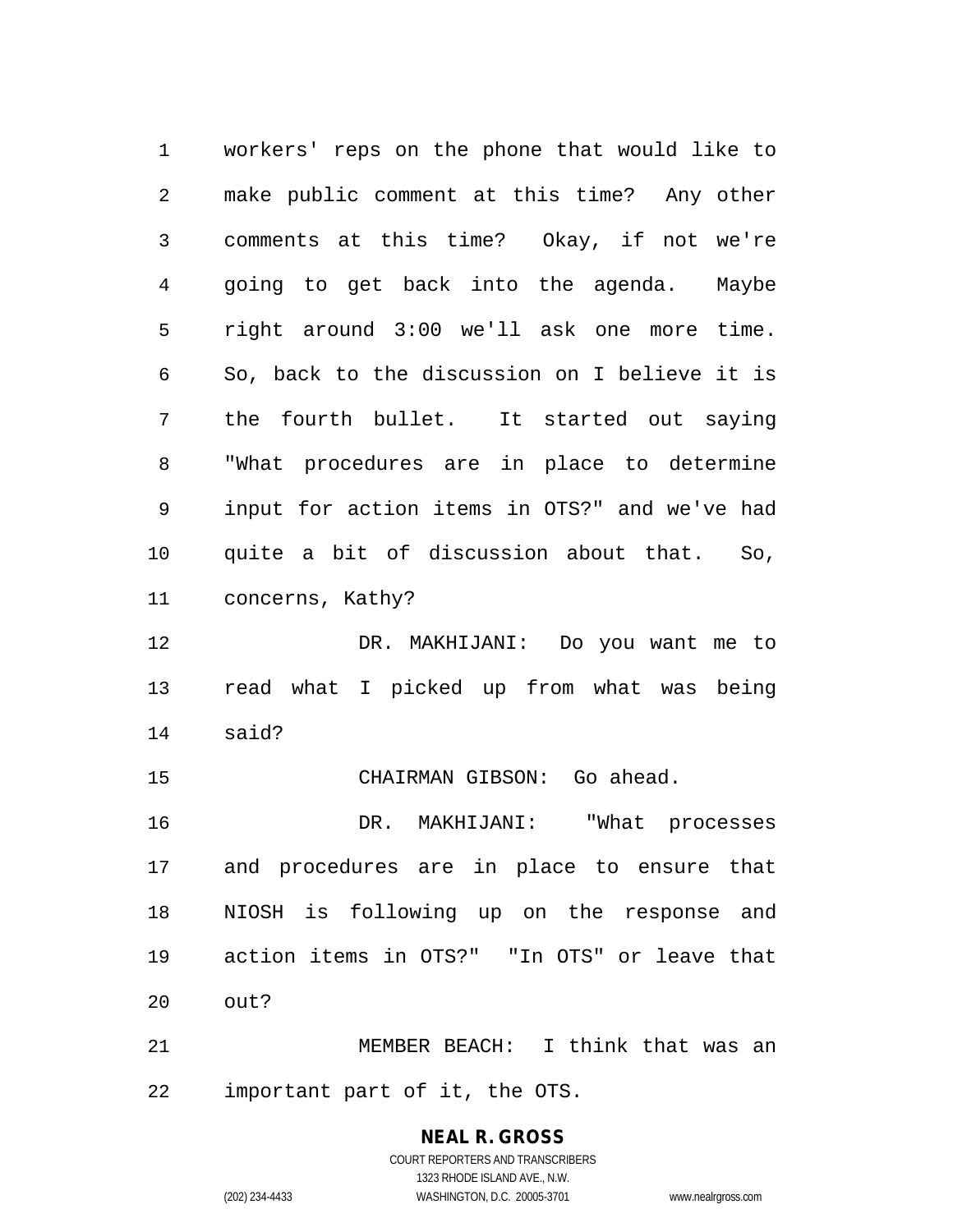MR. KATZ: Unless -- if everything is captured in OTS then that works. If there's a broader universe than OTS, then you wouldn't want to limit it to OTS. MS. ROBERTSON-DEMERS: The only reason OTS is in there is because that action item comment portion is in there. MR. KATZ: I know, but now we're not talking about action items. MS. ROBERTSON-DEMERS: And that relates to OTS. MR. KATZ: So does OTS cover the universe for all input that comes in by all means? MR. JOHNSON: It covers the issues that are addressed and identified by the HP at their respective meeting, and those are documented in OTS. MR. KATZ: So it would also, like individual interviews, would those be captured in OTS? MR. JOHNSON: They have not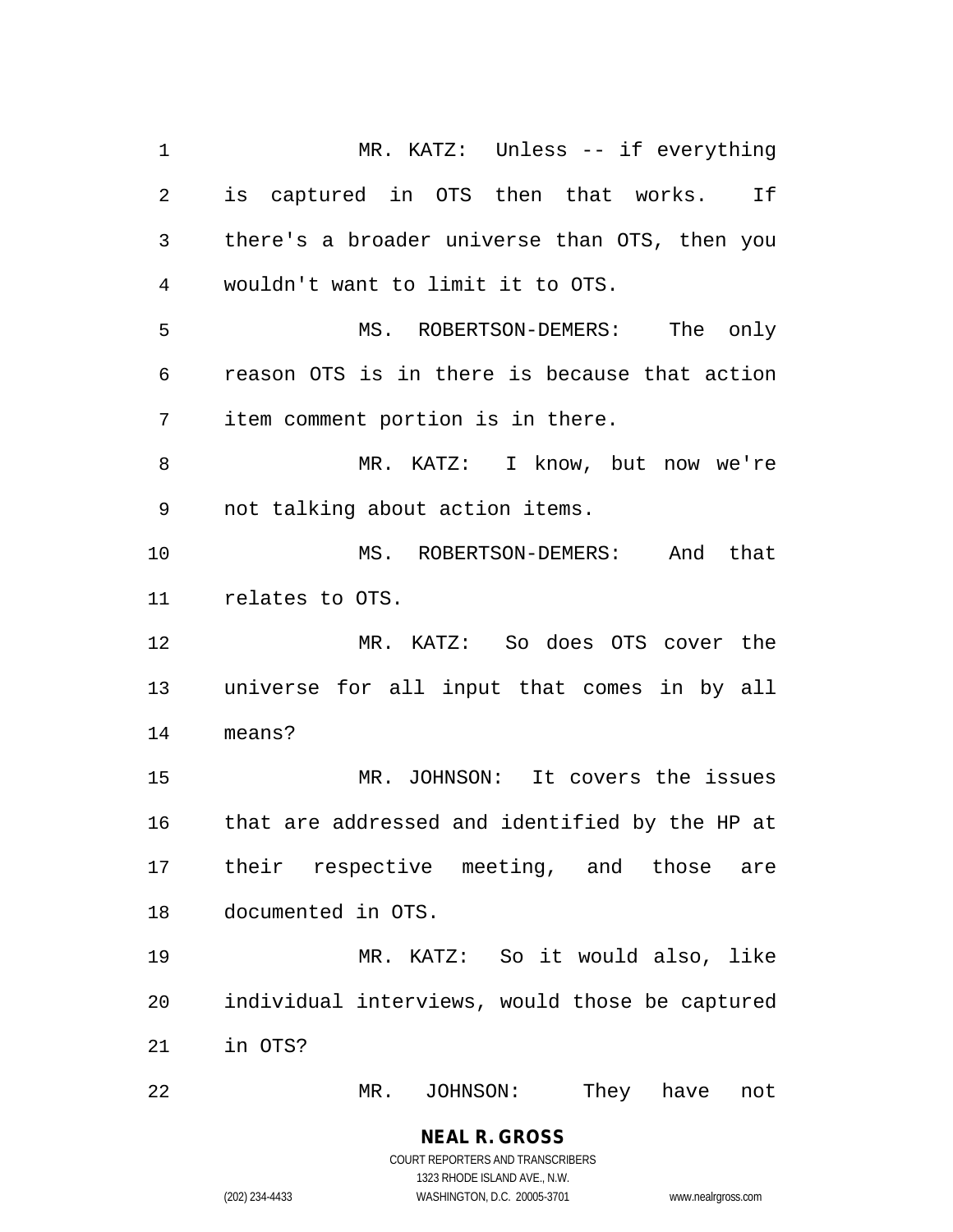necessarily happened probably because of the technical nature of them. That's why they would be -- MR. KATZ: May or may not be in there. MR. JOHNSON: Right. MR. KATZ: I mean, I just think you'd want to leave it broad. You can do OTS, you can have OTS as a subset. MS. ROBERTSON-DEMERS: I don't have a problem with taking it out. MR. KATZ: But you don't want to limit yourself to OTS. CHAIRMAN GIBSON: I think we ought to take it out, but I think that part we take out should be probably put down for the next section about what we talked about to make sure the appropriate action items are being reported in OTS. DR. MAKHIJANI: Yes, I think that's right. In the next section you do have a review of the database.

### **NEAL R. GROSS** COURT REPORTERS AND TRANSCRIBERS 1323 RHODE ISLAND AVE., N.W.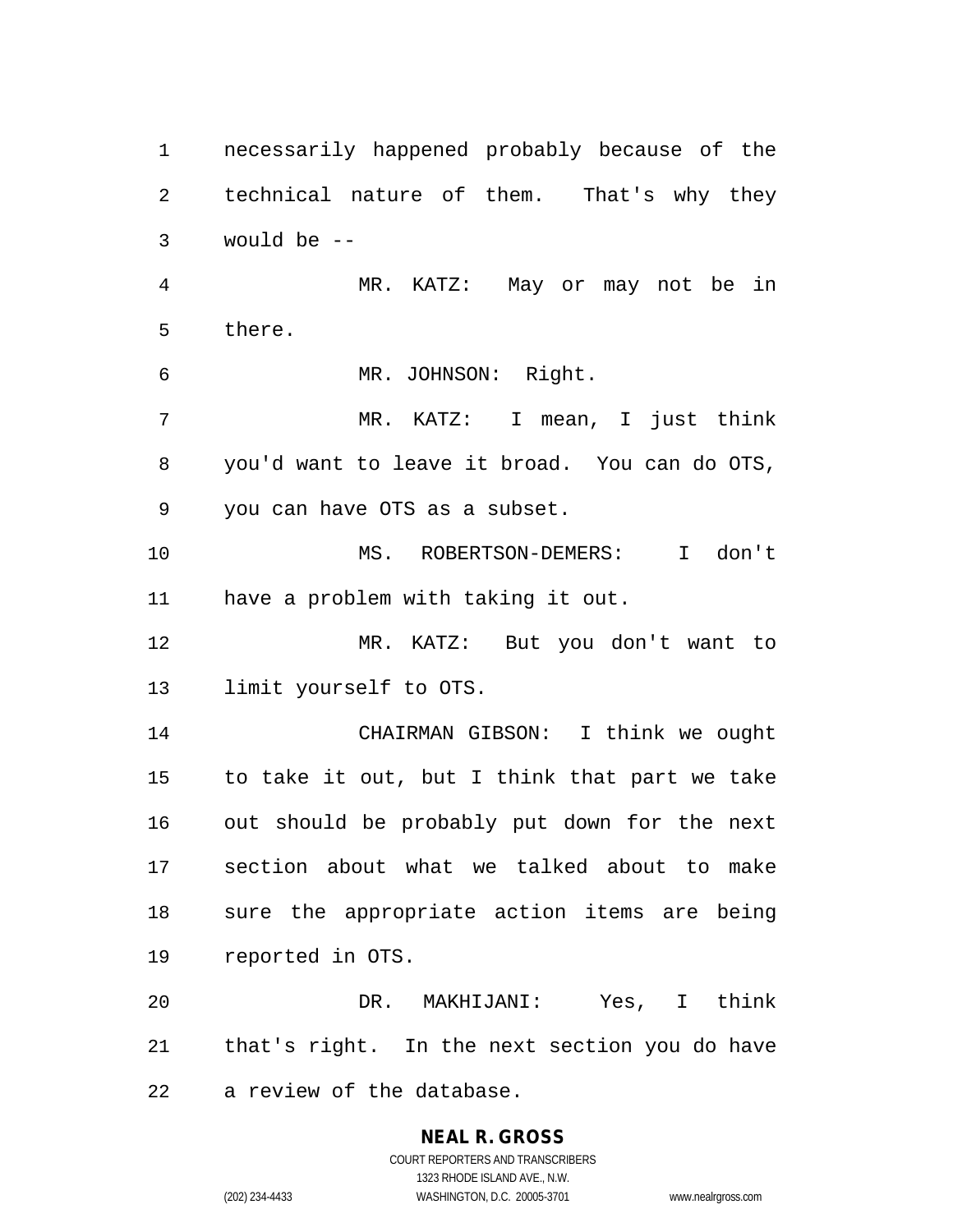#### CHAIRMAN GIBSON: Okay.

 DR. MAURO: This is John. I've got a question that just struck me when Ted raised the question of OTS. I realize we're discussing outreach and making sure that important information that occurs through that process makes it into the final product and procedures the way in which work is being done. I'm going to ask a question that says what about all of the comments that are contained in the site profile reviews, procedure reviews, et cetera that are provided by SC&A to the board as being feedstock to the process? Because in a lot of respects, what we offer up by way of observations, comments, et cetera, are not unlike the kinds of things that are fed back to NIOSH through its outreach program.

 MS. ROBERTSON-DEMERS: Are you referring to the site expert interview summary?

DR. MAURO: I think the site

**NEAL R. GROSS** COURT REPORTERS AND TRANSCRIBERS 1323 RHODE ISLAND AVE., N.W.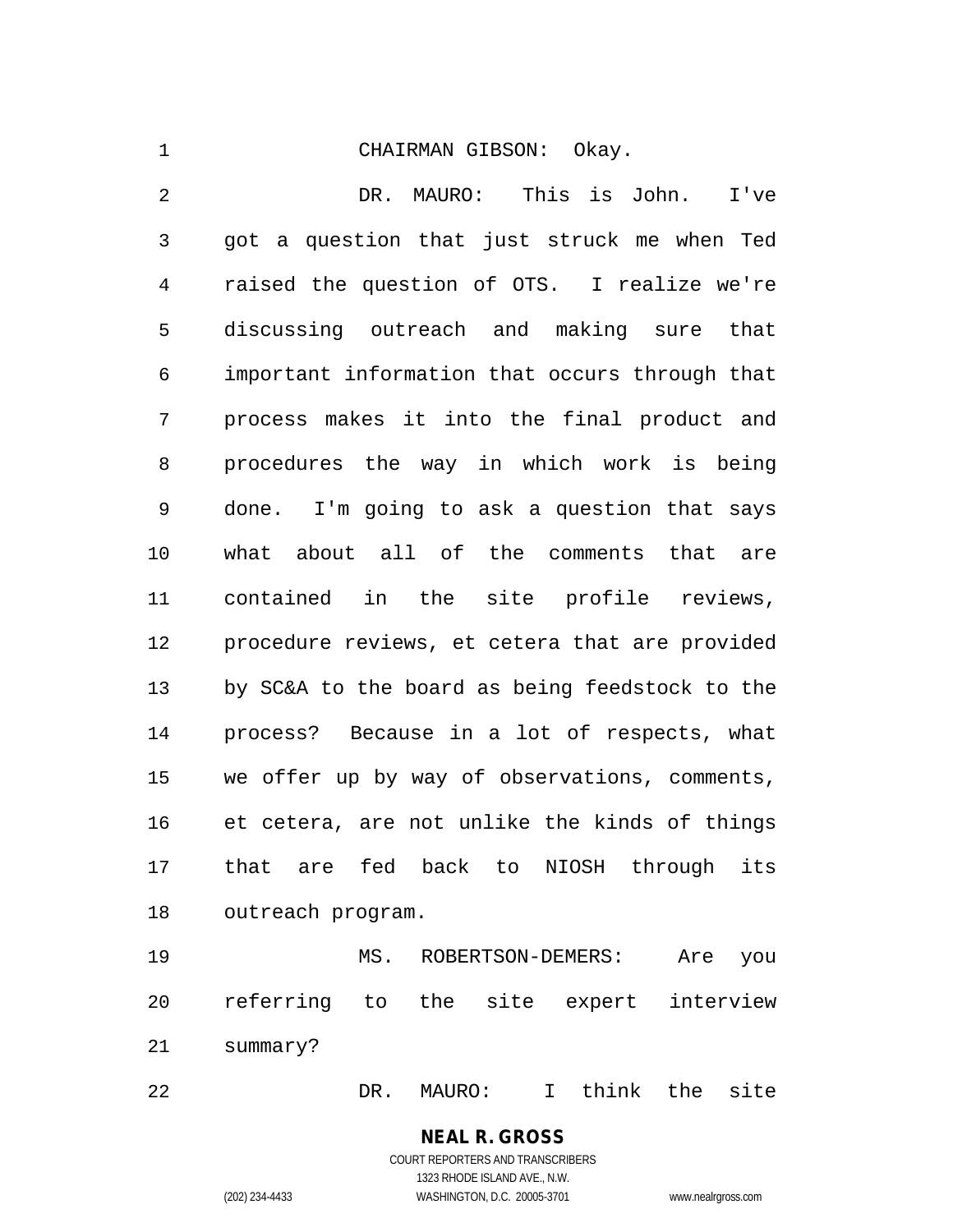expert interview summary is captured by OTS under the new procedures. However, what's not -- and this is kind of a broader question, the list of findings that we have and we provide in our report in effect are on record, they've been filed, they're sitting in an electronic database, but I don't think that they're necessarily taken into consideration when the next version of a site profile is issued.

 DR. MAKHIJANI: You mean when there's no working group.

 DR. MAURO: When there's no working group. And I guess I just took this as an opportunity to point out that to a degree the boundary between feedback obtained through outreach from interviewing workers and feedback obtained from the Board's contractor as a result of assignments that the Board's contractor is given, you know, I don't see them as that different.

 MR. KATZ: John, I think they're apples and oranges. I think it's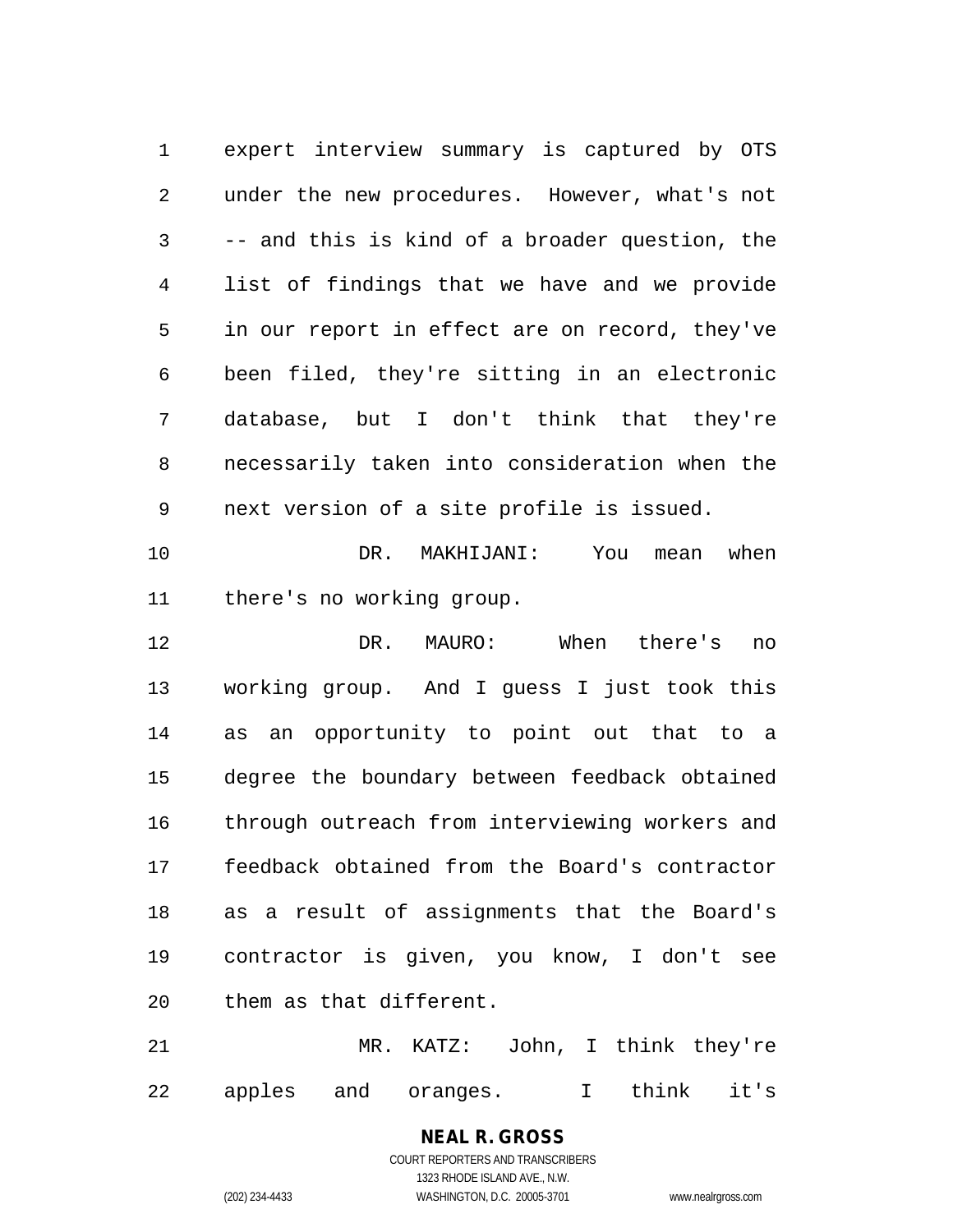exceptionally important, the point what happens to SC&A input that hasn't gone through a Board process. I think that's really important. We've talked about that, I concur 100 percent, but I don't think that's part of the worker outreach.

 DR. MAURO: Okay, yes. And just - - the thought struck me when you defined OTS as is that the boundary. In other words, basically are we really saying that really the pot that we keep all these comments in and action items is in OTS, and everything really orbits around that, and that got me thinking about the broader context.

 MR. KATZ: Because the answer actually to OTS is that it's limited. It doesn't even cover all of the worker input.

 DR. MAURO: Okay. Thank you for your answer and I appreciate the fact that perhaps the subject would be a matter for another venue.

CHAIRMAN GIBSON: Okay. So we're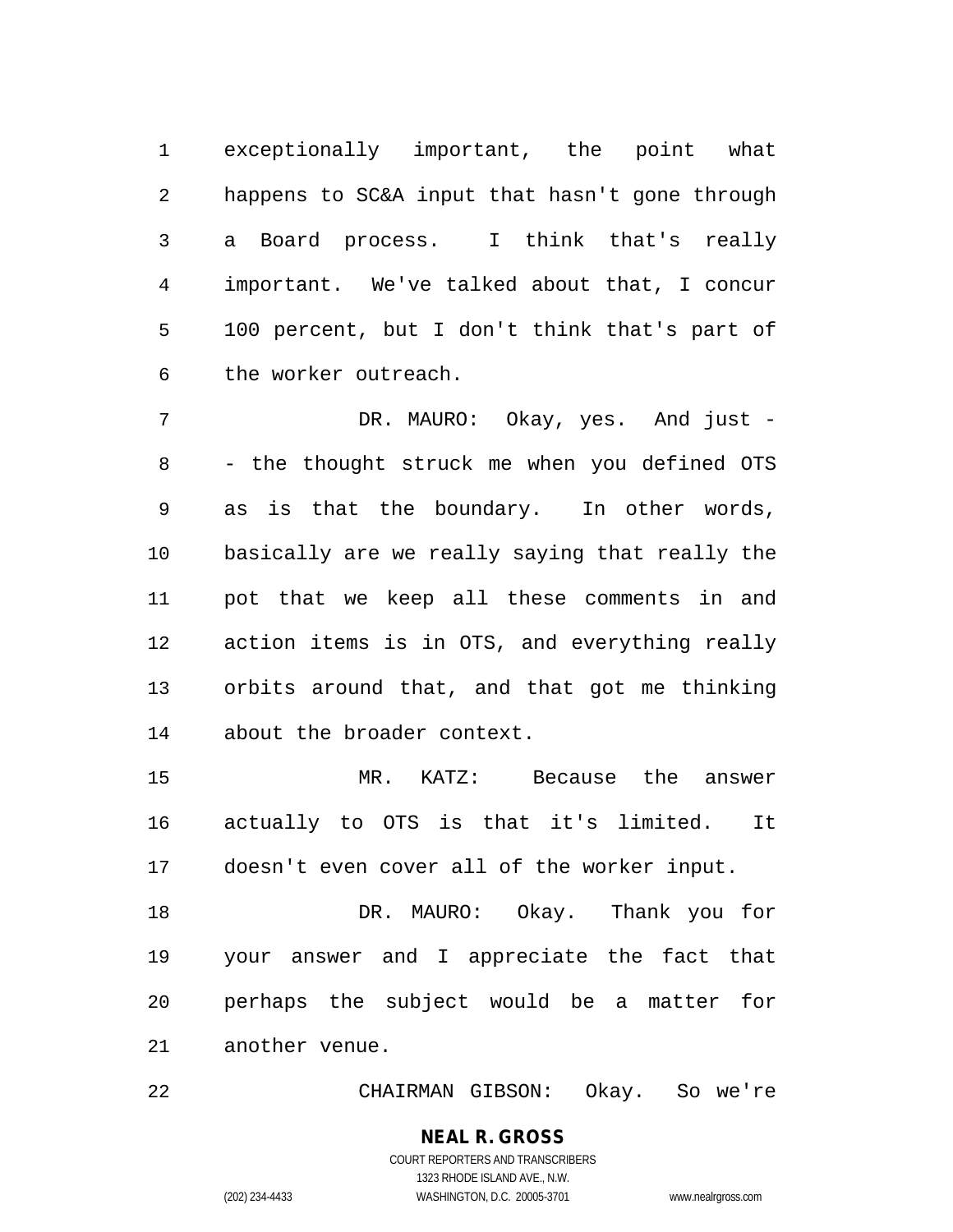clear on the fourth bullet and then we'll take out the second half of that somewhere in the next section. The last bullet was "Feedback provided to workers on the impact of substantive comments on OCAS technical documents."

 MEMBER BEACH: Are we just looking for feedback provided to the workers? Because I was thinking it needed to be shortened to "Was feedback provided to the workers on the comments on the OCAS technical documents?" Or is there more and I'm missing that?

 MS. ROBERTSON-DEMERS: It's getting to what Nancy was bringing up in her question.

MEMBER BEACH: Right.

 MS. ROBERTSON-DEMERS: How do the workers know what's being done with their comments.

 MR. KATZ: You might just frame this a little more broadly. How is feedback provided to workers on their comments because

## **NEAL R. GROSS** COURT REPORTERS AND TRANSCRIBERS

1323 RHODE ISLAND AVE., N.W.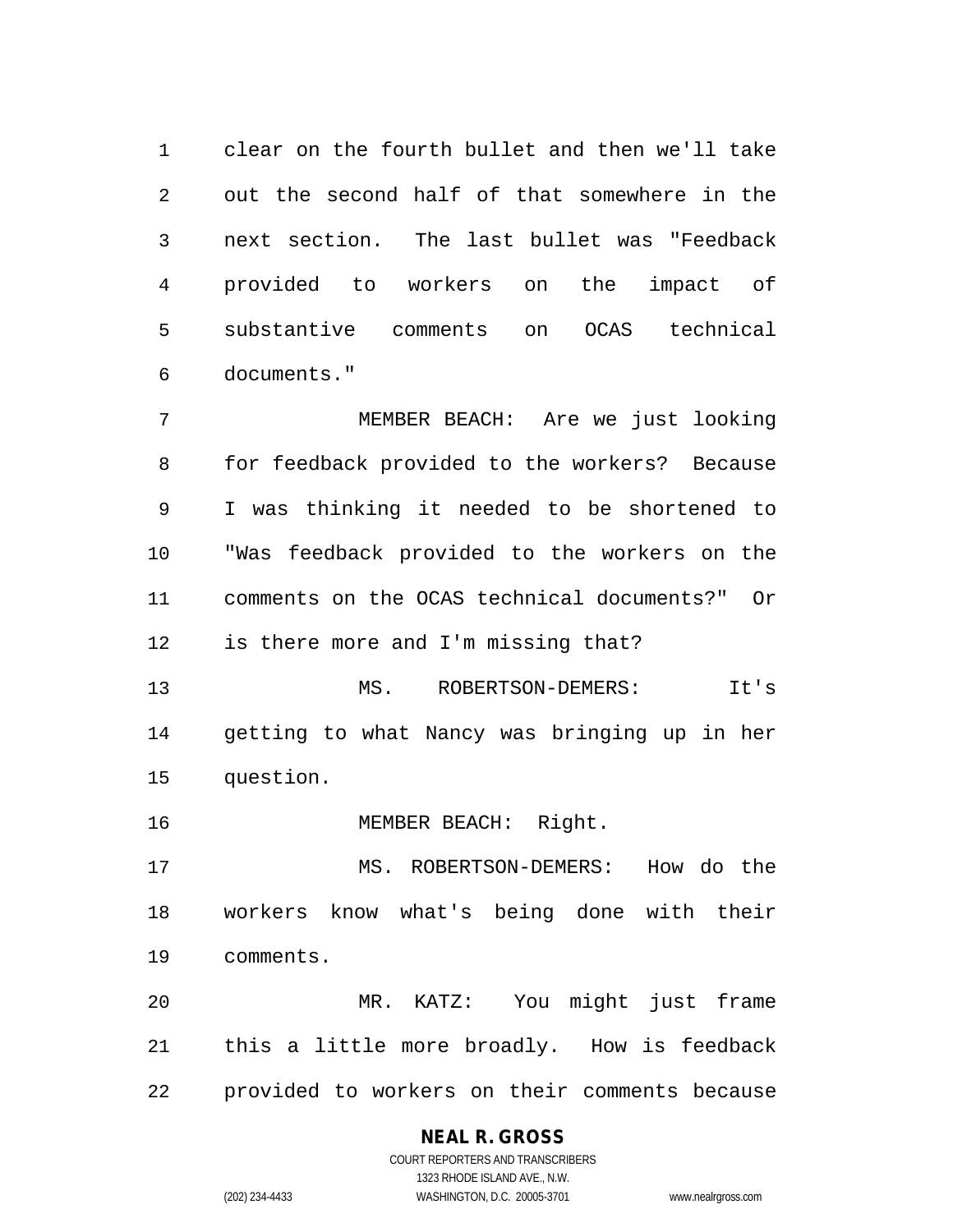there's different feedback depending on the nature of their comments. Some of their comments have substantive, you know, have potential impact and will change some documents. Some, you know, as you mentioned some are really comments that deserve to be considered by DOL or another agency. Some are comments that don't have a response I'm sure. MEMBER BEACH: Broad, very broad. MR. KATZ: Yes, they're just all over the place, but if you just frame it broadly then you can pursue it in its details and different ways. CHAIRMAN GIBSON: Does everyone agree with that? We'll drop the, "on the OCAS technical documents." MEMBER BEACH: And just say "Was feedback provided to the workers on their comments." MR. KATZ: I said how is feedback  $21 - -$ MEMBER BEACH: Or how.

> **NEAL R. GROSS** COURT REPORTERS AND TRANSCRIBERS

> > 1323 RHODE ISLAND AVE., N.W.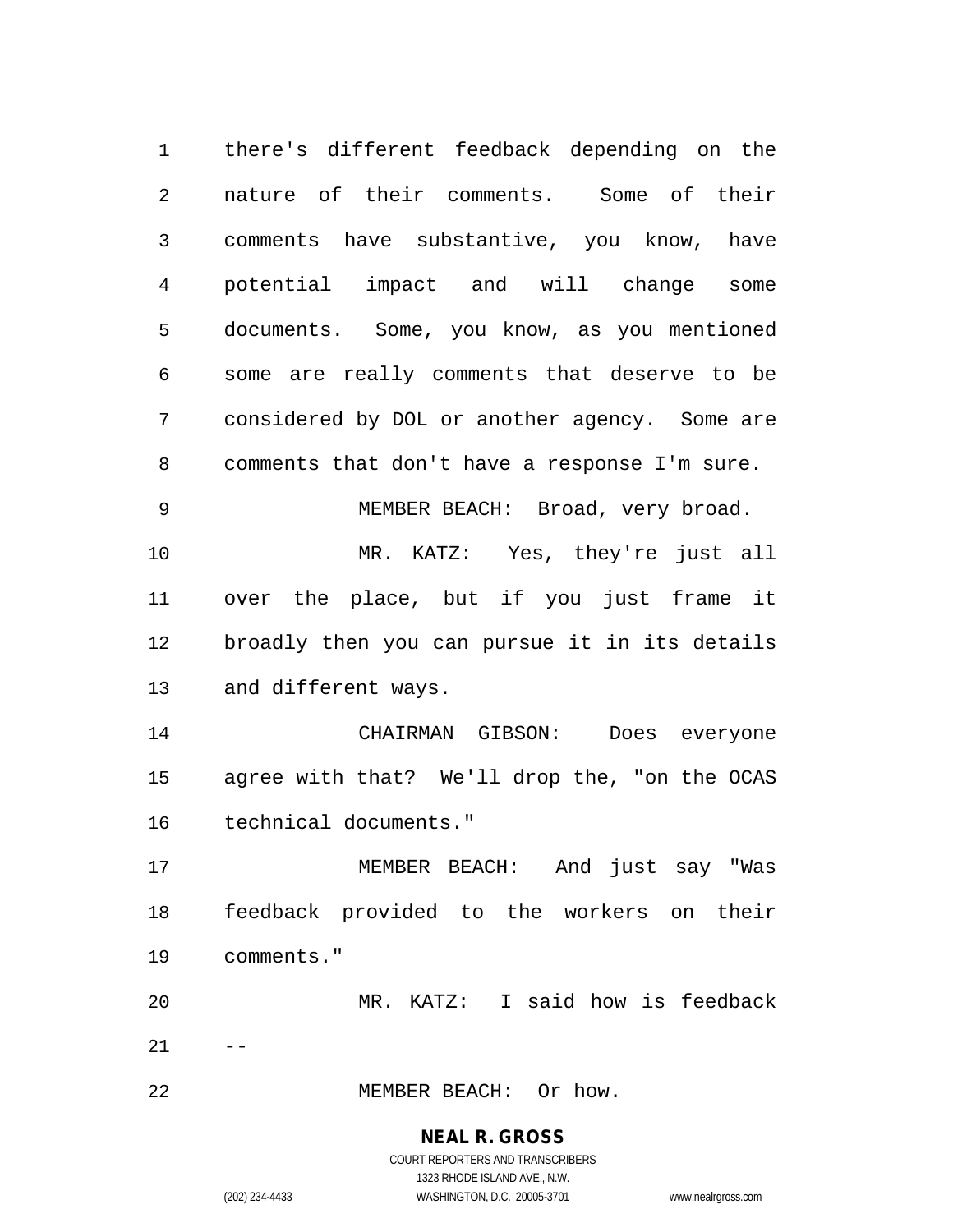1 MR. KATZ: -- rather than was. MEMBER BEACH: How is feedback provided. MR. KATZ: And the impact of their comments. Well I didn't even limit it to -- MEMBER BEACH: Yes, I got rid of that substantive. That was just me though. 8 DR. MAKHIJANI: How is feedback provided to the workers -- MEMBER BEACH: On their comments. DR. MAKHIJANI: On the impact of their comments. MR. KATZ: On their comments. DR. MAKHIJANI: On their comments? Or the impact of it? MR. KATZ: Or the response to their comments I guess, whatever. And then it really depends on the nature of their comments for what feedback you're going to find I imagine. CHAIRMAN GIBSON: Okay, that does it for that section, correct?

> COURT REPORTERS AND TRANSCRIBERS 1323 RHODE ISLAND AVE., N.W. (202) 234-4433 WASHINGTON, D.C. 20005-3701 www.nealrgross.com

**NEAL R. GROSS**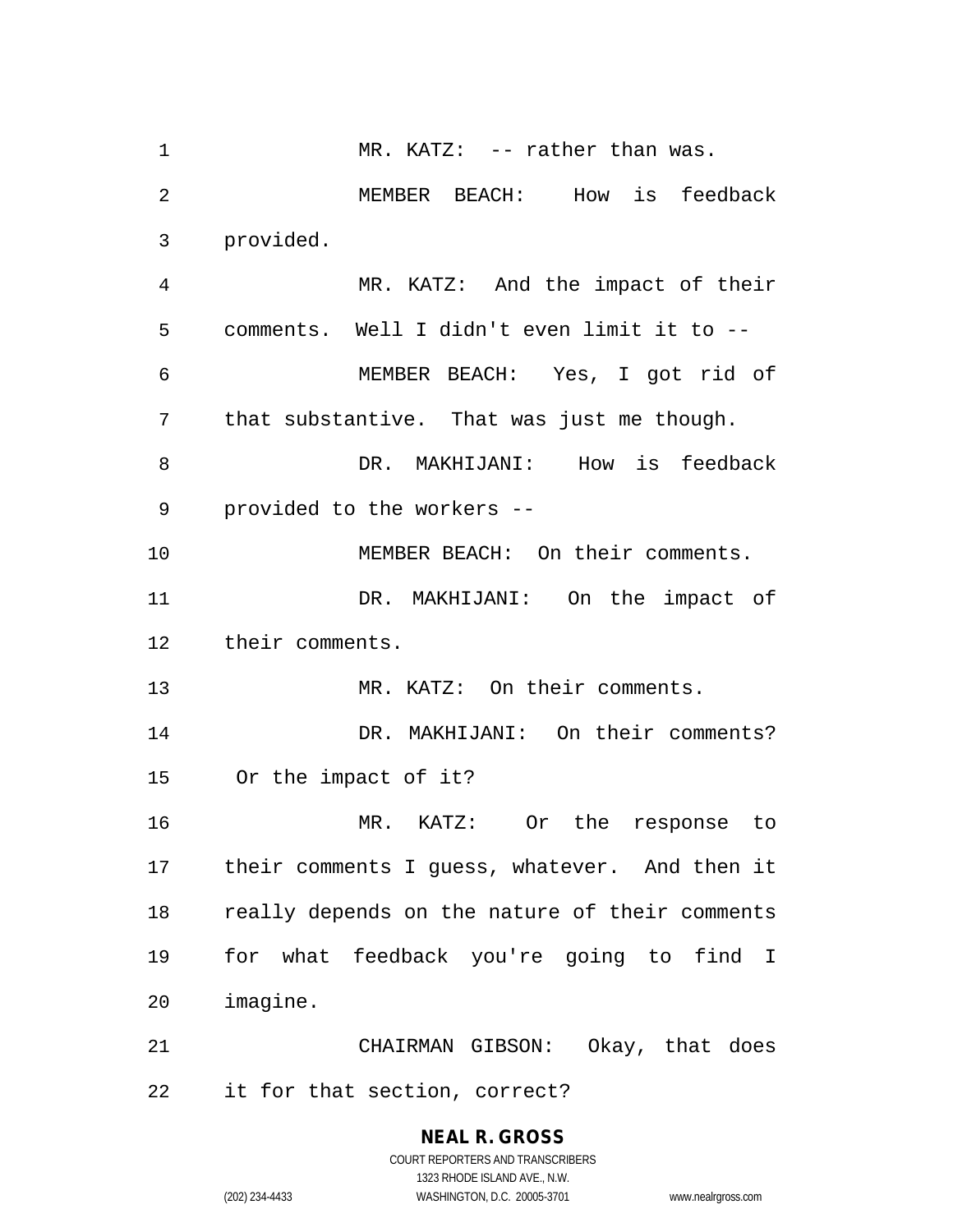| 1              | MEMBER BEACH: Yes.                             |
|----------------|------------------------------------------------|
| $\overline{2}$ | CHAIRMAN GIBSON: Okay, let me one              |
| 3              | more time before the top of the hour here just |
| 4              | go back and ask if there's any workers, worker |
| 5              | advocates or claimants on the phone that want  |
| 6              | to make public comment during this period.     |
| 7              | Any public comments at this time? Okay. So     |
| 8              | we want to take maybe a 10-minute break and    |
| 9              | then come back and discuss this. Okay? Come    |
| 10             | back about 3 o'clock.                          |
| 11             | MR. KATZ: I'm just putting the                 |
| 12             | phone on mute.                                 |
| 13             | (Whereupon, the above-entitled                 |
| 14             | matter went off the record at 2:52 p.m. and    |
| 15             | resumed at 3:03 p.m.)                          |
| 16             | Okay, we're back<br>MR. KATZ:                  |
| 17             | online. This is the Worker Outreach Work       |
| 18             | Group. We just had a 10-minute break and       |
| 19             | Mike?                                          |
| 20             | CHAIRMAN GIBSON: Okay. We're                   |
| 21             | still on Evaluation Objective Number 3. We're  |
| 22             | down to the second set of bullets under "Adopt |

## **NEAL R. GROSS**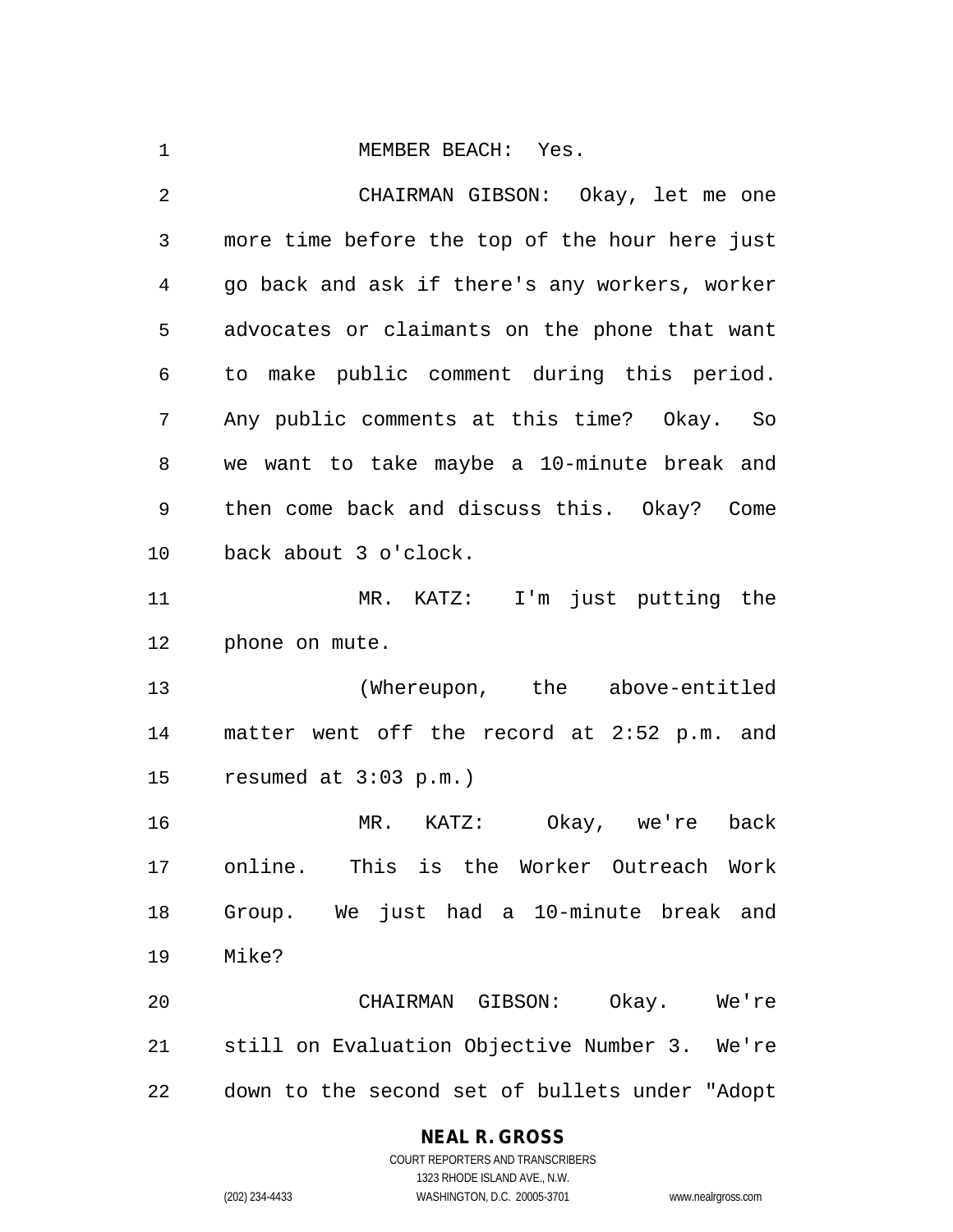a systematic review of worker outreach databases at a point in time in relation to its impact on technical documents." First bullet, "Select a sample of site profiles and SEC evaluation reports for worker outreach meetings have been done to document whether and how worker equipment has been considered and included and evaluate if exclusions were appropriate." Any questions, concerns about that? If not, second bullet for follow-up discussions held with participants providing substantive comments.

 MR. KATZ: I have a question about that.

CHAIRMAN GIBSON: Okay.

 MR. KATZ: I'm not sure, sort of the assumption -- again, the assumption is there should be follow-up discussions with participants always, or I don't know? I mean, someone may provide substantive comments that are fully adequate and you go and you do what you need to do with it and it's done. I mean,

#### **NEAL R. GROSS**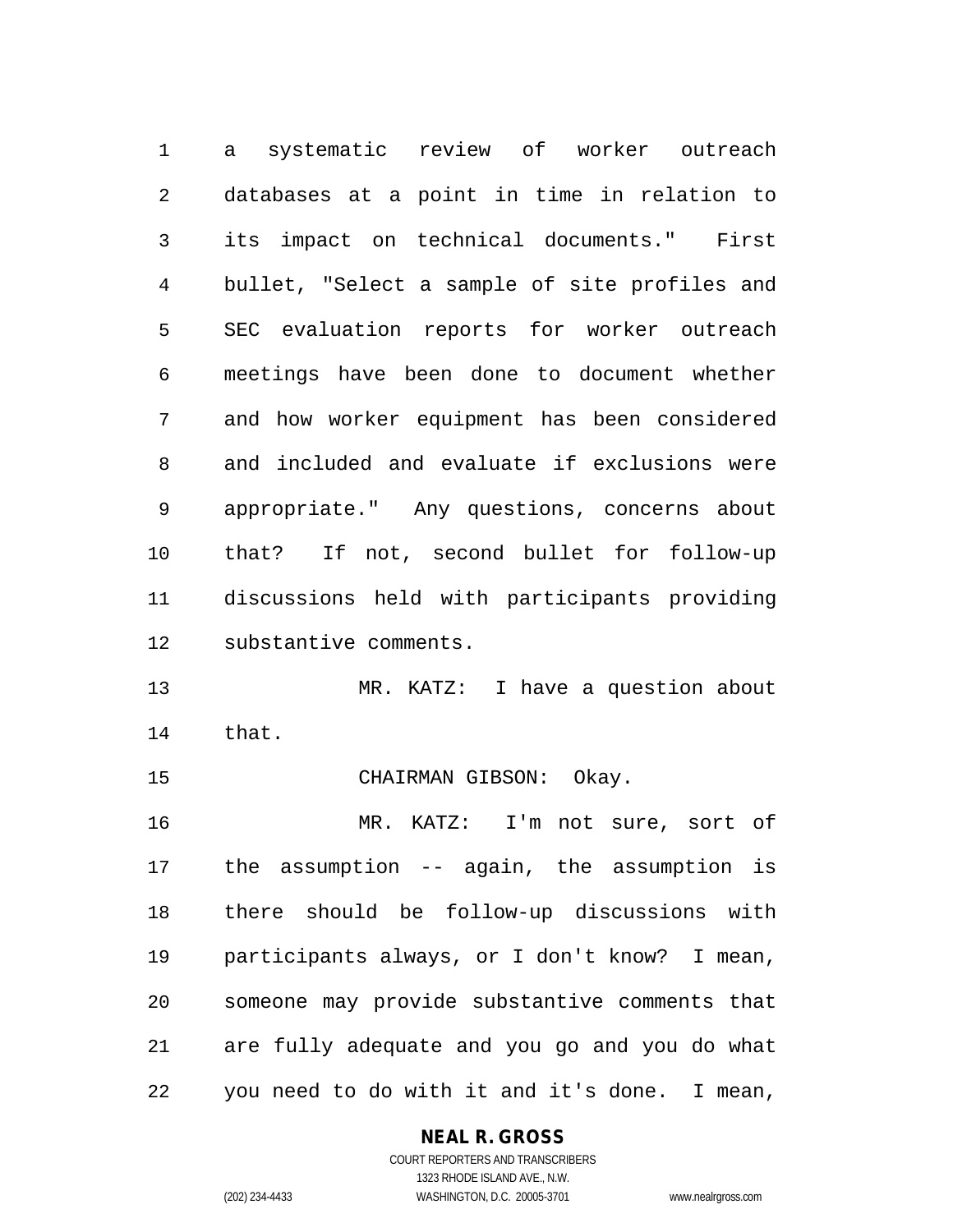I just don't know.

 MS. ROBERTSON-DEMERS: It's not all the time that's what happens. DR. MAKHIJANI: If necessary, maybe? MR. KATZ: Yes, that would explain it I guess. Yes. CHAIRMAN GIBSON: Or would you rather have the question phrased in a different way to remove the illusion that they aren't expected to be held? Is that your concern, Ted? MR. KATZ: Yes. So Arjun suggested, you know, when necessary or would be added to that. MEMBER MUNN: Well, how does this differ from the last bullet at the bottom? MR. KATZ: So I would just -- this may need clarification. When I was reading this I was thinking well someone's provided comments, but you need more detail than what you got, do you go back to the well, versus

**NEAL R. GROSS**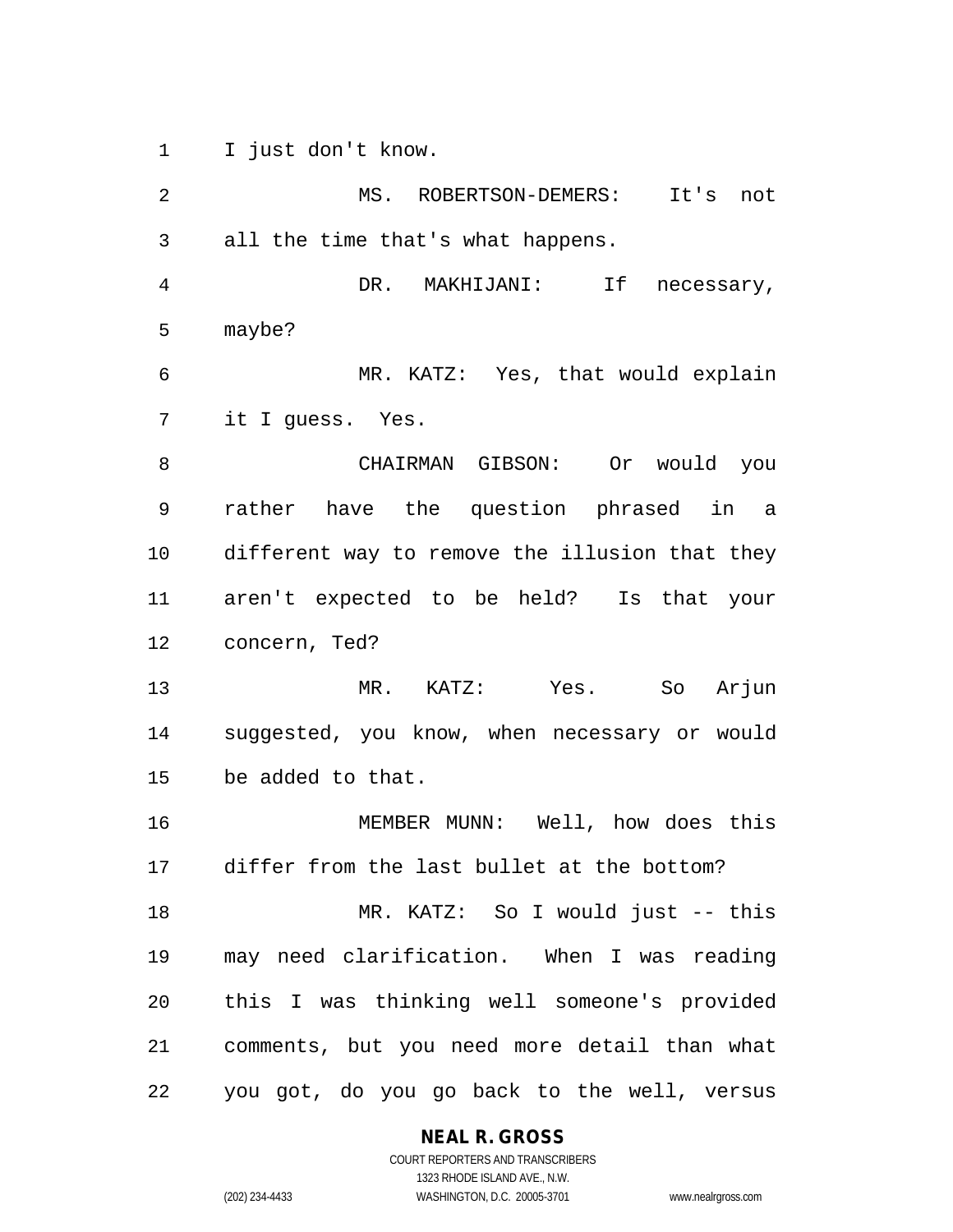responding and letting people know how their feedback was used.

 MEMBER MUNN: Well, it's hard not to consider follow-up discussion as feedback. MR. KATZ: But I guess now that I'm thinking about this anyway, I mean, it seems like this belongs above -- with the other bullets anyway. This is more a process, procedures question than how are things working in reality, how are the processes and procedures working for us. So it seems like if it's not already covered by the other it belongs up above with the other bullets.

14 MS. ROBERTSON-DEMERS: Can I throw an example out there? If a worker comes to NIOSH and says there was fermium used at such and such a site, the first thing that at least I would ask is where. You go back to that person to ask that, and if he didn't have the answer, go to the documentation.

 MR. KATZ: Right. So I think I understood you perfectly there. I understand

### **NEAL R. GROSS** COURT REPORTERS AND TRANSCRIBERS

1323 RHODE ISLAND AVE., N.W.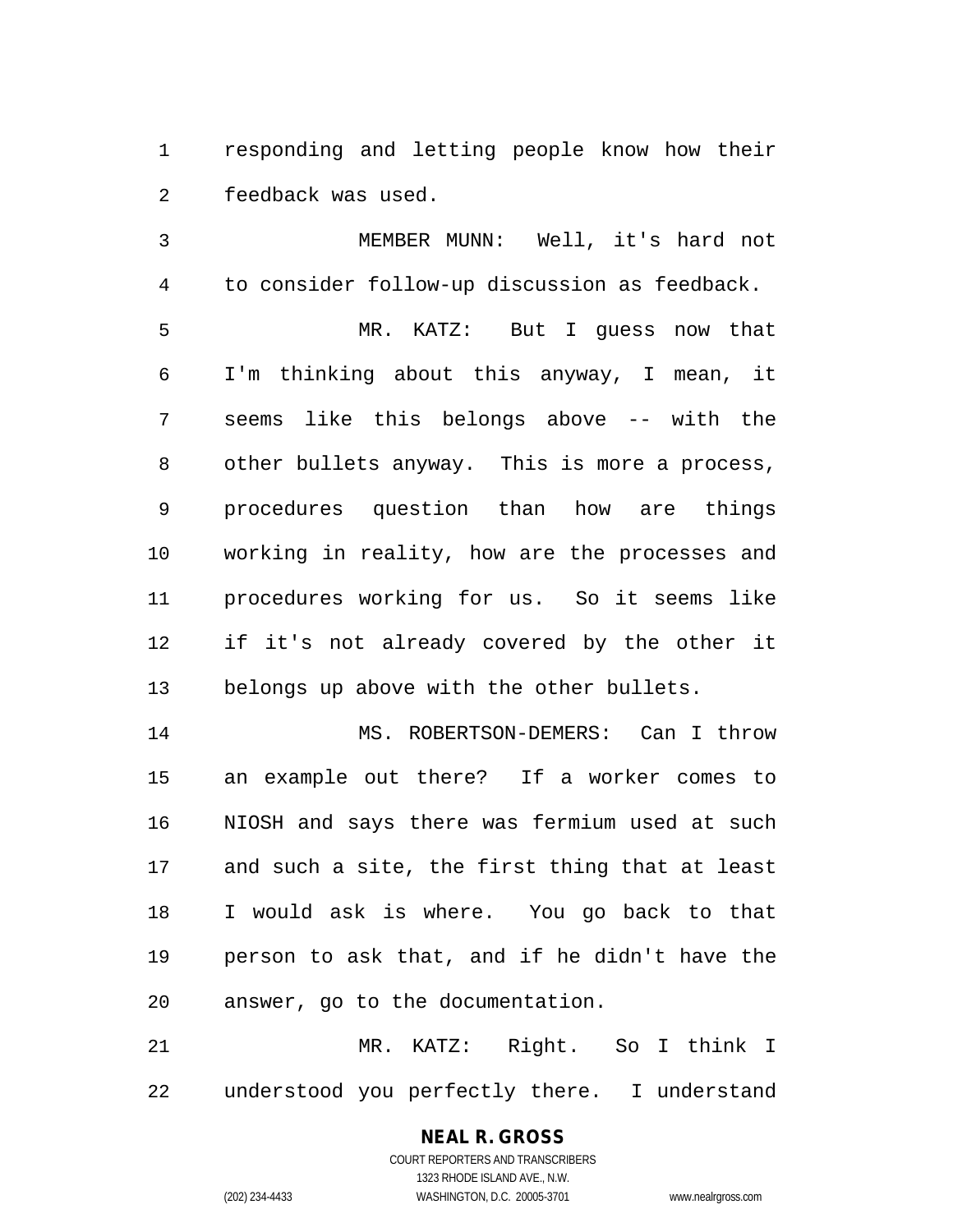that you may need to do follow-up work on comments that are received, but that seems like that's part of the processes and procedures for evaluating input up above versus the systematic review in relation to its impact on technical documents. CHAIRMAN GIBSON: Perhaps like under the third bullet up above? MR. KATZ: Yes. Sure. CHAIRMAN GIBSON: Does everyone else agree with that? DR. MAKHIJANI: So you're moving the second bullet up. MR. KATZ: To be the fourth bullet in the list immediately above. MEMBER BEACH: And then did you change the wording on that a bit too? 18 DR. MAKHIJANI: If necessary, yes. Isn't that what you had? MR. KATZ: Yes. If, when. DR. MAKHIJANI: When? CHAIRMAN GIBSON: Okay. Now, the

## **NEAL R. GROSS**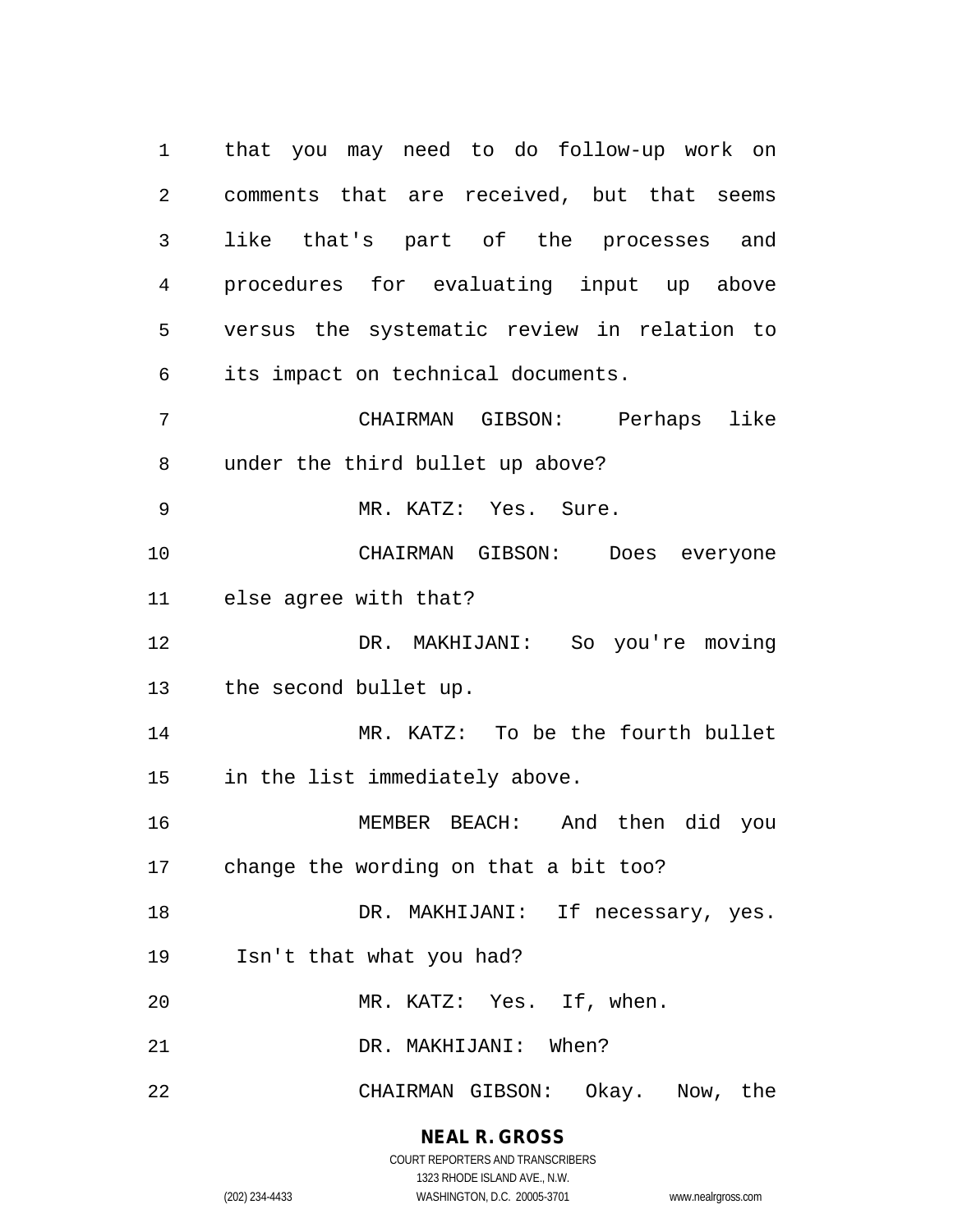third bullet which is our second bullet, "OCAS conduct research to determine the impact of substantive comments on the dose reconstruction process."

 MS. ROBERTSON-DEMERS: So in other words, going back to my comment or my example, we handled fermium at such and such a site. Well, they may have to go back and pull documentation to validate that.

 DR. MAKHIJANI: I don't believe they do that in terms of their criteria, whether to -- the comment or not, right?

 MS. ROBERTSON-DEMERS: I don't know what the criteria is.

 DR. MAKHIJANI: But that's sort of what we're seeking to find out, right? This is part of, you know, how do they decide whether something is relevant.

 MS. ROBERTSON-DEMERS: It could be a subcategory to that.

 MR. KATZ: Yes. I mean, I think it's another detail. It goes above with the

## **NEAL R. GROSS**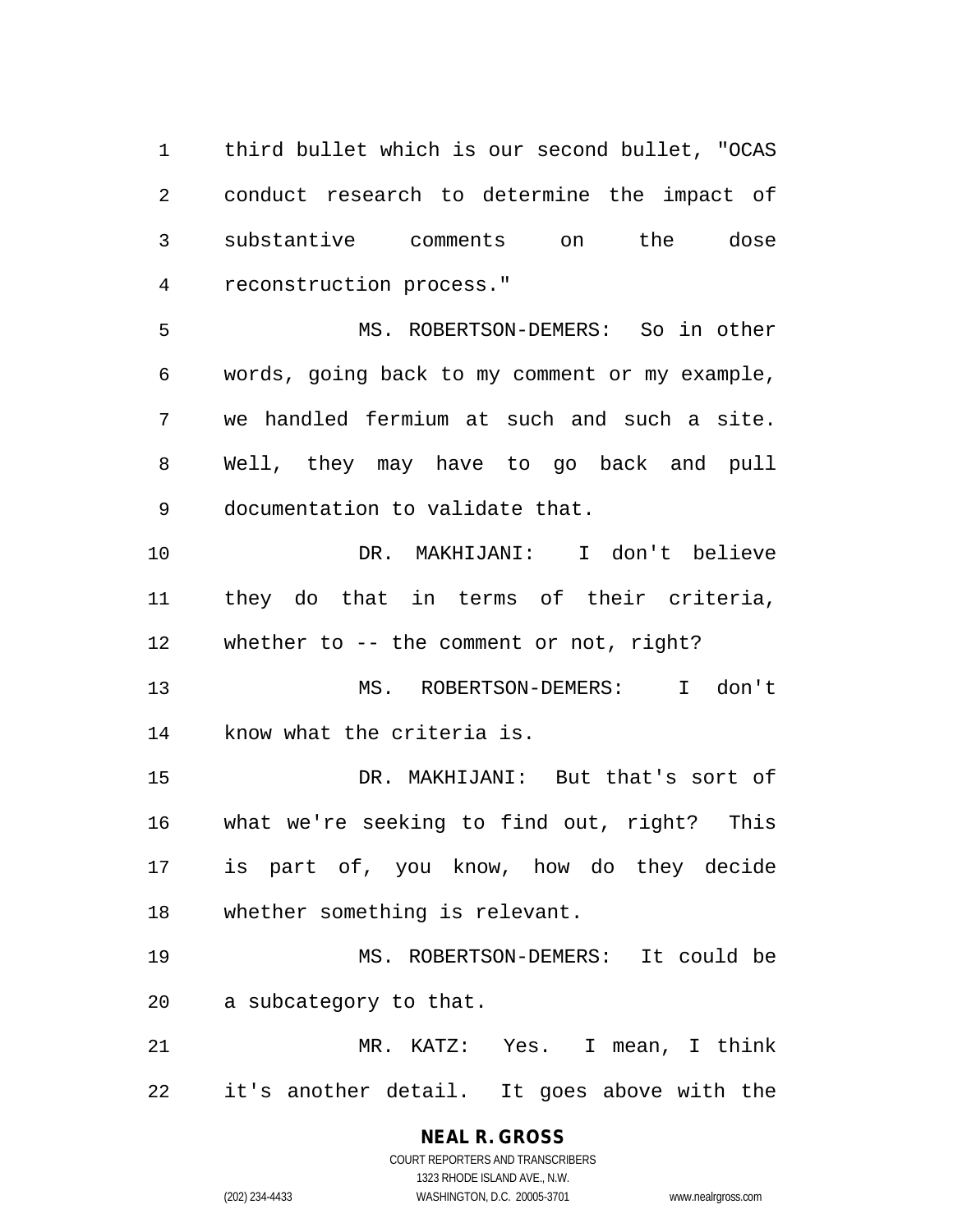other bullets. It's more of the process and procedures by which OCAS is responding to comments received. DR. MAKHIJANI: What's your pleasure, Mike? You want to move it up? CHAIRMAN GIBSON: Yes, let's move it up. Try to keep it consistent. MEMBER BEACH: The last bullet kind of goes with it also. DR. MAKHIJANI: Yes, I think both of the last bullets are in the same spirit. Should I put them at the end of that bullet above? MS. ROBERTSON-DEMERS: There was something that Mike wanted to make sure that we captured which was kind of the second half of the fourth bullet up top. MEMBER BEACH: The new fourth bullet? MS. ROBERTSON-DEMERS: No, the original. MEMBER BEACH: Okay.

**NEAL R. GROSS**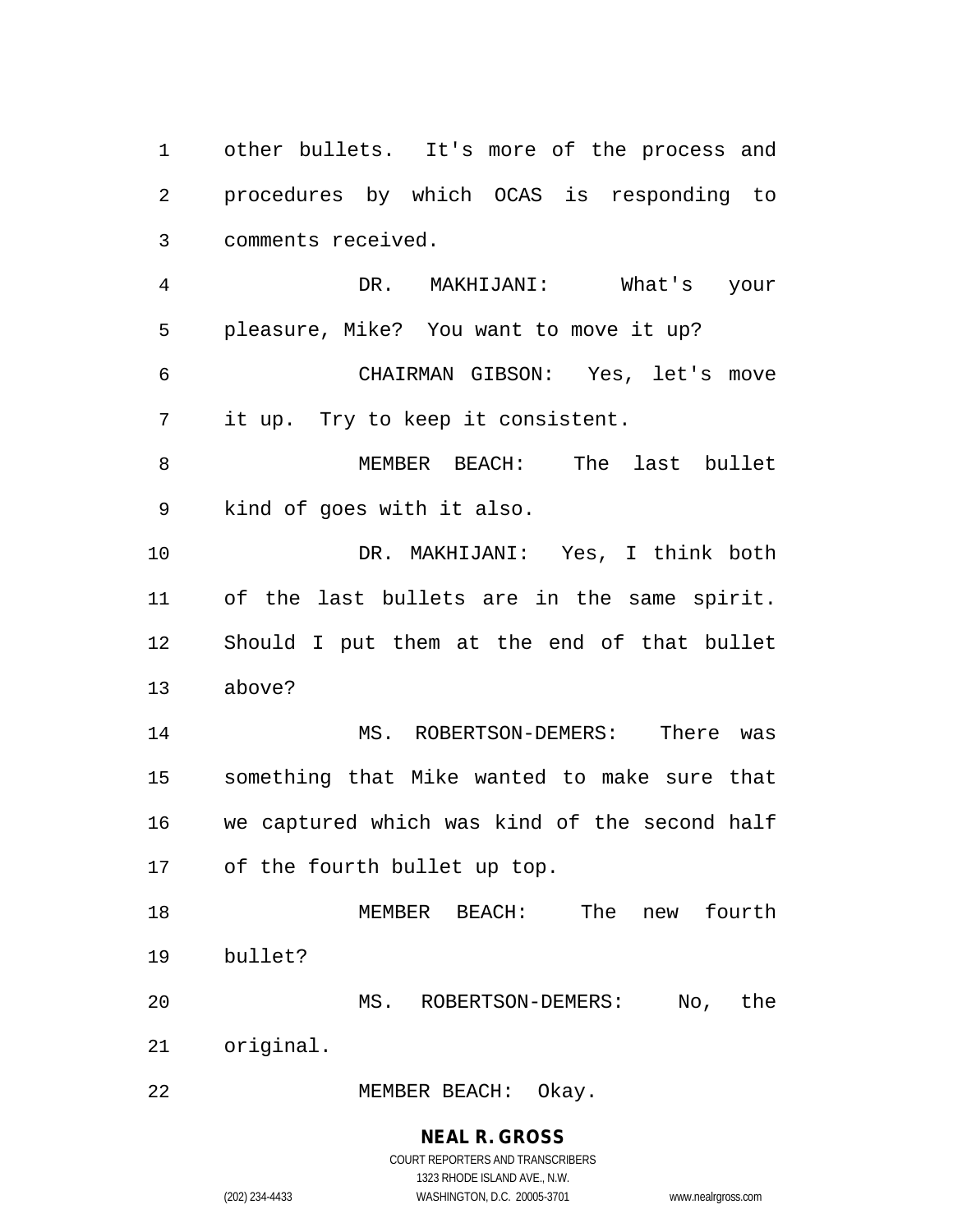CHAIRMAN GIBSON: The second part of that question is something to the effect that we were going to look at the action items that are actually in OTS to see if they're appropriate based on the appropriate actions are being taken. We had talked about moving it down to this next section.

 DR. MAKHIJANI: Now I'm really confused. Are we in the worker input list and transferring stuff there? Do you want me to read you what I have in that list now?

CHAIRMAN GIBSON: Yes.

 DR. MAKHIJANI: Because we've kind of moved stuff around a fair amount. I'm not sure that I did everything right, but at least let me tell you what I've got. So the first bullet in that worker input list in how does OCAS catalogue and consider worker input, et cetera, that hasn't been changed. And the second bullet is "What criteria are used to identify comments that deserve consideration or responses, or for a response or action by

#### **NEAL R. GROSS** COURT REPORTERS AND TRANSCRIBERS

1323 RHODE ISLAND AVE., N.W. (202) 234-4433 WASHINGTON, D.C. 20005-3701 www.nealrgross.com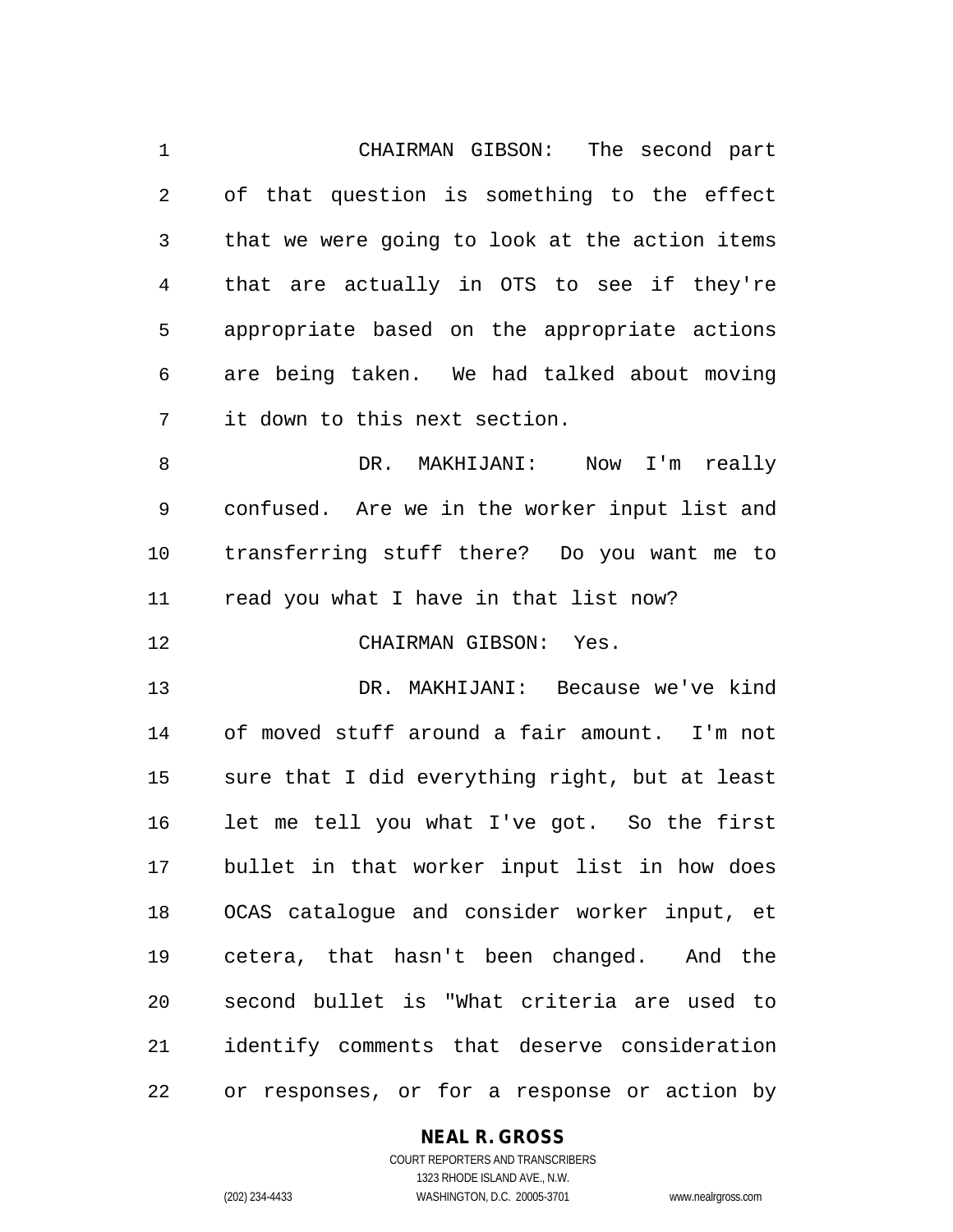NIOSH? Are appropriate personnel evaluating the comments received," that's the third bullet. Now we added, we moved the bullet just now which is now the fourth bullet, "Were follow-up discussions held with participants providing substantive comments as necessary?" Then, "What processes and procedures are in place to ensure that NIOSH is following up on response and action items?" "How is feedback provided to workers in response to their comment?" And then the two bullets that were moved from the next list up, "Did OCAS conduct research to determine the impact of substantive comments on the dose reconstruction process?" "When substantive comments were provided was supporting documentation obtained to validate the statements by participants?" So that's the list that I have under worker input. MS. ROBERTSON-DEMERS: Read Bullet

Number 5 that you have now.

DR. MAKHIJANI: Current Bullet

**NEAL R. GROSS** COURT REPORTERS AND TRANSCRIBERS 1323 RHODE ISLAND AVE., N.W.

(202) 234-4433 WASHINGTON, D.C. 20005-3701 www.nealrgross.com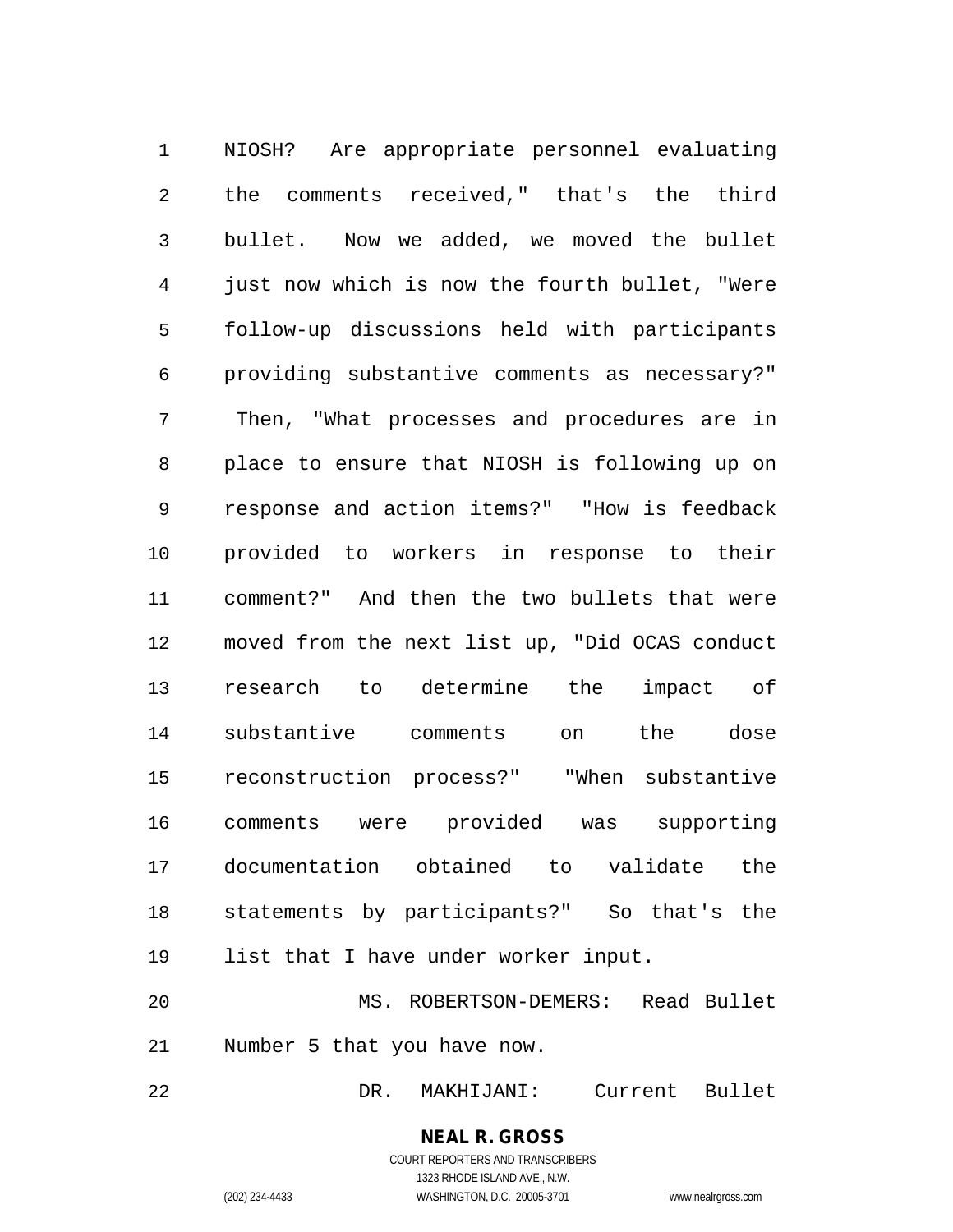Number 5 is "What processes and procedures are in place to ensure that NIOSH is following up on the response and action items?" MS. ROBERTSON-DEMERS: And now we're asking are the action items appropriate. It's a different question. DR. MAKHIJANI: Yes, isn't that in the one bullet that now remains which is sample selection, determine and document whether or not worker input has been considered and improved and evaluate if exclusion were appropriate. CHAIRMAN GIBSON: No. DR. MAKHIJANI: No. So you want to add a bullet there? CHAIRMAN GIBSON: We had talked about under the section "Examine the process by which OCAS has contractors evaluate worker input." The original fourth bullet originally read "What procedures are in place to determine input for action items in OTS." DR. MAKHIJANI: Yes, that was the

**NEAL R. GROSS**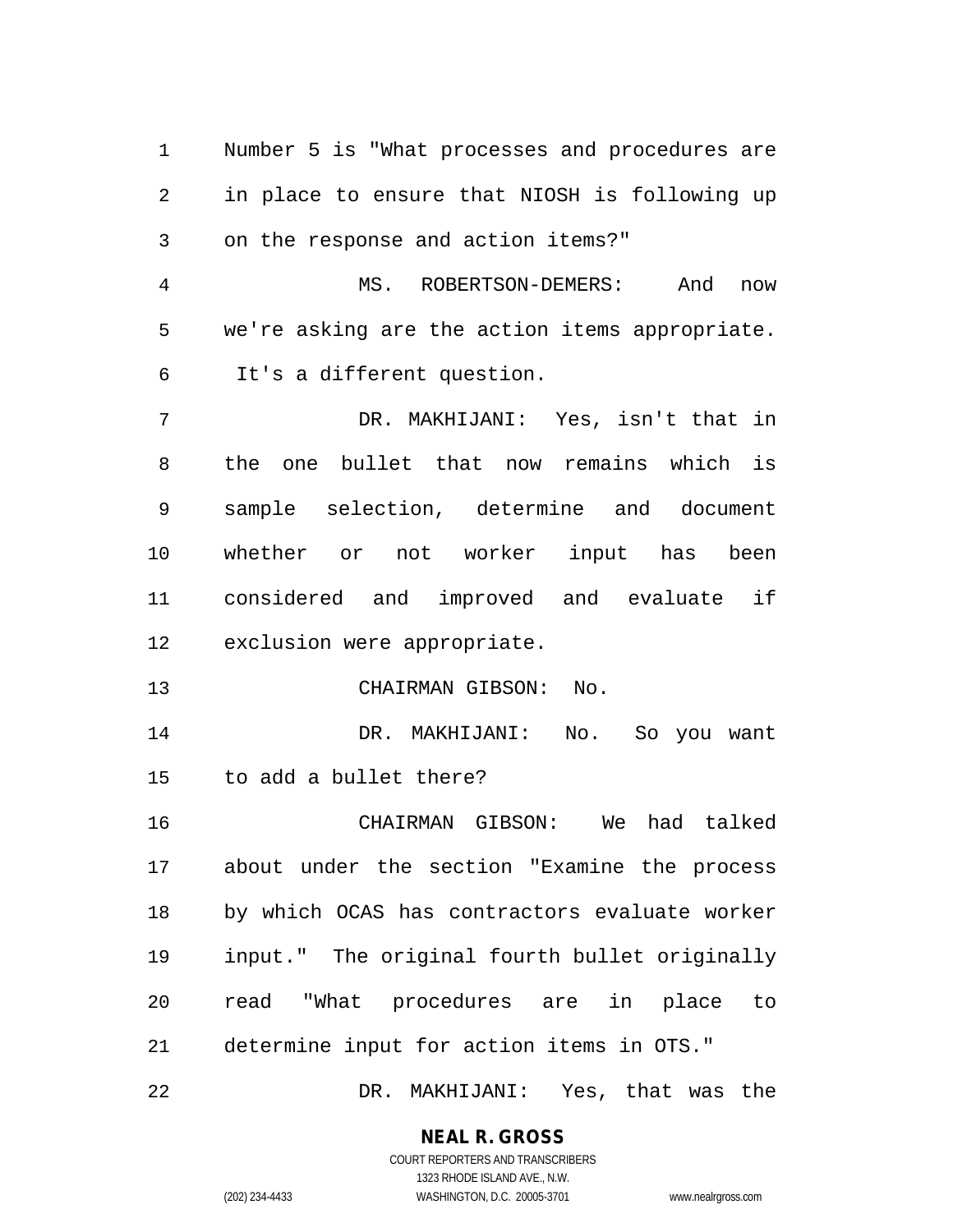original.

| 2  | CHAIRMAN GIBSON: And when<br>we                |
|----|------------------------------------------------|
| 3  | started assessing that question I thought we   |
| 4  | had broken it down into two. One<br>was        |
| 5  | basically a procedure process question and the |
| 6  | other, the tail end of it was more of a        |
| 7  | practical to where -- to look at some of the   |
| 8  | actions that are entered in OTS."              |
| 9  | DR. MAKHIJANI: I'm very sorry. I               |
| 10 | entirely missed that. So we need to add that   |
| 11 | in the next list. So what were the action      |
| 12 | items determined appropriate or how did you    |
| 13 | want?                                          |
| 14 | MR. KATZ: Handled appropriately                |
| 15 | in a sense is what he's saying.                |
| 16 | CHAIRMAN GIBSON: Yes.                          |
| 17 | MS. ROBERTSON-DEMERS:<br>Are                   |
| 18 | appropriate to the comments provided.          |
| 19 | DR. MAKHIJANI: Were the action                 |
| 20 | items --                                       |
| 21 | MR. KATZ: It's really not the                  |
| 22 | items. It's were the actions appropriate to    |

**NEAL R. GROSS**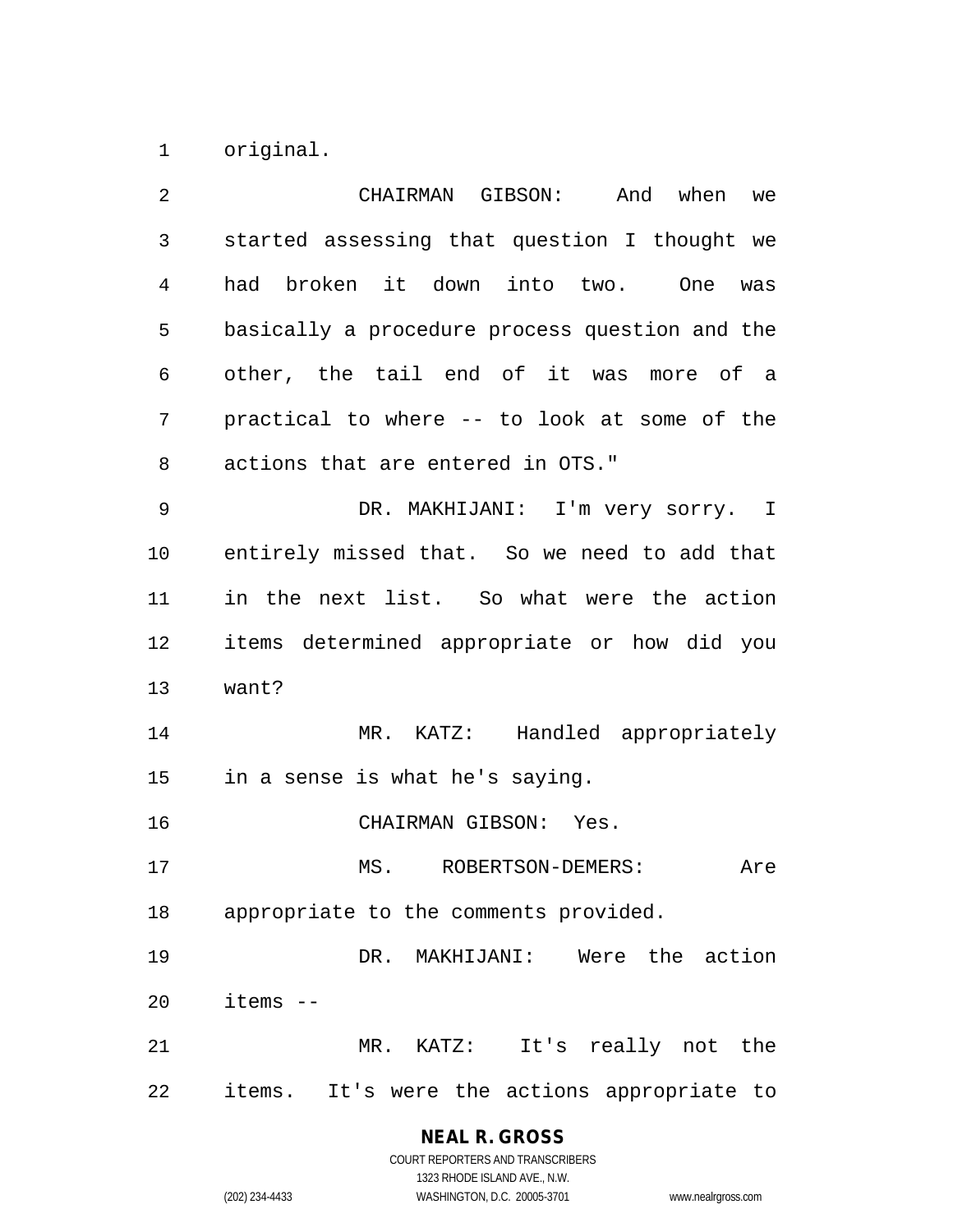the comments is what you're saying, right? In OTS, is that right?

 CHAIRMAN GIBSON: Kathy, didn't you say they're entered as action items? MS. ROBERTSON-DEMERS: Yes, they're entered as action items.

 CHAIRMAN GIBSON: That's why they were called that. So once the procedure and process is taken, it walks people to that database and the other one is actually going to the database and just. We talked about that tail end coming down.

 MR. KATZ: So, were the action items appropriate to the comments received. Is that what you want to say?

MS. ROBERTSON-DEMERS: In OTS.

 MR. KATZ: Okay. So that makes sense because you have one going at it by looking at site profiles and SEC evaluation reports, and you have another going at it by looking at OTS, right? That's sort of two different approaches to looking at how

## **NEAL R. GROSS**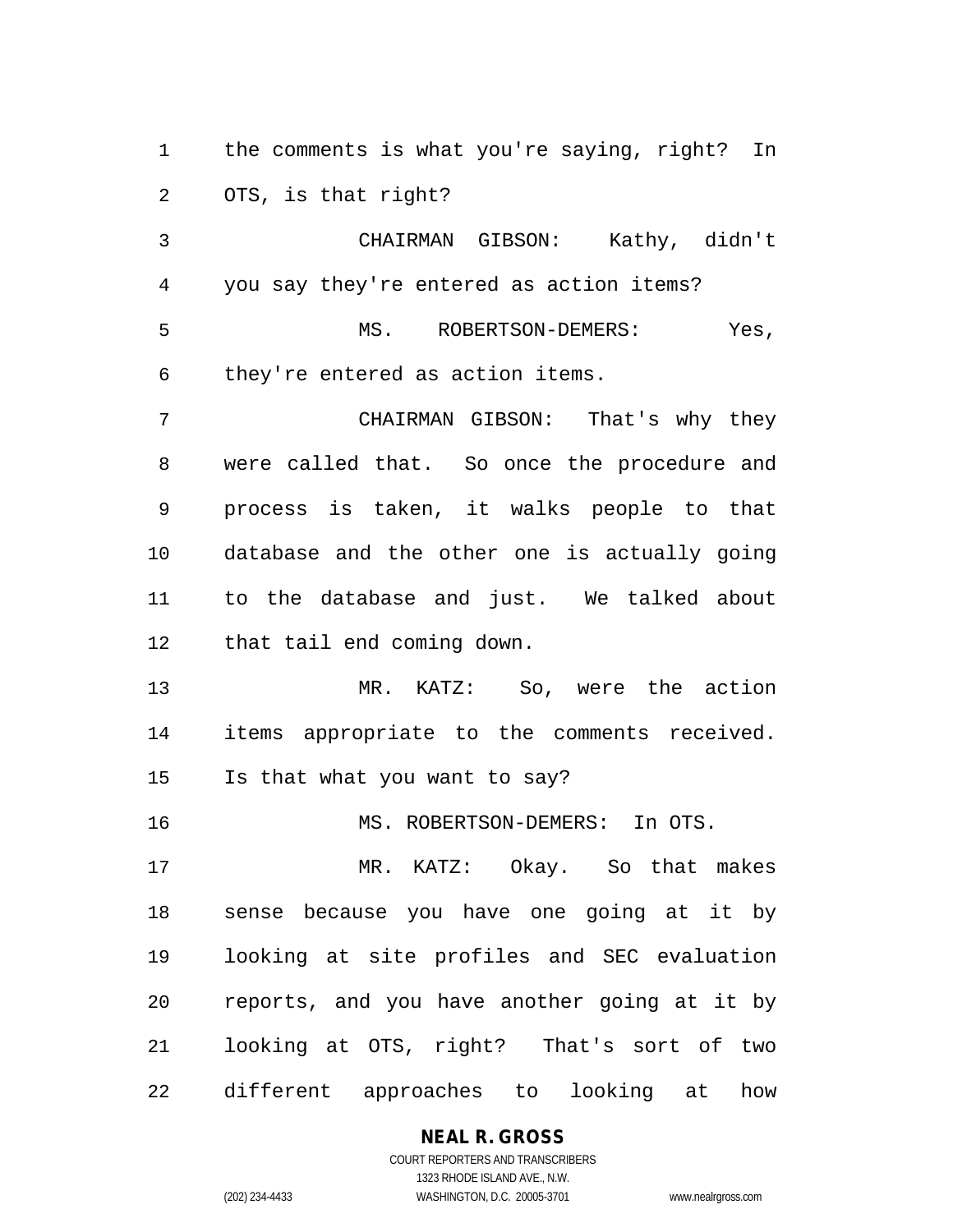comments are actually handled. Is that good? MS. ROBERTSON-DEMERS: Now, can I throw a monkey wrench in here? MR. KATZ: We love monkey wrenches. MS. ROBERTSON-DEMERS: They're not called action items in WISPR. MR. KATZ: Well, that doesn't matter. MS. ROBERTSON-DEMERS: So if we're doing anything from a historical, if we're pulling data from that and evaluating their response, that's not going to be covered. DR. MAKHIJANI: Well, then we can add that. MR. KATZ: What is it called in WISPR? 18 MS. ROBERTSON-DEMERS: They have a comment and then they have a response. DR. MAKHIJANI: Were action items and response appropriate to the comment? MR. KATZ: Or you can say -- put

> **NEAL R. GROSS** COURT REPORTERS AND TRANSCRIBERS

1323 RHODE ISLAND AVE., N.W. (202) 234-4433 WASHINGTON, D.C. 20005-3701 www.nealrgross.com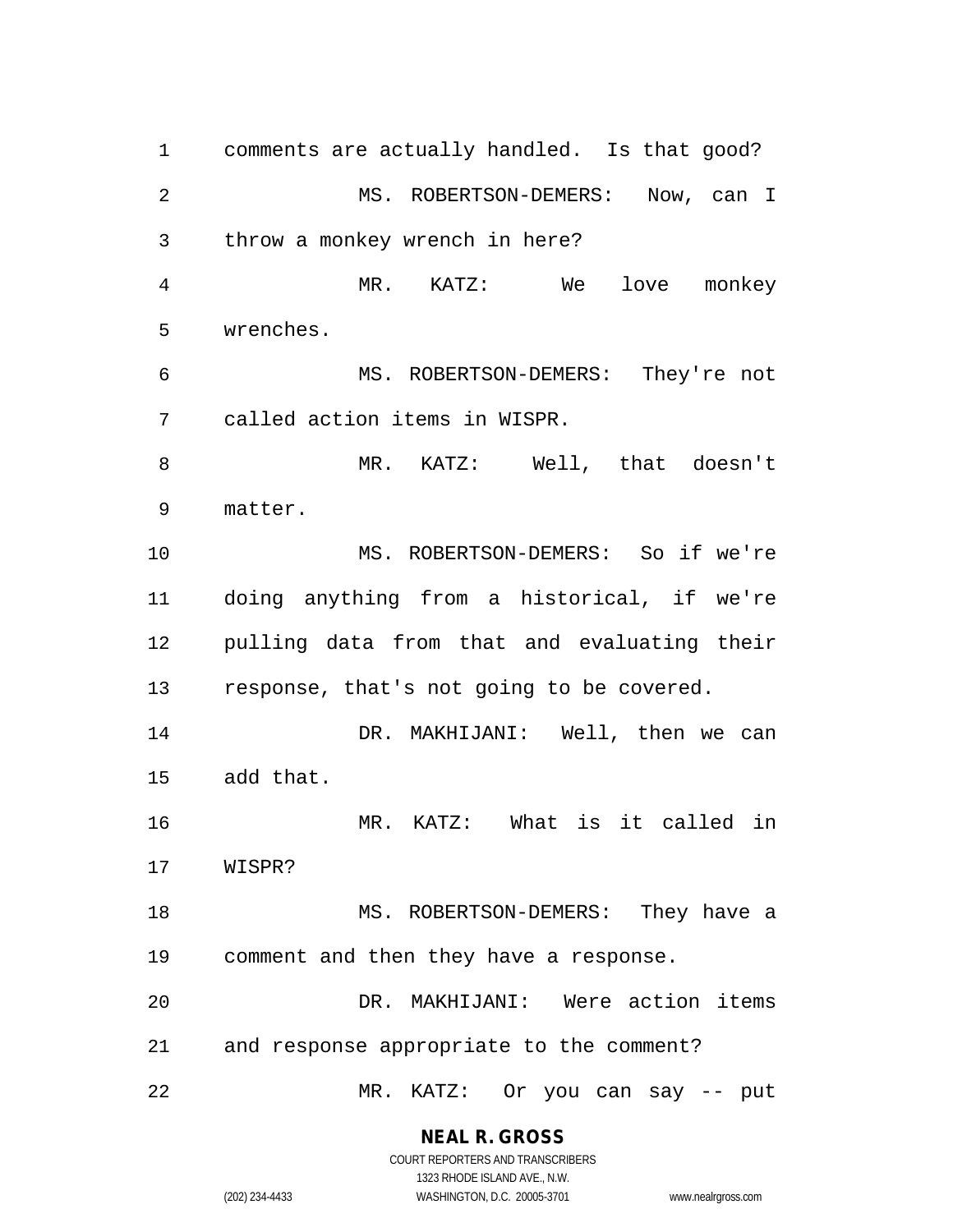in parentheses, "or were responses in WISPR," whatever. If you need to outline them on each, and if you really want to go back into - - that's fine. You can say, you know, "or responses in WISPR" in parentheses. If you just do that then that explains what you mean. However it's framed you're still asking the same question, is the action appropriate to the comment. DR. MAKHIJANI: Okay. So what I have now is "Were the action items in OTS or responses in WISPR appropriate to the comments received." 14 MR. KATZ: That sounds good. MS. ROBERTSON-DEMERS: I think TopHat's was the same way as WISPR. DR. MAKHIJANI: TopHat is no longer - MR. KATZ: TopHat, I gather there's not much there. MS. ROBERTSON-DEMERS: We have a hard copy.

**NEAL R. GROSS**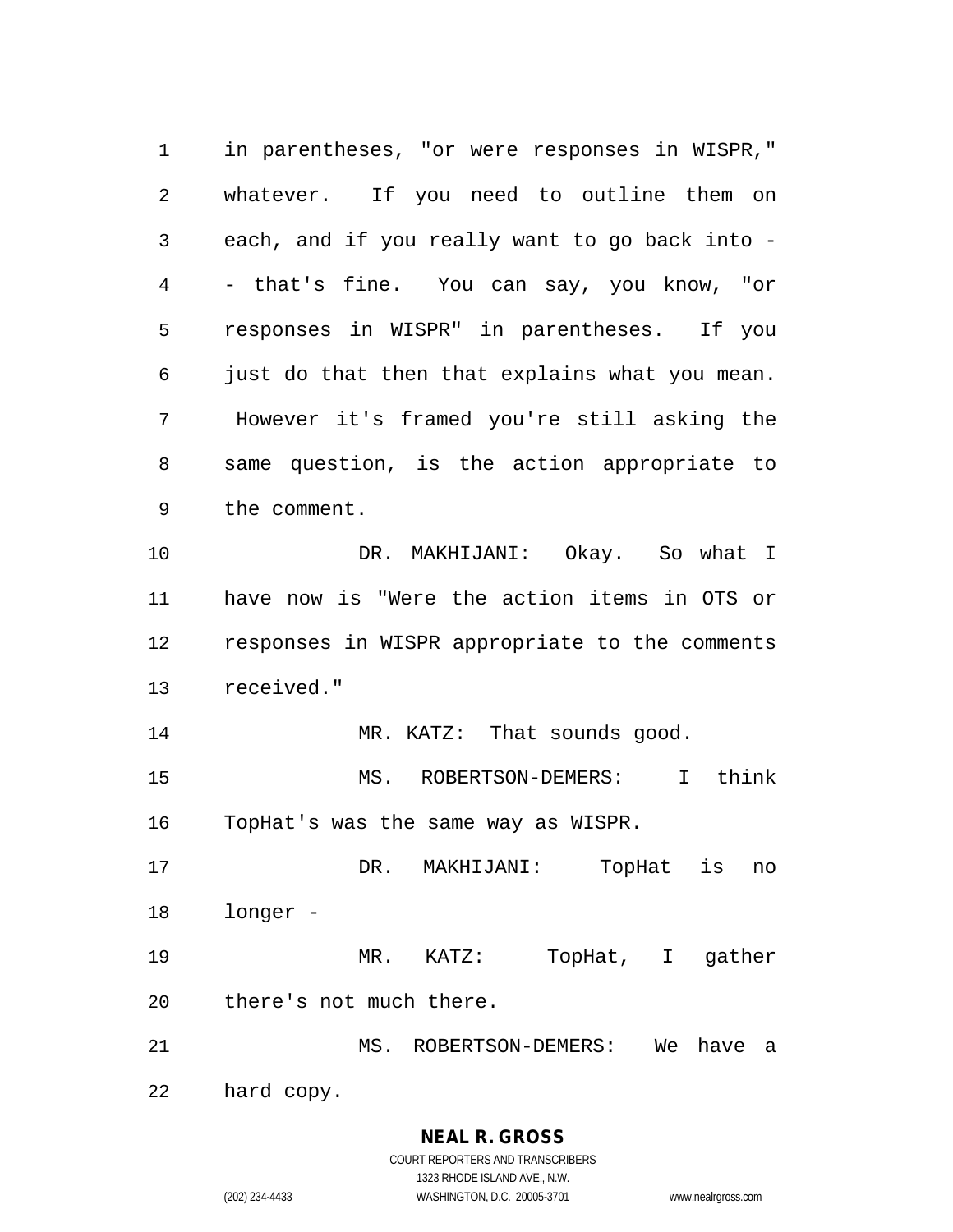MR. KATZ: I have a comment then for the other bullet. The bullet that has about validating statements, wherever that's been moved. Where are we? The bullet as it read was "When substantive comments were provided" --

DR. MAKHIJANI: Okay.

8 MR. KATZ: -- "was supporting documentation obtained." I mean, one, I think you need to ask the question to determine did OCAS attempt to obtain supporting documentation because there wouldn't necessarily be supporting documentation. And then the question is to verify statements, not necessarily validate because you don't -- you're not -- a priori you're not trying to validate their statement, you're trying to verify it.

 MS. ROBERTSON-DEMERS: Maybe we should rephrase it "Did NIOSH verify the comments through either additional document research or further interview with the comment

## **NEAL R. GROSS**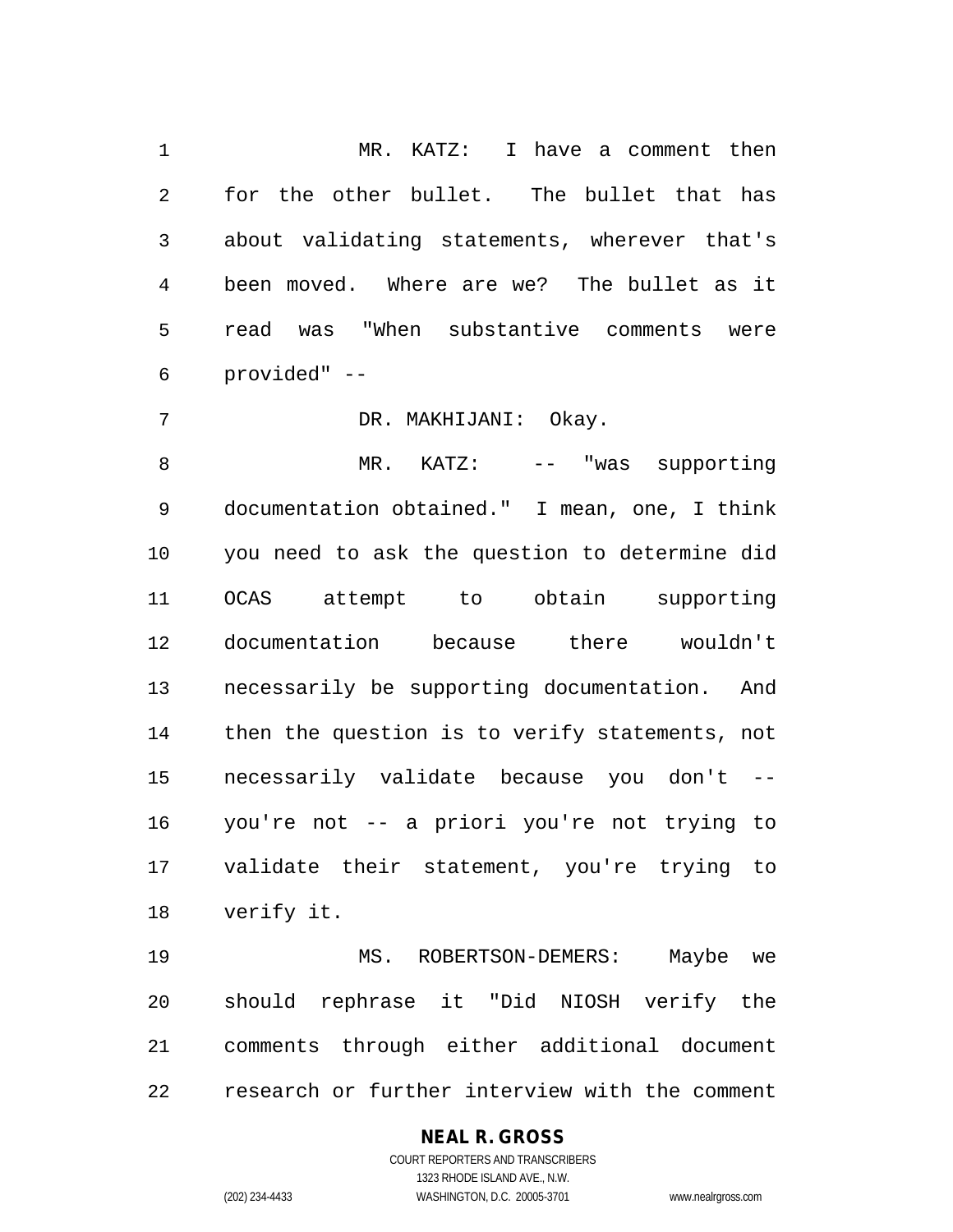provider?"

 MR. KATZ: Yes. But again -- DR. MAKHIJANI: We did that. Going back to the worker is a separate thing we already did. MEMBER BEACH: That's the one we moved down. DR. MAKHIJANI: Yes. And now we're talking just -- when substantive comments were provided was supporting document -- how is that different than, "OCAS conducts research to determine the impact of substantive comments on the dose reconstruction process?" I don't know. I think we've got a lot of overlapping questions that can be put into a more general question, Kathy. MS. ROBERTSON-DEMERS: Well, I just have written up here about, so. DR. MAKHIJANI: No, it's the same -- the question that you asked before -- they are just being moved, they're not being

## **NEAL R. GROSS**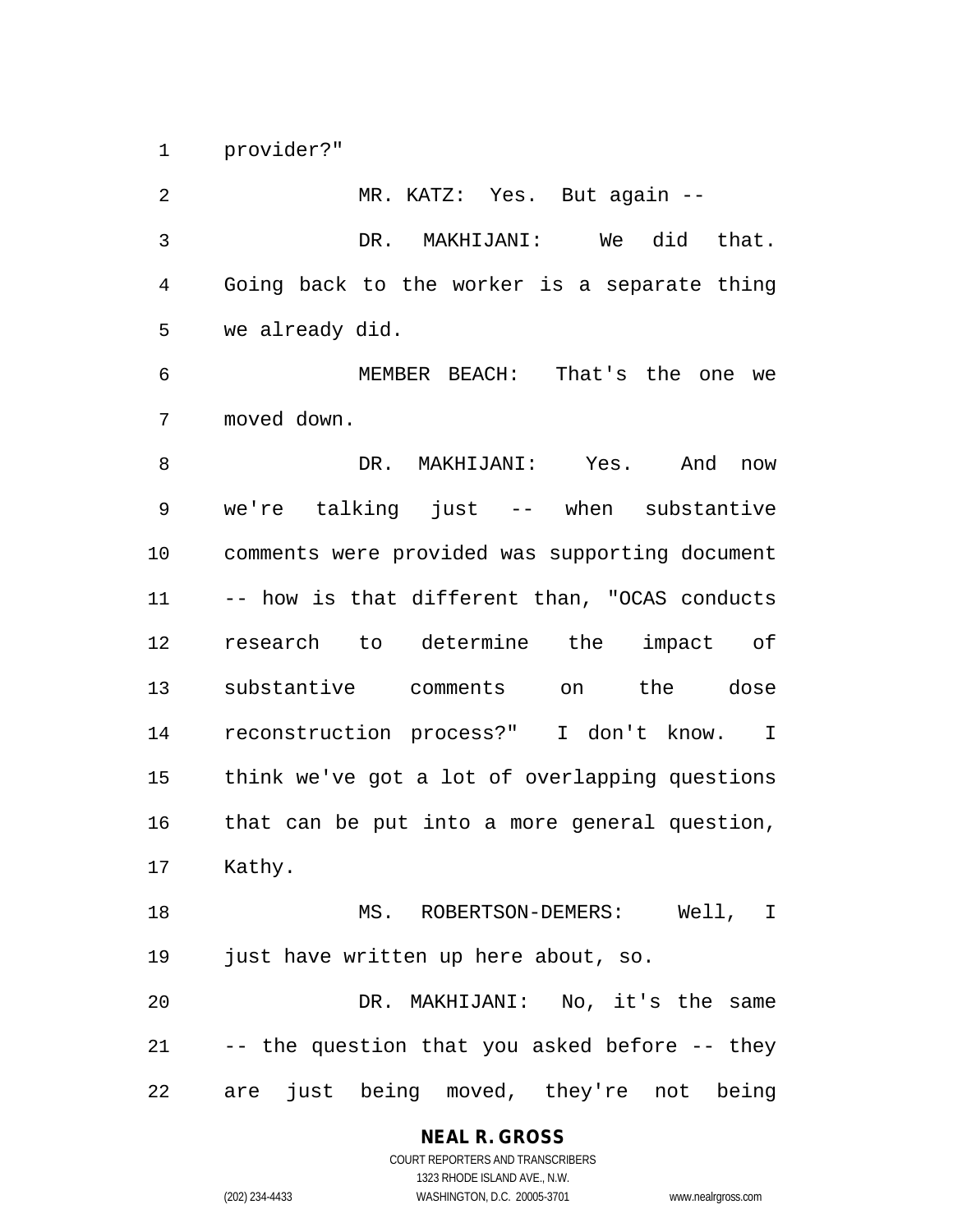changed. Yes, I'm just struggling.

 MR. KATZ: I think these questions are more or less the same.

 DR. MAKHIJANI: How do you want them rephrased, if you want them rephrased? Because I'm not -- and I'm a little bit in deep water. I just want to write down whatever is appropriate so people have a good text.

 MS. ROBERTSON-DEMERS: We can combine them because the purpose of that is to follow through on the comment.

 DR. MAKHIJANI: Okay. "Did OCAS conduct research to verify substantive comment?"

 MEMBER MUNN: Just statements I thought we said.

18 DR. MAKHIJANI: Statements? MEMBER MUNN: That's what we had said originally when we were talking about it earlier.

DR. MAKHIJANI: Okay. To verify

# **NEAL R. GROSS**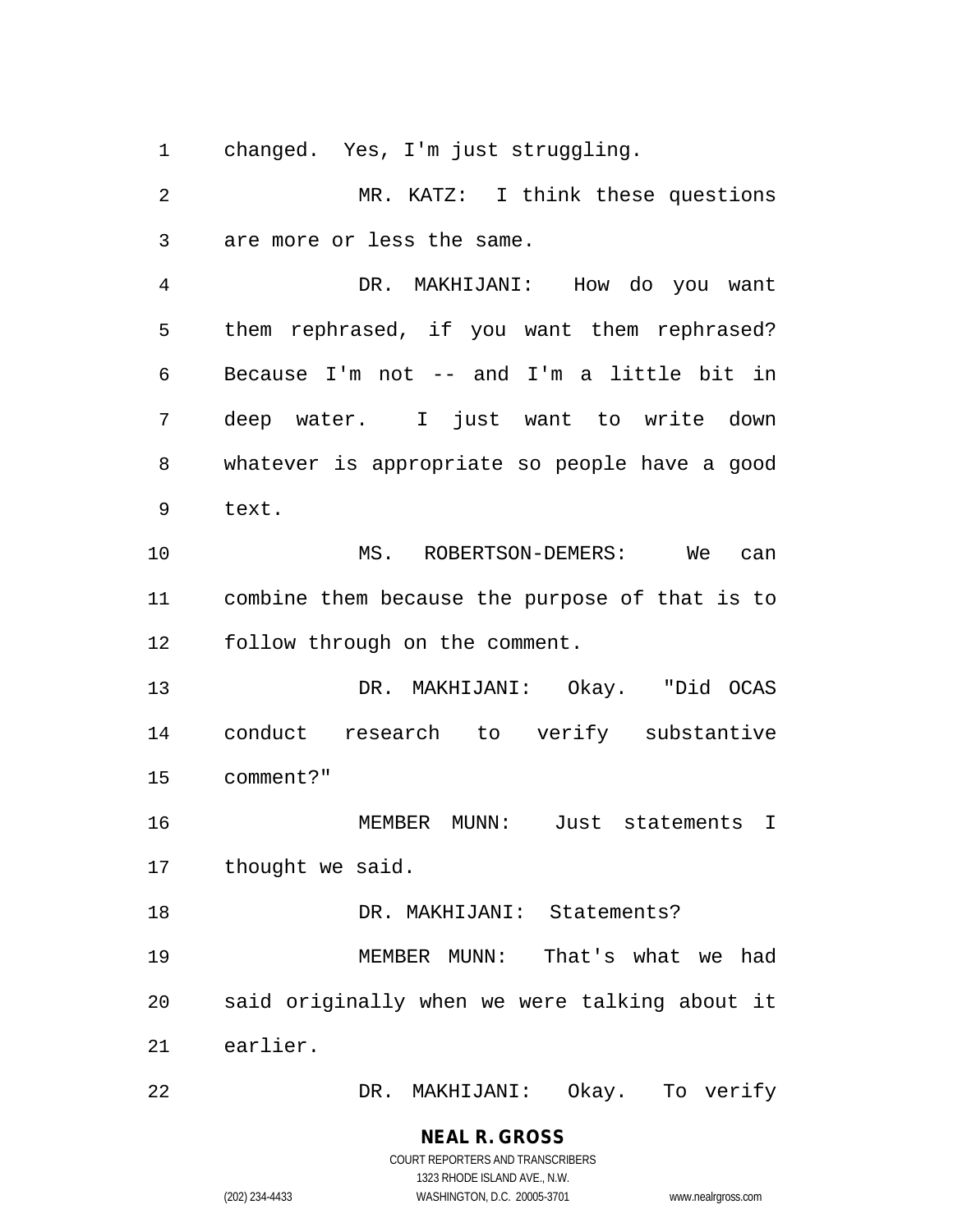substantive statements.

 MEMBER MUNN: Made by participants. DR. MAKHIJANI: By participants and assess their impact on the dose reconstruction process. That's how those two ideas would be combined as I read them. 8 MS. ROBERTSON-DEMERS: That's the general -- MR. KATZ: Yes, and I guess -- 11 MS. ROBERTSON-DEMERS: -- area where we're trying to go. MR. KATZ: I would then even just say "evaluate," and I'm not sure how we got this "statement" because everything else is "comments" everywhere. There's not any "statements" written anywhere in these bullets. It's sort of confusing to switch to "statements." MEMBER MUNN: Go back to "comments" then. Easy enough. DR. MAKHIJANI: Your word is my

# **NEAL R. GROSS**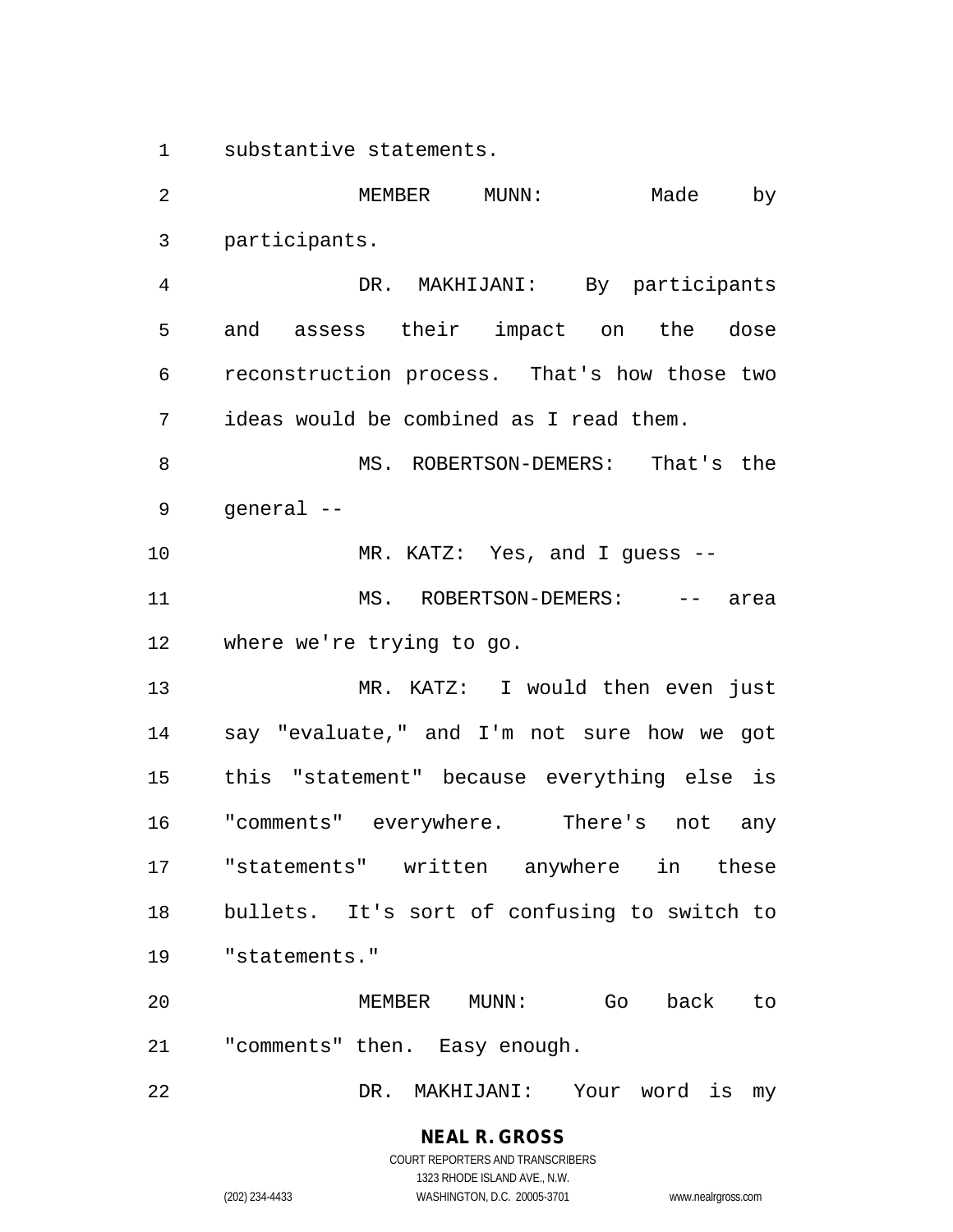command here, literally.

 MR. KATZ: "Evaluate" and "comment." MEMBER MUNN: "Evaluate" instead of "verify?" MR. KATZ: Yes, "evaluate" because  $7 - -$  MEMBER MUNN: I thought I was using your term when I said "verify." MR. KATZ: You did, you did. I said "verify" based on the original statement, but now that we have this sort of wholly reformulated it reads, "Did OCAS conduct research to evaluate substantive comments by participants and assess their" -- you're missing a word -- "impact on the dose reconstruction process." Their impact on -- but it's not just dose reconstruction. We need something more general because it's their impact on procedures because it could be dose reconstruction, it could be SEC, what have you, evaluation.

#### **NEAL R. GROSS**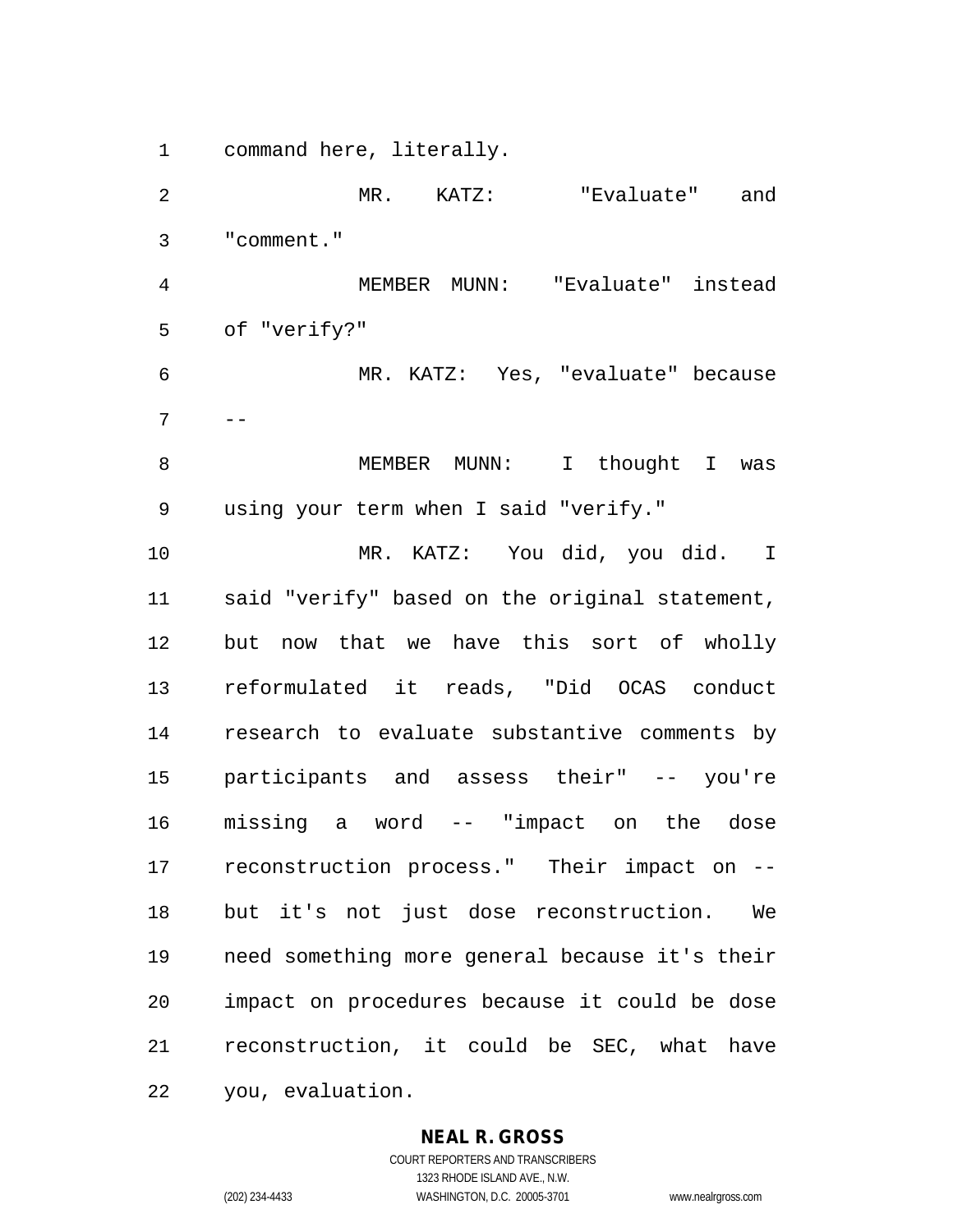DR. MAKHIJANI: So their impact on NIOSH -- MEMBER MUNN: "Processes," isn't it? MR. KATZ: Yes, processes, procedures, documents. It could be any of those I suppose. 8 DR. MAKHIJANI: Okay. MR. KATZ: Does that make sense, Wanda? MEMBER MUNN: I think so. I can't tell from what I have written here. 13 MR. KATZ: Let me read it again. "Did OCAS conduct research to evaluate substantive comments by participants and assess their impact on NIOSH documents, processes and procedures?" 18 MEMBER MUNN: Okay. MR. KATZ: Does that sound good? Okay. CHAIRMAN GIBSON: Okay, now under the section "Conduct a systematic review of

## **NEAL R. GROSS**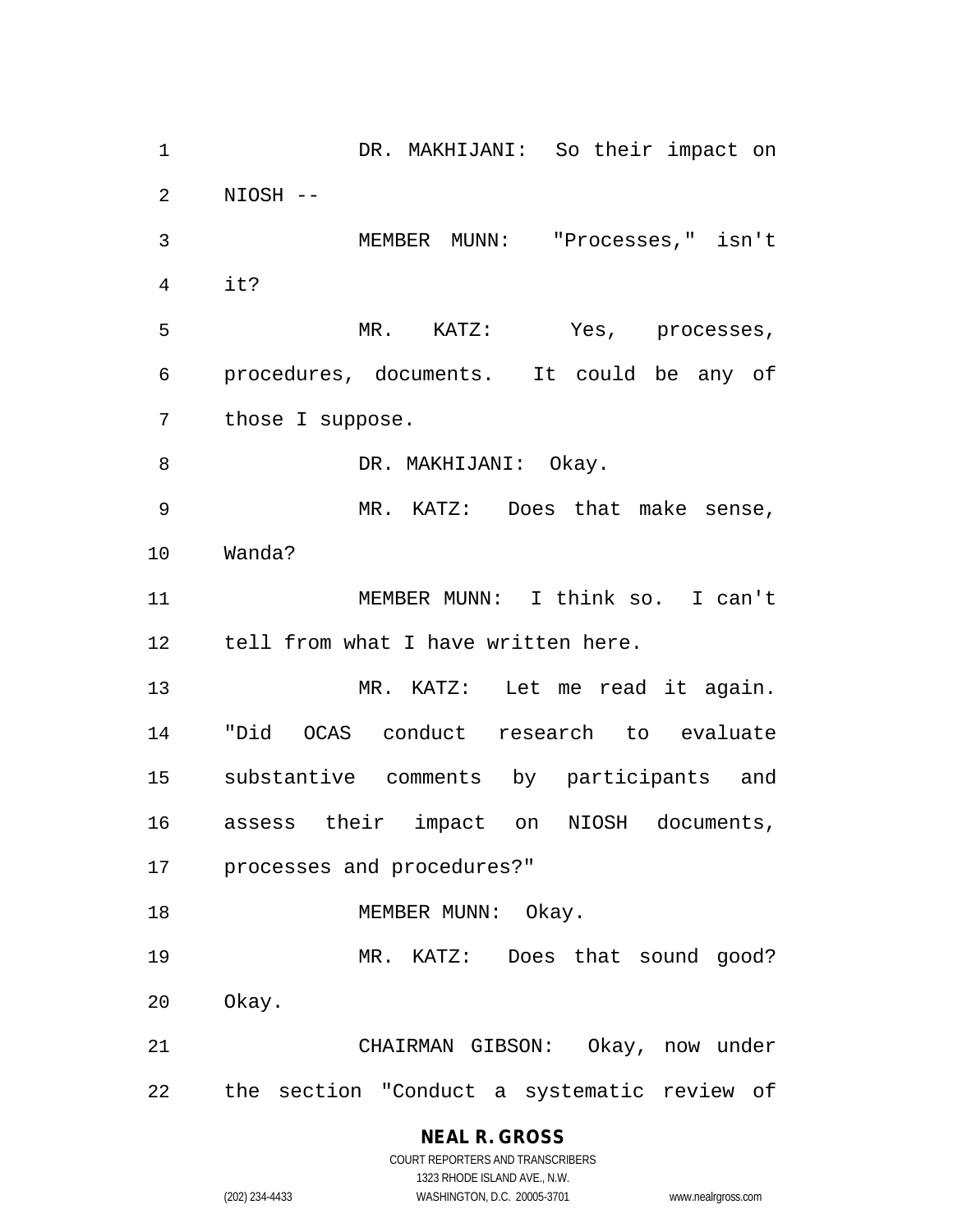worker outreach" yada, yada, we still have the original first bullet and we've added a second at the tail end of the question from above. Is there any other questions or bullets that we want to put in this section? If not, then we can move on to the next section of bullets under Objective 3 which is "Evaluate OCAS tracking system for identifying trends in worker comments." First bullet, "Has OCAS documented repetitive or reoccurring issues on a site-wide or program-wide basis?"

 MS. ROBERTSON-DEMERS: I think maybe I'll just put this into context. If you have a hundred CATI interviews and an issue comes up like we worked with curium in such and such a place and it keeps coming up, that recurring issue is a generic issue and needs to be captured and responded to. And we're a little bit outside of what J.J. says is in OTS.

CHAIRMAN GIBSON: And by that you

mean?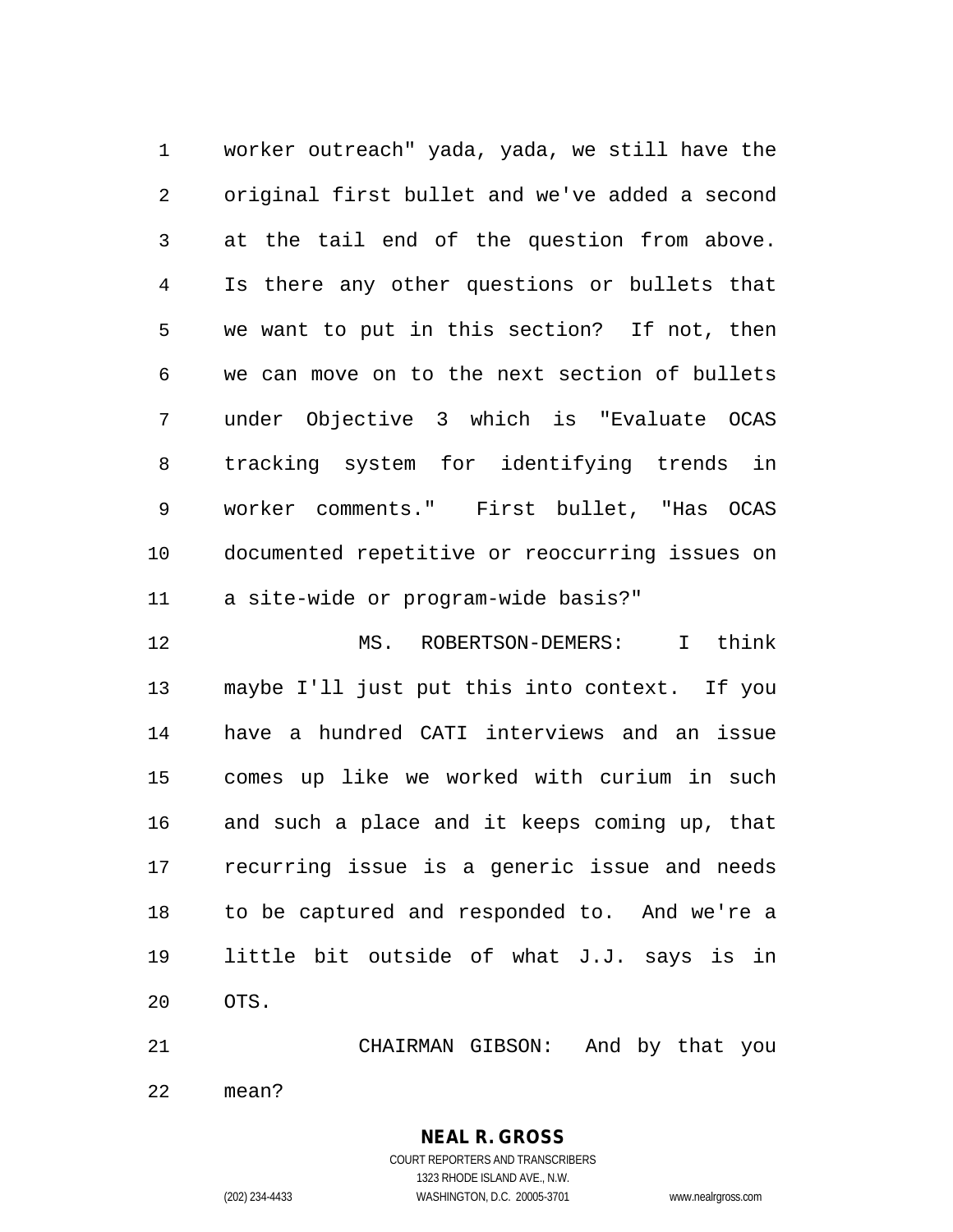MS. ROBERTSON-DEMERS: Well, on Page 3 on the original we have a statement that we kept that OCAS have a particular document reoccurring that is associated with forms of worker communication and then there were examples there. And these recurring issues would actually come out of those other venues. So this is the -- the first question is asking, okay, have you been tracking all those recurring issues. CHAIRMAN GIBSON: And one of which would have been this bullet that's up on Page 3, correct? MR. KATZ: So Page 3 is do you have a process and over here is, is it happening, are they doing it, right Kathy? 17 MS. ROBERTSON-DEMERS: Right. MR. KATZ: So just, is OCAS documenting recurring issues on a site-wide or program-wide basis. MS. ROBERTSON-DEMERS: The reason we added "site-wide or program-wide" was to

#### **NEAL R. GROSS** COURT REPORTERS AND TRANSCRIBERS

1323 RHODE ISLAND AVE., N.W. (202) 234-4433 WASHINGTON, D.C. 20005-3701 www.nealrgross.com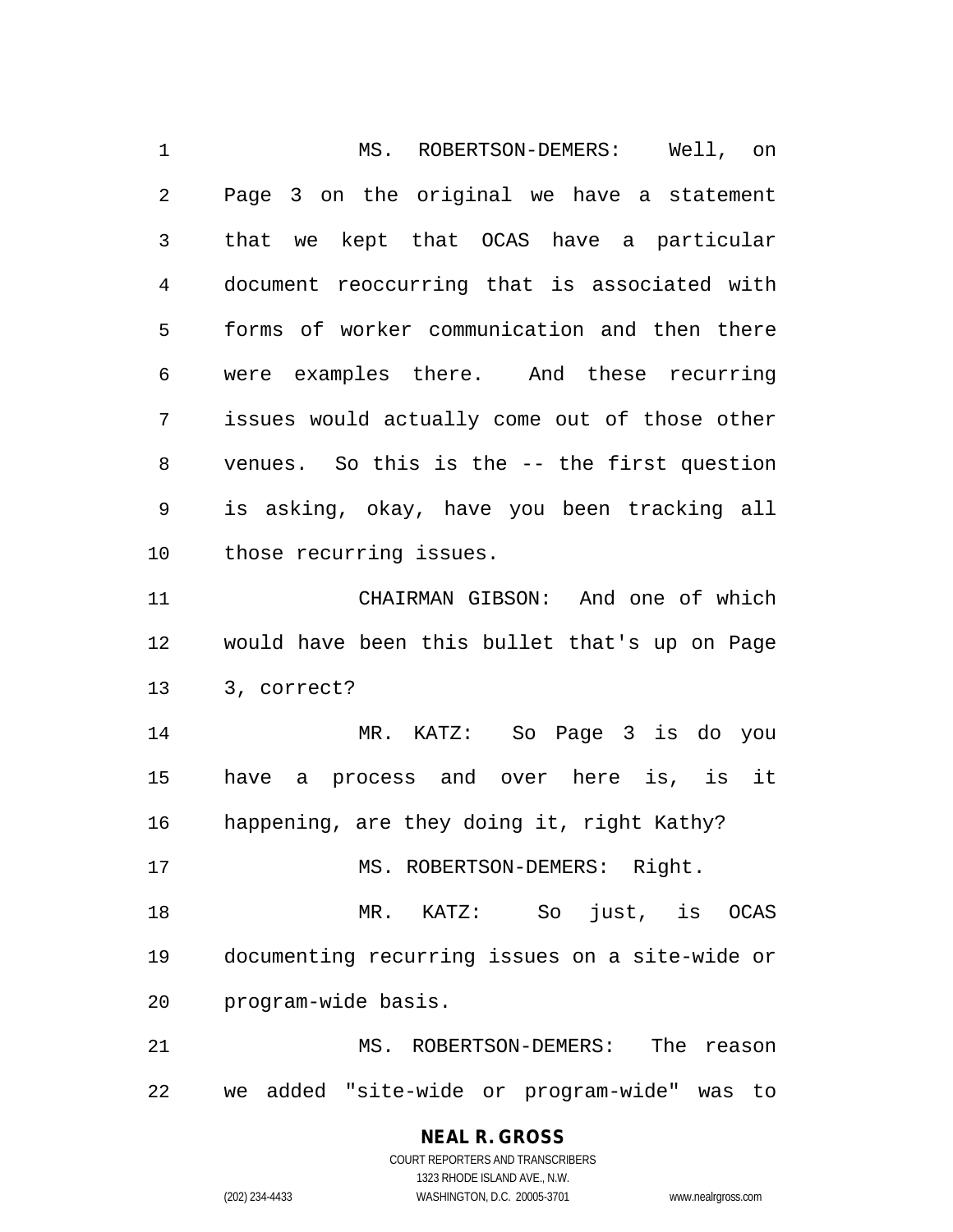delineate comments that individuals provided on their own claim versus generic comments that are applicable to the site profile review or a site profile.

 MR. KATZ: Can I just say, I know this is under something called "Evaluate OCAS's tracking system to identify trends," but it seems like the important question you want to ask that you don't get to then -- you have is there a procedure, and then you ask here is OCAS doing it in effect, is it tracking these, but really the important question you want to ask is: how is OCAS responding to these recurring issues which is -- it's sort of lost, it doesn't show up. Right?

 MS. ROBERTSON-DEMERS: There is that question. However, we need to ask these first questions because we don't know if the answer to them is yes.

 MR. KATZ: No, that's fine. I mean, it's fine to have this question is OCAS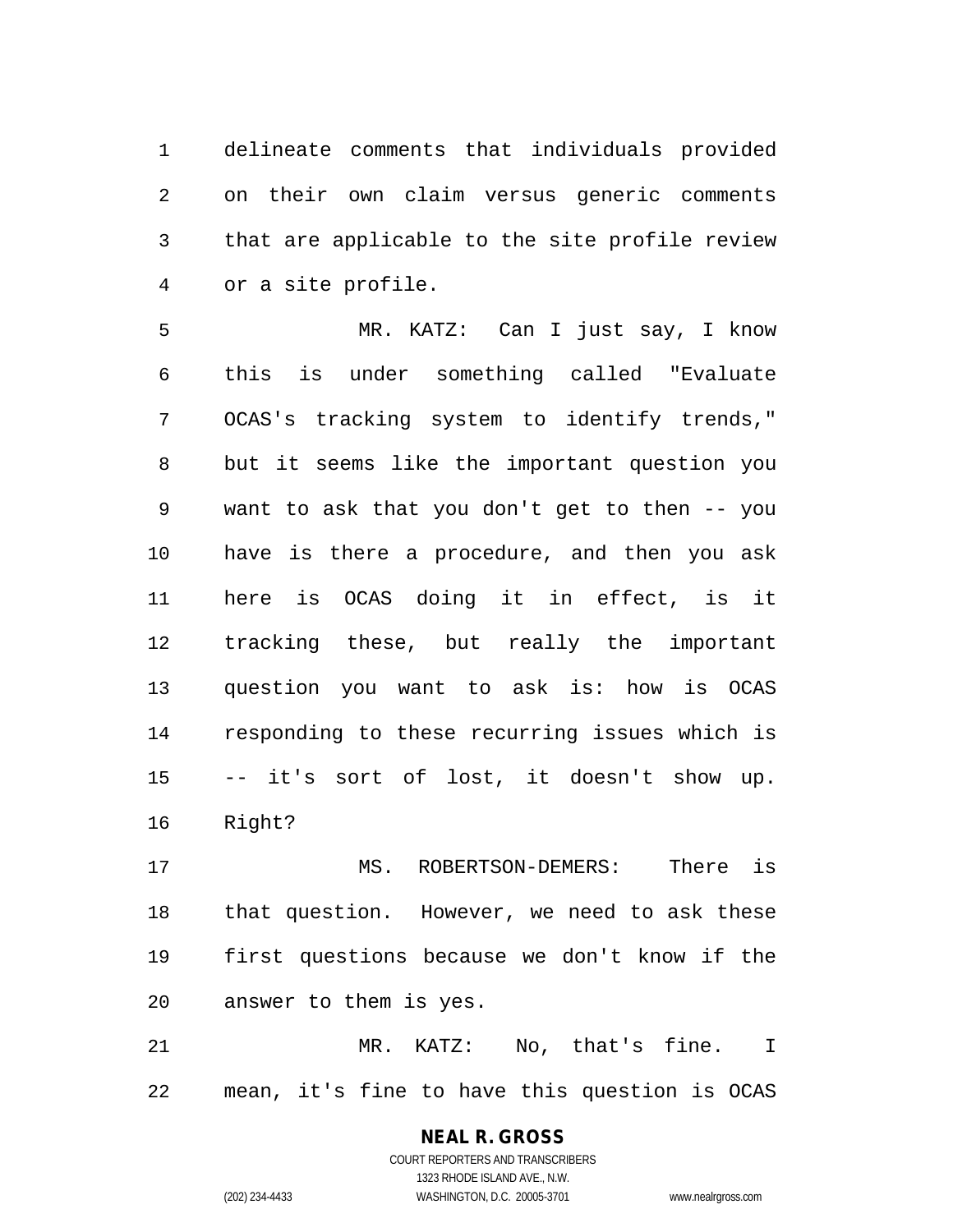documenting these, but then you still need -- you're missing the follow-up question which is the most important question is how is OCAS responding to these recurring issues. Yes, so I think that's something that you need to add. It doesn't really fall under, you know, the way this is framed, the section "Evaluate OCAS's tracking system for identifying trends," this goes beyond evaluating the tracking system. You want to know -- either the whole purpose of tracking these is being able to identify these trends so that you're acting on them when there's a wealth of information indicating there may be an issue. So it seems to me this is another -- it's sort of out of place I think, this "Evaluate the tracking system," because it's coming -- here it's coming in the document after the impact evaluation which is above it. Once you've evaluated impact you're done with the evaluation. So it seems like you need to move this "Evaluate the OCAS tracking system" above

#### **NEAL R. GROSS** COURT REPORTERS AND TRANSCRIBERS

1323 RHODE ISLAND AVE., N.W. (202) 234-4433 WASHINGTON, D.C. 20005-3701 www.nealrgross.com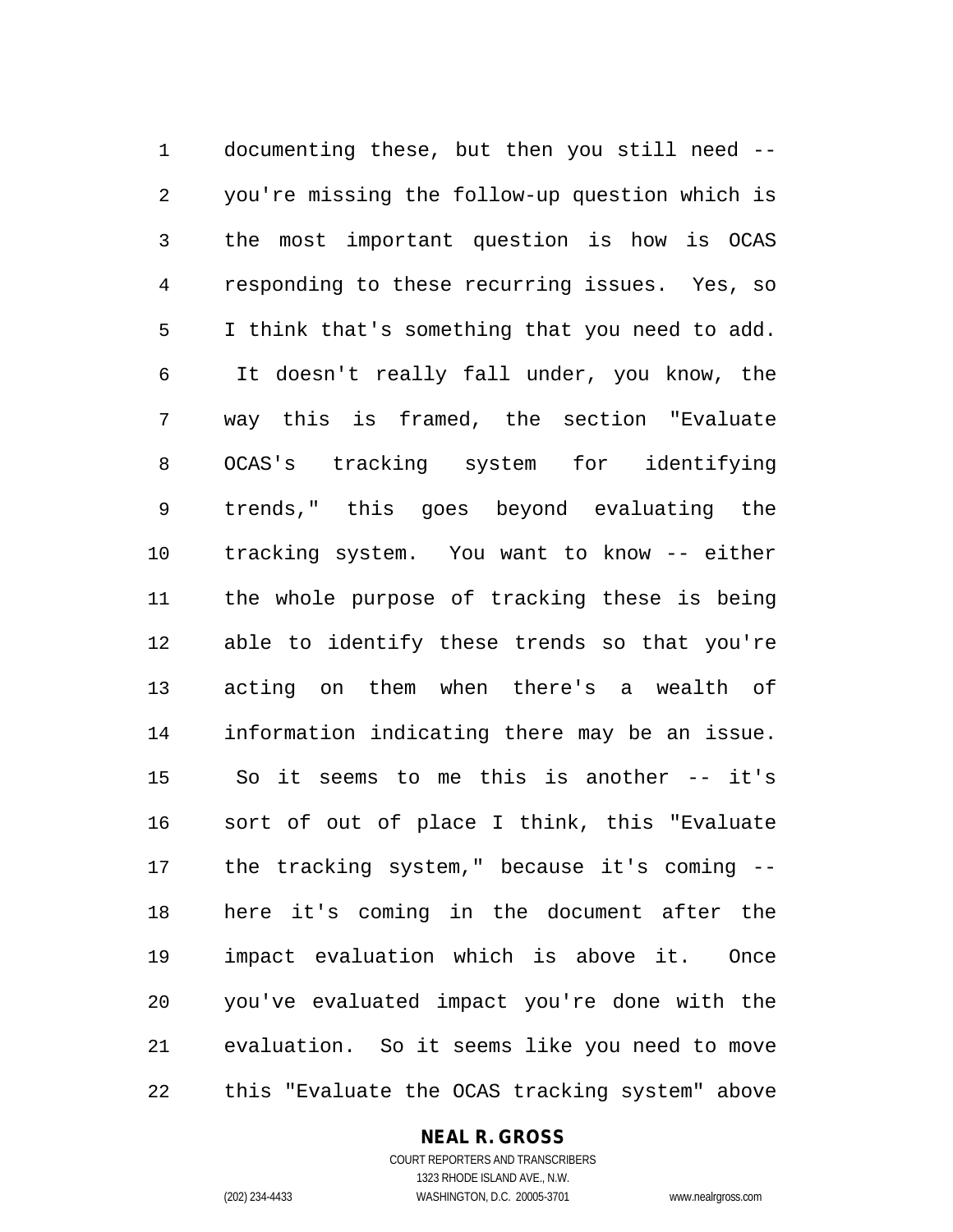this whole section, "Conduct a systematic review." And then you can have under "Evaluate the tracking system," these two questions, "Has OCAS documented repetitive or recurring issues," or just that one question. DR. MAKHIJANI: We have at the end of Objective 2, "and evaluate the completeness and adequacy of the outreach tracking system." MR. KATZ: Yes, and this is --

10 DR. MAKHIJANI: Sorry?

 MR. KATZ: Yes. This is an element of that.

 DR. MAKHIJANI: So should this be moved over there, is that what you're saying? MS. ROBERTSON-DEMERS: Well, let me give you an example, okay? When you collect an air sample you compare it against the requirement, okay? And it's either above that level or below that level. So that's the first step, but over a period of time you tracked that same air sample position and you're seeing a trend then an action needs to

## **NEAL R. GROSS**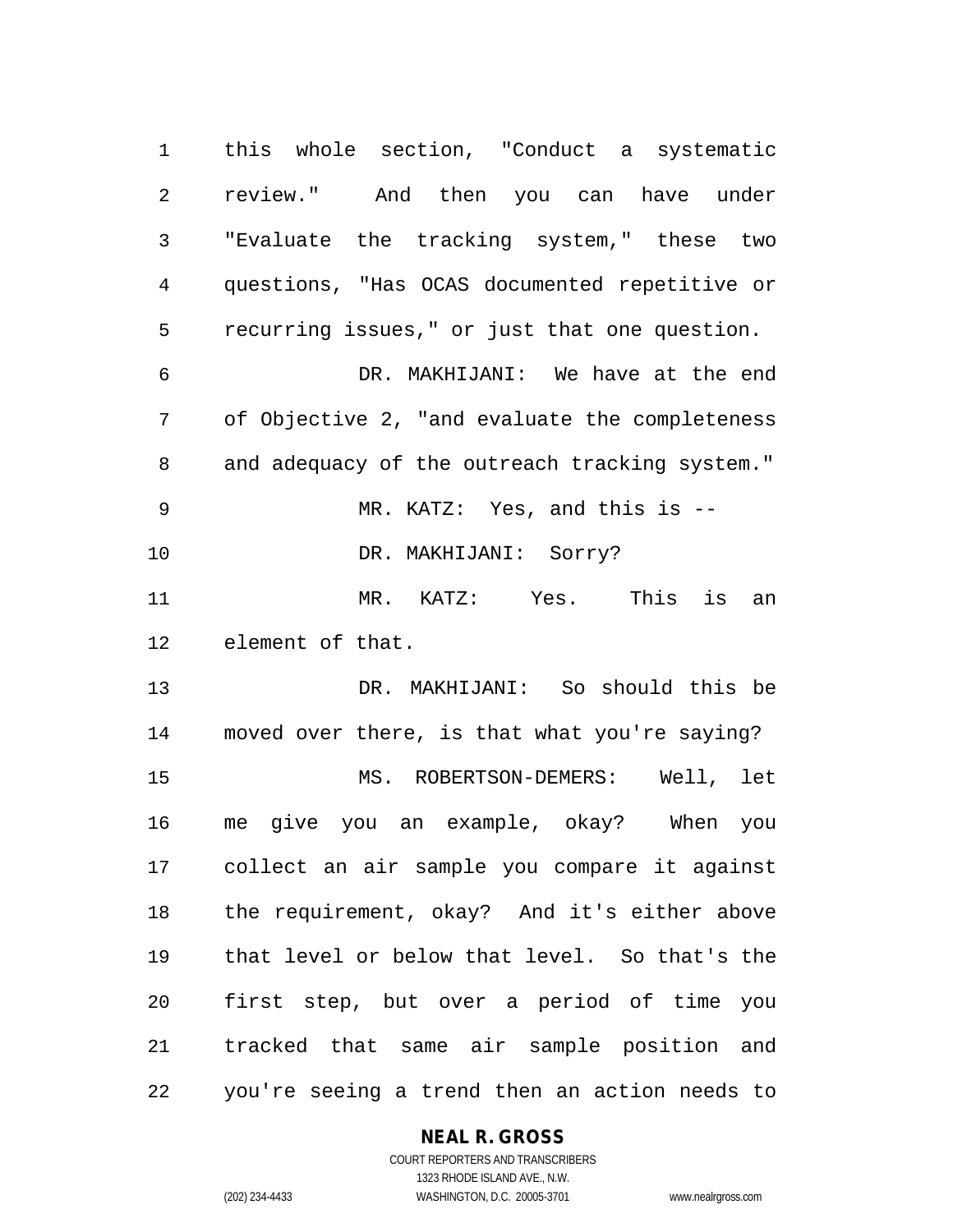be taken if you want to discontinue that trend and prevent it.

 MEMBER BEACH: So I wonder if you put it -- because this is tracking system underneath that but trending. Because you're already asking some of those questions in the tracking on Page 4 and then you want to trend what you're tracking, correct? I mean, is that the more logical way to put it? MR. KATZ: I thought Arjun had a solution for this that he mentioned earlier? Should we move it up and see how it works? DR. MAKHIJANI: At the bottom of

2, Mike?

 CHAIRMAN GIBSON: Tell us what you've got, what you're suggesting.

 DR. MAKHIJANI: Well, what I noticed was that at the bottom of 2, just above Objective 3 we have an item that says "Evaluate the completeness and adequacy of the outreach tracking system" you've got bullets under there that in my notes at least were not

> **NEAL R. GROSS** COURT REPORTERS AND TRANSCRIBERS

> > 1323 RHODE ISLAND AVE., N.W.

(202) 234-4433 WASHINGTON, D.C. 20005-3701 www.nealrgross.com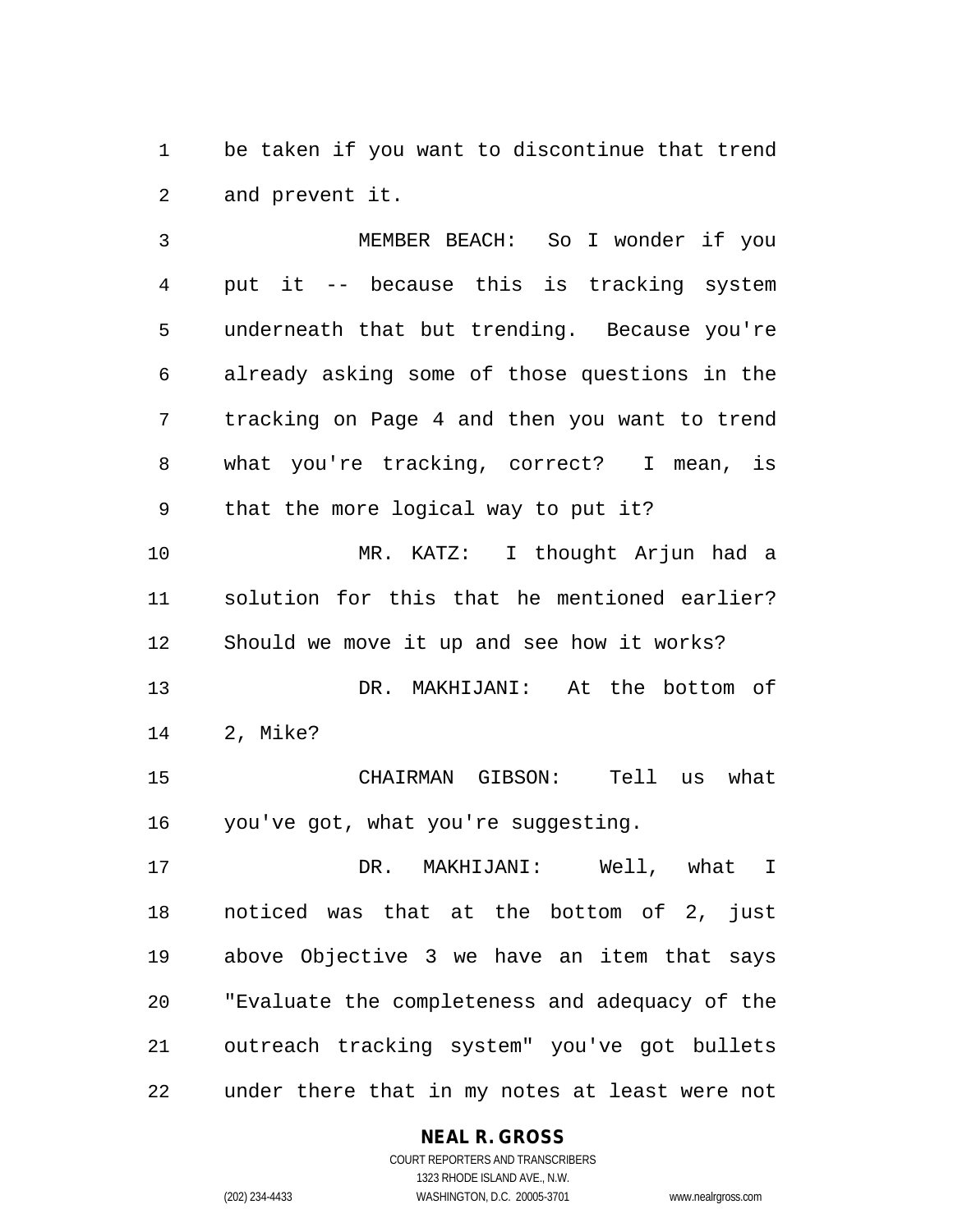modified. And it must have been immediately after lunch I think. Sorry. MS. ROBERTSON-DEMERS: Okay. Does it specify OTS in there? DR. MAKHIJANI: It does, yes. And then what I'm suggesting is that the existing section that we're discussing be transferred whole, including the preamble sentence, "Evaluate OCAS's tracking system for identifying trends in worker comments," under the set of bullets and now you have a new set of bullets. So you transfer the whole thing there. MS. ROBERTSON-DEMERS: And then you add the "Is NIOSH responding to those trends" under the last one. MR. KATZ: The responding to the trends is -- we have already two bullets. This would be a third bullet. MS. ROBERTSON-DEMERS: Yes. MR. KATZ: So yes. Does that make sense to you? Okay.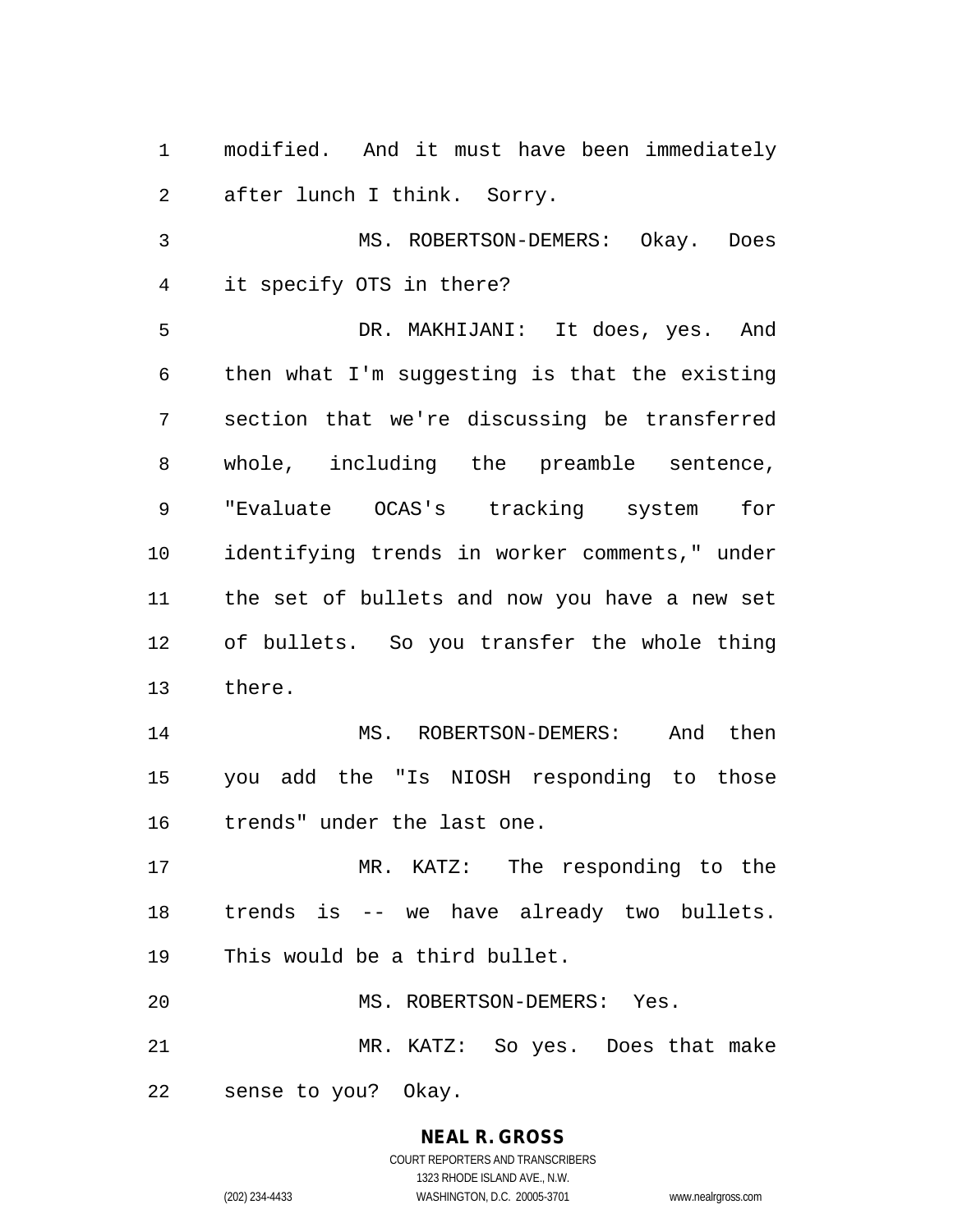DR. MAKHIJANI: The three bullets you have would be put under a new preamble sentence. I just moved the whole thing physically, I lifted both the sentence and the three bullets under it and put it at the bottom of Objective 2. MR. KATZ: But we haven't actually talked about Bullet 2 and Bullet 3. DR. MAKHIJANI: Yes, now you can edit. If you want it there then we can edit those and leave it there. MEMBER BEACH: And then before you go too far, does it fit under Objective 3, the definition of Objective 3 -- 2, I mean? DR. MAKHIJANI: Yes, I think it does. MEMBER BEACH: Obtaining and implementing input from workers. DR. MAKHIJANI: Yes. MEMBER BEACH: Okay. MR. KATZ: So Bullet 2, Bullet 2, "Are recurring comments provided from worker

## **NEAL R. GROSS**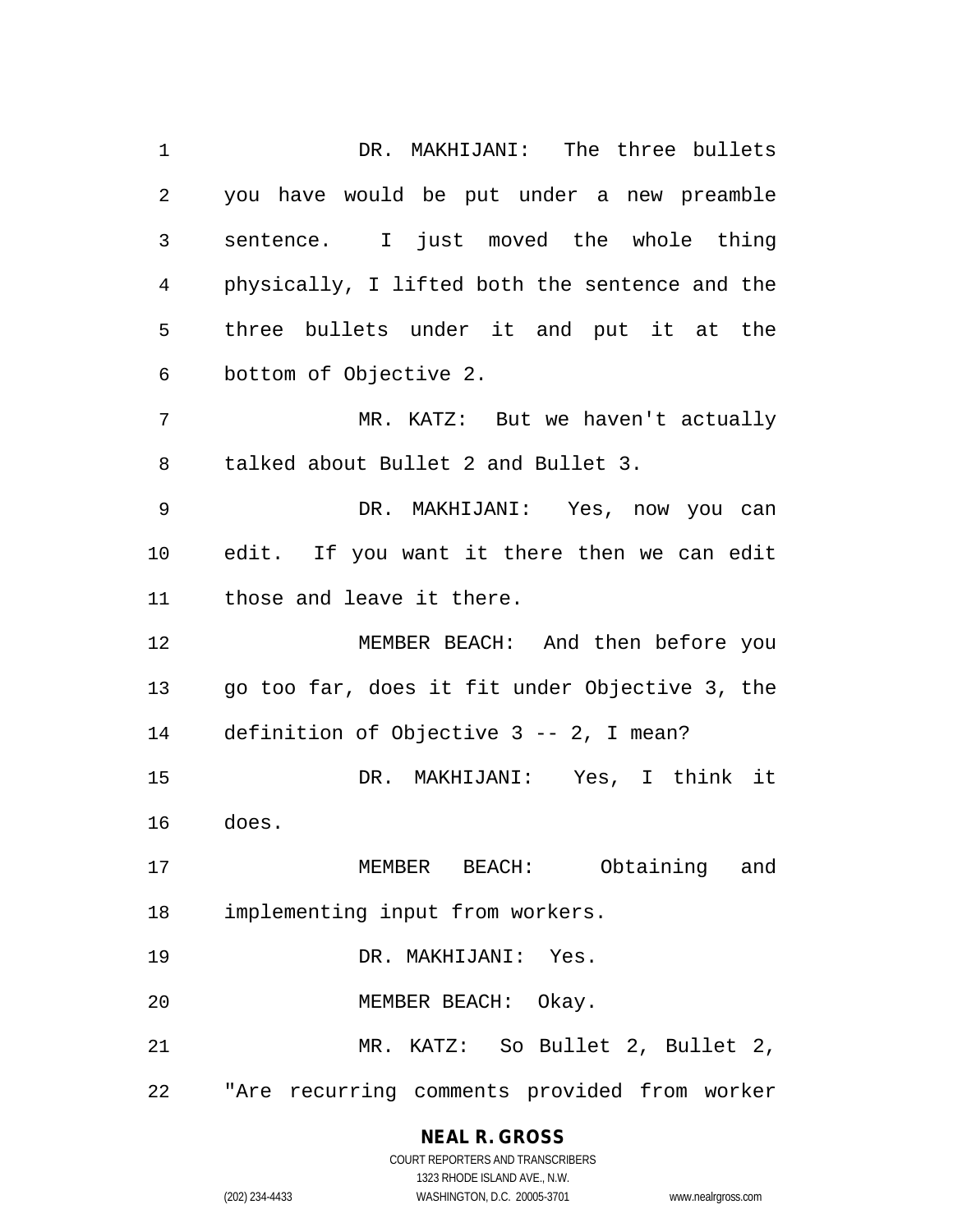input and nontraditional worker and representative methods of communication tracked and trended?" That's hard to get your mind around that statement, but seems like the first bullet says all you need to say. "Is OCAS documenting repetitive and recurring issues on a site-wide and program-wide basis?" but Kathy, is something missed that's captured in the second bullet? MEMBER MUNN: It sounds redundant. 11 MS. ROBERTSON-DEMERS: Okay. One of the questions we might have, and maybe we don't, is are they tracking and trending comments. DR. MAKHIJANI: That's the first one, right? Is OCAS documenting repetitive and recurring issues on a site-wide basis, right? MR. KATZ: Site-wide or program- wide. DR. MAKHIJANI: And the whole thing involves evaluate OCAS's tracking system

#### **NEAL R. GROSS** COURT REPORTERS AND TRANSCRIBERS

1323 RHODE ISLAND AVE., N.W.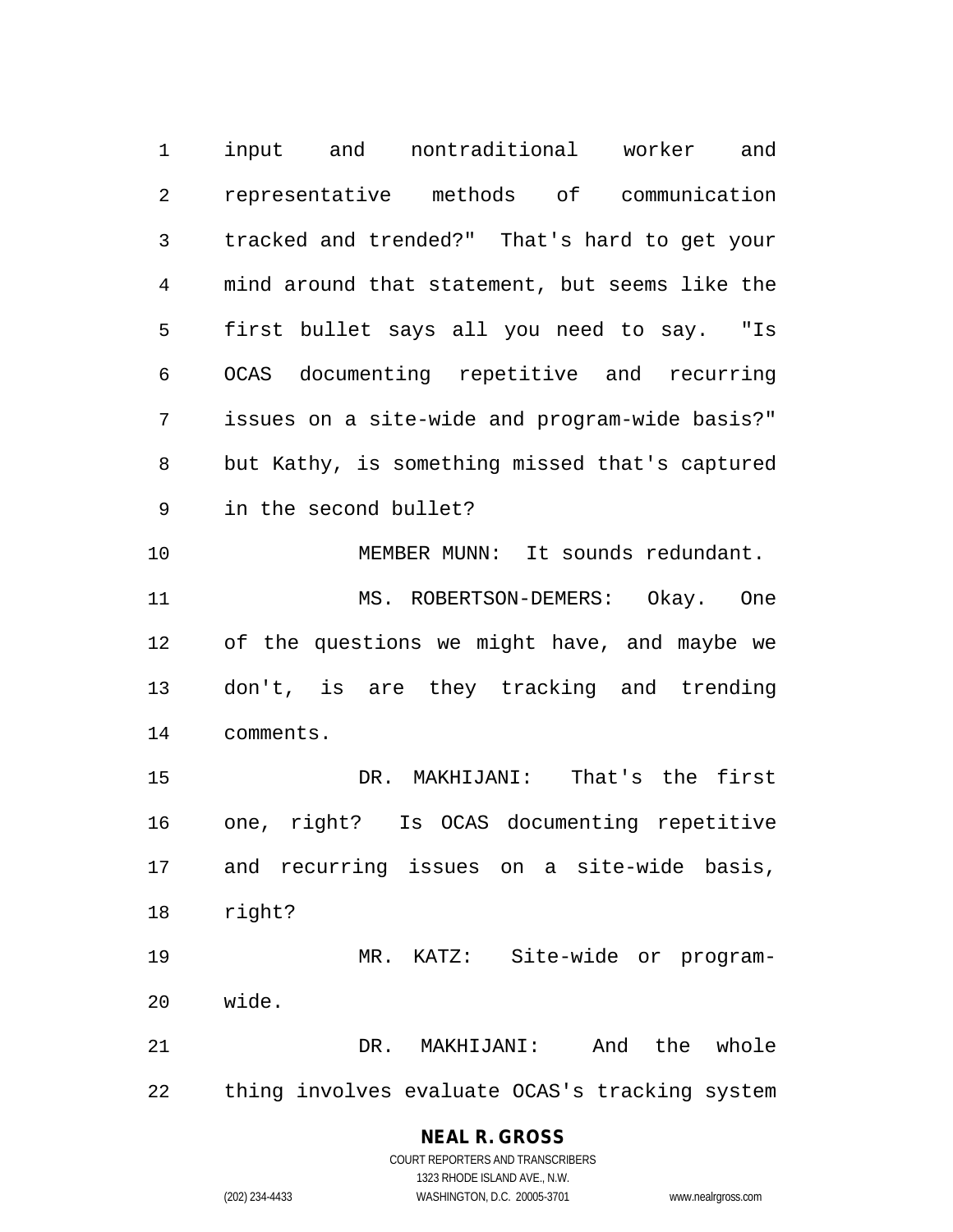for identifying trends in worker comments. That's the whole thing, right? MEMBER BEACH: Nontraditional worker. Was there something else? MS. ROBERTSON-DEMERS: CATIs, PHAs, comments provided like from, for example, the individual at Nevada. MR. KATZ: That's -- MS. ROBERTSON-DEMERS: Okay. One question is are you documenting, and then the other question is are you evaluating the trends. If a hundred workers say "I don't understand the dose reconstruction report," then maybe something should be done. MR. KATZ: That gets the impact. Again, we're going to have another bullet under Impact about evaluating how NIOSH handles then these trends. MS. ROBERTSON-DEMERS: Then we would have a total of two bullets. MR. KATZ: But that comes under the Impact, not under this section which is --

## **NEAL R. GROSS**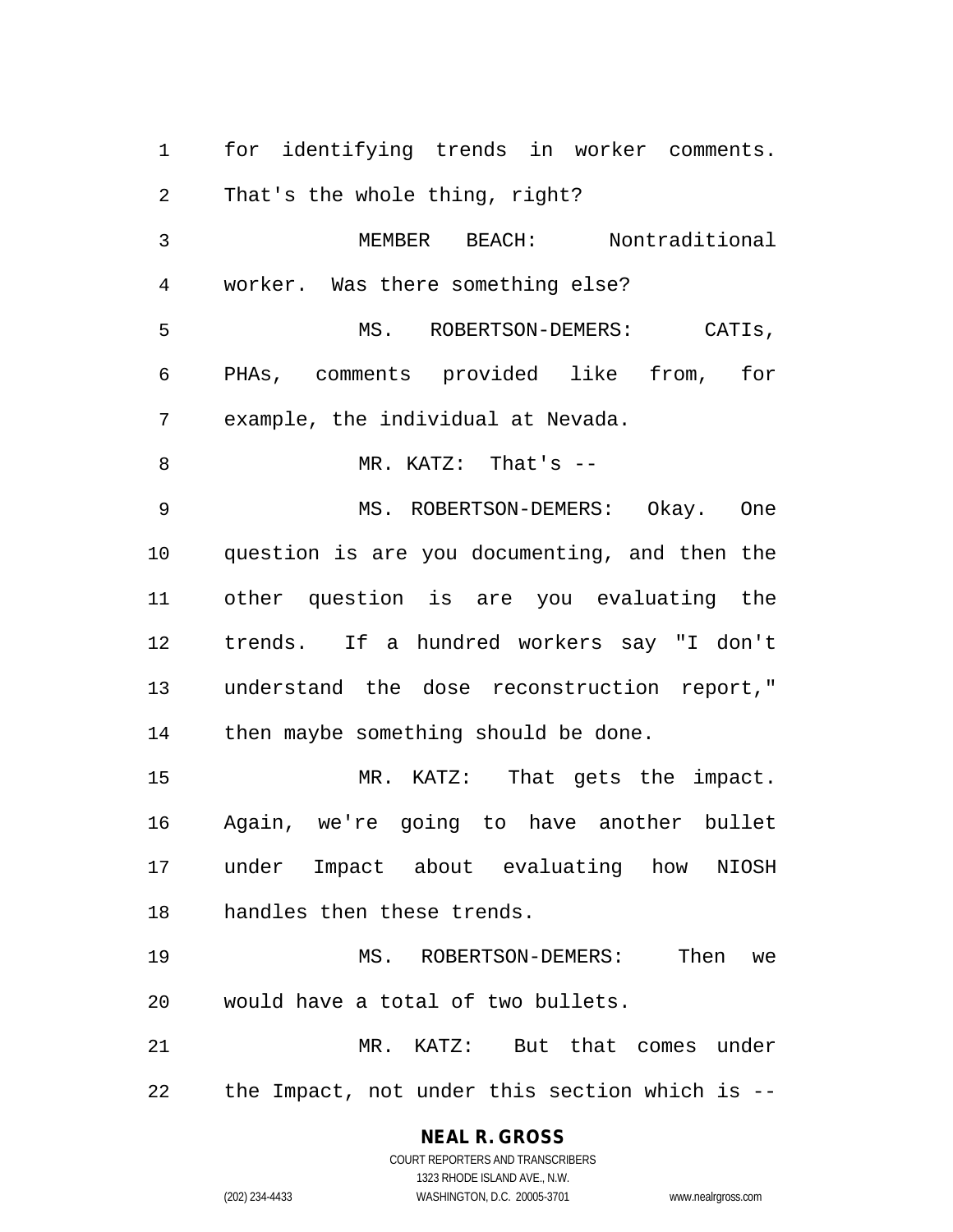that comes under -- we have two bullets under Impact later and that would come down there. That's an impact evaluation when you're saying what is -- but that doesn't come up here. This is process questions. So we have the process question of whether OCAS is documenting repetitive and recurring issues, and that seems like that's it. The next one just in effect repeats that.

 MS. ROBERTSON-DEMERS: Well, do they have to observe the trends? Do they have to --

 MR. KATZ: Well, I mean if you're documenting the trend, I mean in effect, that's what you are. If you're not recognizing a trend, then you haven't -- if you don't recognize a trend then there's nothing documented. You would only -- I mean, it's sort of inherent. If you've documented a trend you've recognized it. So then the question is if you appropriately respond to that trend.

**NEAL R. GROSS**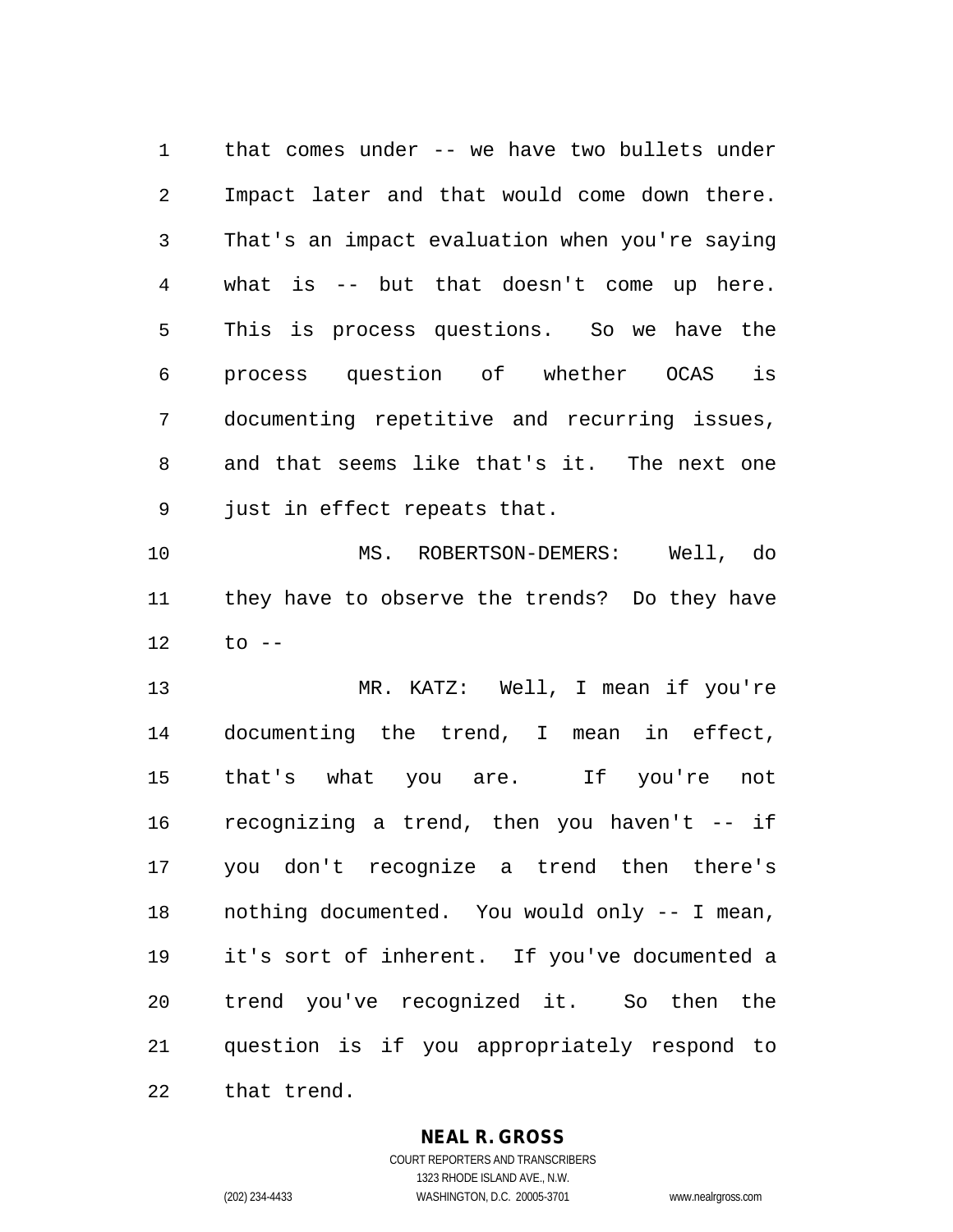MS. ROBERTSON-DEMERS: You're documenting the recurring issues, okay, so I don't know.

 CHAIRMAN GIBSON: Ted, you had mentioned earlier something I believe about adding a second question, something to the effect how is OCAS responding to the repetitive --

 MR. KATZ: Yes. And that would go down to the Impact section. That just wouldn't come here, but absolutely.

 CHAIRMAN GIBSON: But wouldn't that answer what the concern is in Bullet 3 would it not?

 MEMBER BEACH: Bullet 2 is what we were talking about, wasn't it?

 CHAIRMAN GIBSON: Oh yes, Bullet 2.

 MS. ROBERTSON-DEMERS: In Bullet 2, between what's above and then the new statement.

DR. MAKHIJANI: Okay, here's a

**NEAL R. GROSS** COURT REPORTERS AND TRANSCRIBERS 1323 RHODE ISLAND AVE., N.W.

(202) 234-4433 WASHINGTON, D.C. 20005-3701 www.nealrgross.com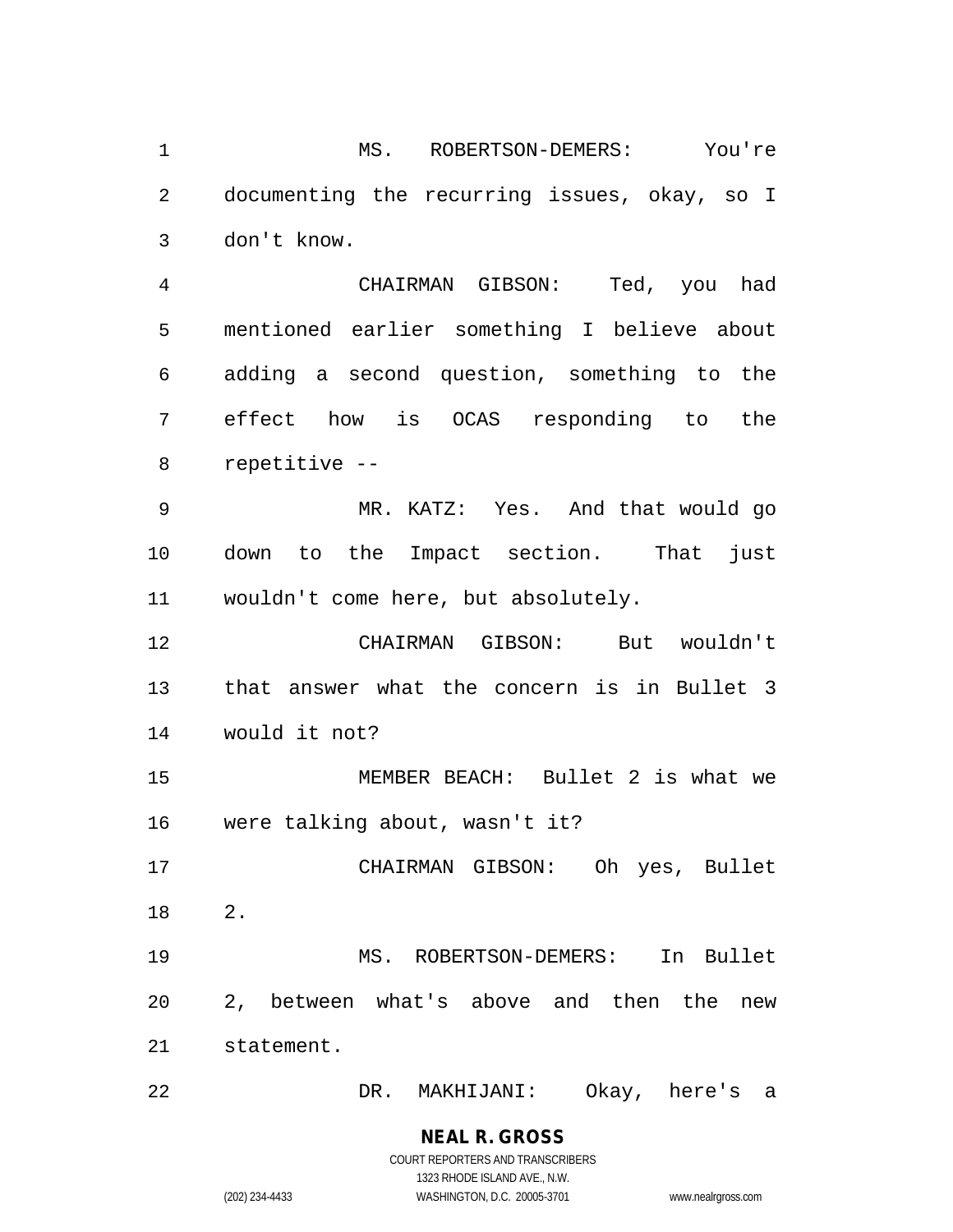little suggestion to move us off the impasse here. I think I understand where Kathy is coming from. So the first question could be extended a little. Has OCAS documented repetitive or recurring issues on a site-wide or program-wide basis from various venues.

 MEMBER MUNN: It doesn't matter where it comes from.

 MR. KATZ: Doesn't matter where it comes from.

 MEMBER MUNN: It really doesn't matter where it comes from. You don't have to say where it comes from. If you say documented, repetitive or recurring issues, that means repetitive and recurring issues regardless of their origin.

 DR. MAKHIJANI: We can say that. Brilliant.

 MR. KATZ: Wanda, Arjun is writing in the regardless comment you just made. But regardless of their origin. I don't think you need to say that, Arjun. I really think you

## **NEAL R. GROSS**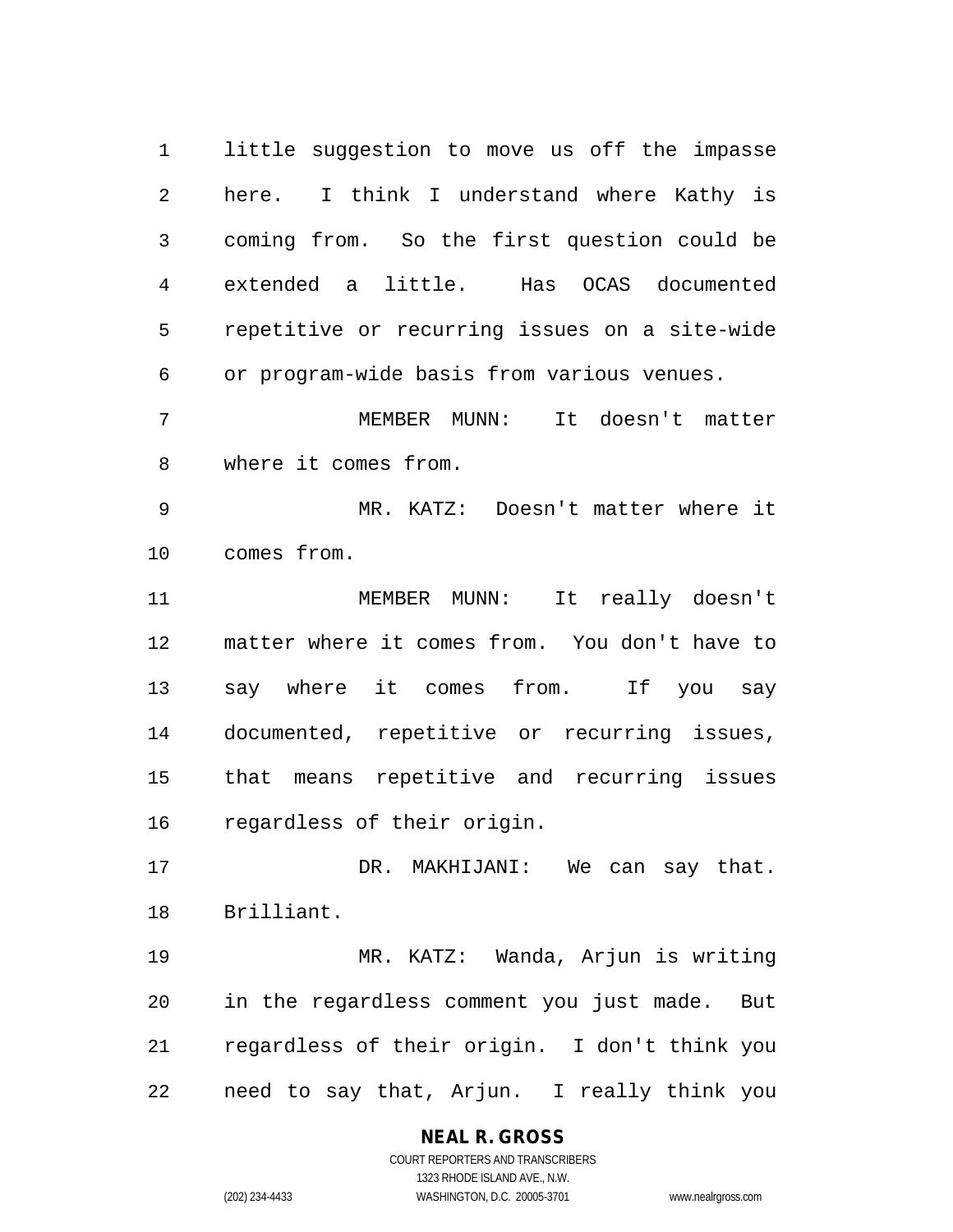do fine --

 DR. MAKHIJANI: Well -- MR. KATZ: I know, but I think it's fine that she said it. You can take out the regardless. MEMBER MUNN: Yes, I think so. CHAIRMAN GIBSON: Site-wide or program-wide covers it. MR. KATZ: Yes, it covers the waterfront. And then we're going to get to the impact question. MS. ROBERTSON-DEMERS: As long as we have a mechanism in place where if a hundred times a person says I replace -- or this guy had me replace my badge with a pocket dosimeter, then that, you know, if you have a hundred of those comments then you really need to respond to it versus having -- MR. KATZ: So, again, you have the question. Is there in place. So you're going to look at, okay, you have this question now, are recurring issues being documented. So if

## **NEAL R. GROSS**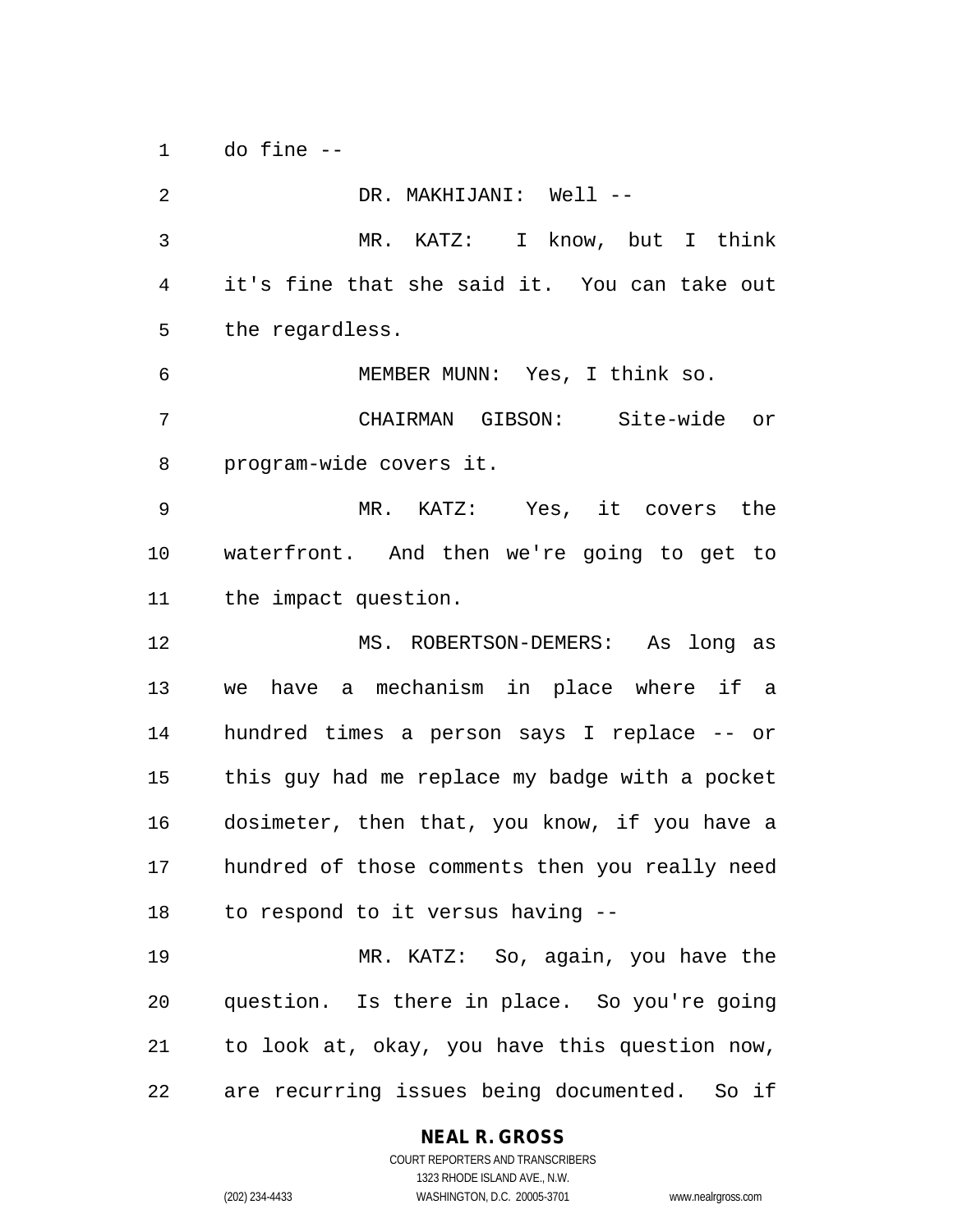you go and look and you see that, one, you know that this issue has been raised 75 times and two, you go and you look at this and you see that OCAS, there's nowhere that's captured, you've answered that question, okay? Here was an issue where there were 75 of the same comments made, but nowhere in OCAS's processes and so on is that actually captured. Okay, so that answers that question. Then you have when you go and you look at the data OCAS has on repetitive comments, recurring themes, however you want to frame it, you go look and you say okay, here is one that's identified in the OCAS system, recurring theme. Now let's see what OCAS did about it. That's the next question. And that would come down under -- we have two questions already. Let me get to it. It's the one -- one has to do with Objective 4. Where is that? Oh yes. We have select a sample of site profiles, blah, blah, we have then the second bullet is were action items in OTS

## **NEAL R. GROSS**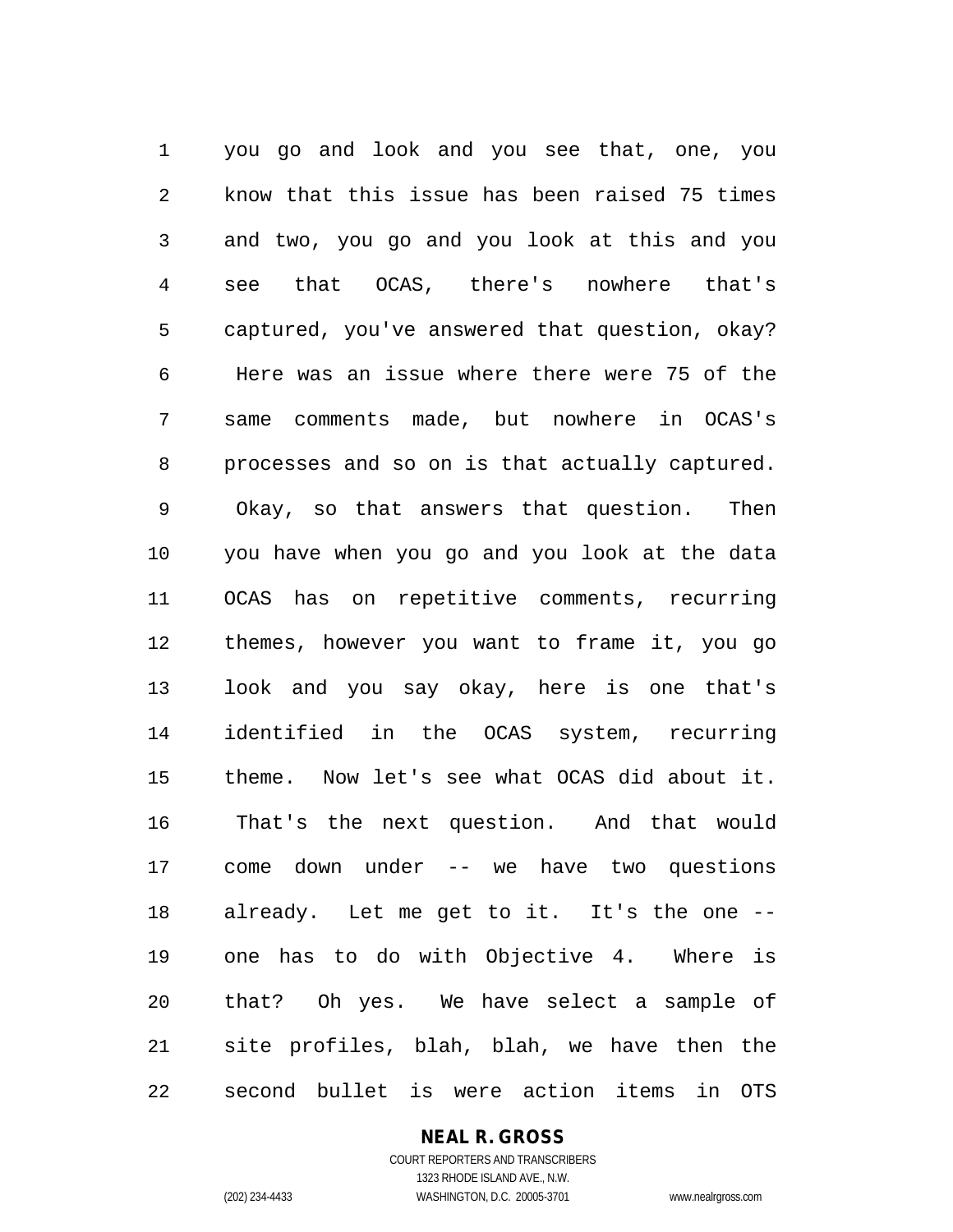appropriate to the comments received. So here would be a third bullet on recurrent themes, were recurrent themes appropriately responded to, recurrent whatever the phraseology is. MS. ROBERTSON-DEMERS: So what you're saying is the fact that they showed up 75 times is the documentation? DR. MAKHIJANI: So, whether they have documented recurrent issues and then we see whether they've done something about it. MS. ROBERTSON-DEMERS: So it's happening before the documentation. DR. MAKHIJANI: No. MR. KATZ: You're answering both questions. You're answering the question of whether it's being documented and you're answering the question for when it is documented is it being handled appropriately. And that seems like the whole waterfront of questions you could have about that. CHAIRMAN GIBSON: Or if we put is it documented and trended? Is that?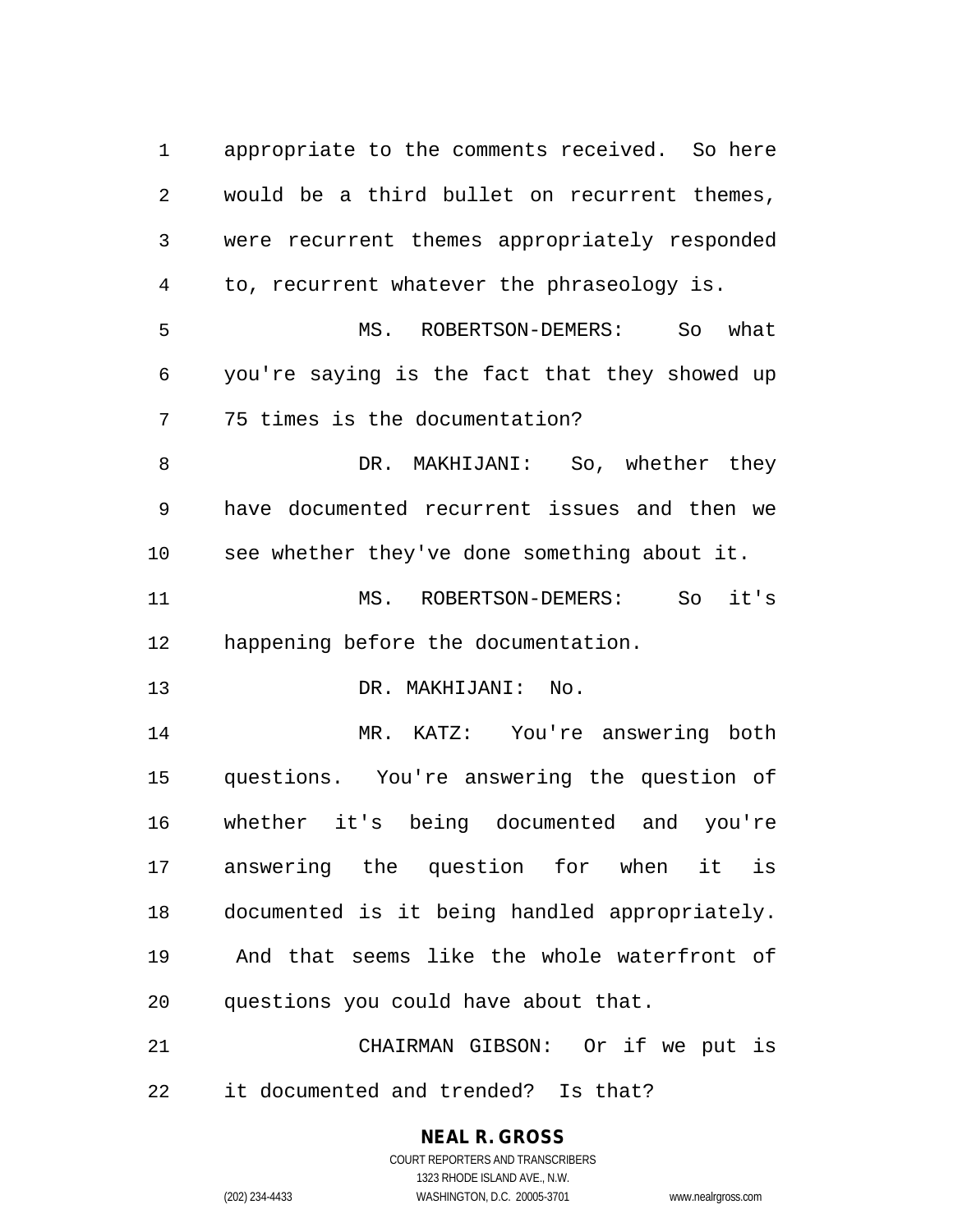MEMBER MUNN: How is it responding to it? It either is or isn't documenting and trending it.

 CHAIRMAN GIBSON: It just seems like there's something of a concern here and I'm just trying to get it on the table so we can.

8 BR. MAKHIJANI: Yes, yes, yes. No, I think it is in here in what Kathy had written because we have a separate title for those two bullets that are there now we have discussed. The preamble sentence is clear that it's about trends. "Evaluate OCAS's tracking system for identifying trends and worker comments." And so now the first bullet is "Has OCAS documented repetitive or recurring issues" and so that clearly refers to trends. I don't think any -- because trends is the theme of the whole thing, I think. Right? No, it's the very first question that you had.

MS. ROBERTSON-DEMERS: No, it's

**NEAL R. GROSS** COURT REPORTERS AND TRANSCRIBERS 1323 RHODE ISLAND AVE., N.W.

(202) 234-4433 WASHINGTON, D.C. 20005-3701 www.nealrgross.com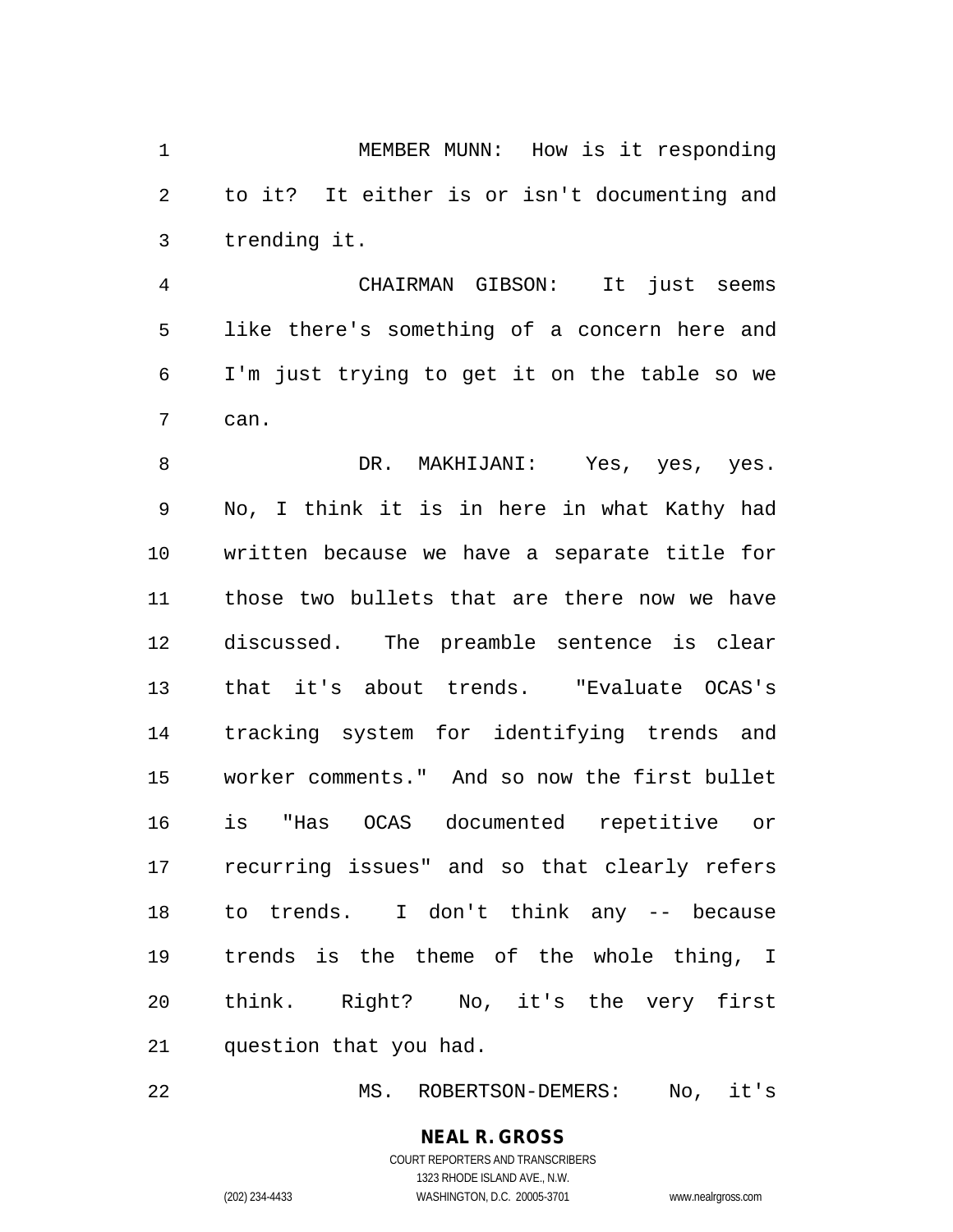under --

 MEMBER BEACH: We moved it. DR. MAKHIJANI: Now moved under Objective 2. MR. KATZ: Right. DR. MAKHIJANI: So it's at the very end of Objective 2. This thing about trends. MEMBER BEACH: Okay, so we didn't settle the last bullet. 11 DR. MAKHIJANI: No, we have not talked about the last bullet. "Are comments applicable to the DOL portion?" That we have not discussed. MR. KATZ: And I don't understand how that relates to trends for repetitive, recurring issues. MS. ROBERTSON-DEMERS: Because they happen frequently. MR. KATZ: No, but I mean are comments applicable to the DOL portion of the process -- but again, that seems like a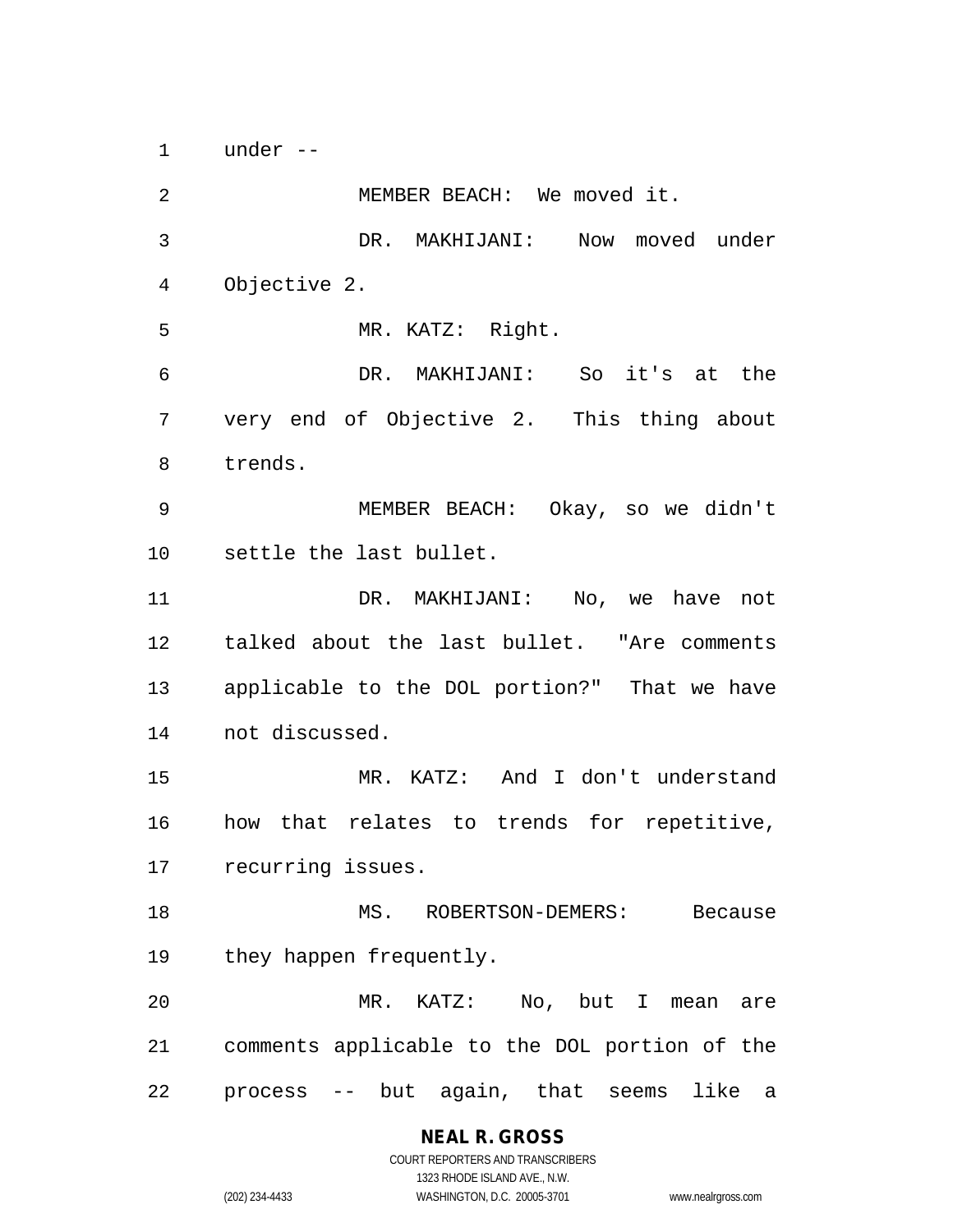totally separate issue from recurring issues. MS. ROBERTSON-DEMERS: It's one -- it can fall under the item under Number 2. DR. MAKHIJANI: You mean recurring comments about DOL? Then maybe we should just say this. "Are recurring comments applicable to DOL portion of the process forwarded to DOL?" MR. KATZ: But I think you want to know that any comments that are applicable to DOL would be forwarded to DOL when they're the -- regardless of whether they're recurrent or they're made one time. MS. ROBERTSON-DEMERS: And I guess what I'm saying is it would fall under the item under Objective 2. 17 MR. KATZ: I see. DR. MAKHIJANI: It's already under Objective 2. It's a question of whether you want it under the -- (Simultaneous speakers.) MR. KATZ: Right --

## **NEAL R. GROSS**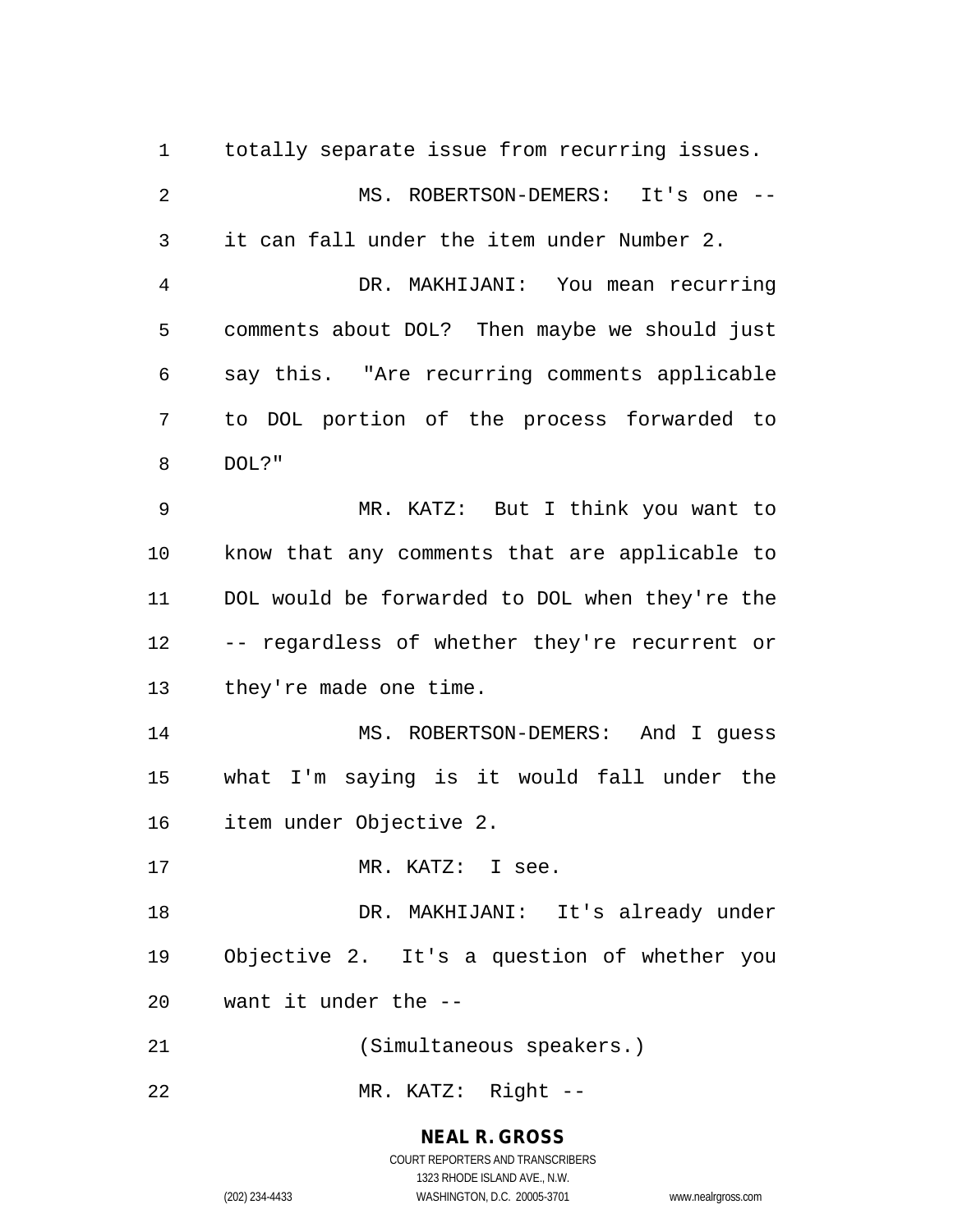1 DR. MAKHIJANI: -- or someplace else. MR. KATZ: Someplace else. DR. MAKHIJANI: So let's find another home for it. MR. KATZ: It's actually an action, so it goes beyond Number 2. DR. MAKHIJANI: It should be under Number 3. MR. KATZ: Yes. DR. MAKHIJANI: So is NIOSH forwarding -- MR. KATZ: This is the fourth bullet, actually. This is the fourth bullet under 3, the material that goes to DOL, does it get to DOL. 17 MS. ROBERTSON-DEMERS: Okay. MR. KATZ: Because that's one of the actions, right? DR. MAKHIJANI: Okay. Now I can tell you everything that I have. Under Objective 2 we now have this new item that has

## **NEAL R. GROSS**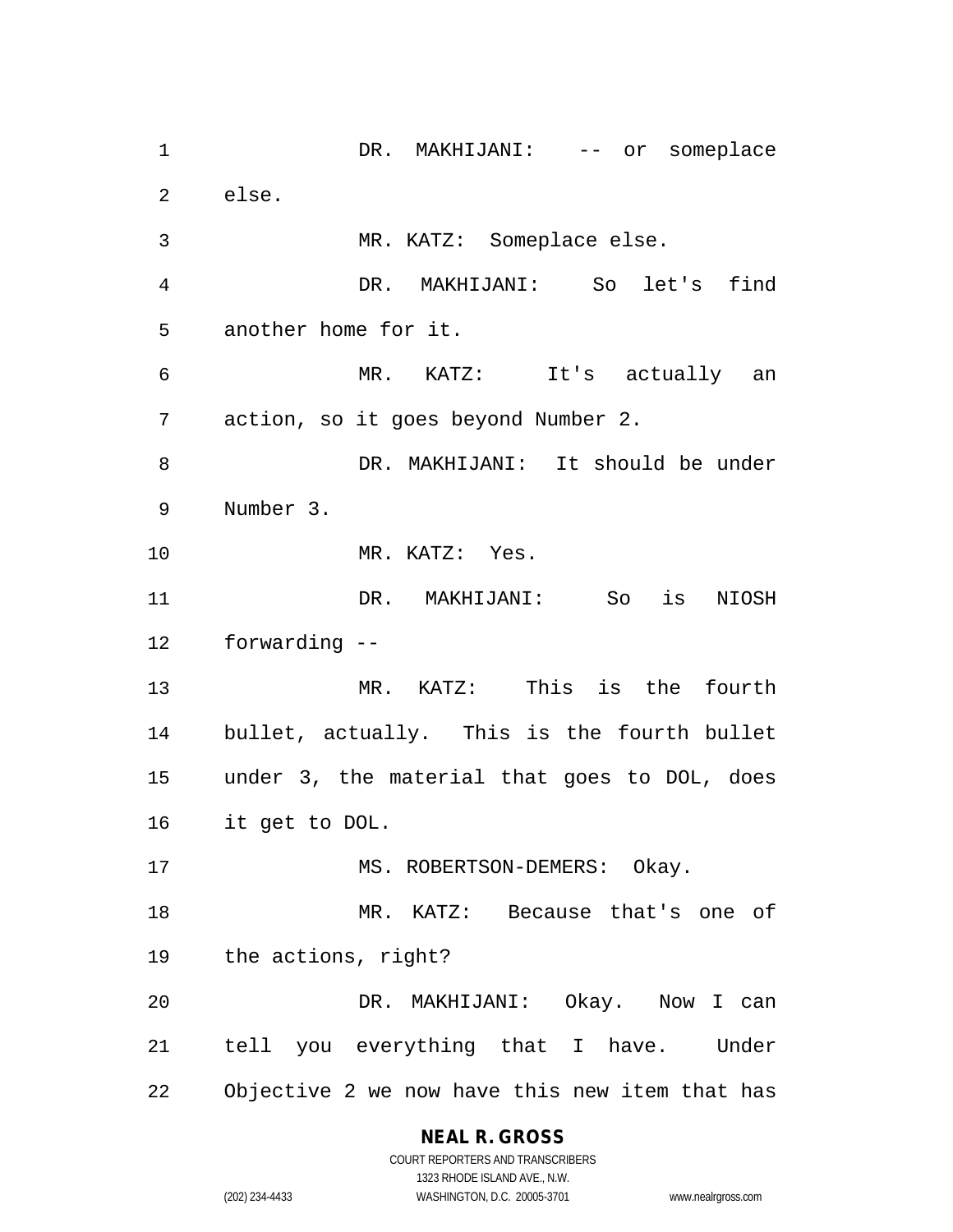only one bullet, "Evaluate OCAS's tracking system for identifying trends in worker comments," and the one bullet is "Has OCAS documented repetitive or recurring issues on a site-wide or program-wide basis?" That's what's there. And then there are two new bullets under -- at the bottom of Objective 3. The heading is "Conduct a systematic review of worker outreach databases at a point in time in relation to its impact on technical documents," and the two new bullets on that are, "Were recurrent issues appropriately responded to?" and "Are comments applicable to the DOL portion of the process forwarded to DOL for consideration?" Does that sound good? CHAIRMAN GIBSON: Yes. 17 MR. KATZ: Sounds good to me. CHAIRMAN GIBSON: Okay. Ready to move to Objective 4. "OCAS effectively informs workers in relationship with various responsibilities related to EEOICPA including explaining dose reconstruction, the SEC

**NEAL R. GROSS**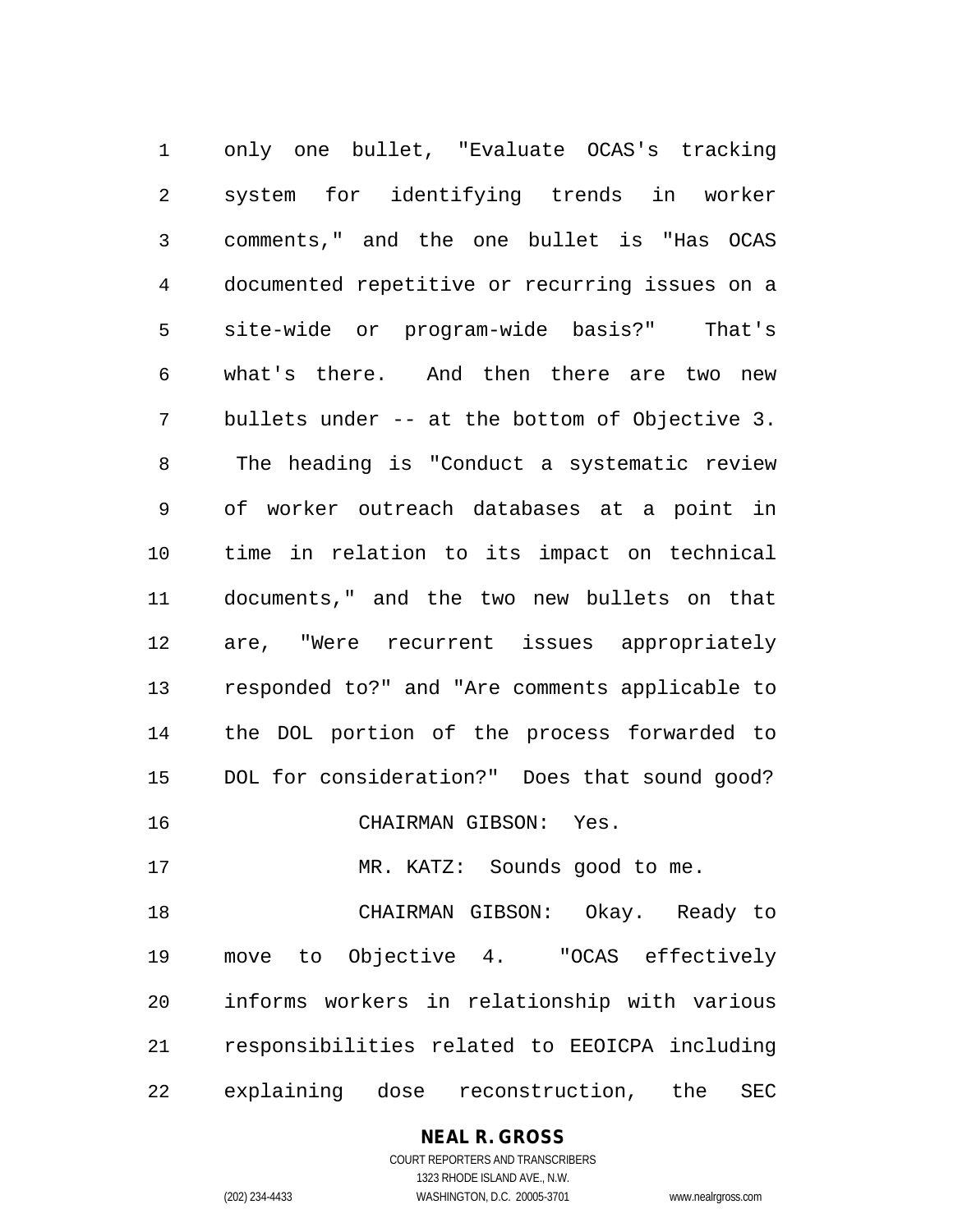petition process," et cetera.

 MEMBER BEACH: And Mike, just for the record we changed it to "determine whether OCAS is effectively." CHAIRMAN GIBSON: Thank you. MEMBER BEACH: You're welcome. CHAIRMAN GIBSON: Okay. "Examine communication vehicles that OCAS has developed to communicate with claimants." One bullet. Are we happy with that? MEMBER MUNN: Do we really want to know how to, or do we want to know whether they do so effectively, adequately? CHAIRMAN GIBSON: I think that sounds good. Instead of how do pamphlets, et cetera, do they adequately. Okay, let's make those changes. DR. MAKHIJANI: So do pamphlets, et cetera, effectively inform the claimant population, et cetera? Is that how you want it? MR. KATZ: The bullets further

(202) 234-4433 WASHINGTON, D.C. 20005-3701 www.nealrgross.com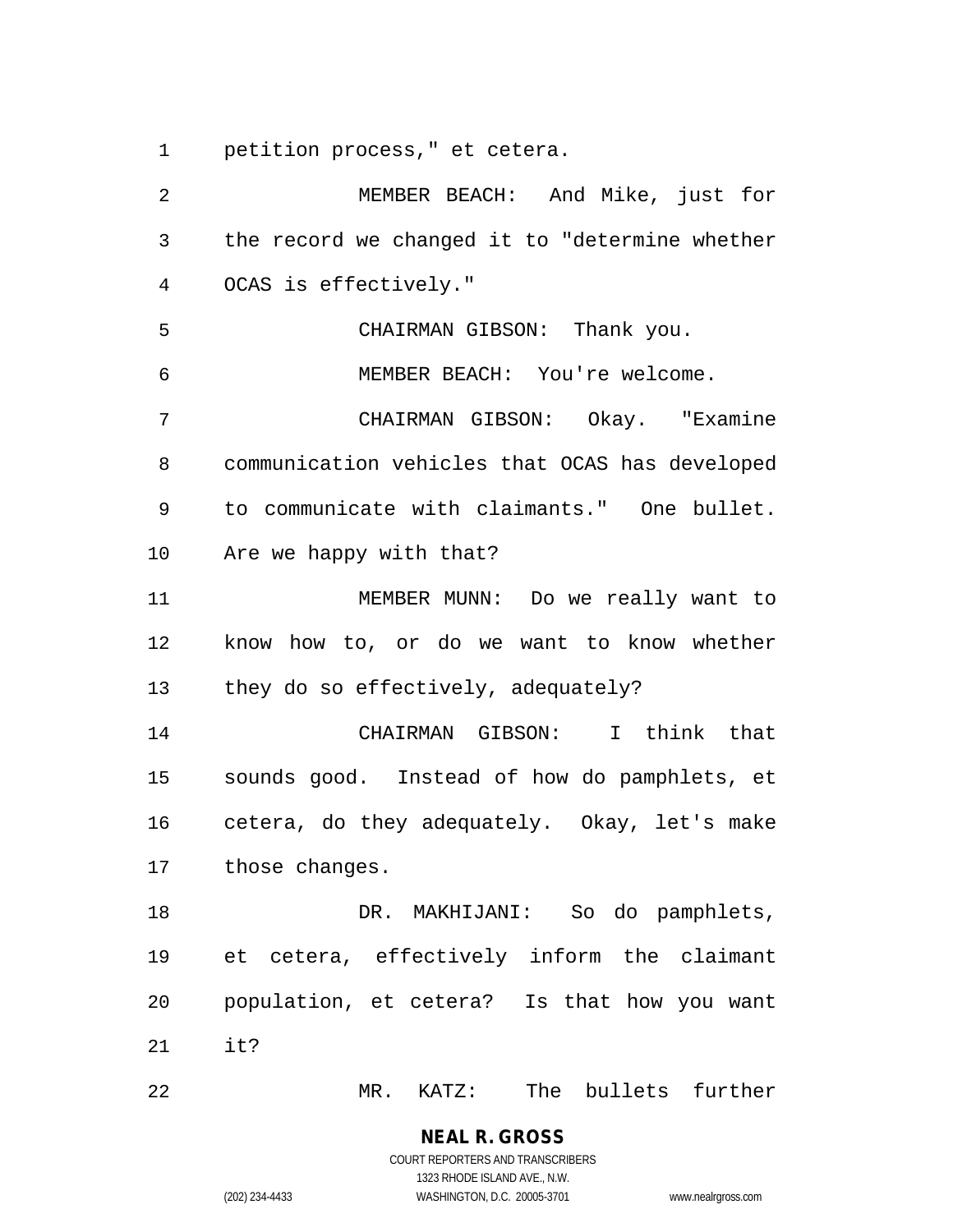down get to effectively really. Do participants understand, et cetera, all those are really effectiveness questions. So -- DR. MAKHIJANI: So one's opinion of how do --

 MEMBER MUNN: Depends on how you respond to how to. They responded and they communicated in writing, they could communicate in photographs, they could communicate in graphs.

 MR. KATZ: So Wanda, what I was going to suggest is the question we might be asking if we want to be parallel with the structure and everything else, all the other objectives, I mean first we ask about the processes and then we ask about effectiveness or impact. So the question you might ask up here is in effect are -- is -- let me just say this in a crude way first and then we can figure out how to say it if we want to say it, is sort of a universe of information that should be given to claimants in the dose

# **NEAL R. GROSS**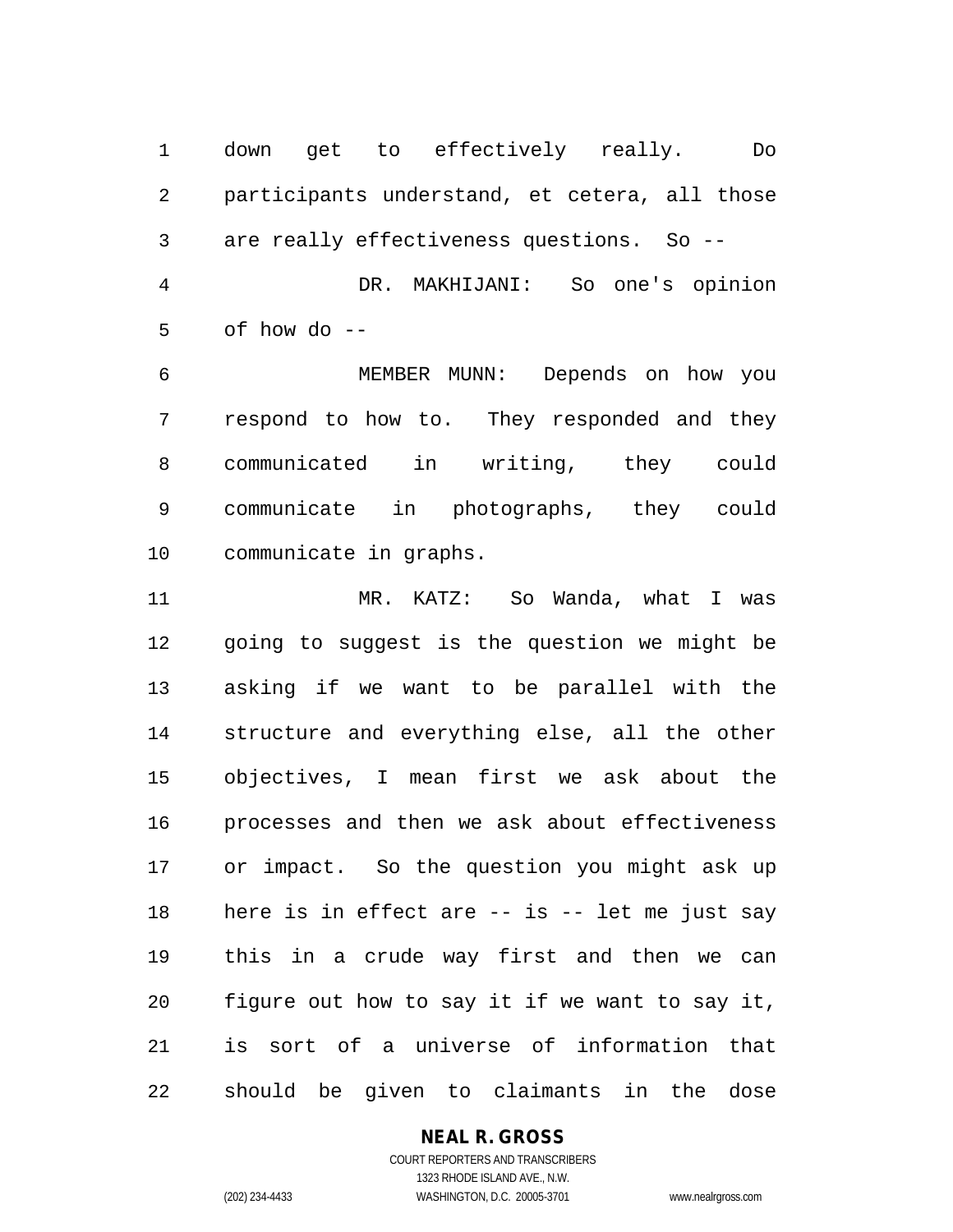reconstruction process and SEC petitioners, it's not just claimants, but is that information covered by all these different venues?

 MS. ROBERTSON-DEMERS: This was not my comment. It came out at the last meeting.

 MR. KATZ: No, but all I'm saying is you could ask the question does OCAS in effect have vehicles for communicating all the breadth of matters that it should be communicating and then you ask the question how effective is that, right? So the front end process question, does OCAS. You know, you might find a gap well OCAS doesn't even tell anybody about too many of these venues, about X, Y, or Z. So you may want to know does OCAS have a means for communicating appropriately, and appropriate means for communicating its claimant information and its SEC information.

CHAIRMAN GIBSON: So are we asking

#### **NEAL R. GROSS** COURT REPORTERS AND TRANSCRIBERS

1323 RHODE ISLAND AVE., N.W. (202) 234-4433 WASHINGTON, D.C. 20005-3701 www.nealrgross.com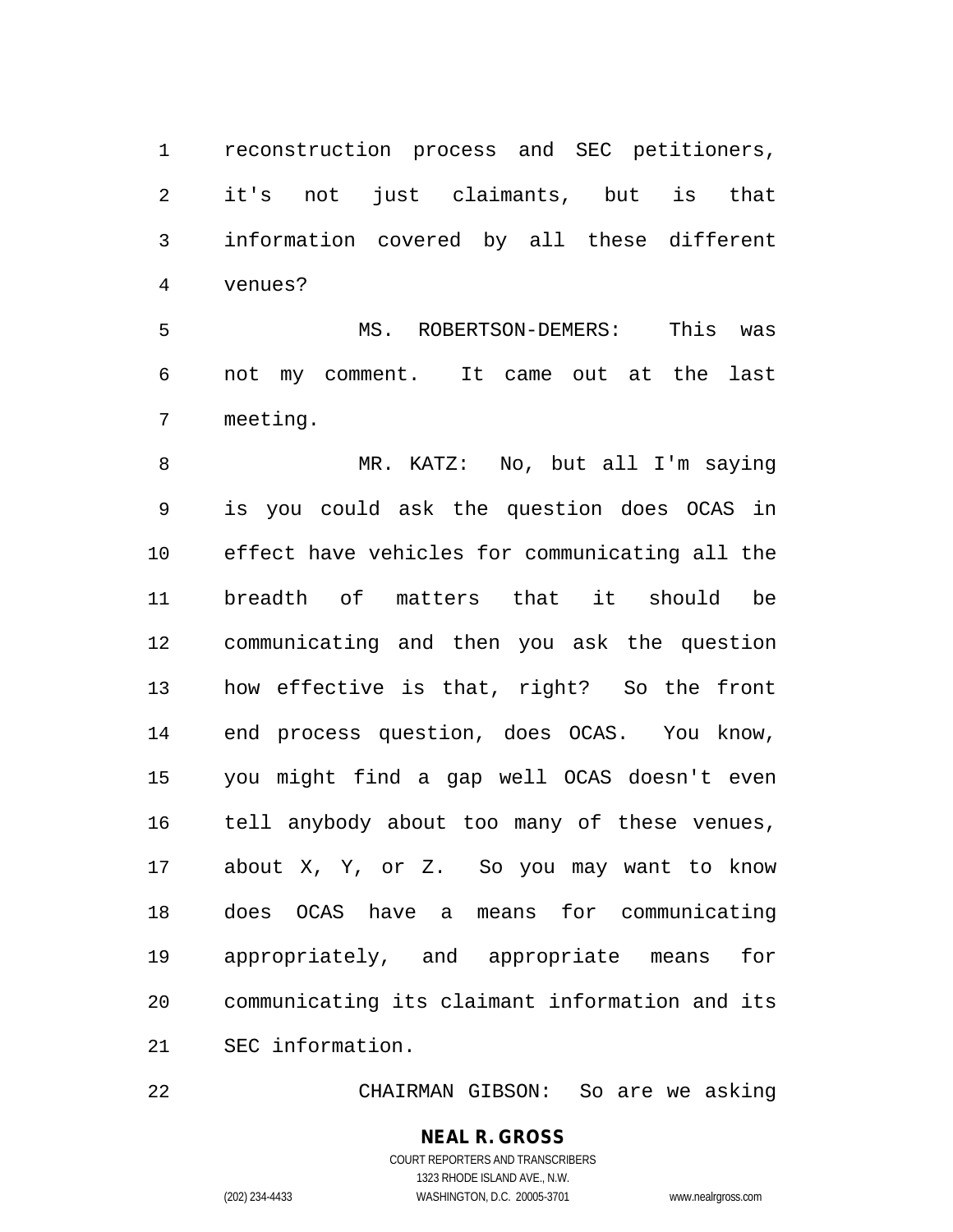are the types of media they're using covering the whole gamut? Or are we asking does the media that's out there have all the information in it. I mean, that's kind of to your question, so.

 MR. KATZ: Yes. I guess you might ask -- again, I'm just posing this to try to - - but you might ask, you know, are the issues completely covered by the different media and are these media appropriate for the content that they're delivering? So you might do that. Those would be the process questions up front.

14 CHAIRMAN GIBSON: That's good.

 MR. KATZ: And then down below we get into the effectiveness questions. So Arjun has written here, "Are the various instruments of communication, such as" blah, blah, blah, to say that, "suitable for informing the claimant population about dose reconstruction, SEC petition processes," and I would say all that sounds good to me, I just

#### **NEAL R. GROSS**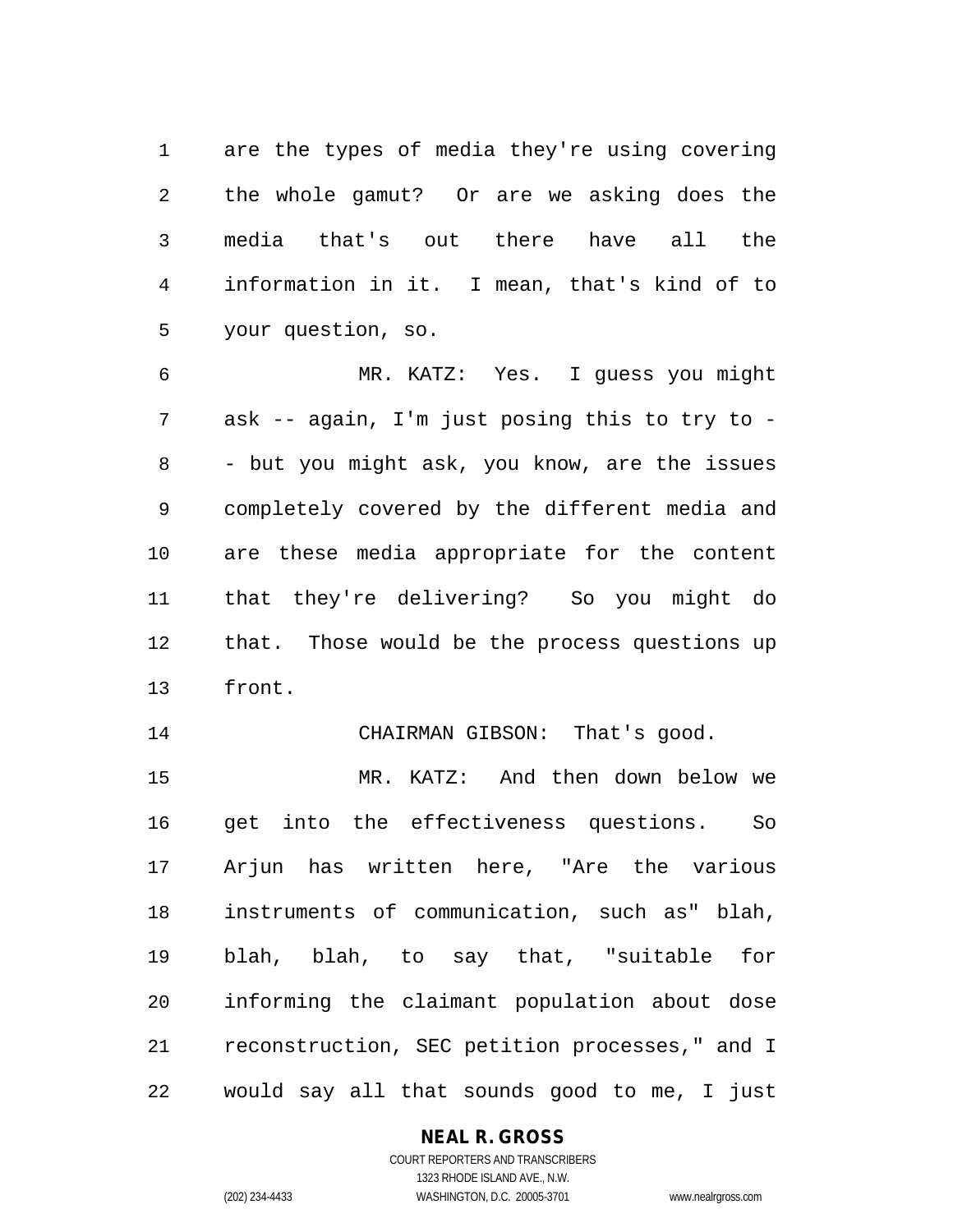would say it's not just claimant population because.

DR. MAKHIJANI: Okay.

 MR. KATZ: Because it -- SEC petitions could be submitted by others than claimants too.

 DR. MAKHIJANI: You had something else?

 MR. KATZ: Claimant and petitioning populations you could say. But yes, we do have this other -- we can go back and look at how we had it. So does that?

 MEMBER MUNN: I think you said it more clearly earlier, before you got to that tail end part. When we were considering it as two separate questions really, two separate, more simple questions. One, does OCAS currently have the material and information publicly available to properly cover the facts that need to be disseminated. And the second question then is are these materials in the proper format to meet the needs of the

# **NEAL R. GROSS**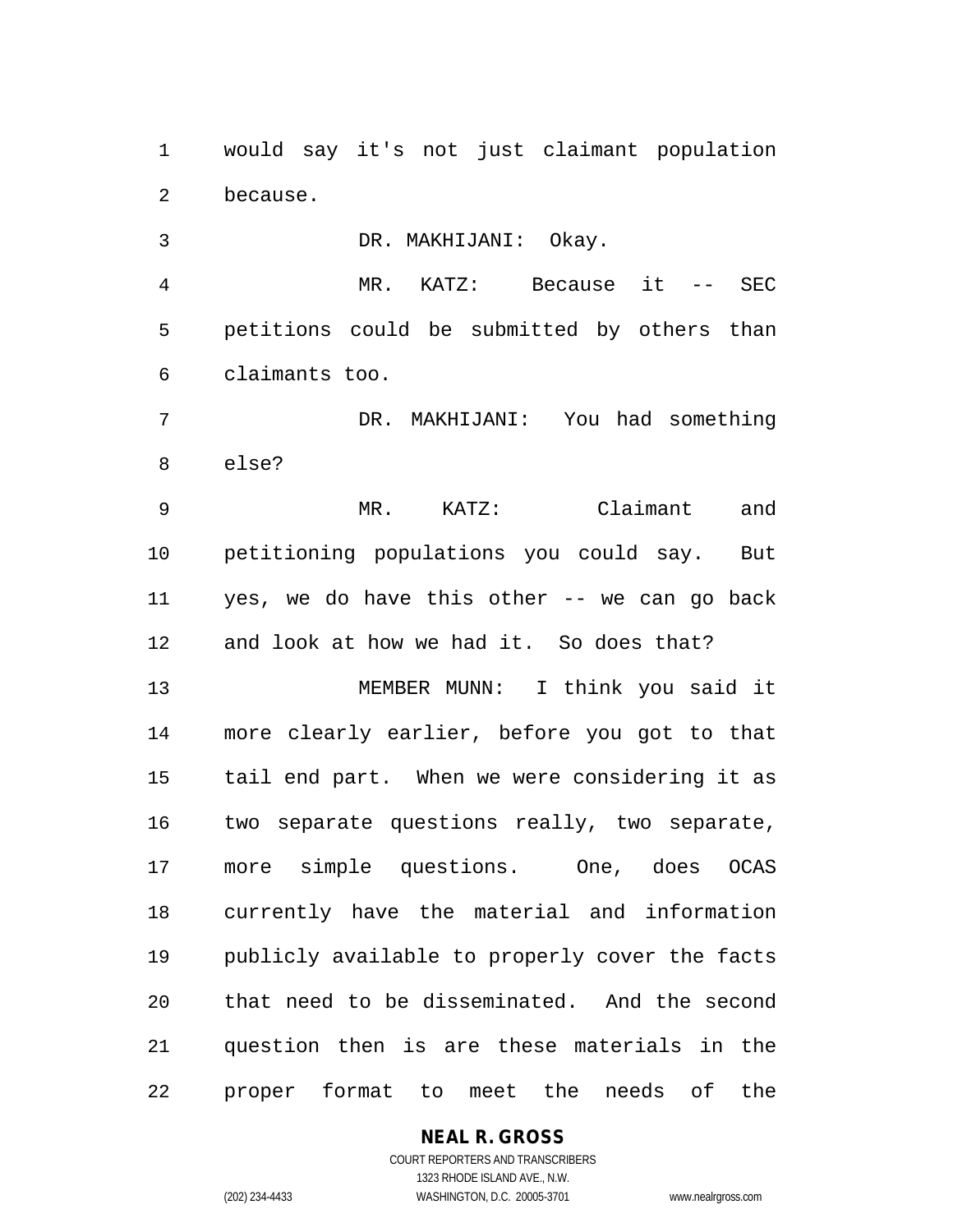population covered.

 MR. KATZ: Let me try to simplify, Wanda, that. What you said is difficult to grasp.

MEMBER MUNN: Yes, it is.

 MR. KATZ: Does OCAS communicate the information needed by claimants and petitioners, and that covers, you know, through all these means. So, does it communicate and then the second question is are the means of -- are the instruments or whatever, means of communication for this information appropriate. Does that make sense?

 MEMBER MUNN: Yes. One is are they the right things, and the second is are they in the right format.

 MR. KATZ: So, the first is does OCAS communicate the right information. Does OCAS communicate the information that claimants and petitioners need.

22 MEMBER MUNN: Yes.

**NEAL R. GROSS** COURT REPORTERS AND TRANSCRIBERS 1323 RHODE ISLAND AVE., N.W.

(202) 234-4433 WASHINGTON, D.C. 20005-3701 www.nealrgross.com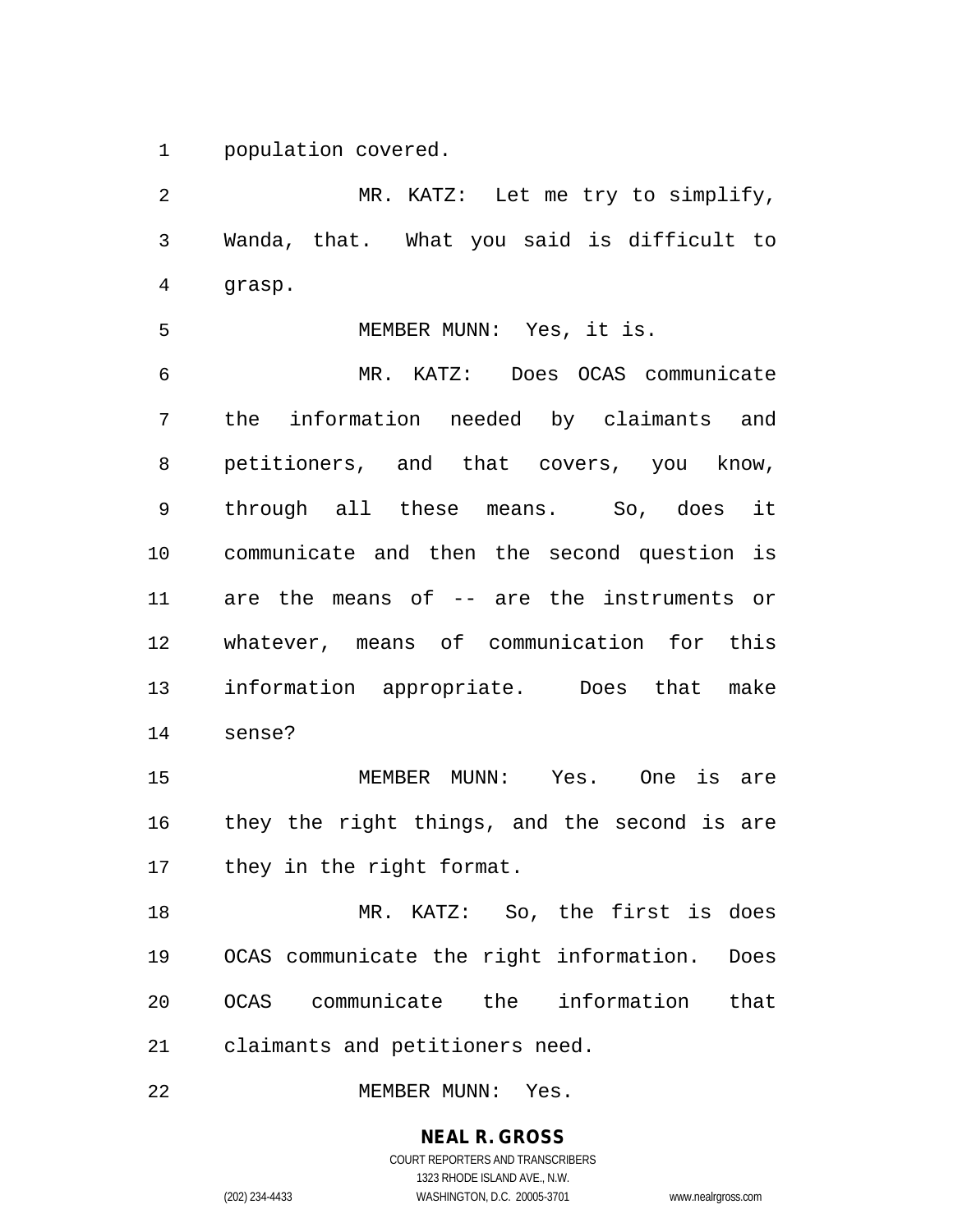MR. KATZ: And then second, is this information communicated appropriately. MEMBER MUNN: Is it available and communicated appropriately. MR. KATZ: That's down. That's simple. DR. MAKHIJANI: We have currently some in the reverse order. The first thing is examine the communication means is one bullet. MR. KATZ: So just get rid of that bullet and I'll say it again. Does OCAS communicate the information needed by claimants and petitioners. And then the second question is, is this information communicated through appropriate means. DR. MAKHIJANI: And this is to go under what heading? MR. KATZ: And this is under -- DR. MAKHIJANI: Examine the communication vehicles that OCAS has developed and their effectiveness? MR. KATZ: Right. No, no, no.

> **NEAL R. GROSS** COURT REPORTERS AND TRANSCRIBERS

> > 1323 RHODE ISLAND AVE., N.W.

(202) 234-4433 WASHINGTON, D.C. 20005-3701 www.nealrgross.com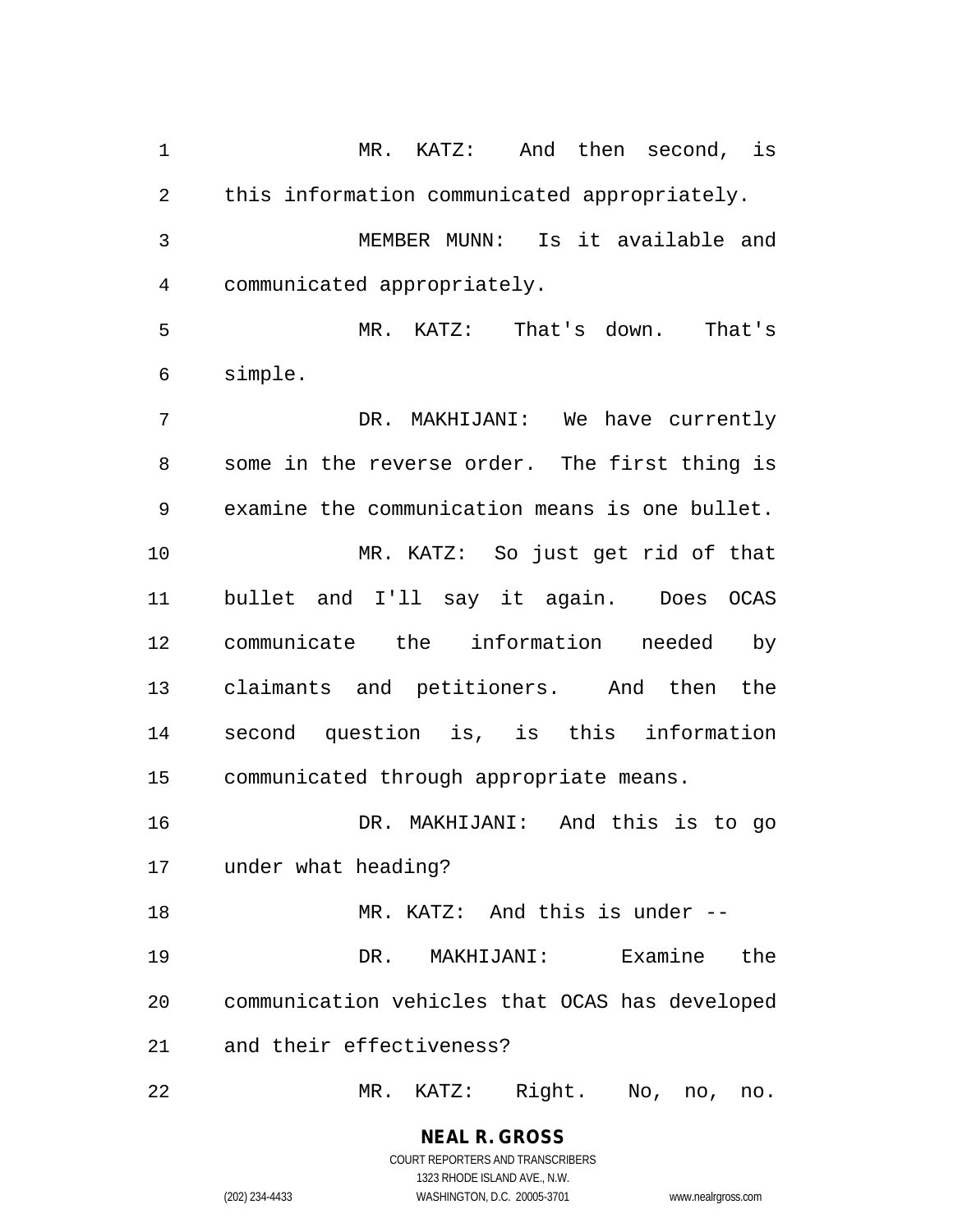For the effectiveness we get to down here. So this is just process at this point we're examining. So that covers process, and then down here now we get to effectiveness issues. You have, "Evaluate whether OCAS communications result in understanding," you know. That's the effectiveness question. DR. MAKHIJANI: Shall I read out what Ted has been doing here? CHAIRMAN GIBSON: That sounds good. DR. MAKHIJANI: I don't need to read it? CHAIRMAN GIBSON: Go ahead. DR. MAKHIJANI: "Examine the communication vehicles that OCAS has developed to communicate with claimants," so that was the original heading. And now we have two new bullets to replace whatever was there. I think it was just one bullet. "Does OCAS communicate the information needed by claimants and petitioners?" And second

# **NEAL R. GROSS**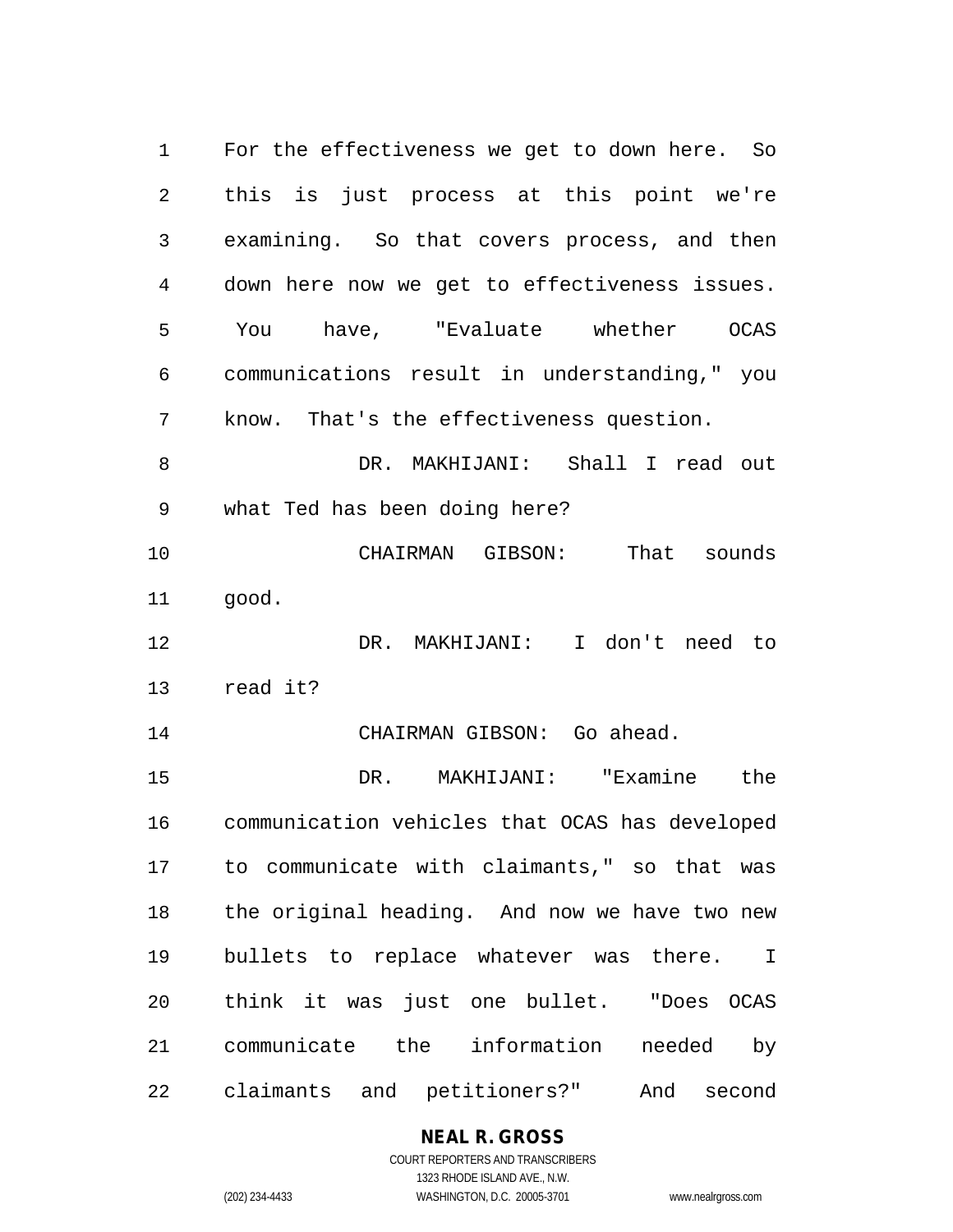bullet, "Is this information communicated through appropriate means?"

 MEMBER MUNN: I would suggest that in the heading we add the word "potential" before "claimants."

 DR. MAKHIJANI: "Potential claimants." We have been using "claimants" throughout.

 MR. KATZ: We have. And it's claimants and petitioners though. I think it's important.

 MEMBER MUNN: Yes, but when we're in the process here of asking the question whether the information is available, is the information good, we want to make sure that we do cover those that are potentials, not just - - we want the general public to have their bite of this. The other material we're talking about once claims and SEC petitions are made, how we go about dealing with them. Here we're asking whether the material that has been produced specifically to elucidate

#### **NEAL R. GROSS**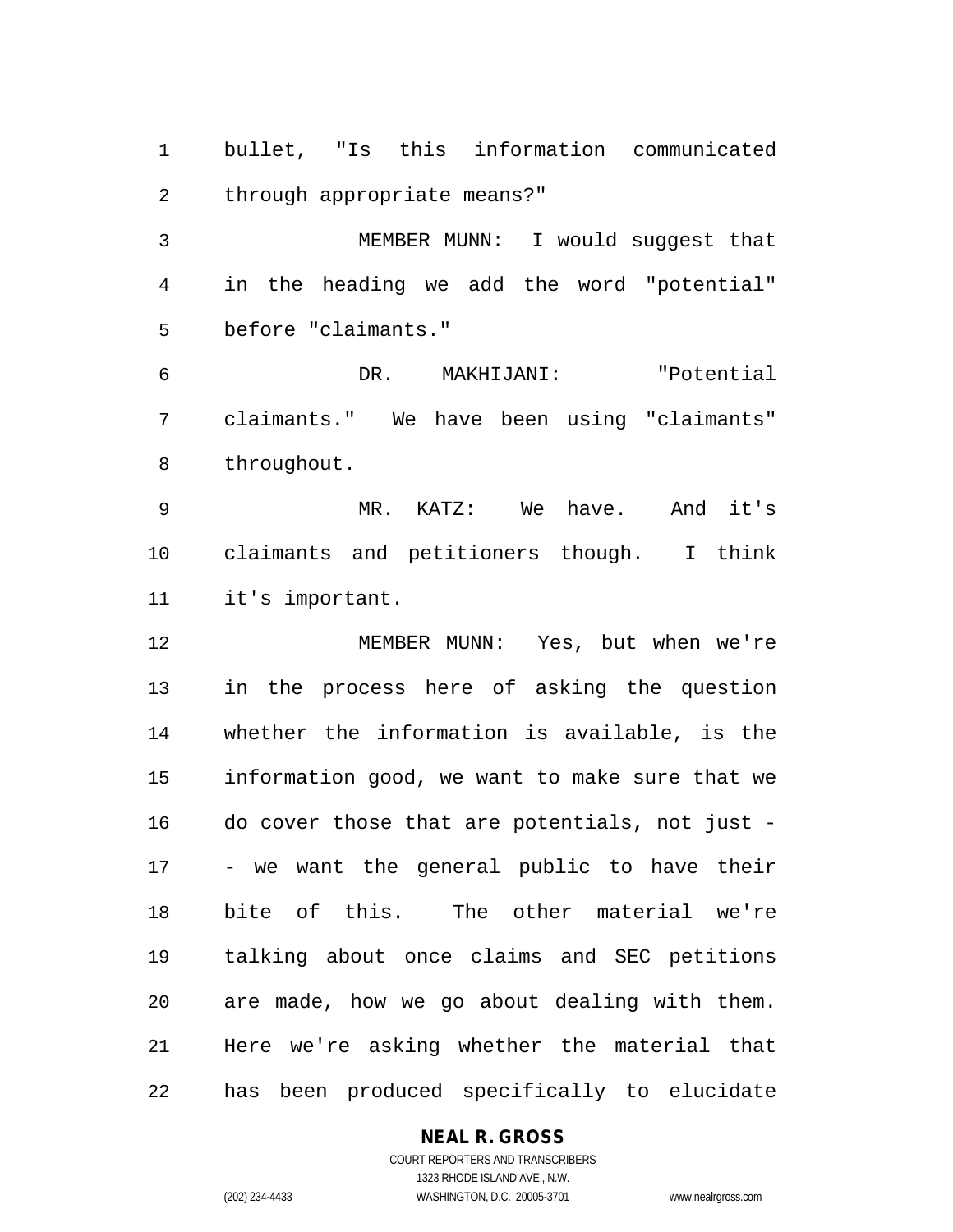for everyone what's transpiring, whether or not that material is what we want it to be. Is that not correct?

 DR. MAURO: I have a question. This is John. So is Objective 4 focused on workers, claimants, or all interested parties? MR. KATZ: It's the same, you know, we've corrected this elsewhere. It's whatever we said earlier today in the several places. I forget exactly how we framed it, but I think we said workers, claimants, what did we say? Claimants, petitioners, workers. Workers, claimants and their representatives. CHAIRMAN GIBSON: Okay, so are we good on that one? We can jump down to the second set of bullets. "Evaluate whether OCAS's communications result in an understanding among claimants for their rights in the process such as their right to file a petition, how it might be done, etc."

 MR. KATZ: I would just amend. I mean, it's not just about rights, right? I

# **NEAL R. GROSS**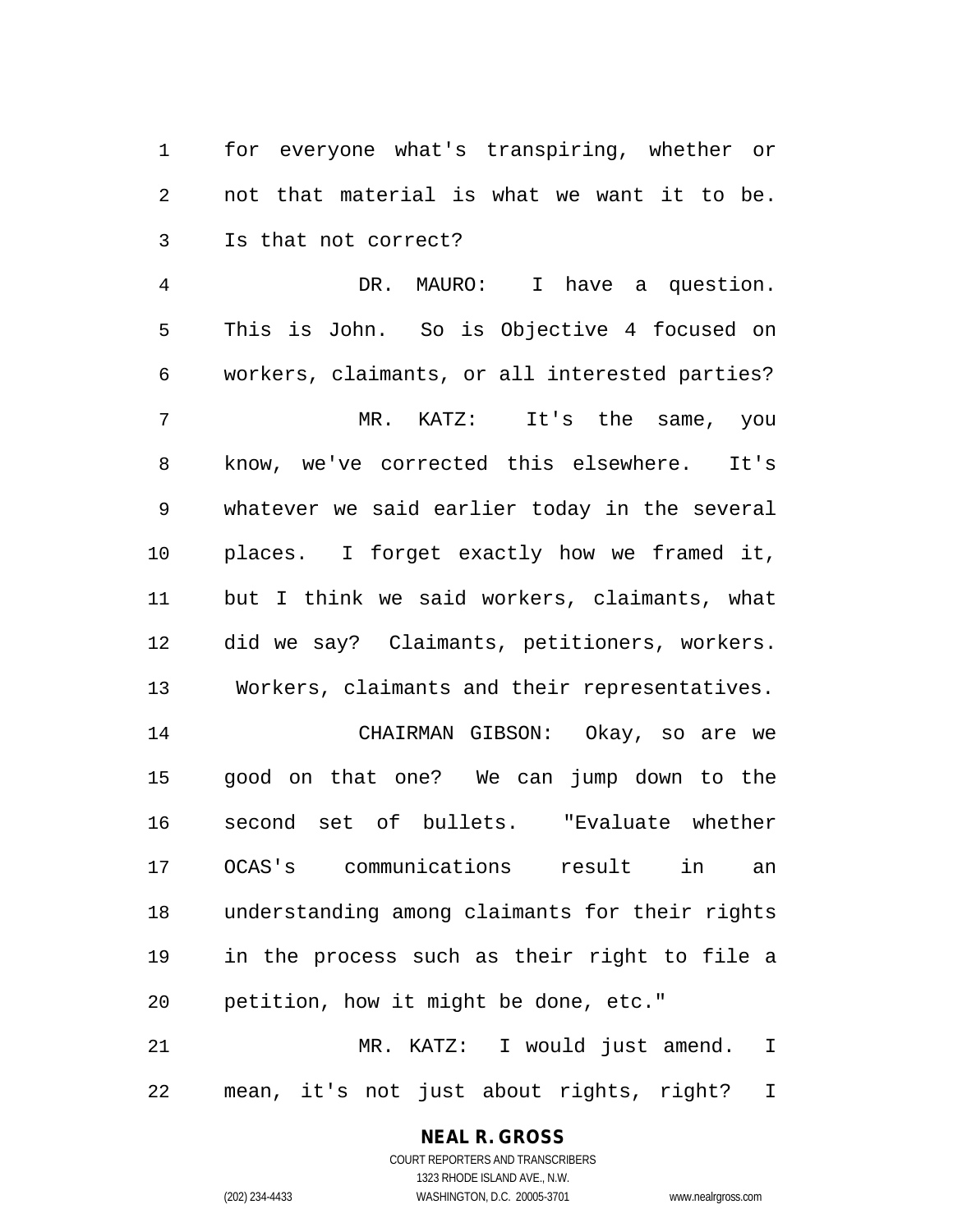mean that makes it sound like it's just a legalistic thing. But they need to understand, "rights in the process, such as right to file a petition, etc." Okay.

 MEMBER BEACH: That whole sentence is kind of wordy.

 CHAIRMAN GIBSON: "Are there results and an understanding among claimants and the reps," yada, yada, "of EEOICPA the process?"

 MEMBER BEACH: Well, their rights in the process probably can go away, can't they? Because we want to evaluate whether OCAS is communicating and that the claimants understand.

 CHAIRMAN GIBSON: They understand the whole program, right?

18 MEMBER BEACH: Right.

 CHAIRMAN GIBSON: So just put like a PR or something and just take out the rights in the process, rights to file.

MR. KATZ: Yes, to understand -- I

# **NEAL R. GROSS**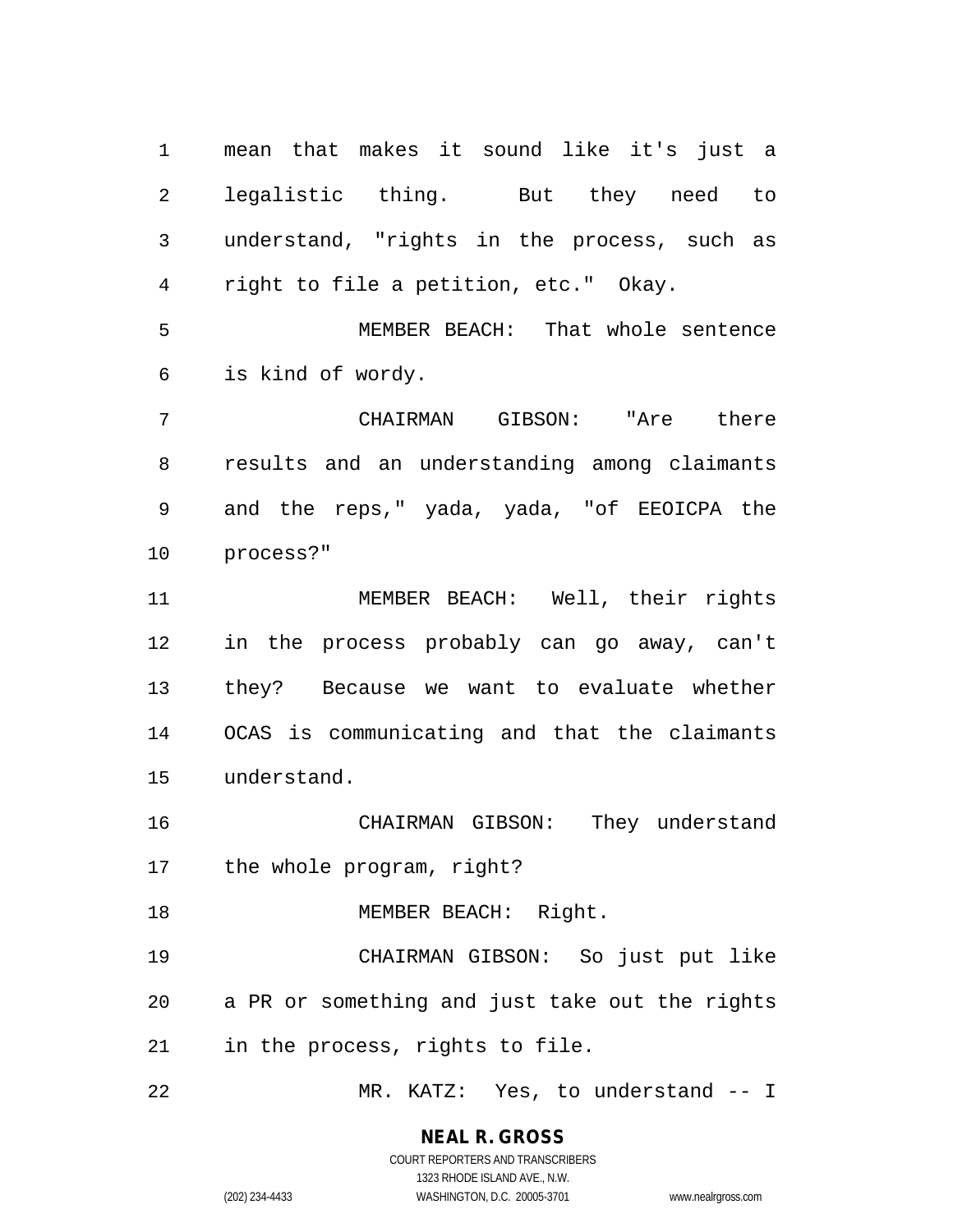mean, it's not the whole program. It's really, we want -- I mean, the objective is for them to understand dose reconstruction and SEC petitioning processes, right?

 CHAIRMAN GIBSON: Claims and SECs, yes.

MR. KATZ: Yes.

 DR. MAURO: And it's to their satisfaction, not in other words -- this is John. In other words, is our goal here to make sure that when you walk away from these communications that the claimants and workers feel that they understand the material to their own personal satisfaction? Yes, I'm walking away from this feeling I do understand this as opposed to let's say, making sure they understand all the different elements and aspects of the program. It's really more that they walk away with a sense of satisfaction. MR. KATZ: I think John, I think

 you want an objective, not a subjective. I mean, for any number of reasons, people may

#### **NEAL R. GROSS** COURT REPORTERS AND TRANSCRIBERS

1323 RHODE ISLAND AVE., N.W.

(202) 234-4433 WASHINGTON, D.C. 20005-3701 www.nealrgross.com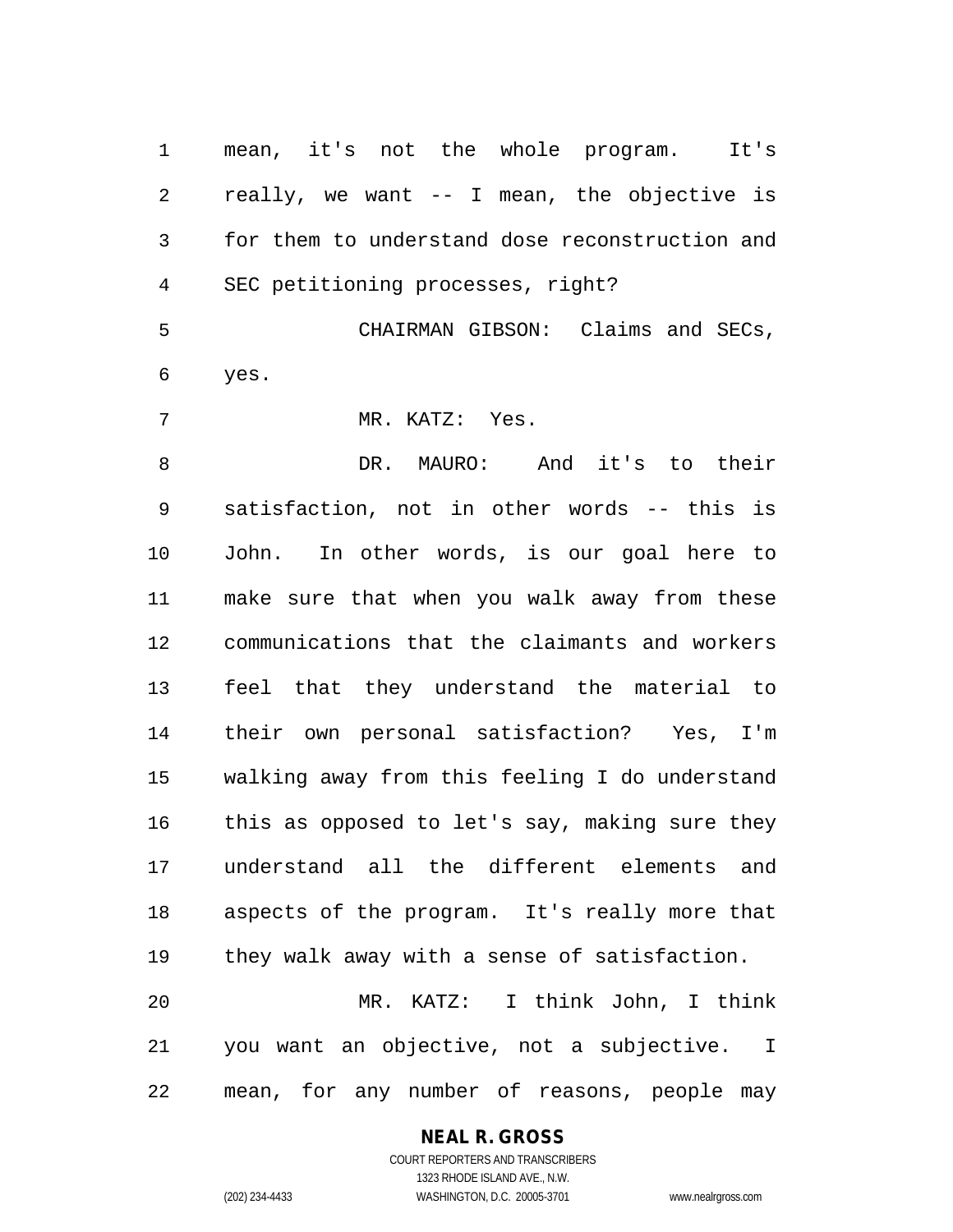not feel satisfied, I think you want an objective evaluation of whether people understand what they need to understand at the end of the communications with OCAS.

 DR. MAURO: Okay. So I just want to make sure I understand. So really, OCAS is the agency that determines what is the information that these people need to understand and make sure that they understand it.

 MR. KATZ: For the dose reconstruction and the SEC petitioning process.

14 DR. MAURO: And that's important, as opposed to, you know, I guess in a way I flipped it. Okay, that's helpful.

17 MR. KATZ: That's my take.

 DR. MAKHIJANI: I haven't written anything. I'm not quite clear on what to write.

 MR. KATZ: So what I was suggesting is that "Evaluate whether OCAS's

# **NEAL R. GROSS**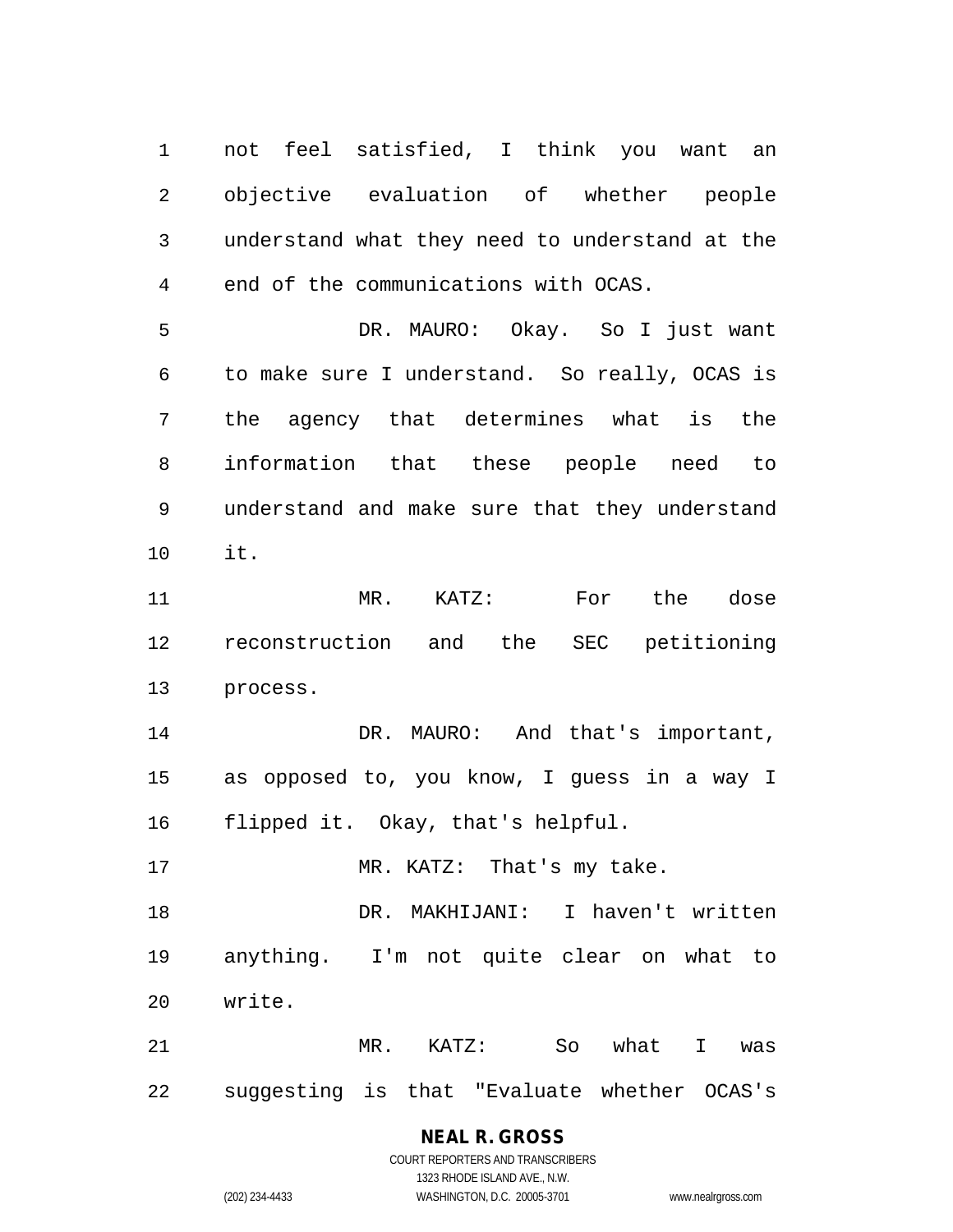communications result in adequate understanding of" -- well, skip that for a second -- "adequate understanding of the dose reconstruction and SEC petitioning processes." And then when you get into that you're going to get into do they understand their rights in the system, do they understand how to do what they need to do, do they understand enough about how NIOSH will be responding to what they do, all that. DR. MAKHIJANI: That's already there in the question. 13 MR. KATZ: Yes, right. CHAIRMAN GIBSON: Larry, is there anything else in OCAS's communications? We had mentioned the dose reconstruction, SEC filings. Is there other big items that you try to get across in communications? I mean, I know you educate a lot of things, but just for this particular objective.

 MR. LEWIS: So this is the resource center? That may be explained there,

> COURT REPORTERS AND TRANSCRIBERS 1323 RHODE ISLAND AVE., N.W. (202) 234-4433 WASHINGTON, D.C. 20005-3701 www.nealrgross.com

**NEAL R. GROSS**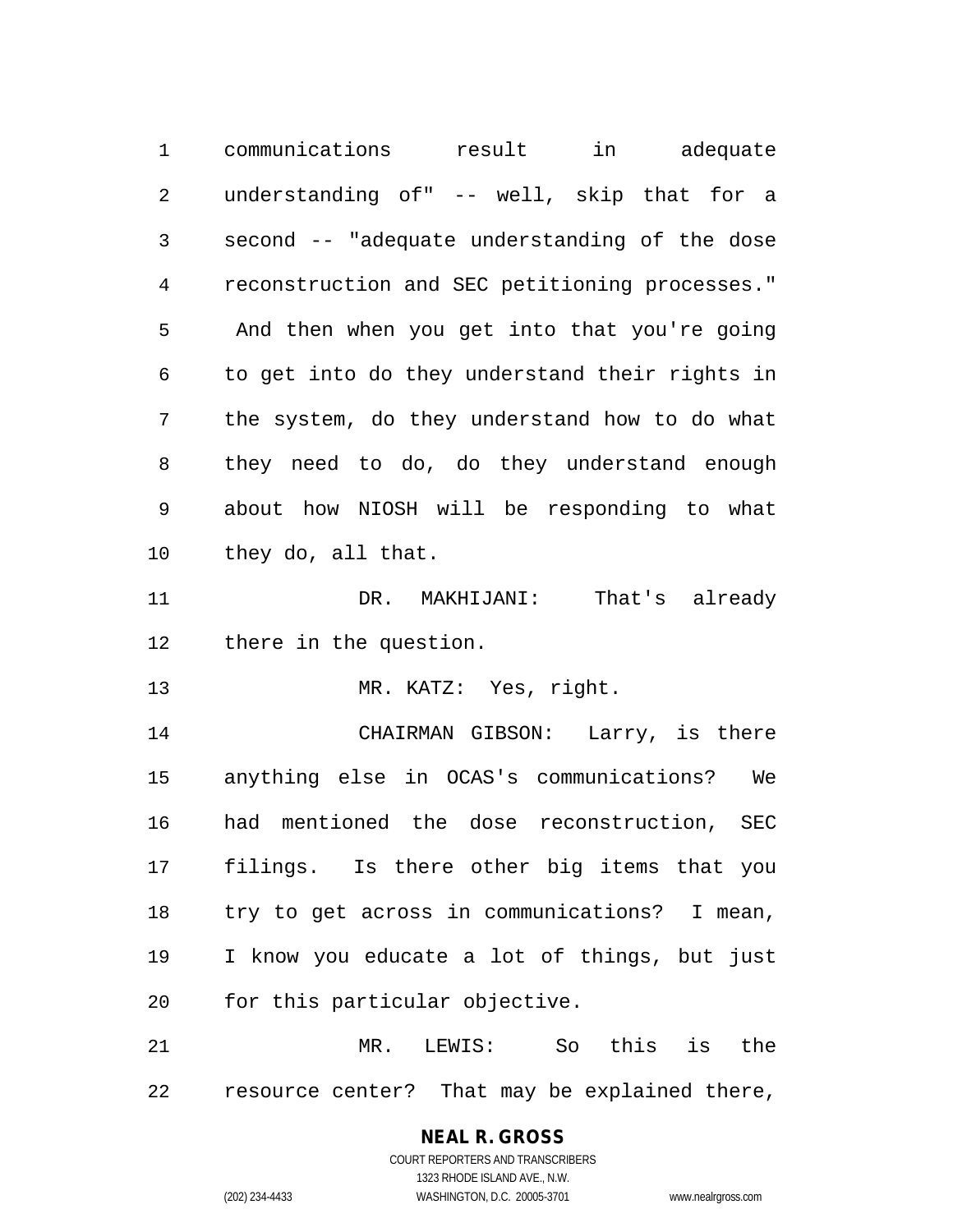but we always explain to them where the closest Department of Labor Resource Center is to them. That goes in the file of the claim, but you don't have to file a claim through your local Resource Center, but we always have that information with us so that they can see where the DOL Resource Center is closest to their location for people that can help them through the process with that. So it's a little different --

 MR. ELLIOTT: I'm sorry, I can't identify anything else right off.

 DR. MAKHIJANI: So Mark, are you saying understanding of the claims, dose reconstruction and SEC petitioning processes? MR. LEWIS: No, I'm saying if we wanted to file a claim. Like let's say we're someplace and we're talking to somebody and he says oh yes, my dad worked there, or somebody worked there and I had to file a claim, we always have an information -- Mary put together a few handouts which is on the

#### **NEAL R. GROSS**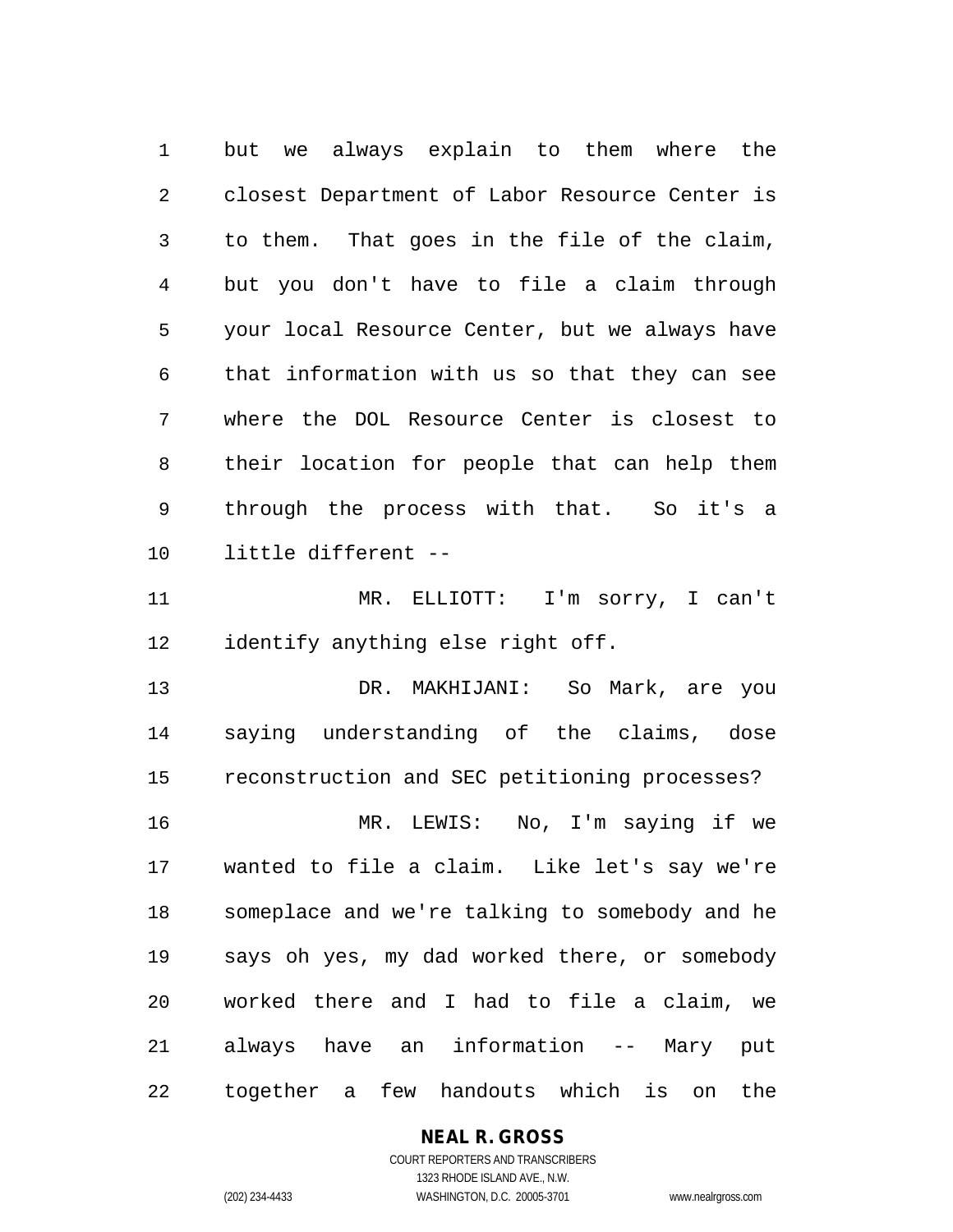website and through the DOL the closest Resource Center. We go to the DOL website and give their contact information and stuff to them. So we're in near Kentucky, we make sure they've got the Paducah Resource Center, you know? We're in Portsmouth, we make sure they've got the Portsmouth or the closest one to the site. If we're in Sandia we make sure they know about the one up north, you know, where they go.

 MR. KATZ: There are lots of bits and pieces that sort of exceed the boundaries of just the dose reconstruction, SEC process, because I could tell you that Denise Brock gives a lot of help out that's really related to Part E, but she makes a real difference for people for that. But that's not really the core function. The core functions are to make sure that folks -- OCAS's core function is to make sure that people understand the dose reconstruction and SEC processes. You know, these other things of helping people find

# **NEAL R. GROSS**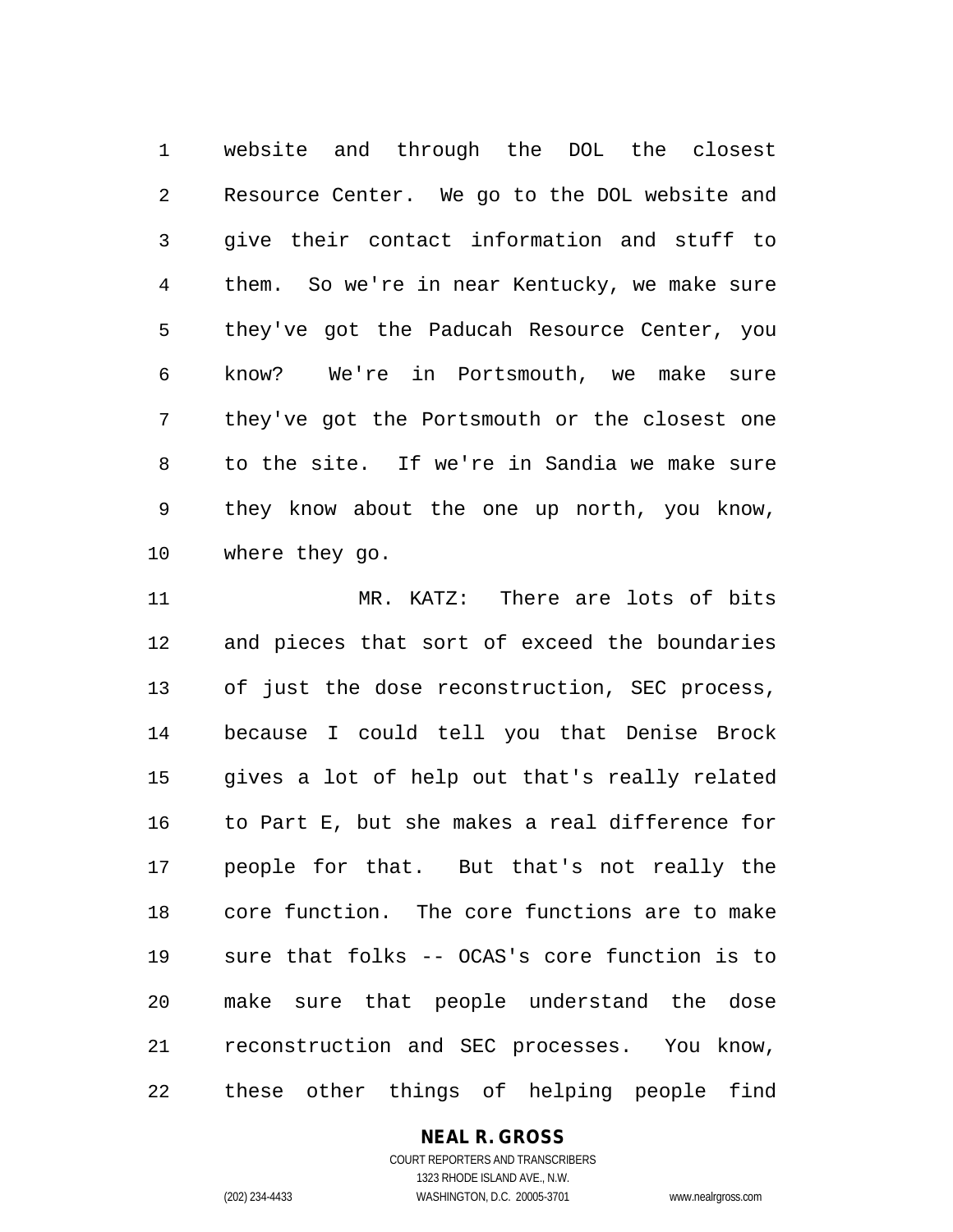their way through the DOL labyrinth and so on is sort of additional work that gets done that's good, important work, but it's not core.

 MS. ROBERTSON-DEMERS: Can I ask a question? At a workshop you cover IREP. Would that fall under the dose reconstruction process?

 MR. ELLIOTT: Yes. Well, it's applicable. It is something that the dose reconstruction reports feed into the IREP. We take it on as a responsibility to explain to users of the IREP, either casual or repeated users how to use IREP. So we have a user's guide on the website, we welcome calls, we have staff who walk people through how to do inputs into IREP. Does that answer your question? I mean, I don't know that I consider that outreach as much as I consider it just a resource to those folks who may want to avail themselves of the free IREP online.

MEMBER MUNN: But that's internal

# **NEAL R. GROSS**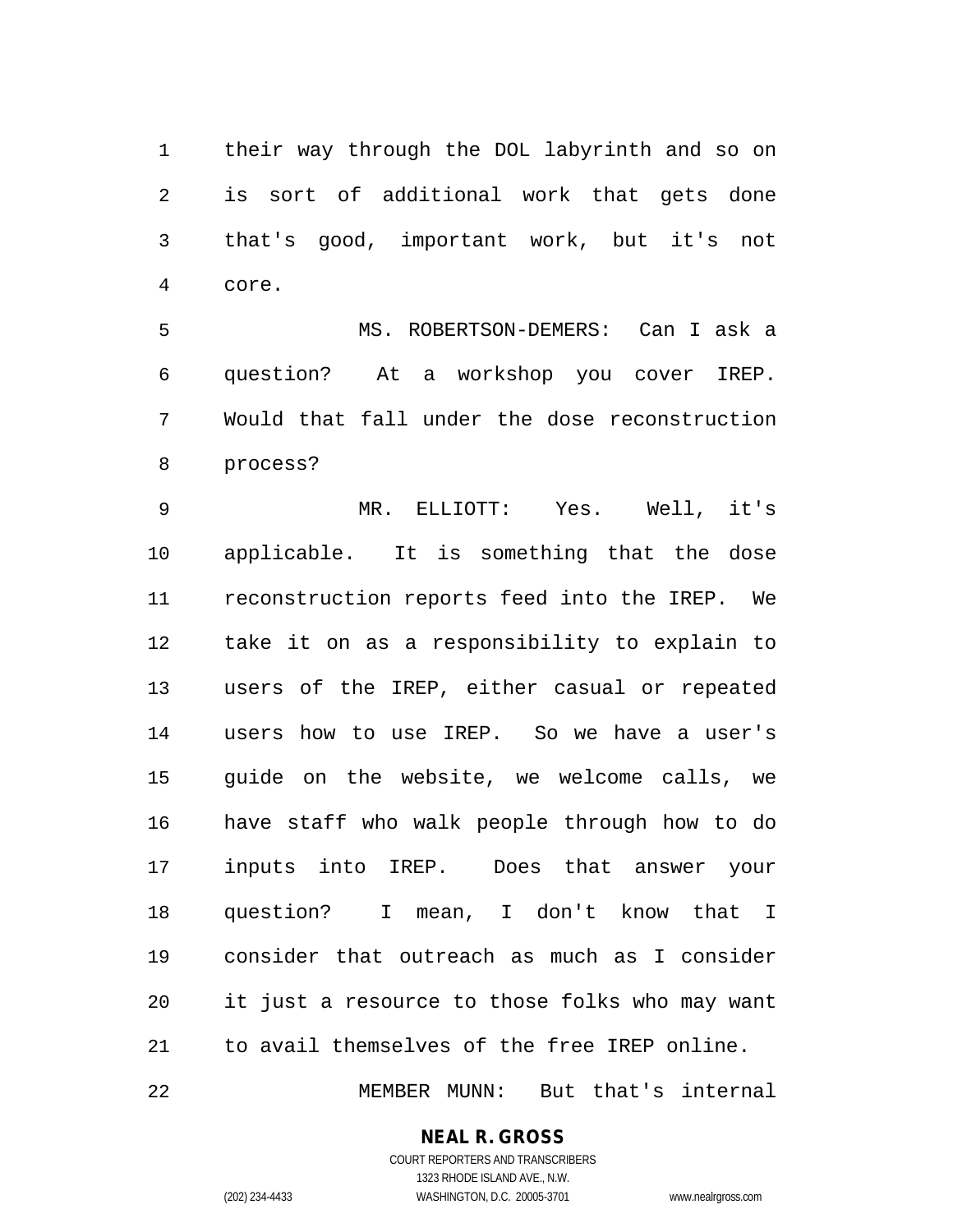technical information, not outreach.

2 MS. ROBERTSON-DEMERS: Wanda, what I'm talking about is they had a presentation at the workshop on the IREP code. MEMBER MUNN: But those are not presentations that you make to workers and claimants and their families. 8 MS. ROBERTSON-DEMERS: In this case yes, they made a presentation on IREP. MR. ELLIOTT: We find that these people who serve to help folks in the claimant population struggle with the back end of the dose reconstruction reports and the IREP input sheets, and you know, many people go online because our website says you can use IREP online and so many people try it and then come back to us and say we don't understand how to do this, how to put the inputs in. So we have chosen to include IREP in our workshops so that we can explain how IREP functions and how one may interact with that software.

DR. MAURO: This is John. I have

**NEAL R. GROSS** COURT REPORTERS AND TRANSCRIBERS

1323 RHODE ISLAND AVE., N.W. (202) 234-4433 WASHINGTON, D.C. 20005-3701 www.nealrgross.com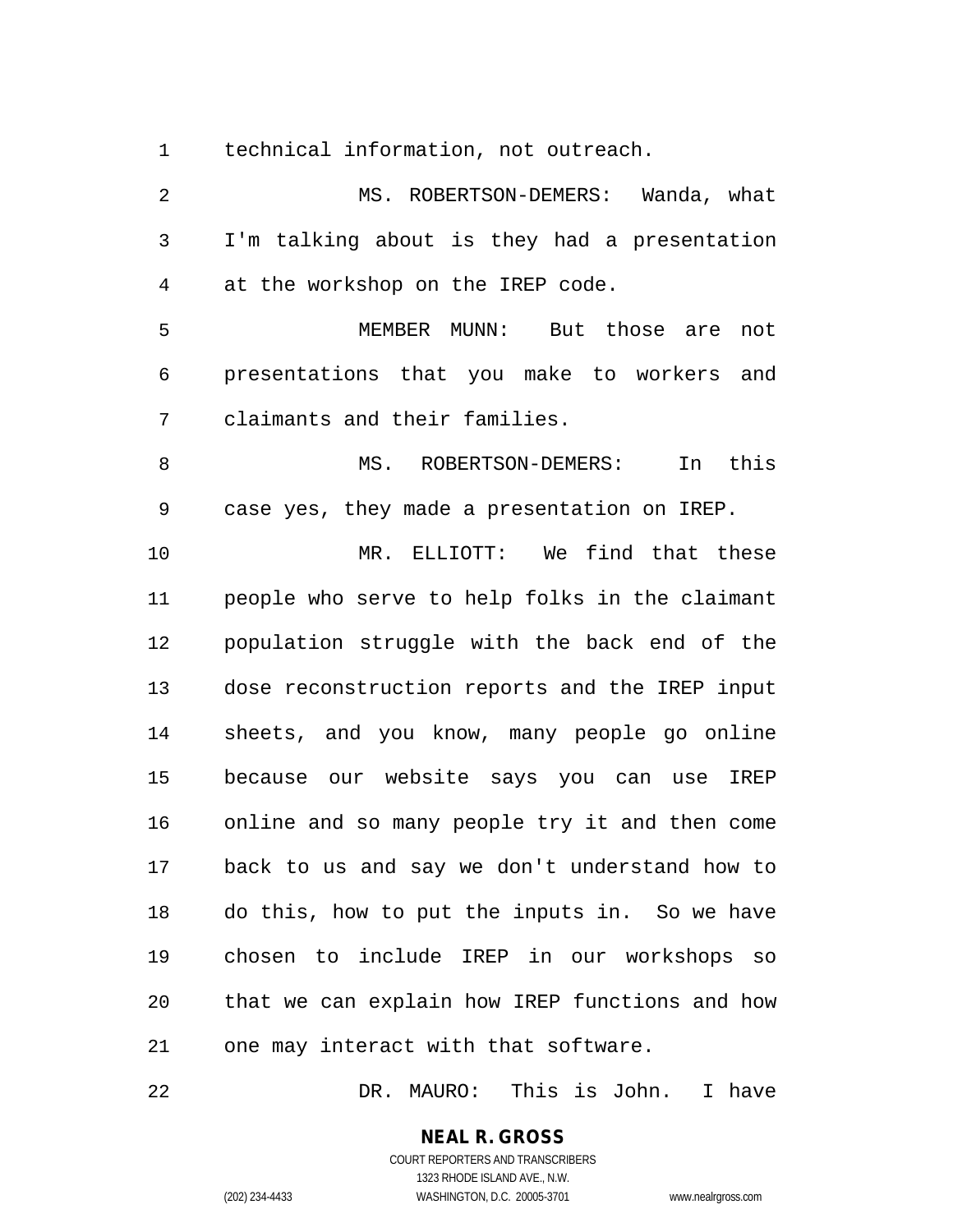an observation. I would say of all of the things that the public at large needs to appreciate and understand in order to feel a degree of comfort that the process is working for them, the biggest challenge is the probability of causation. I think that explaining dose reconstruction but the problem I believe you probably have encountered and will encounter is understanding the 10 probability of causation and the  $99^{th}$  percentile because in the end it's the PoC that people complain about. That is, you know, and understanding why -- I mean, we know why they're really given a tremendous benefit 15 of the doubt by building in the  $99<sup>th</sup>$  percentile that takes into consideration individual variability. In other words, so I would say that there are scientific elements to the probability of causation and how it's implemented that are going to be extremely difficult to communicate, and my guess is that's your most challenging communication

# **NEAL R. GROSS**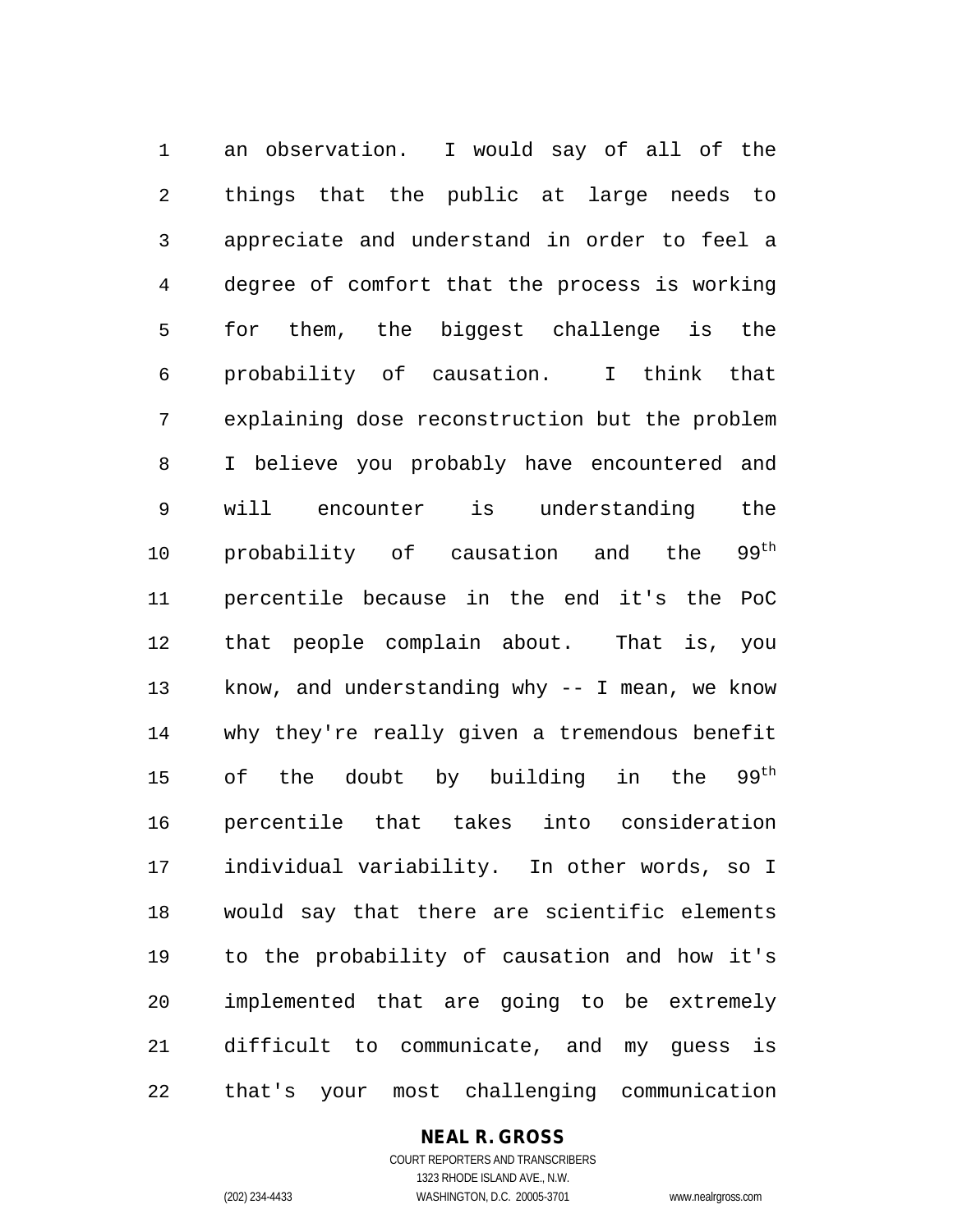part. I don't know if you've seen that.

 MR. ELLIOTT: We have seen that, John. I don't think it's our most challenging, I think it's in the top one or two.

DR. MAURO: Okay.

 MR. ELLIOTT: Of the hundred that we have. Certainly dose reconstruction is hard to get across. It's difficult to explain to laypeople, but you're right, when we talk about the probability of causation as Kathy and Arjun can attest to and Josie can attest to, you know, we tried our level best I think to provide real-time examples. And they didn't come from our presenter, they came from one of our contractors in the room and I jumped up and tried to give some help too. It's a difficult concept to explain, a difficult concept to grasp as to what we're  $t$ alking about when we say the  $50<sup>th</sup>$  percent of the 99 percent credibility limit. Everyone just glazes over at that point.

# **NEAL R. GROSS**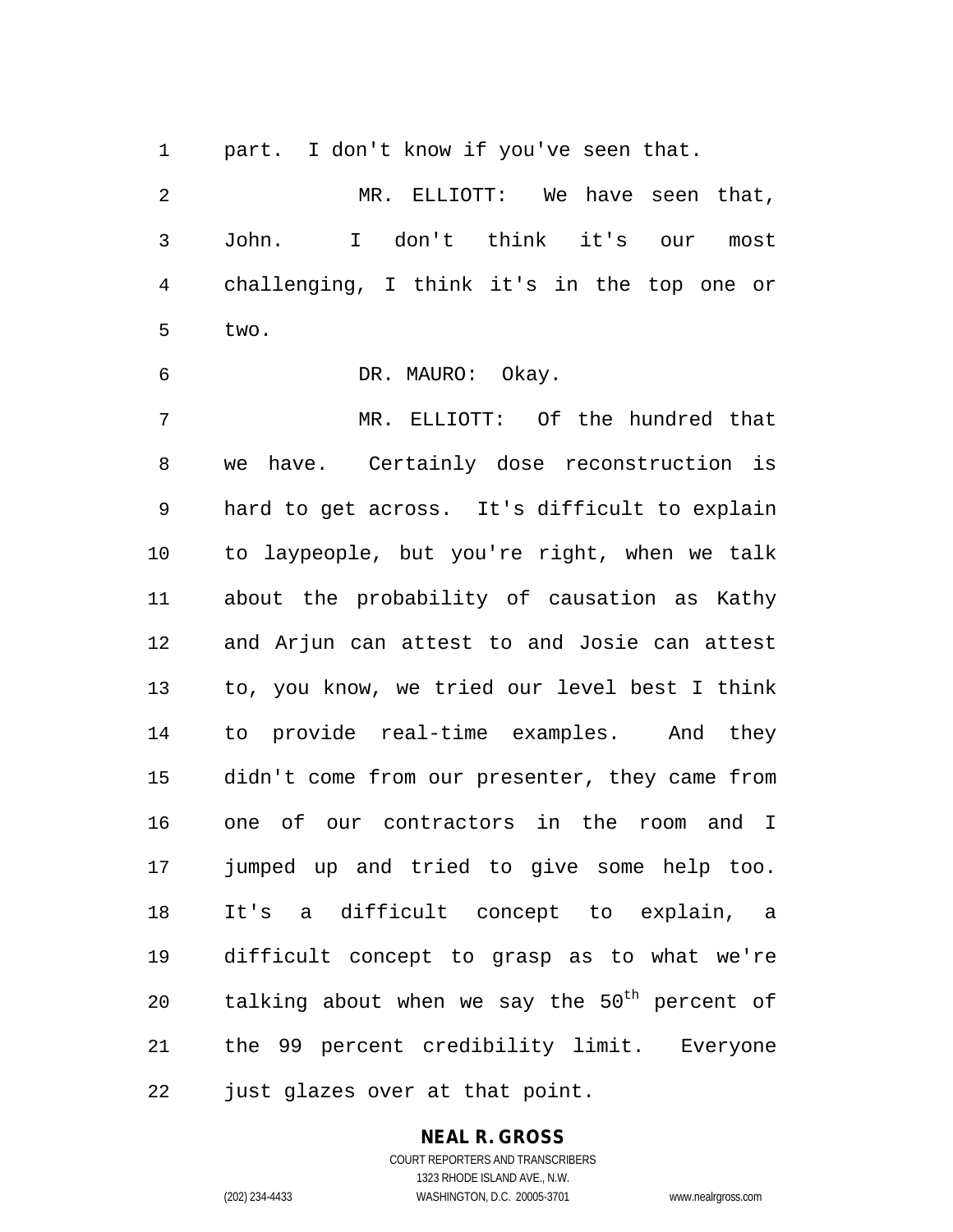DR. MAURO: Yes, it's over. Once you go there. Arjun and I were talking a bit about this the other day and he had some ideas because I was thinking about how would I explain -- I try to explain this to my wife and I can't. MEMBER BEACH: John, can we not go there now? DR. MAURO: Okay. DR. MAKHIJANI: I think -- the substantive part of this meeting. DR. MAURO: I'm sorry. This is important. Anyway, I'll stop, I'm sorry. MR. ELLIOTT: This is a subject for another meeting. MR. KATZ: So we could say dose reconstruction, SEC petitions, IREP and related DOL processes or something. No? That's fine. MR. ELLIOTT: We're reluctant to talk about DOL processes other than the use of IREP because --

#### **NEAL R. GROSS**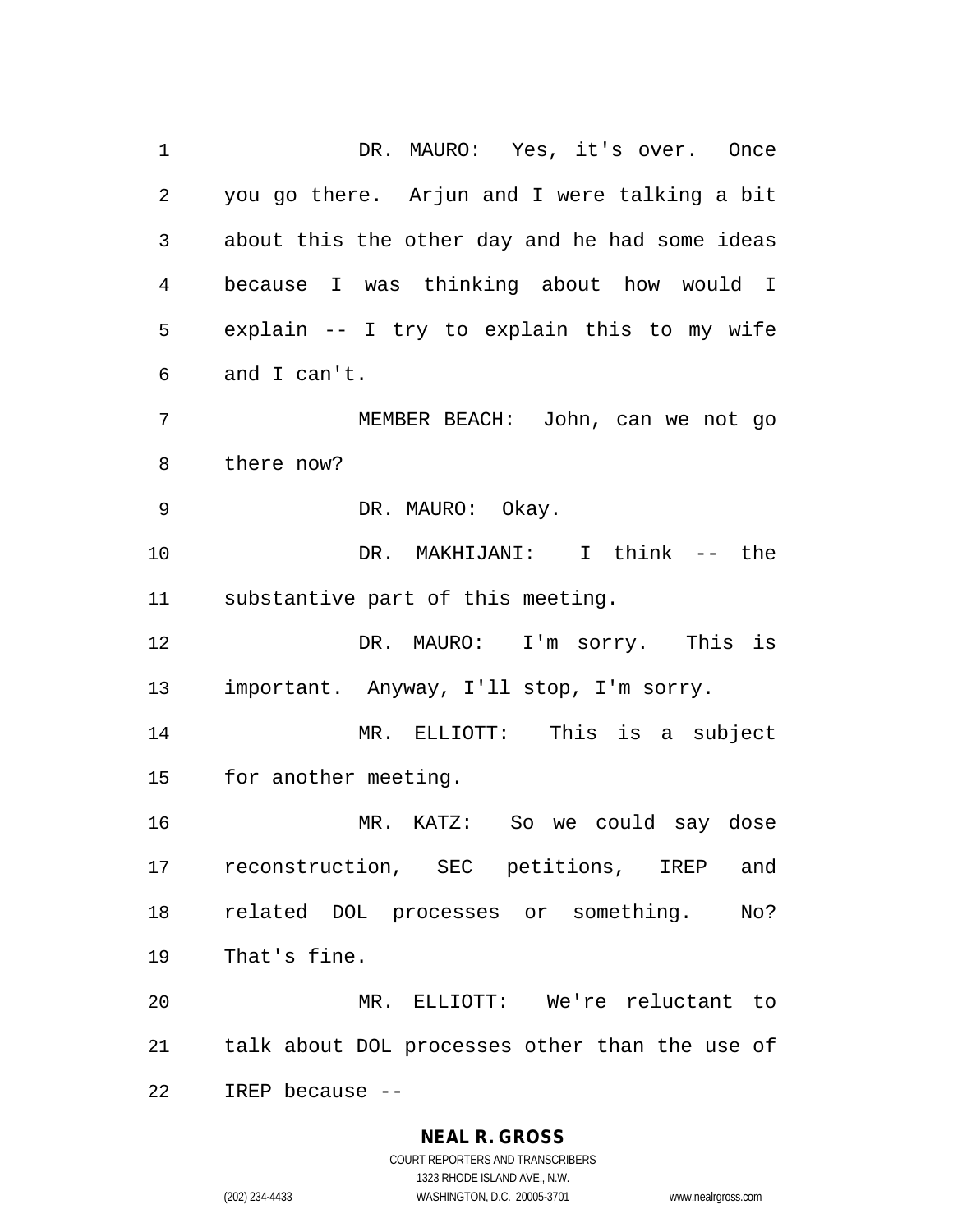1 MR. KATZ: Okay. The use of IREP, that's good.

 MR. ELLIOTT: Sounds good. I've got enough on my plate to try to explain that, try to explain why DOL does something or doesn't do something.

 MR. KATZ: Yes, okay, that's fine. MR. ELLIOTT: How they do something.

 MEMBER MUNN: You don't feel that that -- well, never mind.

 MR. ELLIOTT: Okay, read what you've got, Arjun.

 DR. MAKHIJANI: Evaluate whether OCAS's communications result in adequate understanding of the dose reconstructions, the use of IREP and SEC petitioning process.

 CHAIRMAN GIBSON: Okay. Is everyone good with that?

MEMBER BEACH: Yes.

 CHAIRMAN GIBSON: We'll get into the details of that another day. Okay, the

# **NEAL R. GROSS**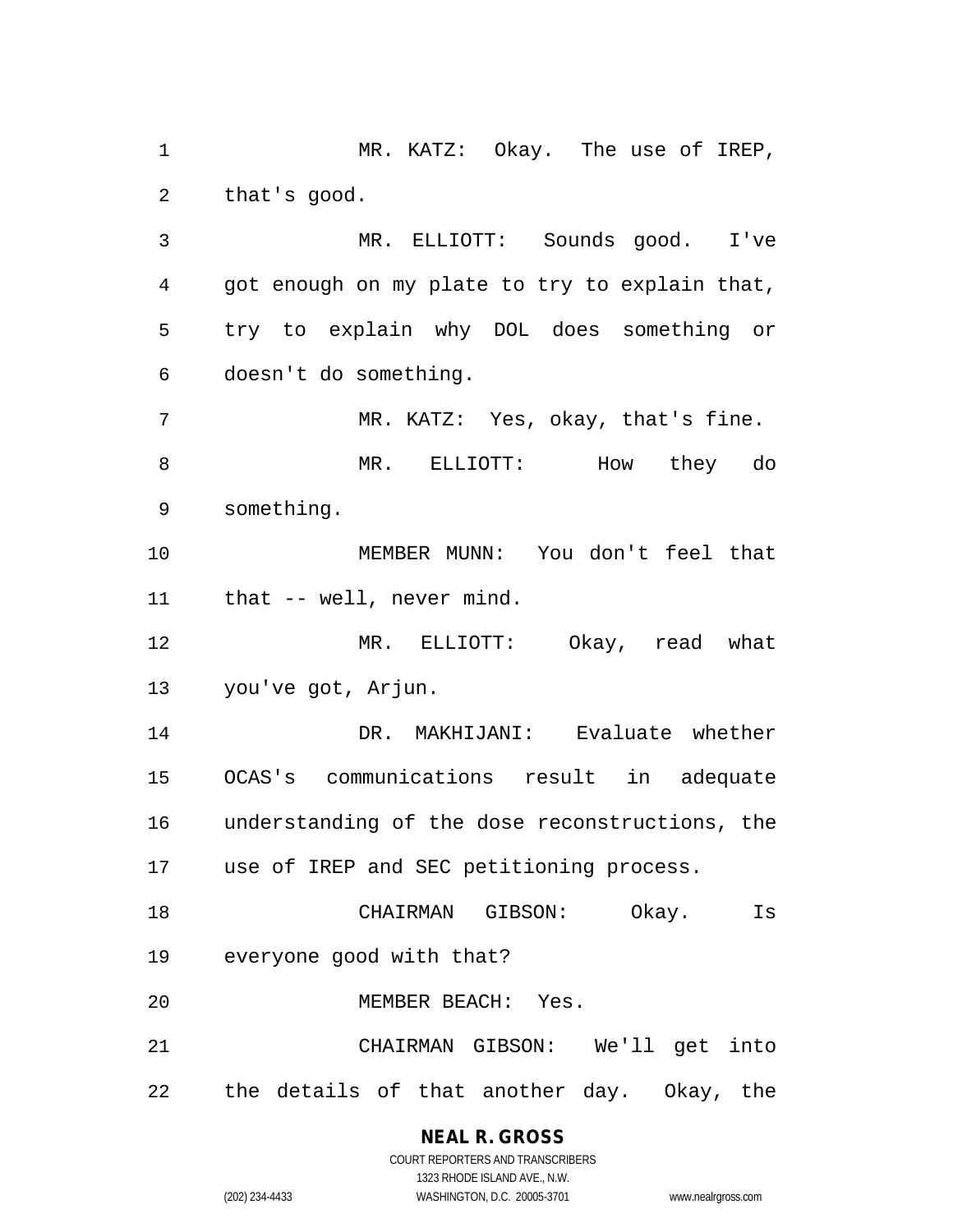bullets under that. "Do the participants understand how to file a claim and what to expect in the process?" MR. KATZ: To file a claim is a DOL business. DR. MAKHIJANI: Do you want to delete that? 8 MS. ROBERTSON-DEMERS: How about what to explain in the dose reconstruction process? MEMBER BEACH: I didn't catch that, Kathy. MS. ROBERTSON-DEMERS: Do participants understand what to expect in the dose reconstruction process. Or petition process. MR. KATZ: Right. I mean, this is just then repeating the general sentence, breaking it up into its constituent parts, really. That's good. MS. ROBERTSON-DEMERS: There might be some overlap with the item at the bottom of

> COURT REPORTERS AND TRANSCRIBERS 1323 RHODE ISLAND AVE., N.W. (202) 234-4433 WASHINGTON, D.C. 20005-3701 www.nealrgross.com

**NEAL R. GROSS**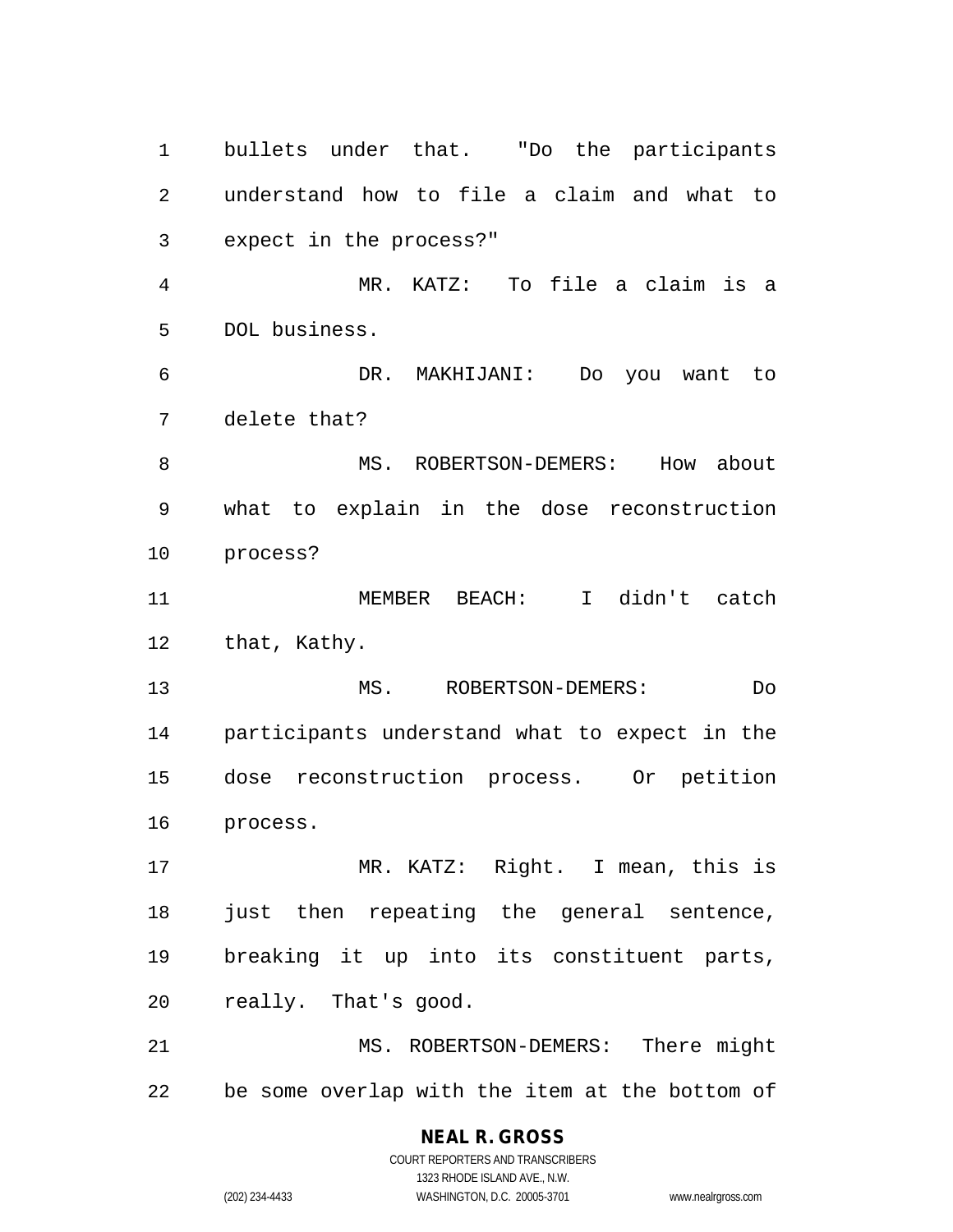the page in the next section.

 MR. KATZ: Okay. Why don't we just go down these in order.

 CHAIRMAN GIBSON: Okay, the second bullet. We're done with the first one, correct? "Do the participants understand the requirements for submitting a qualifying SEC petition?" Okay with that? Third bullet. "Do the participants understand the time requirements for qualifying and evaluating a petition, i.e., the 180-day petition evaluation requirement."

 MR. KATZ: I would just -- I think this needs to be broadened because that's just one tiny thing, the time element. But I think you want just to know that do the participants understand the process for qualifying -- well, you already have qualifying above, for evaluating an SEC petition, and that's the whole process. That includes the deadlines, but it includes everything else, their involvement in the Board meetings, you know,

# **NEAL R. GROSS**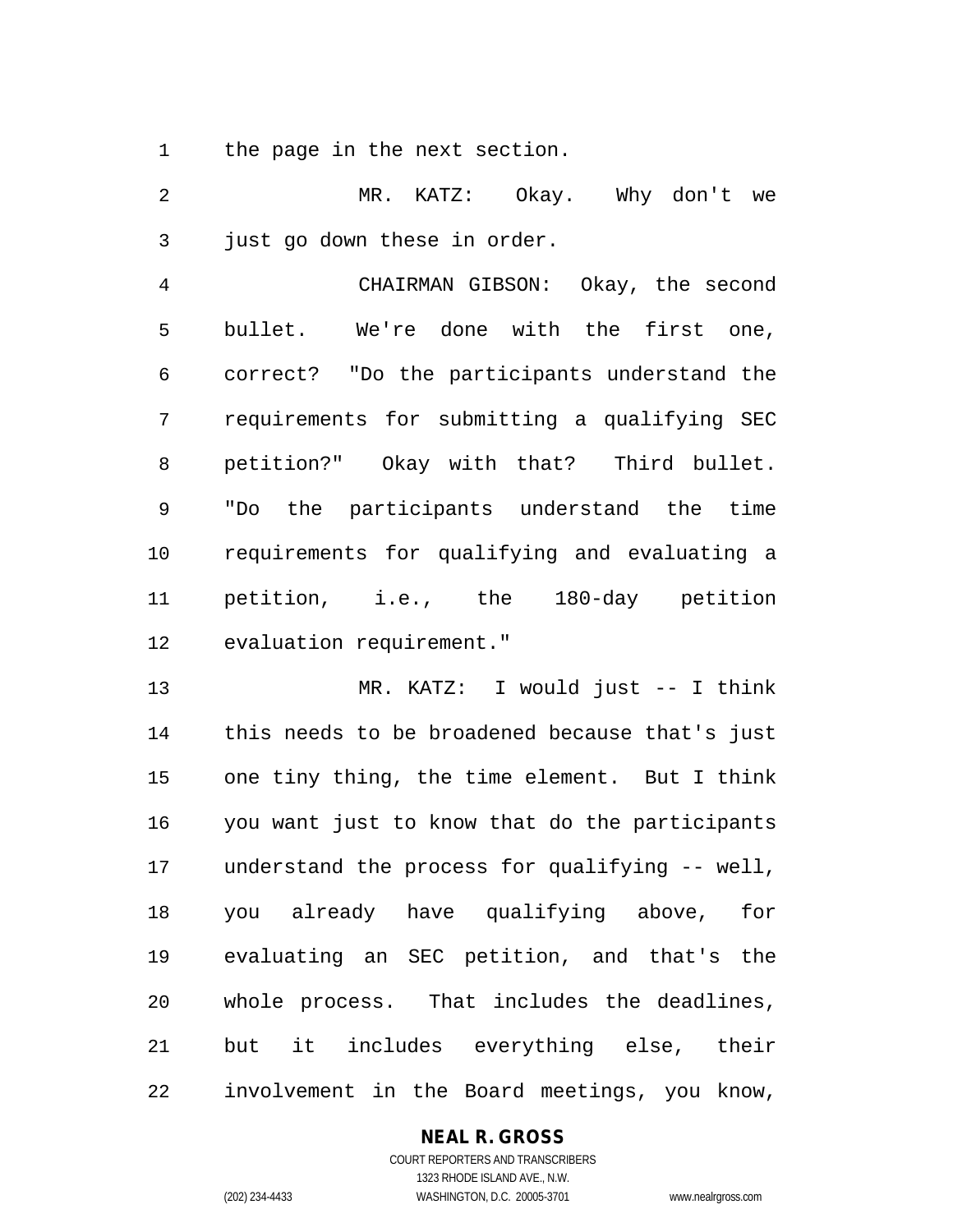all of the opportunities for their involvement all the way through the point where they may appeal a decision and so on, and Congress acts on a decision.

 DR. MAKHIJANI: Okay, so "Do participants understand the process for evaluating an SEC petition and how it may be approved or denied?"

 MEMBER MUNN: I swore I wasn't going to say anything else, but so help me I have to say this. How is anyone of you going to identify whether someone understands something? What criterion are you going to use for that, any more than the criterion you can use to determine how someone feels about something?

 MS. ROBERTSON-DEMERS: Can we reword it something along the lines of --

 MEMBER MUNN: Have they been informed how to file a claim. Have they been informed of the requirements. Unless --

MR. KATZ: Wanda, that's process

**NEAL R. GROSS** COURT REPORTERS AND TRANSCRIBERS

1323 RHODE ISLAND AVE., N.W. (202) 234-4433 WASHINGTON, D.C. 20005-3701 www.nealrgross.com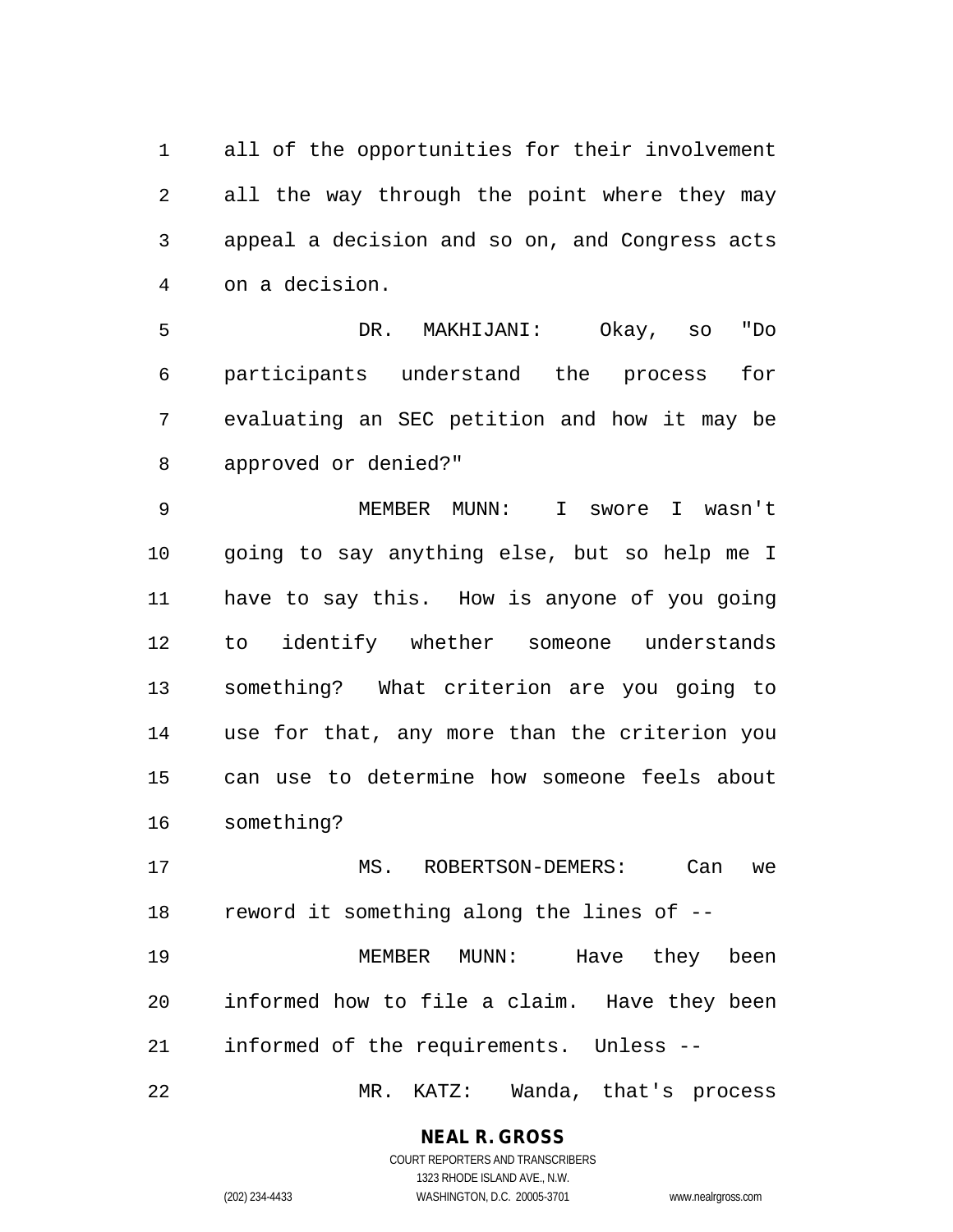questions, has someone been informed, but if you actually want to get at effectiveness you want to know, well, the ways you're informing them, are they working? And as to how you get that information, the only way you get that information is by actually somehow surveying, interviewing people to gather what they actually understand at the end of the process. MEMBER MUNN: Are we going to have a test on this. MR. ELLIOTT: A test. MR. KATZ: So I'm not even raising the question of can we do this, can we actually do this evaluation, but that again, if you want to get at effectiveness for any kind of training or informational work you have to go back to the people who were trained and informed and figure out whether they understood.

 MEMBER BEACH: Okay, so you talked about rewording, Kathy? What were you thinking of rewording? Which bullet? Were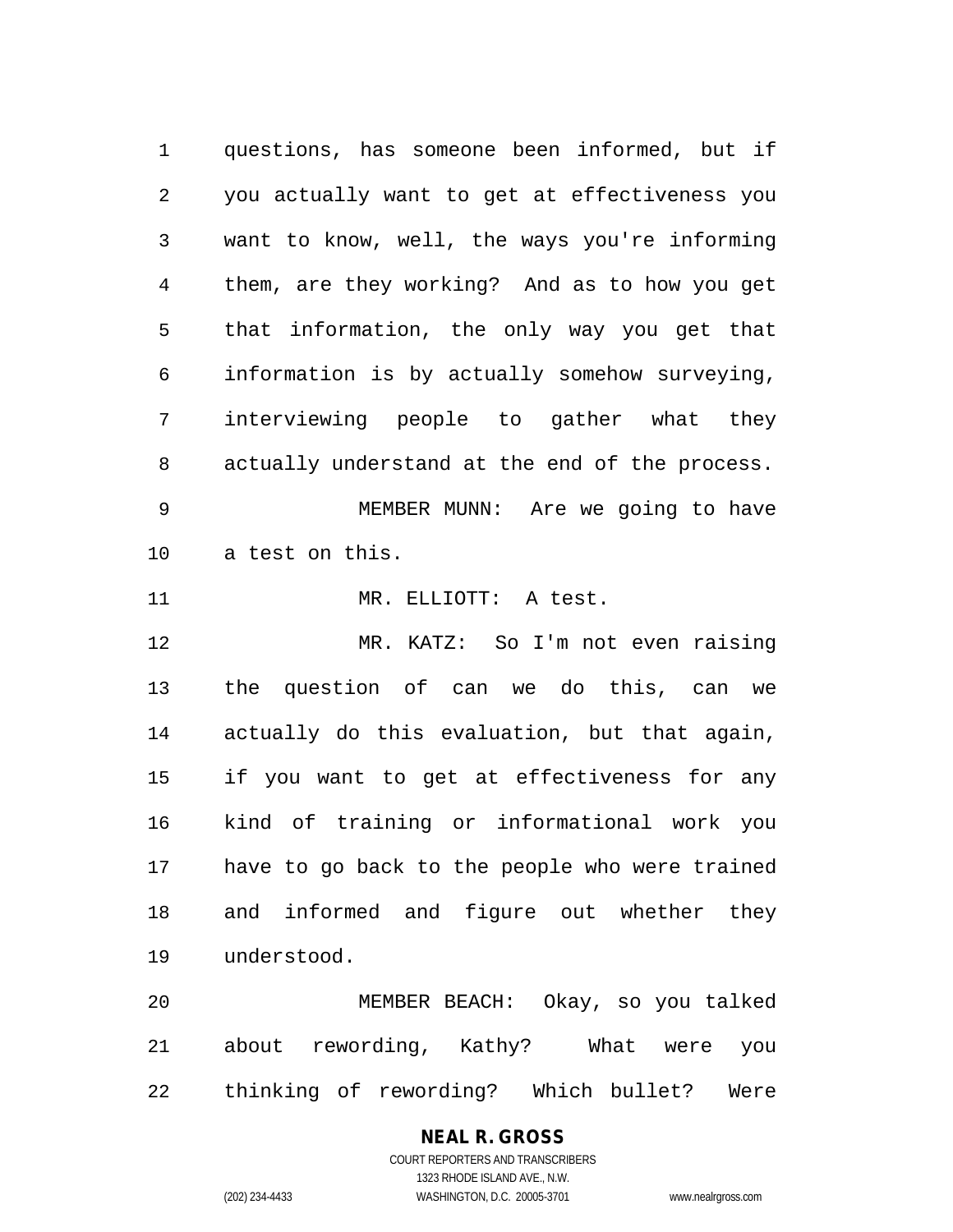you back up to the top?

 MS. ROBERTSON-DEMERS: I'm trying to find a way to phrase it so that we're evaluating what they understand. And us asking it.

 MR. KATZ: Well above, in the two bullets process questions you have already, you have, you know, is the right information being communicated and is it being communicated through the right means. So you've already asked those questions, those are process questions. Now, I mean you could decide as a Work Group that you really can't get at effectiveness because the only way to do that is to actually interview people and make an assessment of their knowledge based on this training that they've received and communications they've received. That's -- I mean, you have to wrestle with that feasibility question, but if you're going to get at effectiveness that's the only way you can do it. Otherwise, you're just evaluating

#### **NEAL R. GROSS**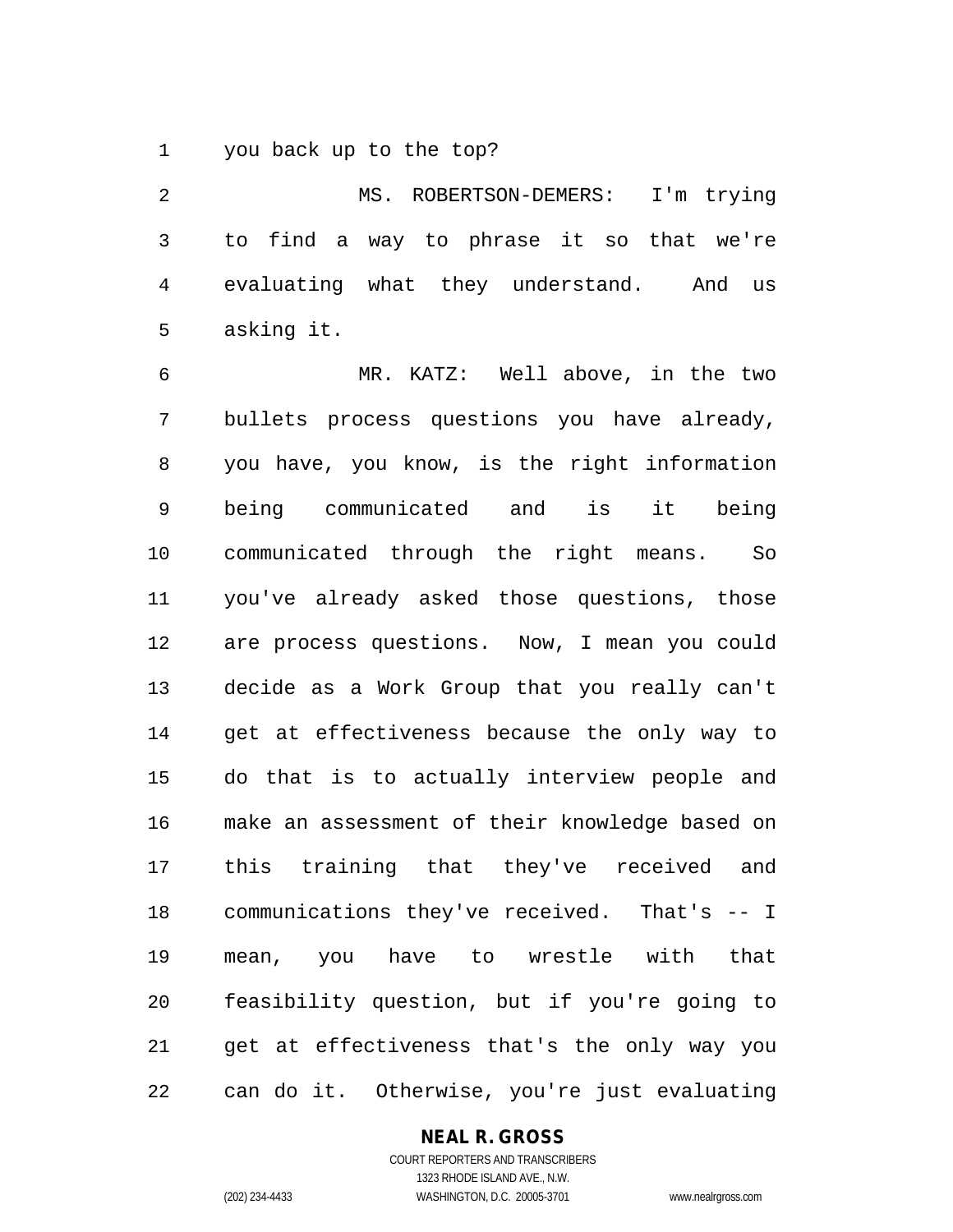processes. You can make judgments as to how good the OCAS materials are and so on, but then it's just -- that's just your judgment as to whether -- how well they communicate versus how effective they actually are. I mean, you can't make that judgment as an expert.

 MR. ELLIOTT: There's permutations to that. You could sit down with a focus group and lay out the written communication materials that we use which are on our website and determine whether or not those communication materials are effective in informing that focus group. That's another way of going about it.

 MR. KATZ: That's like interviewing. I mean, whether you do a big survey, whether you do focus groups, I mean there are a whole number of ways, but they all -- you have to speak to the people who were supposedly educated, informed to get at that. So I mean, you have to at some point wrestle with is it feasible to get at that information

#### **NEAL R. GROSS**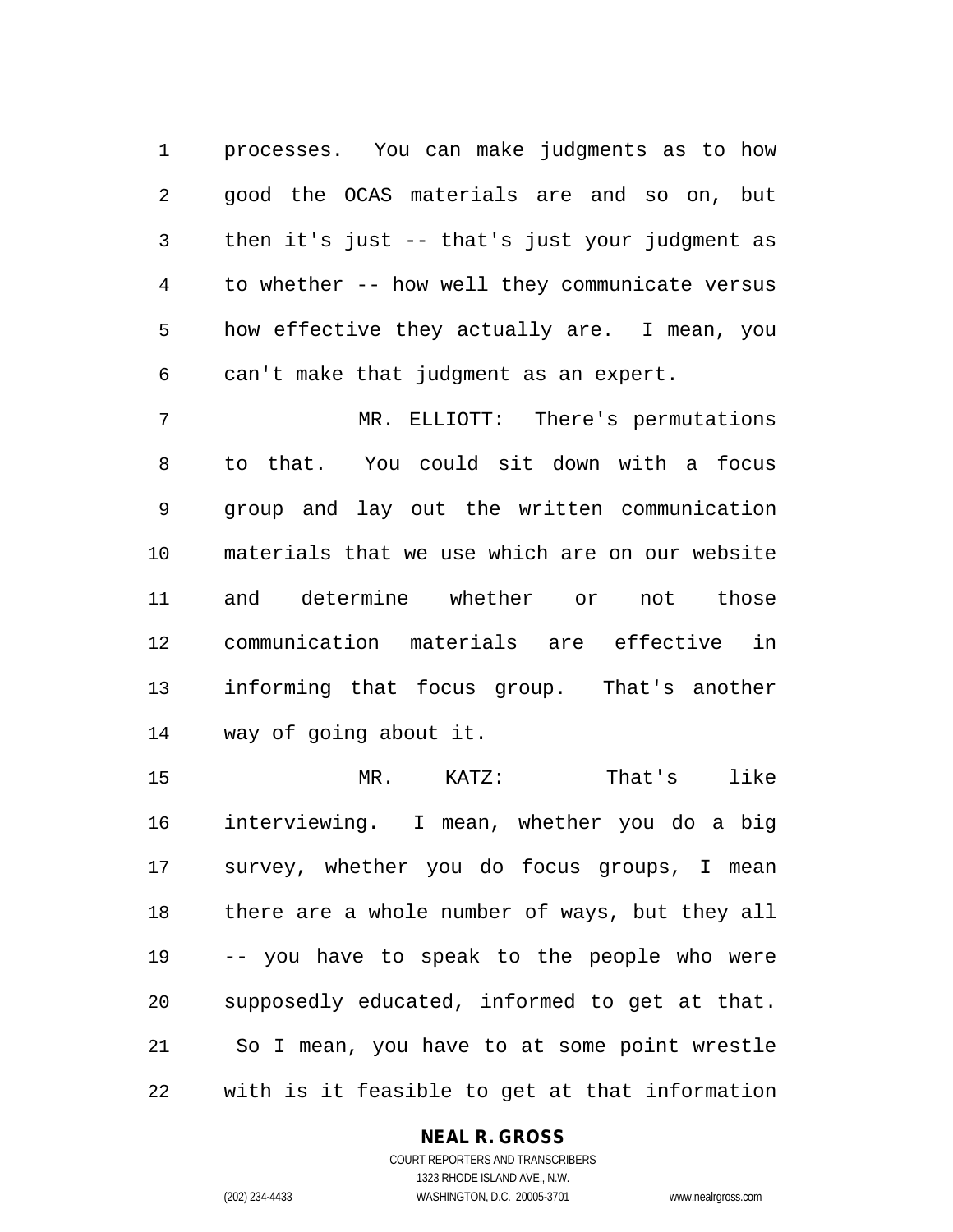or not. I don't think you need to decide that today. So I think you can have this on your plate as an evaluation objective and down the road if you decide you don't have the resources or you can't get at that, then you can re-frame and just stick with process questions. But I think it's a good place to start to have that on your plate and worry about how you're going to implement it. Again, all of these, if you go through everything we've done today there's lots of how do you actually do that. All that has to be worked out still. We've just laid out a framework for what kind of questions we want to ask, not how do you get the good answers to the questions.

 MR. ELLIOTT: We heard last week in the workshop that many of the people that these folks were dealing with didn't read through all the material that they were given. You heard that, you heard that, right? You heard that? They did not read through

# **NEAL R. GROSS**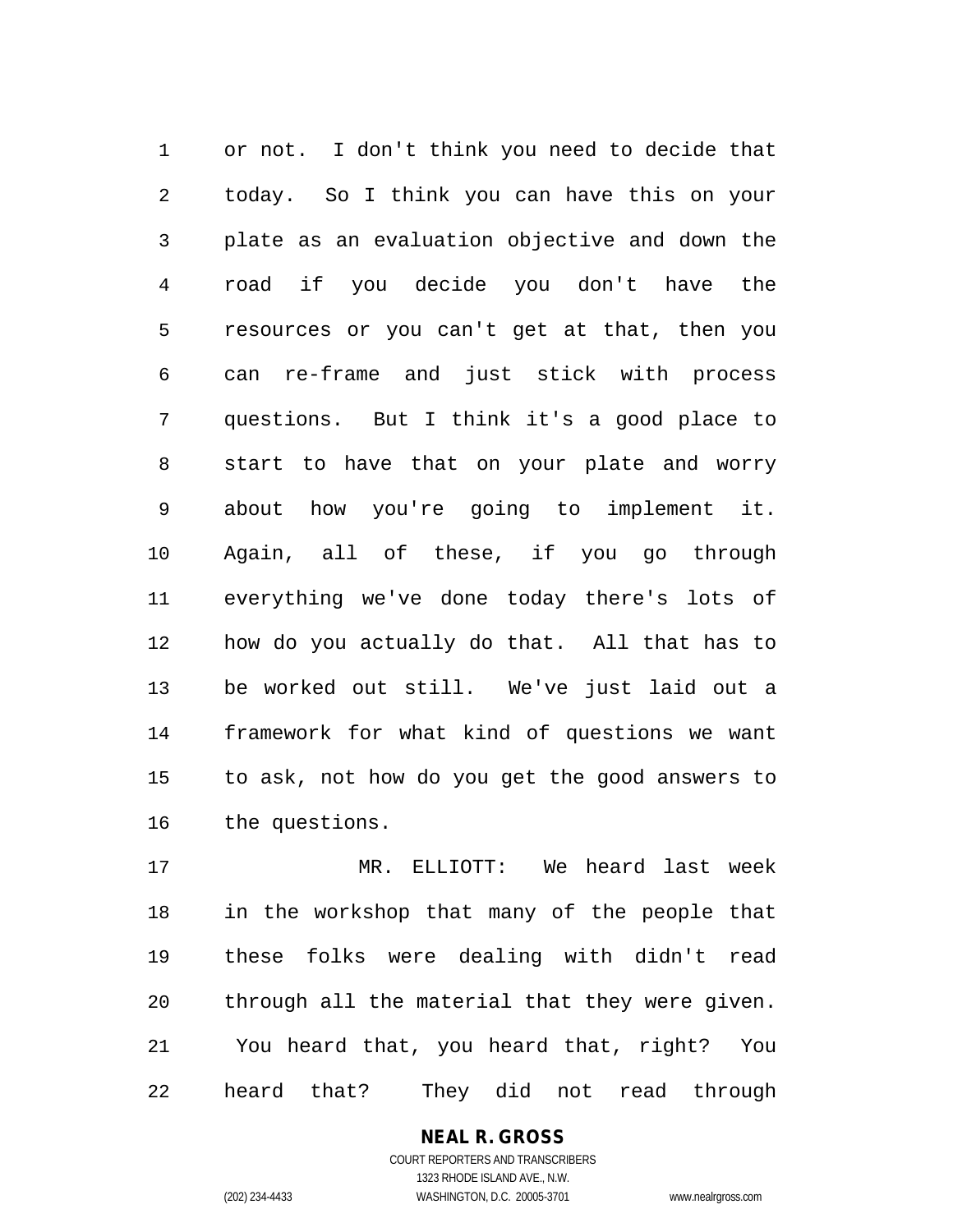everything. So we took that back and I talked to my health communications specialist, I said, here's a comment for you to try to dig into. They're telling me that all the stuff we send out, half the folks or about half the time many of the folks don't even read through it. They get to the first paragraph or they try to find the bottom line and they don't understand it, or they just -- they don't want to understand it. So there's your challenge. We've got to come up with something that is readable and understandable.

 DR. MAKHIJANI: Well, just from my experience outside of this framework, you know we've done for 15 years lots and lots of work outside this context obviously. And you can't actually get even the most motivated people to read material beforehand. Some of them will read it and some of them will not read it. And it's also true of me. You know, you go to a meeting, you get materials, you're busy and you're on a plane and you know, you get

# **NEAL R. GROSS**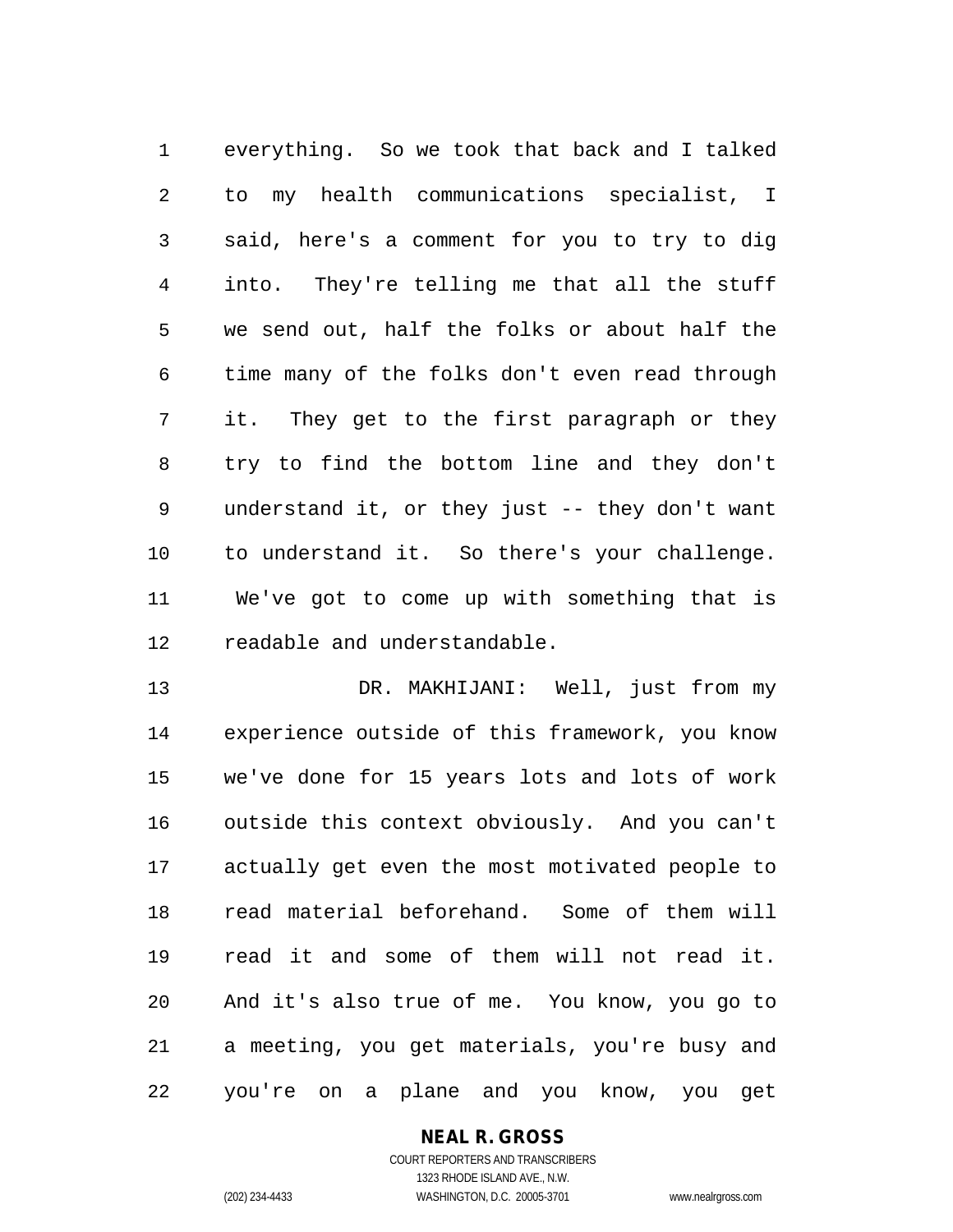through what you get through and sometimes you know if it's important you get through everything.

 MR. ELLIOTT: I offer that as a practice for your understanding. How would you even evaluate that now? Because you know, I took back, I have one of the letters that I spoke about which gives us some input on how to reword, re-frame our documents on this kind of a concern that was raised, you know, make them more readable. Well that's good, so I've tasked -- given that to my health communications specialist. But other than that, you know, I think you guys are hard pressed to come in and point to these kind of sentinel events that happen like that and be able to track them. You know, we don't have - - we can make a full bureaucracy around what you guys have discussed today. We could make a very costly set of research projects on effectiveness on what guys have talked about today and what we've thought about with regard

#### **NEAL R. GROSS**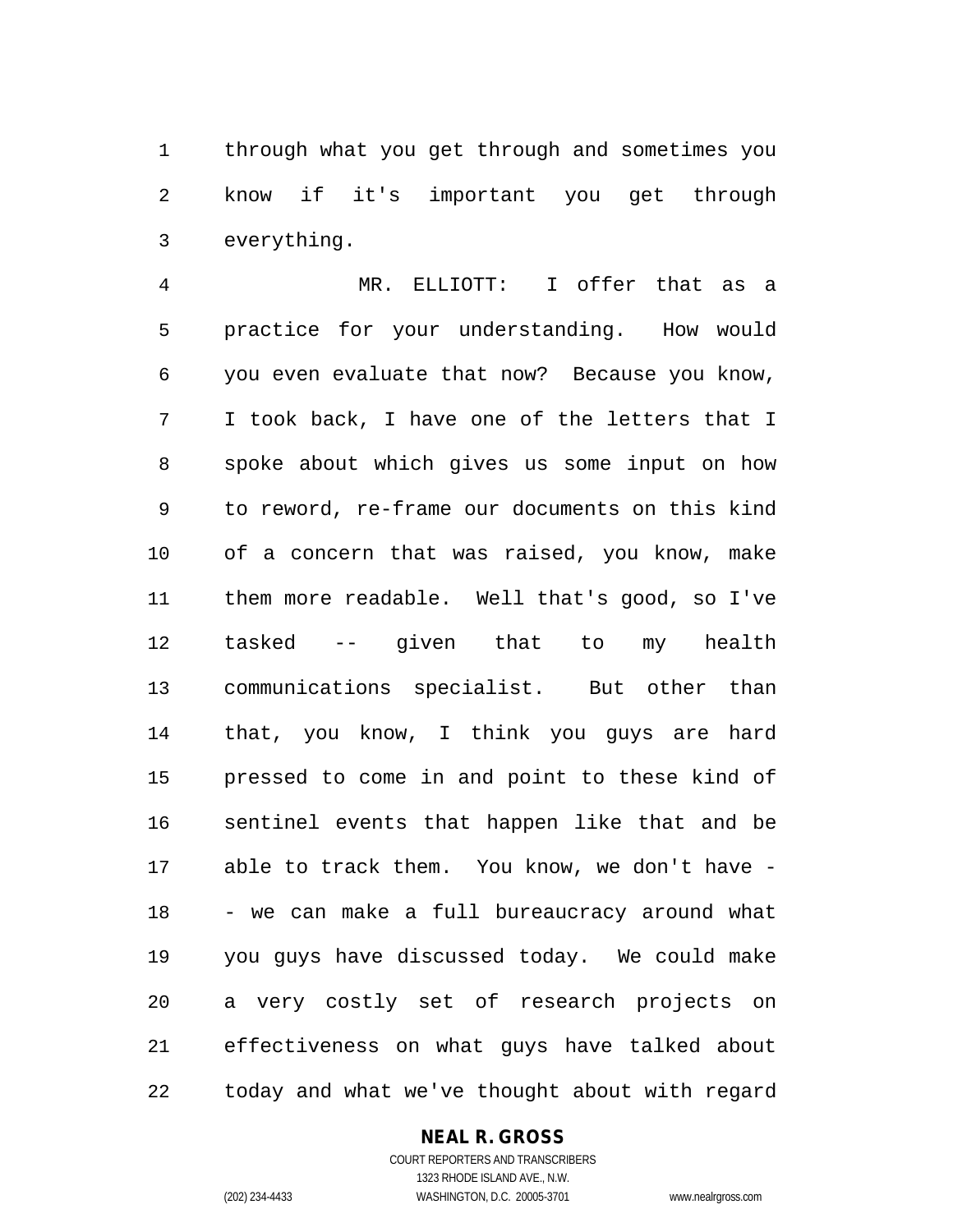to how we're doing in our communication efforts.

 MEMBER BEACH: And I kind of thought about part of what we wanted to do and maybe I missed it, was we were going to actually look at the material that NIOSH is sending out and evaluating the material as opposed to did the participants understand it. So I guess that piece is kind of missing. 10 MR. KATZ: That's already covered. I mean, the process questions. MEMBER BEACH: Yes, but the effectiveness part of it I guess. MR. KATZ: Well, that's my point. You can look at materials and say you like them or you don't, but you cannot judge their effectiveness because you read them and have an opinion about that. 19 MEMBER BEACH: That's true. CHAIRMAN GIBSON: Given the hour, let's just get back to the plan and we'll

leave the evaluation steps in there. Once we

# **NEAL R. GROSS**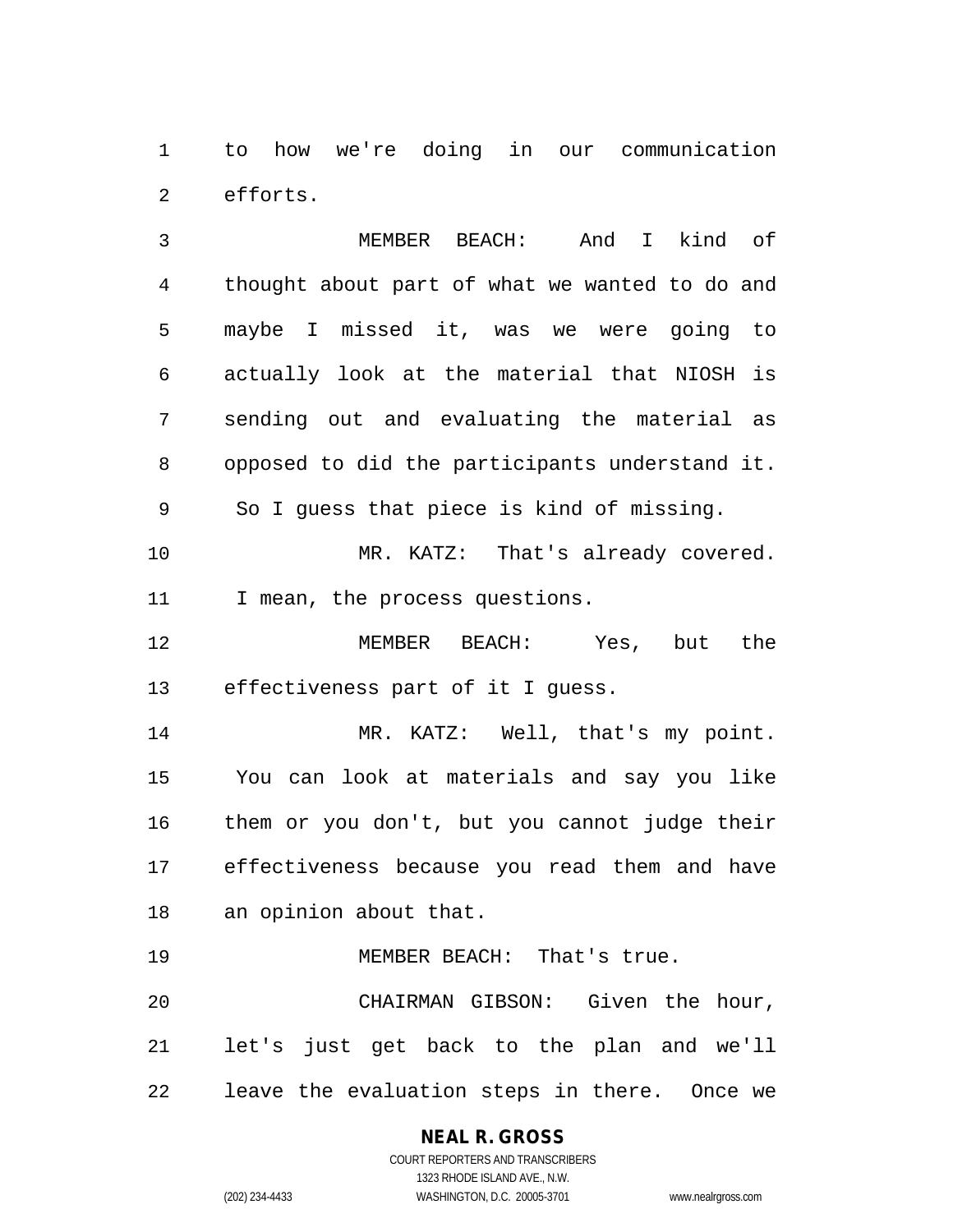get this done and we go try to figure out how we're going to do it we may figure out we can't do it. But for now let's, for today let's concentrate on getting this finished up. Is that all right? MR. ELLIOTT: Yes. CHAIRMAN GIBSON: Okay. So we are at the fourth bullet. "Are claimants notified that an Ombudsman's Office exists and what services it provides?" I think that's straightforward enough. Did you have a comment, Arjun? DR. MAKHIJANI: No, I had some notes on the third bullet and I'm wondering whether they were appropriately put in there now. CHAIRMAN GIBSON: Oh okay, so we just left -- DR. MAKHIJANI: Yes, I think we left the third bullet then. What I have is "Do the participants understand the process for evaluating an SEC petition and how it may

#### **NEAL R. GROSS** COURT REPORTERS AND TRANSCRIBERS

1323 RHODE ISLAND AVE., N.W.

(202) 234-4433 WASHINGTON, D.C. 20005-3701 www.nealrgross.com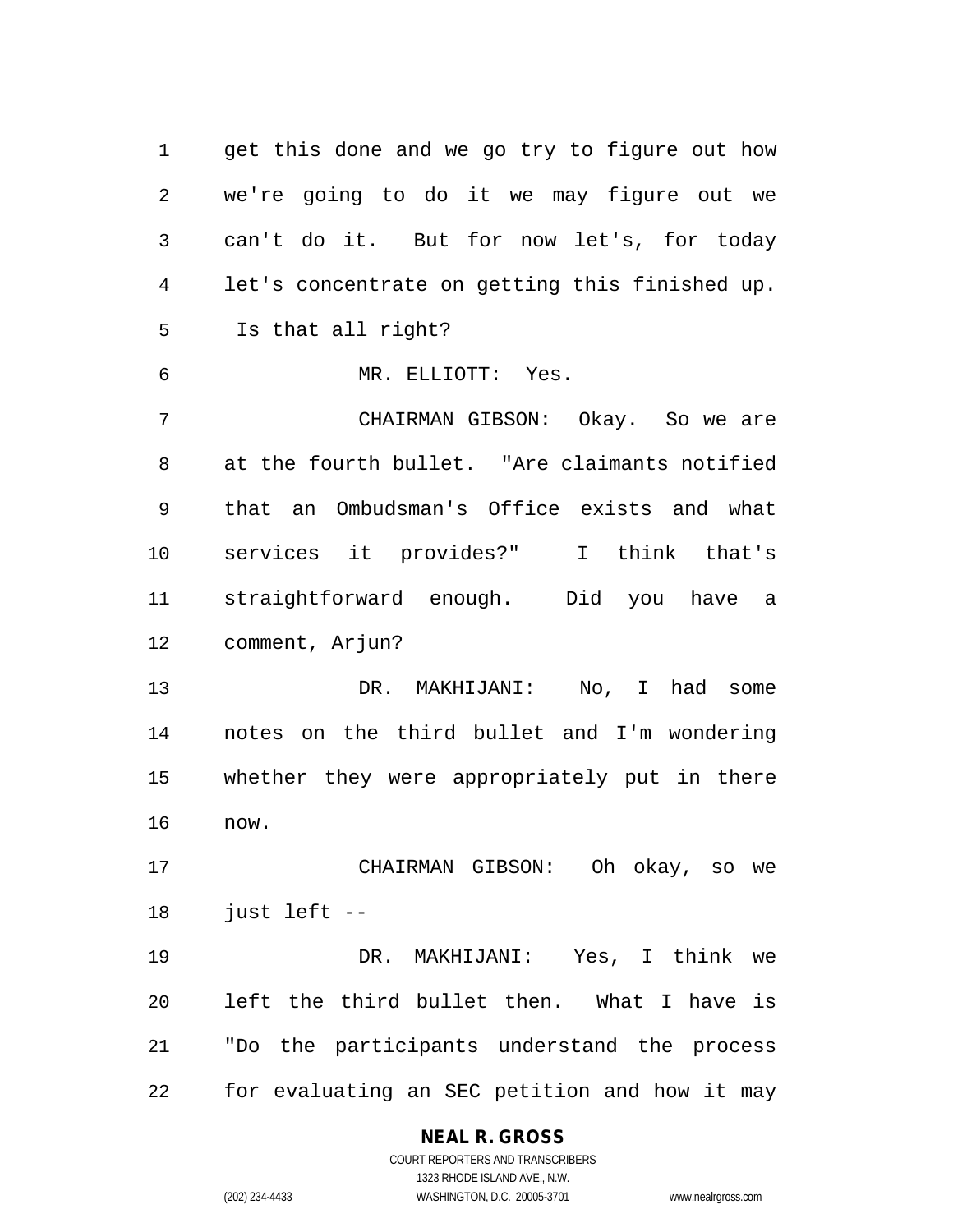be approved or denied," and I don't know whether that was what you wanted, or the -- the original words were thought to be too narrow, the 180 days. Is this okay? That's what I have.

 MEMBER BEACH: That's what we said.

 DR. MAKHIJANI: All right. I just wasn't sure.

 CHAIRMAN GIBSON: We'll be looking to OCAS's documents ourselves up above so all these things down here under the evaluation, it's just, you know, we're going to have to see how that works.

DR. MAKHIJANI: Okay.

 CHAIRMAN GIBSON: Okay, so is there anything else under the third bullet, Arjun?

 DR. MAKHIJANI: No, no, I just want to make sure that I add the notes as people wanted them. I'm going to send them around.

**NEAL R. GROSS**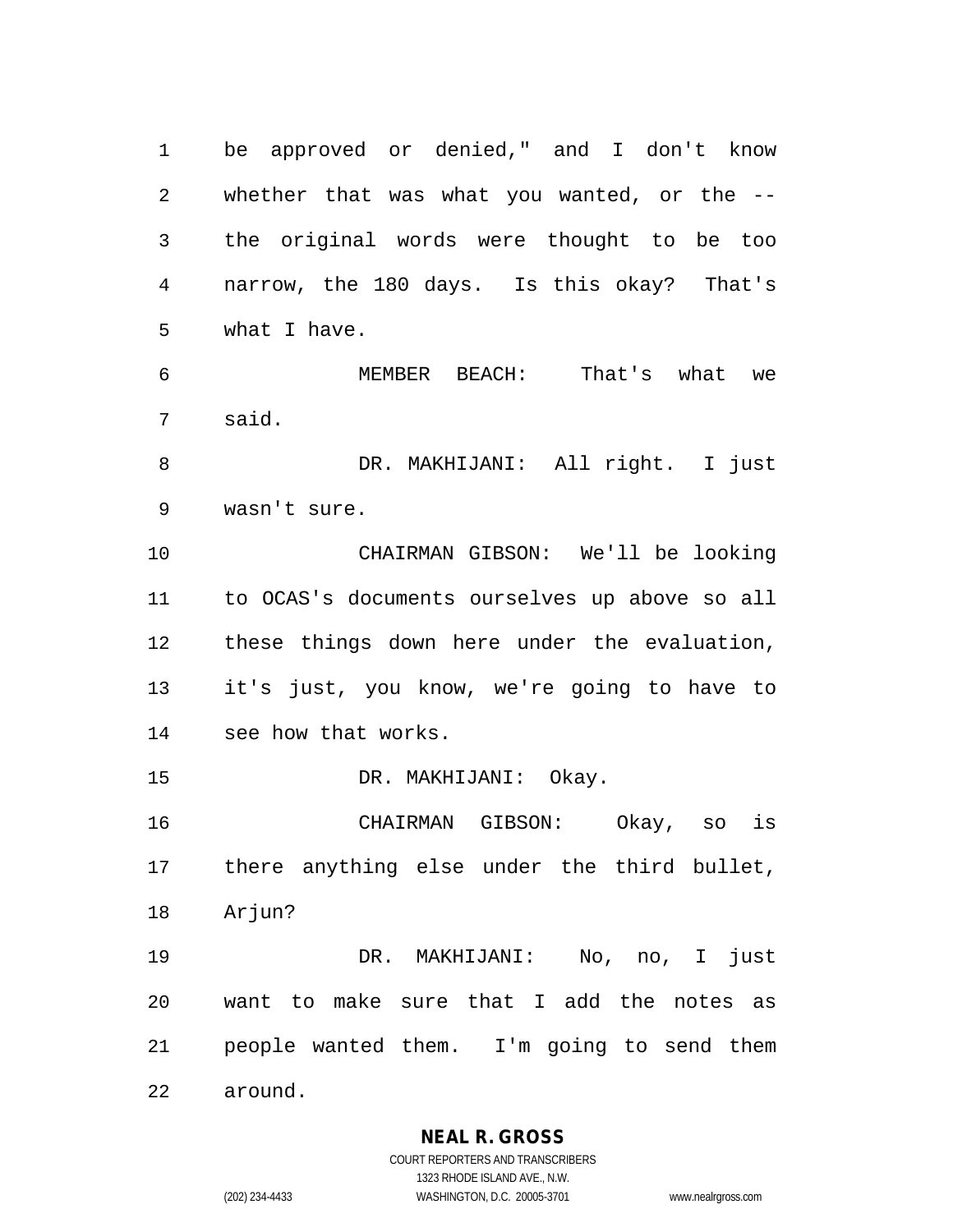CHAIRMAN GIBSON: So we read the fourth bullet. Is there anything that needs to be changed in that? And associated with that fifth one. "Is the Ombudsman's Office responding to worker communications and forwarding the comments received to appropriate subgroups of OCAS and its contractors?" DR. MAKHIJANI: Does Ombudsman's Office communicate with contractors or only with NIOSH? MR. KATZ: Well actually, you know, Denise communicates with everybody. MR. ELLIOTT: Whoever she needs to touch, she touches. MR. KATZ: Beyond NIOSH too. She does a lot with DOL and she does a lot with the regional offices of DOL and so on. CHAIRMAN GIBSON: Okay. I think those five bullets are going to give us enough to try to figure out what to evaluate or how to evaluate when we get to it. Is there

#### **NEAL R. GROSS**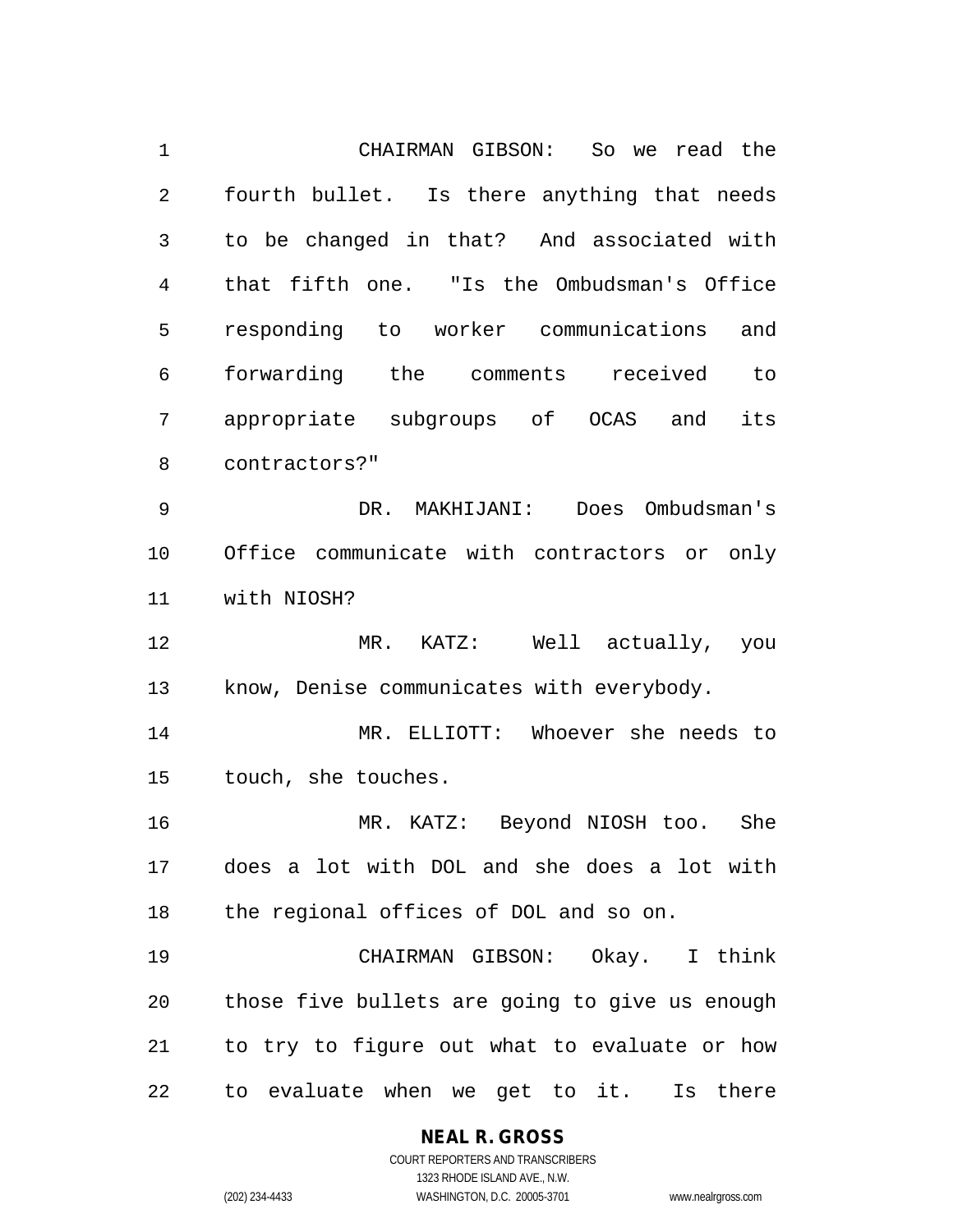anything else we want to add to that section, or? Probably going to be difficult.

 DR. MAKHIJANI: Did you want to add an item along the lines of what Josie was talking about which would be the working group's evaluation of the material independent of whether anybody learned anything from it or not?

 CHAIRMAN GIBSON: Wasn't that in our --

 MR. KATZ: I thought the first two bullets --

 DR. MAKHIJANI: Okay, fine. Sorry.

 MR. KATZ: Working group and whatever help it needs from SC&A will be addressing --

18 DR. MAKHIJANI: Sorry, sorry. Okay.

 CHAIRMAN GIBSON: Okay. And then the final set of bullets. "Determine if the claimants understand the dose reconstruction

# **NEAL R. GROSS**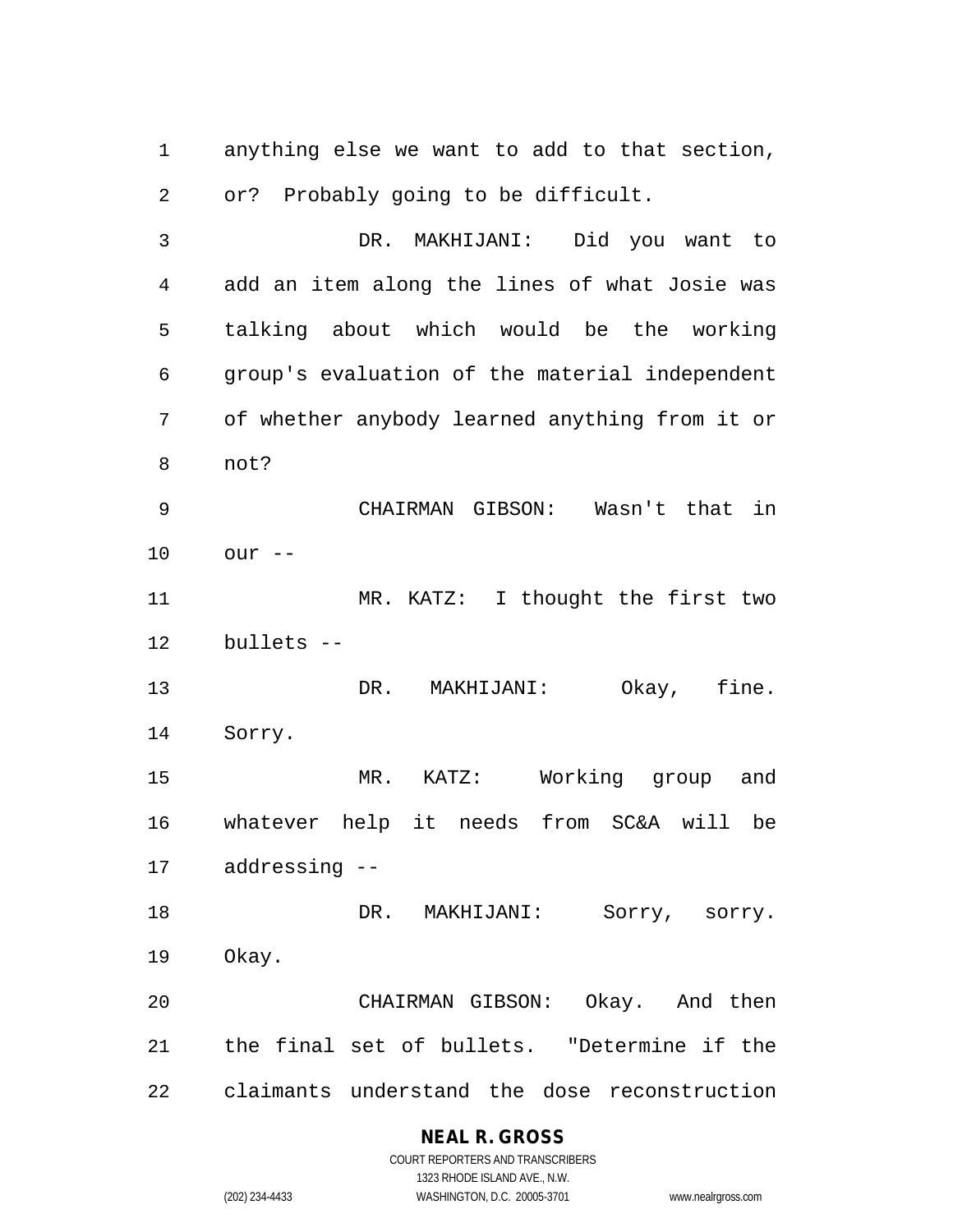process, its results and the differences between the dose reconstruction and SEC processes."

 MR. KATZ: Some of this is redundant because we've already asked do they understand dose reconstruction, do they understand the SEC processes. I don't know, the compare and contrast probably isn't needed.

 MS. ROBERTSON-DEMERS: That's what I was saying earlier.

MR. KATZ: Yes.

 CHAIRMAN GIBSON: So you think we have all of these bullets adequately covered? Then we'll just delete them.

16 MR. KATZ: The end.

 DR. MAKHIJANI: The end. Well, there was -- Wanda, you were going to make a bullet out of one paragraph at the top.

 MEMBER MUNN: I have not rewritten it. I will send it to you by mail.

DR. MAKHIJANI: So, okay. So I

# **NEAL R. GROSS**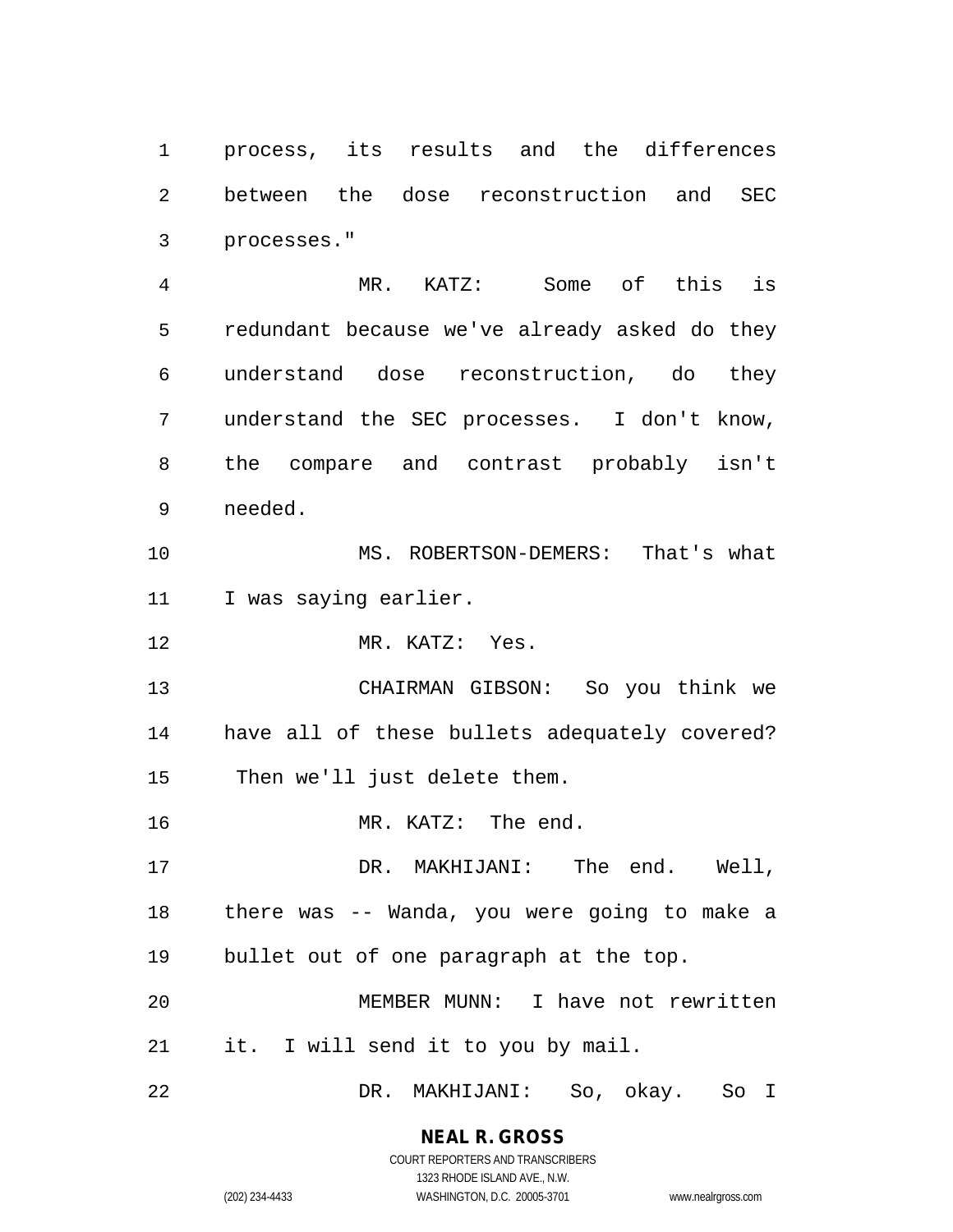just have that paragraph highlighted that Wanda will send sentence and Wanda will convert it. MEMBER MUNN: That's correct. I have a note to that effect. I will rewrite that one paragraph up in Item Number 1. DR. MAKHIJANI: Okay. So that's in my notes and I'll send that. CHAIRMAN GIBSON: Now we'll move to the discussion -- (Laughter.) MR. ELLIOTT: You're trying to get the Mark Griffon award for task master. The Wanda award. MR. KATZ: Actually, I'm kind of impressed, Mike. MR. ELLIOTT: You've done a very good job, Mike. So what is it that you want to discuss now? CHAIRMAN GIBSON: Action items and adjournment. Arjun, how long do you think it would take to give you adequate time to put

# **NEAL R. GROSS**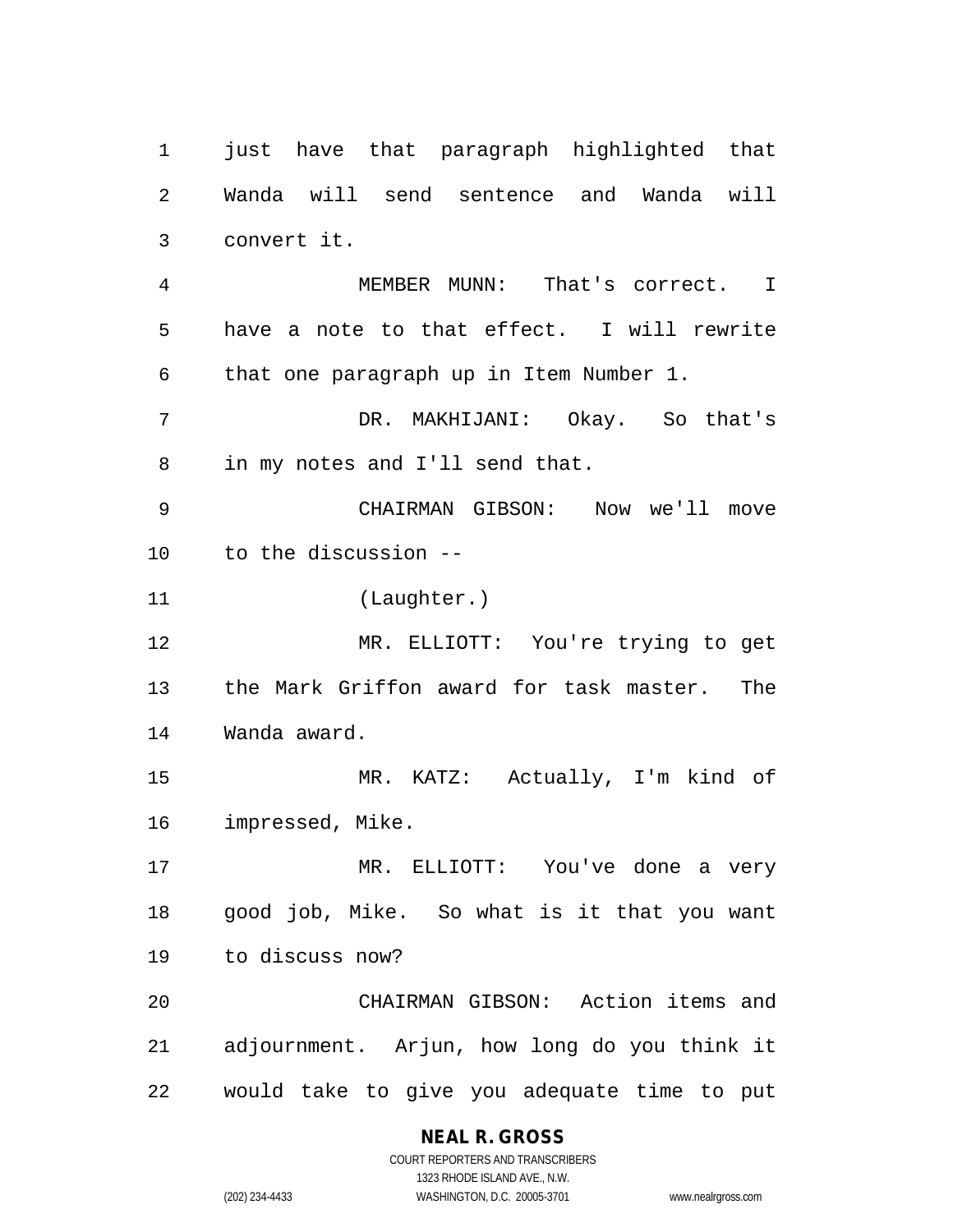this in a finalized type form so you could mail it out?

 DR. MAKHIJANI: I can give it to you right now.

 MEMBER BEACH: Perfect, we can work another hour.

 DR. MAKHIJANI: Actually, I'm writing the email to send you the document. It's in edit mode. I should probably spell- check it before sending it to you. But I'll send it before I leave.

 CHAIRMAN GIBSON: Here's what I was thinking. If we get it out to the Work Group members and Ted and everyone and maybe give us two or three days to look it over. Would it be possible for us to have a conference call before the Board meeting to just finalize this? Because I'd like us to adopt something and have it ready, prepared to present to the Board.

 MR. KATZ: I'm just wondering if you can't do this by email without it.

# **NEAL R. GROSS**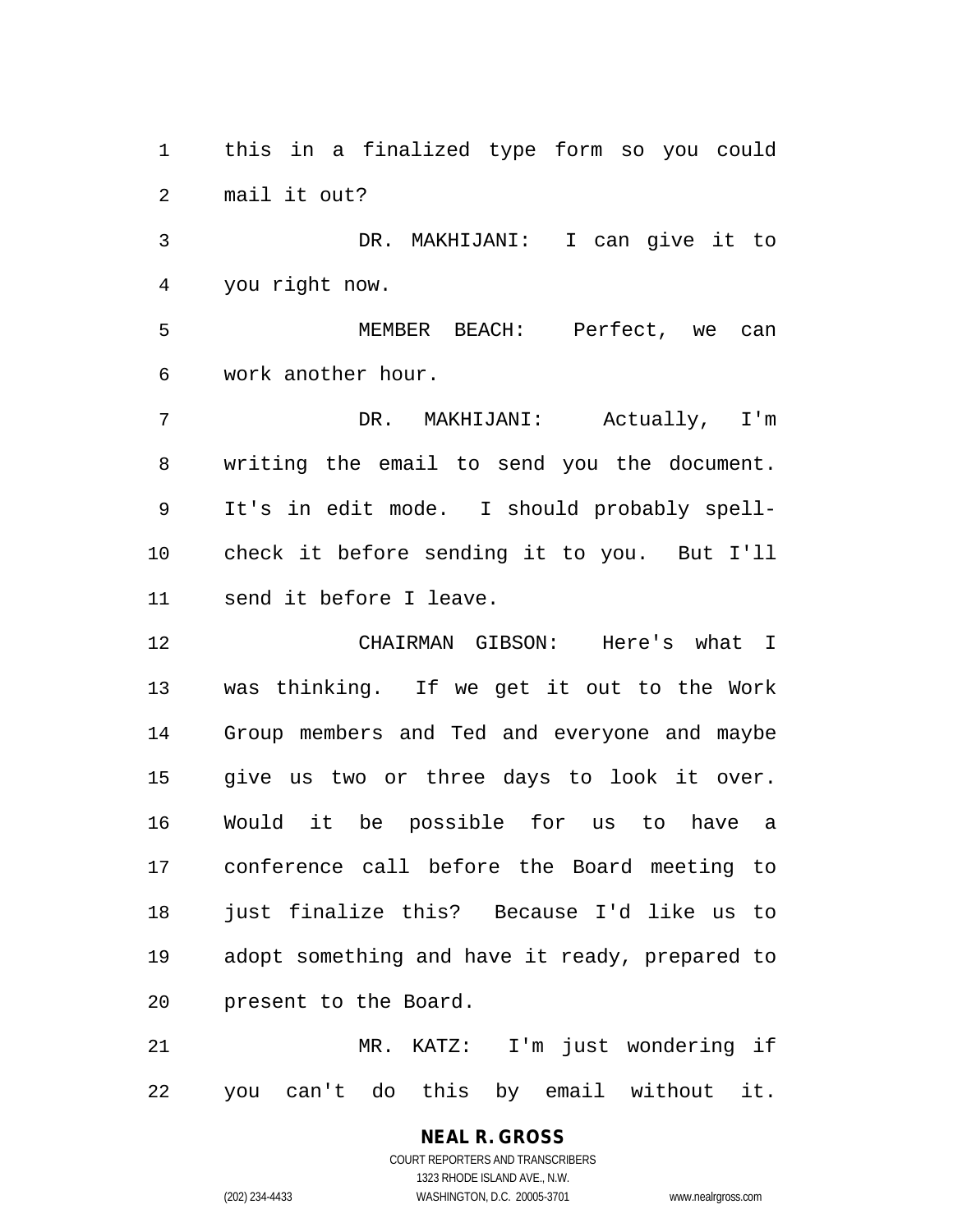Because everybody has sort of agreed on everything that we've talked about. Now all we're talking about probably is copy editing which is not substantive, you don't need a working meeting to do copy editing.

 CHAIRMAN GIBSON: So then, like in the next few days if Arjun gave that to me, I'll look it over first and I'll send it out to the Work Group members and everyone. Unless there are any objections then we'll consider that our product. Sound good?

 MR. KATZ: It doesn't have to be - - I mean, really, I'm sure it will more than - - represent the idea, the basic ideas for the Board to give it consideration. I mean, everything doesn't have to be perfect.

 DR. MAKHIJANI: Mike, do you want me to go and everywhere where we have "workers" kind of fix? Because I haven't done that. I haven't gone and checked for consistency where we talk. I can send -- do you want me to fix that? If I send it now --

# **NEAL R. GROSS**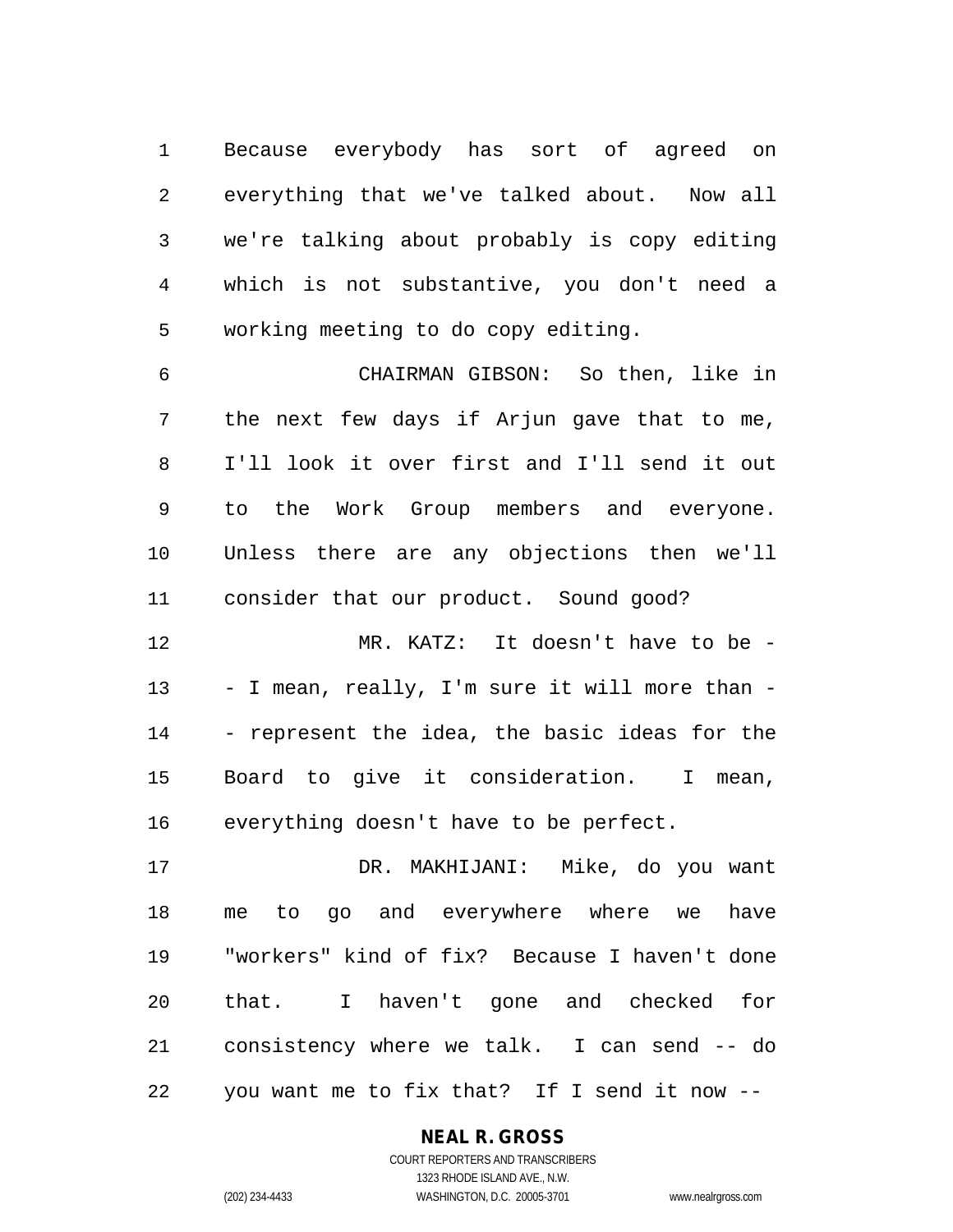MR. KATZ: No, don't send it out now. Give it a good read-through. DR. MAKHIJANI: I'll read through it. MR. KATZ: You may find other gaps. CHAIRMAN GIBSON: Yes, we can get this the first of next week or so. We still have plenty of time to distribute it. DR. MAKHIJANI: Okay. MEMBER BEACH: Excuse me. This requires a vote by the Board, correct? CHAIRMAN GIBSON: For them to adopt that. MEMBER BEACH: And the new mission statement. So I'm wondering if you wouldn't want to send it out to the Board members ahead of the meeting also to give people a chance? MR. KATZ: Can I just say, I mean the Board -- I mean, I think you want their approval of the mission statement, but as far as the Work Plan, I mean I don't know whether

# **NEAL R. GROSS**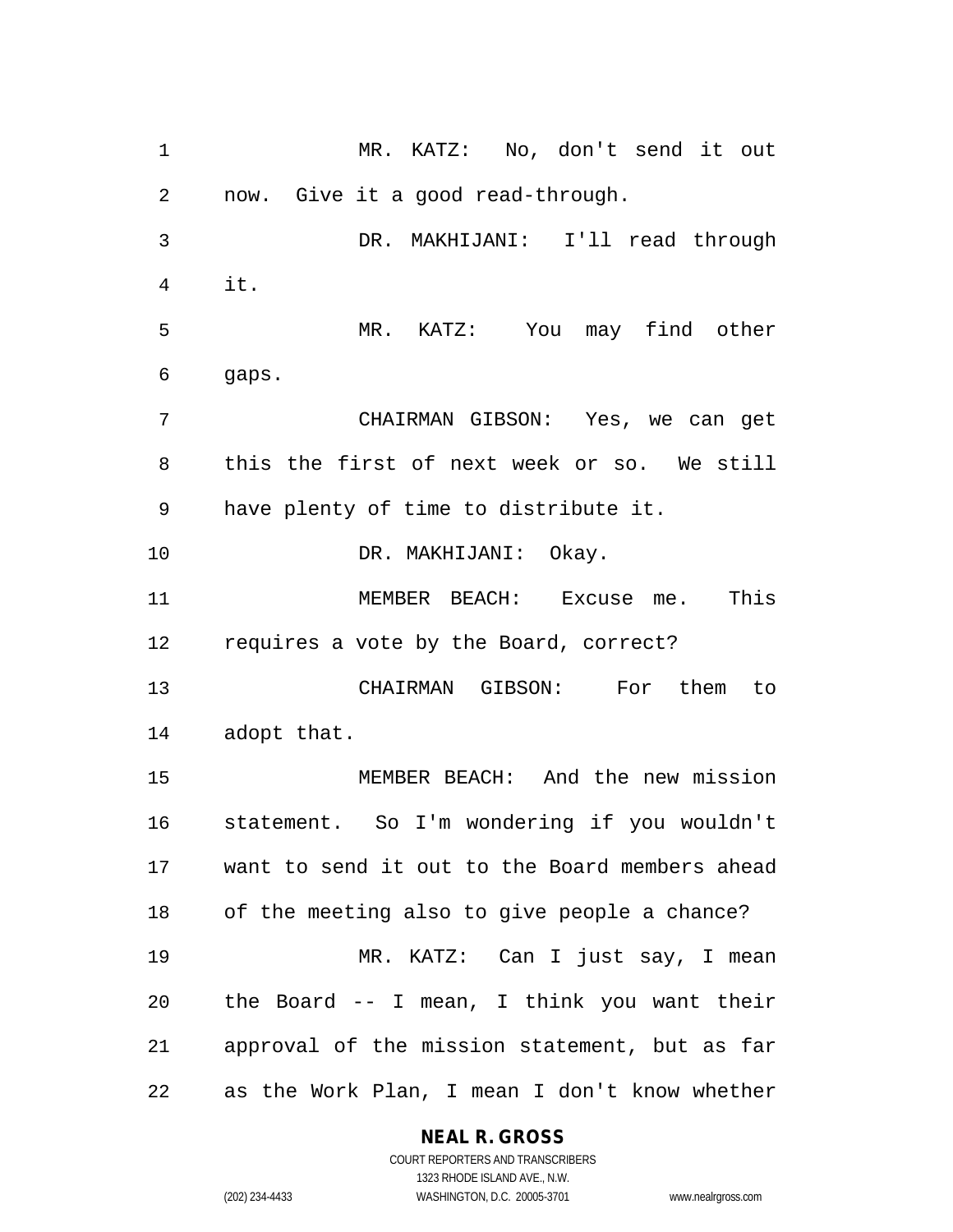they have to actually vote on your Work Plan. You may want to change your Work Plan as you go along, you may find some things are not feasible to actually evaluate once you get into the nitty-gritty of it and so on. I think it's enough to provide it for their comment and so on, but I don't think the Board -- I just don't imagine the Board actually voting on -- putting a stamp on this is the plan. CHAIRMAN GIBSON: Yes. I didn't think -- I haven't talked to them, but okay. MR. KATZ: Yes, yes. So then the Board can discuss and give any input it wants but without really. MEMBER BEACH: So we just need to amend the statement. 18 MR. KATZ: The charge, yes. Now, that part is a Board vote. MEMBER BEACH: And then do we need to start thinking about how we're going to do this, or are we going to save that for another

**NEAL R. GROSS**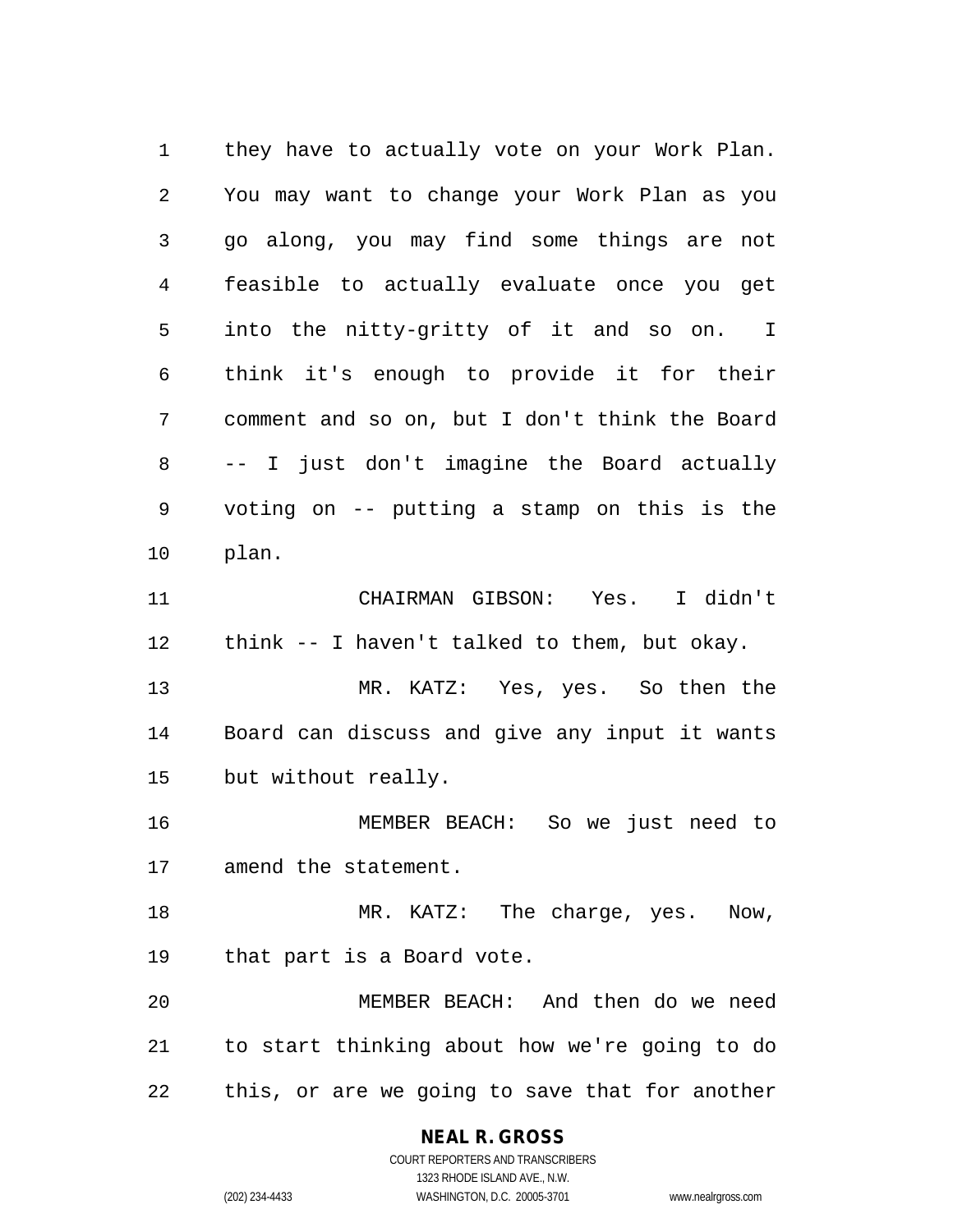day? Like for thinking about just how we're going to actually do this work. Because we've already started, I mean, we've already started attending meetings and so those things are kind of left hanging in a way, in a sense. CHAIRMAN GIBSON: We need to do that and we need to think about another meeting to get back to these other issues that we didn't have time for today. MR. KATZ: I think we need to schedule another meeting. CHAIRMAN GIBSON: Do we want to look at some dates now, or do you want to wait? MR. KATZ: Whatever your pleasure is. I can get my BlackBerry out and turn it on. CHAIRMAN GIBSON: Okay, let's do that. MR. KATZ: If people have their calendars. We don't have Phil so we may have to just tentatively do something.

**NEAL R. GROSS**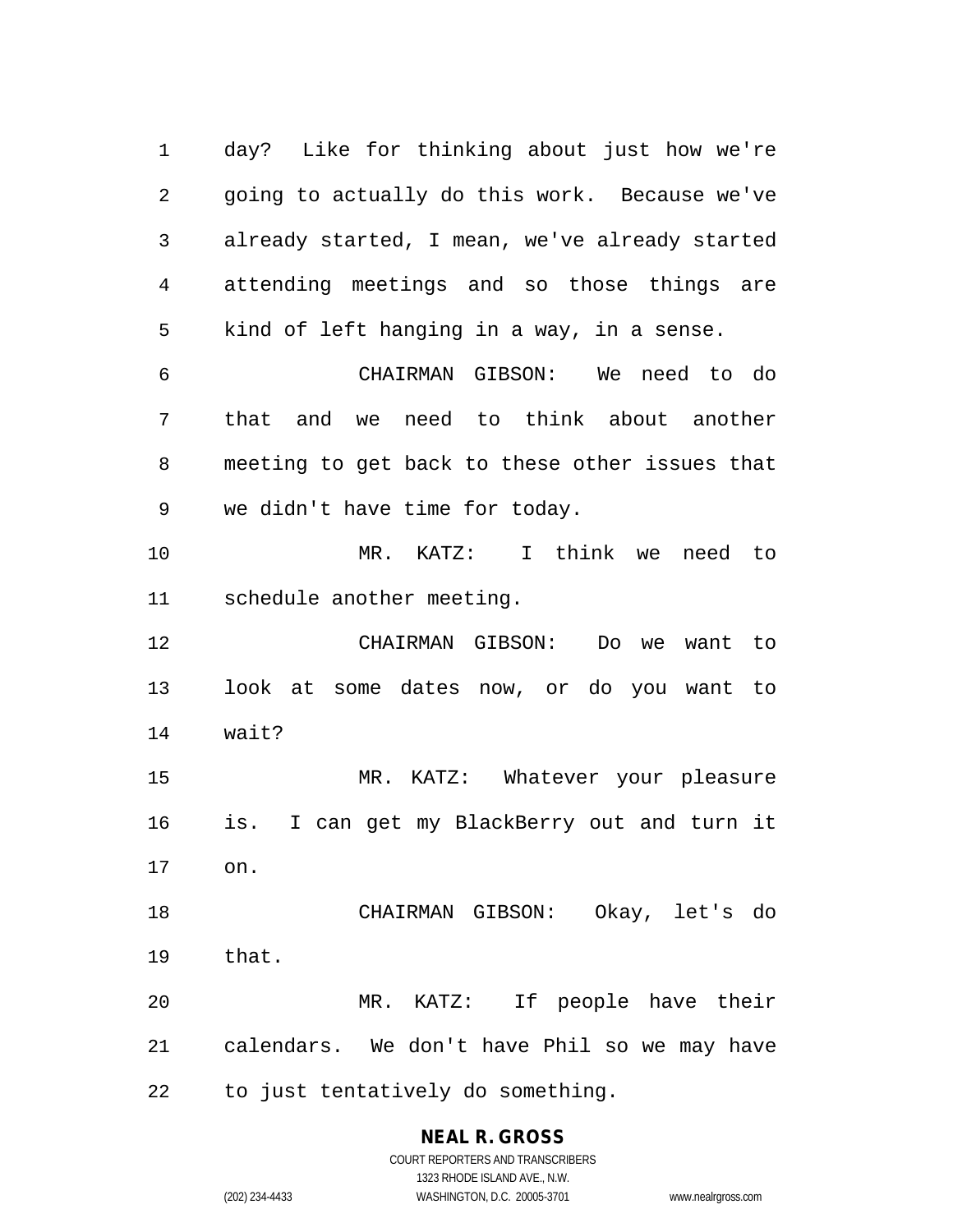MEMBER BEACH: Phil told me he's always available.

 MR. JOHNSON: While we're pondering on that, what was the question that Antoinette had? Clarification of dose reconstructions?

7 MR. KATZ: Can I get that to you? I mean, I have it in my -- I wrote notes down. MR. JOHNSON: Larry's here and you know he wanted to see if he could respond to. MR. KATZ: Oh, I see what you're saying. Hold on.

 MR. JOHNSON: I think it required an additional individual.

 MR. KATZ: So Antoinette's question. Antoinette, if you're on the phone, I don't mean to ask a question that you can ask directly. Are you there? I don't think she is. But was what technical assistance -- well, her question was sort of should NIOSH be providing some sort of expert advisor to help claimants understand the dose reconstruction

# **NEAL R. GROSS**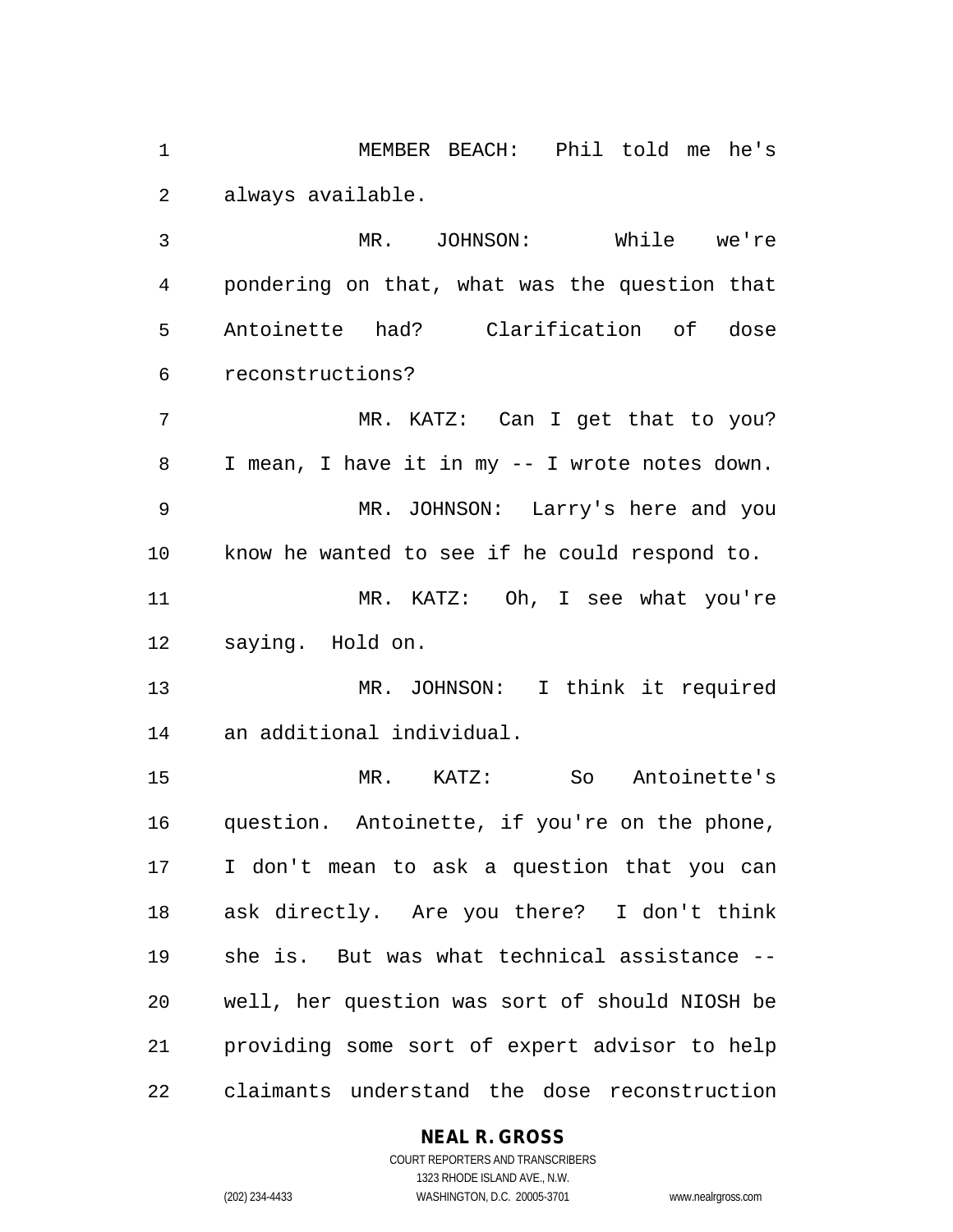report. I think that captures her question.

 CHAIRMAN GIBSON: Similar to some of the other --

 MR. KATZ: How should OCAS be helping the claimants understand their dose reconstruction reports. That was her question.

 CHAIRMAN GIBSON: I just told her we would pass the question on to you.

 MR. ELLIOTT: She knows how to get a hold of me and she can write me an email, but essentially you know we have discussed, debated and conferred about this issue over the course of time. You can go back and read the preamble of the regulation and see some of the thoughts that were offered there about providing assistance to claimants in understanding dose reconstruction. We have chosen to -- with the resources that we have to offer many ways for the claimants to contact us and many opportunities for claimants to ask us questions or to follow up

**NEAL R. GROSS**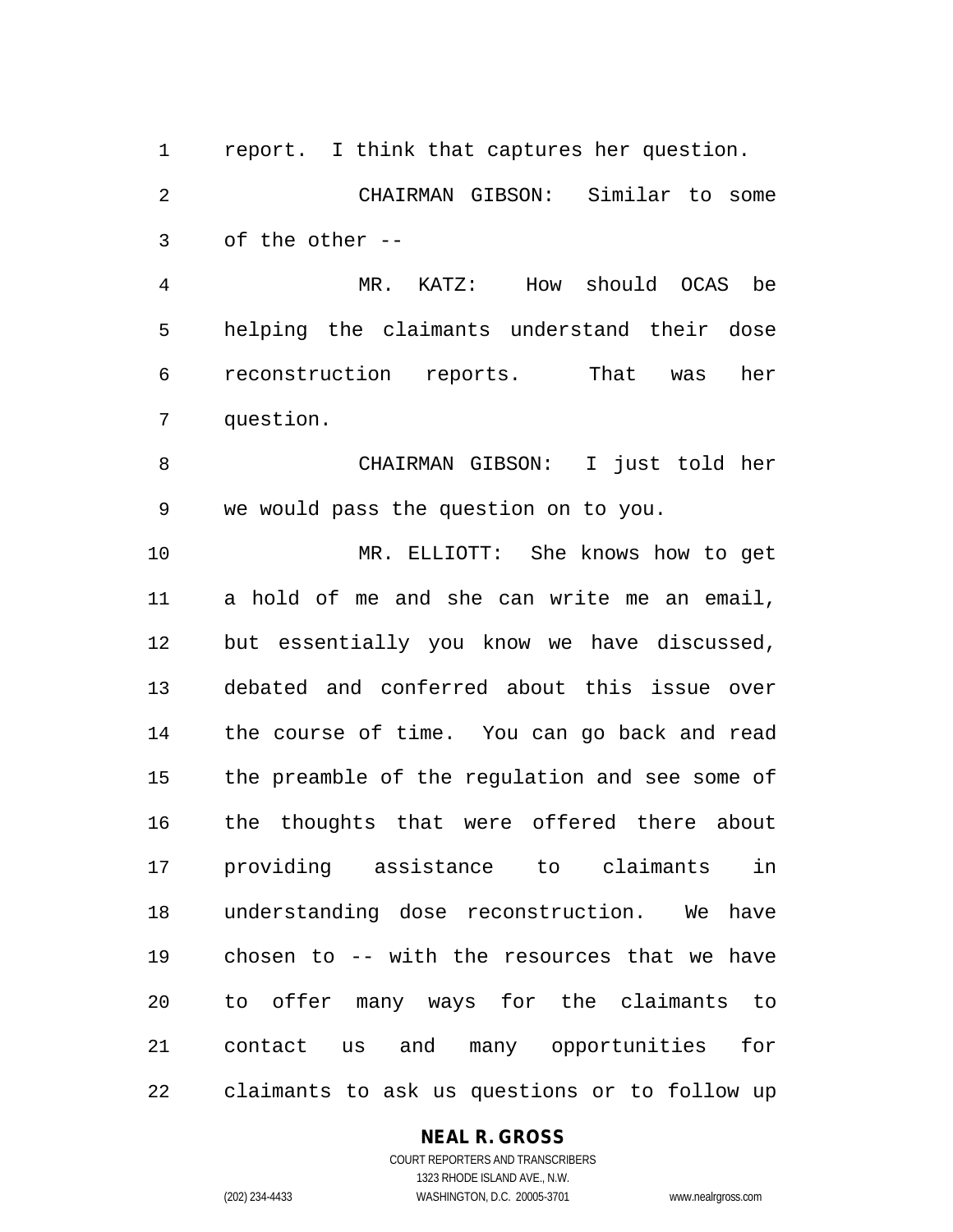with us on whatever they might find confusing or poorly communicated. That's been our approach. Every piece of correspondence, every interaction we have with claimants or petitioners we offer our contact information. Our website provides the opportunity and the ability for claimants and petitioners to contact us through that mechanism. We have an 800 number. We welcome comments on our technical documents through our docket or through our website. We stand ready and willing to help anybody who wants to ask us a question.

 MR. JOHNSON: I'd like to add two other issues or elements to that. One is that we've added increased explanation in the dose reconstruction as to why it is the way it is and if it changed, why it changed. Secondly, we also have the closeout interview which we have experts that understand the dose reconstruction process, been involved in radiological situations and are able to

# **NEAL R. GROSS**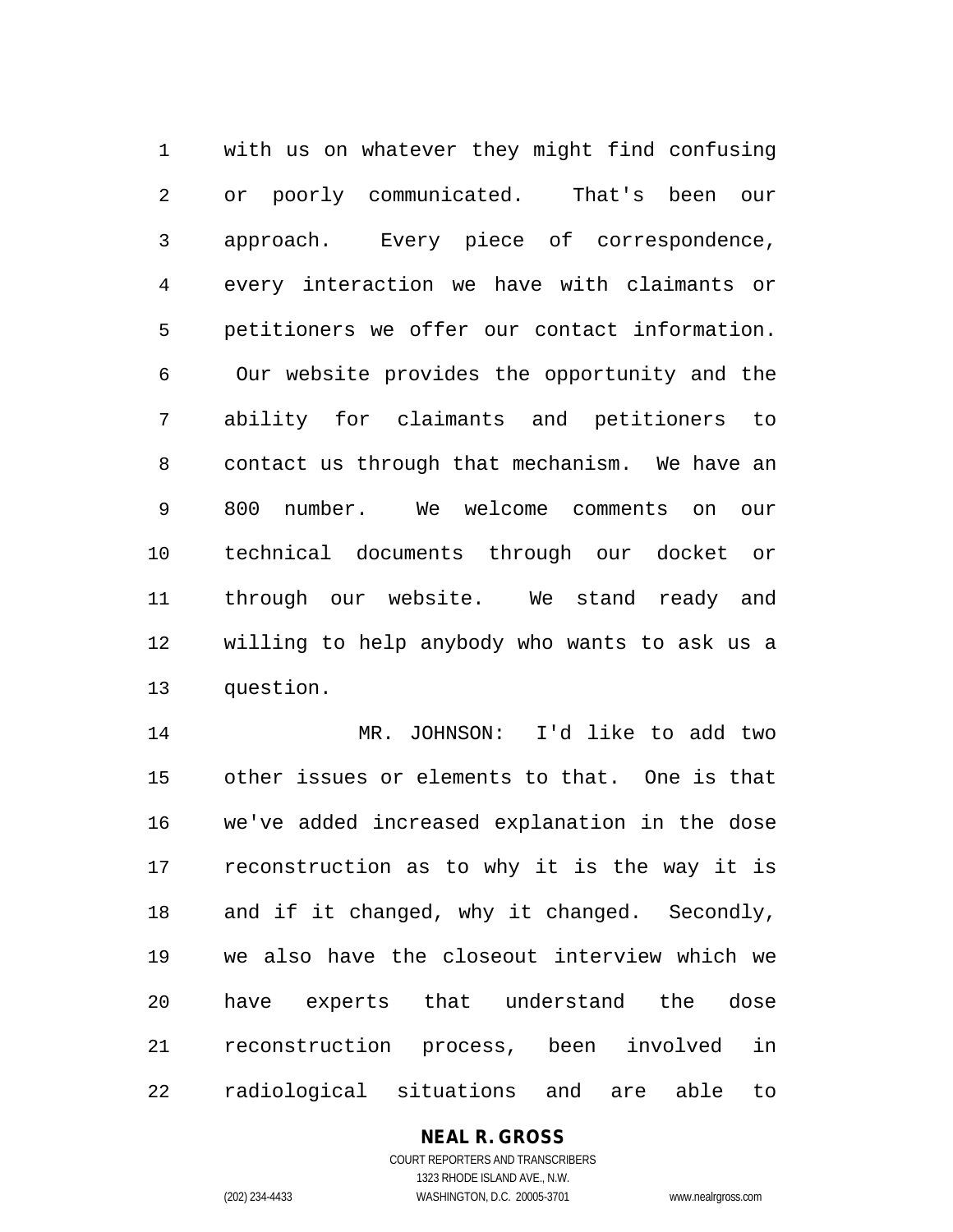attempt to explain the issues that these folks have in the final closeout. So we have those two aspects, one we've improved on and the other one we've always had.

 MR. ELLIOTT: And that's very good. Thank you for pointing that out, J.J. Let me take that one step further. In our effort to continuously improve our communication efforts we have changed -- we're in the process of changing our dose reconstruction report format to be more readable and more understandable to the claimant audience and not lose -- at the same time not lose the technical aspects and the nature that are relevant to the report and that could serve to inform an expert or a knowledgeable health physicist on how we did our work. So that is forthcoming, ORAU our contractor is tooling up to start delivering those modified, revised new dose reconstruction reports, and I'm anxious to see that happen soon.

#### **NEAL R. GROSS**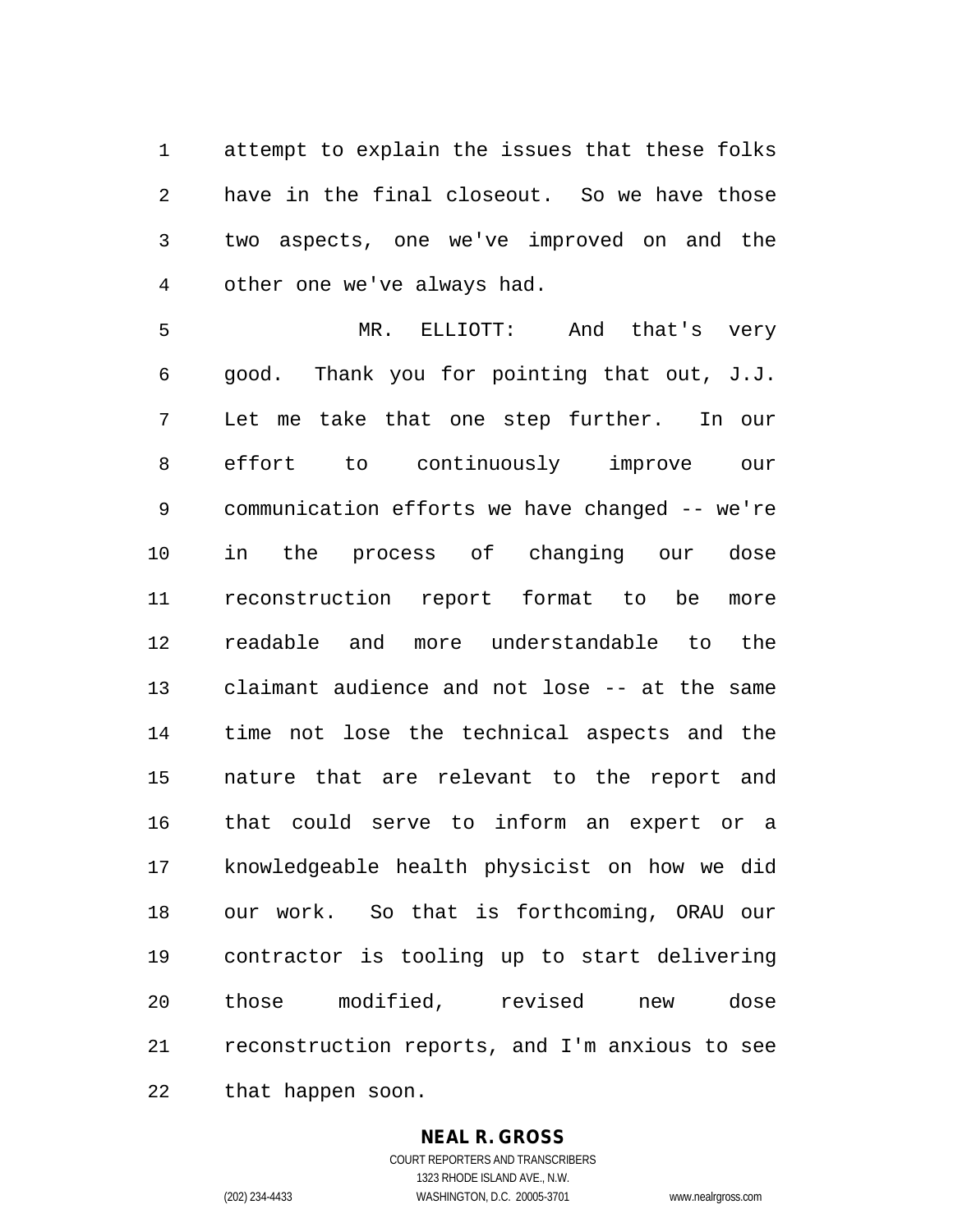MR. KATZ: Just to do justice to the comment she made, I just recall sort of another aspect of it. What she said as preface to the comment was that DOL has some sort of experts on hand with respect to cancer diagnosis or something that when a claimant needs they can speak to some medical expert about their condition or something like that. So she had I think very specifically in mind, you know, whether OCAS would have some expert available and I think your answer just now was the person who does the closeout interview with the person is an expert to speak specifically to the -- what's in the dose reconstruction.

 MR. ELLIOTT: And that's just one opportunity. The closeout interview is just one opportunity where an expert can be brought to bear on a question that's raised. And certainly we could point to other ample opportunities that are there. Any time a claimant calls us we can put them in touch

# **NEAL R. GROSS**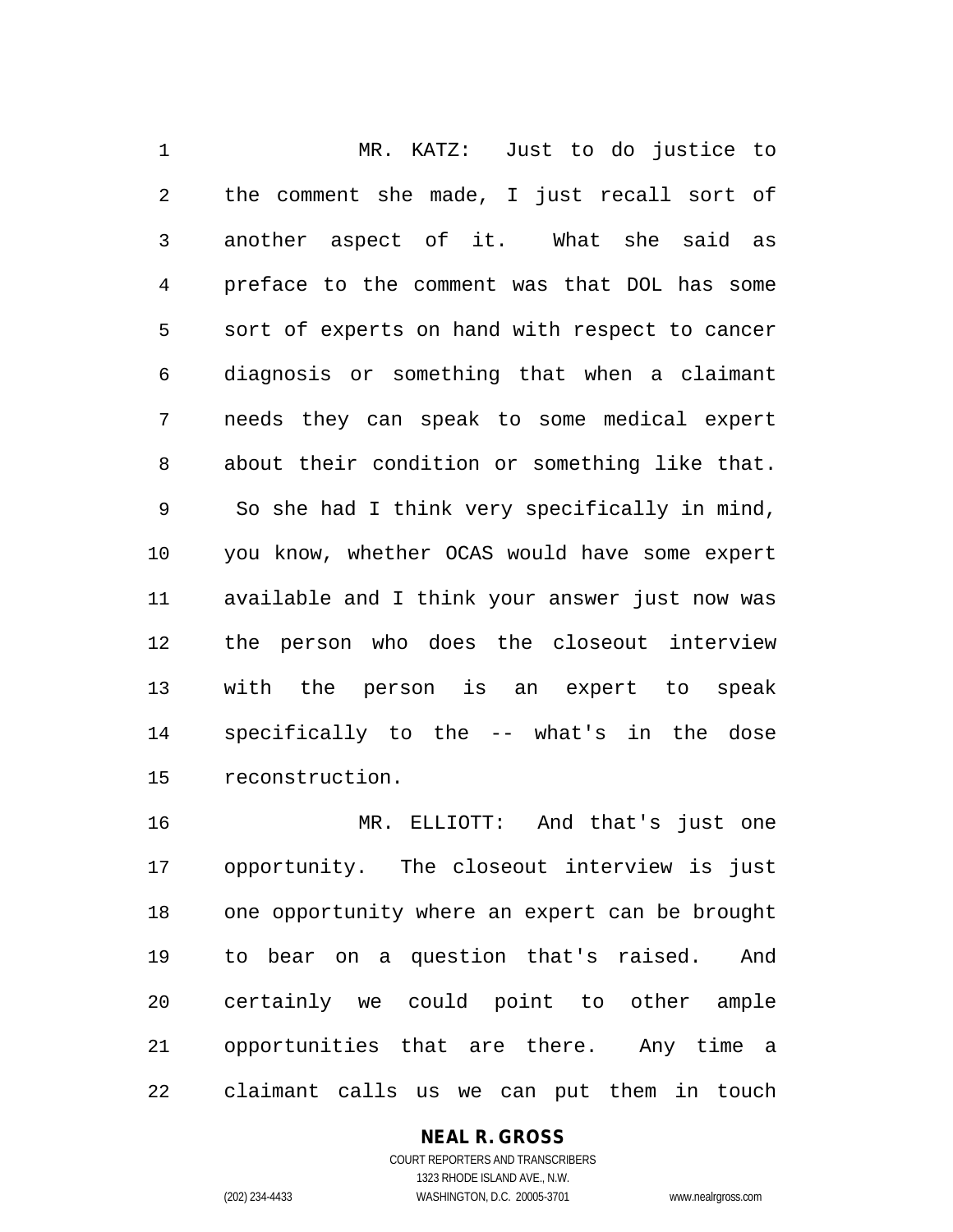with somebody that has knowledge of the site and has the ability, we hope, to explain effectively what we've done in reconstructing their dose. MR. KATZ: Thanks for bringing that back up. MR. JOHNSON: I didn't want it hanging over my head. MR. ELLIOTT: It's on the record, it's on the transcript now, so. MR. KATZ: I've got my calendar up, but give me a scope for where we're thinking. DR. MAURO: Ted, this is John. I'm sorry to interrupt, I know you're coming to closure. Could I get a quick feedback from the Work Group whether I or SC&A should continue to pursue the possibility of bringing the aboard this fellow David Bidwell to help us do the things that we've all been talking about today.

MR. KATZ: John, Mike had

**NEAL R. GROSS** COURT REPORTERS AND TRANSCRIBERS 1323 RHODE ISLAND AVE., N.W.

(202) 234-4433 WASHINGTON, D.C. 20005-3701 www.nealrgross.com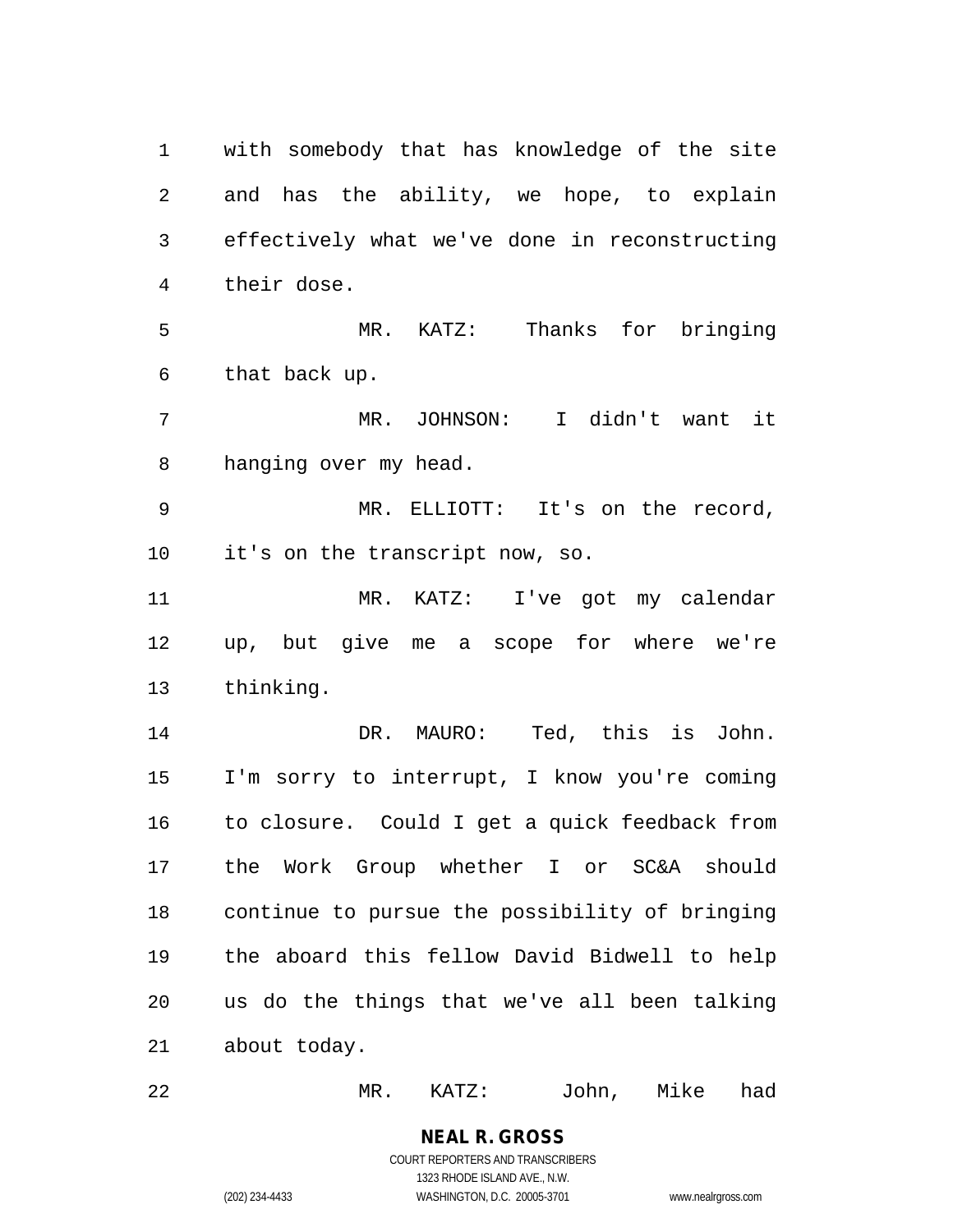suggested that that would be an item for the next time the Work Group meets. DR. MAURO: That's fine. MR. KATZ: I think we're out of gas. DR. MAURO: I understand, I just wanted to make sure that I mentioned that. MR. KATZ: Yes. So that's not forgotten, to be sure, but that -- we'll address that at the next Work Group meeting. 11 DR. MAURO: That's fine. CHAIRMAN GIBSON: There's a Dose Reconstruction Subcommittee meeting the fifth. MEMBER BEACH: There's a Linde on the fourth. MR. KATZ: That week is 17 slaughtered. That's November  $3^{rd}$ ,  $4^{th}$ ,  $5^{th}$ . 18 MS. ROBERTSON-DEMERS: If you want me to be able to attend you're going to be out to -- 21 MR. KATZ: To what? MS. ROBERTSON-DEMERS: If you want

#### **NEAL R. GROSS** COURT REPORTERS AND TRANSCRIBERS

1323 RHODE ISLAND AVE., N.W. (202) 234-4433 WASHINGTON, D.C. 20005-3701 www.nealrgross.com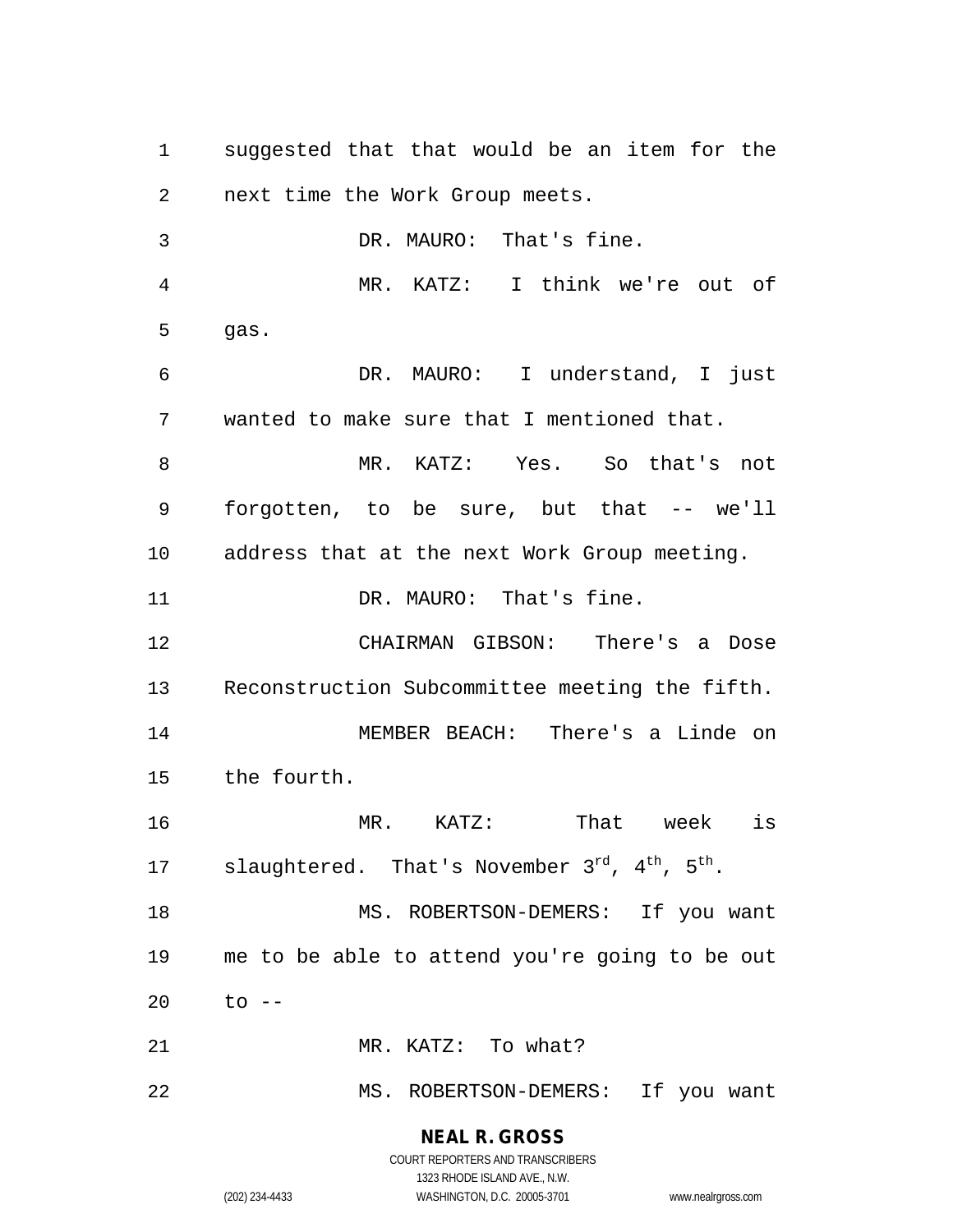Abe to attend, you're going to have to push it out to the second week.

 MEMBER BEACH: I'm not available the second week. And did you say you were not, Arjun?

 DR. MAKHIJANI: I am not, but you know, I don't have to be here. There are two of us here. Unless you want me here.

 CHAIRMAN GIBSON: What about the third week of November? Wanda's Procedures 11  $\alpha$  group is the 17<sup>th</sup>, right?

 MEMBER MUNN: Yes and INL is the 13  $16^{th}$ . We could do it on the  $18^{th}$ .

 MS. HOWELL: That's the week we're out.

MEMBER MUNN: I didn't hear that.

 MR. KATZ: I think just people were talking about their own particular 19 schedules. So the  $16^{th}$  and  $17^{th}$  are booked, 20 the  $18^{th}$  and  $19^{th}$  are out of  $-$  can't be done. So the only day that week, the remaining day 22 that week would be the  $20<sup>th</sup>$  and that's the day

#### **NEAL R. GROSS**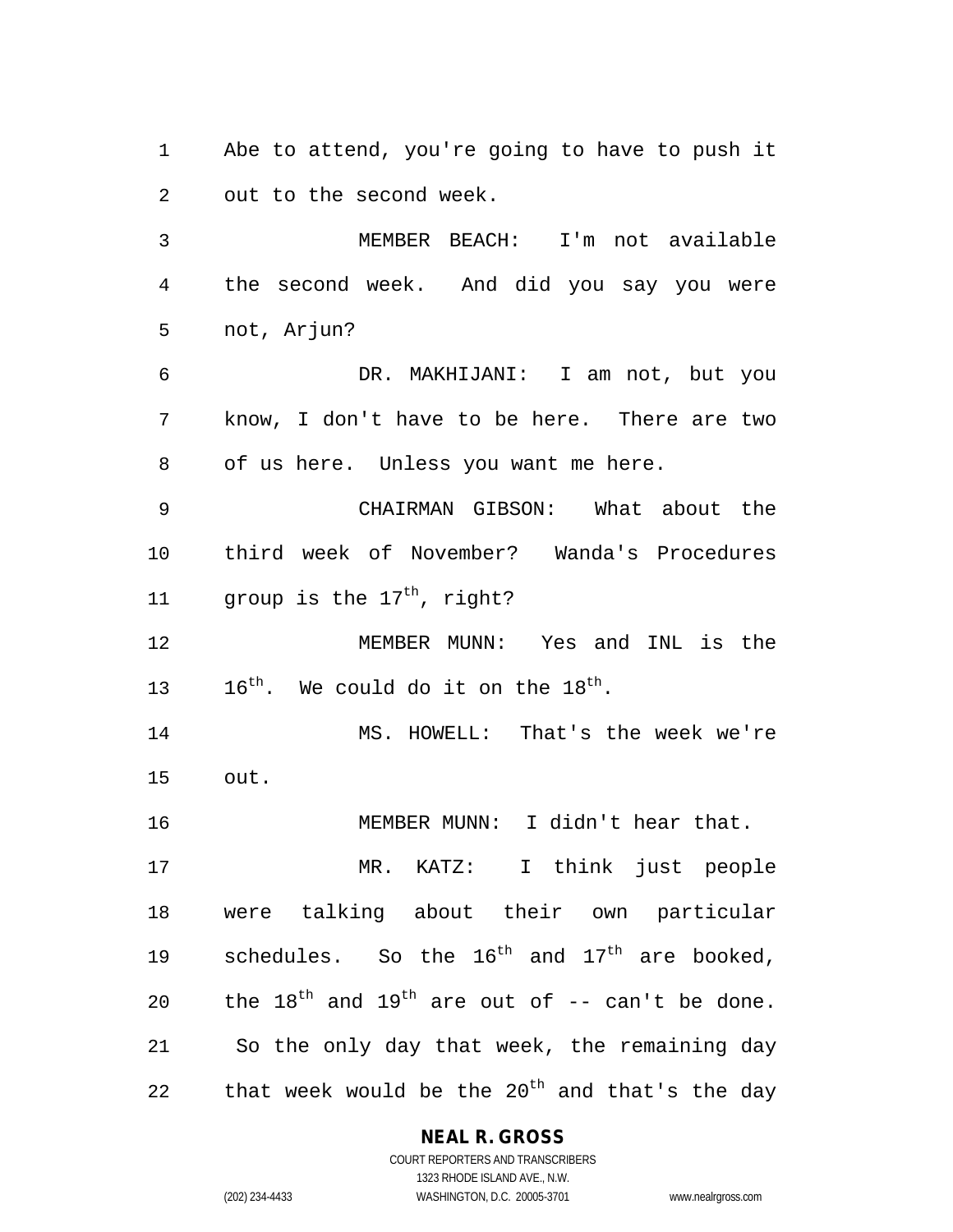before Thanksgiving week. So that's the Friday before Thanksgiving week. CHAIRMAN GIBSON: It's up to all you guys who have to travel. DR. MAKHIJANI: How about the second or third or something like that? CHAIRMAN GIBSON: The third is selection day. MR. ELLIOTT: OCAS can't participate on the third. MR. KATZ: Can't do it on the third. Is that new, Larry? 13 MR. ELLIOTT: Yes. MR. KATZ: I never saw it on my calendar. MR. ELLIOTT: Just here this morning. MR. KATZ: Okay, but what is the second? MEMBER BEACH: So I'm gone on the fifth. Well, the second we'd have to travel on Sunday.

**NEAL R. GROSS**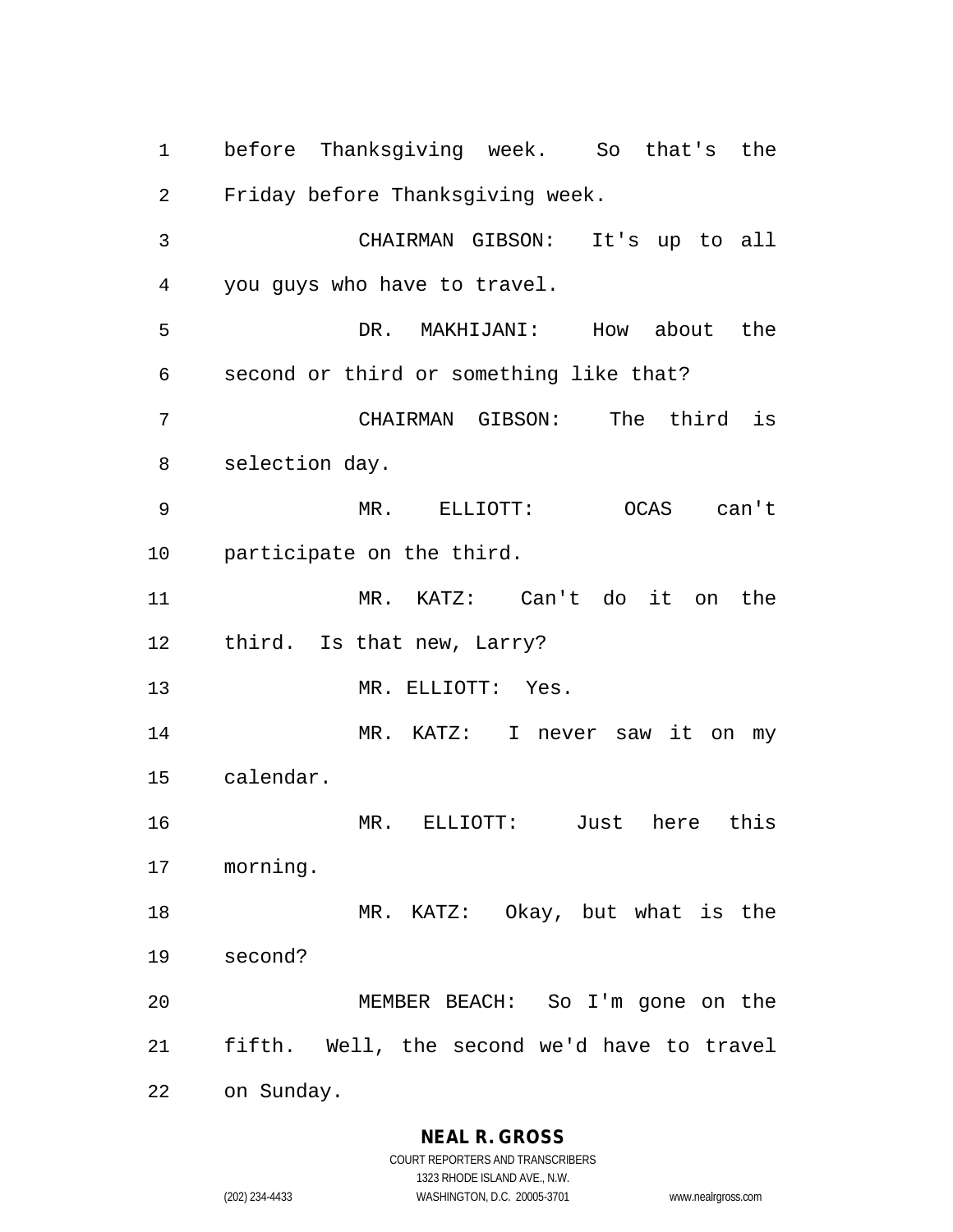MR. KATZ: No, we're talking about December now. December. I thought you suggested. So December, Wednesday the second. How would that work for people? MEMBER BEACH: That's fine for me. MR. KATZ: How is that for you Mike, Kathy? CHAIRMAN GIBSON: Yes. MEMBER MUNN: Okay here. 10 MR. KATZ: Does that work for you, Emily? 12 MS. HOWELL: Yes. MR. KATZ: So you want to -- should we do it? December 2? CHAIRMAN GIBSON: Yes. MR. KATZ: Great. December 2, Outreach Work Group. Done. MEMBER BEACH: Ted, I've noticed that the Linde Work Group meeting hasn't gone out yet and it was going to go out this week, the notification. It hasn't come out. MR. KATZ: Oh, I hadn't looked,

> **NEAL R. GROSS** COURT REPORTERS AND TRANSCRIBERS

1323 RHODE ISLAND AVE., N.W. (202) 234-4433 WASHINGTON, D.C. 20005-3701 www.nealrgross.com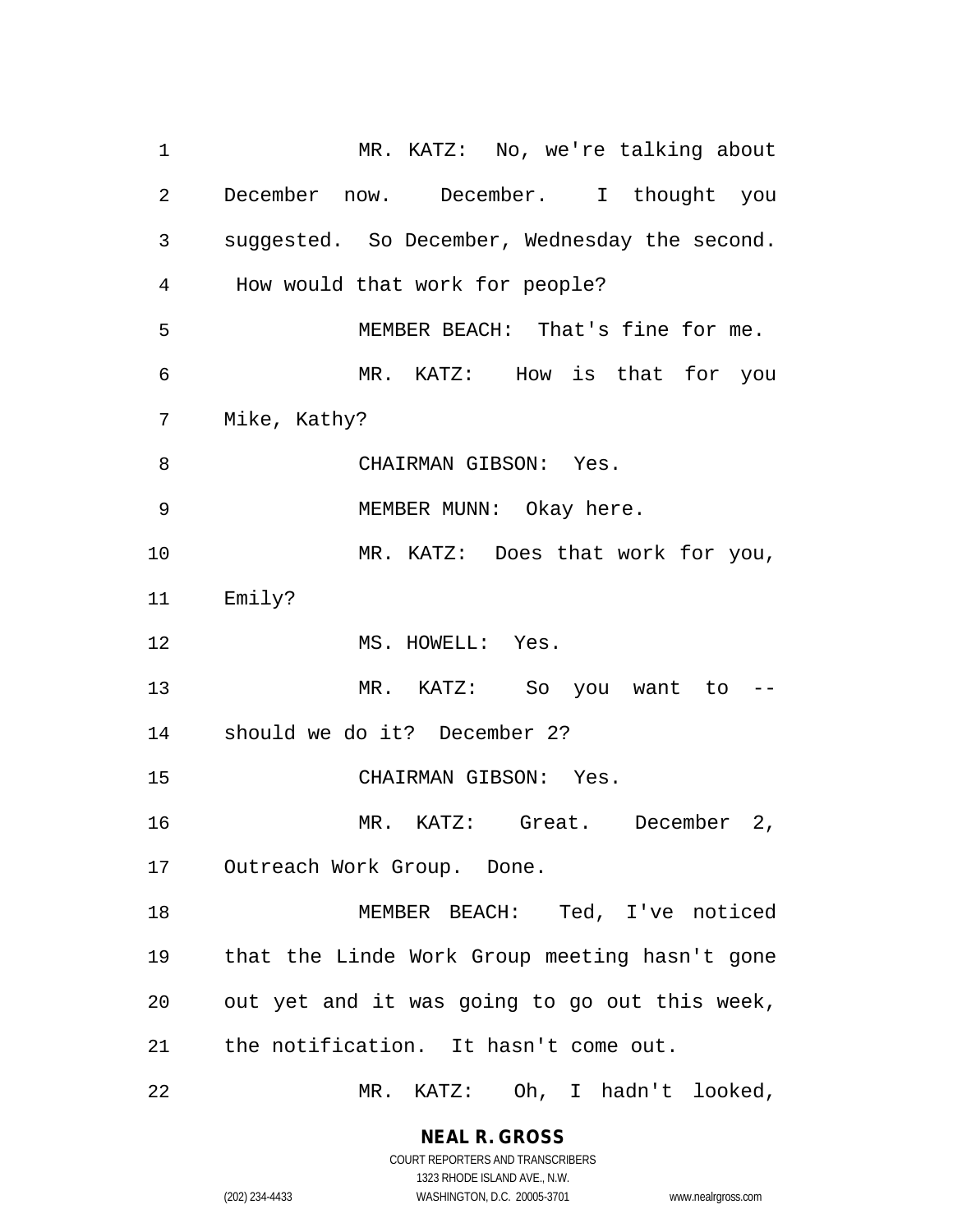but I can check on that. Let me check on that. Linde notification. That's for November 4. Let me check, thank you. MS. HOWELL: And the INL Work Group meeting is November 16. MEMBER MUNN: What are you saying 7 about the INL meeting? Cancelled on the  $16^{th}$ ? MEMBER BEACH: For Phil's Work Group? MR. KATZ: Oh, right. MEMBER BEACH: Yes, I think there was an email that that wouldn't be ready until April. 14 MR. KATZ: No, you're right. There was an email, I forgot. Larry sent out an email saying -- MR. ELLIOTT: I said that NIOSH wouldn't be able to, you know, have our reactions, our position fully developed to the profile review. MR. KATZ: Till the new year, you said, right? Not April.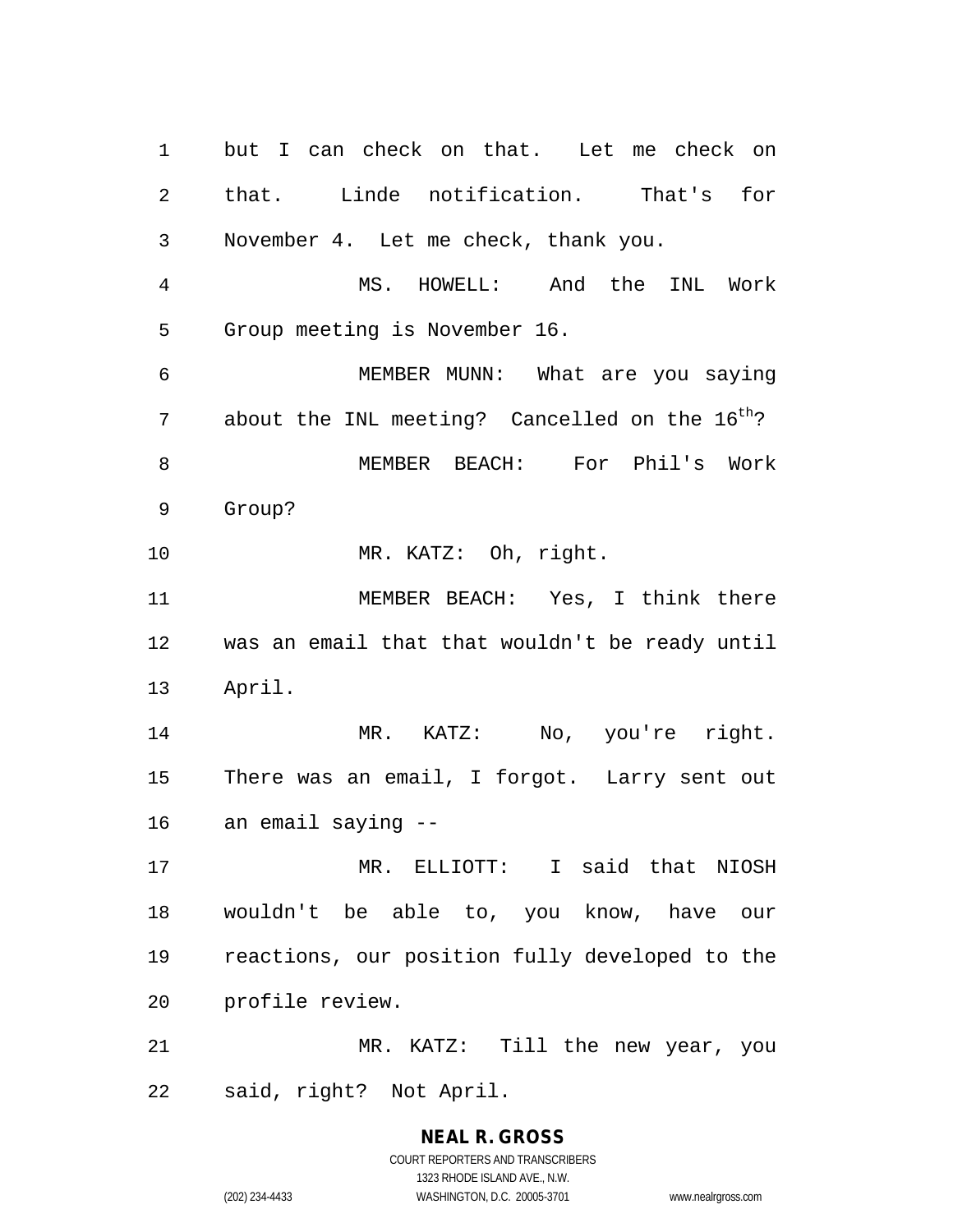MEMBER BEACH: Yes, I had heard after the first. Phil said today till April, so that's why I said April.

 MR. ELLIOTT: There's a portion -- I proportioned out what we're targeting as -- there's the internal and external dose that should be done by the first of the year. Then the rest of the site profiles later in the year, like in April. That doesn't mean there couldn't be a meeting if you all have something to discuss, it's just that we're not going to be able to put on the table our reactions.

 MR. KATZ: Well, yes. Okay, so INL, I need to get notice out that INL is off for that date. So then there's just the Procedures. Okay.

 MEMBER MUNN: Well, now I know we've already established a date in December, but I was going to see if INL is not meeting 21 con the  $16<sup>th</sup>$  could Worker Outreach meet on the  $16^{\text{th}}$ ? But that's not here nor there.

# **NEAL R. GROSS**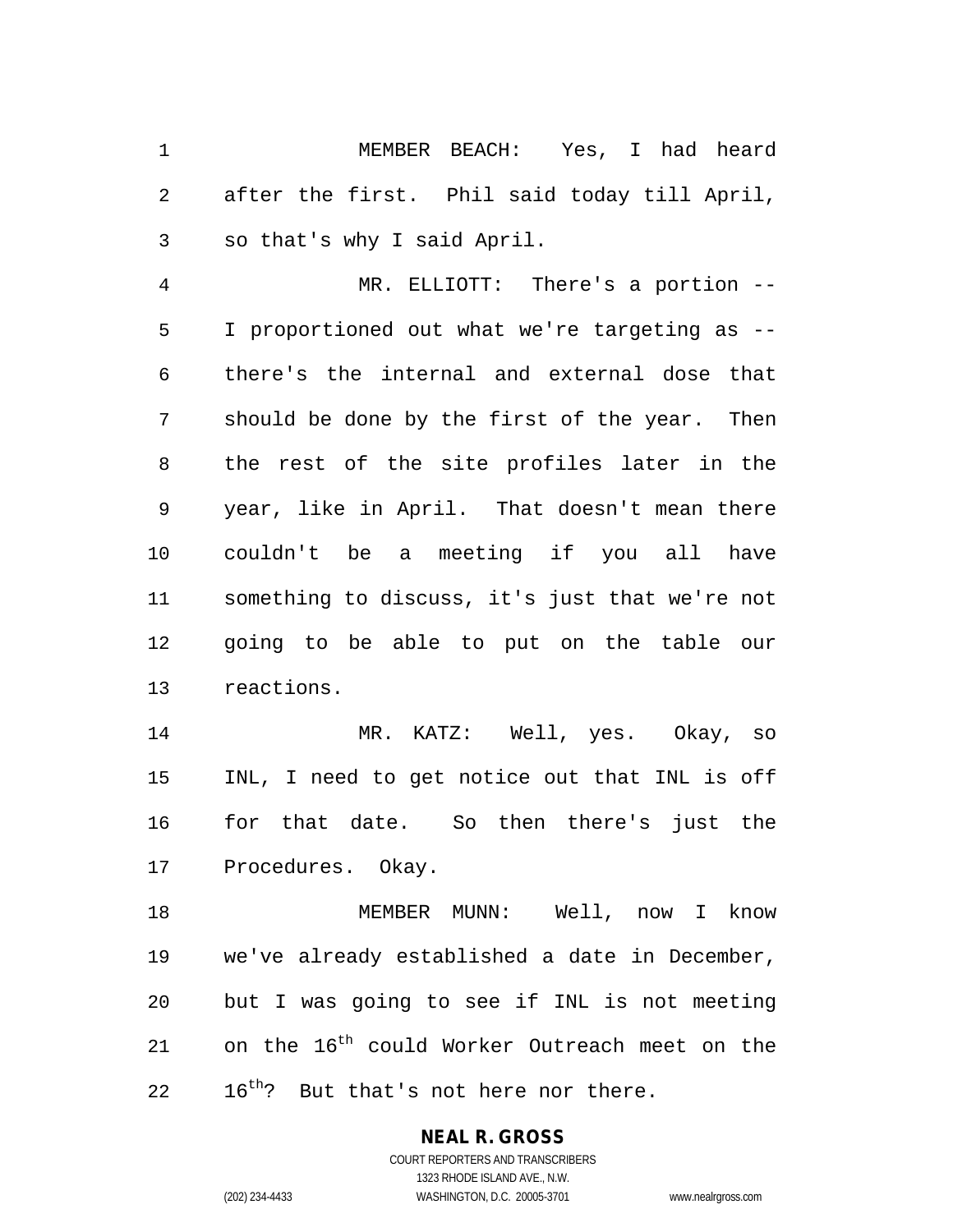MR. KATZ: No, I mean that's a reasonable question. November 16, does that work for people? MEMBER BEACH: So what was wrong 5 with the  $17^{th}$ ? 6 MR. KATZ: The  $17<sup>th</sup>$  is Procedures. MEMBER MUNN: Procedures. MEMBER BEACH: Oh, okay. That's another weekend. MR. KATZ: That would mean you traveling on Sunday, which is not great. So why don't we stick with December then. Stick with December. Josie doesn't need to lose a Sunday. 15 MEMBER BEACH: Or Kathy. 16 MR. KATZ: Or Kathy. Or me. DR. MAKHIJANI: Can I follow up on something Josie said? She was, you know, we were talking about how to implement some of this stuff and the fact that we already have attended one meeting. Mike, I just wanted to look for some direction from you as to where

#### **NEAL R. GROSS**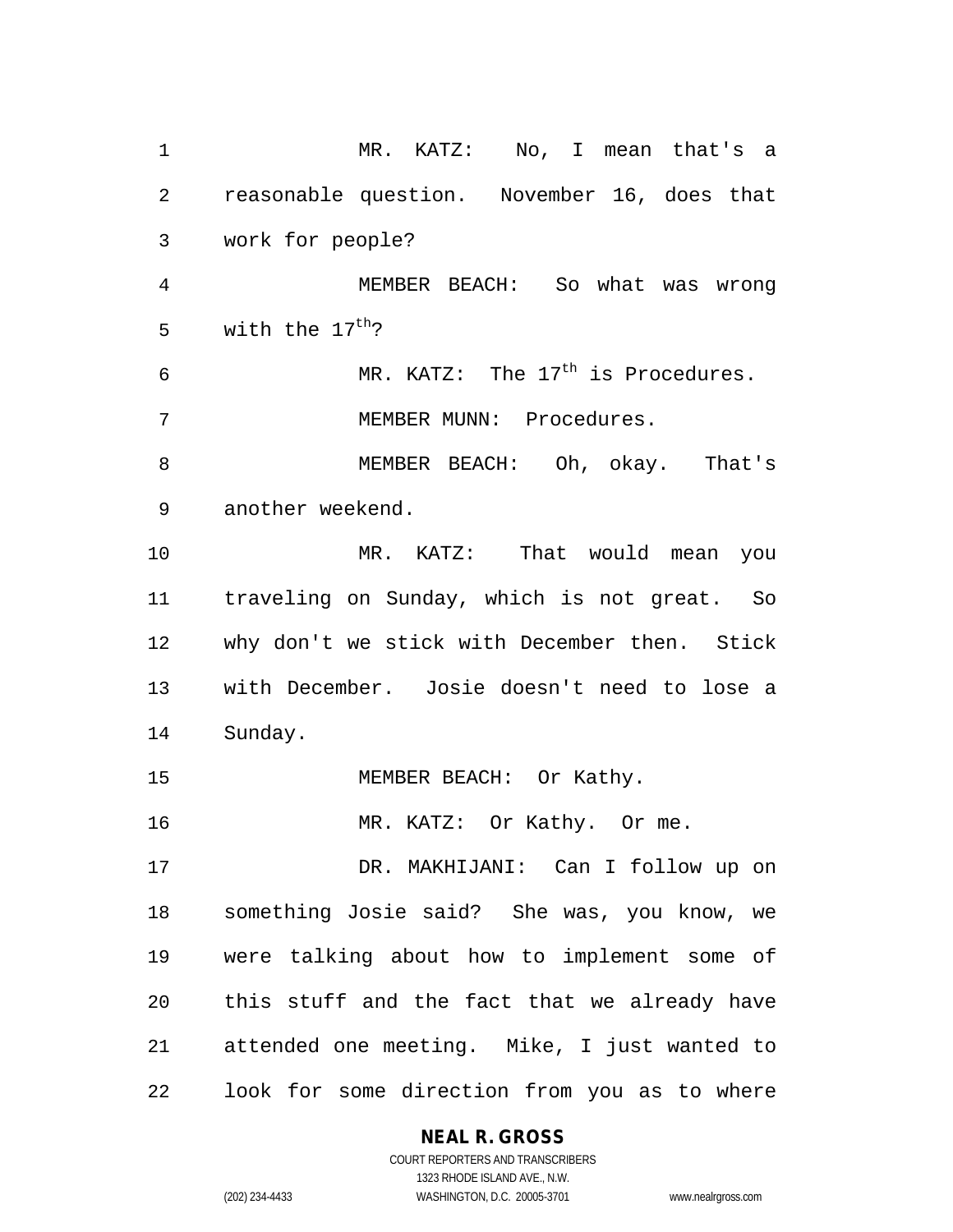we go with that. You know, Kathy has her notes, I have my notes, Josie was there too. You know, there are some ideas about what we might do with that. You know, not the specific notes from that meeting because it might be premature to kind of send out reports without an agreed format, but we could think about that and maybe SC&A could, if you want, Kathy and I could put our heads together with Abe or John and suggest something to you at least so far as we have come in that meeting and the Weldon Spring meeting that Kathy went to, if you want, or not. MEMBER BEACH: Well, Mike attended the meeting also. DR. MAKHIJANI: Mike. Oh you were at Weldon Spring? Santa Susana? Between us

 all we've three different meetings so we could possibly begin the process -- because this is going to be pretty complicated. If you want we could.

CHAIRMAN GIBSON: If you want to

# **NEAL R. GROSS**